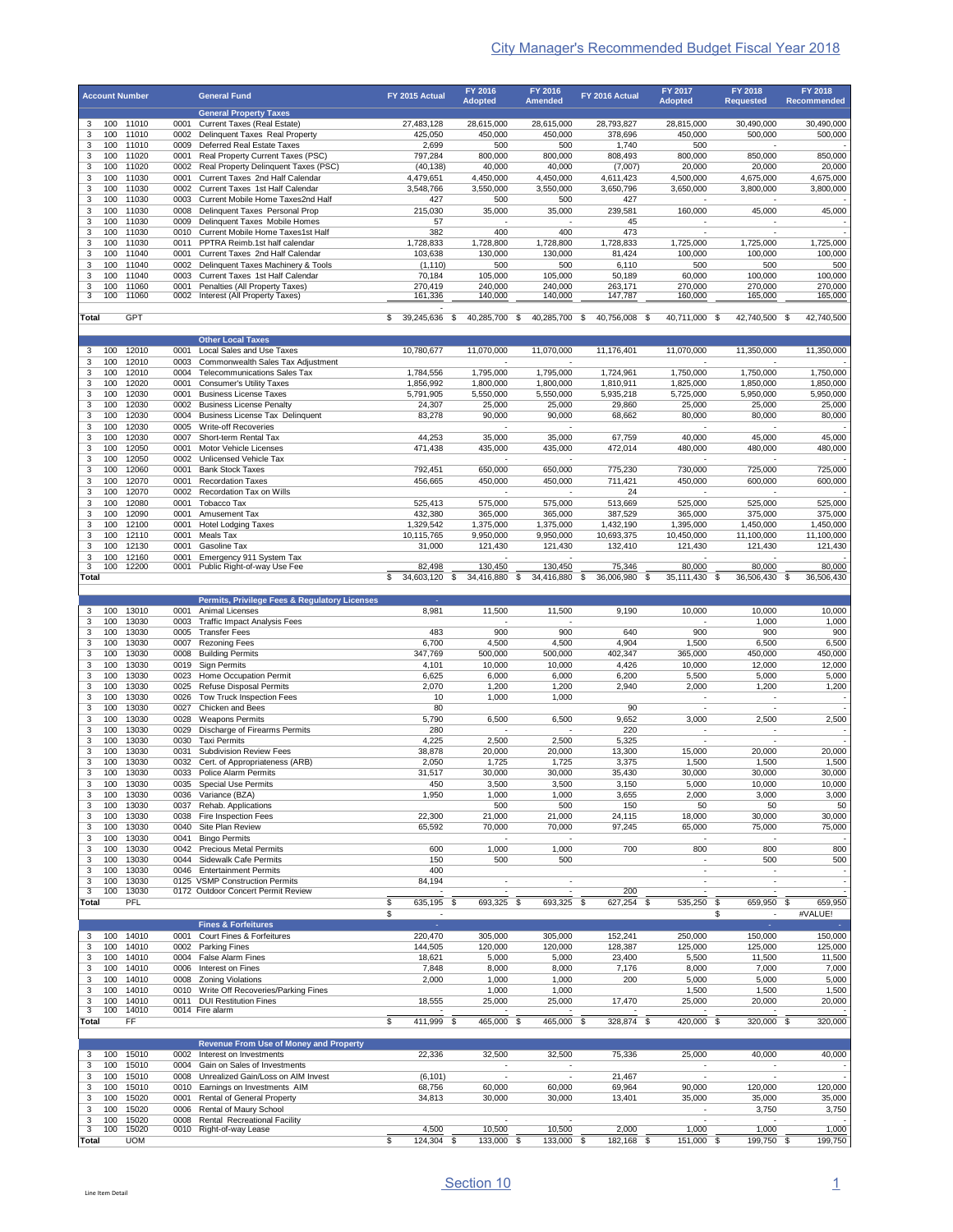| <b>Account Number</b>                                 |              | <b>General Fund</b>                                                              | FY 2015 Actual                           | FY 2016<br><b>Adopted</b>  | FY 2016<br><b>Amended</b>   | FY 2016 Actual               | FY 2017<br><b>Adopted</b> | FY 2018<br><b>Requested</b>  | FY 2018<br>Recommended      |
|-------------------------------------------------------|--------------|----------------------------------------------------------------------------------|------------------------------------------|----------------------------|-----------------------------|------------------------------|---------------------------|------------------------------|-----------------------------|
|                                                       |              | <b>Charges for Services</b>                                                      |                                          |                            |                             |                              |                           |                              |                             |
| 100<br>16010<br>3<br>100<br>16010<br>3                | 0001<br>0002 | Fees Clerk of Circuit Court<br>Excess Fees Clerk of Circ. Ct.                    | ×.                                       |                            |                             |                              |                           | ٠                            |                             |
| 100<br>16010<br>3                                     | 0003         | <b>Sheriff's Fees</b>                                                            | 5,654                                    | 3,000                      | 3,000                       | 2,827                        | 4,800                     | 2,800                        | 2,800                       |
| 3<br>100<br>16010<br>100<br>16010<br>3                | 0004<br>0005 | <b>Courthouse Security Fees</b><br>Jail Admissions Fees                          | 63,268<br>10,810                         | 80,000<br>10,000           | 80,000<br>10,000            | 49,819<br>9,812              | 70,000<br>10,000          | 50,000<br>10,000             | 50,000<br>10,000            |
| 100<br>16010<br>3                                     | 0006         | Local Court Appt Attorney                                                        | 2,381                                    | 3,000                      | 3,000                       | 1,121                        | 2,000                     | 2,000                        | 2,000                       |
| 16010<br>3<br>100                                     | 0007         | <b>DNA Fees</b>                                                                  | 1,701                                    | 1,500                      | 1,500                       | 1,910                        | 1,750                     | 1,500                        | 1,500                       |
| 16010<br>3<br>100<br>100<br>16010<br>3                | 0008<br>0010 | Local Jury Fees<br>E-Summons Fees                                                | 22,386                                   | $\overline{\phantom{a}}$   | $\sim$                      | 660<br>16,440                | 40,000<br>20,000          | $\overline{\phantom{a}}$     |                             |
| 3<br>100<br>16010                                     | 0141         | E-Summons Fees (state portion)                                                   | 9,812                                    |                            |                             | 5,964                        |                           |                              |                             |
| 16010<br>3<br>100                                     | 0178         | Courthouse Maintenenace Fees                                                     |                                          |                            |                             | 44,429                       |                           | 45,000                       | 45,000                      |
| 100<br>16020<br>3<br>100<br>16080<br>3                | 0001<br>0002 | Commonwealth Attorney Fees<br>Waste Collection & Disposal Charge                 | 967,732                                  | 8,500<br>981,650           | 8,500<br>981,650            | 10,139<br>985,924            | 8,500<br>981,650          | 8,500<br>1,025,000           | 8,500<br>1,025,000          |
| 100<br>16080<br>3                                     | 0006         | <b>Recycling Collection Fees</b>                                                 | 19                                       |                            |                             |                              |                           |                              |                             |
| 3<br>100<br>16130                                     | 0001         | <b>Recreation Fees</b>                                                           | 406,578                                  | 375,000                    | 375,000                     | 358,691                      | 375,000                   | 375,000                      | 375,000                     |
| 3<br>100<br>16130<br>16130<br>3<br>100                | 0004<br>0050 | Marina & Boat Landing Fees<br>Swimming Pool Admission Fees                       | 47,642<br>27,327                         | 45,000<br>25,000           | 45,000<br>25,000            | 49,143<br>36,771             | 45,000<br>30,000          | 45,000<br>30,000             | 45,000<br>30,000            |
| 3<br>100<br>16130                                     | 0052         | <b>Concession Sales</b>                                                          | 1,000                                    | 1,000                      | 1,000                       | 1,057                        | 1,000                     | 2,500                        | 2,500                       |
| 100<br>16130<br>3                                     | 0054         | Aquatics Program Fees                                                            | 8,406                                    | 9,500                      | 9,500                       | 7,540                        | 5,670                     | 5,000                        | 5,000                       |
| 3<br>100<br>16160<br>3<br>100<br>16160                | 0001<br>0004 | Sale of Maps, Plats, Surveys<br>Sales Tax on Maps Sold                           | 263                                      | 500<br>100                 | 500<br>100                  | 57                           | 1,000<br>100              | 1,000<br>100                 | 1,000<br>100                |
| 100<br>16300<br>3                                     | 0001         | Rescue Fee for Service                                                           | 837,543                                  | 820,000                    | 820,000                     | 849,174                      | 845,000                   | 900,000                      | 900,000                     |
| 16810<br>3<br>100                                     | 0011         | <b>Administrative Charges</b>                                                    | 142,421                                  | 85,000                     | 85,000                      | 147,459                      | 125,000                   | 125,000                      | 125,000                     |
| $\overline{3}$<br>16810<br>100<br><b>CFS</b><br>Total |              | 0012 Penalties -- Utilities                                                      | 9,603<br>\$<br>2,564,546                 | 10,000<br>2,458,750<br>- S | 10,000<br>2,458,750<br>- \$ | 10,333<br>2,589,270 \$<br>\$ | 10,000<br>2,576,470 \$    | 10,000<br>2,638,400          | 10,000<br>2,638,400<br>- \$ |
|                                                       |              | <b>Miscellaneous</b>                                                             |                                          |                            |                             |                              |                           |                              |                             |
| 100<br>18010<br>3                                     | 0001         | Payments in Lieu of Taxes                                                        | 27,076                                   | 25,000                     | 25,000                      | 2,309                        | 27,000                    | 27,500                       | 27,500                      |
| 100<br>18030<br>3<br>100<br>18990                     | 0003<br>0008 | Rebates & Refunds<br>Gifts & Donations Fire Department                           | 45                                       |                            | ÷,                          | 4,418                        |                           |                              |                             |
| 3<br>100<br>18990<br>3                                | 0012         | Miscellaneous Revenue - United Way                                               |                                          |                            |                             | 25                           |                           | ٠                            |                             |
| 18990<br>3<br>100                                     | 0013         | Miscellaneous Revenue                                                            | 249                                      | 5,000                      | 5,000                       | 5,253                        | 5,000                     | 5,120                        | 5,120                       |
| 100<br>18990<br>3                                     | 0014         | <b>Charges for Copies</b>                                                        | 7,886                                    | 10,000                     | 10,000                      | 8,591                        | 10,000                    | 10,000                       | 10,000                      |
| 100<br>18990<br>3<br>18990<br>100                     | 0017<br>0019 | Over/Short Cash<br>Visitor Center Souvenir Sales                                 | (175)<br>24,167                          | 23,000                     | 23,000                      | 32<br>24,789                 | 23,000                    | 23,000                       | 23,000                      |
| 100<br>18990<br>3                                     | 0021         | Public Works Fees                                                                |                                          |                            |                             | 1,800                        |                           |                              |                             |
| 100<br>18990<br>3                                     | 0022         | Charges for NSF Checks                                                           | 4,625                                    | 5,500                      | 5,500                       | 6,171                        | 5,500                     | 6,000                        | 6,000                       |
| 100<br>18990<br>100<br>18990                          | 0027<br>0031 | Visitor Center Ticket Commissions<br><b>Credit Card Fees</b>                     | 11,837<br>108                            | 12,000                     | 12,000                      | 11,514<br>49                 | 11,000                    | 11,000                       | 11,000                      |
| 3<br>100<br>18990                                     | 0071         | Donations Parks & Recreation                                                     | 52,634                                   | 60,000                     | 60,000                      | 49,720                       | 60,000                    | 50,000                       | 50,000                      |
| $\overline{3}$<br>18990<br>100                        | 0154         | Misc - Court Fees                                                                |                                          |                            |                             | 29                           |                           |                              |                             |
| Total                                                 |              |                                                                                  | $\overline{s}$<br>128,452 \$             | 140,500                    | 140,500 \$<br>-\$           | 114,700<br>-S                | 141,500                   | 132,620 \$<br>-\$            | 132,620                     |
| 19020<br>100<br>3                                     | 0005         | <b>Recovered Cost</b><br>Payment from Celebrate Va South CDA Billing             | 1,000                                    | 1,000                      | 1,000                       | 1,000                        | 1,000                     | 1,000                        | 1,000                       |
| 100<br>19020<br>3                                     | 0009         | Freedom of Information Act Fees                                                  | 121                                      |                            |                             | 792                          |                           |                              |                             |
| 100<br>19020<br>3<br>3                                | 0010         | <b>Fingerprint Card Fees</b>                                                     | 7,250                                    | 8,500                      | 8,500                       | 8,590                        | 8,500                     | 8,500                        | 8,500                       |
| 19020<br>100<br>3<br>100<br>19020                     | 0016<br>0017 | Health Dept Reimbursement<br>Social Services Dept Reimbursement                  | 187,315<br>105,828                       | 250,000<br>115,000         | 250,000<br>115,000          | 106,252<br>97,074            | 150,000<br>100,000        | 100,000<br>100,000           | 100,000<br>100,000          |
| 100<br>19020<br>3                                     | 0020         | Jury Duty Compensation                                                           | 28,290                                   | 150                        | 150                         | 210                          | 150                       | 150                          | 150                         |
| 19020<br>100                                          | 0022         | Security Center Reimbursement                                                    | 20,906                                   | 16,000                     | 16,000                      | 12,662                       | 16,000                    | 16,000                       | 16,000                      |
| 3<br>100<br>19020<br>100<br>19020<br>3                | 0032<br>0033 | County of Spotsylvania<br><b>Transit Custodial Services</b>                      | 27,644                                   |                            | $\overline{\phantom{a}}$    | 21,123                       |                           |                              |                             |
| 3<br>100<br>19020                                     | 0034         | Transit Transfer for General Overhead                                            | 100,000                                  | 109,500                    | 109,500                     | 109,500                      | 100,000                   | 120,000                      | 120,000                     |
| 3<br>100<br>19020<br>3                                | 0037         | Real Estate Tax Exemption Fees                                                   |                                          |                            |                             |                              |                           |                              |                             |
| 100<br>19020<br>100                                   | 0049<br>0057 | <b>UMW Parking Enforcement Officer</b><br>RBoard Reimbursement                   | 2,751                                    | 5,600                      | 5,600                       | 9,360                        | 5,600                     | 5,600                        | 5,600                       |
| 19020<br>19020<br>3<br>100                            |              | 0075 Fire Department Reimbursement                                               | 36,215                                   |                            |                             | 29,568                       |                           |                              |                             |
| 100<br>19020<br>3                                     |              | 0076 Police Department Reimbursement                                             | 3,040                                    | 2,000                      | 2,000                       | 5,374                        | 4,000                     | 4,000                        | 4,000                       |
| 100<br>19020                                          | 0077         | Police Reimbursement Hazel Hill                                                  |                                          |                            |                             | 14,835                       |                           |                              |                             |
| 100<br>19020<br>3<br>100<br>19020<br>3                | 0098<br>0101 | Parks & Recreation Reimbursement<br>GIS Program Reimbursements                   | 2,000                                    |                            |                             | 900<br>2,200                 | ä,                        | $\overline{\phantom{m}}$     |                             |
| 3<br>100<br>19020                                     | 0102         | <b>Blight Abatement Reimbursement</b>                                            |                                          |                            |                             |                              |                           | ÷.                           |                             |
| 3<br>100<br>19020                                     | 0111         | VML Safety Reimbursement Gra                                                     |                                          | 4,000                      | 4,000                       | ٠                            | 4,000                     | $\overline{\phantom{a}}$     |                             |
| 100<br>19020<br>3                                     | 0112         | Reimbursements - Clean & Gre                                                     |                                          |                            |                             |                              |                           | ٠                            |                             |
| 3<br>100<br>19020<br>100<br>19020<br>3                | 0114<br>0121 | Police Department Reimbursement - Overtime<br><b>Fiscal Agency Reimbursement</b> | 12,000<br>500                            | 45,000                     | 45,000                      | 16,055                       | 45,000                    | 10,000                       | 10,000                      |
| 100<br>19020                                          | 0122         | RACSB Overtime Reimbursement Agreement                                           | 55,800                                   | 70,000                     | 70,000                      | 46,463                       | 70,000                    | 70,000                       | 70,000                      |
| 19020<br>100                                          | 0127         | Commonwealth Attorney Reimbursement                                              | 869                                      |                            |                             |                              |                           |                              |                             |
| 3<br>100<br>19020<br>19020<br>100                     | 0128<br>0131 | PD/FD/Sheriff Overtime Reimbursement<br>Slavery Museum Legal Fees Reimbursement  | 41,503<br>8,000                          |                            |                             | 57,806                       | 7,000                     | 50,000                       | 50,000                      |
| $\overline{3}$<br>100<br>19020                        | 0155         | <b>VEC Reimbursements</b>                                                        |                                          |                            | ٠                           | 3,622                        |                           | $\overline{\phantom{a}}$     |                             |
| Total                                                 |              |                                                                                  | $\overline{\$}$<br>641.032 \$            | 626,750                    | 626,750 \$<br>-\$           | 543,386 \$                   | 511,250 \$                | 485,250 \$                   | 485,250                     |
| 100<br>22010                                          |              | <b>Non Categorical State Aid</b><br>0005 Mobile Home Titling Tax                 |                                          | 150                        | 150                         | 900                          | 500                       | 500                          | 500                         |
| 22010<br>100                                          |              | 0006 Grantor's Tax                                                               | 141,572                                  | 130,000                    | 130,000                     | 187,760                      | 150,000                   | 170,000                      | 170,000                     |
| 100<br>22010<br>3<br>3                                |              | 0008 Rolling Stock Taxes                                                         | 12,178                                   | 11,500                     | 11,500                      | 19,836                       | 10,000                    | 10,000                       | 10,000                      |
| 100<br>22010<br>Total                                 |              | 0010 Motor Vehicle Rental Tax                                                    | 153,262<br>$\overline{\$}$<br>307,012 \$ | 115,000<br>256,650 \$      | 115,000<br>256,650 \$       | 152,180<br>360,676<br>-\$    | 125,000<br>285,500        | 150,000<br>330,500 \$<br>-\$ | 150,000<br>330,500          |
|                                                       |              | <b>Shared State Expenses</b>                                                     |                                          |                            |                             |                              |                           |                              |                             |
| 100<br>23010                                          | 0001         | Commonwealth Attorney                                                            | 608,721                                  | 609,000                    | 609,000                     | 633,340                      | 635,000                   | 655,000                      | 655,000                     |
| 3<br>100<br>23020<br>3                                | 0001         | Sheriff                                                                          | 475,793                                  | 477,000                    | 477,000                     | 500,734                      | 505,000                   | 520,000                      | 520,000                     |
| 3<br>100<br>23030                                     | 0001         | Commissioner of the Revenue                                                      | 148,289                                  | 132,850                    | 132,850                     | 137,162                      | 135,000                   | 140,000                      | 140,000                     |
| 3<br>100<br>23040                                     | 0001         | Treasurer                                                                        | 94,918                                   | 95,000                     | 95,000                      | 97,557                       | 100,000                   | 100,000                      | 100,000                     |
| 100<br>23060<br>3<br>23070<br>100<br>3                | 0001<br>0001 | Registrar<br>Clerk of the Circuit Court                                          | 40,132<br>331,318                        | 39,000<br>295,750          | 39,000<br>295,750           | 52,289<br>324,605            | 40,000<br>330,000         | 40,000<br>345,000            | 40,000<br>345,000           |
|                                                       |              |                                                                                  | $\overline{\mathbb{S}}$<br>1,699,171 \$  | 1,648,600 \$               | 1,648,600 \$                | 1,745,687<br>- \$            | 1,745,000 \$              | 1,800,000 \$                 | 1,800,000                   |
| Total                                                 |              |                                                                                  |                                          |                            |                             |                              |                           |                              |                             |
|                                                       |              |                                                                                  |                                          |                            |                             |                              |                           |                              |                             |
|                                                       |              |                                                                                  |                                          |                            |                             |                              |                           |                              |                             |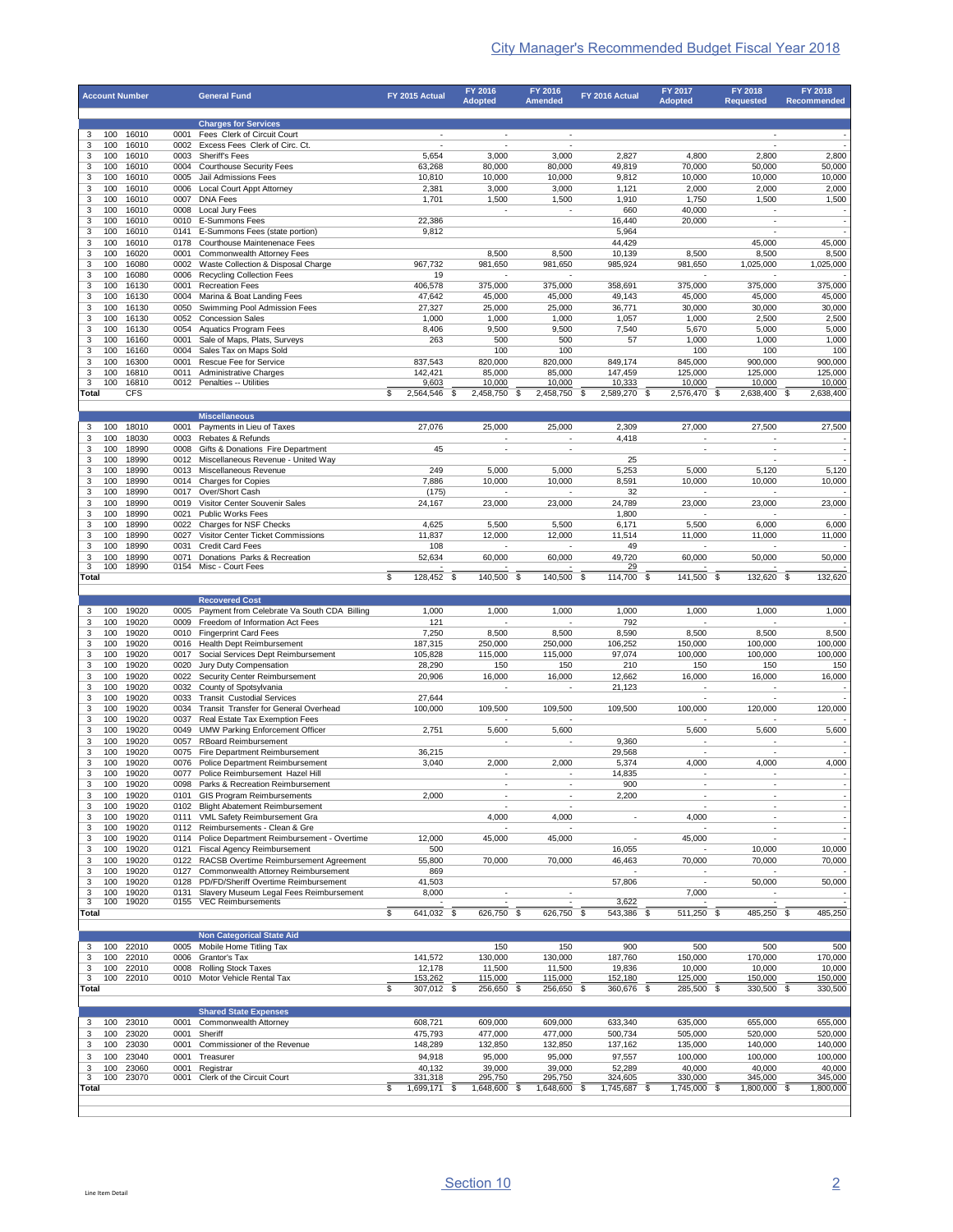|                                                          |                   |                         |                      |                                                                                                |                          |                                                      |                          |                                             |                                             |   |                                                            |                          |                                                                |     | <b>City Manager's Recommended Budget Fiscal Year 2018</b>            |                                                 |
|----------------------------------------------------------|-------------------|-------------------------|----------------------|------------------------------------------------------------------------------------------------|--------------------------|------------------------------------------------------|--------------------------|---------------------------------------------|---------------------------------------------|---|------------------------------------------------------------|--------------------------|----------------------------------------------------------------|-----|----------------------------------------------------------------------|-------------------------------------------------|
|                                                          |                   | <b>Account Number</b>   |                      | <b>General Fund</b>                                                                            |                          | FY 2015 Actual                                       |                          | FY 2016<br><b>Adopted</b>                   | FY 2016<br><b>Amended</b>                   |   | FY 2016 Actual                                             |                          | FY 2017<br><b>Adopted</b>                                      |     | FY 2018<br><b>Requested</b>                                          | FY 2018<br>Recommended                          |
| 3<br>3                                                   | 100<br>100        | 24040<br>24040          |                      | <b>Categorical State Aid</b><br>0003 Wireless E911 Grants<br>0006 Street & Highway Maintenance |                          | 188,580<br>2,606,744                                 |                          | 165,000<br>2,550,000                        | 165,000<br>2,675,000                        |   | 183,635<br>2,710,907                                       |                          | 180,000<br>2,750,000                                           |     | 185,000<br>2,950,000                                                 | 185,000<br>2,950,000                            |
| $\mathbf 3$<br>$\overline{\mathbf{3}}$                   | 100<br>100        | 24040<br>24040          | 0025<br>0034         | Law Enforcement Assist<br>Haz. Material Emerg. Res. Program                                    |                          | 754,854                                              |                          | 755,000<br>21,600                           | 755,000<br>21,600                           |   | 778,544<br>$\overline{\phantom{a}}$                        |                          | 780,000<br>21,600                                              |     | 810,000<br>21,600                                                    | 810,000<br>21,600                               |
| 3<br>$\overline{\mathbf{3}}$<br>Total                    | 100<br>100        | 24040<br>24040          | 0070                 | Fire Software Grant<br>0119 Dept of Forestry Grant                                             | $\overline{\mathbb{S}}$  | ÷.<br>15,000<br>$3,565,178$ \$                       |                          | $3,491,600$ \$                              | $3,616,600$ \$                              |   | 7,697<br>5,000<br>3,685,783 \$                             |                          | $\overline{\phantom{a}}$<br>$\sim$<br>3,731,600 \$             |     | $\overline{\phantom{a}}$<br>$\overline{\phantom{a}}$<br>3,966,600 \$ | $\overline{\phantom{a}}$<br>$\sim$<br>3,966,600 |
|                                                          |                   |                         |                      | <b>Categorical Federal Aid</b>                                                                 |                          |                                                      |                          |                                             |                                             |   |                                                            |                          |                                                                |     |                                                                      |                                                 |
| 3<br>$\overline{\mathbf{3}}$<br>$\overline{\mathbf{3}}$  | 100<br>100<br>100 | 31010<br>33050<br>33070 | 0001<br>0015<br>0001 | <b>Entitlement Funds</b><br><b>Cost Allocation</b><br><b>Tree Planting Grant</b>               |                          | 1,967<br>37,314                                      |                          | 40,000                                      | 40,000                                      |   | 41,555                                                     |                          | 33,000                                                         |     | $\overline{\phantom{a}}$<br>30,000                                   | $\overline{\phantom{a}}$<br>30,000              |
| Total                                                    |                   |                         |                      |                                                                                                | $\overline{\$}$          | 39,281                                               | $\overline{\mathcal{S}}$ | $40,000$ \$                                 | $40,000$ \$                                 |   | $41,555$ \$                                                |                          | $33,000$ \$                                                    |     | $30,000$ \$                                                          | 30,000                                          |
| 3                                                        |                   | 100 41010               | 0001                 | <b>Non Revenue Receipts</b><br>Insurance Recoveries                                            |                          | 44,814                                               |                          |                                             | 23,500                                      |   | 38,247                                                     |                          | $\overline{\phantom{a}}$                                       |     | $\overline{\phantom{a}}$                                             | $\overline{\phantom{a}}$                        |
| 3<br>3                                                   | 100<br>100        | 41010<br>41020          | 0002<br>0001         | Damage Recoveries<br>Sale of Land & Buildings                                                  |                          | 221<br>300                                           |                          |                                             |                                             |   | 23,801                                                     |                          | $\overline{\phantom{a}}$<br>$\overline{\phantom{a}}$           |     | $\overline{\phantom{a}}$<br>$\overline{\phantom{a}}$                 | $\sim$<br>Ŧ                                     |
| $\mathbf 3$<br>$\overline{\mathbf{3}}$<br>$\overline{3}$ | 100<br>100<br>100 | 41020<br>41020<br>41040 | 0002<br>0003<br>0000 | Sale of Vehicles<br>Sale of Other Equipment<br><b>Bond Issues</b>                              |                          | 4,465<br>23,393<br>700,043                           |                          | 15,000<br>5,000<br>$\overline{\phantom{a}}$ | 15,000<br>5,000<br>$\overline{\phantom{a}}$ |   | 38,969                                                     |                          | 20,000<br>20,000<br>$\overline{\phantom{a}}$                   |     | 20,000<br>10,000<br>$\overline{\phantom{a}}$                         | 20,000<br>10,000                                |
| $\overline{\mathbf{3}}$<br>Total                         | 100               | 41040                   |                      | 0005 Capital Lease                                                                             | $\overline{\mathcal{S}}$ | 773,236 \$                                           |                          | J.<br>$20,000$ \$                           | ٠<br>$43,500$ \$                            |   | 101,017 \$                                                 |                          | $40,000$ \$                                                    |     | $\overline{\phantom{a}}$<br>$30,000$ \$                              | ÷.<br>30,000                                    |
|                                                          |                   |                         |                      | <b>Transfers</b>                                                                               |                          |                                                      |                          |                                             |                                             |   |                                                            |                          |                                                                |     |                                                                      |                                                 |
| 3<br>3                                                   | 100               | 100 41050<br>41050      | 0001<br>0002         | Water Utility Fund<br>Wastewater Utility Fund                                                  |                          | 265,000<br>320,000                                   |                          | 279,250<br>334,250                          | 279,250<br>334,250                          |   | 279,250<br>334,250                                         |                          | 279,250<br>334,250                                             |     | 300,000<br>300,000                                                   | 300,000<br>300,000                              |
| 3<br>$\overline{3}$<br>3                                 | 100<br>100<br>100 | 41050<br>41050<br>41050 | 0004<br>0005<br>0006 | School Fund<br><b>Transfer from Capital</b><br>Transfer from Special Revenue                   |                          | $\overline{\phantom{a}}$<br>$\overline{\phantom{a}}$ |                          |                                             |                                             |   |                                                            |                          | $\overline{\phantom{a}}$<br>$\overline{\phantom{a}}$<br>38,000 |     | $\overline{\phantom{a}}$<br>$\overline{\phantom{a}}$<br>÷            | 300,000<br>$\cdot$<br>$\overline{\phantom{a}}$  |
| $\overline{\mathbf{3}}$<br>$\overline{\mathbf{3}}$       | 100               | 41050<br>100 41050      | 0026<br>0027         | Transfer from Courthouse Maintenance Fund<br>Transfer from the EDA                             |                          | 50,000                                               |                          | 50,000                                      | 50,000                                      |   | $\overline{\phantom{a}}$                                   |                          | 60,000                                                         |     | $\overline{\phantom{a}}$                                             | $\sim$                                          |
| Total                                                    |                   |                         |                      |                                                                                                | $\overline{\$}$          | 635,000 \$                                           |                          | 663,500 \$                                  | 663,500 \$                                  |   | $613,500$ \$                                               |                          | 711,500 \$                                                     |     | 600,000 \$                                                           | 900,000                                         |
| 3                                                        | 100<br>100        | 61010<br>61010          | 0011                 | <b>Prior Year's Balance</b><br>0010 Fund Balance (Surplus)<br>Fund Balance (Encumbrances)      |                          | ٠<br>$\overline{\phantom{a}}$                        |                          | 1,220,000                                   | 3,319,205<br>619,826                        |   |                                                            |                          | 1,190,900<br>$\overline{\phantom{a}}$                          |     |                                                                      | 500,000                                         |
| $\frac{3}{3}$<br>Total                                   |                   | 100 61010               |                      | 0012 Fund Balance(Designated)                                                                  | $\overline{\mathbb{S}}$  | $\overline{\phantom{a}}$<br>$\sim$                   | \$                       | 2,000,000<br>3,220,000                      | \$<br>3,007,000<br>6,946,031                | S | $\sim$                                                     | $\overline{\mathcal{S}}$ | 2,506,400<br>3,697,300                                         | -\$ | 3,075,000<br>3,075,000 \$                                            | 2,275,000<br>2,775,000                          |
|                                                          |                   |                         |                      | <b>General Fund Total</b>                                                                      |                          |                                                      |                          |                                             |                                             |   | \$ 85,373,162 \$ 88,560,255 \$ 92,434,786 \$ 87,696,858 \$ |                          | 90,401,800 \$                                                  |     | 93,515,000 \$                                                        | 93,515,000                                      |
|                                                          |                   |                         |                      |                                                                                                |                          |                                                      |                          |                                             |                                             |   |                                                            |                          |                                                                |     |                                                                      |                                                 |
|                                                          |                   |                         |                      |                                                                                                |                          |                                                      |                          | Section 10                                  |                                             |   |                                                            |                          |                                                                |     |                                                                      | $\underline{3}$                                 |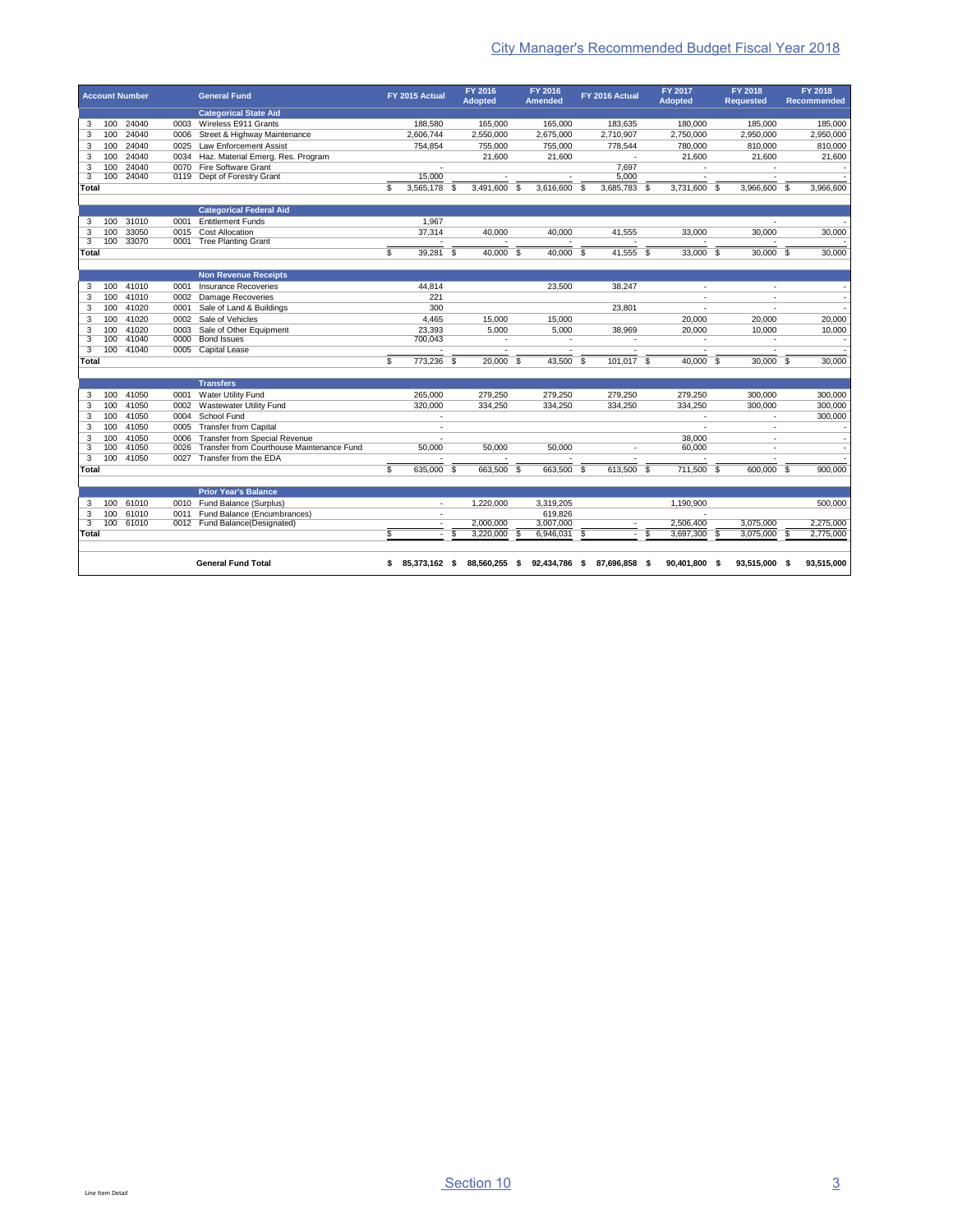|                      | <b>Account Number</b> |                | <b>Fund</b>                                                            | FY 2015<br><b>Actual</b> | FY 2016<br><b>Adopted</b> | FY 2016<br><b>Amended</b> | FY 2016<br><b>Actual</b> | FY 2017<br><b>Adopted</b>          | FY 2018<br><b>Requested</b>        | FY 2018<br>Recommended |
|----------------------|-----------------------|----------------|------------------------------------------------------------------------|--------------------------|---------------------------|---------------------------|--------------------------|------------------------------------|------------------------------------|------------------------|
|                      |                       |                | <b>Social Services Fund</b>                                            |                          |                           |                           |                          |                                    |                                    |                        |
| 3<br>201             | 18990                 |                | 13 Miscellaneous Revenue                                               |                          |                           |                           | 7,001                    |                                    |                                    |                        |
| 3<br>201             | 19020                 |                | 13 Welfare Repayments                                                  | 1,475                    |                           |                           | 1,683                    |                                    |                                    |                        |
| 201<br>3<br>201<br>3 | 19020<br>19020        |                | 58 Salary Reimbursement<br>119 MWH Foundation Grant                    | 16,155<br>39,050         | 35,000                    | 35,000                    | 15,893                   | 18,252                             | 54,406                             | 54,406                 |
| 3<br>201             | 19020                 |                | 135 MWH Foundation Grant                                               |                          |                           |                           | 39,000                   |                                    |                                    |                        |
| 201<br>3             | 19020                 |                | xxx MWH Foundation Grant                                               |                          |                           |                           |                          | 39,000                             | 28,000                             | 28,000                 |
| 201<br>3<br>3<br>201 | 24010<br>24010        |                | 2 Public Assistance & Welfare Admin.<br>144 MWH Grant                  | 1,545,954                | 1,880,081                 | 1,880,081                 | 1,446,130                | 1,936,620<br>22,025                | 1,767,314<br>27,639                | 1,767,314<br>27,639    |
| 3<br>201             | 33050                 |                | 7 Public Assistance & Welfare Admin.                                   | 2,224,184                | 2,102,889                 | 2,102,889                 | 2,214,247                | 2,128,972                          | 2,572,057                          | 2,572,057              |
| 201<br>3             | 33050                 |                | 22 MWH Foundation Grant - Federal                                      | 17,886                   | 22,250                    | 22,250                    | 37,577                   | 26,071                             | 32,246                             | 32,246                 |
| 3<br>201<br>201<br>3 | 41010<br>41020        |                | 5 Worker's Compensation<br>2 Sale of Vehicles                          | 25<br>2,223              |                           |                           | 60                       |                                    |                                    |                        |
| 3<br>201             | 41050                 |                | 3 Transfer from General Fund                                           | 1,039,810                | 1,157,365                 | 1,157,365                 | 1,157,365                | 1,089,293                          | 1,256,480                          | 1,040,000              |
| 201<br>3<br>Tot 201  | 61010                 |                | 10 Fund Balance (Surplus)<br><b>TOTAL</b>                              |                          | 88,475                    | 88,475                    |                          |                                    |                                    | 187,957                |
|                      |                       |                | <b>City Grants Fund</b>                                                | 4,886,762 \$<br>\$       | 5,286,060 \$              | 5,286,060 \$              | 4,918,956                | \$<br>5,260,233 \$                 | 5,738,142 \$                       | 5,709,619              |
|                      |                       |                | Permits & Other License                                                |                          |                           |                           |                          |                                    |                                    |                        |
| 210<br>3             | 13030                 | 43             | Farmer's Market Permits                                                | 6,990                    | 21,500                    | 21,500                    | 6,842                    | 10,100                             | 12,900                             | 12,900                 |
| 3<br>3<br>210        | 14010                 | 150            | Fines and Forfeitures<br><b>CDBG Forfeitures</b>                       |                          |                           |                           | 15,840                   |                                    |                                    |                        |
| 3                    |                       |                | Use of Money and Property                                              |                          |                           |                           |                          |                                    |                                    |                        |
| 3<br>210<br>3        | 15010                 | $\overline{2}$ | Interest on Investments<br><b>Court Costs</b>                          | 105                      |                           |                           | 436                      |                                    |                                    |                        |
| 3<br>210             | 2E+05                 | 10             | E-Summons Fees                                                         |                          |                           |                           |                          |                                    |                                    | 14,000                 |
| 3<br>210<br>3        | 2E+05                 | 141            | E-Summons Fees (State charges)<br>Charges for Parks & Recreation       |                          |                           |                           |                          |                                    |                                    | 7,000                  |
| 210<br>3             | 16130                 |                | 118 Hurkamp Picnic in the Park                                         | 6,300                    |                           |                           | 2,400                    | 8,000                              | 8,000                              | 8,000                  |
| 3<br>3<br>210        | 18990                 | 5              | Miscellaneous Revenue<br>Gifts & Donations - Cossey Park               |                          |                           |                           | 1,550                    |                                    |                                    |                        |
| 3<br>210             | 18990                 | 12             | United Way Special Events                                              | 23,646                   |                           |                           | 27,360                   |                                    |                                    |                        |
| 3<br>210<br>210<br>3 | 18990<br>18990        | 28<br>52       | Peg Access Revenue<br>Gifts & Donations - Memorial Advisory            | 21,052                   |                           |                           | 17,882                   |                                    |                                    |                        |
| 210<br>3             | 18990                 | 54             | Donations - First Night Celebration                                    | 16,609                   | 35,000                    | 35,000                    |                          | 25,000                             | 25,000                             | 5,000                  |
| 3<br>210<br>210<br>3 | 18990<br>18990        | 55<br>56       | Miscellaneous Revenue - First Night<br>Donations - Hurkamp Park        | 14,655<br>36             | 28,000<br>8,000           | 28,000<br>8,000           |                          | 15,000<br>$\overline{\phantom{a}}$ | 15,000<br>$\overline{\phantom{a}}$ | 5,000                  |
| 3<br>210             | 18990                 | 61             | Donations - PD Unrestricted                                            | 1,384                    |                           |                           | 1,436                    |                                    |                                    |                        |
| 3<br>210<br>210<br>3 | 18990<br>18990        | 69<br>80       | Donations - War Memorial<br>Donations - Soap Box Derby                 | 12,879                   | 13,000                    | 13,000                    | 3,411                    | 13,500                             | 13,500                             | 12,000                 |
| 210<br>3             | 18990                 | 81             | Miscellaneous Revenue - Soap Box Derby                                 | 4,985                    | 15,000                    | 15,000                    | 4,775                    | 7,000                              | 7,000                              | 7,000                  |
| 3<br>210<br>3<br>210 | 18990<br>18990        | 89<br>90       | Donations - Crime Prevention<br>Donations - Frejus Sports Exchange     | 1,200                    | 17,000                    | 17,000                    |                          |                                    |                                    |                        |
| 3<br>210             | 18990                 |                | 93 Revenue - Starfires Drill Team                                      | 8,362                    | 25,000                    | 25,000                    | 6,080                    | 10,000                             | 10,000                             | 6,000                  |
| 3<br>210<br>3<br>210 | 18990<br>18990        |                | 129 NRPA Out-Of-School Time<br>xxx Misc Grants                         | $\sim$                   |                           |                           | 23,799                   |                                    |                                    | 25,000                 |
| 3<br>210             | 18990                 |                | 139 Midnight Madness                                                   |                          | 9,000                     | 9,000                     | 2,000                    | 2,000                              | 2,000                              | 2,000                  |
| 3<br>3<br>210        | 19020                 |                | <b>Recovered Costs</b><br>14 Farmer's Market - GWRC                    |                          |                           |                           | 5,029                    |                                    |                                    |                        |
| 3<br>210             | 19020                 |                | 32 County of Spotsylvania                                              | 171,000                  | 171,000                   | 171.000                   | 171,000                  | 171.000                            | 171,000                            | 171,000                |
| 210<br>3<br>3        | 19020                 |                | 59 County of Stafford<br>Categorical Aid                               | 171,000                  | 171,000                   | 171,000                   | 171,000                  | 171,000                            | 171,000                            | 171,000                |
| 3<br>210             | 24040                 |                | 18 OMES Four-for-Life                                                  | 28,591                   | 25,000                    | 25,000                    | 32,668                   | 25,000                             | 25,000                             | 25,000                 |
| 3<br>210<br>210<br>3 | 24040<br>24040        |                | 27 Virginia Commission for the Arts<br>34 Haz. Material Emergency Res. | 5,000<br>80,476          | 5,000<br>30,000           | 5,000<br>30,000           | 5,000<br>30,000          | 5,000<br>30,000                    | 5,000<br>30,000                    | 5,000<br>30,000        |
| 210<br>3             | 24040                 |                | 39 Records Preservation Grant                                          |                          |                           |                           | 11,712                   |                                    | 25,000                             | 25,000                 |
| 3<br>210<br>3<br>210 | 24040<br>24040        |                | 45 Victim-Witness Program<br>46 VA Domestic Violence Victim Fund       | 15,739<br>40,000         | 15,782<br>40,000          | 15,782<br>40,000          | 15,782<br>65,000         | 33,431<br>40,000                   | 33,431<br>40,000                   | 32,350<br>50,000       |
| 210<br>3             | 24040                 |                | 49 Fire Services Program Grant                                         | 76,941                   | 73,240                    | 73,240                    | 69,275                   | 76,972                             | 76,972                             | 62,311                 |
| 3<br>210<br>3<br>210 | 24040<br>24040        |                | 77 Local Emergency Performance<br>81 Rescue Squad Assistance Grant     | 13,114                   | 10,680<br>17,500          | 10,680<br>17,500          |                          | 10,680                             | 10,680                             | 10,680                 |
| 3<br>210             | 24040                 |                | 121 DMV-Sel Enf-Speed-#2015-5535                                       | 22,042                   |                           |                           |                          |                                    |                                    |                        |
| 3<br>210<br>3<br>210 | 24040<br>24040        |                | 122 ICAC Grant 2016<br>138 DMV Speed Grant #2016                       |                          | 14,500                    | 6,000<br>21,875           | 3,255                    | 6,000                              | 6,000                              | 6,000                  |
| 3<br>210             | 24040                 |                | 153 2015 VDEM Haz-Mat #VA-HSGP-0                                       |                          |                           | 145,000                   |                          |                                    |                                    |                        |
| 3<br>210<br>3        | 24040                 |                | 171 Virginia E-911<br>xxx EMS - Life Pack                              |                          |                           |                           |                          | 2,000                              | 2,000                              | 2,000<br>35,000        |
| 3<br>210             | 24040                 |                | xxx Archeology                                                         |                          |                           |                           |                          |                                    |                                    | 13,000                 |
| 3<br>3<br>210        | 32010                 |                | <b>CDBG</b><br>1 Community Development Block Grant                     | 160,835                  | 120,000                   | 120,000                   | 161,840                  | 157,020                            | 162,000                            | 162,000                |
| 3                    |                       |                | <b>Federal Revenue</b>                                                 |                          |                           |                           |                          |                                    |                                    |                        |
| 3<br>210<br>3<br>210 | 33010<br>33010        |                | 6 Victim-Witness<br>80 CDBG - Continuum of Care                        | 47,216                   | 47,348<br>5,000           | 47,348<br>5,000           | 53,094                   | 100,295                            | 100,295                            | 96,970                 |
| 3<br>210             | 33010                 |                | 83 DOJ - FY2011 COPS Grant                                             | 26,985                   |                           |                           | 526                      |                                    |                                    |                        |
| 3<br>210<br>210<br>3 | 33010<br>33010        |                | 84 VDEM Homeland Security 11-A2<br>87 DMV-VA Hwy Safety Program        | 10,680<br>20,597         |                           |                           | 21,360<br>16,140         |                                    |                                    |                        |
| 3<br>210             | 33010                 |                | 90 COPS Grant                                                          | 36,071                   |                           |                           |                          |                                    |                                    |                        |
| 3<br>210<br>3<br>210 | 33010<br>33010        |                | 91 DOJ-2014 Byrne JAG Grt 2013D<br>97 USDOJ FY2015 Grant 2014-DJBX     | 2,640<br>14,235          |                           |                           | 1,620<br>182             |                                    |                                    |                        |
| 3<br>210             | 33010                 |                | 132 2015 DEQ #16069 Hist Data                                          | 5,700                    |                           | 4,350                     |                          |                                    |                                    |                        |
| 3<br>210<br>210<br>3 | 33010<br>33010        |                | 137 DOJ Byrne Jag Grant<br>168 DMV- Sel Enf - Speed - #2017            |                          | 21,875                    | 14,500                    | 13,609                   | 13,825                             | 30,000                             | 16,345                 |
| 3<br>210             | 33010                 |                | 169 DMV- Sel Enf - Alcohol #2017                                       |                          |                           |                           |                          | 10,200                             |                                    |                        |
| 3<br>210<br>210<br>3 | 33010<br>33060        |                | 170 2017 Byrne Jag Grant 2016-DJ<br>60 Brownfields EPA Grant           | 40,899                   |                           |                           |                          | 14,500                             | 18,500                             | 18,500                 |
| 3<br>210             | 33060                 |                | 148 2016 DEQ MWEE Grants                                               |                          |                           |                           | 3,000                    |                                    |                                    |                        |
| 3<br>3<br>210        | 41050                 |                | <b>Interfund Transfers</b><br>3 Transfer from the General Fund         | 377,810                  | 365,500                   | 365,500                   | 365,500                  | 381,810                            | 346,500                            | 346,500                |
| 3                    |                       |                | Fund Balance                                                           |                          |                           |                           |                          |                                    |                                    |                        |
| 3<br>210             | 61010                 |                | 10 Fund Balance (Surplus)<br><b>TOTAL</b>                              | \$<br>1,485,774 \$       | 56,590<br>1,361,515 \$    | 121,226<br>1,581,501      | \$<br>1,330,403          | 12,720<br>\$<br>1,352,053          | 72,422<br>-\$<br>1,419,200 \$      | 87,402<br>1,469,958    |
| 210                  |                       |                |                                                                        |                          |                           |                           |                          |                                    |                                    |                        |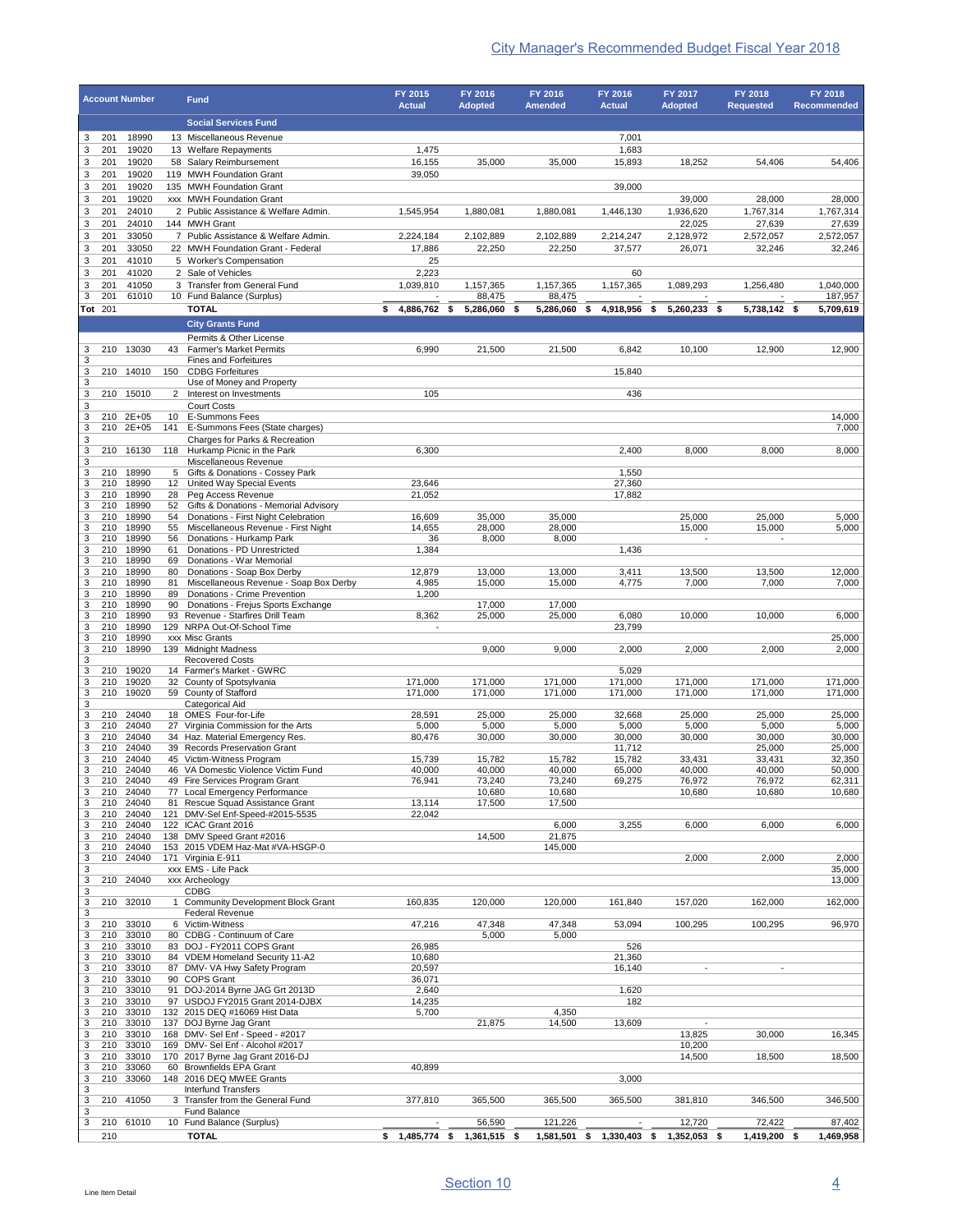|            |            |                       |                                                                              |                          |                           |                           |                          |                           | <b>City Manager's Recommended Budget Fiscal Year 2018</b> |                                    |
|------------|------------|-----------------------|------------------------------------------------------------------------------|--------------------------|---------------------------|---------------------------|--------------------------|---------------------------|-----------------------------------------------------------|------------------------------------|
|            |            | <b>Account Number</b> | <b>Fund</b>                                                                  | FY 2015<br><b>Actual</b> | FY 2016<br><b>Adopted</b> | FY 2016<br><b>Amended</b> | FY 2016<br><b>Actual</b> | FY 2017<br><b>Adopted</b> | FY 2018<br><b>Requested</b>                               | FY 2018<br><b>Recommended</b>      |
|            |            |                       | <b>Blight Abatement</b>                                                      |                          |                           |                           |                          |                           |                                                           |                                    |
| 3<br>3     | 228<br>228 | 11060<br>11060        | 1 Penalties<br>2 Interst                                                     | 1,055<br>2,997           |                           |                           |                          |                           |                                                           |                                    |
| 3          | 228        | 19020                 | 12 Blight Abatement Reimbursement                                            | 263                      |                           |                           | 5,616                    |                           |                                                           |                                    |
| 3          | 228        | 61010                 | 10 Fund Balance (Surplus)<br><b>TOTAL</b>                                    | \$<br>$4,315$ \$         | 95,000<br>95,000 \$       | 95,000<br>95,000 \$       | 5,616 \$                 | 95,000<br>95,000 \$       | 95,000<br>95,000 \$                                       | 95,000<br>95,000                   |
|            |            |                       | <b>Stormwater Management</b>                                                 |                          |                           |                           |                          |                           |                                                           |                                    |
| 3<br>3     | 229<br>229 | 11010<br>13030        | 1 Property Tax<br>125 VSMP Construction Permits                              |                          |                           |                           | 25,040                   | 85,000                    | 395,000<br>40,000                                         | 395,000<br>40,000                  |
| 3          | 229        | 14010                 | 146 Fines                                                                    |                          |                           |                           | 3,000                    |                           | 2,000                                                     | 2,000                              |
| 3<br>3     | 229<br>229 | 41050<br>61010        | 3 Transfer from General Fund<br>10 Fund Balance Surplus                      |                          |                           |                           | 77,300                   | 125,510                   | 125,500<br>77,152                                         | 100,000<br>38,530                  |
| 3          | 229        |                       | <b>TOTAL</b>                                                                 | \$<br>$-$ \$             | $\blacksquare$            | \$<br>٠                   | \$<br>105,340            | 210,510 \$<br>-\$         | 639,652 \$                                                | 575,530                            |
| 3          | 501        | 15010                 | <b>Water Fund</b><br>2 Interest on Investments                               | 2,181                    |                           |                           | 13,932                   |                           |                                                           |                                    |
| 3<br>3     | 501<br>501 | 15010<br>15010        | 8 Unrealized Gain/Loss on AIM<br>10 Earnings on Investments - AIM            | (1,525)<br>17,189        | 15,000                    | 15,000                    | 5,367<br>17,491          | 15,000                    | 15,000                                                    | 15,000                             |
| 3          | 501        | 15020                 | 1 Rental of General Property                                                 | 200,022                  | 175,000                   | 175,000                   | 188,312                  | 190,000                   | 190,000                                                   | 190,000                            |
| 3<br>3     | 501<br>501 | 16810<br>16810        | 1 Water Sales<br>2 Water Unbilled Revenue                                    | 2,920,334<br>34,576      | 3,373,720                 | 3,373,720                 | 3,178,014<br>28,990      | 3,373,720                 | 3,456,039                                                 | 3,441,194                          |
| 3<br>3     | 501<br>501 | 16810<br>16810        | 3 Water Connections<br>4 Water Availability Fees                             | 14,162<br>225,758        | 20,000<br>108,220         | 20,000<br>108,220         | 21,552<br>435,800        | 20,000<br>108,250         | 20,000<br>300.000                                         | 20,000<br>300,000                  |
| 3<br>3     | 501<br>501 | 16810<br>16810        | 8 Certified Letter Fees<br>9 Cut Off Fees                                    | 119<br>46,441            | 3,500<br>45,000           | 3,500<br>45,000           | 45<br>50,723             | 3,500<br>45,000           | 3,500<br>45,000                                           | 3,500<br>45,000                    |
| 3          | 501        | 16810                 | 10 Write Off Recoveries                                                      | 63                       | 250                       | 250                       | 34                       | 250                       | 250                                                       | 250                                |
| 3<br>3     | 501<br>501 | 16810<br>16810        | 11 Administrative Fees<br>12 Judgment Charges                                | 794<br>215               | 600                       | 600                       | 314<br>33                | 600                       | 600                                                       | 600                                |
| 3<br>3     | 501<br>501 | 16810<br>16810        | 13 Water Availability Fees - Installment<br>18 Water Sales - Hydrant Meter   | 3,855                    | 3,500                     | 3,500                     | (3,623)                  | 3,500                     | 3,500                                                     | 3,500                              |
| 3          | 501        | 16810                 | 28 Penalties (Utilities)                                                     | 28,810                   | 20,000                    | 20,000                    | 31,000                   | 20,000                    | 20,000                                                    | 20,000                             |
| 3<br>3     | 501<br>501 | 16810<br>18030        | 29 Surcharge (Utilities)<br>3 Rebates & Refunds                              | 53                       |                           |                           | 53                       |                           |                                                           |                                    |
| 3<br>3     | 501<br>501 | 18990<br>18990        | 99 Bond Premium<br>134 UMW College Hts Water Dist U                          | 1,507<br>100,000         |                           |                           | 50,000                   |                           |                                                           |                                    |
| 3<br>3     | 501<br>501 | 19020<br>41010        | 72 PPEA Review Fees Reimbursement<br>1 Insurane Recovery                     | 2,500                    |                           |                           | 623                      |                           |                                                           |                                    |
| 3          | 501        | 61010                 | 10 Fund Balance (Surplus)                                                    | $\overline{\phantom{a}}$ | 675,000                   | 675,000                   |                          | 629,945                   | 1,629,395                                                 | 1,059,947                          |
| 3<br>Total | 501        | 61010                 | 11 Fund Balance (Encumbrances)<br><b>TOTAL</b>                               | 3,597,054<br>\$          | 4,439,790 \$<br>-\$       | 40,285                    | 4,480,075 \$ 4,018,660   | \$<br>4,409,765 \$        | 5,683,283 \$                                              | 5,098,992                          |
|            |            |                       | <b>Waste Water Fund</b>                                                      |                          |                           |                           |                          |                           |                                                           |                                    |
| 3<br>3     | 502<br>502 | 15010<br>15010        | 2 Interest on Investments<br>8 Unrealized Gain/Loss on AIM                   | 975<br>(1,525)           |                           |                           | 6,499<br>5,367           |                           |                                                           |                                    |
| 3<br>3     | 502<br>502 | 15010<br>16810        | 10 Earnings on Investments - AIM<br>2 Sewer Unbilled Revenue                 | 17,189<br>42,322         | 10,000                    | 10,000                    | 17,491<br>43,261         | 12,000                    | 12,000<br>40,000                                          | 12,000<br>40,000                   |
| 3<br>3     | 502<br>502 | 16810<br>16810        | 5 Sewer Charges<br>6 Sewer Connections                                       | 5,029,566<br>30,800      | 5,000,000<br>7,500        | 5,000,000<br>7,500        | 5,288,104<br>35,700      | 5,050,000<br>15,000       | 5,252,000<br>15,000                                       | 5,252,000<br>15,000                |
| 3          | 502        | 16810                 | 7 Sewer Availability Fees                                                    | 384,927                  | 114,125                   | 114,125                   | 726,200                  | 115,000                   | 500,000                                                   | 500,000                            |
| 3<br>3     | 502<br>502 | 16810<br>16810        | 14 Sewer Availability Fees - Installation<br>16 Sewer Charges - Spotsylvania | 14,576                   | 14,575                    | 14,575                    | 14,576                   | 14,575                    | 14,575                                                    | 14,575                             |
| 3<br>3     | 502<br>502 | 16810<br>16810        | 28 Penalties (Utilities)<br>29 Surcharge (Utilities)                         | 57,619<br>107            | 40,000                    | 40,000                    | 62,000<br>107            | 50,000                    | 50,000                                                    | 50,000                             |
| 3<br>3     | 502<br>502 | 18990<br>18990        | 13 Miscellaneous Revenue<br>31 Credit Card fees                              | 10,168                   | 8,525                     | 8,525                     | 7,481                    | 9,000                     | 9,000                                                     | 9,000                              |
| 3          | 502        | 18990                 | 99 Bond Premium                                                              | 40,556                   |                           |                           | 12,670                   |                           |                                                           |                                    |
| 3<br>3     | 502<br>502 | 19020<br>19020        | 26 Pro Rata Contribution<br>27 Spotsylvania Capital Reimbursement            | 55,912                   | 56,000                    | 56,000                    | 55,912                   | 56,000                    | 56,000                                                    | 56,000                             |
| 3<br>3     | 502<br>502 | 19020<br>33080        | 72 PPEA Review Fees Reimbursement<br>1 Federal Interest Subsidy              | 2,500<br>24,550          | 24,500                    | 24,500                    | 5,000<br>24,665          | 24,500                    | 24,500                                                    | 24,500                             |
| 3<br>3     | 502<br>502 | 33080<br>4101         | 2 Federal Interest Subsidy<br>1 Insurance Recoveries                         | 32,610                   | 32,600                    | 32,600                    | 32,764<br>1,246          | 32,600                    | 32,600<br>$\overline{\phantom{a}}$                        | 32,600<br>$\overline{\phantom{a}}$ |
| 3          | 502        | 41020                 | 6 Contributed Capital                                                        | 2,909                    |                           |                           |                          |                           |                                                           |                                    |
| 3<br>3     | 502<br>502 | 61010<br>61010        | 10 Fund Balance (Surplus)<br>10 Fund Balance (Encumbrance)                   |                          | 1,685,000                 | 1,685,000<br>63,492       | $\overline{\phantom{a}}$ | 1,695,109                 | 2,653,998                                                 | 1,887,207                          |
|            | Tot 502    |                       | <b>TOTAL</b>                                                                 | 5,745,761<br>\$          | 6,992,825<br>\$           | 7,056,317 \$<br>-\$       | 6,339,043                | 7,073,784<br>\$           | 8,659,673 \$<br>-\$                                       | 7,892,882                          |
| 3          | 503        | 12130                 | <b>Transit Fund</b><br>1 Gasoline Tax                                        | 480,000                  | 480,000                   | 480,000                   | 480,000                  | 470,314                   | 478,362                                                   | 480,000                            |
| 3<br>3     | 503<br>503 | 15010<br>15010        | 8 Unrealized Gain/Loss on AIM<br>10 Earnings on Investments - AIM            | 15,664                   |                           |                           | 5,367<br>17,491          |                           |                                                           |                                    |
| 3          | 503        | 16190                 | 1 Fares                                                                      | 403,921                  | 497,604                   | 497,604                   | 384,305                  | 393,874                   | 346,467                                                   | 346,467                            |
| 3<br>3     | 503<br>503 | 18030<br>18990        | 3 Rebates & Refunds<br>2 Gifts & Donations - M W Hospital                    | 55,000                   | 52,750                    | 52,750                    | 45,000                   | 52,750                    | 45,000                                                    | 45,000                             |
| 3<br>3     | 503<br>503 | 18990<br>18990        | 3 Gifts & Donations-Univ of Mary Wash<br>5 Gifts & Donations - Germanna Comm | 25,000<br>25,000         | 25,000                    | 25,000                    | 25,000<br>25,000         | 25,000                    | 25,000<br>25,000                                          | 25,000<br>25,000                   |
| 3<br>3     | 503<br>503 | 18990<br>18990        | 13 Miscellaneous Revenue<br>43 In-Bus Advertising Fee                        | 3,931<br>2,540           | 3,500                     | 3,500                     | 3,488<br>7,140           | 3,500                     | 3,500                                                     | 3,500                              |
| 3          | 503        | 18990                 | 85 Commissions - Greyhound                                                   | 43,656                   | 60,000                    | 60,000                    | 38,018                   | 60,000                    | 40,000                                                    | 40,000                             |
| 3<br>3     | 503<br>503 | 19020<br>19020        | 32 County of Spotsylvania<br>62 Spotsylvania Regional MC - Partnership       | 405,724<br>5,000         | 460,601<br>5,000          | 460,601<br>5,000          | 400,041<br>5,000         | 386,603<br>5,000          | 402,673<br>5,000                                          | 402,673<br>5,000                   |
| 3<br>3     | 503<br>503 | 19020<br>19020        | 87 County of Caroline<br>90 University of Mary Washington                    | 80,381<br>60,090         | 145,385<br>66,868         | 145,385<br>66,868         | 108,905<br>62,062        | 156,877<br>58,976         | 146,203<br>64,538                                         | 146,203<br>64,538                  |
| 3<br>3     | 503<br>503 | 19020<br>19020        | 91 County of Stafford<br>94 The Evergreens at Smith Run-Partner              | 457,299<br>1,500         | 514,970<br>1,500          | 514,970<br>1,500          | 473,961<br>1,500         | 457,656<br>1,500          | 455,267<br>1,500                                          | 455,267<br>1,500                   |
| 3          | 503        | 19020                 | 95 GEICO - Partner                                                           | 3,000                    | 3,000                     | 3,000                     | 3,000                    | 3,000                     | 3,000                                                     | 3,000                              |
| 3<br>3     | 503<br>503 | 19020<br>19020        | 96 Village of Idlewild<br>0 Germanna Comm College - Par                      | 10,000                   | 10,000<br>25,000          | 10,000<br>25,000          | 10,000                   | 10,000<br>25,000          | 10,000                                                    | 10,000                             |
| 3<br>3     | 503<br>503 | 24040<br>24040        | 58 Transit Grant - City Formula<br>59 Transit Grant - Urban Training         | 668,714<br>1,170         | 533,183                   | 533,183                   | 663,440<br>6,105         | 533,183                   | 533,183                                                   | 533,183                            |
| 3<br>3     | 503<br>503 | 24040<br>24040        | 63 Transit Grant - Capital<br>64 Transit Grant - Caroline County             | 123,562<br>53,625        |                           |                           |                          | 48,000                    | 403,200                                                   | 403,200                            |
|            |            |                       |                                                                              |                          |                           |                           |                          |                           |                                                           |                                    |
|            |            |                       |                                                                              |                          | Section 10                |                           |                          |                           |                                                           | 5                                  |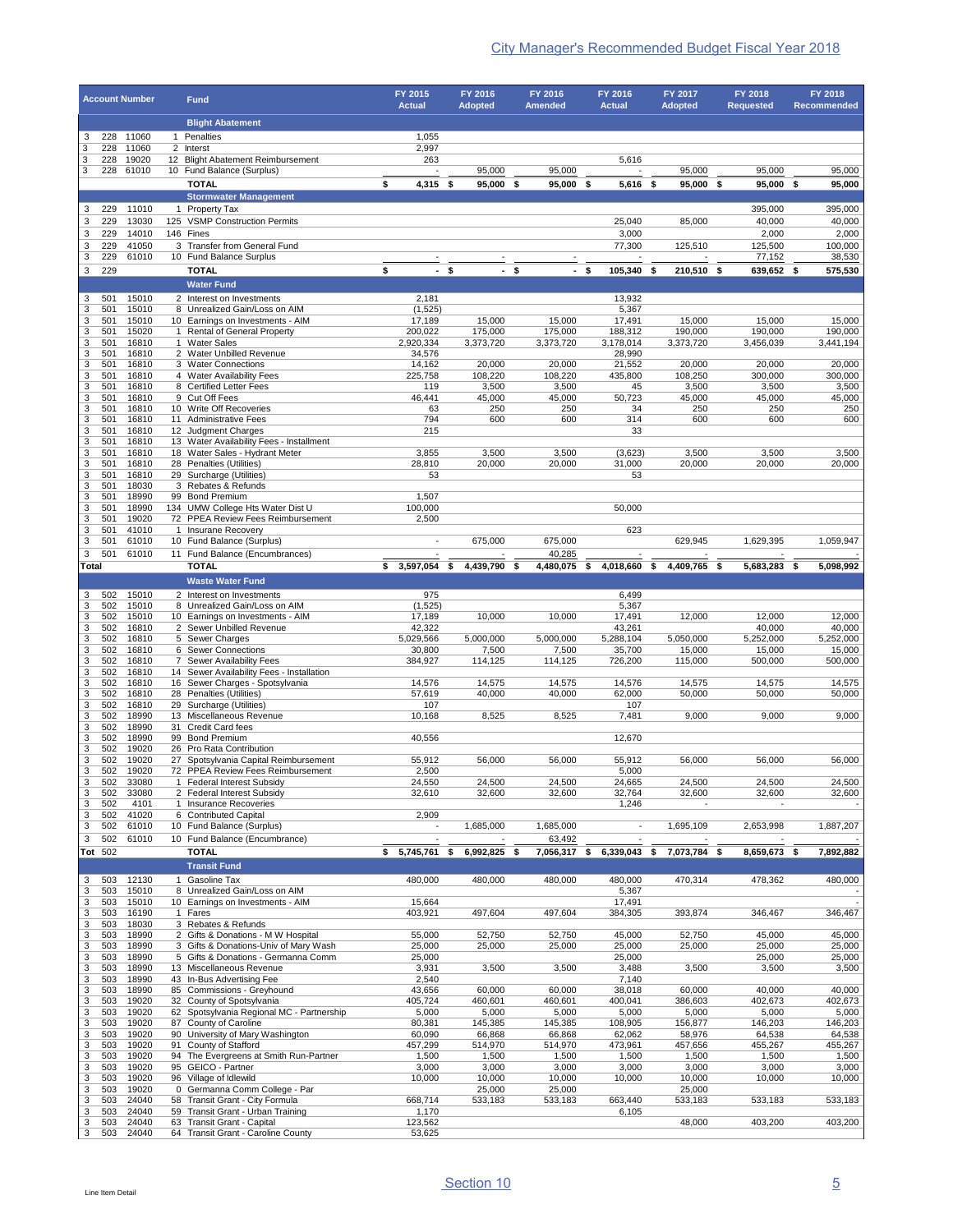|        |            |                       |                     |                                                                              |                          |                                     |      |                           |                           |                           | <b>City Manager's Recommended Budget Fiscal Year 2018</b> |                               |
|--------|------------|-----------------------|---------------------|------------------------------------------------------------------------------|--------------------------|-------------------------------------|------|---------------------------|---------------------------|---------------------------|-----------------------------------------------------------|-------------------------------|
|        |            | <b>Account Number</b> |                     | <b>Fund</b>                                                                  | FY 2015<br><b>Actual</b> | FY 2016<br><b>Adopted</b>           |      | FY 2016<br><b>Amended</b> | FY 2016<br><b>Actual</b>  | FY 2017<br><b>Adopted</b> | FY 2018<br><b>Requested</b>                               | FY 2018<br><b>Recommended</b> |
| 3<br>3 | 503<br>503 | 24040<br>33070        |                     | 79 Transit Grant - CMAQ Funds<br>7 Transit Grant - Formula                   | 859,747                  | 288,000<br>1,402,148                |      | 288,000<br>1,402,148      | 1,274,922                 | 1,385,000                 | 1,450,000                                                 | 1,450,000                     |
| 3<br>3 | 503<br>503 | 33070<br>33070        |                     | 8 Transit Grant - Capital<br>14 Transit Grant - 5311 Funds - Caroline        | 129,144                  | 36,000<br>169,057                   |      | 36,000<br>169,057         | 53,228<br>127,312         | 466,000                   | 145,000                                                   | 145,000                       |
| 3<br>3 | 503<br>503 | 33070<br>33070        |                     | 17 Transit Grant - RTAP<br>24 Transit Grant - Capital Preventive Maintenance | 6,350<br>139,771         |                                     |      |                           | 5,603<br>357,345          |                           | 225,000                                                   | 225,000                       |
| 3      | 503        | 41010                 |                     | 1 Insurance Recoveries                                                       | 4,975                    |                                     |      | 160,000                   | 15,181                    |                           |                                                           |                               |
| 3<br>3 | 503<br>503 | 41010<br>41020        |                     | 2 Damage Recoveries<br>2 Sale of Vehicles                                    |                          |                                     |      |                           | 86,038                    |                           |                                                           |                               |
| 3<br>3 | 503<br>503 | 61010<br>61010        |                     | 10 Fund Balance (Surplus)<br>11 Fund Balance (Encumbrances)                  |                          | 931,178                             |      | 1,288,167<br>12,624       |                           | 1,081,800                 | 1,071,996                                                 | 1,070,358                     |
|        | Tot 503    |                       |                     | <b>TOTAL</b><br><b>Parking Fund</b>                                          | 4,064,764 \$<br>\$       | 5,710,744 \$                        |      | $6,240,357$ \$            | 4,684,452 \$              | 5,624,033 \$              | 5,879,889 \$                                              | 5,879,889                     |
| 3      | 504        | 12130                 |                     | 1 Gasoline Tax                                                               | 263,502                  | 238,295                             |      | 238,295                   | 207,620                   | 230,000                   | 247,500                                                   | 247,500                       |
| 3<br>3 | 504<br>504 | 15010<br>15010        |                     | 2 Interest on Investments<br>8 Unrealized Gain/Loss on AIM                   | ٠<br>(1,525)             | 6,500                               |      | 6,500                     | 5,367                     | $\sim$                    |                                                           | 4,500                         |
| 3<br>3 | 504<br>504 | 15010<br>16810        |                     | 10 Earnings on Investments - AIM<br>19 Parking Garage Fees                   | 17,189<br>181,796        | 158,025                             |      | 158,025                   | 17,491<br>133,799         | 16,000<br>120,000         | 17,000<br>100,000                                         | 17,000<br>100,000             |
| 3<br>3 | 504<br>504 | 16810<br>16810        |                     | 20 Proximity Card Fees<br>21 Tenant Parking Fees                             | 96,064<br>2,400          | 70,000<br>2,800                     |      | 70,000<br>2,800           | 81,520<br>3,240           | 70,000<br>3,000           | 70,000<br>3,000                                           | 70,000<br>3,000               |
| 3<br>3 | 504<br>504 | 16810<br>16810        |                     | 23 Visitor Center Parking Pass<br>24 Courtyard Marriot Parking Fees          | 70,270                   | 55,000                              |      | 55,000                    | 62,607                    | 65,000                    | 65,000                                                    | 65,000                        |
| 3<br>3 | 504<br>504 | 16810<br>16810        |                     | 25 Proximity Card Fees - City<br>30 Princess Anne/Charles Street Lot         | 3,002                    |                                     |      |                           | 2,575                     | 3,000                     | 50,000<br>÷,                                              | 50,000<br>÷                   |
| 3      | 504        | 18030                 |                     | 3 Rebates & Refunds                                                          |                          |                                     |      |                           | (34)                      |                           |                                                           |                               |
| 3<br>3 | 504<br>504 | 18030<br>41010        |                     | 145 904 Princess Anne Use Contrib<br>1 Insurance Recoveries                  |                          |                                     |      |                           | 15,500<br>10,761          |                           |                                                           |                               |
| 3<br>3 | 504<br>504 | 41010<br>61010        |                     | 2 Damage Recoveries<br>10 Fund Balance                                       |                          | 155,000                             |      | 167,550                   |                           | 274.000                   | 318,132                                                   | 315,000                       |
|        | Tot $504$  |                       |                     | <b>TOTAL</b>                                                                 | 632,698<br>\$            | 685,620 \$<br>-\$                   |      | 698,170 \$                | 540,446 \$                | 781,000 \$                | 870,632 \$                                                | 872,000                       |
| 3      | 741        | 24020                 |                     | <b>CSA</b><br>10 DSS Administration - State                                  | 9,120                    |                                     |      |                           | 10,331                    | 8,199                     |                                                           |                               |
| 3<br>3 | 741<br>741 | 24020<br>24020        |                     | 79 CSA Grant - State<br>80 DOE Administration Allocation                     | 1,082,800<br>8,199       | 1,050,200                           |      | 1,050,200                 | 943,338<br>8,199          | 1,077,000                 | 1,118,142<br>10,858                                       | 1,118,142<br>10,858           |
| 3<br>3 | 741<br>741 | 33020<br>33050        |                     | 79 CSA Grant - Federal<br>24 DSS Administration - Federal                    | 19,122<br>30,324         | 41,155                              |      | 41,155                    | 1,917<br>33,917           | 41,153                    | 41,000                                                    | 41,000                        |
| 3<br>3 | 741<br>741 | 41050<br>41050        |                     | 3 Transfer from the General Fund<br>6 Transfer from Special Revenue Fund     | 675,275                  | 675,275<br>$\overline{\phantom{a}}$ |      | 675,275<br>$\blacksquare$ | 675,275                   | 675,275                   | 700,000                                                   | 675,275                       |
| 3      | 741<br>741 | 41050                 |                     | 20 Transfer from Public Assistance Fund                                      |                          | ÷,                                  |      | $\overline{\phantom{a}}$  |                           |                           |                                                           |                               |
| 3<br>3 | 741        | 41050<br>61010        |                     | 23 Transfer from Revenue Maximization<br>10 Fund Balance                     |                          | 161,840                             |      | 161,840                   |                           | 72,805                    | 81,260                                                    | 106,493                       |
|        | Tot $741$  |                       |                     | <b>TOTAL</b><br><b>Riparian Lands Stewardship Fund</b>                       | 1,824,840 \$<br>\$       | 1,928,470 \$                        |      |                           | 1,928,470 \$ 1,672,977 \$ | 1,874,432 \$              | 1,951,260 \$                                              | 1,951,768                     |
| 3<br>3 | 801<br>801 | 15010<br>15010        | 2<br>8              | Interest on Investments<br>Unrealized Gain/Loss on AIM                       | 6<br>5,320               | 30,250                              |      | 30,250                    | 31<br>(552)               | 30,000                    | 12,000                                                    | 12,000                        |
| 3      | 801        | 15010                 | 10                  | Earnings on Investments - AIM                                                | 10,978                   | $\overline{a}$                      |      | $\overline{\phantom{a}}$  | 10,591                    | ä,                        |                                                           |                               |
| 3<br>3 | 801<br>801 | 18990<br>19020        | 3<br>32             | Gifts and Donations<br>County of Spotsylvania                                | $\sim$                   | 13,700                              |      | $\blacksquare$<br>13,700  | 27,400                    | 13,700                    | 13,700                                                    | 13,700                        |
| 3<br>3 | 801<br>801 | 19020<br>19020        | 59<br>117           | County of Stafford<br>County of Culpepper                                    | 13,700                   | 13,700                              |      | 13,700                    | 13,700                    | 13,700                    | 13,700                                                    | 13,700                        |
| 3<br>3 | 801<br>801 | 41010<br>41020        | $\mathbf{1}$        | Insurance Recovery<br>Sale of Land & Buildings                               | 1,195                    |                                     |      |                           |                           |                           |                                                           |                               |
| 3<br>3 | 801<br>801 | 41020<br>41050        | $\overline{2}$<br>3 | Sale of Motor Vehicle<br>Transfer from the General Fund                      |                          | $\overline{\phantom{a}}$            |      | 35,000                    | 1,856<br>35,000           | ÷,                        | 7,000                                                     | 7,000                         |
|        | 801        | 61010                 |                     | 10 Fund Balance (Surplus)<br><b>TOTAL</b>                                    | \$<br>31,199 \$          | 23,435<br>81,085 \$                 |      | 23,435<br>116,085 \$      | 88,026 \$                 | 18,882<br>76,282 \$       | <u>47,516</u><br>93,916 \$                                | <u>37,745</u><br>84,145       |
|        |            |                       |                     | <b>OPEB Trust Revenue Fund</b>                                               |                          |                                     |      |                           |                           |                           |                                                           |                               |
| 3<br>3 | 805<br>805 | 15010<br>15010        | 8                   | 2 Interest on Investments<br>Unrealized Gain/Loss on AIM                     |                          |                                     |      |                           | 52                        |                           |                                                           |                               |
| 3<br>3 | 805<br>805 | 15010<br>61010        | 10                  | Earnings on Investments - AIM<br>xxx Fund Balance                            |                          |                                     |      |                           |                           |                           | 5,000                                                     | 5,000                         |
| 3      | 805        | 18990                 |                     | 150 City Contribution<br><b>TOTAL</b>                                        | \$                       |                                     | - \$ | - \$                      | 1,000,000<br>1,000,052 \$ | - \$                      |                                                           | 5,000                         |
|        |            |                       |                     |                                                                              | - \$                     |                                     |      |                           |                           |                           | $5,000$ \$                                                |                               |
|        |            |                       |                     |                                                                              |                          |                                     |      |                           |                           |                           |                                                           |                               |
|        |            |                       |                     |                                                                              |                          | Section 10                          |      |                           |                           |                           |                                                           | 6                             |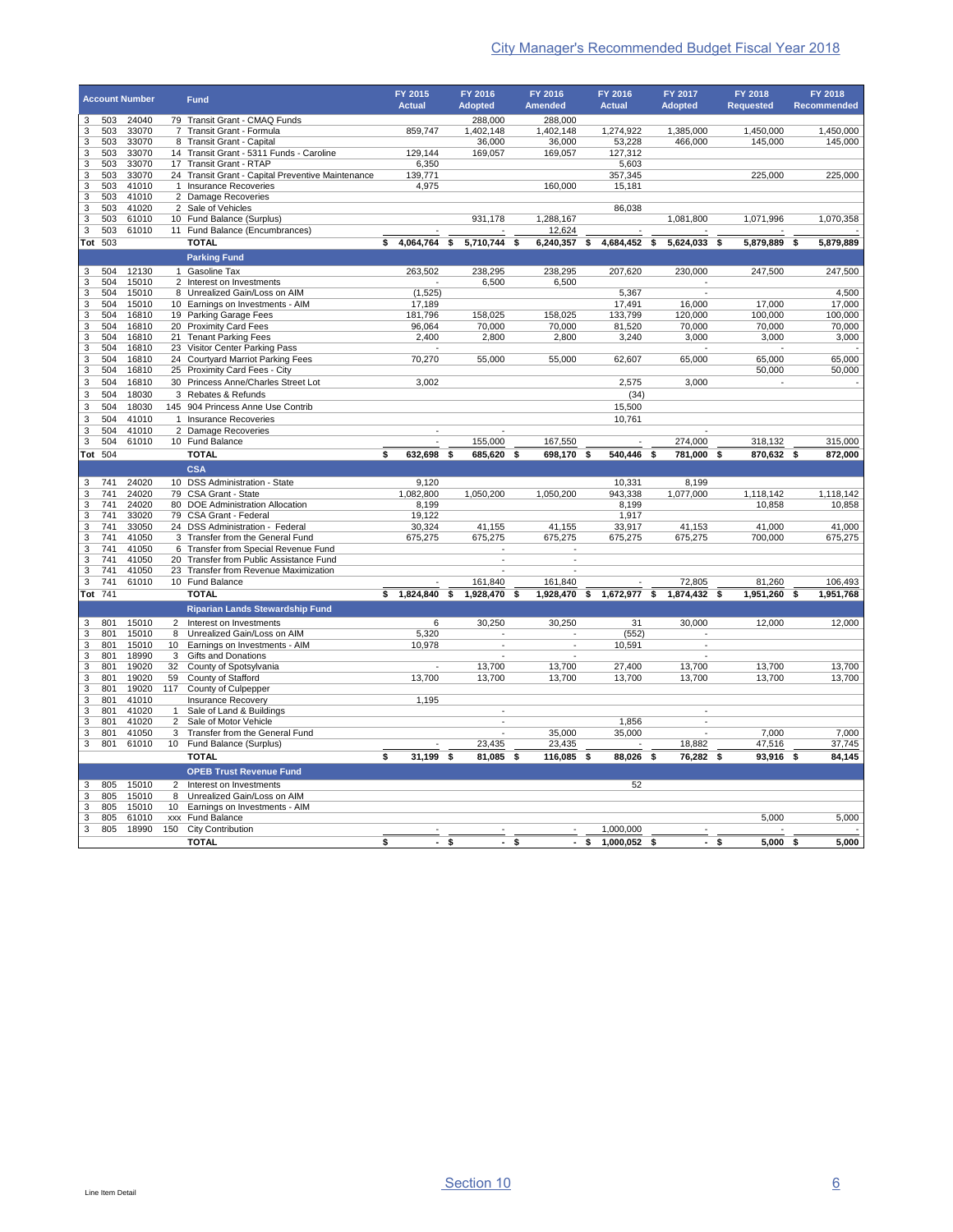|                |                            | <b>Account Number</b><br><b>Description</b>                 |          | FY 2015 Actuals          |            | <b>Adopted</b>           |                     | <b>Amended</b>           |          | FY 2016 Actual           |             | Approved                        |          | <b>Requested Recommended</b>    |          |                 |
|----------------|----------------------------|-------------------------------------------------------------|----------|--------------------------|------------|--------------------------|---------------------|--------------------------|----------|--------------------------|-------------|---------------------------------|----------|---------------------------------|----------|-----------------|
|                | General Fund               |                                                             |          |                          |            |                          |                     |                          |          |                          |             |                                 |          |                                 |          |                 |
|                | <b>CITY COUNCIL</b>        |                                                             |          |                          |            |                          |                     |                          |          |                          |             |                                 |          |                                 |          |                 |
|                | 4 100 11010                | 1101 Salaries & Wages - Regular                             | \$       | 36,248 \$                |            | $-$ \$                   |                     | - \$                     |          | 87,111                   |             |                                 |          |                                 |          |                 |
| 4 100          | 11010                      | 1301 Salaries & Wages - Part Time                           |          |                          |            |                          |                     |                          | \$       | $\blacksquare$           | \$          | 86,000                          | \$       | 86,000                          | \$       | 86,000          |
| 4 100<br>4 100 | 11010<br>11010             | 2100 FICA Benefits<br>2310 Hospital/Medical Plan            | \$<br>\$ | 2,548<br>37,743          | \$<br>\$   | 6,580<br>25,000          | \$<br>\$            | 6,580<br>25,000          | \$<br>\$ | 5,965 \$<br>39,253       | \$          | 6,580<br>43,200                 | \$<br>\$ | 6,580<br>44,800                 | \$<br>\$ | 6,580<br>44,800 |
| 4 100          | 11010                      | 2330 Dental Insurance                                       | \$       | 530                      | \$         | 2,000                    | -\$                 | $2,000$ \$               |          | 509                      | \$          | 2,000                           | \$       | 2,000                           | \$       | 2,000           |
| 4 100          | 11010                      | 2710 Worker's Compensation                                  | \$       | 38                       | \$         | $\sim$                   | \$                  | $\overline{\phantom{a}}$ | \$       | 81                       | -\$         | 100                             | \$       | 100                             | \$       | 100             |
| 4 100          | 11010                      | 3160 Professional Services - Other                          | \$       | 75,496                   | -\$        | 81,000 \$                |                     | 81,000 \$                |          | 73,496                   | - \$        | 81,000                          | \$       | 81,000                          | \$       | 82,000          |
| 4 100          | 11010                      | 3500 Printing & Binding                                     | \$       | $\blacksquare$           | \$         | 600                      | \$                  | 600                      | \$       | 151                      | \$          | 600                             | \$       | 600                             | \$       | 600             |
| 4 100<br>4 100 | 11010<br>11010             | 3853 Council Compensation<br>5210 Postage & Postal Service  | \$<br>\$ | 49,537<br>204            | \$<br>\$   | 86,000<br>200            | - \$<br>-\$         | 86,000 \$<br>200         | \$       | $\blacksquare$<br>121    | - \$<br>-\$ | $\overline{\phantom{a}}$<br>200 | \$<br>\$ | $\overline{\phantom{a}}$<br>200 | \$<br>\$ | 200             |
| 4 100          | 11010                      | 5230 Telecommunication                                      | \$       | 668                      | \$         | 1,500                    | \$                  | $1,500$ \$               |          | 2,122                    | \$          | 1,500                           | \$       | 2,200                           | -\$      | 1,500           |
| 4 100          | 11010                      | 5510 Mileage                                                | \$       | 1,232                    | -\$        | 500                      | - \$                | 500 \$                   |          | 453 \$                   |             | 500                             | \$       | 500                             | \$       | 500             |
| 4 100          | 11010                      | 5530 Subsistence & Lodging                                  | \$       | 6,850                    | \$         | 4,300                    | -\$                 | $4,300$ \$               |          | 5,363 \$                 |             | 4,300                           | \$       | 4,300                           | \$       | 4,300           |
| 4 100          | 11010                      | 5540 Convention & Education                                 | \$       | 2,145                    | \$         | 2,700                    | \$                  | 2,700 \$                 |          | 2,250                    | - \$        | 2,700                           | \$       | 2,700                           | \$       | 2,700           |
| 4 100<br>4 100 | 11010<br>11010             | 5810 Dues & Association Memberships<br>6001 Office Supplies | \$       | 13,820<br>337            | \$<br>\$   | 13,700 \$<br>2,000       | \$                  | 13,700 \$<br>$2,000$ \$  |          | 13,905 \$<br>768 \$      |             | 13,700<br>2,000                 | \$<br>\$ | 13,900<br>2,000                 | \$       | 13,900<br>2,000 |
| 4 100          | 11010                      | 6012 Books & Subscriptions                                  | \$<br>\$ | 108                      | \$         | 100                      | \$                  | 100                      | \$       |                          | - \$        | 100                             | \$       | 100                             | \$<br>\$ | 100             |
| 4 100          | 11010                      | 6021 Promotional Materials                                  | \$       | $\overline{\phantom{0}}$ | \$         | 200                      | \$                  | 200                      | \$       | $1,081$ \$               |             | 200                             | \$       | 200                             | \$       | 200             |
| 4 100          | 11010                      | 8102 Furniture & Fixtures - Replacement                     | \$       | 7,014                    | \$         | $\overline{a}$           | \$                  | -                        | \$       |                          | \$          |                                 | \$       | -                               | \$       |                 |
|                |                            |                                                             | \$       | 234,518                  | \$         | 226,380                  | \$                  | 226,380                  | \$       | 232,629                  | -\$         | 244,680                         | \$       | 247,180                         | \$       | 247,480         |
|                | <b>CLERK OF COUNCIL</b>    |                                                             |          |                          |            |                          |                     |                          |          |                          |             |                                 |          |                                 |          |                 |
| 4 100          | 11020                      | 1101 Salaries & Wages - Regular                             | \$       | 59.172 \$                |            | 60,125                   | - \$                | 60,125 \$                |          | 60,586 \$                |             | 61,325 \$                       |          | 61,326 \$                       |          | 62,246          |
| 4 100          | 11020                      | 1401 Employee Bonus                                         |          |                          | \$         | 1,000                    | -\$                 | $1,000$ \$               |          | 1,000                    |             |                                 |          |                                 |          |                 |
| 4 100          | 11020                      | 2100 FICA Benefits                                          | \$       | 4,237                    | \$         | 4,600                    | - \$                | 4,600 \$                 |          | 4,412 \$                 |             | 4,691                           | \$       | 4,691                           | \$       | 4,762           |
| 4 100<br>4 100 | 11020<br>11020             | 2210 Retirement V.R.S.<br>2310 Hospital/Medical Plan        | \$<br>\$ | 10,567<br>18,872         | \$<br>- \$ | 9,585<br>12,525          | \$<br>\$            | $9,585$ \$<br>12,525 \$  |          | 9,578 \$<br>19,626 \$    |             | 7,735<br>14,400                 | \$<br>\$ | 7,696<br>15,500                 | \$<br>\$ | 7,812<br>15,500 |
| 4 100          | 11020                      | 2320 Hospital/Medical Plan - Retirees                       | \$       | 7,199                    | \$         | 6,500                    | \$                  | 6,500 \$                 |          | 7,487 \$                 |             | 7,200                           | \$       | 9,700                           | \$       | 9,700           |
| 4 100          | 11020                      | 2330 Dental Insurance                                       | \$       | $\overline{\phantom{a}}$ | \$         | 250                      | \$                  | 250                      | \$       | $\blacksquare$           | \$          | 263                             | \$       | 300                             | \$       | 300             |
| 4 100          | 11020                      | 2340 Prescription Drug Plan - Retirees                      | \$       | $\overline{\phantom{a}}$ | \$         | 250                      | \$                  | 250                      | \$       |                          |             |                                 |          |                                 |          |                 |
| 4 100          | 11020                      | 2400 Group Life Insurance                                   | \$       | 701                      | \$         | 795                      | - \$                | 795 \$                   |          | 715 \$                   |             | 803                             | \$       | 803                             | \$       | 815             |
| 4 100<br>4 100 | 11020<br>11020             | 2840 Cell Phone Allowance<br>2710 Worker's Compensation     | \$       | 65                       | \$         | 70                       | - \$                | 70                       | \$<br>\$ | 480<br>56                | - \$        | 100                             | \$<br>\$ | 480<br>100                      | \$<br>\$ | 480<br>100      |
| 4 100          | 11020                      | 3320 Maintenance Service Contracts                          | \$       | 480                      | \$         | 4,000                    | \$                  | 4,000                    | \$       | $\blacksquare$           | -\$         | 4,000                           | \$       | 4,000                           | \$       | 4,000           |
| 4 100          | 11020                      | 3600 Advertising                                            | \$       | 4,360                    | \$         | 6,000                    | - \$                | $6,000$ \$               |          | 4,730 \$                 |             | 6,000                           | \$       | 6,000                           | \$       | 6,000           |
| 4 100          | 11020                      | 5230 Telecommunication                                      | \$       | 3,772                    | \$         | 3,500                    | \$                  | 3,500                    | \$       | 2,704                    | \$          | 3,500                           | \$       | 3,500                           | \$       | 2,200           |
| 4 100          | 11020                      | 5510 Mileage                                                | \$       | $\overline{\phantom{a}}$ | \$         | 400                      | \$                  | 400                      | \$       | 84 \$                    |             | 400                             | \$       | 400                             | \$       | 400             |
| 4 100<br>4 100 | 11020<br>11020             | 5530 Subsistence & Lodging<br>5540 Convention & Education   | \$<br>\$ | 994<br>1,541             | \$<br>\$   | 1,300<br>1,050           | $\sqrt[6]{2}$<br>\$ | 1,300<br>$1,050$ \$      | \$       | 799<br>335               | \$<br>\$    | 1,300<br>1,050                  | \$<br>\$ | 1,300<br>1,050                  | \$<br>\$ | 1,300<br>1,050  |
| 4<br>100       | 11020                      | 5810 Dues & Association Memberships                         | \$       | 475                      | \$         | 250                      | \$                  | 250                      | \$       | 265                      | \$          | 250                             | \$       | 250                             | \$       | 250             |
| 4 100          | 11020                      | 6001 Office Supplies                                        | \$       | 757                      | \$         | 1,000                    | \$                  | 1,000                    | \$       | 365                      | \$          | 1,000                           | \$       | 1,000                           | \$       | 1,000           |
|                |                            |                                                             | \$       | 113,192 \$               |            | 113,200 \$               |                     | 113,200 \$               |          | 113,224 \$               |             | 114,018 \$                      |          | 118,098 \$                      |          | 117,916         |
|                | <b>CITY MANAGER</b>        |                                                             |          |                          |            |                          |                     |                          |          |                          |             |                                 |          |                                 |          |                 |
|                | 4 100 12110                | 1101 Salaries & Wages - Regular                             | \$       | 406,797 \$               |            | 413,345 \$               |                     | 413,345 \$               |          | 452,095 \$               |             | 433,700 \$                      |          | 600,510 \$                      |          | 575,825         |
|                | 4 100 12110                | 1201 Overtime Pay                                           | \$       | 5,360 \$                 |            | - \$                     |                     | $-$ \$                   |          | 827                      |             |                                 |          |                                 |          |                 |
|                | 4 100 12110                | 1301 Salaries & Wages - Part Time                           | \$       | 20,436 \$                |            | 25,500 \$                |                     | 25,500 \$                |          | $17,431$ \$              |             | 26,010 \$                       |          | 26,010 \$                       |          | 26,400          |
|                | 4 100 12110<br>4 100 12110 | 1401 Employee Bonus<br>2100 FICA Benefits                   | \$       | 29,424 \$                | \$         | 4,750 \$<br>33,570 \$    |                     | 4,750 \$<br>33,570 \$    |          | 4,750<br>31,993 \$       |             | 35,167 \$                       |          | 47,929 \$                       |          | 46,070          |
|                | 4 100 12110                | 2210 Retirement V.R.S.                                      | \$       | 72,647 \$                |            | 65,885 \$                |                     | 65,885 \$                |          | 65,014 \$                |             | 54,695 \$                       |          | 78,628 \$                       |          | 72,266          |
|                | 4 100 12110                | 2220 Retirement - Hybrid                                    |          |                          | \$         | - \$                     |                     | $-$ \$                   |          | $\overline{\phantom{a}}$ |             |                                 | \$       | 10,000 \$                       |          | 10,000          |
| 4 100          | 12110                      | 2310 Hospital/Medical Plan                                  | \$       | 63,074 \$                |            | 50,100 \$                |                     | 50,100 \$                |          | 73,740 \$                |             | 57,600 \$                       |          | 93,700 \$                       |          | 77,500          |
| 4 100          | 12110                      | 2320 Hospital/Medical Plan - Retirees                       | \$       | 15,365                   | - \$       | 18,000 \$                |                     | 18,000 \$                |          | 15,096 \$                |             | 29,000                          | \$       | 27,200 \$                       |          | 27,200          |
| 4 100          | 12110<br>4 100 12110       | 2330 Dental Insurance<br>2345 Health Spending Account - Em  | \$<br>\$ | $1,018$ \$<br>960        |            | $1,000$ \$               |                     | $1,000$ \$               | \$       | 975 \$<br>480            |             | $1,050$ \$                      |          | $1,800$ \$                      |          | 1,500           |
| 4 100          | 12110                      | 2400 Group Life Insurance                                   | \$       | 4,819 \$                 |            | 5,455 \$                 |                     | 5,455 \$                 |          | 4,854 \$                 |             | 5,681                           | \$       | 8,207                           | \$       | 7,543           |
| 4 100          | 12110                      | 2710 Worker's Compensation                                  | \$       | 485 \$                   |            | 525 \$                   |                     | 525 \$                   |          | 405 \$                   |             | 500 \$                          |          | 500 \$                          |          | 500             |
| 4 100          | 12110                      | 2840 Cell Phone Allowance                                   | \$       | 960                      |            |                          |                     |                          | \$       | 480 \$                   |             | 960                             | \$       | 960                             | \$       | 960             |
| 4 100          | 12110                      | 3160 Professional Services - Other                          | \$       | 15,987 \$                |            | 30,000 \$                |                     | 30,000 \$                |          | 29,799 \$                |             | 30,000                          | \$       | 30,000 \$                       |          | 30,000          |
| 4 100          | 12110<br>4 100 12110       | 3500 Printing & Binding<br>3600 Advertising                 | \$<br>\$ | 134 \$<br>$2,420$ \$     |            | $1,000$ \$<br>$5,000$ \$ |                     | $1,000$ \$<br>5,000 \$   |          | $2,355$ \$               | $5\sqrt{3}$ | 1,000<br>$5,000$ \$             | \$       | $1,000$ \$<br>$5,000$ \$        |          | 1,000<br>5,000  |
| 4 100          | 12110                      | 3840 Services from Other Governments                        |          |                          | \$         | $-$ \$                   |                     | $-$ \$                   |          |                          | $-$ \$      |                                 | $-$ \$   | $1,404$ \$                      |          | 1,404           |
|                | 4 100 12110                | 5210 Postage & Postal Service                               | \$       | $1,177$ \$               |            | $1,200$ \$               |                     | $1,200$ \$               |          | $1,078$ \$               |             | $1,200$ \$                      |          | $1,200$ \$                      |          | 1,200           |
|                | 4 100 12110                | 5230 Telecommunication                                      | \$       | $9,893$ \$               |            | $9,000$ \$               |                     | $9,000$ \$               |          | 11,978 \$                |             | $6,000$ \$                      |          | 12,000 \$                       |          | 13,500          |
|                | 4 100 12110                | 5434 Lease/Rental of Land                                   | \$       | $-$ \$                   |            | 10,500 \$                |                     | 10,500 \$                |          | $\overline{\phantom{a}}$ |             |                                 |          |                                 |          |                 |
|                | 4 100 12110<br>4 100 12110 | 5510 Mileage<br>5530 Subsistence & Lodging                  | \$<br>\$ | 12,071 \$                |            | 12,500 \$<br>4,000 \$    |                     | 12,500 \$<br>4,000 \$    |          | 11,847 \$<br>4,847 \$    |             | 12,500 \$<br>4,000              | \$       | 12,500 \$<br>4,000 \$           |          | 12,500<br>4,000 |
|                | 4 100 12110                | 5540 Convention & Education                                 | \$       | 4,775 \$<br>$1,155$ \$   |            | 4,500 \$                 |                     | 4,500 \$                 |          | $1,523$ \$               |             | 4,500 \$                        |          | 14,500 \$                       |          | 14,500          |
|                |                            |                                                             |          |                          |            |                          |                     |                          |          |                          |             |                                 |          |                                 |          |                 |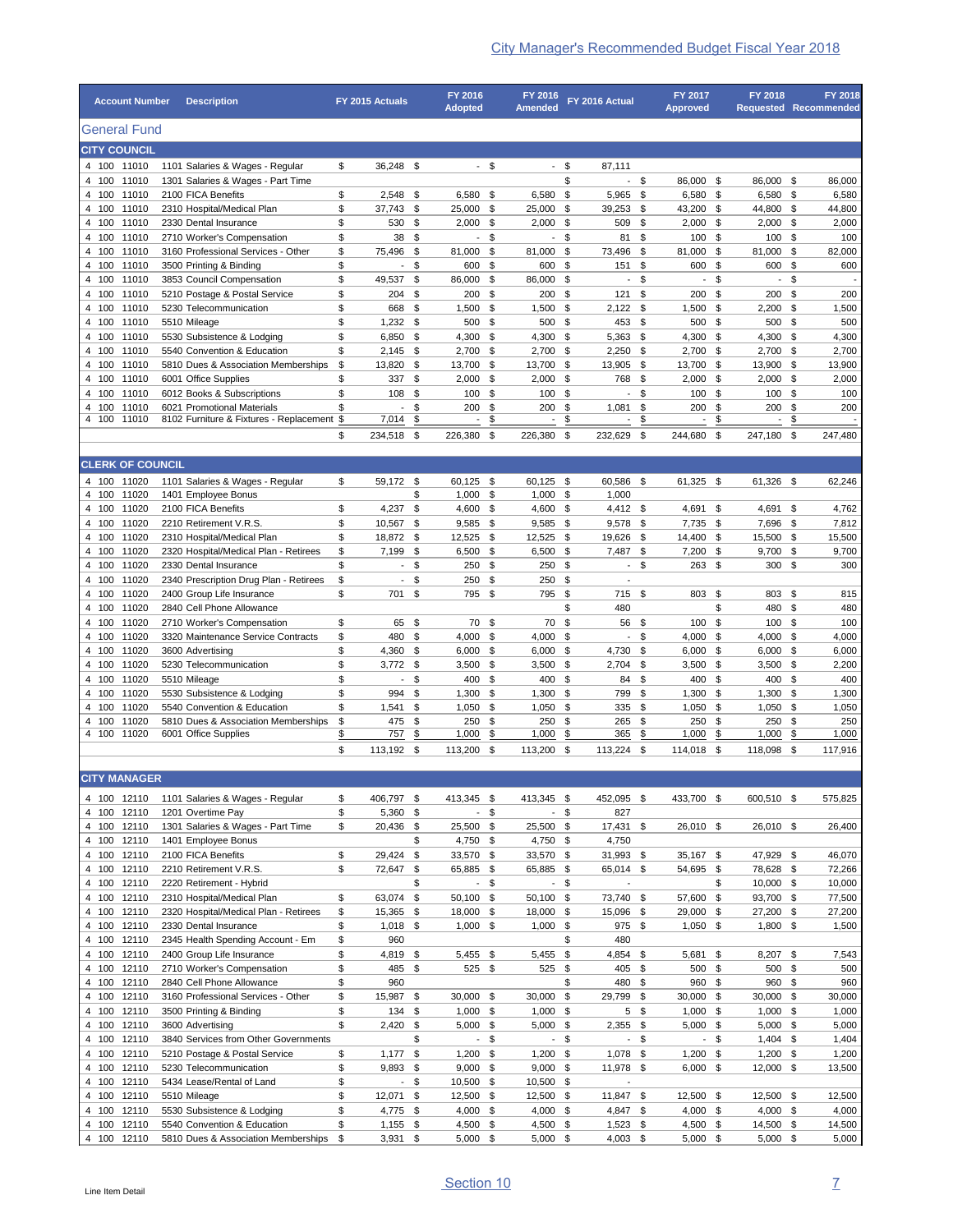|                | <b>Account Number</b>      | <b>Description</b>                                                               |          | FY 2015 Actuals          |          | FY 2016<br><b>Adopted</b>                  |                | FY 2016<br><b>Amended</b>                  |                         | FY 2016 Actual        |          | FY 2017<br><b>Approved</b>             |            | FY 2018<br><b>Requested Recommended</b> |          | FY 2018                           |
|----------------|----------------------------|----------------------------------------------------------------------------------|----------|--------------------------|----------|--------------------------------------------|----------------|--------------------------------------------|-------------------------|-----------------------|----------|----------------------------------------|------------|-----------------------------------------|----------|-----------------------------------|
|                | 4 100 12110                | 6001 Office Supplies                                                             | \$       | $1,815$ \$               |          | $3,500$ \$                                 |                | $3,500$ \$                                 |                         | $2,910$ \$            |          | $3,500$ \$                             |            | $3,500$ \$                              |          | 3,500                             |
| 4 100          | 12110                      | 6012 Books & Subscriptions                                                       | \$       | 546                      | \$       | 750                                        | \$             | 750                                        | \$                      | 507                   | \$       | 750                                    | \$         | 750 \$                                  |          | 750                               |
| 4 100<br>4 100 | 12110<br>12110             | 8102 Furniture & Fixtures - Replacement \$<br>8107 ADP Equipment - Replacement   | \$       | 599<br>595               | \$<br>\$ | $\overline{\phantom{a}}$<br>$\blacksquare$ | \$<br>\$       | $\overline{\phantom{a}}$<br>$\blacksquare$ | \$<br>\$                | 2,400                 |          |                                        |            |                                         |          |                                   |
| 4 100          | 12110                      | 8207 ADP Equipment - Additions                                                   | \$       | $\overline{\phantom{a}}$ | \$       | $\blacksquare$                             | \$             | ÷,                                         | \$                      | 873                   | \$       |                                        | \$         | $\overline{\phantom{a}}$                | \$       |                                   |
|                |                            |                                                                                  | \$       | 676,443                  | \$       | 705,080                                    | \$             | 705,080                                    | \$                      | 742,266               | \$       | 717,813                                | -\$        | 986,298                                 | \$       | 938,119                           |
|                | <b>LEGAL SERVICES</b>      |                                                                                  |          |                          |          |                                            |                |                                            |                         |                       |          |                                        |            |                                         |          |                                   |
|                | 4 100 12210                | 1101 Salaries & Wages - Regular                                                  | \$       | 205,075 \$               |          | 208,560 \$                                 |                | 208,560 \$                                 |                         | 210,163 \$            |          | 212,730 \$                             |            | 212,732 \$                              |          | 215,925                           |
| 4 100          | 12210                      | 1301 Salaries & Wages - Part Time                                                | \$       | 6,800 \$                 |          | 4,080 \$                                   |                | 4,080 \$                                   |                         | $4,000$ \$            |          | 4,080                                  | - \$       | 8,080 \$                                |          | 8,000                             |
| 4 100<br>4 100 | 12210<br>12210             | 1401 Employee Bonus<br>2100 FICA Benefits                                        | \$       | 15,258                   | \$<br>\$ | $2,000$ \$<br>16,265 \$                    |                | $2,000$ \$<br>16,265 \$                    |                         | 2,000<br>15,393 \$    |          | 16,586                                 | \$<br>\$   | $\sim$<br>16,892                        | \$<br>\$ |                                   |
| 4 100          | 12210                      | 2210 Retirement V.R.S.                                                           | \$       | 36,614 \$                |          | 33,245 \$                                  |                | 33,245 \$                                  |                         | 33,225                | \$       | 26,830                                 | \$         | 26,698 \$                               |          | 17,130<br>27,099                  |
| 4 100          | 12210                      | 2310 Hospital/Medical Plan                                                       | \$       | 14,399                   | \$       | 25,050 \$                                  |                | 25,050 \$                                  |                         | 14,975                | \$       | 28,800                                 | -\$        | 31,000 \$                               |          | 31,000                            |
| 4 100          | 12210                      | 2320 Hospital/Medical Plan - Retirees                                            | \$       | 7,344 \$                 |          | $9,000$ \$                                 |                | $9,000$ \$                                 |                         | 2,544                 | \$       | 5,000                                  | -\$        | $3,000$ \$                              |          | 3,000                             |
| 4 100          | 12210                      | 2330 Dental Insurance                                                            | \$       | 509                      | \$       | 500 \$                                     |                | 500 \$                                     |                         | 509                   | \$       | 526                                    | -\$        | 600 \$                                  |          | 600                               |
| 4 100<br>4 100 | 12210<br>12210             | 2340 Prescription Drug Plan - Retirees<br>2400 Group Life Insurance              | \$<br>\$ | 1,397<br>2,429           | \$<br>\$ | 1,300<br>2,750                             | - \$<br>- \$   | 1,300<br>2,750                             | -\$<br>\$               | 1,501<br>2,480        | \$<br>\$ | 1,400<br>2,787                         | \$<br>\$   | 1,800 \$<br>2,787 \$                    |          | 1,800<br>2,829                    |
| 4 100          | 12210                      | 2710 Worker's Compensation                                                       | \$       | 211                      | \$       | 205                                        | \$             | 205                                        | \$                      | 178                   | \$       | 250                                    | \$         | 200 \$                                  |          | 200                               |
| 4 100          | 12210                      | 2840 Cell Phone Allowance                                                        | \$       | 480                      |          |                                            |                |                                            | \$                      | 480                   | \$       | 480                                    | \$         | 480                                     | -\$      | 480                               |
| 4 100          | 12210                      | 3150 Professional Services - Legal                                               | \$       | 34,705 \$                |          | 45,000 \$                                  |                | 45,000                                     | $\sqrt[6]{\frac{1}{2}}$ | 60,432                | \$       | 45,000                                 | \$         | 75,000 \$                               |          | 45,000                            |
| 4 100          | 12210                      | 5210 Postage & Postal Service                                                    | \$       | 40                       | \$       | 450                                        | \$             | 450 \$                                     |                         | 155                   | \$       | 200                                    | \$         | 200 \$                                  |          | 200                               |
| 4 100<br>4 100 | 12210<br>12210             | 5230 Telecommunication<br>5510 Mileage                                           | \$<br>\$ | 663<br>$\sim$            | \$<br>\$ | 1,500<br>150                               | \$<br>- \$     | 1,500<br>150 \$                            | \$                      | 1,059<br>294          | \$<br>\$ | 700<br>150                             | \$<br>\$   | 1,100<br>300                            | \$<br>\$ | 700<br>300                        |
| 4 100          | 12210                      | 5530 Subsistence & Lodging                                                       | \$       | 1,768                    | \$       | 1,600                                      | \$             | 1,600                                      | \$                      | 1,518                 | \$       | 1,800                                  | \$         | $1,700$ \$                              |          | 1,700                             |
| 4 100          | 12210                      | 5540 Convention & Education                                                      | \$       | 2,460                    | \$       | 1,800                                      | \$             | 1,800                                      | \$                      | 1,785                 | \$       | 2,150                                  | \$         | $2,110$ \$                              |          | 2,110                             |
| 4 100          | 12210                      | 5810 Dues & Association Memberships                                              | \$       | $1,425$ \$               |          | 1,100                                      | \$             | 1,100                                      | \$                      | 1,210                 | \$       | 1,100                                  | \$         | 1,835 \$                                |          | 1,835                             |
| 4 100<br>4 100 | 12210<br>12210             | 5845 Court Fees                                                                  | \$<br>\$ | 808                      | \$       | 300                                        | - \$           | $300*$<br>1,200                            |                         | 287<br>649            | \$<br>\$ | 500                                    | \$         | 500 \$                                  |          | 500                               |
| 4 100          | 12210                      | 6001 Office Supplies<br>6012 Books & Subscriptions                               | \$       | 1,427<br>13,256          | \$<br>\$ | 1,200<br>14,500                            | - \$<br>\$     | 14,500                                     | \$<br>\$                | 10,032                | \$       | 1,500<br>14,020                        | \$<br>\$   | 4,558 \$<br>13,375                      | \$       | 1,500<br>13,375                   |
|                |                            |                                                                                  | \$       | 347,068                  | \$       | 370,555 \$                                 |                | 370,555                                    | \$                      | 364,869               | -\$      | 366,589                                | \$         | 404,947 \$                              |          | 375,282                           |
|                | <b>HUMAN RESOURCES</b>     |                                                                                  |          |                          |          |                                            |                |                                            |                         |                       |          |                                        |            |                                         |          |                                   |
| 4 100          | 12220                      | 1101 Salaries & Wages - Regular                                                  | \$       | 192,612 \$               |          | 197,550                                    | - \$           | 197,550 \$                                 |                         | 193,882 \$            |          | 201,505                                | - \$       | 226,915 \$                              |          | 197,230                           |
| 4 100          | 12220                      | 1301 Salaries & Wages - Part Time                                                | \$       | 147                      | \$       | $\sim$                                     | - \$           | $\blacksquare$                             | \$                      | 4,043                 | \$       | $\overline{\phantom{a}}$               | \$         | $\blacksquare$                          | \$       |                                   |
| 4 100          | 12220                      | 1401 Employee Bonus                                                              |          |                          | \$       | 3,000                                      | - \$           | 3,000                                      | \$                      | 3,000                 | \$       | $\blacksquare$                         | \$         | $\sim$                                  | \$       | $\overline{a}$                    |
| 4 100          | 12220                      | 2100 FICA Benefits                                                               | \$       | 14,377                   | \$       | 15,115 \$                                  |                | 15,115 \$                                  |                         | 15,094                | \$       | 15,415 \$                              |            | 17,359 \$                               |          | 15,088                            |
| 4 100<br>4 100 | 12220<br>12220             | 2210 Retirement V.R.S.<br>2220 Retirement - Hybrid                               | \$       | 33,181                   | \$<br>\$ | 31,490                                     | - \$<br>$-$ \$ | 31,490<br>$\overline{\phantom{a}}$         | \$<br>- \$              | 30,103 \$<br>33       |          | 25,289                                 | \$<br>\$   | 28,478 \$<br>$\sim$                     | \$       | 24,752                            |
| 4 100          | 12220                      | 2310 Hospital/Medical Plan                                                       | \$       | 25,068                   | \$       | 37,575                                     | \$             | 37,575                                     | - \$                    | 23,018                | - \$     | 43,200                                 | \$         | 62,700 \$                               |          | 46,500                            |
| 4 100          | 12220                      | 2330 Dental Insurance                                                            | \$       | 763                      | \$       | 750                                        | - \$           | 750                                        | -\$                     | 721                   | \$       | 788                                    | \$         | $1,200$ \$                              |          | 900                               |
| 4 100          | 12220                      | 2400 Group Life Insurance                                                        | \$       | 2,325                    | \$       | 2,605                                      | - \$           | 2,605                                      | \$                      | 2,250                 | \$       | 2,640                                  | \$         | 2,973                                   | \$       | 2,584                             |
|                | 4 100 12220<br>4 100 12220 | 2410 Long Term Disablity<br>2710 Worker's Compensation                           | \$       | $211$ \$                 |          | 310 \$                                     |                | 310 \$                                     | \$                      | 20<br>258 \$          |          | 220 \$                                 | \$         | 50<br>260 \$                            | \$       | 50<br>260                         |
|                | 4 100 12220                | 2830 Employee Service Awards Prog.                                               | \$       | 4,653 \$                 |          | $5,000$ \$                                 |                | $5,000$ \$                                 |                         | $6,324$ \$            |          | $5,000$ \$                             |            | $5,000$ \$                              |          | 5,000                             |
|                | 4 100 12220                | 2840 Cell Phone Allowance                                                        | \$       | 280                      |          |                                            |                |                                            | \$                      | 360 \$                |          |                                        | - \$       | 480 \$                                  |          | 480                               |
|                | 4 100 12220                | 3110 Professional Health Services                                                | \$       | 19,490 \$                |          | 20,000 \$                                  |                | 20,000 \$                                  |                         | 19,868 \$             |          | 20,000 \$                              |            | 20,000 \$                               |          | 20,000                            |
|                | 4 100 12220                | 3160 Professional Services - Other                                               | \$       | 32,189 \$                |          | 22,500 \$                                  |                | 22,500 \$                                  |                         | 43,557 \$             |          | 112,500 \$                             |            | 22,500 \$                               |          | 20,000                            |
|                | 4 100 12220<br>4 100 12220 | 3320 Maintenance Service Contracts<br>3500 Printing & Binding                    | \$<br>\$ | 7,560 \$                 | - \$     | 6,650 \$<br>100 \$                         |                | $6,650$ \$<br>100 \$                       |                         | 7,526 \$<br>$-$ \$    |          | $6,650$ \$<br>100 \$                   |            | 6,650 \$<br>100 \$                      |          | 6,650<br>100                      |
| 4 100          | 12220                      | 3600 Advertising                                                                 | \$       | 12,824 \$                |          | 11,500 \$                                  |                | 11,500 \$                                  |                         | 11,436 \$             |          | 11,500 \$                              |            | 11,500 \$                               |          | 11,500                            |
| 4 100          | 12220                      | 5210 Postage & Postal Service                                                    | \$       | 245 \$                   |          | 350 \$                                     |                | 350 \$                                     |                         | 308 \$                |          | 350 \$                                 |            | $3,500$ \$                              |          | 350                               |
| 4 100          | 12220                      | 5230 Telecommunication                                                           | \$       | $1,414$ \$               |          | $1,600$ \$                                 |                | $1,600$ \$                                 |                         | $1,633$ \$            |          | $1,300$ \$                             |            | 1,700 \$                                |          | 1,300                             |
| 4 100          | 12220                      | 5510 Mileage                                                                     | \$       | 489 \$                   |          | 500 \$                                     |                | 500 \$                                     |                         | 101S                  |          | 500                                    | -\$        | 500 \$                                  |          | 500                               |
| 4 100<br>4 100 | 12220<br>12220             | 5520 Fares<br>5530 Subsistence & Lodging                                         | \$<br>\$ | 36 \$<br>2,434 \$        |          | $1,300$ \$                                 | - \$           | $1,300$ \$                                 | $-$ \$                  | 591<br>$1,461$ \$     | \$       | $\overline{\phantom{a}}$<br>$1,300$ \$ | \$         | - \$<br>$1,500$ \$                      |          | $\overline{\phantom{a}}$<br>1,500 |
| 4 100          | 12220                      | 5540 Convention & Education                                                      | \$       | $2,000$ \$               |          | $3,000$ \$                                 |                | $3,000$ \$                                 |                         | 720                   | \$       | $3,000$ \$                             |            | $3,000$ \$                              |          | 13,000                            |
| 4 100          | 12220                      | 5810 Dues & Association Memberships                                              | \$       | $1,010$ \$               |          | $1,000$ \$                                 |                | $1,000$ \$                                 |                         | $1,020$ \$            |          | $1,000$ \$                             |            | $1,000$ \$                              |          | 1,000                             |
| 4 100          | 12220                      | 6001 Office Supplies                                                             | \$       | $1,270$ \$               |          | $2,200$ \$                                 |                | $2,200$ \$                                 |                         | 1,360                 | \$       | $2,200$ \$                             |            | $2,000$ \$                              |          | 2,000                             |
| 4 100          | 12220<br>4 100 12220       | 6012 Books & Subscriptions<br>6013 Educational & Recreational Supplie \$         | \$       | $30*$<br>2,271           | \$       | 2,000                                      | - \$<br>\$     | 2,000                                      | - \$<br>\$              | 95 \$<br>2,325        | \$       | 2,000                                  | - \$<br>\$ | - \$<br>2,000                           | \$       | 2,000                             |
|                |                            |                                                                                  | \$       | 356,879 \$               |          | 366,095 \$                                 |                | 366,095 \$                                 |                         | 371,107 \$            |          | 456,457 \$                             |            | 421,364 \$                              |          | 372,744                           |
|                |                            |                                                                                  |          |                          |          |                                            |                |                                            |                         |                       |          |                                        |            |                                         |          |                                   |
|                |                            | <b>INDEPENDENT AUDITOR</b>                                                       |          |                          |          |                                            |                |                                            |                         |                       |          |                                        |            |                                         |          |                                   |
| 4 100          | 4 100 12240<br>12240       | 3120 Professional Services - Accounting \$<br>3160 Professional Services - Other |          | 71,050 \$                | \$       | 69,000 \$                                  | $-$ \$         | 69,000 \$                                  | $-$ \$                  | 71,750 \$<br>8,538 \$ |          | 69,000 \$                              | - \$       | 73,000 \$<br>15,000 \$                  |          | 73,000<br>5,000                   |
| 4 100          | 12240                      | 3500 Printing & Binding                                                          | \$       | $1,440$ \$               |          | $2,150$ \$                                 |                | $2,150$ \$                                 |                         | $1,440$ \$            |          | $2,150$ \$                             |            | $1,500$ \$                              |          | 1,500                             |
| 4 100          | 12240                      | 5220 Messenger Services                                                          | \$       | 29 \$                    |          | $\overline{\phantom{a}}$                   | \$             | $\sim$                                     | \$                      | $-$ \$                |          | $\overline{\phantom{a}}$               |            |                                         |          |                                   |
|                | 4 100 12240                | 5810 Dues & Association Memberships                                              | \$       | $\overline{\phantom{a}}$ | \$       | 800 \$                                     |                | 800 \$                                     |                         | $\blacksquare$        | \$       | 800                                    |            |                                         |          |                                   |
|                |                            |                                                                                  | \$       | 72,519 \$                |          | 71,950 \$                                  |                | 71,950 \$                                  |                         | 81,728 \$             |          | 71,950 \$                              |            | 89,500 \$                               |          | 79,500                            |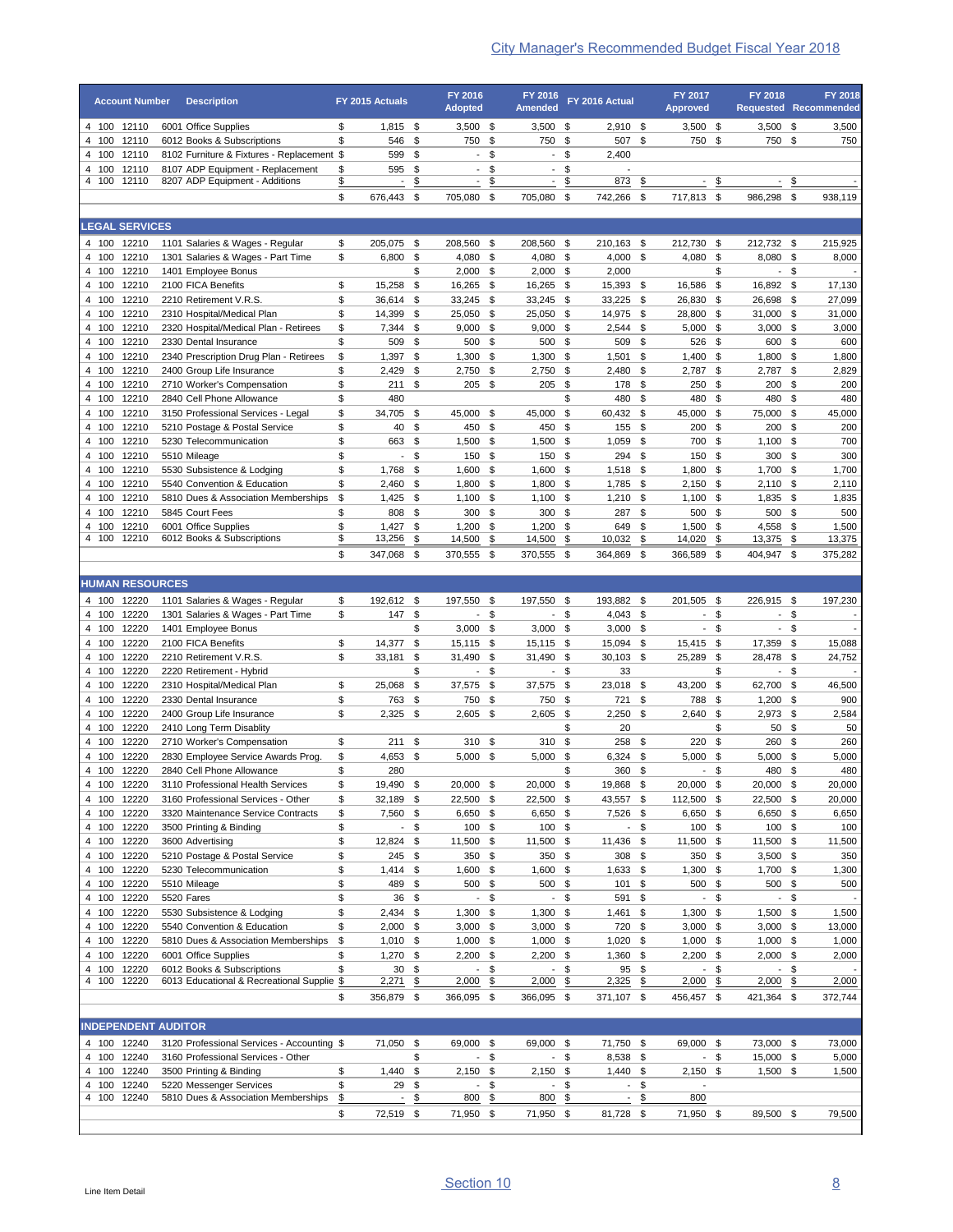|                            | <b>Account Number</b>           |              | <b>Description</b>                                                          |                     | FY 2015 Actuals                 |                         | FY 2016<br><b>Adopted</b>            |               | FY 2016<br><b>Amended</b>              |                 | FY 2016 Actual                         |            | FY 2017<br><b>Approved</b>            |               | <b>FY 2018</b><br><b>Requested Recommended</b> |               | <b>FY 2018</b>                    |
|----------------------------|---------------------------------|--------------|-----------------------------------------------------------------------------|---------------------|---------------------------------|-------------------------|--------------------------------------|---------------|----------------------------------------|-----------------|----------------------------------------|------------|---------------------------------------|---------------|------------------------------------------------|---------------|-----------------------------------|
|                            |                                 |              | <b>POSTAGE MACHINE - CITY HALL</b>                                          |                     |                                 |                         |                                      |               |                                        |                 |                                        |            |                                       |               |                                                |               |                                   |
| 4 100                      | 12280                           |              | 3320 Maintenance Service Contracts                                          | \$                  | 3,168                           | \$                      | 4,000                                | \$            | 4,000                                  | \$              | 3,066                                  | \$         | 4,000                                 | \$            | 4,000                                          | \$            | 4,000                             |
| 4 100                      | 12280                           |              | 6001 Office Supplies                                                        | \$<br>\$            | $\overline{\phantom{a}}$        | \$                      | $\overline{\phantom{a}}$             | \$            | $\overline{\phantom{a}}$               | \$              | 132                                    | \$         | $\overline{\phantom{a}}$<br>4,000     | \$<br>- \$    | $\overline{\phantom{a}}$                       | \$<br>\$      | 4,000                             |
|                            |                                 |              |                                                                             |                     | 3,168                           | \$                      | 4,000                                | - \$          | 4,000                                  | \$              | $3,198$ \$                             |            |                                       |               | 4,000                                          |               |                                   |
|                            | <b>COPY MACHINE - CITY HALL</b> |              |                                                                             |                     |                                 |                         |                                      |               |                                        |                 |                                        |            |                                       |               |                                                |               |                                   |
| 4 100                      | 12281                           |              | 5230 Telecommunication                                                      | \$                  | 387                             | \$                      | 400                                  | \$            | 400                                    | \$              | $231$ \$                               |            | 400                                   | \$            | 400                                            | \$            | 400                               |
| 4 100<br>4 100             | 12281<br>12281                  |              | 5410 Lease/Rental of Equipment<br>6001 Office Supplies                      | \$<br>\$            | 15,592<br>2,557                 | \$<br>\$                | 16,500<br>3,700                      | \$<br>\$      | 16,500<br>3,700                        | \$<br>\$        | 14,750<br>0                            | \$<br>\$   | 16,500<br>3,700                       | \$<br>\$      | 16,500<br>3,700                                | \$<br>\$      | 16,500<br>3,700                   |
|                            |                                 |              |                                                                             | \$                  | 18,536                          | -\$                     | 20,600 \$                            |               | 20,600 \$                              |                 | 14,982 \$                              |            | 20,600                                | - \$          | 20,600                                         | \$            | 20,600                            |
|                            |                                 |              |                                                                             |                     |                                 |                         |                                      |               |                                        |                 |                                        |            |                                       |               |                                                |               |                                   |
| 4 100 12310                |                                 |              | <b>COMMISSIONER OF THE REVENUE</b><br>1101 Salaries & Wages - Regular       | \$                  | 567,938                         | -\$                     | 581,360 \$                           |               | 581,360 \$                             |                 | 575,521 \$                             |            | 596,760 \$                            |               | 581,624 \$                                     |               | 590,355                           |
| 4 100                      | 12310                           |              | 1201 Overtime Pay                                                           | \$                  | 5,040                           | \$                      | 5,000                                | - \$          | $5,000$ \$                             |                 | $7,152$ \$                             |            | 5,100                                 | \$            | 5,100                                          | \$            | 5,100                             |
| 4 100                      | 12310                           |              | 1301 Salaries & Wages - Part Time                                           | \$                  | 32,419                          | \$                      | 33,660                               | - \$          | 33,660 \$                              |                 | 34,780 \$                              |            | 34,340                                | \$            | 60,840                                         | -\$           | 34,855                            |
| 4 100                      | 12310                           |              | 1401 Employee Bonus                                                         |                     |                                 | \$                      | 12,000                               | \$            | 12,000 \$                              |                 | 12,000                                 |            |                                       | \$            | - \$                                           |               | $\overline{\phantom{a}}$          |
| 4 100<br>4 100             | 12310<br>12310                  |              | 2100 FICA Benefits<br>2210 Retirement V.R.S.                                | \$<br>\$            | 45,371<br>101.608               | \$<br>\$                | 47,055 \$<br>92,670                  | \$            | 47,055 \$<br>92,670                    | \$              | 47,204<br>90,779                       | \$<br>\$   | 48,669<br>70,580                      | \$<br>\$      | 49,539<br>72,994                               | -\$<br>\$     | 48,219<br>74,090                  |
| 4 100                      | 12310                           |              | 2220 Retirement - Hybrid                                                    |                     |                                 | \$                      | $\overline{\phantom{a}}$             | \$            | $\blacksquare$                         | \$              | 273                                    |            |                                       | \$            | $\overline{\phantom{0}}$                       | \$            |                                   |
| 4 100                      | 12310                           |              | 2310 Hospital/Medical Plan                                                  | \$                  | 74,712                          | \$                      | 137,775                              | \$            | 137,775                                | \$              | 71,331                                 | \$         | 144,000                               | \$            | 170,500                                        | \$            | 170,500                           |
| 4 100<br>4 100             | 12310<br>12310                  |              | 2320 Hospital/Medical Plan - Retirees<br>2330 Dental Insurance              | \$<br>\$            | 17,009<br>2,290                 | \$<br>\$                | $\overline{a}$<br>2,750              | \$<br>\$      | $\overline{a}$<br>2,750                | \$<br>\$        | 12,048<br>2,226                        | \$<br>\$   | 17,010<br>2,625                       | \$<br>\$      | 15,000<br>3,300                                | \$<br>\$      | 15,000<br>3,300                   |
| 4 100                      | 12310                           |              | 2335 Dental Insurance - Retirees                                            | \$                  | 254                             |                         |                                      |               |                                        | \$              | 64                                     | \$         | 263                                   | \$            | 300                                            | -\$           | 300                               |
| 4 100                      | 12310                           |              | 2340 Prescription Drug Plan - Retirees                                      | \$                  | 2,096                           | \$                      | $\blacksquare$                       | \$            | $\overline{\phantom{a}}$               | \$              | 2,498 \$                               |            | 2,100                                 | \$            | 2,500                                          | \$            | 2,500                             |
| 4 100<br>4 100             | 12310                           |              | 2345 Health Spending Account - Em<br>2400 Group Life Insurance              | \$                  | 480                             |                         |                                      |               | 7,665                                  | \$              |                                        |            | 7,818                                 | \$            | $\blacksquare$                                 | \$            |                                   |
| 4 100                      | 12310<br>12310                  |              | 2410 Long Term Disablity                                                    | \$                  | 6,786                           | \$                      | 7,665 \$                             |               |                                        | \$<br>\$        | 6,818<br>161                           | \$         |                                       | \$<br>\$      | 7,619<br>$\blacksquare$                        | \$<br>\$      | 7,734                             |
| 4 100                      | 12310                           |              | 2710 Worker's Compensation                                                  | \$                  | 661                             | \$                      | 750 \$                               |               | 750 \$                                 |                 | 565 \$                                 |            | 700                                   | \$            | 600                                            | \$            | 600                               |
| 4 100                      | 12310                           |              | 3160 Professional Services - Other                                          | \$                  | 42,327                          | \$                      | 40,000 \$                            |               | 40,000                                 | \$              | 44,966                                 | \$         | 45,600                                | \$            | 47,500                                         | \$            | 47,500                            |
| 4 100<br>4 100             | 12310<br>12310                  |              | 3310 Repairs & Maintenance<br>3320 Maintenance Service Contracts            | \$<br>\$            | $\overline{\phantom{a}}$<br>486 | \$<br>\$                | 500<br>1,950                         | - \$<br>\$    | 500 \$<br>1,950                        | \$              | 107<br>1,458                           | \$<br>\$   | 500<br>1,950                          | \$<br>\$      | 500<br>$\overline{\phantom{a}}$                | \$<br>\$      | 500                               |
| 4 100                      | 12310                           |              | 3500 Printing & Binding                                                     | \$                  | 4,367                           | \$                      | 6,000                                | \$            | $6,000$ \$                             |                 | 1,954                                  | \$         | 6,000                                 | \$            | 6,000                                          | \$            | 6,000                             |
| 4 100                      | 12310                           |              | 3600 Advertising                                                            | \$                  | 274                             | \$                      | 500                                  | \$            | 500                                    | \$              | 274                                    | \$         | 500                                   | \$            | 500                                            | \$            | 500                               |
| 4 100<br>4 100             | 12310<br>12310                  |              | 4100 Data Processing Charges<br>5210 Postage & Postal Service               | \$                  | 8,948                           | \$<br>\$                | $\sim$<br>8,700                      | \$<br>\$      | $\sim$<br>8,700                        | \$<br>\$        | 206<br>8,444                           | - \$<br>\$ | $\blacksquare$<br>8,700               | \$<br>\$      | $\overline{\phantom{a}}$<br>8,500              | \$<br>\$      | $\overline{\phantom{a}}$<br>8,500 |
| 4 100                      | 12310                           |              | 5230 Telecommunication                                                      | \$                  | 2,913                           | \$                      | 2,750                                | \$            | 2,750 \$                               |                 | 3,507                                  | \$         | 2,000                                 | \$            | 3,500                                          | \$            | 2,000                             |
| 4 100                      | 12310                           |              | 5410 Lease/Rental of Equipment                                              | \$                  | 4,992                           | \$                      | 3,525                                | \$            | 3,525                                  | \$              | 3,546                                  | \$         | 3,525                                 | \$            | 3,545                                          | \$            | 3,545                             |
| 4 100<br>4 100             | 12310<br>12310                  | 5510 Mileage |                                                                             | \$<br>\$            | 1,456                           | \$                      | 1,900                                | - \$<br>\$    | $1,900$ \$                             |                 | 1,884<br>664                           | \$<br>\$   | 1,900                                 | \$<br>\$      | 1,900                                          | \$            | 1,900                             |
| 4 100                      | 12310                           |              | 5530 Subsistence & Lodging<br>5540 Convention & Education                   | \$                  | 308<br>1,936                    | \$<br>\$                | 1,400<br>2,400                       | \$            | 1,400<br>$2,400$ \$                    | \$              | 1,649                                  | \$         | 1,400<br>2,400                        | \$            | 1,400<br>2,400                                 | \$<br>\$      | 1,400<br>2,400                    |
| 4 100                      | 12310                           |              | 5810 Dues & Association Memberships                                         | \$                  | 1,695                           | \$                      | 1,505                                | - \$          | 1,505                                  | $\sqrt{5}$      | 1,694                                  | \$         | 1,505                                 | - \$          | 1,500                                          | \$            | 1,500                             |
| 4 100<br>4 100             | 12310<br>12310                  |              | 6001 Office Supplies<br>6012 Books & Subscriptions                          | \$<br>\$            | 9,253<br>2,920                  | \$<br>\$                | 5,500<br>750                         | \$<br>\$      | 5,500<br>750                           | \$<br>\$        | 6,180<br>24                            | \$<br>\$   | 5,750<br>500                          | \$<br>\$      | 6,000<br>500                                   | \$<br>\$      | 6,000<br>500                      |
|                            |                                 |              |                                                                             | \$                  | 938,539 \$                      |                         | 998,065 \$                           |               | 998,065 \$                             |                 | 939,977 \$                             |            | 1,012,195 \$                          |               | 1,053,661 \$                                   |               | 1,034,797                         |
|                            |                                 |              |                                                                             |                     |                                 |                         |                                      |               |                                        |                 |                                        |            |                                       |               |                                                |               |                                   |
|                            |                                 |              | <b>BOARD OF REAL ESTATE ASSESSORS</b>                                       |                     |                                 |                         |                                      |               |                                        |                 |                                        |            |                                       |               |                                                |               |                                   |
| 4 100 12320<br>4 100 12320 |                                 |              | 3160 Professional Services - Other<br>3500 Printing & Binding               | \$<br>$\frac{1}{2}$ | $\sim$                          | $-$ \$<br>$\frac{1}{2}$ | 7,000 \$<br>$\overline{\phantom{a}}$ | $\frac{1}{2}$ | $7,000$ \$<br>$\overline{\phantom{a}}$ | $\frac{1}{2}$   | 164,463 \$<br>$8,066$ \$               |            | 10,000 \$<br>$\overline{\phantom{a}}$ | $\frac{1}{2}$ | $1,000$ \$                                     | $\frac{3}{2}$ | 1,000                             |
|                            |                                 |              |                                                                             | \$                  |                                 | $-$ \$                  | 7,000 \$                             |               | 7,000 \$                               |                 | 172,529 \$                             |            | 10,000 \$                             |               | $1,000$ \$                                     |               | 1,000                             |
|                            |                                 |              |                                                                             |                     |                                 |                         |                                      |               |                                        |                 |                                        |            |                                       |               |                                                |               |                                   |
| 4 100 12330                | <b>EQUALIZATION BOARD</b>       |              | 3600 Advertising                                                            |                     |                                 | \$                      |                                      | - \$          |                                        | $-$ \$          |                                        | $-$ \$     | 500                                   |               |                                                |               |                                   |
| 4 100 12330                |                                 |              | 3854 Board Member Compensation                                              | \$                  | $\overline{\phantom{a}}$        | \$                      | $\blacksquare$                       | \$            | $\overline{\phantom{a}}$               | $\overline{\$}$ | ÷.                                     | \$         | 5,000                                 | \$            | $\overline{\phantom{a}}$                       | \$            |                                   |
|                            |                                 |              |                                                                             | \$                  |                                 | $-$ \$                  |                                      | $-$ \$        | $\sim$                                 | \$              |                                        | $-$ \$     | 5,500 \$                              |               |                                                | $-$ \$        |                                   |
| <b>TREASURER</b>           |                                 |              |                                                                             |                     |                                 |                         |                                      |               |                                        |                 |                                        |            |                                       |               |                                                |               |                                   |
| 4 100 12410                |                                 |              | 1101 Salaries & Wages - Regular                                             | \$                  | 362,189 \$                      |                         | 372,855 \$                           |               | 372,855 \$                             |                 | 381,372 \$                             |            | 378,570 \$                            |               | 375,466 \$                                     |               | 381,100                           |
| 4 100 12410                |                                 |              | 1201 Overtime Pay                                                           | \$                  |                                 | - \$                    | $2,040$ \$                           |               | $2,040$ \$                             |                 |                                        | $-$ \$     | $2,040$ \$                            |               | $2,000$ \$                                     |               | 2,000                             |
| 4 100 12410                |                                 |              | 1301 Salaries & Wages - Part Time                                           | \$                  | 14,088 \$                       |                         | 27,540 \$                            |               | 27,540 \$                              |                 | 14,955 \$                              |            | 15,375 \$                             |               | 15,375 \$                                      |               | 16,144                            |
| 4 100 12410<br>4 100 12410 |                                 |              | 1401 Employee Bonus<br>2100 FICA Benefits                                   | \$<br>\$            | 28,177 \$                       | - \$                    | $9,000$ \$<br>30,630 \$              |               | $9,000$ \$<br>30,630 \$                |                 | 9,000<br>$30,150$ \$                   |            | 30,293 \$                             | \$            | $9,000$ \$<br>30,052 \$                        |               | 30,542                            |
| 4 100                      | 12410                           |              | 2210 Retirement V.R.S.                                                      | \$                  | 62,746 \$                       |                         | 59,445 \$                            |               | 59,445 \$                              |                 | 57,961 \$                              |            | 47,511                                | \$            | 47,121 \$                                      |               | 47,828                            |
| 4 100 12410                |                                 |              | 2220 Retirement - Hybrid                                                    | \$                  | 825 \$                          |                         |                                      | $-$ \$        |                                        | $-$ \$          | 1,172                                  |            |                                       | \$            | $-$ \$                                         |               | $\overline{\phantom{a}}$          |
| 4 100<br>4 100             | 12410<br>12410                  |              | 2310 Hospital/Medical Plan<br>2320 Hospital/Medical Plan - Retirees         | \$<br>\$            | 59,272 \$<br>17,776 \$          |                         | 100,200 \$                           | $-$ \$        | 100,200 \$                             | $-$ \$          | 72,276 \$<br>13,220 \$                 |            | 115,200 \$<br>18,000                  | \$            | 124,000 \$<br>14,000 \$                        |               | 124,000<br>14,000                 |
| 4 100                      | 12410                           |              | 2330 Dental Insurance                                                       | \$                  | $1,760$ \$                      |                         | $2,000$ \$                           |               | $2,000$ \$                             |                 | $1,781$ \$                             |            | $2,625$ \$                            |               | $2,400$ \$                                     |               | 2,400                             |
| 4 100                      | 12410                           |              | 2335 Dental Insurance - Retirees                                            | \$                  | 254                             |                         |                                      |               |                                        | \$              | 42 \$                                  |            | 263 \$                                |               |                                                | - \$          |                                   |
| 4 100 12410<br>4 100 12410 |                                 |              | 2340 Prescription Drug Plan - Retirees<br>2345 Health Spending Account - Em | \$<br>\$            | 2,795 \$<br>3,240               |                         |                                      | $-$ \$        | $\sim$                                 | \$<br>\$        | $3,633$ \$<br>$\overline{\phantom{a}}$ |            | $2,800$ \$                            | \$            | 4,400 \$                                       | $-$ \$        | 4,400                             |
|                            | 12410                           |              | 2400 Group Life Insurance                                                   | \$                  | 4,324 \$                        |                         | 4,920 \$                             |               | 4,920 \$                               |                 | $4,414$ \$                             |            | 4,959 \$                              |               | 4,919 \$                                       |               | 4,992                             |
| 4 100                      |                                 |              | 2410 Long Term Disablity                                                    | \$                  | 478                             |                         |                                      |               |                                        | \$              | 489                                    |            |                                       | \$            | 500 \$                                         |               | 500                               |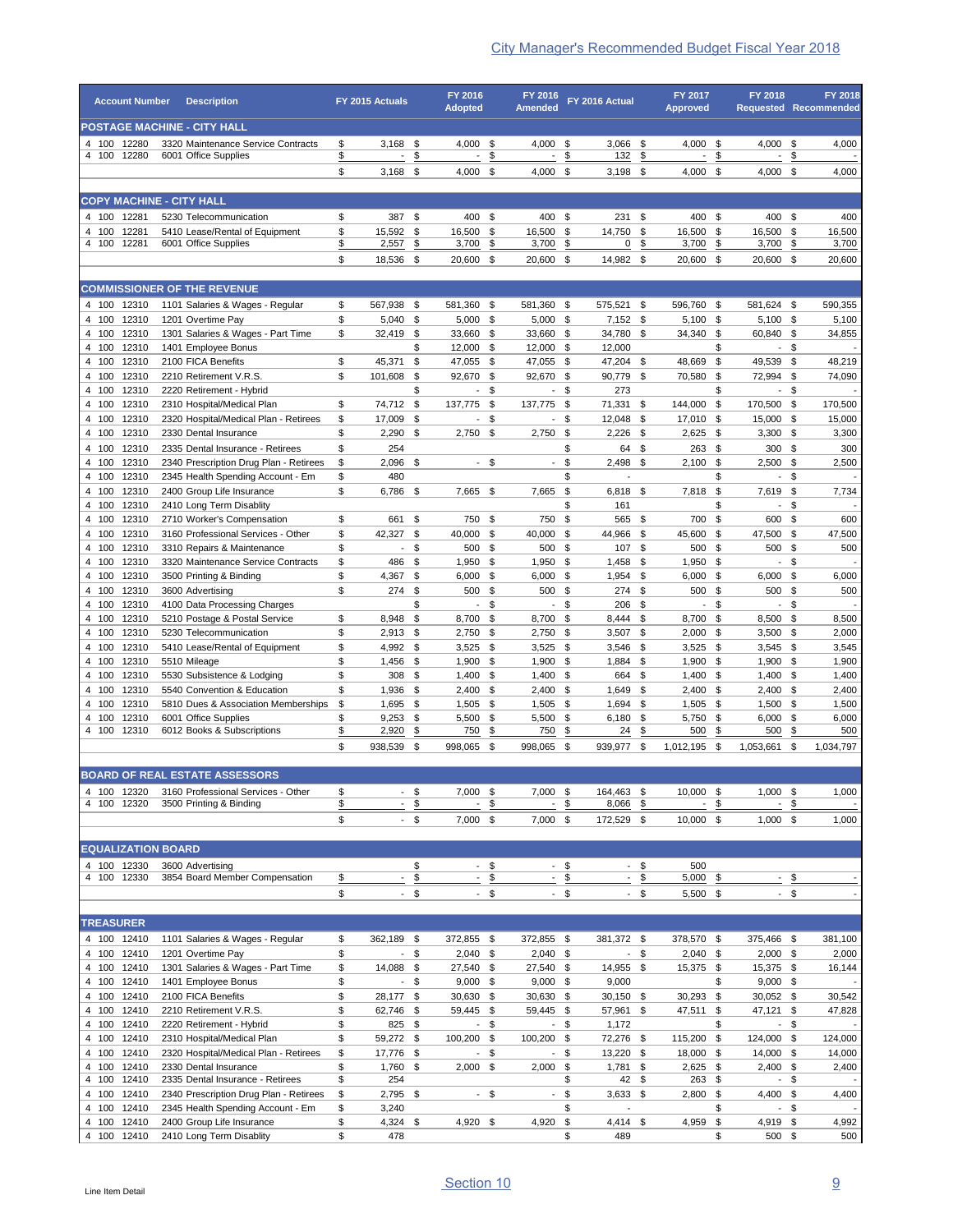|                | <b>Account Number</b>      | <b>Description</b>                                                          | FY 2015 Actuals                                    |            | FY 2016<br><b>Adopted</b>                            |              | FY 2016<br><b>Amended</b>                            |               | FY 2016 Actual           |            | FY 2017<br><b>Approved</b>      |          | FY 2018                            |          | FY 2018<br><b>Requested Recommended</b> |
|----------------|----------------------------|-----------------------------------------------------------------------------|----------------------------------------------------|------------|------------------------------------------------------|--------------|------------------------------------------------------|---------------|--------------------------|------------|---------------------------------|----------|------------------------------------|----------|-----------------------------------------|
|                | 4 100 12410                | 2710 Worker's Compensation                                                  | \$<br>408 \$                                       |            | 650 \$                                               |              | 650 \$                                               |               | 359 \$                   |            | 450 \$                          |          | 400 \$                             |          | 400                                     |
| 4 100          | 12410                      | 3160 Professional Services - Other                                          | 34,455 \$<br>\$                                    |            | 55,000                                               | -\$          | 55,000                                               | \$            | 16,298                   | -\$        | 55,000                          | \$       | 50,000 \$                          |          | 35,000                                  |
|                | 4 100 12410<br>4 100 12410 | 3310 Repairs & Maintenance<br>3320 Maintenance Service Contracts            | \$<br>$\blacksquare$<br>1,592<br>\$                | -\$<br>\$  | 500 \$<br>$1,450$ \$                                 |              | 500<br>1,450                                         | \$<br>\$      | $\sim$<br>$1,755$ \$     | \$         | 500<br>1,450                    | \$<br>\$ | 500 \$<br>$1,800$ \$               |          | 500<br>1,800                            |
|                | 4 100 12410                | 3500 Printing & Binding                                                     | 16,848 \$<br>\$                                    |            | 20,000 \$                                            |              | 20,000                                               | -\$           | 20,111                   | \$         | 20,000                          | \$       | 22,000 \$                          |          | 20,000                                  |
|                | 4 100 12410                | 3600 Advertising                                                            | \$<br>$3,373$ \$                                   |            | 4,000 \$                                             |              | $4,000$ \$                                           |               | 3,601                    | \$         | 4,000                           | \$       | $4,000$ \$                         |          | 4,000                                   |
| 4 100          | 12410                      | 3840 Services from Other Governments                                        | \$<br>$\overline{\phantom{a}}$                     | -\$        | 4,150 \$                                             |              | 4,150 \$                                             |               | 260 \$                   |            | 4,150                           | \$       | $3,000$ \$                         |          | 3,000                                   |
| 4 100          | 12410                      | 5210 Postage & Postal Service                                               | 42,184<br>\$                                       | \$         | 35,000 \$                                            |              | 35,000                                               | \$            | 54,578 \$                |            | 40,000                          | \$       | 55,000 \$                          |          | 40,000                                  |
| 4 100<br>4 100 | 12410<br>12410             | 5230 Telecommunication<br>5410 Lease/Rental of Equipment                    | \$<br>2,157<br>\$<br>8,174                         | \$<br>\$   | $2,400$ \$<br>7,150                                  | \$           | 2,400<br>7,150                                       | \$<br>\$      | $2,105$ \$<br>7,923      | \$         | 1,750<br>7,150                  | \$<br>\$ | $2,400$ \$<br>8,000 \$             |          | 1,600<br>8,000                          |
| 4 100          | 12410                      | 5510 Mileage                                                                | \$<br>673                                          | \$         | 400                                                  | \$           | 400                                                  | \$            | 404                      | \$         | 400                             | \$       | $1,000$ \$                         |          | 1,000                                   |
| 4 100          | 12410                      | 5530 Subsistence & Lodging                                                  | \$<br>164                                          | \$         | 400                                                  | \$           | 400                                                  | \$            | 656                      | \$         | 400                             | \$       | $1,500$ \$                         |          | 1,500                                   |
| 4 100          | 12410                      | 5540 Convention & Education                                                 | \$<br>560                                          | \$         | 1,450                                                | \$           | 1,450                                                | \$            | 2,030                    | \$         | 1,450                           | \$       | 2,250 \$                           |          | 2,250                                   |
| 4 100          | 12410                      | 5810 Dues & Association Memberships                                         | \$<br>505                                          | \$         | 1,000                                                | \$           | 1,000                                                | \$            | 975                      | \$         | 1,000                           | \$       | $1,000$ \$                         |          | 1,000                                   |
| 4 100<br>4 100 | 12410<br>12410             | 5845 Court Fees<br>5855 Credit Card Fees                                    | 12,605<br>\$<br>\$<br>1,006                        | \$<br>- \$ | 12,500<br>$\overline{\phantom{a}}$                   | - \$<br>\$   | 12,500<br>$\overline{\phantom{a}}$                   | \$<br>\$      | 15,980                   | - \$       | 12,500                          | \$<br>\$ | 16,000 \$                          |          | 15,000                                  |
| 4 100          | 12410                      | 5865 Bank Service Fees                                                      | \$<br>50,808                                       | \$         | 10,000 \$                                            |              | 10,000                                               | - \$          | 39,378                   | - \$       | 65,000                          | \$       | 65,000                             | \$       | 45,000                                  |
| 4 100          | 12410                      | 6001 Office Supplies                                                        | \$<br>4,484                                        | \$         | $4,000$ \$                                           |              | 4,000                                                | \$            | 4,295                    | \$         | 4,000                           | \$       | 4,500                              | \$       | 4,000                                   |
| 4 100          | 12410                      | 6012 Books & Subscriptions                                                  |                                                    | \$         | $\overline{\phantom{a}}$                             | -\$          | $\overline{\phantom{a}}$                             | -\$           | 234                      | -\$        | 700                             | \$       | 700 \$                             |          | 700                                     |
|                | 4 100 12410                | 9130 Fiscal Agent Fees                                                      | \$<br>36,297<br>\$                                 | \$         | 35,000                                               | \$           | 35,000                                               | \$            | 30,687                   | \$         | 45,000                          | \$       | 35,000                             | \$       | 35,000<br>847,656                       |
|                |                            |                                                                             | 774,217 \$                                         |            | 803,680 \$                                           |              | 803,680                                              | -\$           | 792,093 \$               |            | 882,536                         | - \$     | 903,283 \$                         |          |                                         |
|                | <b>FISCAL AFFAIRS</b>      |                                                                             |                                                    |            |                                                      |              |                                                      |               |                          |            |                                 |          |                                    |          |                                         |
|                | 4 100 12430                | 1101 Salaries & Wages - Regular                                             | \$<br>415,934                                      | \$         | 510,125                                              | -\$          | 510,125                                              | - \$          | 469,352 \$               |            | 512,885                         | \$       | 512,878 \$                         |          | 520,575                                 |
|                | 4 100 12430                | 1201 Overtime Pay                                                           | \$<br>2,093                                        | \$         | $\overline{\phantom{0}}$                             | \$           | L.                                                   | $\sqrt[6]{2}$ |                          |            |                                 |          |                                    |          |                                         |
| 4 100          | 12430                      | 1401 Employee Bonus                                                         |                                                    | \$         | 7,000                                                | - \$         | 7,000                                                | - \$          | 7,000                    |            |                                 |          |                                    |          |                                         |
| 4 100<br>4 100 | 12430<br>12430             | 2100 FICA Benefits<br>2210 Retirement V.R.S.                                | \$<br>30,817<br>\$<br>69,884                       | \$<br>\$   | 39,025<br>81,050                                     | - \$<br>- \$ | 39,025<br>81,050                                     | -\$<br>-\$    | 35,022 \$<br>72,822 \$   |            | 39,236<br>64,675 \$             | \$       | 39,235<br>64,366 \$                | \$       | 39,824<br>65,332                        |
| 4 100          | 12430                      | 2220 Retirement - Hybrid                                                    | \$<br>39                                           | \$         | $\overline{\phantom{a}}$                             | \$           | $\overline{\phantom{0}}$                             | \$            | 764                      |            |                                 |          |                                    |          |                                         |
|                | 4 100 12430                | 2310 Hospital/Medical Plan                                                  | \$<br>46,813 \$                                    |            | 101,475 \$                                           |              | 101,475 \$                                           |               | 63,836                   | - \$       | 115,200 \$                      |          | 124,000 \$                         |          | 124,000                                 |
| 4 100          | 12430                      | 2320 Hospital/Medical Plan - Retirees                                       | \$<br>7,834                                        |            |                                                      |              |                                                      | \$            | 9,011                    | \$         | 8,000                           | \$       | 11,700 \$                          |          | 11,700                                  |
| 4 100          | 12430                      | 2330 Dental Insurance                                                       | \$<br>784                                          | -\$        | $1,750$ \$                                           |              | 1,750                                                | \$            | 1,124                    | \$         | 2,100                           | \$       | $2,400$ \$                         |          | 2,400                                   |
| 4 100<br>4 100 | 12430<br>12430             | 2340 Prescription Drug Plan - Retirees<br>2345 Health Spending Account - Em | \$<br>302<br>480<br>\$                             |            |                                                      |              |                                                      | \$<br>\$      | 751                      | \$         | 300                             | -\$      | 900                                | \$       | 900                                     |
| 4 100          | 12430                      | 2400 Group Life Insurance                                                   | \$<br>4,771                                        | \$         | 6,760                                                | \$           | 6,760                                                | \$            | 5,493                    | \$         | 6,719                           | \$       | 6,719 \$                           |          | 6,820                                   |
|                | 4 100 12430                | 2410 Long Term Disablity                                                    | \$<br>23                                           |            |                                                      |              |                                                      | \$            | 277                      |            |                                 | \$       | 300 \$                             |          | 300                                     |
| 4 100          | 12430                      | 2710 Worker's Compensation                                                  | \$<br>457                                          | \$         | 550                                                  | -\$          | 550                                                  | \$            | 425                      | \$         | 550                             | \$       | 450                                | \$       | 450                                     |
| 4 100          | 12430                      | 3160 Professional Services - Other                                          | \$<br>20,000                                       | \$         | 25,000                                               | - \$         | 25,000                                               | \$            | 24,000                   | \$         | 25,000                          | \$       | 25,000 \$                          |          | 25,000                                  |
| 4 100<br>4 100 | 12430<br>12430             | 3500 Printing & Binding<br>3600 Advertising                                 | \$<br>68<br>\$<br>39                               | -\$<br>\$  | 300<br>$\overline{\phantom{a}}$                      | - \$<br>\$   | $300*$<br>$\overline{\phantom{a}}$                   | \$            | 109<br>$\sim$            | - \$<br>\$ | 300<br>$\overline{\phantom{a}}$ | \$<br>\$ | 300 \$<br>$\overline{\phantom{a}}$ | \$       | 300                                     |
| 4 100          | 12430                      | 5210 Postage & Postal Service                                               | \$<br>425                                          | \$         | 700                                                  | -\$          | 700 \$                                               |               | 483                      | \$         | 700                             | \$       | 700 \$                             |          | 700                                     |
| 4 100          | 12430                      | 5230 Telecommunication                                                      | \$<br>1,822                                        | \$         | 2,350                                                | \$           | 2,350                                                | \$            | 1,950                    | \$         | 1,850                           | \$       | $2,000$ \$                         |          | 1,800                                   |
|                | 4 100 12430                | 5410 Lease/Rental of Equipment                                              | \$<br>$2,618$ \$                                   |            | $2,600$ \$                                           |              | $2,600$ \$                                           |               | 2,456                    | \$         | 2,600                           | \$       | $2,600$ \$                         |          | 2,600                                   |
| 4 100          | 12430                      | 5433 Lease/Rent of Space                                                    | \$<br>420                                          | \$         | 500                                                  | \$           | 500                                                  | - \$          | 483 \$                   |            | 500                             | \$       | 500                                | \$       | 500                                     |
|                | 4 100 12430                | 5510 Mileage                                                                | \$                                                 | - \$       | 500 \$                                               |              | 500 \$                                               |               | $-$ \$                   |            | 500 \$                          |          | 500 \$                             |          | 500                                     |
|                | 4 100 12430<br>4 100 12430 | 5530 Subsistence & Lodging<br>5540 Convention & Education                   | \$<br>$\overline{\phantom{a}}$<br>\$<br>$1,315$ \$ | \$         | 500 \$<br>$2,000$ \$                                 |              | 500 \$<br>$2,000$ \$                                 |               | $-$ \$<br>1,395 \$       |            | $1,000$ \$<br>$2,500$ \$        |          | $1,000$ \$<br>14,009 \$            |          | 1,000<br>6,300                          |
|                | 4 100 12430                | 5810 Dues & Association Memberships                                         | \$<br>1,565 \$                                     |            | $2,500$ \$                                           |              | $2,500$ \$                                           |               | 840                      | \$         | $3,000$ \$                      |          | $3,000$ \$                         |          | 3,000                                   |
| 4 100          | 12430                      | 6001 Office Supplies                                                        | \$<br>6,709 \$                                     |            | 4,600 \$                                             |              | 4,600 \$                                             |               | 7,626 \$                 |            | 4,600 \$                        |          | 4,600 \$                           |          | 5,000                                   |
|                | 4 100 12430                | 6012 Books & Subscriptions                                                  | \$<br>61                                           | \$         | 100 \$                                               |              | 100 \$                                               |               | 239 \$                   |            | 100 \$                          |          | 100 \$                             |          | 250                                     |
|                | 4 100 12430                | 8101 Machinery & Equipment - Replacen \$                                    | 320 \$                                             |            |                                                      | - \$         |                                                      | - \$          | $-$ \$                   |            | $\blacksquare$                  | \$       |                                    | - \$     | $\overline{\phantom{a}}$                |
| 4 100          | 12430<br>4 100 12430       | 8207 ADP Equipment - Additions<br>8212 ADP Software - Additions             | \$                                                 | \$<br>\$   | $\overline{\phantom{a}}$<br>$\overline{\phantom{a}}$ | \$<br>\$     | $\overline{\phantom{a}}$<br>$\overline{\phantom{a}}$ | \$<br>\$      | $1,262$ \$<br>364        | \$         | $\overline{\phantom{a}}$        | \$<br>\$ | $\sim$<br>$\overline{\phantom{a}}$ | \$<br>\$ |                                         |
|                |                            |                                                                             | \$<br>615,593 \$                                   |            | 789,385 \$                                           |              | 789,385 \$                                           |               | 707,082 \$               |            | 792,314 \$                      |          | 817,257 \$                         |          | 819,251                                 |
|                |                            |                                                                             |                                                    |            |                                                      |              |                                                      |               |                          |            |                                 |          |                                    |          |                                         |
|                |                            | <b>INFORMATION TECHNOLOGY</b>                                               |                                                    |            |                                                      |              |                                                      |               |                          |            |                                 |          |                                    |          |                                         |
|                | 4 100 12510                | 1101 Salaries & Wages - Regular                                             | \$<br>406,220 \$                                   |            | 457,905 \$                                           |              | 457,905 \$                                           |               | 443,987 \$               |            | 457,470 \$                      |          | 597,461 \$                         |          | 535,370                                 |
|                | 4 100 12510                | 1201 Overtime Pay                                                           | \$<br>8,654 \$                                     |            | 17,500 \$                                            |              | 17,500 \$                                            |               | 13,731 \$                |            | 12,500                          | - \$     | 12,500 \$                          |          | 12,500                                  |
|                | 4 100 12510                | 1301 Salaries & Wages - Part Time                                           |                                                    | \$         |                                                      | - \$         |                                                      | - \$          | $\overline{\phantom{a}}$ |            |                                 | \$       | 10,400 \$                          |          | $\overline{\phantom{a}}$                |
|                | 4 100 12510                | 1401 Employee Bonus                                                         |                                                    | \$         | 7,000 \$                                             |              | 7,000 \$                                             |               | 7,000                    |            |                                 | \$       | ÷                                  |          |                                         |
|                | 4 100 12510<br>4 100 12510 | 2100 FICA Benefits<br>2210 Retirement V.R.S.                                | \$<br>30,298 \$<br>\$<br>71,542 \$                 |            | 35,025 \$<br>93,710 \$                               |              | 35,025 \$<br>93,710 \$                               |               | 33,594 \$<br>69,461 \$   |            | 35,953 \$<br>57,412 \$          |          | 47,458 \$<br>74,981 \$             |          | 41,912<br>67,189                        |
|                | 4 100 12510                | 2220 Retirement - Hybrid                                                    |                                                    | \$         |                                                      | $-$ \$       |                                                      | - \$          | 632                      |            |                                 | \$       |                                    | - \$     |                                         |
|                | 4 100 12510                | 2310 Hospital/Medical Plan                                                  | 63,202<br>\$                                       | \$         | 88,950 \$                                            |              | 88,950 \$                                            |               | 79,110 \$                |            | 100,800                         | \$       | 140,200 \$                         |          | 124,000                                 |
|                | 4 100 12510                | 2320 Hospital/Medical Plan - Retirees                                       | 1,680 \$<br>\$                                     |            | $2,000$ \$                                           |              | $2,000$ \$                                           |               | $1,617$ \$               |            | $2,000$ \$                      |          | $2,200$ \$                         |          | 2,200                                   |
|                | 4 100 12510                | 2330 Dental Insurance                                                       | \$<br>$1,463$ \$                                   |            | 1,750 \$                                             |              | 1,750 \$                                             |               | $1,717$ \$               |            | $2,100$ \$                      |          | 2,700 \$                           |          | 2,400                                   |
| 4 100          | 4 100 12510<br>12510       | 2335 Dental Insurance - Retirees<br>2340 Prescription Drug Plan - Retirees  | \$<br>\$<br>699                                    | $-$ \$     | 750 \$                                               |              | 750 \$                                               | \$            | $-$ \$<br>751            | \$         | 750 \$<br>700                   | \$       | 900 \$                             | - \$     | $\overline{\phantom{a}}$<br>900         |
|                | 4 100 12510                | 2345 Health Spending Account - Em                                           | \$<br>480                                          |            |                                                      |              |                                                      | \$            | 2,000                    |            |                                 | \$       |                                    | - \$     | $\overline{\phantom{a}}$                |
|                | 4 100 12510                | 2400 Group Life Insurance                                                   | \$<br>4,762 \$                                     |            | $6,045$ \$                                           |              | $6,045$ \$                                           |               | $5,233$ \$               |            | 5,993 \$                        |          | 7,827 \$                           |          | 7,013                                   |
|                |                            | 2410 Long Term Disablity                                                    |                                                    |            |                                                      |              |                                                      | \$            | 205                      |            |                                 | \$       | 250 \$                             |          | 250                                     |
|                | 4 100 12510<br>4 100 12510 | 2710 Worker's Compensation                                                  | \$<br>451                                          | \$         | 465 \$                                               |              | 465 \$                                               |               | 415 \$                   |            | 500 \$                          |          | 450 \$                             |          | 450                                     |

|       |       | <b>INFORMATION TECHNOLOGY</b>          |     |            |      |                          |      |                |      |            |        |            |     |                          |      |                          |
|-------|-------|----------------------------------------|-----|------------|------|--------------------------|------|----------------|------|------------|--------|------------|-----|--------------------------|------|--------------------------|
| 4 100 | 12510 | 1101 Salaries & Wages - Regular        | \$  | 406,220 \$ |      | 457,905 \$               |      | 457,905 \$     |      | 443,987 \$ |        | 457.470 \$ |     | 597,461 \$               |      | 535,370                  |
| 4 100 | 12510 | 1201 Overtime Pay                      | \$  | $8,654$ \$ |      | 17,500 \$                |      | 17,500 \$      |      | 13,731 \$  |        | 12,500 \$  |     | 12,500 \$                |      | 12,500                   |
| 4 100 | 12510 | 1301 Salaries & Wages - Part Time      |     |            | \$   | $\sim$                   | -\$  |                | - \$ |            |        |            |     | 10,400 \$                |      | $\overline{\phantom{a}}$ |
| 4 100 | 12510 | 1401 Employee Bonus                    |     |            | \$   | 7.000                    | - \$ | $7,000$ \$     |      | 7,000      |        |            |     | $\overline{\phantom{0}}$ |      |                          |
| 4 100 | 12510 | 2100 FICA Benefits                     | \$. | 30.298     | -S   | 35,025 \$                |      | 35,025 \$      |      | 33,594 \$  |        | 35,953 \$  |     | 47,458 \$                |      | 41,912                   |
| 4 100 | 12510 | 2210 Retirement V.R.S.                 | \$  | 71,542 \$  |      | 93,710 \$                |      | 93,710 \$      |      | 69,461 \$  |        | 57,412 \$  |     | 74,981 \$                |      | 67,189                   |
| 4 100 | 12510 | 2220 Retirement - Hybrid               |     |            |      | $\overline{\phantom{a}}$ | \$   | $\blacksquare$ | \$   | 632        |        |            |     | $\overline{\phantom{a}}$ | -\$  |                          |
| 4 100 | 12510 | 2310 Hospital/Medical Plan             | \$  | 63.202 \$  |      | 88,950 \$                |      | 88,950 \$      |      | 79.110 \$  |        | 100.800 \$ |     | 140,200 \$               |      | 124,000                  |
| 4 100 | 12510 | 2320 Hospital/Medical Plan - Retirees  | \$  | 1,680 \$   |      | $2,000$ \$               |      | $2,000$ \$     |      | $1.617$ \$ |        | $2,000$ \$ |     | $2,200$ \$               |      | 2,200                    |
| 4 100 | 12510 | 2330 Dental Insurance                  | \$  | 1,463      | \$   | $1,750$ \$               |      | $1,750$ \$     |      | $1,717$ \$ |        | $2,100$ \$ |     | $2,700$ \$               |      | 2,400                    |
| 4 100 | 12510 | 2335 Dental Insurance - Retirees       | \$  |            | - \$ | 750 \$                   |      | 750 \$         |      |            | $-$ \$ | 750 \$     |     |                          | - \$ |                          |
| 4 100 | 12510 | 2340 Prescription Drug Plan - Retirees | \$  | 699        |      |                          |      |                | \$   | 751        | \$     | 700 \$     |     | 900                      | - \$ | 900                      |
| 4 100 | 12510 | 2345 Health Spending Account - Em      | S   | 480        |      |                          |      |                | \$   | 2,000      |        |            |     | $\overline{\phantom{a}}$ | \$   | $\overline{\phantom{a}}$ |
| 4 100 | 12510 | 2400 Group Life Insurance              | \$  | 4,762 \$   |      | $6,045$ \$               |      | $6,045$ \$     |      | $5,233$ \$ |        | $5,993$ \$ |     | 7,827 \$                 |      | 7,013                    |
| 4 100 | 12510 | 2410 Long Term Disablity               |     |            |      |                          |      |                | \$   | 205        |        |            |     | 250                      | - \$ | 250                      |
| 4 100 | 12510 | 2710 Worker's Compensation             | \$  | 451        | \$   | 465                      | \$   | 465            | \$   | 415 \$     |        | 500        | -\$ | 450                      | \$   | 450                      |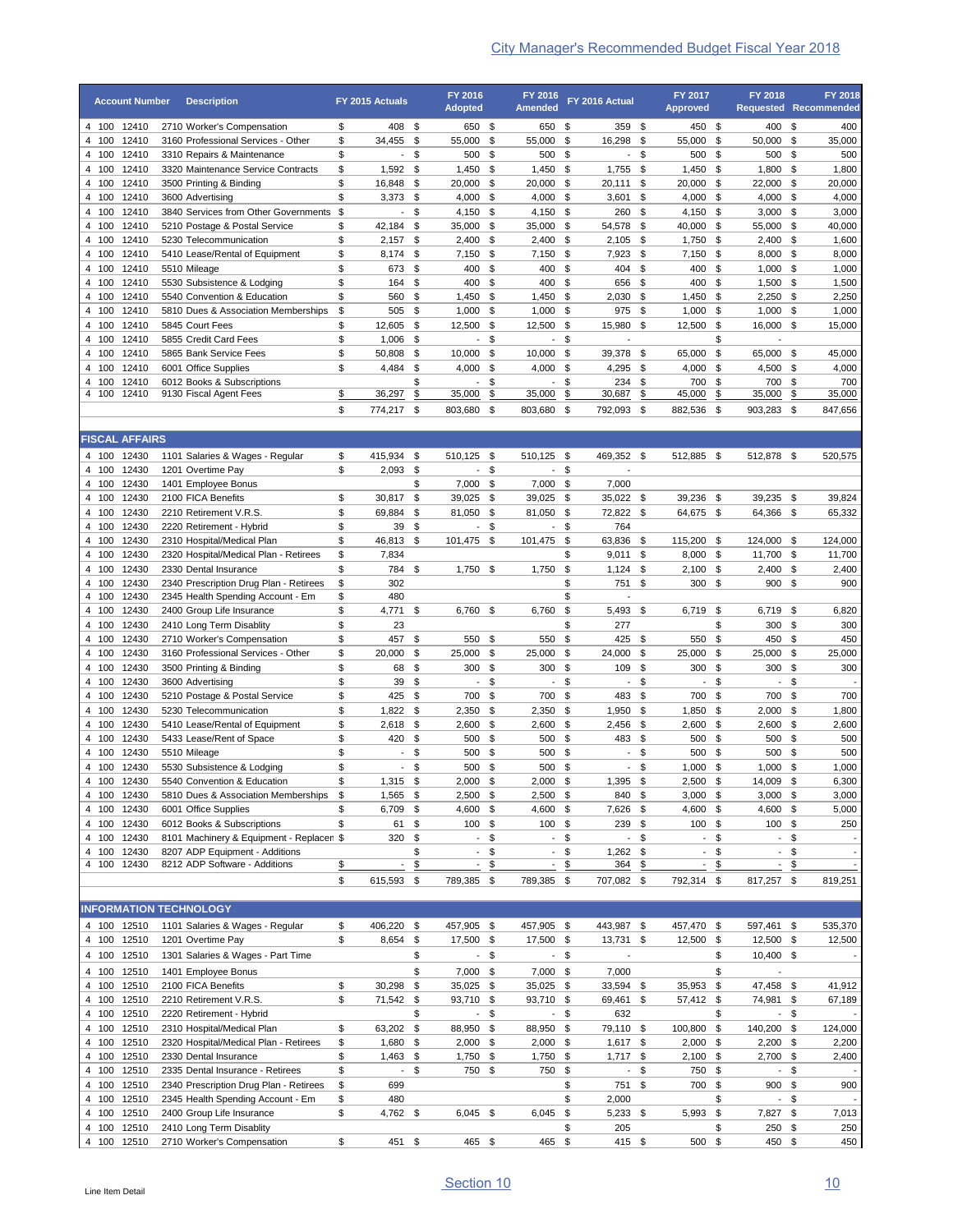|                | <b>Account Number</b>    | <b>Description</b>                                                          |          | FY 2015 Actuals          |          | FY 2016<br><b>Adopted</b> |               | FY 2016<br><b>Amended</b>          |          | FY 2016 Actual                               | FY 2017<br><b>Approved</b>      |           | FY 2018                  |               | FY 2018<br><b>Requested Recommended</b> |
|----------------|--------------------------|-----------------------------------------------------------------------------|----------|--------------------------|----------|---------------------------|---------------|------------------------------------|----------|----------------------------------------------|---------------------------------|-----------|--------------------------|---------------|-----------------------------------------|
|                | 4 100 12510              | 2840 Cell Phone Allowance                                                   | \$       | 3,720                    |          |                           |               |                                    | \$       | $4,200$ \$                                   | 2,880 \$                        |           | 2,880 \$                 |               | 2,880                                   |
| 4 100          | 12510                    | 3160 Professional Services - Other                                          | \$       | 61,880 \$                |          | 25,000 \$                 |               | 25,000                             | - \$     | 41,442 \$                                    | 25,000                          | -\$       | 25,000 \$                |               | 25,000                                  |
| 4 100<br>4 100 | 12510                    | 3310 Repairs & Maintenance                                                  | \$       | 25,977 \$                |          | 15,000 \$                 |               | 15,000 \$                          |          | 16,307 \$                                    | 20,000                          | -\$<br>\$ | 20,000 \$                |               | 20,000                                  |
| 4 100          | 12510<br>12510           | 3320 Maintenance Service Contracts<br>3600 Advertising                      | \$<br>\$ | 360,460 \$<br>$1,106$ \$ |          | 475,000 \$<br>250 \$      |               | 475,000 \$<br>250 \$               |          | 465,317 \$<br>\$<br>$\overline{\phantom{a}}$ | 516,000<br>250                  | \$        | 579,786 \$<br>250 \$     |               | 560,000<br>250                          |
| 4 100          | 12510                    | 5210 Postage & Postal Service                                               | \$       | 71 \$                    |          | 100                       | \$            | 100                                | - \$     | 67 \$                                        | 100                             | \$        | 100 \$                   |               | 100                                     |
| 4 100          | 12510                    | 5230 Telecommunication                                                      | \$       | 41,337                   | \$       | 45,000                    | \$            | 45,000 \$                          |          | 47,024<br>\$                                 | 53,620                          | \$        | 41,518 \$                |               | 41,518                                  |
| 4 100          | 12510                    | 5410 Lease/Rental of Equipment                                              | \$       | 13,620                   | \$       | 13,620                    | \$            | 13,620                             | \$       | 8,428<br>\$                                  | $\overline{\phantom{a}}$        | \$        | $\overline{\phantom{a}}$ | \$            | $\overline{\phantom{a}}$                |
| 4 100          | 12510                    | 5510 Mileage                                                                | \$       | 818 \$                   | \$       | 480<br>$\blacksquare$     | \$            | 480                                | \$       | 417 \$<br>\$                                 | 480<br>$\overline{\phantom{a}}$ | \$        | 180 \$                   |               | 180                                     |
| 4 100<br>4 100 | 12510<br>12510           | 5520 Fares<br>5530 Subsistence & Lodging                                    | \$       | 1,295                    | \$       | 920                       | \$<br>\$      | $\overline{\phantom{a}}$<br>920 \$ | \$       | $\sim$<br>758<br>\$                          | 920                             | \$<br>\$  | 280<br>870 \$            | \$            | 280<br>870                              |
| 4 100          | 12510                    | 5540 Convention & Education                                                 | \$       | 5,291                    | \$       | 7,300                     | \$            | 7,300                              | - \$     | \$<br>8,567                                  | 7,300                           | \$        | 10,590                   | \$            | 9,000                                   |
| 4 100          | 12510                    | 5810 Dues & Association Memberships                                         | \$       | 568                      | \$       | 1,400                     | \$            | $1,400$ \$                         |          | \$<br>2,861                                  | 1,400                           | \$        | $1,400$ \$               |               | 1,400                                   |
| 4 100          | 12510                    | 6001 Office Supplies                                                        | \$       | 2,286                    | \$       | 2,500                     | \$            | 2,500                              | \$       | \$<br>2,733                                  | 2,500                           | \$        | 2,500                    | \$            | 2,500                                   |
| 4 100          | 12510                    | 6012 Books & Subscriptions                                                  | \$       | 141                      | \$       | 350                       | - \$          | 350 \$                             |          | 656<br>\$                                    | 350                             | \$        | 350 \$                   |               | 350                                     |
| 4 100<br>4 100 | 12510<br>12510           | 6014 Other Operating Supplies<br>8107 ADP Equipment - Replacement           | \$       | 4,739                    | \$<br>\$ | 6,840<br>$\blacksquare$   | \$<br>\$      | 6,840<br>$\blacksquare$            | \$<br>\$ | 4,614<br>\$<br>294<br>-\$                    | 6,840<br>$\blacksquare$         | \$<br>-\$ | 5,577<br>$\sim$          | \$<br>\$      | 5,577                                   |
| 4 100          | 12510                    | 8202 Furniture & Fixtures - Additions                                       | \$       | 1,182                    | \$       | $\overline{\phantom{a}}$  | \$            | $\blacksquare$                     | \$       | - \$                                         | $\blacksquare$                  | \$        | $\sim$                   | \$            | $\overline{\phantom{a}}$                |
| 4 100          | 12510                    | 8207 ADP Equipment - Additions                                              |          |                          | \$       | $\overline{\phantom{a}}$  | \$            | $\blacksquare$                     | -\$      | 20,837 \$                                    | $\overline{\phantom{a}}$        | \$        | 20,000 \$                |               |                                         |
| 4 100          | 12510                    | 8212 ADP Software - Additions                                               | \$       | $\overline{\phantom{a}}$ | \$       | $\overline{\phantom{a}}$  | \$            | -                                  | \$       | 6,134<br>\$                                  |                                 | \$        | $\overline{\phantom{m}}$ | $\frac{1}{2}$ |                                         |
|                |                          |                                                                             | \$       | 1,113,942                | \$       | 1,304,860                 | - \$          | 1,304,860                          | -\$      | 1,290,109<br>- \$                            | 1,313,818 \$                    |           | 1,608,607                | \$            | 1,464,089                               |
|                | <b>INSURANCE PROGRAM</b> |                                                                             |          |                          |          |                           |               |                                    |          |                                              |                                 |           |                          |               |                                         |
|                | 4 100 12550              | 2600 Unemployment Compensation                                              | \$       | - \$                     |          | 25,000 \$                 |               | 25,000 \$                          |          | - \$                                         | 20,000 \$                       |           | 20,000 \$                |               | 20,000                                  |
| 4 100          | 12550                    | 2610 Disability Insurance Hybrid Plan                                       | \$       | $\mathcal{L}^{\pm}$      | \$       | 10,000 \$                 |               | 10,000                             | \$       | $-$ \$                                       | 10,000                          | \$        | 10,000 \$                |               | 10,000                                  |
| 4 100          | 12550                    | 3160 Professional Services - Other                                          | \$       | - \$                     |          | 25,000 \$                 |               | 25,000 \$                          |          | 24,215 \$                                    | 35,000                          | \$        | 50,000 \$                |               | 50,000                                  |
| 4 100          | 12550                    | 5301 Boiler Insurance                                                       | \$       | 7,038 \$                 |          | 8,200 \$                  |               | $8,200$ \$                         |          | 8,105 \$                                     | 8,000                           | \$        | $8,000$ \$               |               | 8,000                                   |
| 4 100          | 12550                    | 5302 Real and Personal Property                                             | \$       | 145,303 \$               |          | 150,000 \$                |               | 150,000 \$                         |          | 141,560<br>-\$                               | 160,000                         | -\$       | 140,000 \$               |               | 140,000                                 |
| 4 100<br>4 100 | 12550                    | 5304 No Fault Property Damage                                               | \$       | 18,186                   | - \$     | 28,500 \$                 |               | 28,500 \$                          |          | 17,351 \$                                    | $\blacksquare$                  | \$        | 20,000 \$                |               | 20,000                                  |
| 4 100          | 12550<br>12550           | 5305 Motor Vehicle Insurance<br>5306 Crime/Bond Coverage                    | \$<br>\$ | 172,883 \$<br>5,612 \$   |          | 190,000 \$<br>$6,000$ \$  |               | 190,000 \$<br>$6,000$ \$           |          | 158,019 \$<br>$5,623$ \$                     | 170,000 \$<br>6,000             | - \$      | 150,000 \$<br>$6,000$ \$ |               | 150,000<br>6,000                        |
| 4 100          | 12550                    | 5307 Local Government Liability                                             | \$       | 238,854                  | \$       | 215,000 \$                |               | 215,000 \$                         |          | 214,492 \$                                   | 240,000                         | -\$       | 220,000 \$               |               | 220,000                                 |
| 4 100          | 12550                    | 5308 Excess Coverage                                                        | \$       | 66,300                   | \$       | 65,000 \$                 |               | 65,000 \$                          |          | 58,685 \$                                    | 95,000                          | -\$       | 60,000 \$                |               | 60,000                                  |
| 4 100          | 12550                    | 5309 Insurance Recoveries                                                   |          |                          | \$       | 30,000 \$                 |               | $30,000$ \$                        |          |                                              |                                 | \$        | $\sim$                   | \$            |                                         |
| 4 100          | 12550                    | 5313 Fireman's A D & D                                                      | \$       | 6,558 \$                 |          | 7,500 \$                  |               | $7,500$ \$                         |          | 6,601 \$                                     | 7,000                           | - \$      | $7,000$ \$               |               | 7,000                                   |
| 4 100<br>4 100 | 12550<br>12550           | 5314 Payment of Deductibles<br>5315 Line of Duty Act                        | \$<br>\$ | $\sim$<br>85,474         | \$<br>\$ | 11,500<br>130,000         | - \$<br>\$    | 11,500 \$<br>130,000               | \$       | \$<br>$\sim$<br>123,486<br>\$                | 10,000<br>140,000               | \$<br>\$  | 10,000<br>220,000        | -\$<br>\$     | 10,000<br>220,000                       |
|                |                          |                                                                             | \$       | 746,208 \$               |          | 901,700 \$                |               | 901,700 \$                         |          | 758,137 \$                                   | 901,000                         | \$        | 921,000 \$               |               | 921,000                                 |
|                |                          |                                                                             |          |                          |          |                           |               |                                    |          |                                              |                                 |           |                          |               |                                         |
|                |                          | <b>SAFETY &amp; RISK MANAGEMENT</b>                                         |          |                          |          |                           |               |                                    |          |                                              |                                 |           |                          |               |                                         |
| 4 100          | 4 100 12600<br>12600     | 1101 Salaries & Wages - Regular                                             | \$       | 60,636 \$                |          | 61,610 \$                 |               | 61,610 \$<br>$1,000$ \$            |          | 67,116 \$                                    | 67,990                          | -\$<br>\$ | 103,349 \$               |               | 69,010                                  |
|                | 4 100 12600              | 1401 Employee Bonus<br>2100 FICA Benefits                                   | \$       | $4.092$ \$               | \$       | 1,000<br>$4.715$ \$       | \$            | $4.715$ \$                         |          | 1,000<br>4,807 \$                            | $5,201$ \$                      |           | 7,907 \$                 |               | 5,279                                   |
| 4 100          | 12600                    | 2210 Retirement V.R.S.                                                      | \$       | 10,829                   | \$       | 9,820 \$                  |               | 9,820 \$                           |          | 10,150 \$                                    | 8,575 \$                        |           | 12,971                   | \$            | 8,661                                   |
|                | 4 100 12600              | 2310 Hospital/Medical Plan                                                  | \$       | 16,821 \$                |          | 12,000 \$                 |               | 12,000 \$                          |          | 11,096 \$                                    | 14,400 \$                       |           | 15,500 \$                |               | 15,500                                  |
|                | 4 100 12600              | 2330 Dental Insurance                                                       | \$       | 254 \$                   |          | 250S                      |               | $250$ \$                           |          | 254 \$                                       | 263 \$                          |           | $300*$                   |               | 300                                     |
|                | 4 100 12600              | 2400 Group Life Insurance                                                   | \$       | 718 \$                   |          | 815 \$                    |               | 815 \$                             |          | 758 \$                                       | 891                             | \$        | $1,354$ \$               |               | 904                                     |
|                | 4 100 12600              | 2710 Worker's Compensation                                                  | \$       | 67 \$                    |          | 750 \$                    |               | 750 \$                             |          | 62 \$                                        | 100 \$                          |           | 100 \$                   |               | 100                                     |
|                | 4 100 12600              | 3110 Professional Health Services                                           | \$       | 4,324 \$                 |          | 5,000 \$                  |               | $5,000$ \$                         |          | 1,972 \$                                     | $5,000$ \$                      |           | $5,000$ \$               |               | 5,000                                   |
| 4 100          | 4 100 12600<br>12600     | 3160 Professional Services - Other<br>5230 Telecommunication                | \$<br>\$ | 1,695 \$<br>50 \$        |          | 6,000 \$<br>600 \$        |               | $6,000$ \$<br>600 \$               |          | 995 \$<br>\$<br>351                          | $6,000$ \$<br>600 \$            |           | $6,000$ \$<br>600 \$     |               | 6,000<br>600                            |
| 4 100          | 12600                    | 5530 Subsistence & Lodging                                                  | \$       | 498 \$                   |          | 500 \$                    |               | 500 \$                             |          | 447 \$                                       | 500 \$                          |           | $2,000$ \$               |               | 600                                     |
| 4 100          | 12600                    | 5540 Convention & Education                                                 | \$       | $-$ \$                   |          | 800 \$                    |               | 800 \$                             |          | 179<br>\$                                    | 800                             | \$        | 800 \$                   |               | 800                                     |
| 4 100          | 12600                    | 5810 Dues & Association Memberships                                         | \$       | - \$                     |          | 95 \$                     |               | 95 \$                              |          | 65 \$                                        | 95                              | -\$       | 99 \$                    |               | 100                                     |
| 4 100          | 12600                    | 6008 Motor Fuel & Lube                                                      | \$       | 33 \$                    |          | 500 \$                    |               | 500 \$                             |          | $-$ \$                                       | 500                             | \$        | 500 \$                   |               | 500                                     |
| 4 100          | 12600                    | 6011 Uniforms & Wearing Apparel                                             | \$       | - \$                     |          | 750 \$                    |               | 750 \$                             |          | 245 \$                                       | 750                             | \$        | $1,000$ \$               |               | 750                                     |
| 4 100          | 12600                    | 6012 Books & Subscriptions                                                  | \$       | 314 \$                   |          | 500 \$                    |               | 500 \$                             |          | 646 \$                                       | 500                             | \$        | 2,000 \$                 |               | 500                                     |
| 4 100<br>4 100 | 12600<br>12600           | 6013 Educational & Recreational Supplie \$<br>6014 Other Operating Supplies | \$       | 145 \$<br>12S            |          | 2,800 \$<br>500 \$        |               | $2,800$ \$<br>500 \$               |          | $-$ \$<br>317S                               | 2,800 \$<br>500 \$              |           | $2,800$ \$<br>500 \$     |               | 2,800<br>500                            |
|                | 4 100 12600              | 6021 Promotional Materials                                                  | \$       | 965                      | \$       | 2,000                     | $\frac{1}{2}$ | $2,000$ \$                         |          | $\overline{\phantom{a}}$                     | 2,000<br>\$                     | \$        | 10,000                   | \$            | 2,000                                   |
|                |                          |                                                                             | \$       | 101,453 \$               |          | 111,005 \$                |               | 111,005 \$                         |          | 100,460 \$                                   | 117,465 \$                      |           | 172,780 \$               |               | 119,904                                 |
|                |                          |                                                                             |          |                          |          |                           |               |                                    |          |                                              |                                 |           |                          |               |                                         |
|                | <b>REGISTRAR</b>         |                                                                             |          |                          |          |                           |               |                                    |          |                                              |                                 |           |                          |               |                                         |
| 4 100          | 4 100 13200<br>13200     | 1101 Salaries & Wages - Regular<br>1201 Overtime Pay                        | \$<br>\$ | 53,639 \$<br>548 \$      |          | 54,500 \$<br>$-$ \$       |               | 54,500 \$                          | $-$ \$   | 54,921 \$<br>$\overline{\phantom{a}}$        | 55,590 \$                       |           | 86,400 \$                |               | 52,780                                  |
| 4 100          | 13200                    | 1301 Salaries & Wages - Part Time                                           | \$       | 46,092 \$                |          | 59,055 \$                 |               | 59,055 \$                          |          | 48,604 \$                                    | 53,000 \$                       |           | 25,000 \$                |               | 53,000                                  |
| 4 100          | 13200                    | 1401 Employee Bonus                                                         |          |                          | \$       | $2,500$ \$                |               | $2,500$ \$                         |          | 2,500                                        |                                 |           |                          |               |                                         |
| 4 100          | 13200                    | 2100 FICA Benefits                                                          | \$       | 7,523 \$                 |          | 8,690 \$                  |               | 8,690 \$                           |          | $8,093$ \$                                   | 8,307 \$                        |           | 8,522 \$                 |               | 8,092                                   |
| 4 100          | 13200                    | 2210 Retirement V.R.S.                                                      | \$       | $9,579$ \$               |          | 8,685 \$                  |               | 8,685 \$                           |          | 8,683 \$                                     | 6,977 \$                        |           | 10,843 \$                |               | 6,624                                   |
|                | 13200                    | 2310 Hospital/Medical Plan                                                  | \$       | 9,886 \$                 |          | 12,250 \$                 |               | 12,250 \$                          |          | 6,413 \$                                     | 14,400 \$                       |           | 15,500 \$                |               | 15,500                                  |
| 4 100          | 4 100 13200              | 2320 Hospital/Medical Plan - Retirees                                       | \$       | 11,417 \$                |          | 13,000 \$                 |               | 13,000 \$                          |          | 5,435 \$                                     | 5,000 \$                        |           | 10,000 \$                |               | 10,000                                  |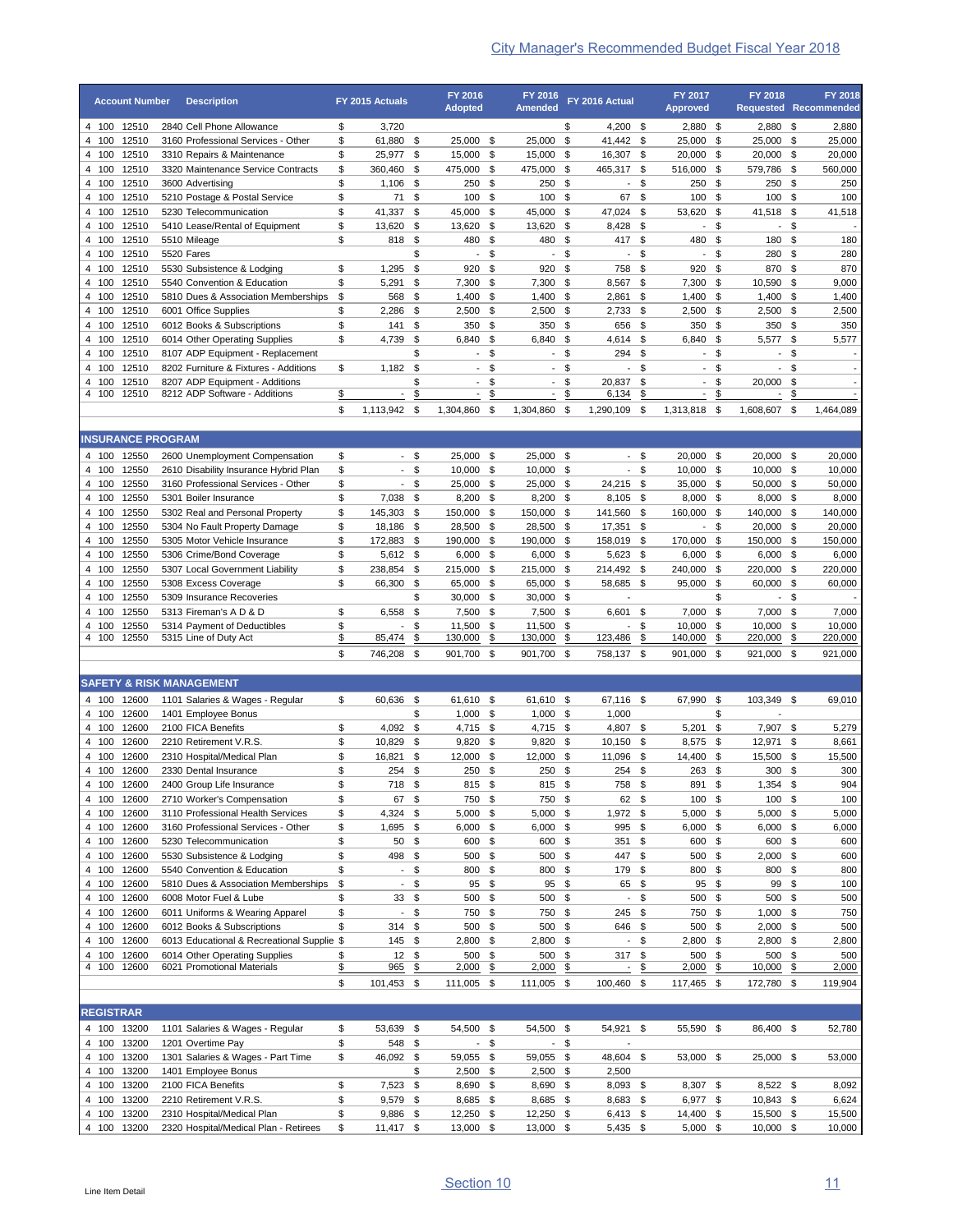| 4 100 13200<br>2330 Dental Insurance<br>13200<br>2400 Group Life Insurance<br>13200<br>2710 Worker's Compensation<br>13200<br>3160 Professional Services - Other<br>13200<br>3200 Temporary Help Service Fees<br>13200<br>3310 Repairs & Maintenance<br>13200<br>3320 Maintenance Service Contracts<br>13200<br>3500 Printing & Binding<br>13200<br>3600 Advertising<br>13200<br>3854 Board Member Compensation<br>13200<br>5210 Postage & Postal Service<br>13200<br>5230 Telecommunication<br>13200<br>5410 Lease/Rental of Equipment<br>13200<br>5510 Mileage<br>13200<br>5540 Convention & Education<br>13200<br>5810 Dues & Association Memberships<br>13200<br>6001 Office Supplies<br>13200<br>6014 Other Operating Supplies<br>13200<br>6016 Environmental Management<br>13200<br>8101 Machinery & Equipment - Replacement<br>13200<br>8102 Furniture & Fixtures - Replacement<br><b>CIRCUIT COURT</b><br>4 100 21100<br>1101 Salaries & Wages - Regular<br>4 100 21100<br>1401 Employee Bonus<br>4 100 21100<br>2100 FICA Benefits | \$<br>\$<br>\$<br>\$<br>\$<br>\$<br>\$<br>\$<br>\$<br>\$<br>\$<br>\$<br>\$<br>\$<br>\$<br>\$<br>\$<br>\$<br>\$<br>\$                                                                                                                                                                                                                                                                                                                                                                                                                                                                                                                                                                                                                                                                             | $254$ \$<br>635<br>110 \$<br>10,879<br>12,649<br>399<br>6,708<br>6,574 \$<br>$\overline{\phantom{a}}$<br>8,198<br>1,792<br>1,565<br>375<br>340<br>975<br>479<br>2,256<br>3,965<br>196,837                                                         | \$<br>\$<br>\$<br>\$<br>- \$<br>\$<br>\$<br>\$<br>\$<br>\$<br>\$<br>\$<br>\$<br>\$<br>\$<br>\$<br>\$ | <b>Adopted</b><br>$250$ \$<br>720<br>150<br>$8,000$ \$<br>20,000 \$<br>$1,000$ \$<br>11,000 \$<br>10,000 \$<br>200<br>8,200<br>$3,000$ \$<br>1,200<br>500<br>2,000<br>625<br>$3,000$ \$<br>$3,000$ \$<br>$\overline{a}$<br>$\overline{\phantom{a}}$                                                            | -\$<br>- \$<br>\$<br>\$<br>\$<br>\$<br>- \$<br>\$<br>\$<br>\$ | <b>Amended</b><br>250<br>720<br>150 \$<br>8,000<br>20,000<br>$1,000$ \$<br>11,000<br>10,000<br>200<br>8,200<br>3,000<br>1,200<br>500<br>2,000<br>625<br>3,000<br>3,000<br>$\overline{\phantom{a}}$                                                                                                                                                                                                                                                 | -\$<br>\$<br>\$<br>\$<br>\$<br>\$<br>\$<br>\$<br>\$<br>\$<br>\$<br>\$<br>\$<br>\$<br>\$<br>\$<br>\$<br>\$ | 254 \$<br>648<br>\$<br>95<br>\$<br>12,730<br>\$<br>21,756<br>\$<br>\$<br>500<br>13,624<br>\$<br>12,869<br>\$<br>\$<br>$\overline{\phantom{a}}$<br>8,236<br>\$<br>\$<br>2,088<br>\$<br>1,726<br>1,054<br>\$<br>2,782<br>\$<br>643<br>\$<br>\$<br>2,860<br>4,407<br>\$                                                                                                                        | <b>Approved</b><br>263 \$<br>728<br>150<br>8,000<br>20,000<br>1,000<br>11,000<br>15,000<br>200<br>8,200<br>3,000<br>1,200<br>500<br>2,000<br>625<br>3,000<br>3,000 | \$<br>\$<br>\$<br>\$<br>-\$<br>\$<br>\$<br>\$<br>\$<br>\$<br>\$<br>\$<br>\$<br>\$<br>\$<br>\$<br>\$                                                                                                                                                                                                                                                                                                                         | Requested Recommended<br>300S<br>$1,123$ \$<br>100 \$<br>12,000 \$<br>25,000 \$<br>$1,000$ \$<br>$11,000$ \$<br>10,000 \$<br>200 \$<br>$9,000$ \$<br>$5,000$ \$<br>1,200<br>800<br>500<br>3,000<br>625<br>$3,000$ \$                                                                                                         | \$<br>\$<br>\$<br>\$<br>\$<br>\$             | 300<br>691<br>100<br>12,000<br>20,000<br>1,000<br>11,000<br>10,000<br>200<br>9,000<br>5,000<br>1,800<br>800<br>500<br>2,000<br>625<br>2,500<br>3,000                                                                                                                                                                                                                                                                                           |
|---------------------------------------------------------------------------------------------------------------------------------------------------------------------------------------------------------------------------------------------------------------------------------------------------------------------------------------------------------------------------------------------------------------------------------------------------------------------------------------------------------------------------------------------------------------------------------------------------------------------------------------------------------------------------------------------------------------------------------------------------------------------------------------------------------------------------------------------------------------------------------------------------------------------------------------------------------------------------------------------------------------------------------------------|--------------------------------------------------------------------------------------------------------------------------------------------------------------------------------------------------------------------------------------------------------------------------------------------------------------------------------------------------------------------------------------------------------------------------------------------------------------------------------------------------------------------------------------------------------------------------------------------------------------------------------------------------------------------------------------------------------------------------------------------------------------------------------------------------|---------------------------------------------------------------------------------------------------------------------------------------------------------------------------------------------------------------------------------------------------|------------------------------------------------------------------------------------------------------|----------------------------------------------------------------------------------------------------------------------------------------------------------------------------------------------------------------------------------------------------------------------------------------------------------------|---------------------------------------------------------------|----------------------------------------------------------------------------------------------------------------------------------------------------------------------------------------------------------------------------------------------------------------------------------------------------------------------------------------------------------------------------------------------------------------------------------------------------|-----------------------------------------------------------------------------------------------------------|---------------------------------------------------------------------------------------------------------------------------------------------------------------------------------------------------------------------------------------------------------------------------------------------------------------------------------------------------------------------------------------------|--------------------------------------------------------------------------------------------------------------------------------------------------------------------|-----------------------------------------------------------------------------------------------------------------------------------------------------------------------------------------------------------------------------------------------------------------------------------------------------------------------------------------------------------------------------------------------------------------------------|------------------------------------------------------------------------------------------------------------------------------------------------------------------------------------------------------------------------------------------------------------------------------------------------------------------------------|----------------------------------------------|------------------------------------------------------------------------------------------------------------------------------------------------------------------------------------------------------------------------------------------------------------------------------------------------------------------------------------------------------------------------------------------------------------------------------------------------|
|                                                                                                                                                                                                                                                                                                                                                                                                                                                                                                                                                                                                                                                                                                                                                                                                                                                                                                                                                                                                                                             |                                                                                                                                                                                                                                                                                                                                                                                                                                                                                                                                                                                                                                                                                                                                                                                                  |                                                                                                                                                                                                                                                   |                                                                                                      |                                                                                                                                                                                                                                                                                                                |                                                               |                                                                                                                                                                                                                                                                                                                                                                                                                                                    |                                                                                                           |                                                                                                                                                                                                                                                                                                                                                                                             |                                                                                                                                                                    |                                                                                                                                                                                                                                                                                                                                                                                                                             |                                                                                                                                                                                                                                                                                                                              |                                              |                                                                                                                                                                                                                                                                                                                                                                                                                                                |
|                                                                                                                                                                                                                                                                                                                                                                                                                                                                                                                                                                                                                                                                                                                                                                                                                                                                                                                                                                                                                                             |                                                                                                                                                                                                                                                                                                                                                                                                                                                                                                                                                                                                                                                                                                                                                                                                  |                                                                                                                                                                                                                                                   |                                                                                                      |                                                                                                                                                                                                                                                                                                                |                                                               |                                                                                                                                                                                                                                                                                                                                                                                                                                                    |                                                                                                           |                                                                                                                                                                                                                                                                                                                                                                                             |                                                                                                                                                                    |                                                                                                                                                                                                                                                                                                                                                                                                                             |                                                                                                                                                                                                                                                                                                                              |                                              |                                                                                                                                                                                                                                                                                                                                                                                                                                                |
|                                                                                                                                                                                                                                                                                                                                                                                                                                                                                                                                                                                                                                                                                                                                                                                                                                                                                                                                                                                                                                             |                                                                                                                                                                                                                                                                                                                                                                                                                                                                                                                                                                                                                                                                                                                                                                                                  |                                                                                                                                                                                                                                                   |                                                                                                      |                                                                                                                                                                                                                                                                                                                |                                                               |                                                                                                                                                                                                                                                                                                                                                                                                                                                    |                                                                                                           |                                                                                                                                                                                                                                                                                                                                                                                             |                                                                                                                                                                    |                                                                                                                                                                                                                                                                                                                                                                                                                             |                                                                                                                                                                                                                                                                                                                              |                                              |                                                                                                                                                                                                                                                                                                                                                                                                                                                |
|                                                                                                                                                                                                                                                                                                                                                                                                                                                                                                                                                                                                                                                                                                                                                                                                                                                                                                                                                                                                                                             |                                                                                                                                                                                                                                                                                                                                                                                                                                                                                                                                                                                                                                                                                                                                                                                                  |                                                                                                                                                                                                                                                   |                                                                                                      |                                                                                                                                                                                                                                                                                                                |                                                               |                                                                                                                                                                                                                                                                                                                                                                                                                                                    |                                                                                                           |                                                                                                                                                                                                                                                                                                                                                                                             |                                                                                                                                                                    |                                                                                                                                                                                                                                                                                                                                                                                                                             |                                                                                                                                                                                                                                                                                                                              |                                              |                                                                                                                                                                                                                                                                                                                                                                                                                                                |
|                                                                                                                                                                                                                                                                                                                                                                                                                                                                                                                                                                                                                                                                                                                                                                                                                                                                                                                                                                                                                                             |                                                                                                                                                                                                                                                                                                                                                                                                                                                                                                                                                                                                                                                                                                                                                                                                  |                                                                                                                                                                                                                                                   |                                                                                                      |                                                                                                                                                                                                                                                                                                                |                                                               |                                                                                                                                                                                                                                                                                                                                                                                                                                                    |                                                                                                           |                                                                                                                                                                                                                                                                                                                                                                                             |                                                                                                                                                                    |                                                                                                                                                                                                                                                                                                                                                                                                                             |                                                                                                                                                                                                                                                                                                                              |                                              |                                                                                                                                                                                                                                                                                                                                                                                                                                                |
|                                                                                                                                                                                                                                                                                                                                                                                                                                                                                                                                                                                                                                                                                                                                                                                                                                                                                                                                                                                                                                             |                                                                                                                                                                                                                                                                                                                                                                                                                                                                                                                                                                                                                                                                                                                                                                                                  |                                                                                                                                                                                                                                                   |                                                                                                      |                                                                                                                                                                                                                                                                                                                |                                                               |                                                                                                                                                                                                                                                                                                                                                                                                                                                    |                                                                                                           |                                                                                                                                                                                                                                                                                                                                                                                             |                                                                                                                                                                    |                                                                                                                                                                                                                                                                                                                                                                                                                             |                                                                                                                                                                                                                                                                                                                              |                                              |                                                                                                                                                                                                                                                                                                                                                                                                                                                |
|                                                                                                                                                                                                                                                                                                                                                                                                                                                                                                                                                                                                                                                                                                                                                                                                                                                                                                                                                                                                                                             |                                                                                                                                                                                                                                                                                                                                                                                                                                                                                                                                                                                                                                                                                                                                                                                                  |                                                                                                                                                                                                                                                   |                                                                                                      |                                                                                                                                                                                                                                                                                                                |                                                               |                                                                                                                                                                                                                                                                                                                                                                                                                                                    |                                                                                                           |                                                                                                                                                                                                                                                                                                                                                                                             |                                                                                                                                                                    |                                                                                                                                                                                                                                                                                                                                                                                                                             |                                                                                                                                                                                                                                                                                                                              |                                              |                                                                                                                                                                                                                                                                                                                                                                                                                                                |
|                                                                                                                                                                                                                                                                                                                                                                                                                                                                                                                                                                                                                                                                                                                                                                                                                                                                                                                                                                                                                                             |                                                                                                                                                                                                                                                                                                                                                                                                                                                                                                                                                                                                                                                                                                                                                                                                  |                                                                                                                                                                                                                                                   |                                                                                                      |                                                                                                                                                                                                                                                                                                                |                                                               |                                                                                                                                                                                                                                                                                                                                                                                                                                                    |                                                                                                           |                                                                                                                                                                                                                                                                                                                                                                                             |                                                                                                                                                                    |                                                                                                                                                                                                                                                                                                                                                                                                                             |                                                                                                                                                                                                                                                                                                                              |                                              |                                                                                                                                                                                                                                                                                                                                                                                                                                                |
|                                                                                                                                                                                                                                                                                                                                                                                                                                                                                                                                                                                                                                                                                                                                                                                                                                                                                                                                                                                                                                             |                                                                                                                                                                                                                                                                                                                                                                                                                                                                                                                                                                                                                                                                                                                                                                                                  |                                                                                                                                                                                                                                                   |                                                                                                      |                                                                                                                                                                                                                                                                                                                |                                                               |                                                                                                                                                                                                                                                                                                                                                                                                                                                    |                                                                                                           |                                                                                                                                                                                                                                                                                                                                                                                             |                                                                                                                                                                    |                                                                                                                                                                                                                                                                                                                                                                                                                             |                                                                                                                                                                                                                                                                                                                              |                                              |                                                                                                                                                                                                                                                                                                                                                                                                                                                |
|                                                                                                                                                                                                                                                                                                                                                                                                                                                                                                                                                                                                                                                                                                                                                                                                                                                                                                                                                                                                                                             |                                                                                                                                                                                                                                                                                                                                                                                                                                                                                                                                                                                                                                                                                                                                                                                                  |                                                                                                                                                                                                                                                   |                                                                                                      |                                                                                                                                                                                                                                                                                                                |                                                               |                                                                                                                                                                                                                                                                                                                                                                                                                                                    |                                                                                                           |                                                                                                                                                                                                                                                                                                                                                                                             |                                                                                                                                                                    |                                                                                                                                                                                                                                                                                                                                                                                                                             |                                                                                                                                                                                                                                                                                                                              |                                              |                                                                                                                                                                                                                                                                                                                                                                                                                                                |
|                                                                                                                                                                                                                                                                                                                                                                                                                                                                                                                                                                                                                                                                                                                                                                                                                                                                                                                                                                                                                                             |                                                                                                                                                                                                                                                                                                                                                                                                                                                                                                                                                                                                                                                                                                                                                                                                  |                                                                                                                                                                                                                                                   |                                                                                                      |                                                                                                                                                                                                                                                                                                                |                                                               |                                                                                                                                                                                                                                                                                                                                                                                                                                                    |                                                                                                           |                                                                                                                                                                                                                                                                                                                                                                                             |                                                                                                                                                                    |                                                                                                                                                                                                                                                                                                                                                                                                                             |                                                                                                                                                                                                                                                                                                                              |                                              |                                                                                                                                                                                                                                                                                                                                                                                                                                                |
|                                                                                                                                                                                                                                                                                                                                                                                                                                                                                                                                                                                                                                                                                                                                                                                                                                                                                                                                                                                                                                             |                                                                                                                                                                                                                                                                                                                                                                                                                                                                                                                                                                                                                                                                                                                                                                                                  |                                                                                                                                                                                                                                                   |                                                                                                      |                                                                                                                                                                                                                                                                                                                |                                                               |                                                                                                                                                                                                                                                                                                                                                                                                                                                    |                                                                                                           |                                                                                                                                                                                                                                                                                                                                                                                             |                                                                                                                                                                    |                                                                                                                                                                                                                                                                                                                                                                                                                             |                                                                                                                                                                                                                                                                                                                              |                                              |                                                                                                                                                                                                                                                                                                                                                                                                                                                |
|                                                                                                                                                                                                                                                                                                                                                                                                                                                                                                                                                                                                                                                                                                                                                                                                                                                                                                                                                                                                                                             |                                                                                                                                                                                                                                                                                                                                                                                                                                                                                                                                                                                                                                                                                                                                                                                                  |                                                                                                                                                                                                                                                   |                                                                                                      |                                                                                                                                                                                                                                                                                                                |                                                               |                                                                                                                                                                                                                                                                                                                                                                                                                                                    |                                                                                                           |                                                                                                                                                                                                                                                                                                                                                                                             |                                                                                                                                                                    |                                                                                                                                                                                                                                                                                                                                                                                                                             |                                                                                                                                                                                                                                                                                                                              |                                              |                                                                                                                                                                                                                                                                                                                                                                                                                                                |
|                                                                                                                                                                                                                                                                                                                                                                                                                                                                                                                                                                                                                                                                                                                                                                                                                                                                                                                                                                                                                                             |                                                                                                                                                                                                                                                                                                                                                                                                                                                                                                                                                                                                                                                                                                                                                                                                  |                                                                                                                                                                                                                                                   |                                                                                                      |                                                                                                                                                                                                                                                                                                                |                                                               |                                                                                                                                                                                                                                                                                                                                                                                                                                                    |                                                                                                           |                                                                                                                                                                                                                                                                                                                                                                                             |                                                                                                                                                                    |                                                                                                                                                                                                                                                                                                                                                                                                                             |                                                                                                                                                                                                                                                                                                                              |                                              |                                                                                                                                                                                                                                                                                                                                                                                                                                                |
|                                                                                                                                                                                                                                                                                                                                                                                                                                                                                                                                                                                                                                                                                                                                                                                                                                                                                                                                                                                                                                             |                                                                                                                                                                                                                                                                                                                                                                                                                                                                                                                                                                                                                                                                                                                                                                                                  |                                                                                                                                                                                                                                                   |                                                                                                      |                                                                                                                                                                                                                                                                                                                |                                                               |                                                                                                                                                                                                                                                                                                                                                                                                                                                    |                                                                                                           |                                                                                                                                                                                                                                                                                                                                                                                             |                                                                                                                                                                    |                                                                                                                                                                                                                                                                                                                                                                                                                             |                                                                                                                                                                                                                                                                                                                              |                                              |                                                                                                                                                                                                                                                                                                                                                                                                                                                |
|                                                                                                                                                                                                                                                                                                                                                                                                                                                                                                                                                                                                                                                                                                                                                                                                                                                                                                                                                                                                                                             |                                                                                                                                                                                                                                                                                                                                                                                                                                                                                                                                                                                                                                                                                                                                                                                                  |                                                                                                                                                                                                                                                   |                                                                                                      |                                                                                                                                                                                                                                                                                                                |                                                               |                                                                                                                                                                                                                                                                                                                                                                                                                                                    |                                                                                                           |                                                                                                                                                                                                                                                                                                                                                                                             |                                                                                                                                                                    |                                                                                                                                                                                                                                                                                                                                                                                                                             | 3,000                                                                                                                                                                                                                                                                                                                        |                                              |                                                                                                                                                                                                                                                                                                                                                                                                                                                |
|                                                                                                                                                                                                                                                                                                                                                                                                                                                                                                                                                                                                                                                                                                                                                                                                                                                                                                                                                                                                                                             |                                                                                                                                                                                                                                                                                                                                                                                                                                                                                                                                                                                                                                                                                                                                                                                                  |                                                                                                                                                                                                                                                   |                                                                                                      |                                                                                                                                                                                                                                                                                                                |                                                               |                                                                                                                                                                                                                                                                                                                                                                                                                                                    |                                                                                                           | 24<br>\$<br>$\overline{\phantom{a}}$                                                                                                                                                                                                                                                                                                                                                        | 31,720                                                                                                                                                             |                                                                                                                                                                                                                                                                                                                                                                                                                             |                                                                                                                                                                                                                                                                                                                              |                                              |                                                                                                                                                                                                                                                                                                                                                                                                                                                |
|                                                                                                                                                                                                                                                                                                                                                                                                                                                                                                                                                                                                                                                                                                                                                                                                                                                                                                                                                                                                                                             |                                                                                                                                                                                                                                                                                                                                                                                                                                                                                                                                                                                                                                                                                                                                                                                                  |                                                                                                                                                                                                                                                   |                                                                                                      |                                                                                                                                                                                                                                                                                                                |                                                               | $\overline{\phantom{a}}$                                                                                                                                                                                                                                                                                                                                                                                                                           | \$                                                                                                        | 31,995                                                                                                                                                                                                                                                                                                                                                                                      |                                                                                                                                                                    |                                                                                                                                                                                                                                                                                                                                                                                                                             |                                                                                                                                                                                                                                                                                                                              |                                              |                                                                                                                                                                                                                                                                                                                                                                                                                                                |
|                                                                                                                                                                                                                                                                                                                                                                                                                                                                                                                                                                                                                                                                                                                                                                                                                                                                                                                                                                                                                                             |                                                                                                                                                                                                                                                                                                                                                                                                                                                                                                                                                                                                                                                                                                                                                                                                  |                                                                                                                                                                                                                                                   |                                                                                                      | 231,525                                                                                                                                                                                                                                                                                                        | - \$                                                          | 231,525                                                                                                                                                                                                                                                                                                                                                                                                                                            | \$                                                                                                        | 252,940 \$                                                                                                                                                                                                                                                                                                                                                                                  | 252,860 \$                                                                                                                                                         |                                                                                                                                                                                                                                                                                                                                                                                                                             | 243.114                                                                                                                                                                                                                                                                                                                      | \$                                           | 226,512                                                                                                                                                                                                                                                                                                                                                                                                                                        |
|                                                                                                                                                                                                                                                                                                                                                                                                                                                                                                                                                                                                                                                                                                                                                                                                                                                                                                                                                                                                                                             |                                                                                                                                                                                                                                                                                                                                                                                                                                                                                                                                                                                                                                                                                                                                                                                                  |                                                                                                                                                                                                                                                   |                                                                                                      |                                                                                                                                                                                                                                                                                                                |                                                               |                                                                                                                                                                                                                                                                                                                                                                                                                                                    |                                                                                                           |                                                                                                                                                                                                                                                                                                                                                                                             |                                                                                                                                                                    |                                                                                                                                                                                                                                                                                                                                                                                                                             |                                                                                                                                                                                                                                                                                                                              |                                              |                                                                                                                                                                                                                                                                                                                                                                                                                                                |
|                                                                                                                                                                                                                                                                                                                                                                                                                                                                                                                                                                                                                                                                                                                                                                                                                                                                                                                                                                                                                                             |                                                                                                                                                                                                                                                                                                                                                                                                                                                                                                                                                                                                                                                                                                                                                                                                  | 61,977                                                                                                                                                                                                                                            | \$                                                                                                   | 63,030 \$                                                                                                                                                                                                                                                                                                      |                                                               | 63,030 \$                                                                                                                                                                                                                                                                                                                                                                                                                                          |                                                                                                           | 63,516<br>\$                                                                                                                                                                                                                                                                                                                                                                                | 64,290 \$                                                                                                                                                          |                                                                                                                                                                                                                                                                                                                                                                                                                             | 69,435 \$                                                                                                                                                                                                                                                                                                                    |                                              | 70,475                                                                                                                                                                                                                                                                                                                                                                                                                                         |
|                                                                                                                                                                                                                                                                                                                                                                                                                                                                                                                                                                                                                                                                                                                                                                                                                                                                                                                                                                                                                                             |                                                                                                                                                                                                                                                                                                                                                                                                                                                                                                                                                                                                                                                                                                                                                                                                  |                                                                                                                                                                                                                                                   | \$                                                                                                   | $1,000$ \$                                                                                                                                                                                                                                                                                                     |                                                               | 1,000                                                                                                                                                                                                                                                                                                                                                                                                                                              | \$                                                                                                        | 1,000                                                                                                                                                                                                                                                                                                                                                                                       |                                                                                                                                                                    |                                                                                                                                                                                                                                                                                                                                                                                                                             |                                                                                                                                                                                                                                                                                                                              |                                              |                                                                                                                                                                                                                                                                                                                                                                                                                                                |
|                                                                                                                                                                                                                                                                                                                                                                                                                                                                                                                                                                                                                                                                                                                                                                                                                                                                                                                                                                                                                                             | \$                                                                                                                                                                                                                                                                                                                                                                                                                                                                                                                                                                                                                                                                                                                                                                                               | 4,751                                                                                                                                                                                                                                             | \$                                                                                                   | 4,820                                                                                                                                                                                                                                                                                                          |                                                               | 4,820                                                                                                                                                                                                                                                                                                                                                                                                                                              | \$                                                                                                        | 4,946                                                                                                                                                                                                                                                                                                                                                                                       | 4,918                                                                                                                                                              | \$                                                                                                                                                                                                                                                                                                                                                                                                                          |                                                                                                                                                                                                                                                                                                                              |                                              | 5,391                                                                                                                                                                                                                                                                                                                                                                                                                                          |
|                                                                                                                                                                                                                                                                                                                                                                                                                                                                                                                                                                                                                                                                                                                                                                                                                                                                                                                                                                                                                                             | \$                                                                                                                                                                                                                                                                                                                                                                                                                                                                                                                                                                                                                                                                                                                                                                                               | 11,052                                                                                                                                                                                                                                            | \$                                                                                                   |                                                                                                                                                                                                                                                                                                                |                                                               | 10,045                                                                                                                                                                                                                                                                                                                                                                                                                                             |                                                                                                           | 10,041                                                                                                                                                                                                                                                                                                                                                                                      | 8,110                                                                                                                                                              | \$                                                                                                                                                                                                                                                                                                                                                                                                                          |                                                                                                                                                                                                                                                                                                                              |                                              | 8,845                                                                                                                                                                                                                                                                                                                                                                                                                                          |
| 21100<br>2310 Hospital/Medical Plan                                                                                                                                                                                                                                                                                                                                                                                                                                                                                                                                                                                                                                                                                                                                                                                                                                                                                                                                                                                                         | \$                                                                                                                                                                                                                                                                                                                                                                                                                                                                                                                                                                                                                                                                                                                                                                                               | $\blacksquare$                                                                                                                                                                                                                                    | \$                                                                                                   | 12,525                                                                                                                                                                                                                                                                                                         |                                                               | 12,525                                                                                                                                                                                                                                                                                                                                                                                                                                             | \$                                                                                                        | $\overline{\phantom{a}}$                                                                                                                                                                                                                                                                                                                                                                    | 14,400                                                                                                                                                             | -\$                                                                                                                                                                                                                                                                                                                                                                                                                         | 15,500                                                                                                                                                                                                                                                                                                                       |                                              | 15,500                                                                                                                                                                                                                                                                                                                                                                                                                                         |
| 21100<br>2330 Dental Insurance                                                                                                                                                                                                                                                                                                                                                                                                                                                                                                                                                                                                                                                                                                                                                                                                                                                                                                                                                                                                              | \$                                                                                                                                                                                                                                                                                                                                                                                                                                                                                                                                                                                                                                                                                                                                                                                               |                                                                                                                                                                                                                                                   | \$                                                                                                   | 250                                                                                                                                                                                                                                                                                                            |                                                               | 250                                                                                                                                                                                                                                                                                                                                                                                                                                                | \$                                                                                                        | $\sim$                                                                                                                                                                                                                                                                                                                                                                                      | 263                                                                                                                                                                | \$                                                                                                                                                                                                                                                                                                                                                                                                                          | 300                                                                                                                                                                                                                                                                                                                          |                                              | 300                                                                                                                                                                                                                                                                                                                                                                                                                                            |
|                                                                                                                                                                                                                                                                                                                                                                                                                                                                                                                                                                                                                                                                                                                                                                                                                                                                                                                                                                                                                                             |                                                                                                                                                                                                                                                                                                                                                                                                                                                                                                                                                                                                                                                                                                                                                                                                  |                                                                                                                                                                                                                                                   |                                                                                                      |                                                                                                                                                                                                                                                                                                                |                                                               |                                                                                                                                                                                                                                                                                                                                                                                                                                                    |                                                                                                           |                                                                                                                                                                                                                                                                                                                                                                                             |                                                                                                                                                                    |                                                                                                                                                                                                                                                                                                                                                                                                                             |                                                                                                                                                                                                                                                                                                                              |                                              | 923                                                                                                                                                                                                                                                                                                                                                                                                                                            |
|                                                                                                                                                                                                                                                                                                                                                                                                                                                                                                                                                                                                                                                                                                                                                                                                                                                                                                                                                                                                                                             |                                                                                                                                                                                                                                                                                                                                                                                                                                                                                                                                                                                                                                                                                                                                                                                                  |                                                                                                                                                                                                                                                   |                                                                                                      |                                                                                                                                                                                                                                                                                                                |                                                               |                                                                                                                                                                                                                                                                                                                                                                                                                                                    |                                                                                                           |                                                                                                                                                                                                                                                                                                                                                                                             |                                                                                                                                                                    |                                                                                                                                                                                                                                                                                                                                                                                                                             |                                                                                                                                                                                                                                                                                                                              |                                              | 100<br>400                                                                                                                                                                                                                                                                                                                                                                                                                                     |
| 21100                                                                                                                                                                                                                                                                                                                                                                                                                                                                                                                                                                                                                                                                                                                                                                                                                                                                                                                                                                                                                                       | - \$                                                                                                                                                                                                                                                                                                                                                                                                                                                                                                                                                                                                                                                                                                                                                                                             |                                                                                                                                                                                                                                                   | \$                                                                                                   |                                                                                                                                                                                                                                                                                                                |                                                               |                                                                                                                                                                                                                                                                                                                                                                                                                                                    | \$                                                                                                        |                                                                                                                                                                                                                                                                                                                                                                                             |                                                                                                                                                                    | \$                                                                                                                                                                                                                                                                                                                                                                                                                          |                                                                                                                                                                                                                                                                                                                              |                                              | 15,000                                                                                                                                                                                                                                                                                                                                                                                                                                         |
| 21100<br>5210 Postage & Postal Service                                                                                                                                                                                                                                                                                                                                                                                                                                                                                                                                                                                                                                                                                                                                                                                                                                                                                                                                                                                                      | \$                                                                                                                                                                                                                                                                                                                                                                                                                                                                                                                                                                                                                                                                                                                                                                                               | 344                                                                                                                                                                                                                                               | -\$                                                                                                  |                                                                                                                                                                                                                                                                                                                |                                                               |                                                                                                                                                                                                                                                                                                                                                                                                                                                    |                                                                                                           | 447                                                                                                                                                                                                                                                                                                                                                                                         | 400                                                                                                                                                                | \$                                                                                                                                                                                                                                                                                                                                                                                                                          |                                                                                                                                                                                                                                                                                                                              |                                              | 400                                                                                                                                                                                                                                                                                                                                                                                                                                            |
| 21100<br>5230 Telecommunication                                                                                                                                                                                                                                                                                                                                                                                                                                                                                                                                                                                                                                                                                                                                                                                                                                                                                                                                                                                                             | \$                                                                                                                                                                                                                                                                                                                                                                                                                                                                                                                                                                                                                                                                                                                                                                                               | 1,958                                                                                                                                                                                                                                             | \$                                                                                                   |                                                                                                                                                                                                                                                                                                                |                                                               | 1,600                                                                                                                                                                                                                                                                                                                                                                                                                                              | \$                                                                                                        | 1,725                                                                                                                                                                                                                                                                                                                                                                                       | 1,600                                                                                                                                                              | \$                                                                                                                                                                                                                                                                                                                                                                                                                          |                                                                                                                                                                                                                                                                                                                              |                                              | 2,500                                                                                                                                                                                                                                                                                                                                                                                                                                          |
| 21100<br>5410 Lease/Rental of Equipment                                                                                                                                                                                                                                                                                                                                                                                                                                                                                                                                                                                                                                                                                                                                                                                                                                                                                                                                                                                                     | \$                                                                                                                                                                                                                                                                                                                                                                                                                                                                                                                                                                                                                                                                                                                                                                                               | 1,124                                                                                                                                                                                                                                             | -\$                                                                                                  |                                                                                                                                                                                                                                                                                                                |                                                               |                                                                                                                                                                                                                                                                                                                                                                                                                                                    |                                                                                                           | 1,238                                                                                                                                                                                                                                                                                                                                                                                       | 2,200                                                                                                                                                              | \$                                                                                                                                                                                                                                                                                                                                                                                                                          |                                                                                                                                                                                                                                                                                                                              |                                              | 2,200                                                                                                                                                                                                                                                                                                                                                                                                                                          |
| 21100                                                                                                                                                                                                                                                                                                                                                                                                                                                                                                                                                                                                                                                                                                                                                                                                                                                                                                                                                                                                                                       |                                                                                                                                                                                                                                                                                                                                                                                                                                                                                                                                                                                                                                                                                                                                                                                                  |                                                                                                                                                                                                                                                   |                                                                                                      |                                                                                                                                                                                                                                                                                                                |                                                               |                                                                                                                                                                                                                                                                                                                                                                                                                                                    |                                                                                                           |                                                                                                                                                                                                                                                                                                                                                                                             |                                                                                                                                                                    |                                                                                                                                                                                                                                                                                                                                                                                                                             |                                                                                                                                                                                                                                                                                                                              |                                              | 1,500<br>1,000                                                                                                                                                                                                                                                                                                                                                                                                                                 |
|                                                                                                                                                                                                                                                                                                                                                                                                                                                                                                                                                                                                                                                                                                                                                                                                                                                                                                                                                                                                                                             |                                                                                                                                                                                                                                                                                                                                                                                                                                                                                                                                                                                                                                                                                                                                                                                                  |                                                                                                                                                                                                                                                   |                                                                                                      |                                                                                                                                                                                                                                                                                                                |                                                               |                                                                                                                                                                                                                                                                                                                                                                                                                                                    |                                                                                                           |                                                                                                                                                                                                                                                                                                                                                                                             |                                                                                                                                                                    |                                                                                                                                                                                                                                                                                                                                                                                                                             |                                                                                                                                                                                                                                                                                                                              |                                              | 124,534                                                                                                                                                                                                                                                                                                                                                                                                                                        |
|                                                                                                                                                                                                                                                                                                                                                                                                                                                                                                                                                                                                                                                                                                                                                                                                                                                                                                                                                                                                                                             |                                                                                                                                                                                                                                                                                                                                                                                                                                                                                                                                                                                                                                                                                                                                                                                                  |                                                                                                                                                                                                                                                   |                                                                                                      |                                                                                                                                                                                                                                                                                                                |                                                               |                                                                                                                                                                                                                                                                                                                                                                                                                                                    |                                                                                                           |                                                                                                                                                                                                                                                                                                                                                                                             |                                                                                                                                                                    |                                                                                                                                                                                                                                                                                                                                                                                                                             |                                                                                                                                                                                                                                                                                                                              |                                              |                                                                                                                                                                                                                                                                                                                                                                                                                                                |
| <b>GENERAL DISTRICT COURT</b>                                                                                                                                                                                                                                                                                                                                                                                                                                                                                                                                                                                                                                                                                                                                                                                                                                                                                                                                                                                                               |                                                                                                                                                                                                                                                                                                                                                                                                                                                                                                                                                                                                                                                                                                                                                                                                  |                                                                                                                                                                                                                                                   |                                                                                                      |                                                                                                                                                                                                                                                                                                                |                                                               |                                                                                                                                                                                                                                                                                                                                                                                                                                                    |                                                                                                           |                                                                                                                                                                                                                                                                                                                                                                                             |                                                                                                                                                                    |                                                                                                                                                                                                                                                                                                                                                                                                                             |                                                                                                                                                                                                                                                                                                                              |                                              |                                                                                                                                                                                                                                                                                                                                                                                                                                                |
|                                                                                                                                                                                                                                                                                                                                                                                                                                                                                                                                                                                                                                                                                                                                                                                                                                                                                                                                                                                                                                             |                                                                                                                                                                                                                                                                                                                                                                                                                                                                                                                                                                                                                                                                                                                                                                                                  |                                                                                                                                                                                                                                                   |                                                                                                      |                                                                                                                                                                                                                                                                                                                |                                                               |                                                                                                                                                                                                                                                                                                                                                                                                                                                    |                                                                                                           |                                                                                                                                                                                                                                                                                                                                                                                             |                                                                                                                                                                    |                                                                                                                                                                                                                                                                                                                                                                                                                             |                                                                                                                                                                                                                                                                                                                              |                                              | 3,000                                                                                                                                                                                                                                                                                                                                                                                                                                          |
|                                                                                                                                                                                                                                                                                                                                                                                                                                                                                                                                                                                                                                                                                                                                                                                                                                                                                                                                                                                                                                             |                                                                                                                                                                                                                                                                                                                                                                                                                                                                                                                                                                                                                                                                                                                                                                                                  |                                                                                                                                                                                                                                                   |                                                                                                      |                                                                                                                                                                                                                                                                                                                |                                                               |                                                                                                                                                                                                                                                                                                                                                                                                                                                    |                                                                                                           |                                                                                                                                                                                                                                                                                                                                                                                             |                                                                                                                                                                    |                                                                                                                                                                                                                                                                                                                                                                                                                             |                                                                                                                                                                                                                                                                                                                              |                                              | 500                                                                                                                                                                                                                                                                                                                                                                                                                                            |
|                                                                                                                                                                                                                                                                                                                                                                                                                                                                                                                                                                                                                                                                                                                                                                                                                                                                                                                                                                                                                                             |                                                                                                                                                                                                                                                                                                                                                                                                                                                                                                                                                                                                                                                                                                                                                                                                  |                                                                                                                                                                                                                                                   |                                                                                                      |                                                                                                                                                                                                                                                                                                                |                                                               |                                                                                                                                                                                                                                                                                                                                                                                                                                                    |                                                                                                           |                                                                                                                                                                                                                                                                                                                                                                                             |                                                                                                                                                                    |                                                                                                                                                                                                                                                                                                                                                                                                                             |                                                                                                                                                                                                                                                                                                                              |                                              | 3,600<br>300                                                                                                                                                                                                                                                                                                                                                                                                                                   |
| 4 100 21200<br>5230 Telecommunication                                                                                                                                                                                                                                                                                                                                                                                                                                                                                                                                                                                                                                                                                                                                                                                                                                                                                                                                                                                                       | \$                                                                                                                                                                                                                                                                                                                                                                                                                                                                                                                                                                                                                                                                                                                                                                                               |                                                                                                                                                                                                                                                   |                                                                                                      |                                                                                                                                                                                                                                                                                                                |                                                               |                                                                                                                                                                                                                                                                                                                                                                                                                                                    |                                                                                                           |                                                                                                                                                                                                                                                                                                                                                                                             |                                                                                                                                                                    |                                                                                                                                                                                                                                                                                                                                                                                                                             |                                                                                                                                                                                                                                                                                                                              |                                              | 3,500                                                                                                                                                                                                                                                                                                                                                                                                                                          |
| 4 100 21200<br>5306 Surety Bond                                                                                                                                                                                                                                                                                                                                                                                                                                                                                                                                                                                                                                                                                                                                                                                                                                                                                                                                                                                                             | \$                                                                                                                                                                                                                                                                                                                                                                                                                                                                                                                                                                                                                                                                                                                                                                                               |                                                                                                                                                                                                                                                   |                                                                                                      |                                                                                                                                                                                                                                                                                                                |                                                               |                                                                                                                                                                                                                                                                                                                                                                                                                                                    |                                                                                                           |                                                                                                                                                                                                                                                                                                                                                                                             |                                                                                                                                                                    |                                                                                                                                                                                                                                                                                                                                                                                                                             |                                                                                                                                                                                                                                                                                                                              |                                              | 1,400                                                                                                                                                                                                                                                                                                                                                                                                                                          |
| 4 100 21200<br>5410 Lease/Rental of Equipment                                                                                                                                                                                                                                                                                                                                                                                                                                                                                                                                                                                                                                                                                                                                                                                                                                                                                                                                                                                               | \$                                                                                                                                                                                                                                                                                                                                                                                                                                                                                                                                                                                                                                                                                                                                                                                               |                                                                                                                                                                                                                                                   |                                                                                                      |                                                                                                                                                                                                                                                                                                                |                                                               |                                                                                                                                                                                                                                                                                                                                                                                                                                                    |                                                                                                           |                                                                                                                                                                                                                                                                                                                                                                                             |                                                                                                                                                                    |                                                                                                                                                                                                                                                                                                                                                                                                                             |                                                                                                                                                                                                                                                                                                                              |                                              | 10,300                                                                                                                                                                                                                                                                                                                                                                                                                                         |
| 4 100 21200<br>5540 Convention & Education                                                                                                                                                                                                                                                                                                                                                                                                                                                                                                                                                                                                                                                                                                                                                                                                                                                                                                                                                                                                  | \$                                                                                                                                                                                                                                                                                                                                                                                                                                                                                                                                                                                                                                                                                                                                                                                               |                                                                                                                                                                                                                                                   |                                                                                                      |                                                                                                                                                                                                                                                                                                                |                                                               |                                                                                                                                                                                                                                                                                                                                                                                                                                                    |                                                                                                           |                                                                                                                                                                                                                                                                                                                                                                                             |                                                                                                                                                                    |                                                                                                                                                                                                                                                                                                                                                                                                                             |                                                                                                                                                                                                                                                                                                                              |                                              | 2,000                                                                                                                                                                                                                                                                                                                                                                                                                                          |
|                                                                                                                                                                                                                                                                                                                                                                                                                                                                                                                                                                                                                                                                                                                                                                                                                                                                                                                                                                                                                                             |                                                                                                                                                                                                                                                                                                                                                                                                                                                                                                                                                                                                                                                                                                                                                                                                  |                                                                                                                                                                                                                                                   |                                                                                                      |                                                                                                                                                                                                                                                                                                                |                                                               |                                                                                                                                                                                                                                                                                                                                                                                                                                                    |                                                                                                           |                                                                                                                                                                                                                                                                                                                                                                                             |                                                                                                                                                                    |                                                                                                                                                                                                                                                                                                                                                                                                                             |                                                                                                                                                                                                                                                                                                                              |                                              | 2,200<br>2,200                                                                                                                                                                                                                                                                                                                                                                                                                                 |
|                                                                                                                                                                                                                                                                                                                                                                                                                                                                                                                                                                                                                                                                                                                                                                                                                                                                                                                                                                                                                                             |                                                                                                                                                                                                                                                                                                                                                                                                                                                                                                                                                                                                                                                                                                                                                                                                  |                                                                                                                                                                                                                                                   |                                                                                                      |                                                                                                                                                                                                                                                                                                                |                                                               |                                                                                                                                                                                                                                                                                                                                                                                                                                                    |                                                                                                           |                                                                                                                                                                                                                                                                                                                                                                                             |                                                                                                                                                                    |                                                                                                                                                                                                                                                                                                                                                                                                                             |                                                                                                                                                                                                                                                                                                                              |                                              | 29,000                                                                                                                                                                                                                                                                                                                                                                                                                                         |
|                                                                                                                                                                                                                                                                                                                                                                                                                                                                                                                                                                                                                                                                                                                                                                                                                                                                                                                                                                                                                                             |                                                                                                                                                                                                                                                                                                                                                                                                                                                                                                                                                                                                                                                                                                                                                                                                  |                                                                                                                                                                                                                                                   |                                                                                                      |                                                                                                                                                                                                                                                                                                                |                                                               |                                                                                                                                                                                                                                                                                                                                                                                                                                                    |                                                                                                           |                                                                                                                                                                                                                                                                                                                                                                                             |                                                                                                                                                                    |                                                                                                                                                                                                                                                                                                                                                                                                                             |                                                                                                                                                                                                                                                                                                                              |                                              |                                                                                                                                                                                                                                                                                                                                                                                                                                                |
| <b>SPECIAL MAGISTRATE COURT</b>                                                                                                                                                                                                                                                                                                                                                                                                                                                                                                                                                                                                                                                                                                                                                                                                                                                                                                                                                                                                             |                                                                                                                                                                                                                                                                                                                                                                                                                                                                                                                                                                                                                                                                                                                                                                                                  |                                                                                                                                                                                                                                                   |                                                                                                      |                                                                                                                                                                                                                                                                                                                |                                                               |                                                                                                                                                                                                                                                                                                                                                                                                                                                    |                                                                                                           |                                                                                                                                                                                                                                                                                                                                                                                             |                                                                                                                                                                    |                                                                                                                                                                                                                                                                                                                                                                                                                             |                                                                                                                                                                                                                                                                                                                              |                                              |                                                                                                                                                                                                                                                                                                                                                                                                                                                |
|                                                                                                                                                                                                                                                                                                                                                                                                                                                                                                                                                                                                                                                                                                                                                                                                                                                                                                                                                                                                                                             |                                                                                                                                                                                                                                                                                                                                                                                                                                                                                                                                                                                                                                                                                                                                                                                                  |                                                                                                                                                                                                                                                   |                                                                                                      |                                                                                                                                                                                                                                                                                                                |                                                               |                                                                                                                                                                                                                                                                                                                                                                                                                                                    |                                                                                                           |                                                                                                                                                                                                                                                                                                                                                                                             |                                                                                                                                                                    |                                                                                                                                                                                                                                                                                                                                                                                                                             |                                                                                                                                                                                                                                                                                                                              |                                              | 3,000<br>3,000                                                                                                                                                                                                                                                                                                                                                                                                                                 |
|                                                                                                                                                                                                                                                                                                                                                                                                                                                                                                                                                                                                                                                                                                                                                                                                                                                                                                                                                                                                                                             |                                                                                                                                                                                                                                                                                                                                                                                                                                                                                                                                                                                                                                                                                                                                                                                                  |                                                                                                                                                                                                                                                   |                                                                                                      |                                                                                                                                                                                                                                                                                                                |                                                               |                                                                                                                                                                                                                                                                                                                                                                                                                                                    |                                                                                                           |                                                                                                                                                                                                                                                                                                                                                                                             |                                                                                                                                                                    |                                                                                                                                                                                                                                                                                                                                                                                                                             |                                                                                                                                                                                                                                                                                                                              |                                              |                                                                                                                                                                                                                                                                                                                                                                                                                                                |
| <b>JDR DISTRICT COURT</b>                                                                                                                                                                                                                                                                                                                                                                                                                                                                                                                                                                                                                                                                                                                                                                                                                                                                                                                                                                                                                   |                                                                                                                                                                                                                                                                                                                                                                                                                                                                                                                                                                                                                                                                                                                                                                                                  |                                                                                                                                                                                                                                                   |                                                                                                      |                                                                                                                                                                                                                                                                                                                |                                                               |                                                                                                                                                                                                                                                                                                                                                                                                                                                    |                                                                                                           |                                                                                                                                                                                                                                                                                                                                                                                             |                                                                                                                                                                    |                                                                                                                                                                                                                                                                                                                                                                                                                             |                                                                                                                                                                                                                                                                                                                              |                                              |                                                                                                                                                                                                                                                                                                                                                                                                                                                |
|                                                                                                                                                                                                                                                                                                                                                                                                                                                                                                                                                                                                                                                                                                                                                                                                                                                                                                                                                                                                                                             |                                                                                                                                                                                                                                                                                                                                                                                                                                                                                                                                                                                                                                                                                                                                                                                                  |                                                                                                                                                                                                                                                   |                                                                                                      |                                                                                                                                                                                                                                                                                                                |                                                               |                                                                                                                                                                                                                                                                                                                                                                                                                                                    |                                                                                                           |                                                                                                                                                                                                                                                                                                                                                                                             |                                                                                                                                                                    |                                                                                                                                                                                                                                                                                                                                                                                                                             |                                                                                                                                                                                                                                                                                                                              |                                              | 1,160                                                                                                                                                                                                                                                                                                                                                                                                                                          |
|                                                                                                                                                                                                                                                                                                                                                                                                                                                                                                                                                                                                                                                                                                                                                                                                                                                                                                                                                                                                                                             |                                                                                                                                                                                                                                                                                                                                                                                                                                                                                                                                                                                                                                                                                                                                                                                                  |                                                                                                                                                                                                                                                   |                                                                                                      |                                                                                                                                                                                                                                                                                                                |                                                               |                                                                                                                                                                                                                                                                                                                                                                                                                                                    |                                                                                                           |                                                                                                                                                                                                                                                                                                                                                                                             |                                                                                                                                                                    |                                                                                                                                                                                                                                                                                                                                                                                                                             |                                                                                                                                                                                                                                                                                                                              |                                              | 840                                                                                                                                                                                                                                                                                                                                                                                                                                            |
|                                                                                                                                                                                                                                                                                                                                                                                                                                                                                                                                                                                                                                                                                                                                                                                                                                                                                                                                                                                                                                             |                                                                                                                                                                                                                                                                                                                                                                                                                                                                                                                                                                                                                                                                                                                                                                                                  |                                                                                                                                                                                                                                                   |                                                                                                      |                                                                                                                                                                                                                                                                                                                |                                                               |                                                                                                                                                                                                                                                                                                                                                                                                                                                    |                                                                                                           |                                                                                                                                                                                                                                                                                                                                                                                             |                                                                                                                                                                    |                                                                                                                                                                                                                                                                                                                                                                                                                             |                                                                                                                                                                                                                                                                                                                              |                                              | 3,300<br>7,100                                                                                                                                                                                                                                                                                                                                                                                                                                 |
| 4 100 21500                                                                                                                                                                                                                                                                                                                                                                                                                                                                                                                                                                                                                                                                                                                                                                                                                                                                                                                                                                                                                                 | \$                                                                                                                                                                                                                                                                                                                                                                                                                                                                                                                                                                                                                                                                                                                                                                                               |                                                                                                                                                                                                                                                   |                                                                                                      |                                                                                                                                                                                                                                                                                                                |                                                               |                                                                                                                                                                                                                                                                                                                                                                                                                                                    |                                                                                                           |                                                                                                                                                                                                                                                                                                                                                                                             |                                                                                                                                                                    |                                                                                                                                                                                                                                                                                                                                                                                                                             |                                                                                                                                                                                                                                                                                                                              |                                              | 2,000                                                                                                                                                                                                                                                                                                                                                                                                                                          |
| 4 100 21500                                                                                                                                                                                                                                                                                                                                                                                                                                                                                                                                                                                                                                                                                                                                                                                                                                                                                                                                                                                                                                 | \$                                                                                                                                                                                                                                                                                                                                                                                                                                                                                                                                                                                                                                                                                                                                                                                               |                                                                                                                                                                                                                                                   |                                                                                                      |                                                                                                                                                                                                                                                                                                                |                                                               |                                                                                                                                                                                                                                                                                                                                                                                                                                                    |                                                                                                           |                                                                                                                                                                                                                                                                                                                                                                                             |                                                                                                                                                                    |                                                                                                                                                                                                                                                                                                                                                                                                                             |                                                                                                                                                                                                                                                                                                                              |                                              | 600                                                                                                                                                                                                                                                                                                                                                                                                                                            |
| 4 100 21500<br>6001 Office Supplies                                                                                                                                                                                                                                                                                                                                                                                                                                                                                                                                                                                                                                                                                                                                                                                                                                                                                                                                                                                                         | \$                                                                                                                                                                                                                                                                                                                                                                                                                                                                                                                                                                                                                                                                                                                                                                                               |                                                                                                                                                                                                                                                   |                                                                                                      |                                                                                                                                                                                                                                                                                                                |                                                               |                                                                                                                                                                                                                                                                                                                                                                                                                                                    |                                                                                                           |                                                                                                                                                                                                                                                                                                                                                                                             |                                                                                                                                                                    |                                                                                                                                                                                                                                                                                                                                                                                                                             |                                                                                                                                                                                                                                                                                                                              |                                              | 1,200                                                                                                                                                                                                                                                                                                                                                                                                                                          |
| 4 100 21500<br>6012 Books & Subscriptions                                                                                                                                                                                                                                                                                                                                                                                                                                                                                                                                                                                                                                                                                                                                                                                                                                                                                                                                                                                                   | \$                                                                                                                                                                                                                                                                                                                                                                                                                                                                                                                                                                                                                                                                                                                                                                                               |                                                                                                                                                                                                                                                   |                                                                                                      |                                                                                                                                                                                                                                                                                                                |                                                               |                                                                                                                                                                                                                                                                                                                                                                                                                                                    |                                                                                                           | 2,766                                                                                                                                                                                                                                                                                                                                                                                       |                                                                                                                                                                    |                                                                                                                                                                                                                                                                                                                                                                                                                             |                                                                                                                                                                                                                                                                                                                              |                                              | 2,000                                                                                                                                                                                                                                                                                                                                                                                                                                          |
| 4 100 21500                                                                                                                                                                                                                                                                                                                                                                                                                                                                                                                                                                                                                                                                                                                                                                                                                                                                                                                                                                                                                                 |                                                                                                                                                                                                                                                                                                                                                                                                                                                                                                                                                                                                                                                                                                                                                                                                  |                                                                                                                                                                                                                                                   | <u>\$</u>                                                                                            |                                                                                                                                                                                                                                                                                                                |                                                               |                                                                                                                                                                                                                                                                                                                                                                                                                                                    |                                                                                                           |                                                                                                                                                                                                                                                                                                                                                                                             |                                                                                                                                                                    | \$                                                                                                                                                                                                                                                                                                                                                                                                                          |                                                                                                                                                                                                                                                                                                                              |                                              | 1,000                                                                                                                                                                                                                                                                                                                                                                                                                                          |
|                                                                                                                                                                                                                                                                                                                                                                                                                                                                                                                                                                                                                                                                                                                                                                                                                                                                                                                                                                                                                                             |                                                                                                                                                                                                                                                                                                                                                                                                                                                                                                                                                                                                                                                                                                                                                                                                  |                                                                                                                                                                                                                                                   |                                                                                                      |                                                                                                                                                                                                                                                                                                                |                                                               |                                                                                                                                                                                                                                                                                                                                                                                                                                                    |                                                                                                           |                                                                                                                                                                                                                                                                                                                                                                                             |                                                                                                                                                                    |                                                                                                                                                                                                                                                                                                                                                                                                                             |                                                                                                                                                                                                                                                                                                                              |                                              | 19,200                                                                                                                                                                                                                                                                                                                                                                                                                                         |
| <b>CLERK OF THE CIRCUIT COURT</b>                                                                                                                                                                                                                                                                                                                                                                                                                                                                                                                                                                                                                                                                                                                                                                                                                                                                                                                                                                                                           |                                                                                                                                                                                                                                                                                                                                                                                                                                                                                                                                                                                                                                                                                                                                                                                                  |                                                                                                                                                                                                                                                   |                                                                                                      |                                                                                                                                                                                                                                                                                                                |                                                               |                                                                                                                                                                                                                                                                                                                                                                                                                                                    |                                                                                                           |                                                                                                                                                                                                                                                                                                                                                                                             |                                                                                                                                                                    |                                                                                                                                                                                                                                                                                                                                                                                                                             |                                                                                                                                                                                                                                                                                                                              |                                              |                                                                                                                                                                                                                                                                                                                                                                                                                                                |
|                                                                                                                                                                                                                                                                                                                                                                                                                                                                                                                                                                                                                                                                                                                                                                                                                                                                                                                                                                                                                                             | 21100<br>2210 Retirement V.R.S.<br>21100<br>2400 Group Life Insurance<br>21100<br>2710 Worker's Compensation<br>21100<br>3500 Printing & Binding<br>6001 Office Supplies<br>4 100 21100<br>6012 Books & Subscriptions<br>4 100 21200<br>3150 Professional Services - Legal<br>4 100 21200 3310 Repairs & Maintenance<br>4 100 21200<br>3320 Maintenance Service Contracts<br>4 100 21200<br>5210 Postage & Postal Service<br>4 100 21200<br>6001 Office Supplies<br>4 100 21200<br>6012 Books & Subscriptions<br>4 100 21300<br>4 100 21500<br>3150 Professional Services - Legal<br>4 100 21500<br>3160 Professional Services - Other<br>4 100 21500<br>5230 Telecommunication<br>4 100 21500<br>5410 Lease/Rental of Equipment<br>5540 Convention & Education<br>6014 Other Operating Supplies | \$<br>\$<br>\$<br>3840 Services from Other Governments<br>\$<br>\$<br>\$<br>\$<br>\$<br>\$<br>\$<br>\$<br>\$<br>\$<br>3840 Services from Other Governments<br>\$<br>\$<br>\$<br>\$<br>\$<br>\$<br>5810 Dues & Association Memberships<br>\$<br>\$ | 733<br>62<br>168<br>7,042<br>3,087<br>1,024<br>1,079<br>273                                          | $\sim$<br>\$<br>\$<br>\$<br>\$<br>\$<br>93,322 \$<br>617 \$<br>\$<br>454<br>$1,571$ \$<br>- \$<br>$2,205$ \$<br>- \$<br>10,333 \$<br>$1,087$ \$<br>2,539 \$<br>$1,701$ \$<br>20,507 \$<br><u>- \$</u><br>$-$ \$<br>- \$<br>- \$<br>$1,857$ \$<br>6,386 \$<br>- \$<br>150 \$<br>924 \$<br>1,698 \$<br>12,367 \$ | 830<br>65<br>400<br>1,500<br>1,000<br>1,000<br>Section 10     | - \$<br>10,045 \$<br>- \$<br>- \$<br>- \$<br>- \$<br>-\$<br>15,000 \$<br>400 \$<br>$1,600$ \$<br>$2,200$ \$<br>\$<br>\$<br>114,665 \$<br>$3,000$ \$<br>500 \$<br>$3,600$ \$<br>$300*$<br>4,000 \$<br>$1,400$ \$<br>10,300 \$<br>$1,100$ \$<br>$2,200$ \$<br><u>2,200 \$</u><br>28,600 \$<br>$3,000$ \$<br>$3,000$ \$<br>$1,160$ \$<br>840 \$<br>$2,000$ \$<br>$7,100$ \$<br>500 \$<br>600 \$<br>$1,200$ \$<br>$2,000$ \$<br><u>\$</u><br>16,400 \$ | 830<br>65<br>400<br>15,000<br>1,500<br>1,000<br>1,000                                                     | - \$<br>\$<br>\$<br>-\$<br>400 \$<br>$2,200$ \$<br>\$<br>\$<br>114,665 \$<br>$3,000$ \$<br>500 \$<br>$3,600$ \$<br>$300*$<br>4,000 \$<br>$1,400$ \$<br>10,300 \$<br>$1,100$ \$<br>$2,200$ \$<br>$2,200$ \$<br>28,600 \$<br>3,000<br><u>\$</u><br>$3,000$ \$<br>$1,160$ \$<br>840 \$<br>$2,000$ \$<br>7,100 \$<br>500 \$<br>600 \$<br>$1,200$ \$<br>$2,000$ \$<br>$\frac{3}{2}$<br>16,400 \$ | 750<br>53<br>247<br>12,762<br>5,142<br>1,027<br>2,629<br><u>2,156</u><br>453                                                                                       | \$<br>\$<br>\$<br>\$<br>\$<br>842<br>\$<br>100<br>\$<br>400<br>\$<br>15,000<br>\$<br>\$<br>\$<br>\$<br>1,500<br>\$<br>1,000<br>102,893 \$<br>- \$<br>920 \$<br>1,495 \$<br>140 \$<br>$2,167$ \$<br>700 \$<br>$9,622$ \$<br>- \$<br>\$<br><u>s</u><br>19,829 \$<br><u>- \$</u><br>3,000<br>- \$<br>- \$<br>1,160<br>$1,087$ \$<br>$2,188$ \$<br>5,634 \$<br>573 \$<br>445 \$<br>$1,562$ \$<br>\$<br>\$<br>1,000<br>14,708 \$ | -\$<br>\$<br>\$<br>\$<br>\$<br>115,023<br>-\$<br>$3,000$ \$<br>500 \$<br>$3,600$ \$<br>300 \$<br>$4,000$ \$<br>$1,400$ \$<br>$10,300$ \$<br>$1,100$ \$<br>$2,200$ \$<br>$2,200$ \$<br>28,600 \$<br>\$<br>$3,000$ \$<br>- \$<br>840 \$<br>$2,000$ \$<br>7,100 \$<br>500 \$<br>600 \$<br>$1,200$ \$<br>$2,000$ \$<br>16,400 \$ | 842<br>100<br>400<br>1,500<br>1,000<br>1,000 | 5,312 \$<br>8,714 \$<br>\$<br>-\$<br>\$<br>-\$<br>\$<br>15,000 \$<br>400 \$<br>$1,600$ \$<br>$2,200$ \$<br>\$<br>\$<br>122,303 \$<br>49,445 \$<br>500 \$<br>$3,600$ \$<br>$300*$<br>$4,000$ \$<br>$1,400$ \$<br>$10,300$ \$<br>$1,100$ \$<br>$2,200$ \$<br>$2,200$ \$<br>75,045 \$<br>$3,000$ \$<br>$3,000$ \$<br>$1,160$ \$<br>840 \$<br>$2,000$ \$<br>7,100 \$<br>$2,500$ \$<br>600 \$<br>$1,200$ \$<br>$2,000$ \$<br><u>\$</u><br>18,400 \$ |

|       | <b>CIRCUIT COURT</b> |                                      |      |                          |      |             |      |            |             |        |            |      |            |               |
|-------|----------------------|--------------------------------------|------|--------------------------|------|-------------|------|------------|-------------|--------|------------|------|------------|---------------|
| 4 100 | 21100                | 1101 Salaries & Wages - Regular      | \$   | 61,977                   | S.   | 63,030 \$   |      | 63,030 \$  | 63,516 \$   |        | 64.290 \$  |      | 69,435 \$  | 70,475        |
| 4 100 | 21100                | 1401 Employee Bonus                  |      |                          | \$.  | 1.000       | -\$  | $1,000$ \$ | 1.000       |        |            |      |            |               |
| 4 100 | 21100                | 2100 FICA Benefits                   | \$   | 4.751                    | \$   | 4,820 \$    |      | 4,820 \$   | $4,946$ \$  |        | 4,918 \$   |      | $5,312$ \$ | 5,391         |
|       | 4 100 21100          | 2210 Retirement V.R.S.               | \$   | 11,052                   | - \$ | $10,045$ \$ |      | 10,045 \$  | 10,041      | -S     | 8,110 \$   |      | 8,714 \$   | 8,845         |
| 4 100 | 21100                | 2310 Hospital/Medical Plan           | \$   | $\overline{\phantom{a}}$ | \$   | 12,525 \$   |      | 12,525 \$  |             | $-$ \$ | 14.400     | - \$ | 15.500 \$  | 15,500        |
| 4 100 | 21100                | 2330 Dental Insurance                | \$   | $\sim$                   | S.   | 250S        |      | 250S       |             | - \$   | $263$ \$   |      | 300 \$     | 300           |
|       | 4 100 21100          | 2400 Group Life Insurance            | \$   | 733                      | \$   | 830         | - \$ | 830 \$     | 750 \$      |        | 842 \$     |      | 842 \$     | 923           |
|       | 4 100 21100          | 2710 Worker's Compensation           | \$   | 62 \$                    |      | 65 \$       |      | 65 \$      | 53 \$       |        | 100S       |      | 100S       | 100           |
| 4 100 | 21100                | 3500 Printing & Binding              | \$   | 168                      | \$   | 400         | -\$  | 400 \$     | 247S        |        | 400        | S.   | 400 \$     | 400           |
| 4 100 | 21100                | 3840 Services from Other Governments | - \$ | $7,042$ \$               |      | 15,000 \$   |      | 15,000 \$  | 12.762 \$   |        | 15,000     | - \$ | 15,000 \$  | 15,000        |
| 4 100 | 21100                | 5210 Postage & Postal Service        | \$   | 344                      | - \$ | 400         | - \$ | 400 \$     | 447 \$      |        | 400 \$     |      | 400 \$     | 400           |
| 4 100 | 21100                | 5230 Telecommunication               | \$   | 1,958                    | - \$ | $1.600$ \$  |      | $1,600$ \$ | $1,725$ \$  |        | 1,600 \$   |      | $1,600$ \$ | 2,500         |
| 4 100 | 21100                | 5410 Lease/Rental of Equipment       | \$   | $1.124$ \$               |      | $2,200$ \$  |      | $2,200$ \$ | $1.238$ \$  |        | $2,200$ \$ |      | $2,200$ \$ | 2,200         |
| 4 100 | 21100                | 6001 Office Supplies                 | \$   | 3.087                    | - \$ | 1.500       | - \$ | $1.500$ \$ | $5.142$ \$  |        | $1.500$ \$ |      | $1.500$ \$ | 1,500         |
| 4 100 | 21100                | 6012 Books & Subscriptions           |      | 1,024                    | \$   | 1,000       | \$   | 1,000      | \$<br>1,027 | \$     | 1,000      | S    | 1,000      | \$<br>1,000   |
|       |                      |                                      | \$   | 93,322                   | -S   | 114.665     | \$   | 114.665 \$ | 102.893     | -S     | 115.023    | \$.  | 122.303    | \$<br>124,534 |

|       |       | <b>GENERAL DISTRICT COURT</b>      |    |                          |      |            |      |                  |      |            |      |            |                  |      |        |
|-------|-------|------------------------------------|----|--------------------------|------|------------|------|------------------|------|------------|------|------------|------------------|------|--------|
| 4 100 | 21200 | 3150 Professional Services - Legal |    | 617                      | -\$  | $3.000$ \$ |      | $3,000$ \$       |      |            | - \$ | $3.000$ \$ | 49.445 \$        |      | 3,000  |
| 4 100 | 21200 | 3310 Repairs & Maintenance         |    | 454                      | - \$ | 500 \$     |      | 500 \$           |      | 920S       |      | 500 \$     | 500              | - \$ | 500    |
| 4 100 | 21200 | 3320 Maintenance Service Contracts | ъ  | 1.571                    | - \$ | $3,600$ \$ |      | $3,600$ \$       |      | 1,495 \$   |      | $3.600$ \$ | $3,600$ \$       |      | 3,600  |
| 4 100 | 21200 | 5210 Postage & Postal Service      |    | $\overline{\phantom{a}}$ | \$   | 300S       |      | 300 <sup>5</sup> |      | 140S       |      | 300S       | 300 <sup>5</sup> |      | 300    |
| 4 100 | 21200 | 5230 Telecommunication             |    | 2.205                    | -\$  | $4,000$ \$ |      | $4,000$ \$       |      | $2,167$ \$ |      | $4,000$ \$ | $4,000$ \$       |      | 3,500  |
| 4 100 | 21200 | 5306 Surety Bond                   |    | $\overline{\phantom{a}}$ | \$.  | 1,400 \$   |      | $1,400$ \$       |      | 700 \$     |      | $1.400$ \$ | $1,400$ \$       |      | 1,400  |
| 4 100 | 21200 | 5410 Lease/Rental of Equipment     | Эh | 10,333 \$                |      | 10.300 \$  |      | $10.300$ \$      |      | $9,622$ \$ |      | 10,300 \$  | 10,300 \$        |      | 10,300 |
| 4 100 | 21200 | 5540 Convention & Education        |    | 1.087                    | - S  | $1.100$ \$ |      | $1,100$ \$       |      |            | - \$ | $1,100$ \$ | $1,100$ \$       |      | 2,000  |
| 4 100 | 21200 | 6001 Office Supplies               |    | $2.539$ \$               |      | $2.200$ \$ |      | $2.200$ \$       |      | $2.629$ \$ |      | $2.200$ \$ | $2,200$ \$       |      | 2,200  |
| 4 100 | 21200 | 6012 Books & Subscriptions         |    | 1,701                    | -S   | 2,200      | - \$ | 2,200            | - \$ | 2,156      | -95  | 2,200      | 2,200            | - 35 | 2,200  |
|       |       |                                    |    | 20.507                   |      | 28,600 \$  |      | 28,600 \$        |      | 19.829 \$  |      | 28.600     | 75,045 \$        |      | 29.000 |

|       |                           | <b>SPECIAL MAGISTRATE COURT</b>      |    |                          |      |            |      |            |    |            |      |            |      |            |      |        |
|-------|---------------------------|--------------------------------------|----|--------------------------|------|------------|------|------------|----|------------|------|------------|------|------------|------|--------|
| 4 100 | 21300                     | 3840 Services from Other Governments | S  |                          | \$   | 3,000      | -\$  | 3,000      | \$ |            | \$   | 3,000      | \$   | 3,000      | \$   | 3,000  |
|       |                           |                                      | \$ | $\overline{\phantom{a}}$ | \$   | $3,000$ \$ |      | $3,000$ \$ |    | $\sim$     | \$   | 3,000      | \$   | 3,000      | \$   | 3,000  |
|       |                           |                                      |    |                          |      |            |      |            |    |            |      |            |      |            |      |        |
|       | <b>JDR DISTRICT COURT</b> |                                      |    |                          |      |            |      |            |    |            |      |            |      |            |      |        |
| 4 100 | 21500                     | 3150 Professional Services - Legal   | \$ | 1.079                    | - \$ | $1.160$ \$ |      | 1,160 \$   |    |            | - \$ | $1.160$ \$ |      | 1.160      | - \$ | 1,160  |
| 4 100 | 21500                     | 3160 Professional Services - Other   | \$ | $\overline{\phantom{a}}$ | \$   | 840 \$     |      | 840 \$     |    | 1,087      | -S   | 840        | S.   | 840        | \$   | 840    |
| 4 100 | 21500                     | 5230 Telecommunication               | \$ | 1.857                    | -S   | $2.000$ \$ |      | 2.000 S    |    | $2.188$ \$ |      | 2.000 S    |      | $2.000$ \$ |      | 3.300  |
| 4 100 | 21500                     | 5410 Lease/Rental of Equipment       | \$ | 6,386 \$                 |      | $7.100$ \$ |      | $7,100$ \$ |    | $5.634$ \$ |      | $7.100$ \$ |      | $7,100$ \$ |      | 7,100  |
| 4 100 | 21500                     | 5540 Convention & Education          | \$ |                          | - \$ | 500 \$     |      | 500 \$     |    | 573 \$     |      | 500 \$     |      | $2,500$ \$ |      | 2,000  |
| 4 100 | 21500                     | 5810 Dues & Association Memberships  | \$ | 150                      | - \$ | 600 \$     |      | 600 \$     |    | 445 \$     |      | 600        | - \$ | 600 \$     |      | 600    |
| 4 100 | 21500                     | 6001 Office Supplies                 | \$ | 924                      | S.   | $1,200$ \$ |      | 1,200 \$   |    | $1,562$ \$ |      | 1,200      | \$   | 1,200      | - \$ | 1,200  |
| 4 100 | 21500                     | 6012 Books & Subscriptions           | \$ | 1.698                    | -\$  | $2,000$ \$ |      | $2,000$ \$ |    | $2.766$ \$ |      | $2,000$ \$ |      | $2.000$ \$ |      | 2,000  |
| 4 100 | 21500                     | 6014 Other Operating Supplies        |    | 273                      | \$   | 1,000      | - \$ | 1,000      | S  | 453        | S    | 1,000      | S    | 1,000      | \$   | 1,000  |
|       |                           |                                      | \$ | 12,367                   | \$   | 16,400 \$  |      | 16.400 \$  |    | 14,708 \$  |      | 16,400     | S.   | 18,400 \$  |      | 19,200 |
|       |                           |                                      |    |                          |      |            |      |            |    |            |      |            |      |            |      |        |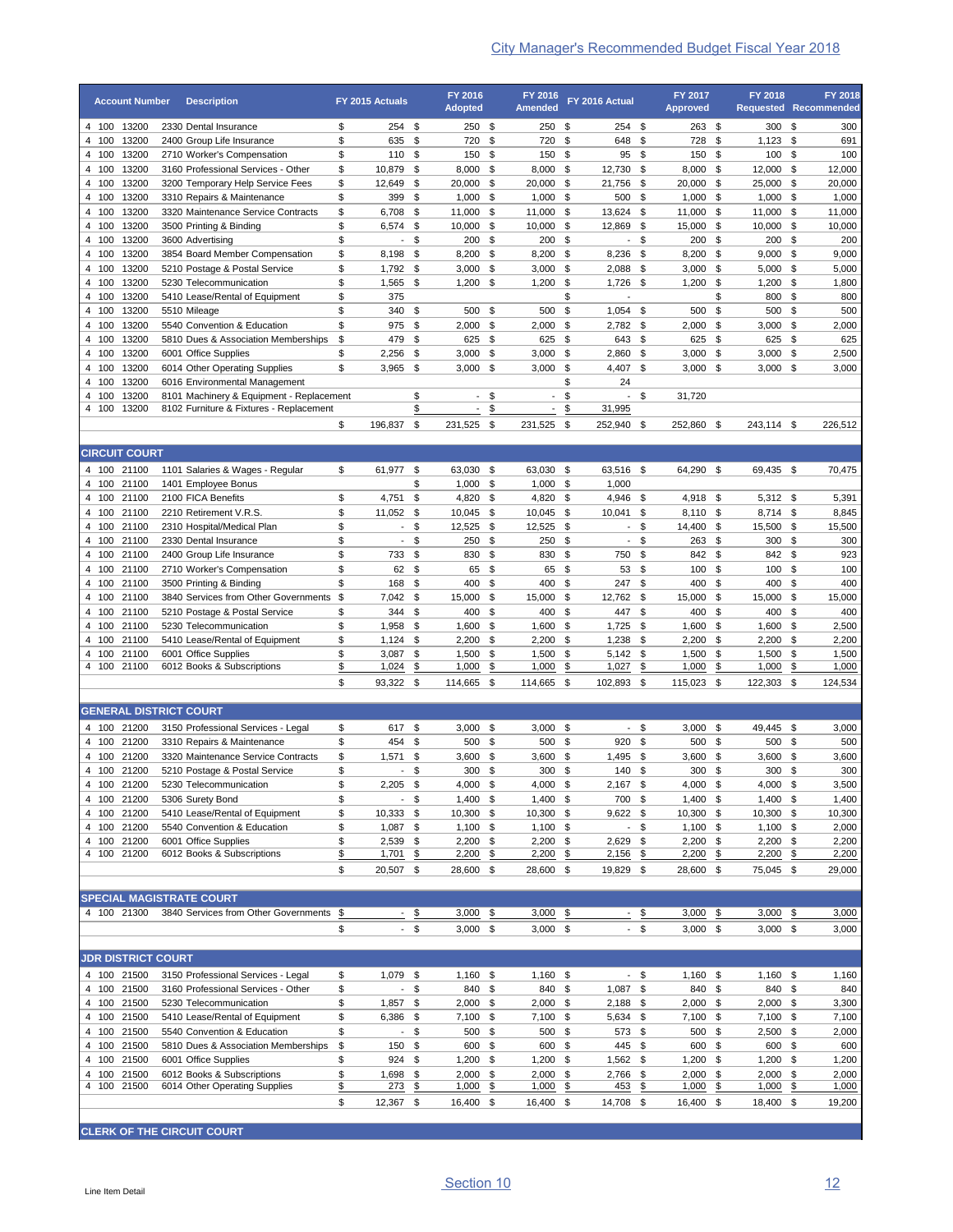| <b>Account Number</b>            | <b>Description</b>                                                      | FY 2015 Actuals                     |                                | FY 2016<br><b>Adopted</b> |                | FY 2016<br><b>Amended</b> |             | FY 2016 Actual                       |          | FY 2017<br><b>Approved</b> | FY 2018                              |                | <b>FY 2018</b><br><b>Requested Recommended</b>                                                                |
|----------------------------------|-------------------------------------------------------------------------|-------------------------------------|--------------------------------|---------------------------|----------------|---------------------------|-------------|--------------------------------------|----------|----------------------------|--------------------------------------|----------------|---------------------------------------------------------------------------------------------------------------|
| 4 100 21600                      | 1101 Salaries & Wages - Regular                                         | 399,222 \$<br>\$                    |                                | 416,360 \$                |                | 416,360                   | \$          | 406,880 \$                           |          | 432,320 \$                 | 418,746                              | -\$            | 425,030                                                                                                       |
| 4 100<br>21600                   | 1201 Overtime Pay                                                       | \$<br>4,298 \$                      |                                | $5,000$ \$                |                | $5,000$ \$                |             | 5,332 \$                             |          | 5,000                      | $5,000$ \$<br>- \$                   |                | 5,000                                                                                                         |
| 4 100<br>21600<br>4 100<br>21600 | 1301 Salaries & Wages - Part Time<br>1401 Employee Bonus                | \$<br>45,380 \$                     | \$                             | 58,035 \$<br>$9,000$ \$   |                | 58,035 \$                 |             | 49,272 \$<br>12,000                  |          | 59,196                     | 59,196 \$<br>- \$<br>$\blacksquare$  | \$             | 59,000                                                                                                        |
| 4 100<br>21600                   | 2100 FICA Benefits                                                      | \$<br>33,648                        | \$                             | 36,295 \$                 |                | 9,000<br>36,295           | -\$<br>- \$ | 35,596 \$                            |          | 37,983                     | \$<br>\$<br>36,945                   | \$             | 37,411                                                                                                        |
| 4 100<br>21600                   | 2210 Retirement V.R.S.                                                  | \$<br>65,494                        | \$                             | 66,360 \$                 |                | 66,360                    | -\$         | 62,179 \$                            |          | 54,256                     | \$<br>52,553 \$                      |                | 53,341                                                                                                        |
| 4 100<br>21600                   | 2220 Retirement - Hybrid                                                | \$<br>926                           | - \$                           | $\overline{\phantom{a}}$  | \$             | $\overline{\phantom{a}}$  | \$          | 1,513                                |          |                            | \$<br>$\overline{\phantom{a}}$       | \$             |                                                                                                               |
| 21600<br>4 100                   | 2310 Hospital/Medical Plan                                              | \$<br>51,726 \$                     |                                | 125,250 \$                |                | 125,250 \$                |             | 53,395 \$                            |          | 144,000                    | \$<br>155,000 \$                     |                | 155,000                                                                                                       |
| 4 100<br>21600<br>4 100<br>21600 | 2320 Hospital/Medical Plan - Retirees<br>2330 Dental Insurance          | \$<br>20,609<br>\$<br>$1,420$ \$    | - \$                           | 23,000 \$<br>$1,500$ \$   |                | 23,000 \$<br>$1,500$ \$   |             | 18,452<br>1,526 \$                   | \$       | 23,000<br>2,625            | \$<br>22,700 \$<br>\$<br>$3,000$ \$  |                | 22,700<br>3,000                                                                                               |
| 4 100<br>21600                   | 2335 Dental Insurance - Retirees                                        | \$<br>382                           | \$                             | $2,500$ \$                |                | $2,500$ \$                |             | 254                                  | \$       | 526                        | $300*$<br>- \$                       |                | 300                                                                                                           |
| 4 100<br>21600                   | 2340 Prescription Drug Plan - Retirees                                  | 3,097<br>\$                         | \$                             | $3,000$ \$                |                | 3,000                     | \$          | $3,754$ \$                           |          | 3,100                      | $4,400$ \$<br>\$                     |                | 4,400                                                                                                         |
| 4 100<br>21600                   | 2345 Health Spending Account - Em                                       | 3,000<br>\$                         |                                |                           |                |                           | \$          | 2,000                                |          |                            | \$<br>$\sim$                         | \$             |                                                                                                               |
| 4 100<br>21600                   | 2400 Group Life Insurance                                               | \$<br>4,734 \$                      |                                | 5,490 \$                  |                | 5,490                     | \$          | 4,765 \$                             |          | 5,663                      | \$<br>5,540                          | \$             | 5,568                                                                                                         |
| 4 100<br>21600<br>4 100<br>21600 | 2410 Long Term Disablity<br>2710 Worker's Compensation                  | \$<br>547<br>\$<br>489              | -\$                            | 675 \$                    |                | 675                       | \$<br>\$    | 893 \$<br>430 \$                     |          | 550<br>500                 | \$<br>$900 \, \text{S}$<br>\$<br>500 | \$             | 900<br>500                                                                                                    |
| 21600<br>4 100                   | 3150 Professional Services - Legal                                      | \$                                  | \$<br>59                       | 750                       | - \$           | 750                       | \$          | 16,625 \$                            |          | 750                        | \$<br>750                            | \$             | 750                                                                                                           |
| 21600<br>4 100                   | 3160 Professional Services - Other                                      | \$<br>3,085                         | \$                             | 17,000                    | \$             | 17,000                    | \$          | $12,144$ \$                          |          | 15,000                     | \$<br>15,000                         | \$             | 15,000                                                                                                        |
| 21600<br>4 100                   | 3310 Repairs & Maintenance                                              | \$                                  | - \$                           | 250                       | \$             | 250                       | \$          | $-$ \$                               |          | 250                        | \$<br>250                            | \$             | 250                                                                                                           |
| 21600<br>4 100                   | 3320 Maintenance Service Contracts                                      | \$<br>24,670                        | - \$                           | 24,000                    | \$             | 24,000                    | \$          | $-$ \$                               |          | 24,000                     | \$<br>24,000                         | \$             | 20,000                                                                                                        |
| 21600<br>4 100                   | 3500 Printing & Binding                                                 | \$<br>5,509                         | -\$                            | 4,500 \$                  |                | 4,500 \$                  |             | 8,637 \$                             |          | 4,500                      | \$<br>4,500                          | - \$           | 4,500                                                                                                         |
| 21600<br>4 100<br>4 100<br>21600 | 5210 Postage & Postal Service<br>5230 Telecommunication                 | \$<br>3,391<br>\$<br>4,322 \$       | \$                             | $6,600$ \$<br>$3,200$ \$  |                | 6,600<br>$3,200$ \$       | \$          | 5,054<br>3,729 \$                    | \$       | 6,600<br>3,200             | \$<br>6,600<br>\$<br>$3,200$ \$      | \$             | 6,600<br>3,200                                                                                                |
| 4 100<br>21600                   | 5410 Lease/Rental of Equipment                                          | \$<br>6,217                         | \$                             | 10,000 \$                 |                | 10,000                    | \$          | 196                                  | \$       | 10,000                     | \$<br>10,000                         | \$             | 10,000                                                                                                        |
| 4 100<br>21600                   | 5510 Mileage                                                            | \$<br>109                           | \$                             | 665 \$                    |                | 665                       | - \$        | - \$                                 |          | 665                        | \$<br>665                            | \$             | 665                                                                                                           |
| 21600<br>4 100                   | 5530 Subsistence & Lodging                                              | \$<br>219                           | \$                             | 500 \$                    |                | 500                       | \$          | 528                                  | \$       | 500                        | \$<br>500                            | \$             | 500                                                                                                           |
| 4 100<br>21600                   | 5540 Convention & Education                                             | \$<br>330                           | - \$                           | 500 \$                    |                | 500 \$                    |             | 300 \$                               |          | 500                        | \$<br>500 \$                         |                | 500                                                                                                           |
| 4 100<br>21600<br>4 100<br>21600 | 5810 Dues & Association Memberships<br>6001 Office Supplies             | \$<br>320<br>5,229<br>\$            | - \$<br>\$                     | 595<br>15,000 \$          | - \$           | 595 \$<br>15,000          | -\$         | 75<br>7,035                          | \$<br>\$ | 595<br>15,000              | 595<br>- \$<br>15,000 \$<br>\$       | - \$           | 595<br>12,000                                                                                                 |
| 21600<br>4 100                   | 6014 Other Operating Supplies                                           | \$                                  | \$<br>$\overline{\phantom{a}}$ | 5,000                     | - \$           | 5,000                     | \$          | 138                                  | \$       | 5,000                      | \$<br>5,000                          | - \$           | 2,500                                                                                                         |
| 21600<br>4 100                   | 8101 Machinery & Equipment - Replacement                                |                                     | \$                             | $\overline{\phantom{a}}$  | \$             | $\overline{a}$            | \$          | 2,240                                | \$       |                            | \$<br>$\overline{\phantom{a}}$       | \$             |                                                                                                               |
|                                  |                                                                         | \$<br>688,432                       | \$                             | 841,025                   | - \$           | 841,025                   | \$          | 714,942 \$                           |          | 855,280                    | \$<br>851,340                        | \$             | 849,210                                                                                                       |
|                                  |                                                                         |                                     |                                |                           |                |                           |             |                                      |          |                            |                                      |                |                                                                                                               |
| <b>SHERIFF'S DEPARTMENT</b>      |                                                                         |                                     |                                |                           |                |                           |             |                                      |          |                            |                                      |                |                                                                                                               |
| 21700                            | 1101 Salaries & Wages - Regular                                         | 1,069,575<br>\$                     | \$                             | 1,075,640 \$              |                | 1,075,640                 | -\$         | 1,086,872 \$                         |          | 1,084,969                  | 1,096,566<br>\$                      | - \$           | 1,113,025                                                                                                     |
| 21700                            | 1201 Overtime Pay                                                       | \$<br>24,339                        | \$                             | 26,300 \$                 |                | 26,300 \$                 |             | 24,964 \$                            |          | 26,900                     | \$<br>$31,000$ \$                    |                |                                                                                                               |
| 4 100<br>4 100<br>4 100<br>21700 | 1202 Overtime Pay - Special Events                                      |                                     | \$                             | 14,850 \$                 |                | 14,850 \$                 |             | $-$ \$                               |          | 15,200 \$                  | 17,000 \$                            |                |                                                                                                               |
| 4 100<br>21700<br>4 100<br>21700 | 1221 Overtime Pay - Special Events<br>1301 Salaries & Wages - Part Time | 214,306<br>\$                       | - \$                           | 214,815 \$                |                | 214,815 \$                | \$          | 12,664<br>220,748 \$                 |          | 219,111                    | \$<br>\$<br>225,000 \$               |                | 220,000                                                                                                       |
| 4 100<br>21700                   | 1401 Employee Bonus                                                     |                                     | \$                             | $30,500$ \$               |                | 30,500 \$                 |             | 29,500                               |          |                            | \$                                   |                |                                                                                                               |
| 4 100<br>21700                   | 2100 FICA Benefits                                                      | 97,387<br>\$                        | - \$                           | 98,720 \$                 |                | 98,720                    | - \$        | 101,813 \$                           |          | 102,983                    | \$<br>104,772 \$                     |                | 105,197                                                                                                       |
| 4 100<br>21700                   | 2210 Retirement V.R.S.                                                  | \$<br>180,876                       | - \$                           | 165,160 \$                |                | 165,160 \$                |             | 169,454 \$                           |          | 136,164                    | \$<br>137,619 \$                     |                | 139,685                                                                                                       |
| 4 100 21700                      | 2310 Hospital/Medical Plan                                              | 227,711 \$<br>\$                    |                                | 283,390 \$                |                | 283,390 \$                |             | 249,776 \$                           |          | 331,200 \$                 | 356,500 \$                           |                | 26,900<br>15,200<br>356,500                                                                                   |
| 4 100<br>21700<br>4 100 21700    | 2320 Hospital/Medical Plan - Retirees<br>2330 Dental Insurance          | $9,245$ \$<br>\$<br>\$<br>4,759 \$  |                                | 15,000 \$<br>5,750 \$     |                | 15,000 \$<br>5,750 \$     |             | 12,368 \$<br>4,971                   | \$       | 10,000<br>5,750 \$         | \$<br>21,800 \$<br>$6,900$ \$        |                | 21,800<br>6,900                                                                                               |
| 4 100 21700                      | 2335 Dental Insurance - Retirees                                        | \$                                  | $233$ \$                       | 250 \$                    |                | 250 \$                    |             | 254 \$                               |          | 263                        | $300*$<br>\$                         |                |                                                                                                               |
| 4 100 21700                      | 2340 Prescription Drug Plan - Retirees                                  | \$                                  | 699 \$                         | $1,500$ \$                |                | $1,500$ \$                |             | 751 \$                               |          | 700 \$                     | 800 \$                               |                |                                                                                                               |
| 4 100<br>21700                   | 2345 Health Spending Account - Em                                       | \$<br>3,500                         |                                |                           |                |                           | \$          | 2,000                                |          |                            | \$<br>$\overline{\phantom{a}}$       |                |                                                                                                               |
| 4 100 21700                      | 2400 Group Life Insurance                                               | \$<br>12,454 \$                     |                                | 14,200 \$                 |                | 14,200 \$                 |             | 12,651 \$                            |          | 14,213 \$                  | 14,509 \$                            |                | 14,581                                                                                                        |
| 4 100<br>21700                   | 2710 Worker's Compensation                                              | \$<br>30,686 \$                     |                                | 35,000 \$                 |                | 35,000                    | \$          | 31,526 \$                            |          | 35,000                     | \$<br>35,000 \$                      |                |                                                                                                               |
| 4 100<br>21700<br>21700<br>4 100 | 2840 Cell Phone Allowance<br>3160 Professional Services - Other         | \$<br>80<br>\$<br>$1,361$ \$        |                                | $1,500$ \$                |                | 1,500 \$                  | \$          | 480 \$<br>$1,420$ \$                 |          | $1,000$ \$<br>$1,500$ \$   | $1,440$ \$<br>$1,500$ \$             |                | 1,500                                                                                                         |
| 4 100 21700                      | 3310 Repairs & Maintenance                                              |                                     |                                |                           |                |                           | \$          | 1,197                                |          |                            | \$                                   | - \$           | $\overline{\phantom{a}}$                                                                                      |
| 4 100 21700                      | 3320 Maintenance Service Contracts                                      | \$<br>$2,753$ \$                    |                                | 2,530 \$                  |                | 2,530 \$                  |             | $1,035$ \$                           |          | $2,530$ \$                 | $2,530$ \$                           |                |                                                                                                               |
| 4 100 21700                      | 3500 Printing & Binding                                                 | \$<br>1,768 \$                      |                                | $2,300$ \$                |                | $2,300$ \$                |             | $2,346$ \$                           |          | $2,300$ \$                 | $2,300$ \$                           |                |                                                                                                               |
| 4 100 21700                      | 3600 Advertising                                                        | \$                                  | $-$ \$                         | 315 \$                    |                | $315$ \$                  |             | $-$ \$                               |          | $315$ \$                   | $315$ \$                             |                |                                                                                                               |
| 4 100 21700                      | 3840 Services from Other Governments \$                                 | 4,381 \$                            |                                | 4,500 \$                  |                | 4,500 \$                  |             | 4,357 \$<br>$\overline{\phantom{a}}$ |          | 4,500 \$                   | 4,800 \$                             |                |                                                                                                               |
| 4 100 21700<br>4 100 21700       | 5110 Electrical Services<br>5120 Heating Services                       | \$<br>$2,803$ \$<br>\$              | 109 \$                         |                           | $-$ \$<br>- \$ | $-$ \$<br>- \$            |             | $\overline{\phantom{a}}$             |          |                            | \$<br>\$                             | $-$ \$<br>- \$ | 300<br>800<br>35,000<br>1,440<br>2,530<br>2,300<br>315<br>4,500<br>$\blacksquare$<br>$\overline{\phantom{a}}$ |
| 4 100 21700                      | 5130 Water & Sewer Services                                             | \$                                  | 144 \$                         |                           | $-$ \$         | $\overline{\phantom{a}}$  | \$          | $\overline{\phantom{a}}$             |          |                            | \$<br>$\sim$                         | \$             |                                                                                                               |
| 4 100 21700                      | 5210 Postage & Postal Service                                           | \$<br>$4,491$ \$                    |                                | 4,500 \$                  |                | 4,500 \$                  |             | 4,489 \$                             |          | 4,500                      | \$<br>4,500 \$                       |                |                                                                                                               |
| 4 100<br>21700                   | 5230 Telecommunication                                                  | \$<br>12,540 \$                     |                                | 12,000 \$                 |                | 12,000 \$                 |             | 12,417 \$                            |          | 11,000 \$                  | 13,520 \$                            |                | $\overline{\phantom{a}}$<br>4,500<br>12,500                                                                   |
| 4 100 21700                      | 5410 Lease/Rental of Equipment                                          | \$<br>$2,203$ \$                    |                                | $3,310$ \$                |                | $3,310$ \$                |             | $2,168$ \$                           |          | $3,310$ \$                 | $3,310$ \$                           |                | 3,310                                                                                                         |
| 4 100 21700<br>4 100 21700       | 5430 Lease/Rental of Buildings<br>5510 Mileage                          | \$<br>5,718 \$<br>\$                | 161 \$                         | 200 \$                    | $-$ \$         | 200 \$                    | $-$ \$      | 168 \$                               |          | 200                        | \$<br>\$<br>$200 \t$$                | - \$           |                                                                                                               |
| 4 100 21700                      | 5530 Subsistence & Lodging                                              | \$                                  | 245 \$                         | 600 \$                    |                | 600 \$                    |             | 656 \$                               |          | 600 \$                     | 600 \$                               |                |                                                                                                               |
| 4 100 21700                      | 5540 Convention & Education                                             | \$<br>$2,197$ \$                    |                                | $2,500$ \$                |                | $2,500$ \$                |             | $2,465$ \$                           |          | $2,500$ \$                 | $2,500$ \$                           |                |                                                                                                               |
| 4 100 21700                      | 5810 Dues & Association Memberships                                     | $1,077$ \$<br>\$                    |                                | $1,100$ \$                |                | $1,100$ \$                |             | $1,209$ \$                           |          | $1,100$ \$                 | $1,300$ \$                           |                |                                                                                                               |
| 4 100 21700                      | 5842 Real Estate Taxes                                                  | $3,450$ \$<br>\$                    |                                |                           | - \$           | - \$                      |             |                                      |          |                            | \$                                   | - \$           | $\overline{\phantom{a}}$<br>200<br>600<br>2,500<br>1,300                                                      |
| 4 100 21700<br>4 100<br>21700    | 6001 Office Supplies<br>6008 Motor Fuel & Lube                          | \$<br>$2,304$ \$<br>\$<br>31,047 \$ |                                | $3,000$ \$<br>29,500 \$   |                | $3,000$ \$<br>29,500 \$   |             | $2,320$ \$<br>26,253 \$              |          | $3,000$ \$<br>29,500       | $3,000$ \$<br>29,500 \$<br>\$        |                | 3,000<br>29,500                                                                                               |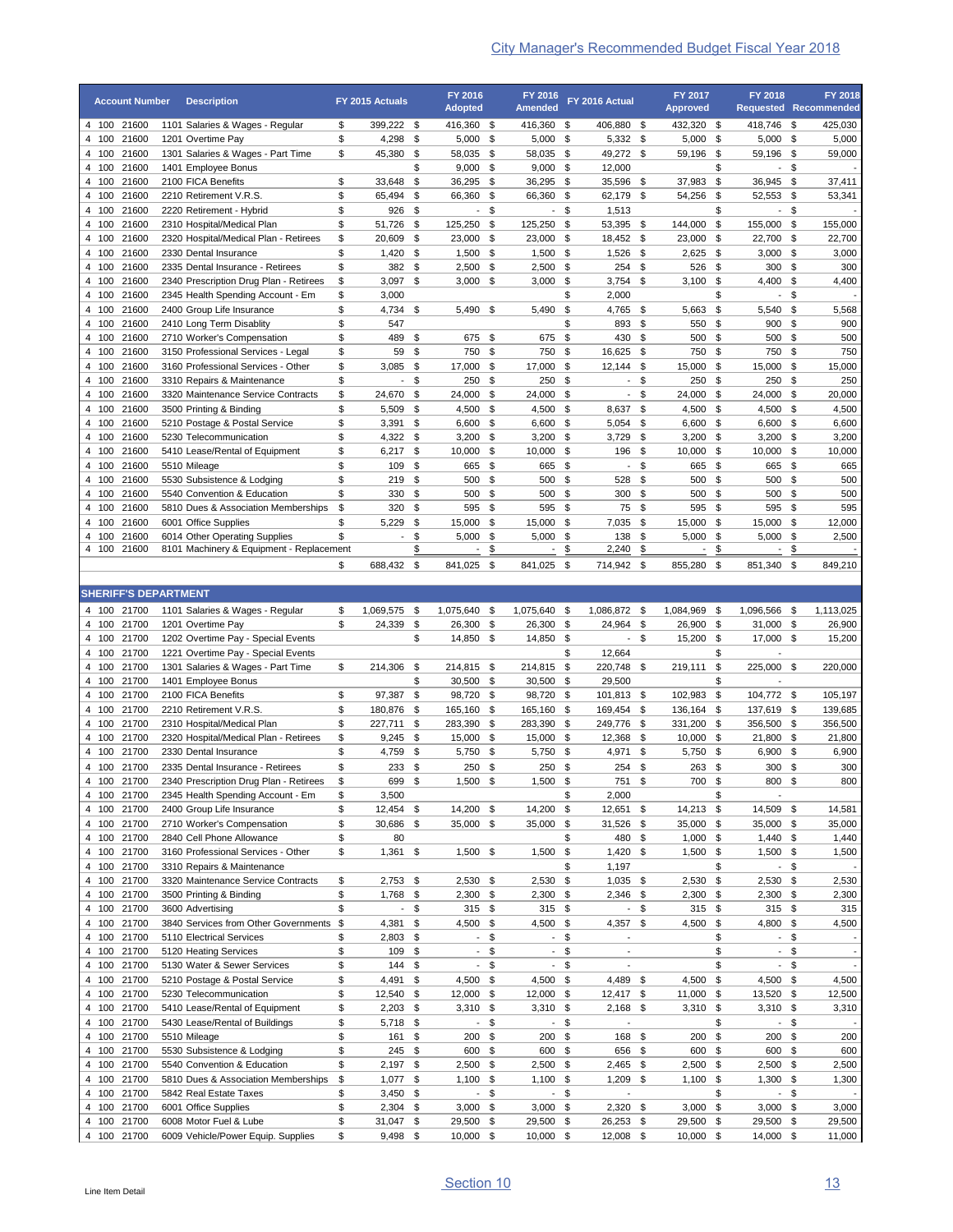|                | <b>Account Number</b>      | <b>Description</b>                                                                    | FY 2015 Actuals                     |                     | FY 2016                                              |                     | FY 2016                                    |           | FY 2016 Actual                        |          | FY 2017                       |          | <b>FY 2018</b>                              |               | <b>FY 2018</b>                             |
|----------------|----------------------------|---------------------------------------------------------------------------------------|-------------------------------------|---------------------|------------------------------------------------------|---------------------|--------------------------------------------|-----------|---------------------------------------|----------|-------------------------------|----------|---------------------------------------------|---------------|--------------------------------------------|
|                | 4 100 21700                | 6010 Police Supplies                                                                  | \$<br>8,998 \$                      |                     | <b>Adopted</b><br>$9,000$ \$                         |                     | <b>Amended</b><br>$9,000$ \$               |           | 8,996 \$                              |          | <b>Approved</b><br>$9,000$ \$ |          | <b>Requested Recommended</b><br>$10,000$ \$ |               | 9,000                                      |
| 4 100          | 21700                      | 6011 Uniforms & Wearing Apparel                                                       | \$<br>11,511                        | \$                  | 12,000 \$                                            |                     | 12,000                                     | \$        | 11,998                                | \$       | 12,000                        | \$       | 12,000 \$                                   |               | 12,000                                     |
| 4 100          | 21700                      | 6012 Books & Subscriptions                                                            | \$<br>1,448                         | - \$                | $1,500$ \$                                           |                     | $1,500$ \$                                 |           | 1,449 \$                              |          | $1,500$ \$                    |          | $1,500$ \$                                  |               | 1,500                                      |
|                | 4 100 21700                | 6014 Other Operating Supplies                                                         | \$<br>$1,084$ \$                    |                     | $1,100$ \$                                           |                     | $1,100$ \$                                 |           | $1,075$ \$                            |          | $1,100$ \$                    |          | $1,100$ \$                                  |               | 1,100                                      |
|                | 4 100 21700                | 7005 Regional Justice Academy                                                         | $9,854$ \$<br>\$                    |                     | 10,300 \$                                            |                     | 10,300 \$                                  |           | 10,544                                | \$       | 10,712 \$                     |          | 13,000 \$                                   |               | 13,000                                     |
| 4 100          | 21700                      | 8101 Machinery & Equipment - Replacen \$                                              | 3,979                               | -\$                 | $4,000$ \$                                           |                     | $4,000$ \$                                 |           | 3,778                                 |          |                               | \$       | $\overline{\phantom{a}}$                    |               |                                            |
| 4 100          | 21700                      | 8105 Motor Vehicles & Equip.-Replacem \$                                              | 49,914                              | \$                  | 62,000 \$                                            |                     | 62,000                                     | \$        | 61,959 \$<br>$\overline{\phantom{a}}$ |          | 62,000                        | \$       | 73,000 \$                                   |               | 36,500                                     |
| 4 100<br>4 100 | 21700<br>21700             | 8201 Machinery & Equipment - Additions<br>8205 Motor Vehicles & Equip. - Additions \$ | 7,022                               | \$<br>$\frac{1}{2}$ | $\overline{\phantom{a}}$<br>$\overline{\phantom{a}}$ | \$<br>$\frac{1}{2}$ | $\blacksquare$<br>$\overline{\phantom{a}}$ | \$<br>\$  | $\overline{\phantom{a}}$              | \$       | $\overline{\phantom{a}}$      | \$<br>\$ | 10,000 \$                                   | \$            | $\overline{\phantom{a}}$<br>$\overline{a}$ |
|                |                            |                                                                                       | \$<br>2,057,910                     | \$                  | 2,158,830                                            | \$                  | 2,158,830                                  | \$        | 2,135,099                             | \$       | 2,156,620                     | \$       | 2,253,681                                   | \$            | 2.209.982                                  |
|                |                            |                                                                                       |                                     |                     |                                                      |                     |                                            |           |                                       |          |                               |          |                                             |               |                                            |
|                | <b>JDR SERVICES</b>        |                                                                                       |                                     |                     |                                                      |                     |                                            |           |                                       |          |                               |          |                                             |               |                                            |
|                | 4 100 21910                | 7003 Other Joint Payments                                                             | \$<br>71,700                        | \$                  | 114,070                                              | \$                  | 114,070                                    | \$        | 149,070                               | \$       | 108,340                       | \$       | 108,340                                     | \$            | 108,340                                    |
|                |                            |                                                                                       | 71,700 \$<br>\$                     |                     | 114,070 \$                                           |                     | 114,070 \$                                 |           | 149,070 \$                            |          | 108,340 \$                    |          | 108,340 \$                                  |               | 108,340                                    |
| <b>JURIES</b>  |                            |                                                                                       |                                     |                     |                                                      |                     |                                            |           |                                       |          |                               |          |                                             |               |                                            |
|                | 4 100 21911                | 3160 Professional Services - Other                                                    | \$<br>4,970 \$                      |                     | 23,000 \$                                            |                     | 23,000 \$                                  |           |                                       | - \$     | 23,000 \$                     |          | 23,000 \$                                   |               | 23,000                                     |
| 4 100          | 21911                      | 3848 Jury Compensation - State                                                        | \$<br>34,980                        | \$                  | 5,000                                                | - \$                | 5,000                                      | -\$       | 37,290                                | \$       | 5,000                         | \$       | 5,000                                       | \$            | 5,000                                      |
| 4 100          | 21911                      | 5530 Subsistence & Lodging                                                            | \$<br>787                           | \$                  | $\overline{\phantom{a}}$                             | \$                  | $\overline{\phantom{a}}$                   | \$        | 1,273                                 | \$       |                               | \$       | $\overline{\phantom{a}}$                    | \$            | $\overline{\phantom{a}}$                   |
|                |                            |                                                                                       | \$<br>40,737 \$                     |                     | 28,000 \$                                            |                     | 28,000 \$                                  |           | 38,563 \$                             |          | 28,000 \$                     |          | 28,000                                      | \$            | 28.000                                     |
|                |                            |                                                                                       |                                     |                     |                                                      |                     |                                            |           |                                       |          |                               |          |                                             |               |                                            |
|                |                            | <b>COURT APPOINTED ATTORNEY</b>                                                       |                                     |                     |                                                      |                     |                                            |           |                                       |          |                               |          |                                             |               |                                            |
|                | 4 100 21912                | 3150 Professional Services - Legal                                                    | \$<br>7,005                         | \$                  | 12,000                                               | -\$                 | 12,000                                     | \$        | 1,440                                 | \$       | 12,000                        | \$       | 12,000                                      | \$            | 12,000                                     |
|                |                            |                                                                                       | \$<br>$7,005$ \$                    |                     | 12,000 \$                                            |                     | 12,000 \$                                  |           | $1,440$ \$                            |          | 12,000 \$                     |          | 12,000 \$                                   |               | 12,000                                     |
|                |                            |                                                                                       |                                     |                     |                                                      |                     |                                            |           |                                       |          |                               |          |                                             |               |                                            |
|                |                            | <b>COMMONWEALTH'S ATTORNEY</b>                                                        |                                     |                     |                                                      |                     |                                            |           |                                       |          |                               |          |                                             |               |                                            |
| 4 100<br>4 100 | 22100<br>22100             | 1101 Salaries & Wages - Regular<br>1301 Salaries & Wages - Part Time                  | \$<br>794,949 \$<br>\$<br>23,212 \$ |                     | 806,830 \$<br>28,005 \$                              |                     | 806,830 \$<br>28,005 \$                    |           | 862,682 \$<br>28,964 \$               |          | 873,740                       | \$<br>\$ | 1,007,691 \$                                | \$            | 883,350<br>29,000                          |
| 4 100          | 22100                      | 1401 Employee Bonus                                                                   |                                     | \$                  | 12,750 \$                                            |                     | 12,750                                     | \$        | 12,750                                |          | 28,565                        | \$       | 28,851<br>$\overline{a}$                    |               |                                            |
| 4 100          | 22100                      | 2100 FICA Benefits                                                                    | \$<br>60,120                        | \$                  | 63,870 \$                                            |                     | 63,870 \$                                  |           | 66,273                                | \$       | 69,026                        | \$       | 77,088 \$                                   |               | 69,795                                     |
| 4 100          | 22100                      | 2210 Retirement V.R.S.                                                                | \$<br>141,272                       | \$                  | 128,610                                              | \$                  | 128,610                                    | \$        | 133,884                               | \$       | 109,654                       | \$       | 126,465 \$                                  |               | 110,860                                    |
| 4 100          | 22100                      | 2220 Retirement - Hybrid                                                              | \$<br>190                           | \$                  | $\blacksquare$                                       | -\$                 |                                            | - \$      | 574                                   |          |                               | \$       |                                             |               |                                            |
| 4 100          | 22100                      | 2310 Hospital/Medical Plan                                                            | \$<br>122,446                       | \$                  | 145,800                                              | \$                  | 145,800                                    | \$        | 134,537                               | \$       | 187,200                       | \$       | 233,900                                     | \$            | 201,500                                    |
| 4 100          | 22100                      | 2320 Hospital/Medical Plan - Retirees                                                 | \$<br>8,987 \$                      |                     |                                                      | $-$ \$              | $\blacksquare$                             | - \$      | 1,908                                 | \$       | 9,000                         | \$       | 2,300                                       | \$            | 2,300                                      |
| 4 100          | 22100                      | 2330 Dental Insurance                                                                 | \$<br>2,798                         | \$                  | $3,000$ \$                                           |                     | 3,000                                      | - \$      | 2,851                                 | \$       | $3,413$ \$                    |          | 600                                         | \$            | 3,900                                      |
| 4 100          | 22100<br>22100             | 2335 Dental Insurance - Retirees<br>2340 Prescription Drug Plan - Retirees            | \$<br>254                           | \$<br>\$            | $\blacksquare$<br>$\blacksquare$                     | -\$<br>\$           | $\blacksquare$<br>$\overline{\phantom{a}}$ | -\$<br>\$ | 254<br>751                            | \$<br>\$ | 263                           | \$       | 300<br>800 \$                               | \$            | 300                                        |
| 4 100<br>4 100 | 22100                      | 2345 Health Spending Account - Em                                                     | \$<br>699<br>\$<br>1,480            |                     |                                                      |                     |                                            | \$        | 1,480                                 |          | 700 \$                        | \$       | 1,500                                       |               | 800                                        |
| 4 100          | 22100                      | 2400 Group Life Insurance                                                             | \$<br>9,423                         | \$                  | 10,650                                               | -\$                 | 10,650                                     | \$        | 10,038                                | \$       | 11,446                        | \$       | 13,201                                      | \$            | 11,572                                     |
| 4 100          | 22100                      | 2410 Long Term Disablity                                                              | \$<br>112                           |                     |                                                      |                     |                                            | \$        | 339                                   |          |                               | \$       | 350                                         | \$            | 350                                        |
| 4 100          | 22100                      | 2710 Worker's Compensation                                                            | \$<br>815 \$                        |                     | $900$ \$                                             |                     | 900                                        | \$        | 748 \$                                |          | 900                           | \$       | 900                                         | \$            | 900                                        |
| 4 100          | 22100                      | 3160 Professional Services - Other                                                    | \$<br>1,126                         | \$                  | 400                                                  | \$                  | 400                                        | \$        | 233                                   | \$       | 400                           | \$       | 400                                         | \$            | 400                                        |
|                | 4 100 22100                | 3320 Maintenance Service Contracts                                                    | \$<br>357                           | \$                  | 500 \$                                               |                     | 500 \$                                     |           | 361 \$                                |          | 500                           | \$       | 800                                         | \$            | 800                                        |
|                | 4 100 22100                | 5210 Postage & Postal Service                                                         | $1,142$ \$<br>\$                    |                     | $2,000$ \$                                           |                     | $2,000$ \$                                 |           | 1,376 \$                              |          | $2,000$ \$                    |          | $2,200$ \$                                  |               | 1,500                                      |
|                | 4 100 22100<br>4 100 22100 | 5230 Telecommunication<br>5410 Lease/Rental of Equipment                              | \$<br>5,480 \$<br>\$<br>4,913 \$    |                     | $4,000$ \$<br>5,700 \$                               |                     | $4,000$ \$<br>5,700 \$                     |           | 5,508 \$<br>5,632 \$                  |          | 4,000 \$<br>5,700 \$          |          | 5,500 \$<br>6,200 \$                        |               | 5,500<br>6,200                             |
|                | 4 100 22100                | 5510 Mileage                                                                          | \$                                  | $-$ \$              | $1,000$ \$                                           |                     | $1,000$ \$                                 |           | $1,521$ \$                            |          | $1,000$ \$                    |          | $1,200$ \$                                  |               | 1,200                                      |
|                | 4 100 22100                | 5530 Subsistence & Lodging                                                            | \$<br>5,708 \$                      |                     | $1,000$ \$                                           |                     | $1,000$ \$                                 |           | 4,354 \$                              |          | $1,000$ \$                    |          | 4,500 \$                                    |               | 4,000                                      |
|                | 4 100 22100                | 5540 Convention & Education                                                           | \$<br>1,989 \$                      |                     | $2,000$ \$                                           |                     | $2,000$ \$                                 |           | 5,585 \$                              |          | $2,000$ \$                    |          | $2,500$ \$                                  |               | 2,500                                      |
| 4 100          | 22100                      | 5561 Witness Expenses (CAO)                                                           | \$<br>869                           | \$                  | 500 \$                                               |                     | 500 \$                                     |           | 422 \$                                |          | 500 \$                        |          | 500 \$                                      |               | 500                                        |
|                | 4 100 22100                | 5810 Dues & Association Memberships                                                   | \$<br>5,920 \$                      |                     | 6,300 \$                                             |                     | 6,300 \$                                   |           | 5,846 \$                              |          | 6,300 \$                      |          | $6,900$ \$                                  |               | 6,300                                      |
|                | 4 100 22100                | 6001 Office Supplies                                                                  | \$<br>7,994 \$                      |                     | $9,300$ \$                                           |                     | $9,300$ \$                                 |           | 8,680 \$                              |          | $9,300$ \$                    |          | $9,300$ \$                                  |               | 9,000                                      |
| 4 100          | 22100<br>4 100 22100       | 6012 Books & Subscriptions<br>8101 Machinery & Equipment - Replacement                | \$<br>7,357 \$                      | \$                  | $6,000$ \$<br>$\overline{\phantom{a}}$               | $\frac{1}{2}$       | $6,000$ \$<br>$\overline{\phantom{a}}$     | \$        | 15,229 \$<br>834                      | \$       | $6,000$ \$                    | \$       | 7,500 \$                                    | $\frac{1}{2}$ | 7,000                                      |
|                |                            |                                                                                       | 1,209,612 \$<br>\$                  |                     | 1,239,115 \$                                         |                     | 1,239,115 \$                               |           | 1,313,614 \$                          |          | 1,332,608 \$                  |          | $\overline{\phantom{a}}$<br>1,541,446 \$    |               | 1,359,527                                  |
|                |                            |                                                                                       |                                     |                     |                                                      |                     |                                            |           |                                       |          |                               |          |                                             |               |                                            |
|                | <b>POLICE DEPARTMENT</b>   |                                                                                       |                                     |                     |                                                      |                     |                                            |           |                                       |          |                               |          |                                             |               |                                            |
|                | 4 100 31100                | 1101 Salaries & Wages - Regular                                                       | \$<br>3,998,331 \$                  |                     | 4,096,690 \$                                         |                     | 4,096,690 \$                               |           | 3,991,721 \$                          |          | 4,109,120 \$                  |          | 4,046,008 \$                                |               | 4,106,695                                  |
|                | 4 100 31100                | 1201 Overtime Pay                                                                     | \$<br>235,052 \$                    |                     | 160,000 \$                                           |                     | 160,000 \$                                 |           | 173,833 \$                            |          | 163,200 \$                    |          | 163,200 \$                                  |               | 163,200                                    |
|                | 4 100 31100                | 1221 Overtime Pay                                                                     |                                     | \$                  | 100,150 \$                                           |                     | 100,150 \$                                 |           | 59,541 \$                             |          | 102,200 \$                    |          | 80,000 \$                                   |               | 80,000                                     |
|                | 4 100 31100                | 1301 Salaries & Wages - Part Time                                                     | 92,840 \$<br>\$                     |                     | 120,000 \$                                           |                     | 120,000 \$                                 |           | 104,380                               | \$       | 118,500 \$                    |          | 125,852 \$                                  |               | 125,000                                    |
|                | 4 100 31100                | 1401 Employee Bonus                                                                   |                                     | \$                  | 85,250 \$                                            |                     | 85,250 \$                                  |           | 81,250                                |          |                               | \$       |                                             | - \$          |                                            |
| 4 100          | 31100<br>4 100 31100       | 1701 Compensatory Pay<br>1801 Overtime Pay - Regular Rate                             | \$<br>13,567 \$<br>\$<br>134,303 \$ |                     | 10,375 \$<br>120,000 \$                              |                     | 10,375 \$<br>120,000 \$                    |           | 21,833 \$<br>82,466 \$                |          | 10,375 \$<br>102,000 \$       |          | 10,375 \$<br>102,000 \$                     |               | 10,375<br>102,000                          |
|                | 4 100 31100                | 1901 Holiday Pay                                                                      | \$<br>50,962 \$                     |                     | 35,000 \$                                            |                     | 35,000 \$                                  |           | 39,678 \$                             |          | 35,700 \$                     |          | 35,700 \$                                   |               | 35,700                                     |
|                | 4 100 31100                | 2100 FICA Benefits                                                                    | \$<br>337,114 \$                    |                     | 322,545 \$                                           |                     | 322,545 \$                                 |           | 339,371 \$                            |          | 355,044 \$                    |          | 346,349 \$                                  |               | 350,926                                    |
| 4 100          | 31100                      | 2210 Retirement V.R.S.                                                                | \$<br>701,069 \$                    |                     | 653,005 \$                                           |                     | 653,005 \$                                 |           | 625,488 \$                            |          | 515,695 \$                    |          | 507,774 \$                                  |               | 515,390                                    |
|                | 4 100 31100                | 2220 Retirement - hybrid                                                              | \$<br>28 \$                         |                     |                                                      | - \$                |                                            | - \$      | 342                                   |          |                               | \$       |                                             | $-$ \$        |                                            |
|                | 4 100 31100                | 2310 Hospital/Medical Plan                                                            | \$<br>823,103 \$                    |                     | 1,002,525 \$                                         |                     | 1,002,525 \$                               |           | 830,350 \$                            |          | 1,152,000 \$                  |          | 1,240,000 \$                                |               | 1,240,000                                  |
|                |                            |                                                                                       |                                     |                     |                                                      |                     |                                            |           |                                       |          |                               |          |                                             |               |                                            |
|                | 4 100 31100<br>4 100 31100 | 2320 Hospital/Medical Plan - Retirees<br>2330 Dental Insurance                        | \$<br>197,608 \$<br>\$<br>17,988 \$ |                     | 215,000 \$<br>20,250 \$                              |                     | 215,000 \$<br>20,250 \$                    |           | 207,776 \$<br>17,289 \$               |          | 200,000 \$<br>21,000 \$       |          | 225,000 \$<br>24,000 \$                     |               | 225,000<br>24,000                          |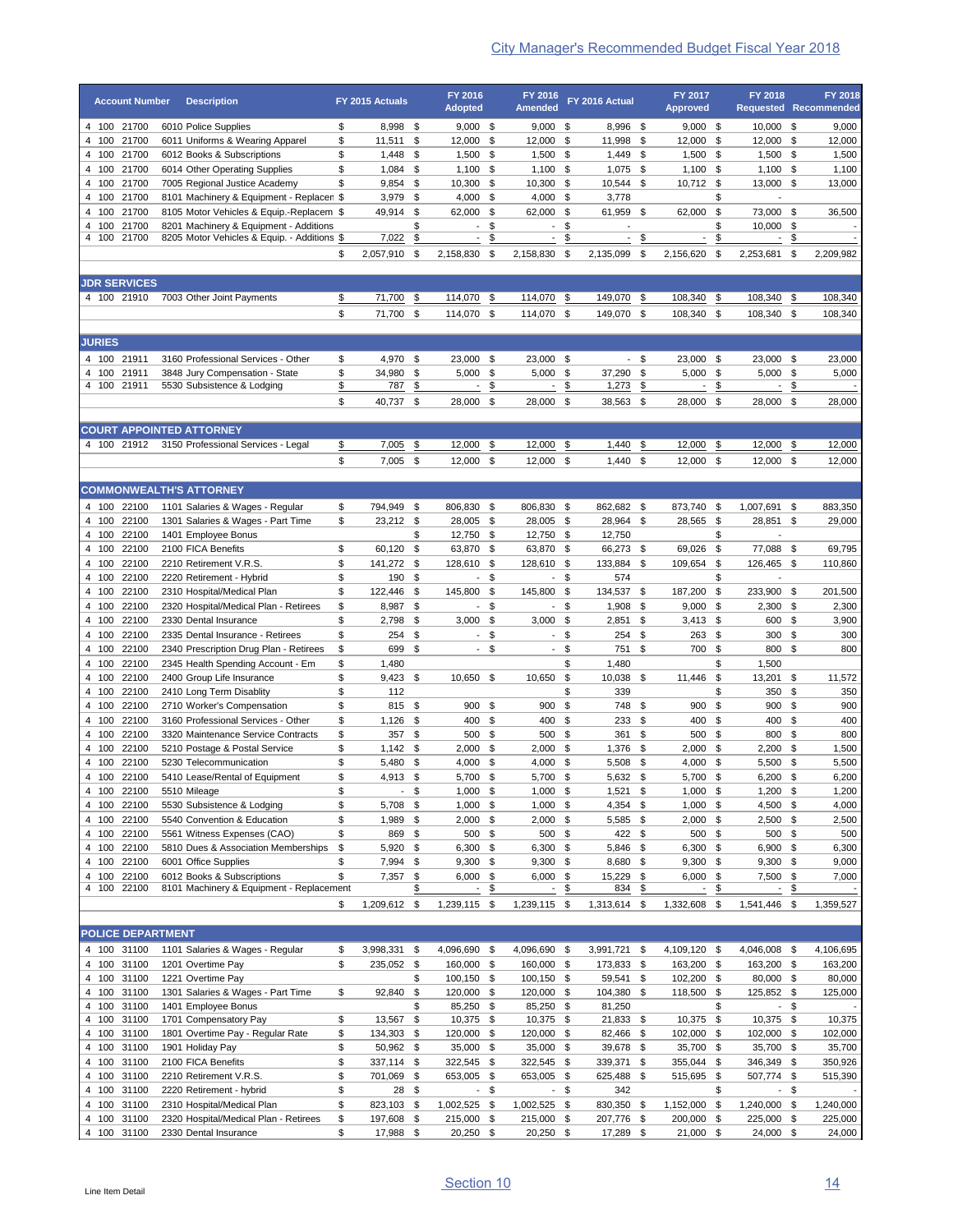|                                  |                                                                             |          |                            |           |                                    |                         |                                                      |                     |                                            |          | <b>City Manager's Recommended Budget Fiscal Year 2018</b> |               |                                   |            |                        |
|----------------------------------|-----------------------------------------------------------------------------|----------|----------------------------|-----------|------------------------------------|-------------------------|------------------------------------------------------|---------------------|--------------------------------------------|----------|-----------------------------------------------------------|---------------|-----------------------------------|------------|------------------------|
| <b>Account Number</b>            | <b>Description</b>                                                          |          | FY 2015 Actuals            |           | FY 2016<br><b>Adopted</b>          |                         | FY 2016<br><b>Amended</b>                            |                     | FY 2016 Actual                             |          | FY 2017<br><b>Approved</b>                                |               | FY 2018<br>Requested              |            | FY 2018<br>Recommended |
| 4 100 31100                      | 2335 Dental Insurance - Retirees                                            | \$       | 3,977 \$                   |           | 4,000 \$                           |                         | 4,000 \$                                             |                     | $3,863$ \$                                 |          | 4,000 \$                                                  |               | 4,600 \$                          |            | 4,600                  |
| 4 100<br>31100                   | 2340 Prescription Drug Plan - Retirees                                      | \$       | 7,267                      | \$        | 7,500 \$                           |                         | 7,500                                                | \$                  | $9,514$ \$                                 |          | 7,500                                                     | \$            | 11,300                            | \$         | 11,300                 |
| 4 100<br>31100<br>4 100          | 2345 Health Spending Account - Em                                           | \$       | 13,500                     | \$        |                                    |                         |                                                      | \$<br>\$            | 8,000                                      |          |                                                           | \$            | $\overline{\phantom{a}}$          | \$         |                        |
| 31100<br>31100<br>4 100          | 2400 Group Life Insurance<br>2410 Long Term Disablity                       | \$<br>\$ | 47,259<br>17               |           | 54,075 \$                          |                         | 54,075                                               | \$                  | 46,773 \$<br>201                           |          | 53,829                                                    | \$<br>\$      | 53,003<br>250                     | \$<br>\$   | 53,798<br>250          |
| 31100<br>4 100                   | 2500 Line Of Duty Benefits                                                  | \$       | 25,823                     | \$        | $\sim$                             | \$                      | $\blacksquare$                                       | \$                  | 24,439                                     | \$       | 26,300                                                    | \$            | 26,300                            | \$         | 26,300                 |
| 4 100<br>31100                   | 2710 Worker's Compensation                                                  | \$       | 114,848                    | \$        | 126,000                            | \$                      | 126,000                                              | - \$                | 101,563                                    | \$       | 126,000                                                   | \$            | 115,000                           | \$         | 115,000                |
| 31100<br>4 100                   | 2810 Clothing Allowances                                                    | \$       | 17,400                     | \$        | 18,000 \$                          |                         | 18,000                                               | \$                  | 15,600                                     | \$       | 18,000                                                    | \$            | 18,000                            | \$         | 18,000                 |
| 4 100<br>31100<br>31100<br>4 100 | 2840 Cell Phone Allowance<br>3110 Professional Health Services              | \$<br>\$ | 3,080<br>8,596             | \$        | 14,800 \$                          |                         | 14,800                                               | \$<br>\$            | 4,440 \$<br>17,411                         | \$       | 4,800<br>15,440                                           | \$<br>\$      | 4,800<br>16,680                   | \$<br>\$   | 4,800<br>16,680        |
| 31100<br>4 100                   | 3160 Professional Services - Other                                          | \$       | 86,925                     | - \$      | 74,200 \$                          |                         | 74,200 \$                                            |                     | 76,554                                     | \$       | 72,500                                                    | - \$          | 67,000                            | - \$       | 67,000                 |
| 4 100<br>31100                   | 3310 Repairs & Maintenance                                                  | \$       | 47,912                     | -\$       | 57,000 \$                          |                         | 57,000 \$                                            |                     | 59,386                                     | \$       | 57,000                                                    | \$            | 57,000                            | -\$        | 57,000                 |
| 4 100<br>31100                   | 3320 Maintenance Service Contracts                                          | \$       | 30,812                     | -\$       | 28,000 \$                          |                         | 28,000 \$                                            |                     | 34,932                                     | \$       | 29,060                                                    | \$            | 30,320                            | \$         | 30,320                 |
| 4 100<br>31100                   | 3500 Printing & Binding                                                     | \$       | 11,843                     | -\$       | 16,790                             | - \$                    | 16,790                                               | $\mathfrak s$       | 15,373                                     | \$       | 16,790                                                    | \$            | 15,590                            | -\$        | 15,590                 |
| 4 100<br>31100<br>4 100<br>31100 | 3600 Advertising<br>3840 Services from Other Governments                    | \$<br>\$ | 452<br>3,017               | -\$<br>\$ | 450<br>10,000                      | - \$<br>- \$            | 450 \$<br>10,000 \$                                  |                     | 1,368<br>6,551                             | \$<br>\$ | 1,250<br>8,500                                            | -\$<br>\$     | 1,250<br>7,000                    | -\$<br>-\$ | 1,250<br>7,000         |
| 4 100<br>31100                   | 3849 Informant Payments                                                     | \$       | 2,206                      | \$        | 11,000 \$                          |                         | 11,000 \$                                            |                     | $2,034$ \$                                 |          | 8,000                                                     | - \$          | 6,000                             | - \$       | 6,000                  |
| 31100<br>4 100                   | 5210 Postage & Postal Service                                               | \$       | 5,000                      | \$        | 7,500 \$                           |                         | 7,500 \$                                             |                     | 7,777 \$                                   |          | 6,500                                                     | - \$          | 6,500                             | - \$       | 6,500                  |
| 4 100<br>31100                   | 5230 Telecommunication                                                      | \$       | 131,754                    | \$        | 125,000                            | -\$                     | 125,000                                              | \$                  | 134,918                                    | \$       | 132,000                                                   | \$            | 139,000                           | \$         | 132,000                |
| 4 100<br>31100                   | 5410 Lease/Rental of Equipment                                              | \$       | 19,535                     | \$        | 26,500 \$                          |                         | 26,500 \$                                            |                     | 13,731                                     | \$       | 23,375                                                    | -\$           | 23,375                            | \$         | 23,375                 |
| 4 100 31100<br>4 100 31100       | 5510 Mileage<br>5520 Fares                                                  | \$<br>\$ | 86<br>1,682                | \$<br>\$  | 200 \$<br>600 \$                   |                         | 200 \$<br>600 \$                                     |                     | 21<br>$3,215$ \$                           | \$       | 200<br>1,600                                              | \$<br>\$      | $\overline{\phantom{a}}$<br>1,800 | \$<br>\$   | 1,800                  |
| 4 100<br>31100                   | 5530 Subsistence & Lodging                                                  | \$       | 12,762                     | \$        | 12,815 \$                          |                         | 12,815 \$                                            |                     | 14,327 \$                                  |          | 9,000                                                     | \$            | 15,015                            | -\$        | 15,015                 |
| 4 100<br>31100                   | 5540 Convention & Education                                                 | \$       | 20,080                     | \$        | 15,000 \$                          |                         | 15,000 \$                                            |                     | 20,595 \$                                  |          | 17,815                                                    | \$            | 26,800                            | \$         | 26,800                 |
| 4 100<br>31100                   | 5560 Visitor Accommodations                                                 | \$       | 3,579                      | \$        | $3,000$ \$                         |                         | $3,000$ \$                                           |                     | 3,690                                      | \$       | 3,000                                                     | \$            | 4,000                             | \$         | 4,000                  |
| 31100<br>4 100                   | 5670 Other Youth Programs                                                   | \$       | 599                        | \$        | $2,000$ \$                         |                         | $2,000$ \$                                           |                     | 4,410 \$                                   |          | 2,500                                                     | \$            | 4,500                             | \$         | 2,500                  |
| 31100<br>4 100                   | 5810 Dues & Association Memberships                                         | \$       | 5,422                      | \$        | $5,525$ \$                         |                         | 5,525                                                | \$                  | 5,444                                      | \$       | 5,525                                                     | \$            | 5,525                             | \$         | 5,525                  |
| 4 100<br>31100<br>31100<br>4 100 | 6001 Office Supplies<br>6008 Motor Fuel & Lube                              | \$<br>\$ | 28,504<br>107,963          | \$<br>\$  | 24,000<br>148,750                  | \$<br>\$                | 24,000 \$<br>148,750 \$                              |                     | 28,863<br>71,137 \$                        | - \$     | 24,000<br>116,200                                         | \$<br>\$      | 25,500<br>107,000                 | \$<br>\$   | 25,500<br>107,000      |
| 31100<br>4 100                   | 6009 Vehicle/Power Equip. Supplies                                          | \$       | 20,205                     | \$        | 25,000                             | \$                      | 25,000 \$                                            |                     | 13,568 \$                                  |          | 25,000                                                    | \$            | 25,000                            | \$         | 25,000                 |
| 31100<br>4 100                   | 6010 Police Supplies                                                        | \$       | 82,552                     | \$        | 77,070                             | \$                      | 77,070 \$                                            |                     | 88,380                                     | \$       | 87,070                                                    | \$            | 116,500                           | \$         | 96,000                 |
| 31100<br>4 100                   | 6011 Uniforms & Wearing Apparel                                             | \$       | 63,225                     | \$        | 47,415 \$                          |                         | 47,415 \$                                            |                     | 64,256                                     | \$       | 37,415                                                    | \$            | 44,485                            | \$         | 44,485                 |
| 31100<br>4 100<br>31100<br>4 100 | 6012 Books & Subscriptions                                                  | \$       | 3,139                      | \$        | 1,000                              | \$                      | $1,000$ \$                                           |                     | 1,137                                      | \$       | 1,000                                                     | \$            | 1,000                             | \$         | 1,000                  |
| 31100<br>4 100                   | 6014 Other Operating Supplies<br>7005 Regional Justice Academy              | \$<br>\$ | 22,158<br>36,000           | \$<br>\$  | 15,800 \$<br>36,000 \$             |                         | 15,800 \$<br>36,000 \$                               |                     | 24,045 \$<br>36,000                        | \$       | 15,800<br>37,000                                          | -\$<br>\$     | 20,000<br>37,000                  | -\$<br>\$  | 20,000<br>37,000       |
| 4 100<br>31100                   | 8102 Furniture & Fixtures - Replacement \$                                  |          | 11,078                     | -\$       | $5,000$ \$                         |                         | $5,000$ \$                                           |                     | 4,999                                      | \$       | $\overline{\phantom{a}}$                                  | \$            | 4,500                             | - \$       |                        |
| 4 100<br>31100                   | 8105 Motor Vehicles & Equip.-Replacem \$                                    |          | 226,991                    | \$        | 201,500                            | \$                      | 201,500                                              | \$                  | 200,868                                    | \$       | 201,500                                                   | -\$           | 201,500                           | \$         | 126,500                |
| 4 100<br>31100                   | 8107 ADP Equipment - Replacement                                            | \$       | 7,795                      | \$        | $\sim$                             | \$                      | $\overline{\phantom{a}}$                             | \$                  | 11,129                                     | \$       | 2,000                                                     | -\$           | 2,000                             | \$         |                        |
| 4 100<br>31100<br>4 100<br>31100 | 8112 ADP Software - Replacement                                             |          |                            | \$<br>\$  | $\overline{\phantom{a}}$<br>$\sim$ | \$<br>\$                | $\overline{\phantom{a}}$<br>$\overline{\phantom{a}}$ | \$<br>\$            | $\sim$                                     | \$       | 4,825                                                     | \$<br>\$      | 6,025                             | -\$        | 6,025                  |
| 4 100<br>31100                   | 8207 ADP Equipment - Additions<br>8212 ADP Software - Additions             | \$       | 1,293                      | \$        | $\overline{\phantom{a}}$           | \$                      | $\overline{\phantom{a}}$                             | \$                  | 1,560                                      | \$       | 12.600                                                    | $\mathsf{\$}$ | 5,000<br>12,600                   | -\$<br>\$  | 12.600                 |
| 4 100<br>31100                   | 8213 Improv. & Betterments - Additions                                      | \$       | 4,701                      | \$        | $\overline{\phantom{a}}$           | \$                      | $\overline{\phantom{a}}$                             | \$                  | 8,303                                      | \$       |                                                           | \$            |                                   | \$         |                        |
|                                  |                                                                             | \$       | 7,843,002 \$               |           | 8,142,280                          | \$                      | 8,142,280 \$                                         |                     | 7,765,694 \$                               |          | 8,099,728                                                 | - \$          | 8,174,975                         | \$         | 8,131,799              |
| <b>AUXILIARY POLICE</b>          |                                                                             |          |                            |           |                                    |                         |                                                      |                     |                                            |          |                                                           |               |                                   |            |                        |
| 4 100 31700                      | 2710 Worker's Compensation                                                  | \$       | $6,000$ \$                 |           |                                    | $-$ \$                  | $-$ \$                                               |                     | $\overline{a}$                             |          |                                                           |               |                                   |            |                        |
| 4 100 31700<br>4 100 31700       | 3110 Professional Health Services<br>3160 Professional Services - Other     | \$<br>\$ | $2,000$ \$<br>800          | \$        | $\sim$                             | $-$ \$<br>$\frac{1}{2}$ | $\sim$<br>$\overline{\phantom{a}}$                   | \$<br>$\frac{1}{2}$ | $\overline{\phantom{a}}$<br>$\blacksquare$ |          |                                                           |               |                                   |            |                        |
|                                  |                                                                             | \$       | 8,800 \$                   |           |                                    | $-$ \$                  | $\sim$                                               | \$                  |                                            | $-$ \$   | - \$                                                      |               | $-$ \$                            |            |                        |
|                                  |                                                                             |          |                            |           |                                    |                         |                                                      |                     |                                            |          |                                                           |               |                                   |            |                        |
| <b>FIRE DEPARTMENT</b>           |                                                                             |          |                            |           |                                    |                         |                                                      |                     |                                            |          |                                                           |               |                                   |            |                        |
| 4 100 32100<br>4 100 32100       | 1101 Salaries & Wages - Regular<br>1201 Overtime Pay                        | \$<br>\$ | 2,444,413 \$<br>238,956 \$ |           | 2,360,670 \$<br>229,000 \$         |                         | 2,360,670 \$<br>229,000 \$                           |                     | 2,478,655 \$<br>205,770 \$                 |          | 2,448,580 \$<br>233,600 \$                                |               | 2,458,001 \$<br>233,600 \$        |            | 2,448,010<br>233,600   |
| 4 100 32100                      | 1301 Salaries & Wages - Part Time                                           | \$       | 45,507 \$                  |           | 42,000 \$                          |                         | 42,000 \$                                            |                     | 49,395 \$                                  |          | 42,900 \$                                                 |               | 50,629 \$                         |            | 42,900                 |
| 4 100 32100                      | 1401 Employee Bonus                                                         |          |                            | \$        | 44,750 \$                          |                         | 44,750 \$                                            |                     | 45,750                                     |          |                                                           | \$            | $\overline{\phantom{a}}$          |            |                        |
| 4 100 32100                      | 1701 Compensatory Pay                                                       | \$       | 80,653 \$                  |           | 125,500 \$                         |                         | 125,500 \$                                           |                     | 119,178 \$                                 |          | 125,500 \$                                                |               | 125,500 \$                        |            | 125,500                |
| 4 100 32100                      | 1801 Overtime Pay - Regular Rate                                            | \$       | 846 \$                     |           | - \$                               |                         | $-$ \$                                               |                     |                                            | $-$ \$   |                                                           | - \$          |                                   | - \$       |                        |
| 4 100 32100<br>4 100 32100       | 1901 Holiday Pay<br>2100 FICA Benefits                                      | \$<br>\$ | 69,333 \$                  |           | 49,000 \$                          |                         | 49,000 \$                                            |                     | 58,222 \$<br>217,473 \$                    |          | 49,000 \$                                                 |               | 58,222 \$                         |            | 49,000<br>221,774      |
| 4 100 32100                      | 2210 Retirement V.R.S.                                                      | \$       | 212,245 \$<br>421,334 \$   |           | 183,810 \$<br>376,285 \$           |                         | 183,810 \$<br>376,285 \$                             |                     | 386,491 \$                                 |          | 221,818<br>307,297 \$                                     | - \$          | 223,835 \$<br>308,479 \$          |            | 307,225                |
| 4 100 32100                      | 2310 Hospital/Medical Plan                                                  | \$       | 517,323 \$                 |           | 546,100 \$                         |                         | 546,100 \$                                           |                     | 547,106 \$                                 |          | 633,600 \$                                                |               | 713,700 \$                        |            | 697,500                |
| 4 100 32100                      | 2320 Hospital/Medical Plan - Retirees                                       | \$       | 124,323 \$                 |           | 110,000 \$                         |                         | 110,000 \$                                           |                     | 125,670 \$                                 |          | 130,000 \$                                                |               | 170,900 \$                        |            | 170,900                |
| 4 100 32100                      | 2330 Dental Insurance                                                       | \$       | $9,869$ \$                 |           | 11,000 \$                          |                         | 11,000 \$                                            |                     | $9,603$ \$                                 |          | 11,550 \$                                                 |               | 13,800 \$                         |            | 13,500                 |
| 4 100 32100                      | 2335 Dental Insurance - Retirees                                            | \$       | $2,523$ \$                 |           | $2,500$ \$                         |                         | $2,500$ \$                                           |                     | $2,671$ \$                                 |          | $2,500$ \$                                                |               | $3,500$ \$                        |            | 3,500                  |
| 4 100 32100<br>4 100 32100       | 2340 Prescription Drug Plan - Retirees<br>2345 Health Spending Account - Em | \$<br>\$ | 6,349 \$<br>7,180          |           | $6,000$ \$                         |                         | $6,000$ \$                                           | \$                  | $7,055$ \$<br>2,000                        |          | 6,500 \$                                                  | \$            | $7,100$ \$                        |            | 7,100                  |
| 4 100 32100                      | 2400 Group Life Insurance                                                   | \$       | 28,441 \$                  |           | 31,170 \$                          |                         | 31,170 \$                                            |                     | 28,852 \$                                  |          | 32,076 \$                                                 |               | 32,000 \$                         |            | 32,069                 |
| 4 100 32100                      | 2710 Worker's Compensation                                                  | \$       | 134,188 \$                 |           | 140,000 \$                         |                         | 140,000 \$                                           |                     | 136,324 \$                                 |          | 140,000 \$                                                |               | 140,000 \$                        |            | 140,000                |
| 4 100 32100                      | 3110 Professional Health Services                                           | \$       | 13,317 \$                  |           | 16,000 \$                          |                         | 16,000 \$                                            |                     | $6,135$ \$                                 |          | 16,000 \$                                                 |               | 16,000 \$                         |            | 14,500                 |
| 4 100 32100                      | 3160 Professional Services - Other                                          | \$       | 15,035 \$                  |           | 12,400 \$                          |                         | 12,400 \$                                            |                     | $9,132$ \$                                 |          | 12,400 \$                                                 |               | 31,864 \$                         |            | 12,400                 |
| 4 100<br>32100<br>4 100<br>32100 | 3310 Repairs & Maintenance<br>3320 Maintenance Service Contracts            | \$<br>\$ | 132,600<br>16,021          | -\$<br>\$ | 168,950 \$<br>28,000 \$            |                         | 168,950 \$<br>28,000 \$                              |                     | 191,733 \$<br>16,025 \$                    |          | 168,000 \$<br>28,000 \$                                   |               | 233,050 \$<br>28,000 \$           |            | 175,000<br>25,000      |
|                                  |                                                                             |          |                            |           |                                    |                         |                                                      |                     |                                            |          |                                                           |               |                                   |            |                        |
|                                  |                                                                             |          |                            |           | Section 10                         |                         |                                                      |                     |                                            |          |                                                           |               |                                   |            | 15                     |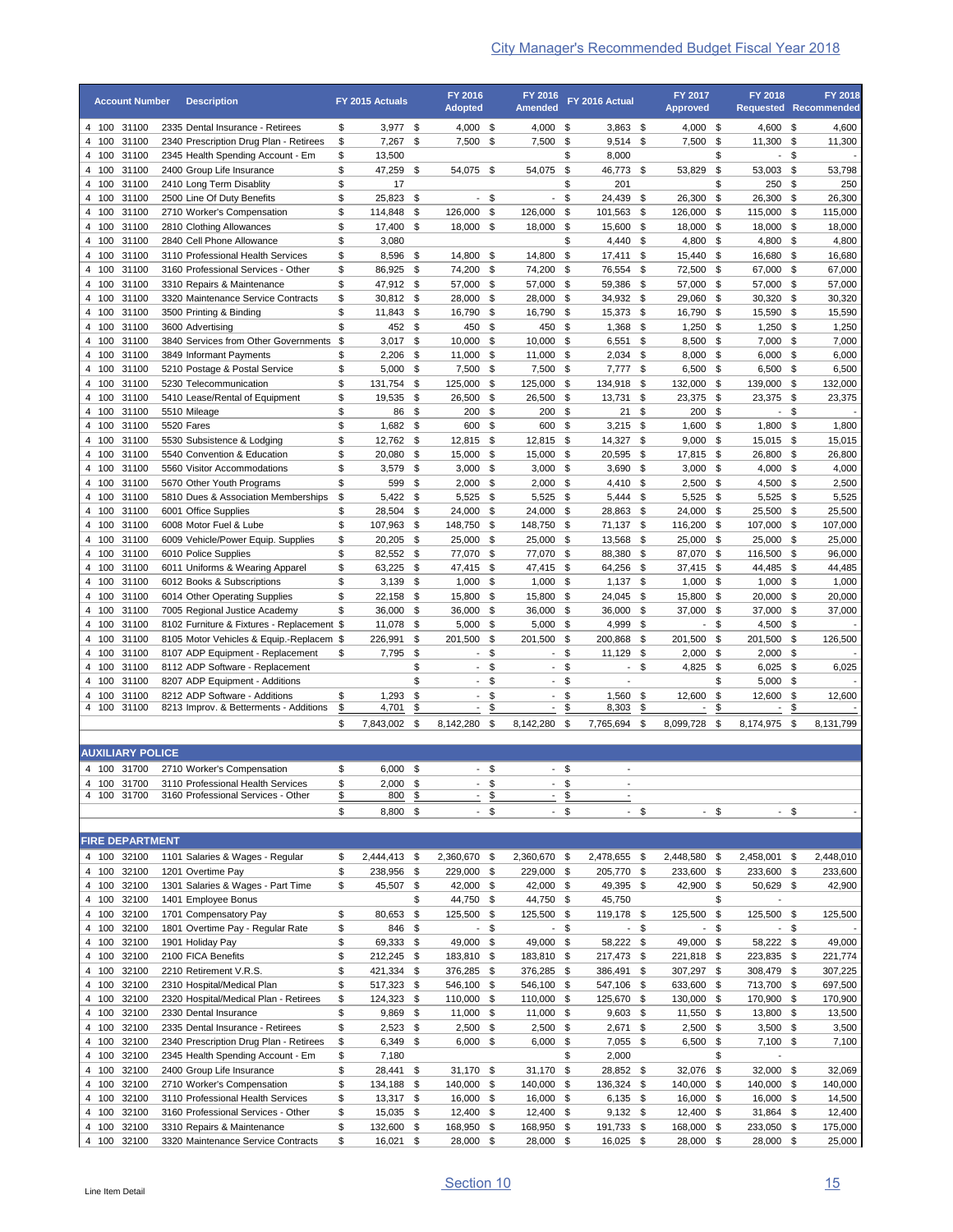|                      | <b>Account Number</b>           | <b>Description</b>                                                                   |          | FY 2015 Actuals          |                     | FY 2016<br><b>Adopted</b>                  |                     | FY 2016<br><b>Amended</b>                            |           | FY 2016 Actual                                       |          | FY 2017<br><b>Approved</b> |                     | FY 2018<br><b>Requested Recommended</b> |           | <b>FY 2018</b>           |
|----------------------|---------------------------------|--------------------------------------------------------------------------------------|----------|--------------------------|---------------------|--------------------------------------------|---------------------|------------------------------------------------------|-----------|------------------------------------------------------|----------|----------------------------|---------------------|-----------------------------------------|-----------|--------------------------|
|                      | 4 100 32100                     | 3500 Printing & Binding                                                              | \$       | $1,932$ \$               |                     | $1,500$ \$                                 |                     | $1,500$ \$                                           |           | $1,500$ \$                                           |          | $1,500$ \$                 |                     | 1,500                                   | -\$       | 1,500                    |
| 4 100                | 32100                           | 3700 Laundry & Dry Cleaning                                                          |          |                          | \$                  | $\blacksquare$                             | \$                  | $\overline{\phantom{a}}$                             | \$        | $\sim$                                               | \$       | $\overline{\phantom{a}}$   | \$                  | 1,200                                   | \$        |                          |
| 4 100<br>4 100       | 32100<br>32100                  | 5110 Electrical Services<br>5210 Postage & Postal Service                            | \$<br>\$ | 586<br>1,228             | \$<br>\$            | 500<br>$1,000$ \$                          | - \$                | 500 \$<br>1,000                                      | \$        | 427<br>993                                           | \$<br>\$ | 500<br>1,000               | - \$<br>\$          | 450<br>995                              | \$<br>\$  | 450<br>995               |
| 4 100                | 32100                           | 5230 Telecommunication                                                               | \$       | 52,207                   | \$                  | 48,000 \$                                  |                     | 48,000 \$                                            |           | 55,106 \$                                            |          | 48,000                     | \$                  | 55,000                                  | \$        | 50,000                   |
| 4 100                | 32100                           | 5410 Lease/Rent of Space                                                             |          |                          | \$                  | $\blacksquare$                             | \$                  | $\overline{\phantom{a}}$                             | \$        | 170                                                  |          |                            | \$                  | 83,991                                  | \$        |                          |
| 4 100                | 32100                           | 5510 Mileage                                                                         | \$       | 741                      | \$                  | $1,000$ \$                                 |                     | $1,000$ \$                                           |           | 91 \$                                                |          | 800                        | \$                  | 500                                     | \$        | 500                      |
| 4 100                | 32100<br>32100                  | 5530 Subsistence & Lodging                                                           | \$       | 4,514<br>2,606 \$        | \$                  | $4,000$ \$                                 |                     | 4,000                                                | \$        | 4,396 \$<br>2,396 \$                                 |          | 4,000                      | \$                  | 4,000                                   | \$        | 4,000                    |
| 100<br>4<br>100<br>4 | 32100                           | 5540 Convention & Education<br>5810 Dues & Association Memberships                   | \$<br>\$ | $2,209$ \$               |                     | $2,500$ \$<br>$1,900$ \$                   |                     | $2,500$ \$<br>1,900                                  | \$        | 2,368 \$                                             |          | 2,500<br>1,900             | \$<br>\$            | 2,500<br>2,400                          | -\$<br>\$ | 2,500<br>2,400           |
| 4 100                | 32100                           | 6001 Office Supplies                                                                 | \$       | 11,061                   | \$                  | 12,000 \$                                  |                     | 12,000 \$                                            |           | 12,106 \$                                            |          | 12,000                     | \$                  | 12,100                                  | -\$       | 11,500                   |
| 100<br>4             | 32100                           | 6006 Linen Supplies                                                                  | \$       | $5,052$ \$               |                     | $5,000$ \$                                 |                     | 5,000                                                | - \$      | 5,692 \$                                             |          | 5,000                      | \$                  | 5,700                                   | \$        | 5,700                    |
| 4 100                | 32100                           | 6008 Motor Fuel & Lube                                                               | \$       | 25,722 \$                |                     | 38,250 \$                                  |                     | 38,250 \$                                            |           | 18,037 \$                                            |          | 32,000                     | \$                  | 25,000                                  | -\$       | 32,000                   |
| 100<br>4             | 32100                           | 6009 Vehicle/Power Equip. Supplies                                                   | \$       | 23,350                   | \$                  | 30,000 \$                                  |                     | 30,000                                               | \$        | 13,326 \$                                            |          | 30,000                     | \$                  | 30,000                                  | -\$       | 25,000                   |
| 4 100<br>100<br>4    | 32100<br>32100                  | 6011 Uniforms & Wearing Apparel<br>6012 Books & Subscriptions                        | \$<br>\$ | 43,227 \$<br>5,447       | \$                  | 43,370 \$<br>$6,000$ \$                    |                     | 43,370 \$<br>6,000                                   | \$        | 43,879 \$<br>$4,213$ \$                              |          | 43,370<br>6,000            | - \$<br>\$          | 49,800<br>6,000                         | -\$<br>\$ | 48,000<br>6,000          |
| 4 100                | 32100                           | 6014 Other Operating Supplies                                                        | \$       | $30,143$ \$              |                     | 26,000 \$                                  |                     | 26,000 \$                                            |           | 38,003 \$                                            |          | 26,000                     | - \$                | 38,000                                  | -\$       | 26,000                   |
| 100<br>4             | 32100                           | 6021 Promotional Materials                                                           | \$       | $2,817$ \$               |                     | 4,705 \$                                   |                     | 4,705                                                | - \$      | 5,513 \$                                             |          | 4,705                      | \$                  | 5,500                                   | - \$      | 4,800                    |
| 4 100                | 32100                           | 8101 Machinery & Equipment - Replacen \$                                             |          | 58,879 \$                |                     | 70,000 \$                                  |                     | 70,000 \$                                            |           | 49,698 \$                                            |          | 70,000 \$                  |                     | 109,000 \$                              |           | 80,000                   |
| 4 100                | 32100                           | 8102 Furniture & Fixtures - Replacement \$                                           |          | $9,516$ \$               |                     | $\overline{\phantom{a}}$                   | \$                  | $\overline{\phantom{a}}$                             | \$        | $\sim$                                               | \$       | - \$                       |                     | $6,000$ \$                              |           | 2,000                    |
| 4 100                | 32100                           | 8103 Communications Equip. - Replacen \$                                             |          | 29,529                   | \$                  | 34,000 \$                                  |                     | 34,000                                               | - \$      | 24,543 \$                                            |          | - \$                       |                     |                                         |           |                          |
| 100<br>4             | 32100<br>32100                  | 8105 Motor Vehicles & Equip.-Replacem \$                                             |          | 69,655                   | \$                  | $\blacksquare$                             | \$                  | $\blacksquare$                                       | \$<br>\$  | $\blacksquare$                                       | \$<br>\$ | $\overline{\phantom{a}}$   | \$<br>\$            | 105,612 \$<br>٠                         |           |                          |
| 4 100<br>4 100       | 32100                           | 8112 ADP Software - Replacement<br>8201 Machinery & Equipment - Additions            | \$       | 1,978                    | \$<br>\$            | $\overline{\phantom{a}}$<br>$\blacksquare$ | \$<br>\$            | $\overline{\phantom{a}}$<br>$\overline{\phantom{a}}$ | \$        | $\overline{\phantom{a}}$<br>$\overline{\phantom{a}}$ | \$       | $\overline{\phantom{a}}$   | \$                  | 158,275                                 | \$        | $\overline{\phantom{a}}$ |
|                      |                                 |                                                                                      | \$       | 4,902,855                | -\$                 | 4,812,860 \$                               |                     | 4,812,860 \$                                         |           | 4,925,697 \$                                         |          | 4,898,596                  | - \$                | 5,551,703 \$                            |           | 5,022,823                |
|                      |                                 |                                                                                      |          |                          |                     |                                            |                     |                                                      |           |                                                      |          |                            |                     |                                         |           |                          |
| 4 100                | <b>RESCUE SERVICES</b><br>32300 | 5644 E.M.S. Council                                                                  | \$       | $7,040$ \$               |                     | $7,100$ \$                                 |                     | $7,100$ \$                                           |           | $7,100$ \$                                           |          | $7,100$ \$                 |                     | 8,180 \$                                |           | 7,100                    |
|                      | 4 100 32300                     | 5648 Fredericksburg Volunteer R.S.                                                   | \$       | 250,000                  | \$                  | 250,000                                    | \$                  | 250,000                                              | \$        | 250,000                                              | \$       | 250,000                    | \$                  | 250,000                                 | \$        | 250,000                  |
|                      |                                 |                                                                                      | \$       | 257,040 \$               |                     | 257,100 \$                                 |                     | 257,100 \$                                           |           | 257,100 \$                                           |          | 257,100 \$                 |                     | 258,180                                 | -\$       | 257,100                  |
|                      |                                 | <b>FIRE - EMERGENCY MEDICAL SERVICES</b>                                             |          |                          |                     |                                            |                     |                                                      |           |                                                      |          |                            |                     |                                         |           |                          |
| 4 100                | 32400                           | 1101 Salaries & Wages - Regular                                                      | \$       | 478,037 \$               |                     | 657,990 \$                                 |                     | 657,990 \$                                           |           | 590,484 \$                                           |          | 691,225                    | \$                  | 892,521                                 | \$        | 705,440                  |
| 4 100                | 32400                           | 1201 Overtime Pay                                                                    | \$       | 55,118 \$                |                     | 49,000 \$                                  |                     | 49,000 \$                                            |           | 86,252 \$                                            |          | 51,489                     | \$                  | 86,252                                  | - \$      | 51,500                   |
| 4 100                | 32400                           | 1301 Salaries & Wages - Part Time                                                    | \$       | 14,605 \$                |                     | 40,000 \$                                  |                     | 40,000 \$                                            |           | 14,508 \$                                            |          | 40,800                     | -\$                 | 45,000                                  | -\$       | 40,800                   |
| 100<br>4             | 32400                           | 1401 Employee Bonus                                                                  |          |                          | \$                  | 14,000 \$                                  |                     | 14,000                                               | \$        | 14,500                                               |          |                            | \$                  |                                         |           |                          |
| 4 100                | 32400                           | 1701 Compensatory Pay                                                                | \$       | $\sim$                   | \$                  | $1,000$ \$                                 |                     | $1,000$ \$                                           |           | 10,920 \$                                            |          | 1,000                      | -\$                 | 57,564 \$                               |           | 1,000                    |
| 100<br>4             | 32400                           | 1901 Holiday Pay                                                                     | \$       | $7,350$ \$               |                     | 15,000 \$                                  |                     | 15,000                                               | \$        | 10,310 \$                                            |          | 15,000                     | - \$                | 15,000 \$                               |           | 15,000                   |
| 4 100<br>4 100       | 32400<br>32400                  | 2100 FICA Benefits<br>2210 Retirement V.R.S.                                         | \$<br>\$ | 40,651 \$<br>81,515 \$   |                     | 53,395 \$<br>104,885                       | - \$                | 53,395 \$<br>104,885                                 | - \$      | 53,727 \$<br>92,661                                  | \$       | 61,163 \$<br>86,749        | - \$                | 83,870 \$<br>112,011 \$                 |           | 62,260<br>88,533         |
| 4 100                | 32400                           | 2310 Hospital/Medical Plan                                                           | \$       | 91,633 \$                |                     | 171,675 \$                                 |                     | 171,675                                              | - \$      | 113,307 \$                                           |          | 201,600                    | - \$                | 281,800                                 | -\$       | 217,000                  |
| 100<br>4             | 32400                           | 2320 Hospital/Medical Plan - Retirees                                                | \$       | 5,999                    |                     |                                            |                     |                                                      | \$        | 7,487                                                | \$       | 7,000                      | \$                  | 7,500                                   | -\$       | 7,500                    |
| 4 100                | 32400                           | 2330 Dental Insurance                                                                | \$       | $2,099$ \$               |                     | $3,250$ \$                                 |                     | 3,250                                                | \$        | $2,312$ \$                                           |          | 3,675                      | - \$                | 1,200                                   | - \$      | 4,200                    |
| 4                    | 100 32400                       | 2335 Dental Insurance - Retirees                                                     | \$       | 191                      |                     |                                            |                     |                                                      | \$        | 254 \$                                               |          | 263 \$                     |                     | 300 \$                                  |           | $300\,$                  |
|                      | 4 100 32400                     | 2345 Health Spending Account - Em                                                    | \$       | 4,440                    |                     |                                            |                     |                                                      | \$        | 1,000                                                |          |                            | \$                  |                                         |           |                          |
| 4 100                | 4 100 32400<br>32400            | 2400 Group Life Insurance                                                            | \$<br>\$ | 5,611 \$                 |                     | 8,680 \$                                   |                     | 8,680 \$                                             |           | 6,917 \$                                             |          | $9,055$ \$                 |                     | 11,692 \$                               |           | 9,241                    |
| 4 100                | 32400                           | 2710 Worker's Compensation<br>3110 Professional Health Services                      | \$       | 23,115 \$<br>4,875 \$    |                     | 24,000 \$<br>6,560 \$                      |                     | 24,000 \$<br>6,560 \$                                |           | 32,995 \$<br>5,128 \$                                |          | 34,000 \$<br>6,560 \$      |                     | 34,000 \$<br>5,500 \$                   |           | 34,000<br>5,500          |
| 4 100                | 32400                           | 3160 Professional Services - Other                                                   | \$       | 30,353 \$                |                     | 30,000 \$                                  |                     | $30,000$ \$                                          |           | 26,704 \$                                            |          | 30,000 \$                  |                     | $30,000$ \$                             |           | 30,000                   |
| 4 100                | 32400                           | 3200 Temporary Help Service Fees                                                     | \$       | 8,424                    |                     |                                            |                     |                                                      | \$        | 14,346                                               |          |                            | \$                  | $\overline{\phantom{a}}$                |           |                          |
| 4 100                | 32400                           | 3310 Repairs & Maintenance                                                           | \$       | 12,098 \$                |                     | 18,000 \$                                  |                     | 18,000 \$                                            |           | 20,389 \$                                            |          | 18,000 \$                  |                     | 20,400 \$                               |           | 18,000                   |
| 4 100                | 32400                           | 3320 Maintenance Service Contracts                                                   | \$       | 16,955 \$                |                     | 17,500 \$                                  |                     | 17,500 \$                                            |           | 17,559 \$                                            |          | 17,500 \$                  |                     | 22,150 \$                               |           | 17,500                   |
| 4 100                | 32400                           | 5540 Convention & Education                                                          | \$       | $2,474$ \$               |                     | $2,000$ \$                                 |                     | $2,000$ \$                                           |           | $1,991$ \$                                           |          | $2,000$ \$                 |                     | $2,000$ \$                              |           | 2,000                    |
| 4 100<br>4           | 32400<br>32400                  | 5853 EMS Service Collection Fees                                                     | \$<br>\$ | 41,927 \$                |                     | 45,000 \$                                  |                     | 45,000 \$                                            |           | 50,420 \$                                            |          | 45,000 \$<br>43,000 \$     |                     | 52,000 \$                               |           | 52,000                   |
| 100<br>4 100         | 32400                           | 6004 Medical & Laboratory Supplies<br>6008 Motor Fuel & Lube                         | \$       | 56,118 \$<br>26,230 \$   |                     | 43,000 \$<br>34,400 \$                     |                     | 43,000 \$<br>34,400 \$                               |           | 36,490 \$<br>18,685 \$                               |          | 32,000 \$                  |                     | 84,160 \$<br>32,000 \$                  |           | 56,000<br>32,000         |
| 4 100                | 32400                           | 6009 Vehicle/Power Equip. Supplies                                                   | \$       | 732 \$                   |                     | 8,500 \$                                   |                     | 8,500 \$                                             |           | $1,337$ \$                                           |          | 8,500 \$                   |                     | 8,500 \$                                |           | 8,500                    |
| 4 100                | 32400                           | 6011 Uniforms & Wearing Apparel                                                      | \$       | 4,635 \$                 |                     | 10,000 \$                                  |                     | $10,000$ \$                                          |           | 10,331 \$                                            |          | 12,000 \$                  |                     | 25,806 \$                               |           | 12,000                   |
| 4 100                | 32400                           | 6012 Books & Subscriptions                                                           | \$       | $\sim$                   | \$                  | $1,500$ \$                                 |                     | $1,500$ \$                                           |           | $1,198$ \$                                           |          | $1,500$ \$                 |                     | $1,200$ \$                              |           | 1,200                    |
| 4 100                | 32400                           | 6014 Other Operating Supplies                                                        |          |                          | \$                  |                                            | - \$                |                                                      | - \$      | 2,353                                                |          |                            | \$                  |                                         |           |                          |
| 4 100                | 32400                           | 8101 Machinery & Equipment - Replacement                                             |          |                          | \$                  | 12,500 \$                                  |                     | 12,500 \$                                            |           | - \$                                                 |          | 15,000                     | \$                  | 51,950 \$                               |           | 16,950                   |
| 4 100<br>4 100       | 32400<br>32400                  | 8102 Furniture & Fixtures - Replacement<br>8201 Machinery & Equipment - Additions \$ |          | $\overline{\phantom{a}}$ | \$<br>$\frac{1}{2}$ | $\blacksquare$<br>$\overline{\phantom{a}}$ | \$<br>$\frac{1}{2}$ | $\sim$<br>$\overline{\phantom{a}}$                   | -\$<br>\$ | 1,424                                                | \$       |                            | \$<br>$\frac{1}{2}$ | 10,800                                  | \$        |                          |
|                      |                                 |                                                                                      | \$       | 1,015,185 \$             |                     | 1,371,835 \$                               |                     | 1,371,835 \$                                         |           | 1,245,988 \$                                         |          | 1,434,079 \$               |                     | 1,975,176 \$                            |           | 1,488,424                |
|                      |                                 |                                                                                      |          |                          |                     |                                            |                     |                                                      |           |                                                      |          |                            |                     |                                         |           |                          |
|                      |                                 | <b>FIRE - HAZARDOUS MATERIALS</b>                                                    |          |                          |                     |                                            |                     |                                                      |           |                                                      |          |                            |                     |                                         |           |                          |
| 4 100                | 4 100 32401<br>32401            | 1201 Overtime Pay<br>1801 Overtime Pay - Regular Rate                                | \$<br>\$ | 8,110<br>$\sim$          | \$                  | 15,000 \$                                  |                     | 15,000 \$                                            | \$        | 9,184                                                | $-$ \$   | 15,000 \$                  | \$                  | 10,000 \$<br>$5,000$ \$                 |           | 10,000<br>5,000          |
| 4 100                | 32401                           | 2100 FICA Benefits                                                                   | \$       | 604                      |                     |                                            |                     |                                                      | \$        | 689 \$                                               |          | $1,148$ \$                 |                     | 383 \$                                  |           | 1,148                    |
|                      | 32401                           | 2710 Worker's Compensation                                                           | \$       | 417                      |                     |                                            |                     |                                                      | \$        | 665 \$                                               |          | 500 \$                     |                     | 500                                     | -\$       | 500                      |
| 4 100                |                                 |                                                                                      | \$       | 11,036 \$                |                     | 19,680 \$                                  |                     | 19,680                                               | \$        | 4,915 \$                                             |          | 19,680 \$                  |                     | 18,300 \$                               |           | 15,000                   |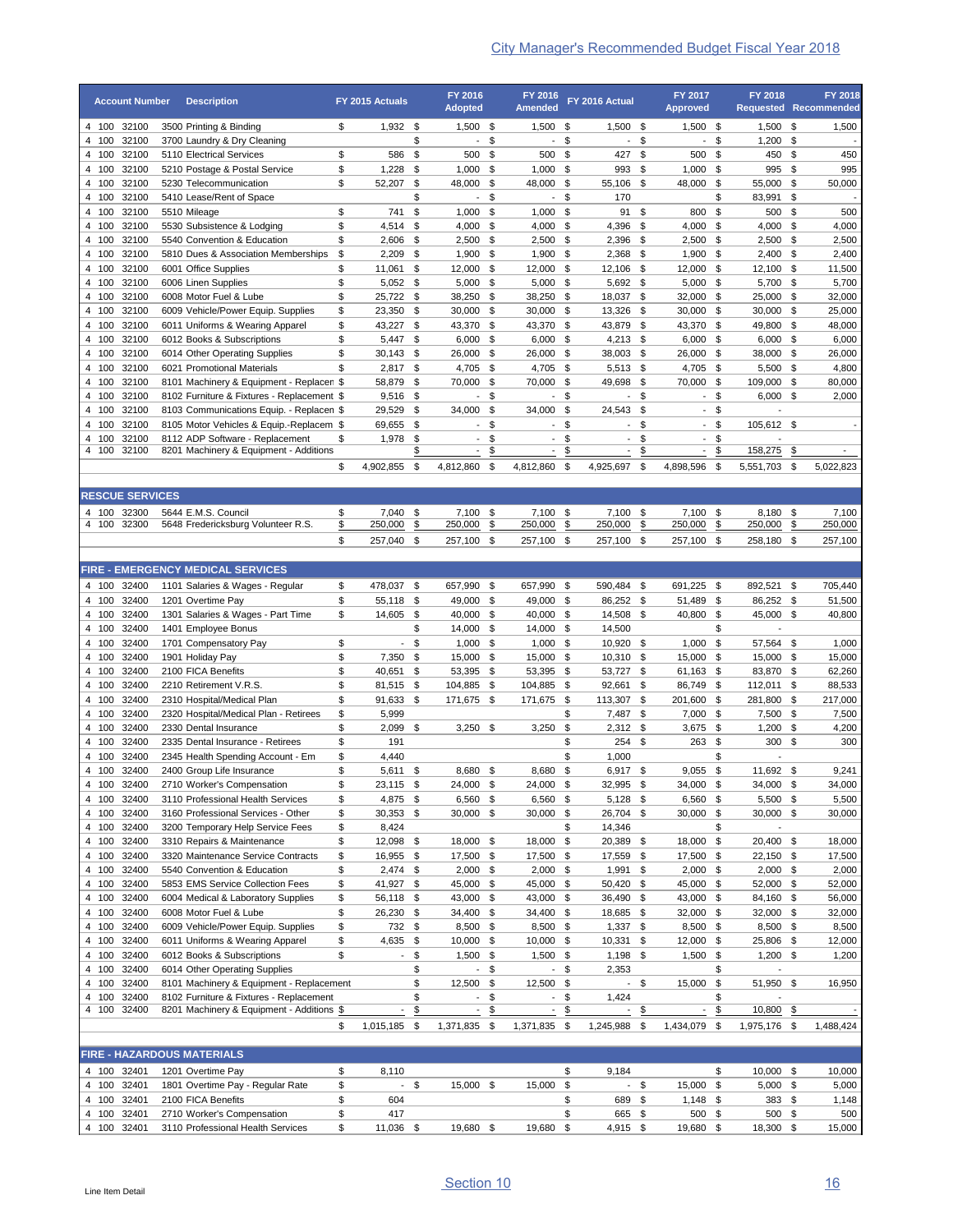| <b>Account Number</b>            | <b>Description</b>                                                           |               | FY 2015 Actuals          |               | FY 2016<br><b>Adopted</b>                     |                | FY 2016<br><b>Amended</b>                            |              | FY 2016 Actual                   |           | FY 2017<br><b>Approved</b> |                     | FY 2018<br><b>Requested Recommended</b> |           | <b>FY 2018</b>       |
|----------------------------------|------------------------------------------------------------------------------|---------------|--------------------------|---------------|-----------------------------------------------|----------------|------------------------------------------------------|--------------|----------------------------------|-----------|----------------------------|---------------------|-----------------------------------------|-----------|----------------------|
| 32401<br>4 100                   | 3310 Repairs & Maintenance                                                   | \$            | 7.019 \$                 |               | 6,800 \$                                      |                | 6,800 \$                                             |              | 7,815 \$                         |           | 6,800 \$                   |                     | 4,500 \$                                |           | 4,500                |
| 4 100<br>32401                   | 6004 Medical & Laboratory Supplies                                           |               |                          |               |                                               |                |                                                      |              |                                  |           |                            | \$                  | $3,000$ \$                              |           | 3,000                |
| 4 100<br>32401                   | 6012 Books & Subscriptions                                                   |               |                          | \$            | $\mathcal{L}_{\mathcal{A}}$                   | \$             | $\sim$                                               | \$           | $\overline{\phantom{a}}$         |           |                            | \$                  | $1,200$ \$                              |           | 1,200                |
| 32401<br>4 100                   | 6014 Other Operating Supplies                                                | \$            | 2,569                    | \$            | $\sim$                                        | \$             | $\blacksquare$                                       | \$           | 59                               |           |                            | \$                  | 1,500                                   | -\$       | 1,500                |
| 32401<br>100                     | 8101 Machinery & Equipment - Replacement                                     |               |                          | \$            | $\blacksquare$                                | \$             | $\blacksquare$                                       | \$           | 2,976                            |           |                            | \$                  | $3,850$ \$                              |           |                      |
| 100<br>32401                     | 8701 ADP Equipment - Replacement                                             | \$            | 3,248                    | \$            | $\overline{\phantom{a}}$                      | \$             | $\overline{\phantom{a}}$                             | \$           |                                  | \$        | $\overline{\phantom{a}}$   | \$                  |                                         | \$        |                      |
|                                  |                                                                              | \$            | 33,003                   | \$            | 41,480                                        | \$             | 41,480                                               | \$           | 26,303                           | \$        | 43,128                     | \$                  | 48,233 \$                               |           | 41,848               |
|                                  | <b>PUBLIC SAFETY RADIO</b>                                                   |               |                          |               |                                               |                |                                                      |              |                                  |           |                            |                     |                                         |           |                      |
| 4 100<br>32410                   | 3320 Maintenance Service Contracts                                           |               |                          |               |                                               |                |                                                      | \$           | $\overline{\phantom{a}}$         |           |                            | \$                  | 125,355                                 | \$        | 125,355              |
| 32410<br>4 100                   | 3840 Services from Other Governments                                         |               |                          | \$            |                                               |                |                                                      | \$           | $\overline{\phantom{0}}$         | - \$      | 285,000                    | \$                  | 299,250 \$                              |           | 299,250              |
| 32410<br>100                     | 5410 Lease/Rental of Equipment                                               |               |                          | \$            | $\overline{a}$                                |                |                                                      | \$           | $-$ \$                           |           | 3,600                      | \$                  | 3,600                                   | \$        | 3,819                |
| 32410<br>100                     | 8103 Communications Equip. - Replacement                                     |               |                          |               |                                               |                |                                                      |              |                                  |           |                            | \$                  | 15,000                                  | -\$       | 10,000               |
| 100<br>32410                     | 8203 Communications Equip. - Replacement                                     | \$            |                          | \$<br>- \$    | $\overline{a}$<br>$\mathcal{L}_{\mathcal{A}}$ | \$<br>\$       | $\overline{\phantom{a}}$<br>$\overline{\phantom{a}}$ | \$<br>\$     | $\overline{\phantom{a}}$<br>- \$ | \$        | 10,000<br>298,600          | \$<br>\$            | 50,000<br>493,205 \$                    | \$        | 15,000<br>453,424    |
|                                  |                                                                              |               |                          |               |                                               |                |                                                      |              |                                  |           |                            |                     |                                         |           |                      |
|                                  | <b>CORRECTION &amp; DETENTION</b>                                            |               |                          |               |                                               |                |                                                      |              |                                  |           |                            |                     |                                         |           |                      |
| 4 100<br>33200<br>4 100<br>33200 | 7004 Juvenile Detention Center<br>7007 Payment to Regional Jail              | \$<br>\$      | 294,264<br>3,741,869     | -\$<br>\$     | 348.705<br>3,938,720                          | -\$<br>\$      | 348,705 \$<br>3,938,720                              | \$           | 454,215 \$<br>3,917,709          | \$        | 450,000 \$<br>3,853,904    | \$                  | 483,583 \$<br>4,670,864                 | \$        | 469,127<br>4,325,323 |
|                                  |                                                                              | \$            | 4,036,133                | - \$          | 4,287,425                                     | -\$            | 4,287,425 \$                                         |              | 4,371,923 \$                     |           | 4,303,904                  | \$                  | 5,154,447 \$                            |           | 4,794,450            |
|                                  |                                                                              |               |                          |               |                                               |                |                                                      |              |                                  |           |                            |                     |                                         |           |                      |
|                                  | <b>BUILDING AND DEVELOPMENT SERVICES</b><br>1101 Salaries & Wages - Regular  |               |                          |               |                                               |                | 560,215 \$                                           |              | 490,123 \$                       |           |                            |                     |                                         |           |                      |
| 4 100 34100<br>4 100<br>34100    |                                                                              | \$            | 492,822                  | - \$          | 560,215 \$                                    |                |                                                      |              | 13,294 \$                        |           | 508,905 \$<br>5,200 \$     |                     | 497,711 \$                              |           | 505,180              |
| 34100                            | 1201 Overtime Pay<br>1301 Salaries & Wages - Part Time                       | \$<br>\$      | 10,561<br>17,801         | \$<br>\$      | 5,200 \$                                      |                | 5,200 \$                                             |              |                                  |           |                            |                     | $5,200$ \$                              |           |                      |
| 100<br>34100<br>100              | 1401 Employee Bonus                                                          |               |                          | \$            | 17,000 \$<br>8,750 \$                         |                | 17,000 \$<br>8,750 \$                                |              | 27,196 \$<br>8,250               |           | 17,000 \$                  | \$                  | 17,000 \$<br>$3,200$ \$                 |           | 17,000               |
| 34100<br>100                     | 2100 FICA Benefits                                                           | \$            | 38,458                   | \$            | 44,160 \$                                     |                | 44,160 \$                                            |              | 39,779                           | - \$      | 40,630 \$                  |                     | 39,773 \$                               |           | 40,345               |
| 34100<br>100                     | 2210 Retirement V.R.S.                                                       | \$            | 86,542                   | - \$          | 88,905 \$                                     |                | 88,905 \$                                            |              | 77,844                           | -\$       | 63,868                     | \$                  | 62,463                                  | \$        | 63,400               |
| 34100<br>100                     | 2310 Hospital/Medical Plan                                                   | \$            | 79,551                   | \$            | 112,725                                       | \$             | 112,725 \$                                           |              | 83,299                           | - \$      | 115,200                    | \$                  | 124,000                                 | \$        | 124,000              |
| 34100<br>100                     | 2320 Hospital/Medical Plan - Retirees                                        | \$            | 10,415                   | \$            | 9,800                                         | \$             | 9,800                                                | \$           | 9,335                            | \$        | 9,800                      | \$                  | 9,800                                   | \$        |                      |
| 34100<br>100                     | 2330 Dental Insurance                                                        | \$            | 1,272                    | -\$           | 2,250                                         | \$             | 2,250                                                | \$           | 1,230                            | -\$       | $2,100$ \$                 |                     | 2,400                                   | \$        |                      |
| 34100<br>100                     | 2340 Prescription Drug Plan - Retirees                                       | \$            | 699                      | \$            | 750                                           | \$             | 750                                                  | \$           | 428                              | \$        | 700                        | \$                  | 800                                     | \$        |                      |
| 34100<br>100                     | 2345 Health Spending Account - Em                                            | \$            | 1,480                    |               |                                               |                |                                                      | \$           | 1,000                            |           |                            | \$                  |                                         |           |                      |
| 34100<br>100                     | 2400 Group Life Insurance                                                    | \$            | 5,821                    | \$            | 7,385                                         | \$             | 7,385                                                | - \$         | 5,812 \$                         |           | 6,667                      | \$                  | 6,520                                   | \$        |                      |
| 4 100<br>34100                   | 2710 Worker's Compensation                                                   | \$            | 5,453                    | -\$           | 7,500 \$                                      |                | 7,500                                                | - \$         | 4,276 \$                         |           | 5,500                      | \$                  | $5,000$ \$                              |           |                      |
| 100<br>34100                     | 3140 Professional Services - Engineering \$                                  |               | $\overline{\phantom{a}}$ | \$            | 750                                           | - \$           | 750                                                  | \$           | $2,425$ \$                       |           | 750                        | \$                  | 750                                     | - \$      |                      |
| 4 100<br>34100                   | 3310 Repairs & Maintenance                                                   | \$            | 139                      | \$            | 1,000                                         | - \$           | 1,000                                                | - \$         | 550                              | -\$       | 1,000                      | \$                  | 1,000                                   | -\$       |                      |
| 34100<br>100                     | 3500 Printing & Binding                                                      | \$            | 2,314                    | \$            | 2,500                                         | \$             | 2,500                                                | \$           | 2,284                            | \$        | 2,800                      | \$                  | 2,800                                   | - \$      |                      |
| 4 100<br>34100                   | 5210 Postage & Postal Service                                                | \$            | 981                      | \$            | 2,000                                         | - \$           | 2,000                                                | - \$         | $1,163$ \$                       |           | 2,000                      | \$                  | $2,000$ \$                              |           |                      |
| 34100<br>100                     | 5230 Telecommunication                                                       | \$            | 5,351                    | \$            | $6,000$ \$                                    |                | $6,000$ \$                                           |              | 5,987                            | -\$       | 5,400                      | \$                  | 5,400 \$                                |           |                      |
| 34100<br>4 100                   | 5410 Lease/Rental of Equipment                                               | \$            | 1,585                    | \$            | $2,000$ \$                                    |                | $2,000$ \$                                           |              | $2,069$ \$                       |           | 2,000                      | \$                  | $2,000$ \$                              |           |                      |
| 34100<br>100                     | 5530 Subsistence & Lodging                                                   | \$            | 195                      | \$            | 1,000                                         | - \$           | 1,000                                                | \$           | 542                              | - \$      | 1,000                      | \$                  | 1,000                                   | - \$      |                      |
| 4 100 34100                      | 5540 Convention & Education                                                  | \$            | 550                      | \$            | 1,800 \$                                      |                | $1,800$ \$                                           |              | 782 \$                           |           | 1,800                      | \$                  | 1,800 \$                                |           |                      |
| 100 34100                        | 5810 Dues & Association Memberships                                          |               | 820 \$                   |               | 1,000 \$                                      |                | $1,000$ \$                                           |              | 820 \$                           |           | $1,000$ \$                 |                     | 1,000 \$                                |           |                      |
| 4 100 34100                      | 6001 Office Supplies                                                         | \$            | 5,595 \$                 |               | $5,000$ \$                                    |                | $5,000$ \$                                           |              | 4,589 \$                         |           | $5,000$ \$                 |                     | $5,000$ \$                              |           |                      |
| 4 100 34100                      | 6008 Motor Fuel & Lube                                                       | \$            | 5,166 \$                 |               | 5,650 \$                                      |                | 5,650 \$                                             |              | 4,073 \$                         |           | $5,000$ \$                 |                     | $5,000$ \$                              |           |                      |
| 4 100 34100                      | 6011 Uniforms & Wearing Apparel                                              | \$            | $1,167$ \$               |               | $1,250$ \$                                    |                | $1,250$ \$                                           |              | 992 \$                           |           | $1,250$ \$                 |                     | $1,250$ \$                              |           |                      |
| 4 100 34100                      | 6012 Books & Subscriptions                                                   | \$            | $3,117$ \$               |               | 100 \$                                        |                | 100 \$                                               |              | 294 \$                           |           | $3,500$ \$                 |                     | $3,500$ \$                              |           |                      |
| 4 100<br>34100                   | 8102 Furniture & Fixtures - Replacement \$                                   |               | 350 \$                   |               | $\sim$                                        | \$             |                                                      | $-$ \$       |                                  |           |                            | \$                  | $-$ \$                                  |           |                      |
| 34100<br>4 100<br>4 100 34100    | 8105 Motor Vehicles & Equip.-Replacement<br>8107 ADP Equipment - Replacement | \$            | $\overline{\phantom{a}}$ | \$            | 23,000 \$                                     |                | 23,000 \$                                            |              | 24,445<br>419 \$                 |           | $\overline{\phantom{a}}$   | \$<br>$\frac{1}{2}$ | - \$<br>$\sim$                          |           |                      |
|                                  |                                                                              | \$            | 778,205 \$               | $\frac{1}{2}$ | ÷<br>917,690 \$                               | $\frac{3}{2}$  | 917,690 \$                                           | <u>- \$</u>  | 813,297 \$                       |           | 808,069 \$                 |                     | 806,367 \$                              | <u>\$</u> | 815,243              |
|                                  |                                                                              |               |                          |               |                                               |                |                                                      |              |                                  |           |                            |                     |                                         |           |                      |
|                                  | <b>POLICE - ANIMAL CONTROL</b>                                               |               |                          |               |                                               |                |                                                      |              |                                  |           |                            |                     |                                         |           |                      |
| 4 100 35100                      | 1101 Salaries & Wages - Regular                                              | \$            | 13,360 \$                |               |                                               | $-$ \$         |                                                      | $-$ \$       | $\overline{\phantom{a}}$         |           |                            | \$                  | - \$                                    |           |                      |
| 4 100 35100                      | 1201 Overtime Pay                                                            | \$            | 145 \$                   |               |                                               | $-$ \$         |                                                      | $-$ \$       | $\overline{\phantom{a}}$         |           |                            | \$                  | $-$ \$                                  |           |                      |
| 4 100 35100<br>4 100 35100       | 1701 Compensatory Pay<br>2100 FICA Benefits                                  | \$<br>\$      | $1,933$ \$               |               |                                               | $-$ \$<br>- \$ | $\sim$                                               | $-$ \$       | $\blacksquare$<br>$\blacksquare$ |           |                            | \$<br>\$            | $-$ \$                                  |           |                      |
| 4 100<br>35100                   | 2210 Retirement V.R.S.                                                       | \$            | $1,177$ \$<br>$1,120$ \$ |               |                                               | - \$           |                                                      | \$<br>$-$ \$ | $\blacksquare$                   |           |                            | \$                  | $-$ \$<br>$-$ \$                        |           |                      |
| 35100<br>4 100                   | 2310 Hospital/Medical Plan                                                   | \$            | 900 \$                   |               | $-$ \$                                        |                | $\sim$                                               | \$           | $\overline{\phantom{a}}$         |           |                            | \$                  | $-$ \$                                  |           |                      |
| 35100<br>4 100                   | 2330 Dental Insurance                                                        | \$            | $32 \quad$               |               | $-$ \$                                        |                |                                                      | $-$ \$       | $\overline{a}$                   |           |                            | \$                  | - \$                                    |           |                      |
| 35100<br>4 100                   | 2400 Group Life Insurance                                                    | \$            | 74 \$                    |               | $-$ \$                                        |                | $\sim$                                               | \$           | $\overline{\phantom{a}}$         |           |                            | \$                  | $-$ \$                                  |           |                      |
| 4 100<br>35100                   | 2710 Worker's Compensation                                                   | \$            | 490 \$                   |               |                                               | - \$           |                                                      | - \$         |                                  |           |                            | \$                  | - \$                                    |           |                      |
| 35100<br>4 100                   | 3160 Professional Services - Other                                           | \$            | 1,894 \$                 |               |                                               | $-$ \$         |                                                      | $-$ \$       | $\overline{a}$                   |           |                            | \$                  | $-$ \$                                  |           |                      |
| 4 100<br>35100                   | 3840 Services from Other Governments                                         | \$            | 58,390 \$                |               | 120,000 \$                                    |                | 120,000 \$                                           |              | 120,000 \$                       |           | 121,400                    | \$                  | 123,540 \$                              |           | 123,540              |
| 4 100 35100                      | 6010 Police Supplies                                                         | \$            | $1,000$ \$               |               | $\sim$                                        | \$             | $\overline{\phantom{a}}$                             | \$           | $\overline{\phantom{a}}$         | <u>\$</u> | $\overline{\phantom{a}}$   | $\frac{1}{2}$       |                                         | <u>\$</u> |                      |
|                                  |                                                                              | \$            | 80,515 \$                |               | 120,000 \$                                    |                | 120,000 \$                                           |              | 120,000 \$                       |           | 121,400 \$                 |                     | 123,540 \$                              |           | 123,540              |
| <b>MEDICAL EXAMINER</b>          |                                                                              |               |                          |               |                                               |                |                                                      |              |                                  |           |                            |                     |                                         |           |                      |
| 4 100 35300                      | 3160 Professional Services - Other                                           | $\frac{1}{2}$ | 200 \$                   |               | $1,000$ \$                                    |                | $1,000$ \$                                           |              | 500 \$                           |           | 1,000                      | \$                  | $1,000$ \$                              |           |                      |
|                                  |                                                                              | \$            | 200 \$                   |               | $1,000$ \$                                    |                | $1,000$ \$                                           |              | 500 \$                           |           | $1,000$ \$                 |                     | $1,000$ \$                              |           | 1,000<br>1,000       |
|                                  |                                                                              |               |                          |               |                                               |                |                                                      |              |                                  |           |                            |                     |                                         |           |                      |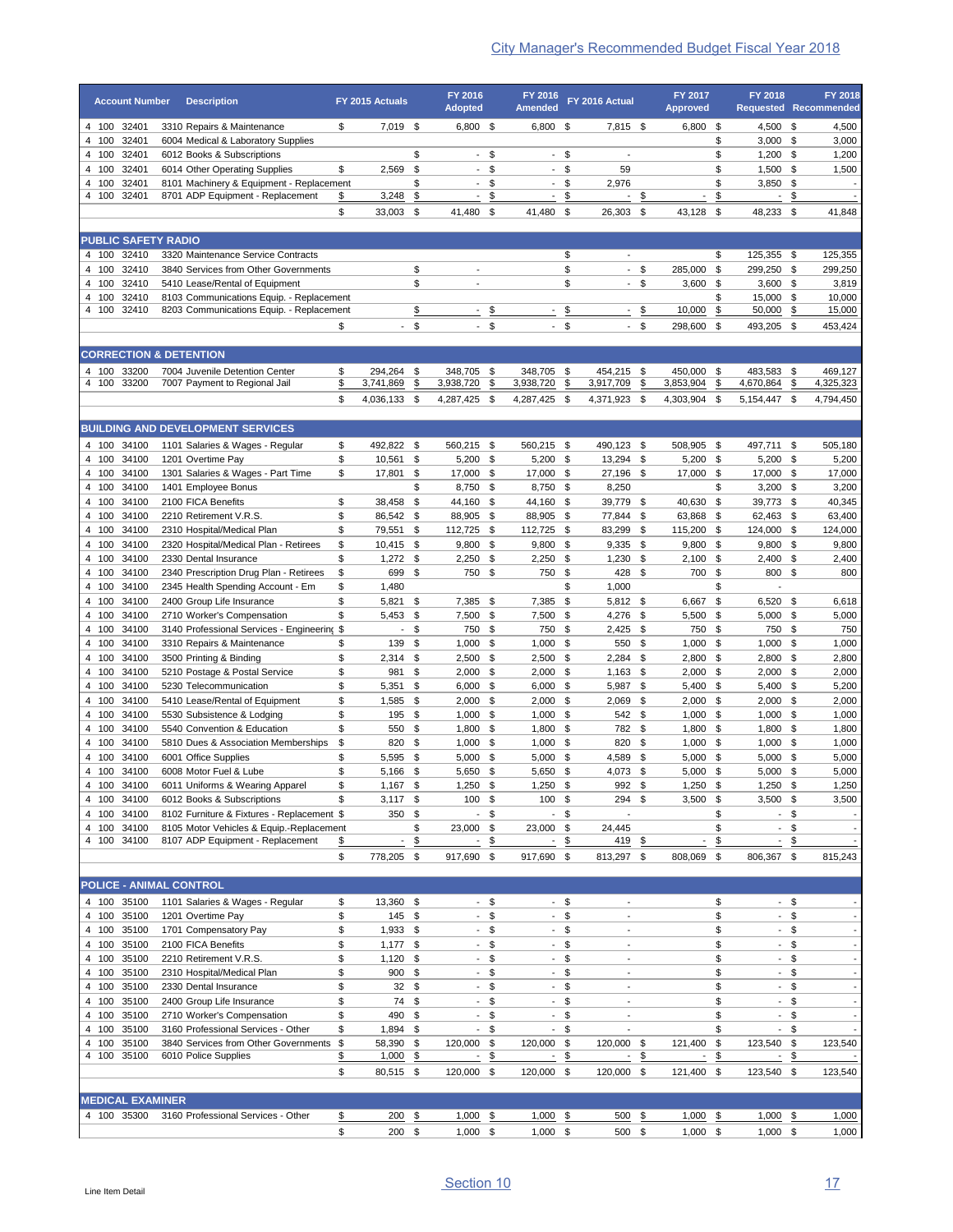| <b>Account Number</b>                     | <b>Description</b>                                                        | FY 2015 Actuals |                          |           | FY 2016<br><b>Adopted</b> |               | FY 2016<br><b>Amended</b>   |          | FY 2016 Actual           |           | FY 2017<br><b>Approved</b> |          | FY 2018                  |              | <b>FY 2018</b><br><b>Requested Recommended</b> |
|-------------------------------------------|---------------------------------------------------------------------------|-----------------|--------------------------|-----------|---------------------------|---------------|-----------------------------|----------|--------------------------|-----------|----------------------------|----------|--------------------------|--------------|------------------------------------------------|
|                                           |                                                                           |                 |                          |           |                           |               |                             |          |                          |           |                            |          |                          |              |                                                |
| 4 100 35601                               | <b>POLICE - E911 COMMUNICATIONS</b><br>1101 Salaries & Wages - Regular    | \$              | 658,035 \$               |           | 675,555 \$                |               | 675,555 \$                  |          | 674,676 \$               |           | 727,405 \$                 |          | 701,965 \$               |              | 711,460                                        |
| 4 100 35601                               | 1201 Overtime Pay                                                         | \$              | 101,465                  | - \$      | 51,000 \$                 |               | 51,000 \$                   |          | 100,865 \$               |           | 52,020                     | - \$     | 92,000 \$                |              | 75,000                                         |
| 4 100<br>35601                            | 1301 Salaries & Wages - Part Time                                         | \$              | 13,221 \$                |           | 23,000 \$                 |               | 23,000 \$                   |          | 20,260 \$                |           | 23,460                     | - \$     | 23,460 \$                |              | 23,500                                         |
| 4 100<br>35601<br>4 100<br>35601          | 1401 Employee Bonus<br>1701 Compensatory Pay                              |                 | 2,732                    | \$<br>\$  | 16,000 \$                 | - \$          | 16,000 \$<br>$\blacksquare$ | -\$      | 16,750<br>1,551          |           | $\blacksquare$             | \$<br>\$ |                          | - \$         | $\overline{\phantom{a}}$<br>5,000              |
| 35601<br>4 100                            | 1901 Holiday Pay                                                          | \$<br>\$        | 13,882                   | \$        | 12,000                    | - \$          | 12,000 \$                   |          | 10,140                   | \$<br>\$  | 12,240                     | \$       | $5,000$ \$<br>12,240 \$  |              | 12,240                                         |
| 35601<br>4 100                            | 2100 FICA Benefits                                                        | \$              | 58,188                   | - \$      | 53,445 \$                 |               | 53,445 \$                   |          | 60,783 \$                |           | 62,357                     | \$       | 63,852 \$                |              | 63,281                                         |
| 4 100<br>35601                            | 2210 Retirement V.R.S.                                                    | \$              | 114,520 \$               |           | 107,685 \$                |               | 107,685 \$                  |          | 106,901 \$               |           | 91,289                     | - \$     | 88,097 \$                |              | 89,288                                         |
| 35601<br>4 100                            | 2310 Hospital/Medical Plan                                                | \$              | 141,805                  | - \$      | 206,700 \$                |               | 206,700 \$                  |          | 141,357                  | \$        | 244,800                    | \$       | 263,500 \$               |              | 263,500                                        |
| 35601<br>4 100                            | 2330 Dental Insurance                                                     | \$              | 3,487                    | \$        | 4,000 \$                  |               | $4,000$ \$                  |          | $3,508$ \$               |           | 4,463                      | \$       | $5,100$ \$               |              | 5,100                                          |
| 4 100<br>35601<br>4 100<br>35601          | 2345 Health Spending Account - Em<br>2400 Group Life Insurance            | \$<br>\$        | 480<br>7,784 \$          |           | 8,920 \$                  |               | 8,920 \$                    | \$       | 7,981 \$                 |           | 9,529                      | \$<br>\$ | $9,196$ \$               |              | 9,320                                          |
| 4 100<br>35601                            | 2710 Worker's Compensation                                                | \$              | 826                      | - \$      | $1,000$ \$                |               | $1,000$ \$                  |          | 723 \$                   |           | 1,000                      | \$       | $1,000$ \$               |              | 1,000                                          |
| 4 100<br>35601                            | 3110 Professional Health Services                                         | \$              | 964                      | \$        | $1,400$ \$                |               | $1,400$ \$                  |          | $-$ \$                   |           | 1,400                      | \$       | $1,400$ \$               |              | 1,400                                          |
| 4 100<br>35601                            | 3160 Professional Services - Other                                        | \$              | 1,386                    | - \$      | $1,500$ \$                |               | 1,500                       | \$       | $1,120$ \$               |           | 1,500                      | \$       | $1,500$ \$               |              | 1,500                                          |
| 4 100<br>35601                            | 3310 Repairs & Maintenance                                                | \$              | 1,188                    | \$        | $1,345$ \$                |               | $1,345$ \$                  |          | $1,311$ \$               |           | 1,345                      | \$       | $1,345$ \$               |              | 1,345                                          |
| 4 100<br>35601                            | 3320 Maintenance Service Contracts                                        | \$              | 11,150                   | -\$       | 49,140 \$                 |               | 49,140                      | \$       | 39,103                   | \$        | 49,140                     | \$       | 49,140 \$                |              | 49,140                                         |
| 4 100<br>35601<br>4 100<br>35601          | 5210 Postage & Postal Service<br>5230 Telecommunication                   | \$              | 61,944                   | \$        | 33,055 \$                 |               | 33,055                      | \$<br>\$ | 14<br>42,619 \$          |           | 33,055                     | \$<br>\$ | $\sim$<br>42,620         | \$<br>\$     | $\overline{\phantom{a}}$<br>46,000             |
| 35601<br>4 100                            | 5530 Subsistence & Lodging                                                |                 |                          |           |                           |               |                             | \$       | 177                      |           |                            | \$       |                          | - \$         |                                                |
| 35601<br>4 100                            | 5540 Convention & Education                                               | \$              | 5,754                    | \$        | 6,000                     | \$            | 6,000                       | \$       | 5,755 \$                 |           | 6,000                      | \$       | 6,000                    | \$           | 6,000                                          |
| 35601<br>4 100                            | 6001 Office Supplies                                                      | \$              | 3,861                    | - \$      | 2,950                     | \$            | 2,950                       | \$       | $3,417$ \$               |           | 2,950                      | \$       | 2,950                    | - \$         | 2,950                                          |
| 4 100<br>35601                            | 6010 Police Supplies                                                      | \$              | $(8)$ \$                 |           | $\blacksquare$            | \$            | $\overline{\phantom{a}}$    | \$       | $-$ \$                   |           | $\overline{\phantom{a}}$   | \$       | $\sim$                   | \$           |                                                |
| 4 100<br>35601                            | 6011 Uniforms & Wearing Apparel                                           | \$              | $3,010$ \$               |           | 2,800                     | \$            | 2,800                       | \$       | 2,792 \$                 |           | 2,800                      | \$       | 2,800                    | \$           | 2,800                                          |
| 4 100<br>35601                            | 6012 Books & Subscriptions                                                | \$              | 1,811                    | \$        | 1,600                     | - \$          | 1,600                       | \$       | 1,661                    | \$        | 1,600                      | \$       | 1,600                    | \$           | 1,600                                          |
| 4 100<br>35601<br>4 100<br>35601          | 6014 Other Operating Supplies<br>8103 Communications Equip. - Replacen \$ | \$              | 869<br>186               | \$<br>\$  | 600<br>300                | -\$<br>\$     | 600 \$<br>300               | \$       | 597<br>21,370            | \$<br>\$  | 600<br>400                 | \$<br>\$ | 600<br>400               | \$<br>\$     | 1,000<br>$\sim$                                |
| 4 100<br>35601                            | 8107 ADP Equipment - Replacement                                          | \$              | 704                      | \$        | 1,800                     | \$            | 1,800                       | \$       |                          | <u>\$</u> |                            | \$       | $\overline{\phantom{a}}$ | \$           |                                                |
|                                           |                                                                           | \$<br>1,209,244 |                          | - \$      | 1,261,795                 | \$            | 1,261,795                   | \$       | 1,265,431                | \$        | 1,329,353                  | \$       | 1,375,764                | \$           | 1,372,424                                      |
|                                           |                                                                           |                 |                          |           |                           |               |                             |          |                          |           |                            |          |                          |              |                                                |
|                                           | <b>PUBLIC WORKS - ENGINEERING &amp; ADMINISTRATION</b>                    |                 |                          |           |                           |               |                             |          |                          |           |                            |          |                          |              |                                                |
| 4 100 41100                               | 1101 Salaries & Wages - Regular                                           | \$              | 496,940 \$               |           | 507,535 \$                |               | 507,535 \$                  |          | 499,441 \$               |           | 515,190                    | \$       | 492,678 \$               |              | 500,065                                        |
| 4 100 41100                               | 1201 Overtime Pay                                                         | \$              | 41,492                   | - \$      | 10,000 \$                 |               | 10,000 \$                   |          | 39,628 \$                |           | 10,200                     | \$       | 25,000                   | -\$          | 15,000<br>$\overline{a}$                       |
| 4 100<br>41100<br>4 100<br>41100          | 1401 Employee Bonus<br>2100 FICA Benefits                                 | \$              | 39,775 \$                | \$        | $7,000$ \$<br>38,830 \$   |               | 7,000<br>38,830 \$          | \$       | 8,000<br>40,413 \$       |           | 40,192                     | \$<br>\$ | $\sim$<br>39,602 \$      | \$           | 39,410                                         |
| 4 100<br>41100                            | 2210 Retirement V.R.S.                                                    | \$              | 88,820                   | \$        | 80,905 \$                 |               | 80,905                      | \$       | 80,658                   | \$        | 64,656                     | - \$     | 61,831                   | \$           | 63,065                                         |
| 4 100<br>41100                            | 2310 Hospital/Medical Plan                                                | \$              | 79,616 \$                |           | 87,675 \$                 |               | 87,675 \$                   |          | 82,416 \$                |           | 100,800                    | \$       | 124,700 \$               |              | 108,500                                        |
| 4 100<br>41100                            | 2320 Hospital/Medical Plan - Retirees                                     | \$              | 4,944 \$                 |           | $6,000$ \$                |               | $6,000$ \$                  |          | 5,049                    | \$        | 5,000                      | \$       | 5,200                    | - \$         | 5,200                                          |
| 4 100<br>41100                            | 2330 Dental Insurance                                                     | \$              | 1,781                    | \$        | 1,750 \$                  |               | $1,750$ \$                  |          | 1,781                    | \$        | 1,838                      | \$       | 300                      | - \$         | 2,100                                          |
| 4 100<br>41100                            | 2340 Prescription Drug Plan - Retirees                                    | \$              | 699                      | \$        | 500 \$                    |               | 500                         | - \$     | 751                      | \$        | 700                        | \$       | 800                      | \$           | 800                                            |
| 4 100 41100<br>4 100 41100                | 2345 Health Spending Account - Em<br>2400 Group Life Insurance            | \$<br>\$        | 2,720<br>5,892 \$        |           | 6,700 \$                  |               | 6,700 \$                    | \$       | 2,000<br>$6,022$ \$      |           | 6,749 \$                   | \$       | 6,454                    | $-$ \$<br>\$ | 6,545                                          |
| 4 100 41100                               | 2710 Worker's Compensation                                                | \$              | 5,799 \$                 |           | 7,000 \$                  |               | 7,000 \$                    |          | $4,565$ \$               |           | 6,000 \$                   |          | $6,500$ \$               |              | 6,500                                          |
| 4 100 41100                               | 2840 Cell Phone Allowance                                                 | \$              | 960                      |           |                           |               |                             | \$       | 960 \$                   |           | 960 \$                     |          | 960 \$                   |              | 960                                            |
| 4 100 41100                               | 3140 Professional Services - Engineering \$                               |                 | 77,631 \$                |           | 72,000 \$                 |               | 72,000 \$                   |          | 76,235 \$                |           | 72,000 \$                  |          | 75,000 \$                |              | 72,000                                         |
| 4 100 41100                               | 3160 Professional Services - Other                                        | \$              |                          | $4 \quad$ |                           | - \$          |                             | $-$ \$   | 2,000                    |           |                            | \$       |                          | - \$         | $\overline{\phantom{a}}$                       |
| 4 100 41100                               | 3310 Repairs & Maintenance                                                | \$              |                          | - \$      | $1,250$ \$                |               | $1,250$ \$                  |          | $-$ \$                   |           | 1,250                      | \$       | $1,250$ \$               |              | 1,250                                          |
| 4 100 41100                               | 3320 Maintenance Service Contracts                                        | \$              | 943 \$                   |           | $3,000$ \$                |               | $3,000$ \$                  |          | 401 \$                   |           | 3,000                      | \$       | $3,000$ \$               |              | 2,000                                          |
| 4 100 41100<br>4 100 41100                | 3500 Printing & Binding<br>3600 Advertising                               | \$<br>\$        | $1,124$ \$               | - \$      | 800 \$<br>800 \$          |               | 800 \$<br>800 \$            |          | 193 \$<br>624 \$         |           | 800<br>800                 | \$<br>\$ | 800 \$<br>800 \$         |              | 800<br>800                                     |
| 4 100 41100                               | 5210 Postage & Postal Service                                             | \$              | 242                      | - \$      | $1,000$ \$                |               | $1,000$ \$                  |          | 248 \$                   |           | 1,000                      | \$       | $1,000$ \$               |              | 1,000                                          |
| 4 100 41100                               | 5230 Telecommunication                                                    | \$              | $8,003$ \$               |           | $9,200$ \$                |               | $9,200$ \$                  |          | 7,857 \$                 |           | 6,640                      | \$       | $9,000$ \$               |              | 8,000                                          |
| 4 100 41100                               | 5510 Mileage                                                              | \$              | 232 \$                   |           | 100 \$                    |               | 100 \$                      |          | 322 \$                   |           | 100                        | \$       | $100*$                   |              | 100                                            |
| 4 100 41100                               | 5530 Subsistence & Lodging                                                | \$              | $2,417$ \$               |           | 1,800 \$                  |               | $1,800$ \$                  |          | $2,247$ \$               |           | $1,800$ \$                 |          | $1,800$ \$               |              | 1,800                                          |
| 41100<br>4 100                            | 5540 Convention & Education                                               | \$              | 829 \$                   |           | $2,500$ \$                |               | $2,500$ \$                  |          | $1,677$ \$               |           | 2,500 \$                   |          | $2,500$ \$               |              | 2,500                                          |
| 41100<br>4 100                            | 5810 Dues & Association Memberships                                       | \$              | $1,095$ \$               |           | $1,350$ \$                |               | $1,350$ \$                  |          | 675 \$                   |           | 1,350                      | \$       | $1,350$ \$               |              | 1,350                                          |
| 4 100 41100<br>4 100 41100                | 6001 Office Supplies<br>6011 Uniforms & Wearing Apparel                   | \$<br>\$        | $3,600$ \$<br>443 \$     |           | $1,900$ \$<br>500 \$      |               | $1,900$ \$<br>500 \$        |          | 2,636 \$<br>309 \$       |           | 1,900 \$<br>500            | \$       | $2,900$ \$<br>500 \$     |              | 2,900<br>500                                   |
| 4 100 41100                               | 6012 Books & Subscriptions                                                | \$              | $24$ \$                  |           | 300 \$                    |               | 300 \$                      |          | - \$                     |           | 300                        | \$       | 300 \$                   |              | 300                                            |
| 4 100 41100                               | 6014 Other Operating Supplies                                             | \$              | $1,353$ \$               |           | $1,000$ \$                |               | $1,000$ \$                  |          | $1,057$ \$               |           | $1,000$ \$                 |          | $1,000$ \$               |              | 1,000                                          |
| 4 100 41100                               | 8101 Machinery & Equipment - Replacen \$                                  |                 | $1,469$ \$               |           |                           | - \$          | $-$ \$                      |          | $\overline{a}$           |           |                            | \$       |                          | - \$         |                                                |
| 4 100 41100                               | 8105 Motor Vehicles & Equip.-Replacem \$                                  |                 | $\overline{\phantom{a}}$ | \$        | $\overline{\phantom{a}}$  | $\frac{1}{2}$ | $\overline{\phantom{a}}$    | \$       | $\overline{\phantom{a}}$ | \$        |                            | \$       | $30,000$ \$              |              | 22,000                                         |
|                                           |                                                                           | \$              | 868,847 \$               |           | 851,395 \$                |               | 851,395 \$                  |          | 868,165 \$               |           | 847,226                    | - \$     | 895,326 \$               |              | 866,445                                        |
|                                           | PUBLIC WORKS - STREET MAINTENANCE                                         |                 |                          |           |                           |               |                             |          |                          |           |                            |          |                          |              |                                                |
|                                           |                                                                           | \$              | 519,125 \$               |           | 532,620 \$                |               | 532,620 \$                  |          | 536,449 \$               |           | 542,420 \$                 |          | 535,385 \$               |              | 543,425                                        |
|                                           |                                                                           |                 |                          |           |                           |               | 60,000 \$                   |          | 54,877 \$                |           | 60,000 \$                  |          |                          |              | 60,000                                         |
|                                           | 1101 Salaries & Wages - Regular                                           |                 |                          |           |                           |               |                             |          |                          |           |                            |          |                          |              |                                                |
| 4 100 41200<br>4 100 41200<br>4 100 41200 | 1201 Overtime Pay<br>1401 Employee Bonus                                  | \$              | 44,116 \$                | \$        | 60,000 \$<br>13,000 \$    |               | 13,000 \$                   |          | 13,000                   |           |                            | \$       | 60,000 \$                | - \$         |                                                |
| 4 100 41200                               | 2100 FICA Benefits                                                        | \$              | 41,794 \$                |           | 40,750 \$                 |               | 40,750 \$                   |          | 44,815 \$                |           | 46,085 \$                  |          | 45,547 \$                |              | $\blacksquare$<br>46,162                       |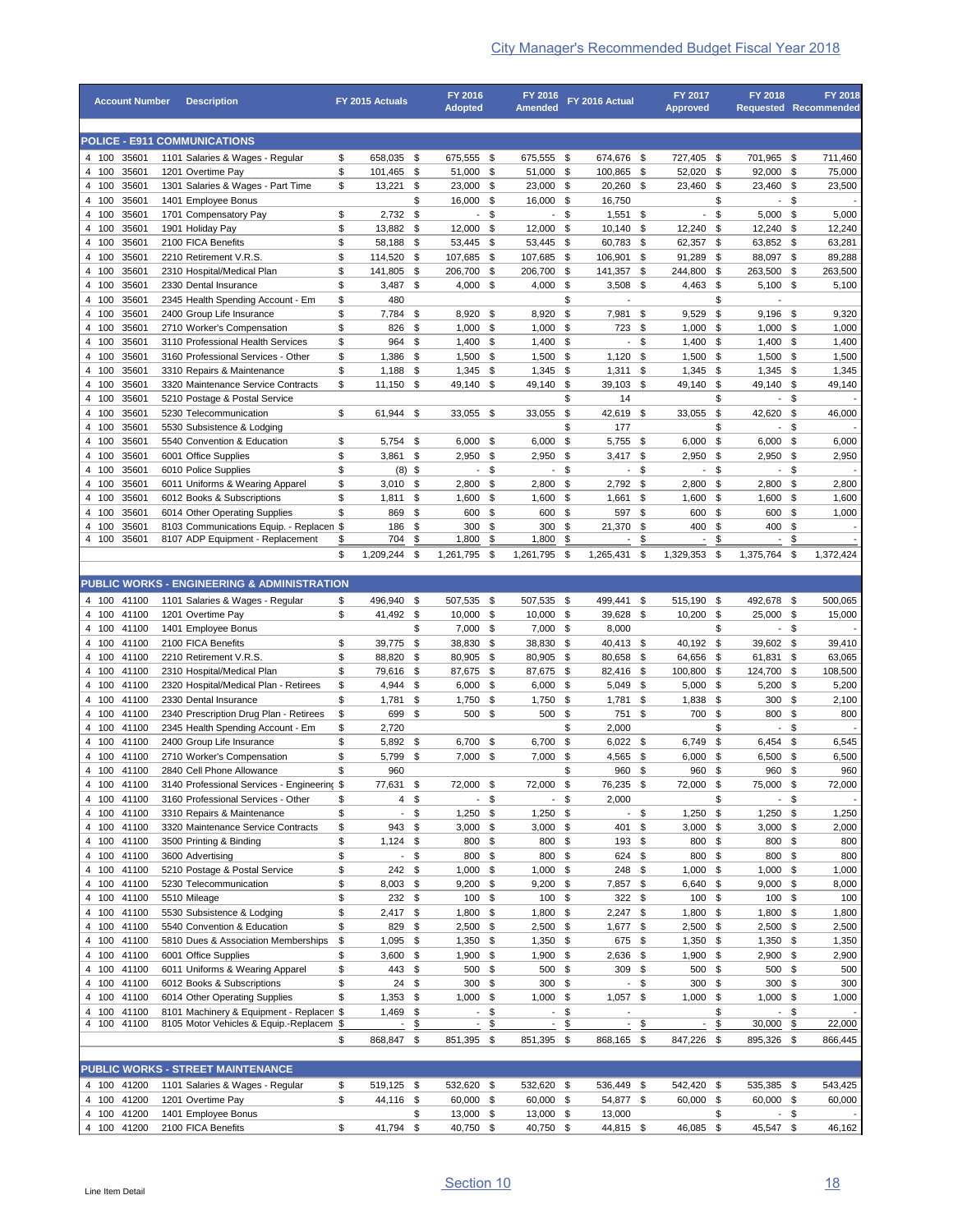|       |                            |                                                                       |                                                        |           |                                        |           |                                        |                |                                        |      |                          |            |                                       |          | <b>City Manager's Recommended Budget Fiscal Year 2018</b> |
|-------|----------------------------|-----------------------------------------------------------------------|--------------------------------------------------------|-----------|----------------------------------------|-----------|----------------------------------------|----------------|----------------------------------------|------|--------------------------|------------|---------------------------------------|----------|-----------------------------------------------------------|
|       | <b>Account Number</b>      | <b>Description</b>                                                    | FY 2015 Actuals                                        |           | FY 2016<br><b>Adopted</b>              |           | FY 2016<br><b>Amended</b>              |                | FY 2016 Actual                         |      | FY 2017<br>Approved      |            | FY 2018                               |          | FY 2018<br><b>Requested Recommended</b>                   |
|       | 4 100 41200                | 2210 Retirement V.R.S.                                                | \$<br>90,016 \$                                        |           | 84,895 \$                              |           | 84,895 \$                              |                | 83,828 \$                              |      | 68,074 \$                |            | 69,100 \$                             |          | 69,100                                                    |
|       | 4 100 41200<br>4 100 41200 | 2220 Retirement - Hybrid<br>2310 Hospital/Medical Plan                | \$<br>269<br>110,890<br>\$                             | \$<br>\$  | $\overline{\phantom{a}}$<br>162,825    | \$<br>-\$ | $\overline{\phantom{a}}$<br>162,825    | \$<br>\$       | 544<br>114,425 \$                      |      | 172,800                  | \$<br>\$   | $\sim$<br>201,500 \$                  | \$       | 201,500                                                   |
|       | 4 100 41200                | 2320 Hospital/Medical Plan - Retirees                                 | 6,199<br>\$                                            | \$        | $\blacksquare$                         | \$        | $\sim$                                 | -\$            | 5,071                                  | \$   | 7,000                    | \$         | $6,000$ \$                            |          | 6,000                                                     |
|       | 4 100 41200                | 2330 Dental Insurance                                                 | \$<br>2,489                                            | \$        | 3,250                                  | - \$      | $3,250$ \$                             |                | $2,537$ \$                             |      | $3,150$ \$               |            | $3,900$ \$                            |          | 3,900                                                     |
|       | 4 100 41200                | 2340 Prescription Drug Plan - Retirees                                | 699<br>\$                                              | \$        | $\overline{\phantom{a}}$               | \$        | $\blacksquare$                         | \$             | 751                                    | \$   | 700                      | \$         | 800 \$                                |          | 800                                                       |
|       | 4 100 41200<br>4 100 41200 | 2345 Health Spending Account - Em<br>2400 Group Life Insurance        | \$<br>450<br>\$<br>6,116 \$                            |           | 7,030 \$                               |           | 7,030                                  | \$<br>\$       | $\overline{\phantom{a}}$<br>6,299      | \$   | 7,106                    | \$<br>\$   | $\sim$<br>7,014                       | \$<br>\$ | 7,119                                                     |
|       | 4 100 41200                | 2410 Long Term Disablity                                              | \$<br>158                                              |           |                                        |           |                                        | \$             | 321                                    |      |                          | \$         | 350 \$                                |          | 350                                                       |
| 4 100 | 41200                      | 2710 Worker's Compensation                                            | \$<br>29,337                                           | \$        | 36,000                                 | \$        | 36,000                                 | \$             | 30,206 \$                              |      | 34,000                   | \$         | 34,000 \$                             |          | 34,000                                                    |
|       | 4 100 41200                | 3200 Temporary Help Service Fees                                      | \$<br>2,940                                            | \$        | $\overline{\phantom{a}}$               | \$        | $\overline{\phantom{a}}$               | \$             | $\overline{a}$                         |      |                          | \$         | $\sim$                                | \$       | $\overline{\phantom{a}}$                                  |
|       | 4 100 41200                | 3310 Repairs & Maintenance                                            | \$<br>3,433                                            | \$        | 25,000                                 | \$        | 25,000                                 | \$             | 13,633 \$                              |      | 25,000                   | \$         | 25,000                                | \$       | 20,000                                                    |
|       | 4 100 41200<br>4 100 41200 | 3320 Maintenance Service Contracts<br>5230 Telecommunication          | \$<br>20,388<br>\$<br>2,699                            | \$<br>\$  | 25,000 \$<br>2,400                     | \$        | 25,000 \$<br>2,400                     | \$             | 20,771<br>2,716 \$                     | \$   | 25,000<br>2,400          | \$<br>\$   | 55,000 \$<br>2,700 \$                 |          | 30,000<br>2,400                                           |
|       | 4 100 41200                | 5410 Lease/Rental of Equipment                                        |                                                        | \$        | $\overline{\phantom{a}}$               | \$        | $\overline{\phantom{a}}$               | \$             | 950 \$                                 |      | 5,000                    | \$         | $5,000$ \$                            |          | 5,000                                                     |
| 4 100 | 41200                      | 5510 Mileage                                                          | \$<br>1,402                                            | \$        | 300                                    | \$        | 300                                    | \$             | 1,033                                  | \$   | 600                      | \$         | $1,000$ \$                            |          | 1,000                                                     |
|       | 4 100 41200                | 5540 Convention & Education                                           | \$<br>410                                              | \$        | 500                                    | -\$       | 500                                    | \$             | $3,933$ \$                             |      | 500                      | \$         | $4,000$ \$                            |          | 3,000                                                     |
|       | 4 100 41200                | 6007 Repair & Maintenance Supplies                                    | \$<br>1,655                                            | - \$      | $\sim$                                 | \$        |                                        | - \$           | 3,085                                  |      |                          | \$         | $\overline{\phantom{a}}$<br>45,000 \$ |          |                                                           |
|       | 4 100 41200<br>4 100 41200 | 6009 Vehicle/Power Equip. Supplies<br>6011 Uniforms & Wearing Apparel | \$<br>42,007 \$<br>\$<br>3,557                         | - \$      | 43,000 \$<br>4,500 \$                  |           | 43,000 \$<br>4,500 \$                  |                | 51,483 \$<br>4,896                     | \$   | 43,000<br>4,500          | \$<br>- \$ | $5,000$ \$                            |          | 43,000<br>4,500                                           |
|       | 4 100 41200                | 6014 Other Operating Supplies                                         | \$<br>113,716 \$                                       |           | 97,000 \$                              |           | 97,000 \$                              |                | 96,136                                 | - \$ | 97,000                   | -\$        | 97,000 \$                             |          | 97,000                                                    |
|       | 4 100 41200                | 8101 Machinery & Equipment - Replacen \$                              | 3,519                                                  | - \$      | $5,000$ \$                             |           | 5,000                                  | - \$           | $3,614$ \$                             |      | 3,000                    | -\$        | 50,000 \$                             |          |                                                           |
| 4 100 | 41200                      | 8105 Motor Vehicles & Equip.-Replacem \$                              | 8,726                                                  | - \$      | 95,000                                 | - \$      | 95,000                                 | -\$            | 205,431 \$                             |      | 105,000                  | -\$        | 110,000 \$                            |          | 110,000                                                   |
|       | 4 100 41200                | 8201 Machinery & Equipment - Additions \$                             |                                                        | \$        | $\blacksquare$                         | \$        |                                        | \$             | $\overline{\phantom{a}}$               | \$   |                          | \$         | 102,000                               | \$       |                                                           |
|       |                            |                                                                       | \$<br>1,056,110 \$                                     |           | 1,238,070 \$                           |           | 1,238,070 \$                           |                | 1,300,803 \$                           |      | 1,252,335 \$             |            | 1,465,295 \$                          |          | 1,288,256                                                 |
|       |                            | <b>PUBLIC WORKS - DRAINAGE</b>                                        |                                                        |           |                                        |           |                                        |                |                                        |      |                          |            |                                       |          |                                                           |
|       | 4 100 41310                | 1101 Salaries & Wages - Regular                                       | \$<br>125,579                                          | -\$       | 127,600 \$                             |           | 127,600 \$                             |                | 128,580 \$                             |      | 130,150                  |            |                                       |          |                                                           |
|       | 4 100 41310<br>4 100 41310 | 1201 Overtime Pay<br>1401 Employee Bonus                              | \$<br>1,091                                            | \$<br>\$  | $1,200$ \$<br>4,000 \$                 |           | $1,200$ \$<br>$4,000$ \$               |                | $2,294$ \$<br>4,000                    |      | 1,200                    |            |                                       |          |                                                           |
|       | 4 100 41310                | 2100 FICA Benefits                                                    | \$<br>9,343                                            | -\$       | 9,765 \$                               |           | $9,765$ \$                             |                | 9,942 \$                               |      | 10,048                   |            |                                       |          |                                                           |
|       | 4 100 41310                | 2210 Retirement V.R.S.                                                | \$<br>22,133                                           | -\$       | 20,340 \$                              |           | 20,340 \$                              |                | 20,027                                 | \$   | 16,334                   |            |                                       |          |                                                           |
|       | 4 100 41310                | 2310 Hospital/Medical Plan                                            | \$<br>38,289                                           | -\$       | 50,100 \$                              |           | 50,100 \$                              |                | 39,767                                 | \$   | 57,600                   |            |                                       |          |                                                           |
|       | 4 100 41310                | 2320 Hospital/Medical Plan - Retirees                                 | \$<br>1,728                                            | -\$       | $3,000$ \$                             |           | $3,000$ \$                             |                | 1,836 \$                               |      | 3,000                    |            |                                       |          |                                                           |
|       | 4 100 41310<br>4 100 41310 | 2330 Dental Insurance<br>2340 Prescription Drug Plan - Retirees       | \$<br>1,003<br>\$<br>699                               | -\$<br>\$ | $1,000$ \$<br>$\overline{\phantom{a}}$ | -\$       | $1,000$ \$<br>$\overline{\phantom{a}}$ | \$             | $1,001$ \$<br>751                      | \$   | 1,050<br>700             |            |                                       |          |                                                           |
|       | 4 100 41310                | 2345 Health Spending Account - Em                                     | \$<br>480                                              |           |                                        |           |                                        | \$             |                                        |      |                          |            |                                       |          |                                                           |
|       | 4 100 41310                | 2400 Group Life Insurance                                             | \$<br>1,468                                            | \$        | 1,685 \$                               |           | 1,685 \$                               |                | 1,495 \$                               |      | 1,705                    |            |                                       |          |                                                           |
|       | 4 100 41310                | 2710 Worker's Compensation                                            | 2,463<br>\$                                            | -\$       | $3,600$ \$                             |           | $3,600$ \$                             |                | 1,946 \$                               |      | 3,600                    |            |                                       |          |                                                           |
|       | 4 100 41310                | 3140 Professional Services - Engineering                              |                                                        | \$        | 10,000 \$                              |           | 10,000 \$                              |                | $1,235$ \$                             |      | 10,000                   |            |                                       |          |                                                           |
|       | 4 100 41310<br>4 100 41310 | 3200 Temporary Help Service Fees<br>3310 Repairs & Maintenance        | \$<br>$\blacksquare$<br>\$<br>$\overline{\phantom{a}}$ | \$<br>\$  | 20,000 \$<br>$8,000$ \$                |           | 20,000 \$<br>8,000                     | \$             | $\overline{\phantom{a}}$<br>181,731 \$ |      | 8,000                    |            |                                       |          |                                                           |
|       | 4 100 41310                | 3320 Maintenance Service Contracts                                    | 4,443<br>\$                                            |           |                                        |           |                                        | \$             | $-$ \$                                 |      | 20,000                   |            |                                       |          |                                                           |
|       | 4 100 41310                | 3840 Services from Other Governments                                  |                                                        | \$        | $3.000$ \$                             |           | 3.000                                  | \$             | 3.000 S                                |      | 3.000                    |            |                                       |          |                                                           |
|       | 4 100 41310                | 5110 Electrical Services                                              | \$<br>890                                              | \$        | 4,000 \$                               |           | 4,000 \$                               |                | $2,625$ \$                             |      | 1,000                    |            |                                       |          |                                                           |
|       | 4 100 41310                | 5230 Telecommunication                                                | \$<br>550                                              | \$        | 600 \$                                 |           | 600 \$                                 |                | 675 \$                                 |      | 600                      |            |                                       |          |                                                           |
|       | 4 100 41310<br>4 100 41310 | 5410 Lease/Rental of Equipment<br>5510 Mileage                        |                                                        | \$<br>\$  | - \$<br>$-$ \$                         |           |                                        | - \$<br>$-$ \$ | 8,843<br>11                            |      |                          |            |                                       |          |                                                           |
|       | 4 100 41310                | 5810 Dues & Association Memberships                                   | 1,248<br>\$                                            | \$        | $1,200$ \$                             |           | $1,200$ \$                             |                | 1,300 \$                               |      | 1,200                    |            |                                       |          |                                                           |
|       | 4 100 41310                | 6007 Repair & Maintenance Supplies                                    | \$<br>6,047 \$                                         |           | 7,000 \$                               |           | 7,000 \$                               |                | 5,561 \$                               |      | 7,000                    |            |                                       |          |                                                           |
|       | 4 100 41310                | 6011 Uniforms & Wearing Apparel                                       | \$<br>$1,387$ \$                                       |           | 1,500 \$                               |           | $1,500$ \$                             |                | $2,625$ \$                             |      | 1,500                    |            |                                       |          |                                                           |
|       | 4 100 41310                | 6014 Other Operating Supplies                                         | \$<br>$6,203$ \$                                       |           | $3,500$ \$                             |           | $3,500$ \$                             |                | 4,032 \$                               |      | 3,500                    |            |                                       |          |                                                           |
|       | 4 100 41310                | 8201 Machinery & Equipment - Additions \$                             | 12,567                                                 | \$        | $\overline{\phantom{a}}$               | \$        | $\overline{\phantom{a}}$               | \$             | $\overline{\phantom{a}}$               | \$   |                          |            |                                       |          |                                                           |
|       |                            |                                                                       | 237,611 \$<br>\$                                       |           | 281,090 \$                             |           | 281,090 \$                             |                | 423,278 \$                             |      | 281,187 \$               |            | - \$                                  |          |                                                           |
|       |                            | <b>PUBLIC WORKS - STREET LIGHTS</b>                                   |                                                        |           |                                        |           |                                        |                |                                        |      |                          |            |                                       |          |                                                           |
|       | 4 100 41320                | 3140 Professional Services - Engineering \$                           | 6,840 \$                                               |           | 5,000 \$                               |           | $5,000$ \$                             |                | 9,666 \$                               |      | 5,000 \$                 |            | $5,000$ \$                            |          | 5,000                                                     |
|       | 4 100 41320<br>4 100 41320 | 3310 Repairs & Maintenance<br>5110 Electrical Services                | 1,639 \$<br>\$<br>\$<br>378,591 \$                     |           | 5,000 \$<br>375,000 \$                 |           | $5,000$ \$<br>375,000 \$               |                | $2,312$ \$<br>385,952 \$               |      | $5,000$ \$<br>380,000 \$ |            | $5,000$ \$<br>380,000 \$              |          | 5,000<br>395,000                                          |
|       | 4 100 41320                | 5140 Street Light Installations                                       | \$<br>$(2,313)$ \$                                     |           | 5,000 \$                               |           | $5,000$ \$                             |                | 8,765 \$                               |      | $5,000$ \$               |            | 5,000 \$                              |          | 5,000                                                     |
|       | 4 100 41320                | 6007 Repair & Maintenance Supplies                                    | \$<br>10,024                                           | \$        | 10,000                                 | \$        | 10,000                                 | \$             | 9,835                                  | \$   | 10,000                   | \$         | 10,000                                | \$       | 10,000                                                    |
|       |                            |                                                                       | \$<br>394,781 \$                                       |           | 400,000 \$                             |           | 400,000 \$                             |                | 416,531 \$                             |      | 405,000 \$               |            | 405,000 \$                            |          | 420,000                                                   |
|       |                            | <b>PUBLIC WORKS - SNOW REMOVAL</b>                                    |                                                        |           |                                        |           |                                        |                |                                        |      |                          |            |                                       |          |                                                           |
|       | 4 100 41330                | 1201 Overtime Pay                                                     | \$<br>44,776 \$                                        |           | 20,000 \$                              |           | 20,000 \$                              |                | 66,958 \$                              |      | 20,000 \$                |            | 20,000 \$                             |          | 20,000                                                    |
|       | 4 100 41330                | 2100 FICA Benefits                                                    | \$<br>$3,268$ \$                                       |           | 1,700 \$                               |           | 1,700 \$                               |                | 4,944 \$                               |      | 1,530 \$                 |            | 1,530 \$                              |          | 1,530                                                     |
|       | 4 100 41330                | 2710 Worker's Compensation                                            | \$<br>1,856 \$                                         |           | 685 \$                                 |           | 685 \$                                 |                | 2,594 \$                               |      | $2,000$ \$               |            | $3,000$ \$                            |          | 3,000                                                     |
|       | 4 100 41330                | 3165 Contractual Services                                             | \$<br>29,294 \$                                        |           | 50,000 \$                              |           | 50,000 \$                              |                | 133,400 \$                             |      | 50,000 \$                |            | 95,000 \$                             |          | 75,000                                                    |
|       | 4 100 41330<br>4 100 41330 | 5530 Subsistence & Lodging<br>6023 Chemicals                          | \$<br>65,500 \$                                        |           | 46,000 \$                              |           | 46,000 \$                              | \$             | 9,383<br>66,056 \$                     |      | 46,000 \$                | \$         | $5,000$ \$<br>60,000 \$               |          | 5,000<br>60,000                                           |
|       | 4 100 41330                | 8101 Machinery & Equipment - Replacen \$                              | 29,346 \$                                              |           | 20,000 \$                              |           | 20,000 \$                              |                | 26,010 \$                              |      | $6,000$ \$               |            | 14,000 \$                             |          |                                                           |
|       |                            |                                                                       |                                                        |           |                                        |           |                                        |                |                                        |      |                          |            |                                       |          |                                                           |
|       |                            |                                                                       |                                                        |           |                                        |           |                                        |                |                                        |      |                          |            |                                       |          |                                                           |
|       |                            |                                                                       |                                                        |           | Section 10                             |           |                                        |                |                                        |      |                          |            |                                       |          | <u>19</u>                                                 |
|       |                            |                                                                       |                                                        |           |                                        |           |                                        |                |                                        |      |                          |            |                                       |          |                                                           |

|       |       | <b>PUBLIC WORKS - SNOW REMOVAL</b>       |           |      |           |           |            |            |            |        |
|-------|-------|------------------------------------------|-----------|------|-----------|-----------|------------|------------|------------|--------|
| 4 100 | 41330 | 1201 Overtime Pav                        | 44.776 \$ |      | 20,000 \$ | 20,000 \$ | 66.958 \$  | 20,000 \$  | 20,000 \$  | 20,000 |
| 4 100 | 41330 | 2100 FICA Benefits                       | 3.268     | - \$ | 1.700 \$  | 1,700 \$  | $4.944$ \$ | $1,530$ \$ | $1,530$ \$ | 1,530  |
| 4 100 | 41330 | 2710 Worker's Compensation               | 1.856 \$  |      | 685 \$    | 685 \$    | $2.594$ \$ | $2,000$ \$ | $3,000$ \$ | 3,000  |
| 4 100 | 41330 | 3165 Contractual Services                | 29.294    |      | 50,000 \$ | 50,000 \$ | 133.400 \$ | 50,000 \$  | 95,000 \$  | 75,000 |
| 4 100 | 41330 | 5530 Subsistence & Lodging               |           |      |           |           | 9.383      |            | $5.000$ \$ | 5,000  |
| 4 100 | 41330 | 6023 Chemicals                           | 65.500 \$ |      | 46,000 \$ | 46,000 \$ | 66.056 \$  | 46,000 \$  | 60,000 \$  | 60,000 |
| 4 100 | 41330 | 8101 Machinery & Equipment - Replacen \$ | 29,346 \$ |      | 20,000 \$ | 20,000 \$ | 26,010 \$  | $6,000$ \$ | 14,000 \$  |        |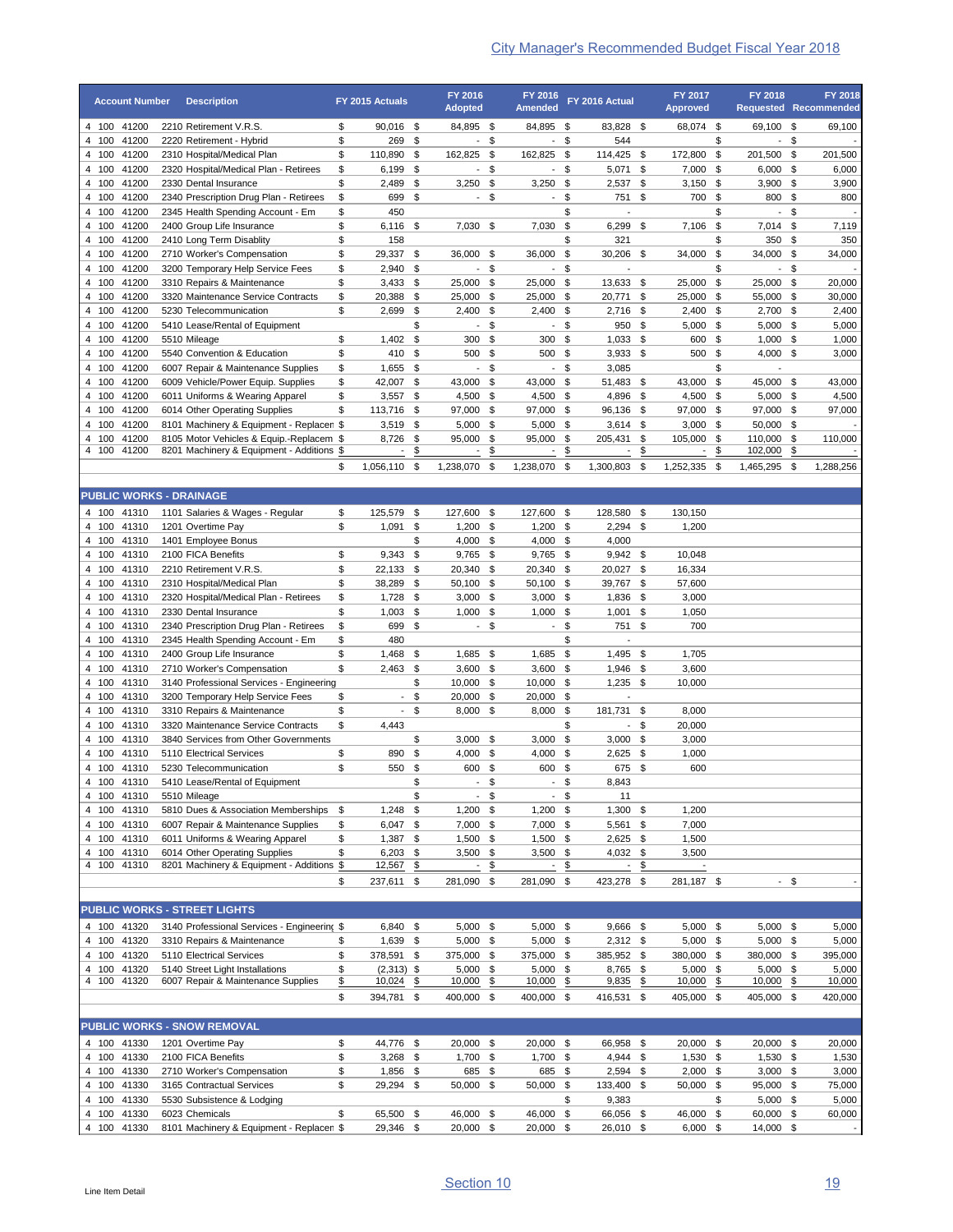|                | <b>Account Number</b>      | <b>Description</b>                                                                   |          | FY 2015 Actuals         |          | FY 2016<br><b>Adopted</b>              |               | FY 2016<br><b>Amended</b>              |               | FY 2016 Actual                         |                | FY 2017<br><b>Approved</b>          |            | FY 2018<br><b>Requested Recommended</b>              |               | FY 2018           |
|----------------|----------------------------|--------------------------------------------------------------------------------------|----------|-------------------------|----------|----------------------------------------|---------------|----------------------------------------|---------------|----------------------------------------|----------------|-------------------------------------|------------|------------------------------------------------------|---------------|-------------------|
|                | 4 100 41330                | 8201 Machinery & Equipment - Additions                                               |          |                         | \$       |                                        | $-$ \$        | $\overline{\phantom{a}}$               | \$            | $\mathbb{R}^+$                         | $\frac{3}{2}$  | $\overline{\phantom{a}}$            | \$         | 9,500                                                | \$            | 9,500             |
|                |                            |                                                                                      | \$       | 174,040                 | \$       | 138,385                                | \$            | 138,385 \$                             |               | 309,345 \$                             |                | 125,530                             | -\$        | 208,030 \$                                           |               | 174,030           |
|                |                            | <b>PUBLIC WORKS - INDUSTRIAL PARK RAIL</b>                                           |          |                         |          |                                        |               |                                        |               |                                        |                |                                     |            |                                                      |               |                   |
|                | 4 100 41350                | 3170 Construction Contracts                                                          | \$<br>\$ | 15,480<br>15,480 \$     | \$       | 15,500<br>15,500                       | \$<br>\$      | 15,500<br>15,500 \$                    | \$            | $\overline{\phantom{a}}$               | \$<br>$-$ \$   | 15,500<br>15,500                    | \$<br>\$   | 15,500<br>15,500                                     | \$<br>\$      | 15,500<br>15,500  |
|                |                            |                                                                                      |          |                         |          |                                        |               |                                        |               |                                        |                |                                     |            |                                                      |               |                   |
|                |                            | <b>PUBLIC WORKS - TRAFFIC ENGINEERING</b>                                            |          |                         |          |                                        |               |                                        |               |                                        |                |                                     |            |                                                      |               |                   |
|                | 4 100 41400<br>4 100 41400 | 1101 Salaries & Wages - Regular<br>1201 Overtime Pay                                 | \$<br>\$ | 271,484 \$<br>23,553    | \$       | 277,570 \$<br>18,000 \$                |               | 277,570 \$<br>18,000 \$                |               | 280,027 \$<br>17,786 \$                |                | 297,505<br>18,000                   | -\$<br>\$  | 302,796 \$<br>18,000 \$                              |               | 307,340<br>18,000 |
|                | 4 100 41400                | 1401 Employee Bonus                                                                  |          |                         | \$       | $6,000$ \$                             |               | $6,000$ \$                             |               | 6,000                                  |                |                                     | \$         | $-$ \$                                               |               |                   |
| 4 100          | 41400                      | 2100 FICA Benefits                                                                   | \$       | 21,622                  | \$       | 21,235 \$                              |               | 21,235 \$                              |               | 22,133 \$                              |                | 24,136                              | \$         | 24,541                                               | \$            | 24,889            |
| 4 100          | 41400                      | 2210 Retirement V.R.S.                                                               | \$       | 45,974                  | \$       | 44,240                                 | - \$          | 44,240 \$                              |               | 43,747 \$                              |                | 37,337 \$                           |            | 38,185 \$                                            |               | 38,185            |
| 4 100<br>4 100 | 41400<br>41400             | 2220 Retirement - Hybrid<br>2310 Hospital/Medical Plan                               | \$<br>\$ | 330<br>69,346           | \$<br>\$ | $\sim$<br>62,625 \$                    | \$            | $\overline{\phantom{a}}$<br>62,625 \$  | \$            | 352<br>77,895 \$                       |                | 86,400                              | \$<br>\$   | ÷<br>93,000                                          | \$            | 93,000            |
| 4 100          | 41400                      | 2320 Hospital/Medical Plan - Retirees                                                | \$       | 1,680                   | \$       | 7,000 \$                               |               | 7,000                                  | \$            | 1,764 \$                               |                | 2,000                               | \$         | 2,000                                                | \$            | 2,000             |
| 4 100          | 41400                      | 2330 Dental Insurance                                                                | \$       | 1,115                   | - \$     | $1,250$ \$                             |               | 1,250                                  | - \$          | $1,155$ \$                             |                | 1,575                               | \$         | $1,800$ \$                                           |               | 1,800             |
| 4 100          | 41400                      | 2340 Prescription Drug Plan - Retirees                                               | \$       | $\sim$                  | \$       | 600 \$                                 |               | 600                                    | \$            |                                        | $-$ \$         | 600                                 | \$         | $\overline{\phantom{a}}$<br>$\overline{\phantom{a}}$ |               |                   |
| 4 100<br>4 100 | 41400<br>41400             | 2345 Health Spending Account - Em<br>2400 Group Life Insurance                       | \$<br>\$ | 2,479<br>$3,203$ \$     |          | 3,665 \$                               |               | 3,665 \$                               | \$            | 2,000<br>$3,292$ \$                    |                | 3,897                               | \$<br>\$   | $3,967$ \$                                           |               | 4,026             |
| 4 100          | 41400                      | 2410 Long Term Disablity                                                             | \$       | 195                     |          |                                        |               |                                        | \$            | 207                                    |                |                                     | \$         | 250 \$                                               |               | 250               |
| 4 100          | 41400                      | 2710 Worker's Compensation                                                           | \$       | 4,073 \$                |          | 12,000 \$                              |               | 12,000                                 | \$            | 13,460 \$                              |                | 6,000                               | \$         | 14,000                                               | \$            | 14,000            |
|                | 4 100 41400                | 3140 Professional Services - Engineering \$                                          |          | $\blacksquare$          | \$       | $2,500$ \$                             |               | 2,500                                  | - \$          | 600 \$                                 |                | 2,500                               | \$         | 2,500                                                |               |                   |
| 4 100<br>4 100 | 41400<br>41400             | 3170 Construction Contracts<br>3310 Repairs & Maintenance                            | \$       | 40,509                  | \$<br>\$ | 20,000 \$<br>55,000 \$                 |               | 20,000 \$<br>55,000 \$                 |               | $\overline{\phantom{a}}$<br>63,425 \$  | - \$           | 20,000<br>55,000                    | -\$<br>-\$ | 37,000 \$<br>55,000 \$                               |               | 37,000<br>55,000  |
| 4 100          | 41400                      | 3320 Maintenance Service Contracts                                                   | \$       | 13,124                  | \$       | 15,000 \$                              |               | 15,000 \$                              |               | $\overline{\phantom{a}}$               | -\$            | 20,000                              | - \$       | 20,000                                               | \$            | 20,000            |
|                | 4 100 41400                | 5210 Postage & Postal Service                                                        |          |                         | \$       | $\sim$                                 | \$            | $\sim$                                 | \$            |                                        | 1 <sup>5</sup> | $\overline{\phantom{a}}$            | \$         | $\overline{\phantom{a}}$                             | \$            |                   |
|                | 4 100 41400                | 5230 Telecommunication                                                               | \$       | 17,160                  | \$       | 22,950                                 | \$            | 22,950 \$                              |               | 17,892 \$                              |                | 22,950                              | \$         | 26,000                                               | \$            | 23,000            |
|                | 4 100 41400<br>4 100 41400 | 5510 Mileage<br>5530 Subsistence & Lodging                                           | \$<br>\$ | 533<br>198              | \$<br>\$ | 750 \$<br>$1,000$ \$                   |               | 750 \$<br>$1,000$ \$                   |               | 248 \$<br>$1,251$ \$                   |                | 750<br>1,000                        | \$<br>\$   | 900                                                  | \$            | 900<br>1,000      |
|                | 4 100 41400                | 5540 Convention & Education                                                          | \$       | 648                     | \$       | $3,000$ \$                             |               | $3,000$ \$                             |               | 4,073 \$                               |                | 3,000                               | \$         | 1,000<br>3,000                                       | \$<br>\$      | 3,000             |
|                | 4 100 41400                | 5810 Dues & Association Memberships                                                  |          |                         | \$       | 450                                    | - \$          | 450 \$                                 |               |                                        | - \$           | 450                                 | - \$       | 450                                                  | \$            | 450               |
| 4 100          | 41400                      | 6001 Office Supplies                                                                 |          |                         | \$       | $\overline{\phantom{a}}$               | \$            | $\overline{\phantom{a}}$               | \$            | 129                                    | -\$            | $\sim$                              | -\$        | $\overline{\phantom{a}}$                             | \$            |                   |
|                | 4 100 41400                | 6007 Repair & Maintenance Supplies                                                   | \$       | 56,164                  | \$       | 50,000                                 | \$            | 50,000 \$                              |               | 40,378 \$                              |                | 50,000 \$                           |            | 60,000                                               | \$            | 50,000            |
| 4 100<br>4 100 | 41400<br>41400             | 6009 Vehicle/Power Equip. Supplies<br>6011 Uniforms & Wearing Apparel                | \$<br>\$ | $(266)$ \$<br>1,998     | \$       | $\sim$<br>$2,000$ \$                   | \$            | $\blacksquare$<br>$2,000$ \$           | \$            | 473 \$<br>$2,603$ \$                   |                | $\sim$<br>2,000                     | \$<br>-\$  | $\overline{\phantom{a}}$<br>$3,200$ \$               | \$            | 2,000             |
| 4 100          | 41400                      | 6014 Other Operating Supplies                                                        | \$       | 25,355                  | \$       | 40,000                                 | \$            | 40,000                                 | \$            | 19,129                                 | \$             | 33,000                              | \$         | 33,000                                               | \$            | 30,000            |
| 4 100          | 41400                      | 8101 Machinery & Equipment - Replacen \$                                             |          | 176,642                 | \$       | 98,000                                 | \$            | 98,000 \$                              |               | 128,234 \$                             |                | 111,000 \$                          |            | 152,000 \$                                           |               | 100,000           |
| 4 100          | 41400                      | 8102 Furniture & Fixtures - Replacement \$                                           |          | 1,436                   | \$       | $\sim$                                 | \$            | $\blacksquare$                         | \$            | $\overline{\phantom{a}}$               |                |                                     | \$         | $\overline{\phantom{a}}$                             |               |                   |
| 4 100<br>4 100 | 41400<br>41400             | 8103 Communications Equip. - Replacement<br>8105 Motor Vehicles & Equip.-Replacem \$ |          | 7,166                   | \$<br>\$ | $\sim$<br>$\sim$                       | \$<br>\$      | $\blacksquare$<br>$\blacksquare$       | \$<br>\$      | 224                                    | - \$           | 35,000                              | \$<br>\$   | $\overline{\phantom{a}}$                             |               |                   |
| 4 100          | 41400                      | 8107 ADP Equipment - Replacement                                                     | \$       | 1,384                   | \$       | $\sim$                                 | \$            |                                        | $-$ \$        | 188                                    |                |                                     | \$         | ÷                                                    |               |                   |
|                | 4 100 41400                | 8201 Machinery & Equipment - Additions \$                                            |          | $-$ \$                  |          | 40,000 \$                              |               | 40,000 \$                              |               |                                        |                |                                     | \$         | 137,000                                              |               |                   |
| 4 100          | 41400                      | 8203 Communications Equip. - Additions \$                                            |          | 1,755                   | \$       | $\overline{\phantom{a}}$               | \$            | $\overline{\phantom{a}}$               | \$            |                                        |                |                                     | \$         |                                                      |               |                   |
|                | 4 100 41400                | 8212 ADP Software - Additions                                                        | \$<br>\$ | 1,938<br>790,798 \$     | \$       | $\overline{\phantom{a}}$<br>804,835 \$ | $\frac{1}{2}$ | $\overline{\phantom{a}}$<br>804,835 \$ | $\frac{1}{2}$ | $\overline{\phantom{a}}$<br>748,668 \$ | $\frac{1}{2}$  | $\overline{\phantom{a}}$<br>834,100 | \$<br>- \$ | 1,029,589 \$                                         | $\frac{1}{2}$ | 825,840           |
|                |                            |                                                                                      |          |                         |          |                                        |               |                                        |               |                                        |                |                                     |            |                                                      |               |                   |
|                | 4 100 41500                | <b>PUBLIC WORKS - SHOP AND GARAGE</b><br>1101 Salaries & Wages - Regular             | \$       | 569,760 \$              |          | 577,365 \$                             |               | 577,365 \$                             |               | 588,368 \$                             |                | 586,760 \$                          |            | 578,870 \$                                           |               | 587,560           |
|                | 4 100 41500                | 1201 Overtime Pay                                                                    | \$       | 14,799 \$               |          | 8,000 \$                               |               | 8,000 \$                               |               | 11,804 \$                              |                | 8,160                               | \$         | 8,000 \$                                             |               | 8,000             |
|                | 4 100 41500                | 1301 Salaries & Wages - Part Time                                                    | \$       | 3,659                   |          |                                        |               |                                        | \$            | $\overline{a}$                         |                |                                     | \$         |                                                      |               |                   |
|                | 4 100 41500                | 1401 Employee Bonus                                                                  |          |                         | \$       | 12,000 \$                              |               | 12,000 \$                              |               | 11,000                                 |                |                                     | \$         | ÷                                                    |               |                   |
|                | 4 100 41500<br>4 100 41500 | 2100 FICA Benefits<br>2210 Retirement V.R.S.                                         | \$<br>\$ | 42,315 \$<br>100,004 \$ |          | 44,175 \$<br>92,030 \$                 |               | 44,175 \$<br>92,030 \$                 |               | 44,131 \$<br>89,217 \$                 |                | 45,511<br>73,638                    | \$<br>-\$  | 44,896 \$<br>72,648 \$                               |               | 45,560<br>73,739  |
|                | 4 100 41500                | 2220 Retirement - Hybrid                                                             |          |                         | \$       |                                        | - \$          |                                        | - \$          | 278                                    |                |                                     | \$         |                                                      |               |                   |
|                | 4 100 41500                | 2310 Hospital/Medical Plan                                                           | \$       | 151,811 \$              |          | 140,300 \$                             |               | 140,300 \$                             |               | 159,092 \$                             |                | 172,800 \$                          |            | 186,000 \$                                           |               | 186,000           |
|                | 4 100 41500                | 2320 Hospital/Medical Plan - Retirees                                                | \$       | 17,234 \$               |          | 25,000 \$                              |               | 25,000 \$                              |               | 18,438 \$                              |                | 25,000                              | -\$        | 21,000 \$                                            |               | 21,000            |
|                | 4 100 41500                | 2330 Dental Insurance                                                                | \$       | 2,543 \$                |          | $3,000$ \$                             |               | $3,000$ \$                             |               | $2,713$ \$                             |                | $3,150$ \$                          |            | $3,600$ \$                                           |               | 3,600             |
|                | 4 100 41500<br>4 100 41500 | 2335 Dental Insurance - Retirees<br>2340 Prescription Drug Plan - Retirees           | \$<br>\$ | 254 \$<br>2,795 \$      |          | 500 \$<br>$3,000$ \$                   |               | 500 \$<br>$3,000$ \$                   |               | 339 \$<br>3,326 \$                     |                | 500<br>$3,000$ \$                   | \$         | 500 \$<br>$3,400$ \$                                 |               | 500<br>3,400      |
|                | 4 100 41500                | 2345 Health Spending Account - Em                                                    | \$       | 960                     |          |                                        |               |                                        | \$            | $\centerdot$                           |                |                                     | \$         | ÷                                                    |               |                   |
|                | 4 100 41500                | 2400 Group Life Insurance                                                            | \$       | 6,738 \$                |          | 7,620 \$                               |               | 7,620 \$                               |               | 6,681 \$                               |                | 7,687 \$                            |            | 7,583 \$                                             |               | 7,697             |
|                | 4 100 41500                | 2410 Long Term Disablity                                                             |          |                         |          |                                        |               |                                        | \$            | 164                                    |                |                                     | \$         | 200 \$                                               |               | 200               |
|                | 4 100 41500<br>4 100 41500 | 2710 Worker's Compensation<br>3110 Professional Health Services                      | \$<br>\$ | $11,217$ \$<br>- \$     |          | 12,000 \$<br>$1,500$ \$                |               | 12,000 \$<br>$1,500$ \$                |               | $9,763$ \$                             | $-$ \$         | 12,000 \$<br>$1,500$ \$             |            | 12,000 \$<br>- \$                                    |               | 12,000            |
|                | 4 100 41500                | 3310 Repairs & Maintenance                                                           | \$       | 5,632 \$                |          | $3,000$ \$                             |               | $3,000$ \$                             |               | $3,080$ \$                             |                | $3,000$ \$                          |            | $3,000$ \$                                           |               | 3,000             |
|                | 4 100 41500                | 3320 Maintenance Service Contracts                                                   | \$       | $1,227$ \$              |          | 700 \$                                 |               | 700 \$                                 |               |                                        | - \$           | 700 \$                              |            | 700 \$                                               |               | 700               |
|                | 4 100 41500                | 3500 Printing & Binding                                                              | \$       | 814 \$                  |          | $1,000$ \$                             |               | $1,000$ \$                             |               | $1,188$ \$                             |                | $1,000$ \$                          |            | $1,000$ \$                                           |               | 1,000             |
|                | 4 100 41500                | 3600 Advertising                                                                     | \$       | - \$                    |          | 500 \$                                 |               | 500 \$                                 |               | $311$ \$                               |                | 500 \$                              |            | 500 \$                                               |               | 500               |
|                | 4 100 41500<br>4 100 41500 | 5110 Electrical Services<br>5120 Heating Services                                    | \$<br>\$ | 17,192 \$<br>12,367 \$  |          | 18,000 \$<br>15,000 \$                 |               | 18,000 \$<br>15,000 \$                 |               | 16,400 \$<br>8,581 \$                  |                | 18,000 \$<br>15,000                 | \$         | 18,000 \$<br>10,000 \$                               |               | 18,000<br>10,000  |
|                |                            |                                                                                      |          |                         |          |                                        |               |                                        |               |                                        |                |                                     |            |                                                      |               |                   |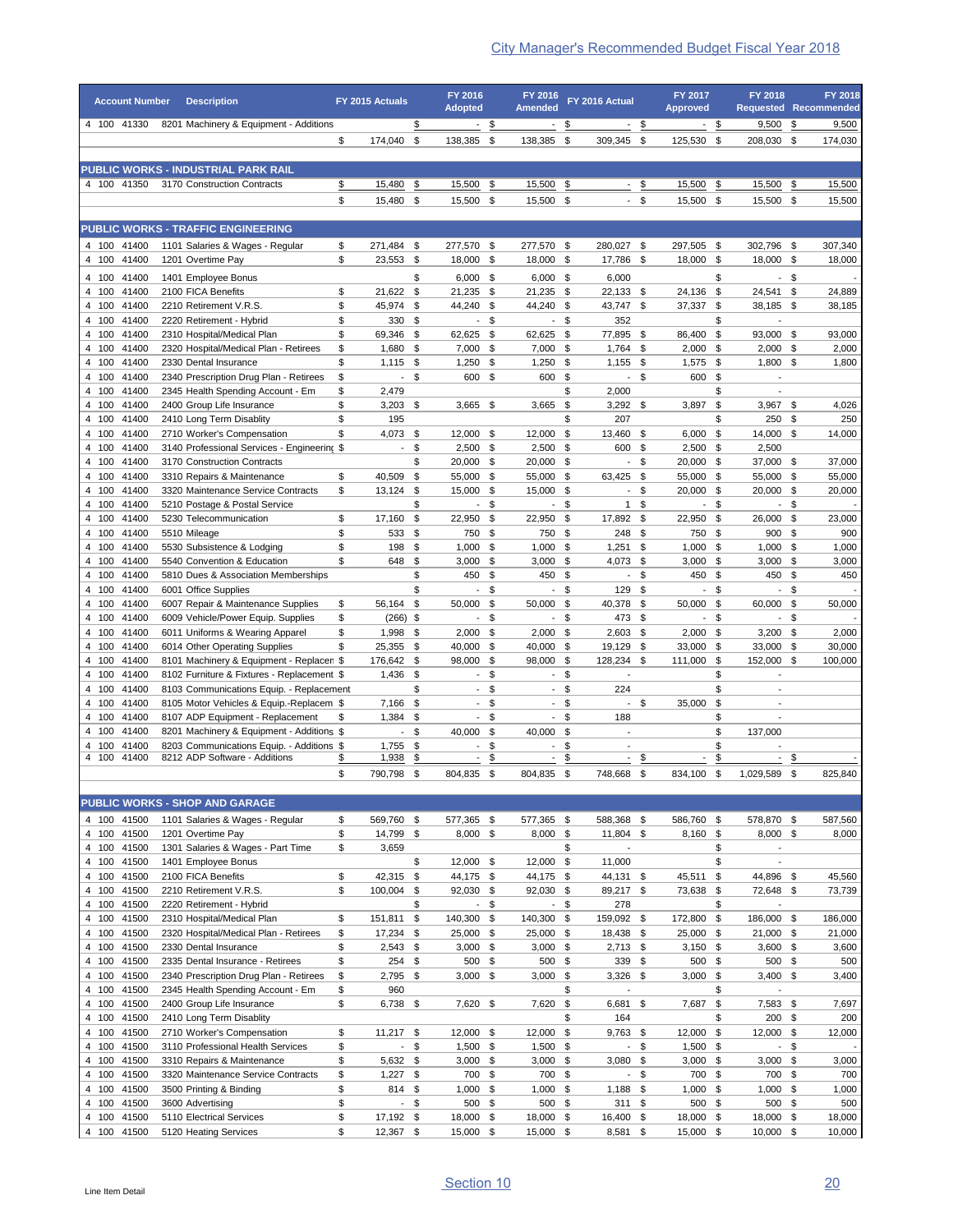| <b>Account Number</b>          | <b>Description</b>                        | FY 2015 Actuals  |     | FY 2016<br><b>Adopted</b> |          | <b>FY 2016</b><br><b>Amended</b> |        | FY 2016 Actual |        | FY 2017<br><b>Approved</b> |      | FY 2018<br><b>Requested</b> |      | <b>FY 2018</b><br>Recommended |
|--------------------------------|-------------------------------------------|------------------|-----|---------------------------|----------|----------------------------------|--------|----------------|--------|----------------------------|------|-----------------------------|------|-------------------------------|
| 4 100<br>41500                 | 5130 Water & Sewer Services               | \$<br>$2.366$ \$ |     | $2.500$ \$                |          | 2.500                            | \$     | $2,365$ \$     |        | 2,500                      | -\$  | $2.500$ \$                  |      | 2,500                         |
| 4 100<br>41500                 | 5210 Postage & Postal Service             | \$<br>35         | -\$ | 300S                      |          | 300                              | \$     | 638 \$         |        | 300                        | -\$  | 300                         | \$   | 300                           |
| 4 100<br>41500                 | 5230 Telecommunication                    | \$<br>$5,062$ \$ |     | 5,500 \$                  |          | 5,500 \$                         |        | $4.635$ \$     |        | 5,500                      | - \$ | 5,500 \$                    |      | 4,500                         |
| 4 100<br>41500                 | 5410 Lease/Rental of Equipment            | \$<br>$3,607$ \$ |     |                           | - \$     |                                  | - \$   | $3,900$ \$     |        |                            | - \$ | $\sim$                      | - \$ |                               |
| 41500<br>4 100                 | 5510 Mileage                              | \$<br>270        | -\$ | 100S                      |          | 100S                             |        | 32S            |        | 100S                       |      | 100                         | \$   | 100                           |
| 4 100<br>41500                 | 5530 Subsistence & Lodging                |                  | \$  |                           | - \$     |                                  | $-$ \$ | 252S           |        |                            | - \$ | 300 \$                      |      | 300                           |
| 41500<br>4 100                 | 5540 Convention & Education               | \$<br>993        | \$  | $2.200$ \$                |          | 2.200                            | \$     | $1,003$ \$     |        | 2,200                      | - \$ | $2,200$ \$                  |      | 2,200                         |
| 4 100<br>41500                 | 6001 Office Supplies                      | \$<br>$6,815$ \$ |     | $4,000$ \$                |          | 4,000                            | \$     | 5,983 \$       |        | 4,000                      | - \$ | $5,000$ \$                  |      | 5,000                         |
| 41500<br>4 100                 | 6007 Repair & Maintenance Supplies        | \$<br>4,908      | -\$ | $6,000$ \$                |          | 6,000                            | \$     | $4,137$ \$     |        | 6,000                      | - \$ | $6,000$ \$                  |      | 6,000                         |
| 4 100<br>41500                 | 6008 Motor Fuel & Lube                    | \$<br>157,496 \$ |     | 193,000 \$                |          | 193,000                          | S      | 113,565 \$     |        | 193,000                    | - \$ | 193,000 \$                  |      | 190,000                       |
| 41500<br>100<br>4              | 6009 Vehicle/Power Equip. Supplies        | \$<br>87,016 \$  |     | 75,000 \$                 |          | 75,000                           | S      | 73,856 \$      |        | 75,000                     | - \$ | 75,000 \$                   |      | 75,000                        |
| 4 100<br>41500                 | 6011 Uniforms & Wearing Apparel           | \$<br>5,715 \$   |     | $5,000$ \$                |          | 5,000                            | \$     | 7,708 \$       |        | 5,000                      | - \$ | $5,000$ \$                  |      | 5,000                         |
| 41500<br>100<br>4              | 6012 Books & Subscriptions                | \$<br>120        | -\$ | $1,800$ \$                |          | 1,800                            | \$     |                | $-$ \$ | 1,800                      | - \$ | 1,800 \$                    |      | 1,800                         |
| 4 100<br>41500                 | 6014 Other Operating Supplies             | \$<br>13,653 \$  |     | 8,500 \$                  |          | 8,500                            | \$     | 11,695 \$      |        | 8,500 \$                   |      | 8,500 \$                    |      | 8,500                         |
| 100<br>41500<br>4              | 8101 Machinery & Equipment - Replacement  |                  | \$  | 14,800 \$                 |          | 14,800                           | \$     | 12,035 \$      |        |                            | - \$ | $2,500$ \$                  |      | 2,500                         |
| 4 100<br>41500                 | 8102 Furniture & Fixtures - Replacement   |                  | \$  |                           | - \$     |                                  | $-$ \$ | 1,286          |        |                            | \$   | $\overline{\phantom{a}}$    |      |                               |
| 41500<br>100<br>4              | 8103 Communications Equip. - Replacen \$  | 19,925           | \$  | $\blacksquare$            | <b>S</b> |                                  | $-$ \$ |                |        |                            | \$   |                             |      |                               |
| 41500<br>4 100                 | 8105 Motor Vehicles & Equip.-Replacement  |                  | \$  | 27,000 \$                 |          | 27,000                           | \$     | 32,724 \$      |        |                            | \$   | 28,000                      |      |                               |
| 41500<br>100<br>4              | 8201 Machinery & Equipment - Additions \$ | 12,867           | \$  | 3,140                     | -\$      | 3,140                            | \$     | 2,497 \$       |        | 10,000                     | \$   | $\overline{\phantom{a}}$    |      |                               |
| 4 100<br>41500                 | 8203 Communications Equip. - Additions \$ |                  | \$  | 1,975                     | S        | 1,975                            | \$     | 1,722          | \$     |                            | \$   | $\overline{\phantom{a}}$    | \$   |                               |
|                                |                                           | \$<br>1,282,169  | -\$ | 1,315,505                 | -\$      | 1,315,505                        | \$     | 1,254,908      | \$     | 1,291,806                  | \$   | 1,307,597                   | \$   | 1,286,156                     |
|                                |                                           |                  |     |                           |          |                                  |        |                |        |                            |      |                             |      |                               |
| <b>PUBLIC WORKS - GRAPHICS</b> |                                           |                  |     |                           |          |                                  |        |                |        |                            |      |                             |      |                               |

| 4 100 | 41501 | 1101 Salaries & Wages - Regular       | \$<br>58,312 \$ |      | 30,000 \$                |     | 30,000 \$                |      | 27.018 |                          | \$<br>$\overline{\phantom{a}}$ |      |       |
|-------|-------|---------------------------------------|-----------------|------|--------------------------|-----|--------------------------|------|--------|--------------------------|--------------------------------|------|-------|
| 4 100 | 41501 | 1401 Employee Bonus                   |                 | \$   | $1,000$ \$               |     | $1,000$ \$               |      |        |                          | \$<br>$\overline{\phantom{a}}$ |      |       |
| 4 100 | 41501 | 2100 FICA Benefits                    | \$<br>4,443     | \$   | $2,295$ \$               |     | $2,295$ \$               |      | 2.066  |                          | \$                             |      |       |
| 4 100 | 41501 | 2210 Retirement V.R.S.                | $10.414$ \$     |      | 4,780 \$                 |     | 4,780 \$                 |      | 2,356  |                          | $\overline{\phantom{a}}$       |      |       |
| 4 100 | 41501 | 2310 Hospital/Medical Plan            | 6,917 \$        |      | $7,500$ \$               |     | 7,500 \$                 |      | 1,729  |                          |                                |      |       |
| 4 100 | 41501 | 2320 Hospital/Medical Plan - Retirees |                 |      |                          |     |                          | \$   | 1.170  |                          | \$<br>$2.000$ \$               |      | 2.000 |
| 4 100 | 41501 | 2330 Dental Insurance                 | \$<br>254       | \$   | 250S                     |     | 250                      | \$   | 64     |                          | $\overline{\phantom{a}}$       |      |       |
| 4 100 | 41501 | 2340 Dental Insurance - Retirees      |                 |      |                          |     |                          | \$   | 569    |                          | 600                            | - \$ | 600   |
| 4 100 | 41501 | 2400 Group Life Insurance             | \$<br>691       | S.   | 395S                     |     | 395 \$                   |      | 176    |                          | \$                             |      |       |
| 4 100 | 41501 | 2710 Worker's Compensation            | 64              | S.   | 60                       | -\$ | 60                       | - \$ | 31     |                          |                                |      |       |
| 4 100 | 41501 | 3160 Professional Services - Other    | \$<br>1,200     | S.   | 600                      | -\$ | 600 \$                   |      | 456 \$ | $\overline{\phantom{a}}$ | \$<br>$\overline{\phantom{a}}$ |      |       |
| 4 100 | 41501 | 3310 Repairs & Maintenance            | \$<br>64 \$     |      | $\sim$                   | -\$ |                          | - \$ |        |                          | \$                             |      |       |
| 4 100 | 41501 | 3320 Maintenance Service Contracts    | \$<br>3.040     | - \$ | $\overline{\phantom{a}}$ | -S  |                          | - \$ |        |                          | $\overline{\phantom{a}}$       |      |       |
| 4 100 | 41501 | 5540 Convention & Education           |                 | \$   | $\overline{\phantom{a}}$ | \$  | $\sim$                   | \$   | 5,540  |                          | $\overline{\phantom{a}}$       |      |       |
| 4 100 | 41501 | 6012 Books & Subscriptions            | 124             | \$   | $\overline{\phantom{0}}$ | \$  | $\overline{\phantom{a}}$ | \$   |        |                          |                                |      |       |
| 4 100 | 41501 | 6014 Other Operating Supplies         | 3,723           | \$   | 2,000                    |     | 2,000                    | S    | 768    | S                        |                                |      |       |
|       |       |                                       | 89,246          | \$   | 48,880                   | -\$ | 48,880 \$                |      | 41,942 | -\$                      | \$<br>2,600                    | -\$  | 2,600 |

|       |       | <b>PUBLIC WORKS - TREE PURCHASE - CITY</b> |        |        |        |         |        |        |        |
|-------|-------|--------------------------------------------|--------|--------|--------|---------|--------|--------|--------|
| 4 100 | 41502 | 3320 Maintenance Service Contracts         | 42.755 | 40.000 | 40.000 | 54.284  | 40.000 | 40.000 | 20.000 |
| 4 100 | 41502 | 6003 Agricultural Supplies                 | 37.926 | 45.000 | 45.000 | 45.912  | 45.000 | 45.000 | 25.000 |
|       |       |                                            | 80.681 | 85.000 | 85.000 | 100.196 | 85.000 | 85.000 | 45.000 |

|                | <b>Account Number</b>      | <b>Description</b>                                                                     |          | FY 2015 Actuals          |             | FY 2016<br><b>Adopted</b>            |          | FY 2016<br><b>Amended</b> |              | FY 2016 Actual           |        | FY 2017<br><b>Approved</b>           |                       | <b>FY 2018</b>                             |      | <b>FY 2018</b><br><b>Requested Recommended</b> |
|----------------|----------------------------|----------------------------------------------------------------------------------------|----------|--------------------------|-------------|--------------------------------------|----------|---------------------------|--------------|--------------------------|--------|--------------------------------------|-----------------------|--------------------------------------------|------|------------------------------------------------|
|                | 4 100 41500                | 5130 Water & Sewer Services                                                            | \$       | 2,366 \$                 |             | $2,500$ \$                           |          | $2,500$ \$                |              | 2,365 \$                 |        | $2,500$ \$                           |                       | $2,500$ \$                                 |      | 2,500                                          |
|                | 4 100 41500                | 5210 Postage & Postal Service                                                          | \$       | $35 \quad$ \$            |             | 300                                  | -\$      | 300 \$                    |              | 638                      | \$     | 300                                  | -\$                   | 300                                        | - \$ | 300                                            |
|                | 4 100 41500<br>4 100 41500 | 5230 Telecommunication<br>5410 Lease/Rental of Equipment                               | \$<br>\$ | $5,062$ \$<br>$3,607$ \$ |             | 5,500 \$<br>$\overline{\phantom{a}}$ | -\$      | 5,500 \$<br>$\sim$        | \$           | 4,635 \$<br>$3,900$ \$   |        | 5,500<br>$\overline{\phantom{a}}$    | \$<br>\$              | 5,500 \$<br>$\overline{\phantom{a}}$       | \$   | 4,500                                          |
|                | 4 100 41500                | 5510 Mileage                                                                           | \$       | 270 \$                   |             | 100                                  | -\$      | 100 \$                    |              | $32^{\circ}$             |        | 100                                  | - \$                  | 100                                        | \$   | 100                                            |
|                | 4 100 41500                | 5530 Subsistence & Lodging                                                             |          |                          | \$          | $\blacksquare$                       | \$       | $\overline{\phantom{a}}$  | \$           | 252S                     |        | $\overline{\phantom{a}}$             | \$                    | 300                                        | -\$  | 300                                            |
| 4 100          | 41500                      | 5540 Convention & Education                                                            | \$       | 993                      | \$          | $2,200$ \$                           |          | $2,200$ \$                |              | $1,003$ \$               |        | $2,200$ \$                           |                       | 2,200                                      | - \$ | 2,200                                          |
| 4 100<br>4 100 | 41500<br>41500             | 6001 Office Supplies<br>6007 Repair & Maintenance Supplies                             | \$<br>\$ | 6,815<br>4,908           | - \$<br>-\$ | $4,000$ \$<br>$6,000$ \$             |          | $4,000$ \$<br>$6,000$ \$  |              | 5,983 \$<br>4,137 \$     |        | 4,000<br>6,000                       | \$<br>\$              | $5,000$ \$<br>$6,000$ \$                   |      | 5,000<br>6,000                                 |
| 4 100          | 41500                      | 6008 Motor Fuel & Lube                                                                 | \$       | 157,496                  | - \$        | 193,000                              | -\$      | 193,000 \$                |              | 113,565                  | \$     | 193,000                              | \$                    | 193,000 \$                                 |      | 190,000                                        |
| 4 100          | 41500                      | 6009 Vehicle/Power Equip. Supplies                                                     | \$       | 87,016 \$                |             | 75,000 \$                            |          | 75,000 \$                 |              | 73,856                   | \$     | 75,000                               | \$                    | 75,000                                     | - \$ | 75,000                                         |
| 4 100          | 41500                      | 6011 Uniforms & Wearing Apparel                                                        | \$       | 5,715 \$                 |             | $5,000$ \$                           |          | $5,000$ \$                |              | 7,708 \$                 |        | 5,000                                | \$                    | 5,000                                      | - \$ | 5,000                                          |
| 4 100<br>4 100 | 41500<br>41500             | 6012 Books & Subscriptions                                                             | \$<br>\$ | 120                      | -\$         | $1,800$ \$                           |          | $1,800$ \$                |              |                          | $-$ \$ | 1,800                                | -\$                   | 1,800                                      | -\$  | 1,800                                          |
| 4 100          | 41500                      | 6014 Other Operating Supplies<br>8101 Machinery & Equipment - Replacement              |          | 13,653                   | \$<br>\$    | 8,500<br>14,800 \$                   | \$       | 8,500<br>14,800 \$        | \$           | 11,695 \$<br>12,035 \$   |        | 8,500<br>$\mathcal{L}_{\mathcal{A}}$ | -\$<br>\$             | 8,500<br>$2,500$ \$                        | - \$ | 8,500<br>2,500                                 |
| 4 100          | 41500                      | 8102 Furniture & Fixtures - Replacement                                                |          |                          | \$          | $\sim$                               | \$       | $\blacksquare$            | \$           | 1,286                    |        |                                      | \$                    | $\overline{a}$                             |      |                                                |
| 4 100          | 41500                      | 8103 Communications Equip. - Replacen \$                                               |          | 19,925                   | \$          | $-$ \$                               |          |                           | - \$         |                          |        |                                      | \$                    | $\overline{\phantom{a}}$                   |      |                                                |
| 4 100          | 41500                      | 8105 Motor Vehicles & Equip.-Replacement                                               |          |                          | \$          | 27,000                               | -\$      | 27,000 \$                 |              | 32,724 \$                |        | $\overline{a}$                       | \$                    | 28,000                                     |      |                                                |
| 4 100<br>4 100 | 41500<br>41500             | 8201 Machinery & Equipment - Additions \$<br>8203 Communications Equip. - Additions \$ |          | 12,867                   | -\$<br>\$   | $3,140$ \$<br>1,975                  | \$       | $3,140$ \$<br>1,975       | \$           | $2,497$ \$<br>1,722      | \$     | 10,000                               | - \$<br>$\frac{1}{2}$ |                                            | \$   |                                                |
|                |                            |                                                                                        | \$       | 1,282,169                | -\$         | 1,315,505 \$                         |          | 1,315,505 \$              |              | 1,254,908 \$             |        | 1,291,806                            | - \$                  | 1,307,597                                  | - \$ | 1,286,156                                      |
|                |                            |                                                                                        |          |                          |             |                                      |          |                           |              |                          |        |                                      |                       |                                            |      |                                                |
|                |                            | <b>PUBLIC WORKS - GRAPHICS</b>                                                         |          |                          |             |                                      |          |                           |              |                          |        |                                      |                       |                                            |      |                                                |
|                | 4 100 41501                | 1101 Salaries & Wages - Regular                                                        | \$       | 58,312 \$                |             | $30,000$ \$                          |          | 30,000 \$                 |              | 27,018                   |        |                                      | \$                    | $\overline{\phantom{a}}$<br>$\overline{a}$ |      |                                                |
| 4 100          | 41501<br>4 100 41501       | 1401 Employee Bonus<br>2100 FICA Benefits                                              | \$       | 4,443                    | \$<br>\$    | $1,000$ \$<br>$2,295$ \$             |          | $1,000$ \$<br>$2,295$ \$  |              | 2,066                    |        |                                      | \$<br>\$              | $\overline{a}$                             |      |                                                |
| 4 100          | 41501                      | 2210 Retirement V.R.S.                                                                 | \$       | 10,414 \$                |             | 4,780                                | \$       | 4,780 \$                  |              | 2,356                    |        |                                      | \$                    | $\overline{\phantom{a}}$                   |      |                                                |
| 4 100          | 41501                      | 2310 Hospital/Medical Plan                                                             | \$       | 6,917 \$                 |             | 7,500 \$                             |          | 7,500 \$                  |              | 1,729                    |        |                                      | \$                    | $\overline{a}$                             |      |                                                |
| 4 100          | 41501                      | 2320 Hospital/Medical Plan - Retirees                                                  |          |                          |             |                                      |          |                           | \$           | 1,170                    |        |                                      | \$                    | 2,000                                      | -\$  | 2,000                                          |
| 4 100<br>4 100 | 41501<br>41501             | 2330 Dental Insurance<br>2340 Dental Insurance - Retirees                              | \$       | 254                      | -\$         | 250 \$                               |          | 250                       | \$<br>\$     | 64<br>569                |        |                                      | \$<br>\$              | 600                                        | -\$  | 600                                            |
| 4 100          | 41501                      | 2400 Group Life Insurance                                                              | \$       | 691                      | -\$         | 395 \$                               |          | 395 \$                    |              | 176                      |        |                                      | \$                    | $\overline{\phantom{a}}$                   |      |                                                |
| 4 100          | 41501                      | 2710 Worker's Compensation                                                             | \$       | 64                       | -\$         | 60                                   | -\$      | 60 \$                     |              | 31                       |        |                                      | \$                    | $\overline{a}$                             |      |                                                |
| 4 100          | 41501                      | 3160 Professional Services - Other                                                     | \$       | 1,200                    | -\$         | 600                                  | -\$      | 600 \$                    |              | 456                      | \$     | $\blacksquare$                       | \$                    | $\overline{\phantom{a}}$                   |      |                                                |
| 4 100<br>4 100 | 41501<br>41501             | 3310 Repairs & Maintenance<br>3320 Maintenance Service Contracts                       | \$<br>\$ | 64<br>3,040              | \$<br>\$    | $\sim$<br>$\blacksquare$             | \$<br>\$ | $\overline{\phantom{a}}$  | $-$ \$<br>\$ |                          |        |                                      | \$<br>\$              | $\overline{a}$<br>$\overline{\phantom{0}}$ |      |                                                |
| 4 100          | 41501                      | 5540 Convention & Education                                                            |          |                          | \$          | $\blacksquare$                       | \$       | $\overline{\phantom{a}}$  | \$           | 5,540                    |        |                                      | \$                    | $\overline{a}$                             |      |                                                |
| 4 100          | 41501                      | 6012 Books & Subscriptions                                                             | \$       | 124                      | \$          | $\overline{\phantom{a}}$             | \$       | $\blacksquare$            | \$           |                          |        |                                      | \$                    | $\overline{\phantom{0}}$                   |      |                                                |
| 4 100          | 41501                      | 6014 Other Operating Supplies                                                          | \$       | 3,723                    | \$          | 2,000                                | \$       | 2,000                     | \$           | 768                      | \$     |                                      | \$                    |                                            | \$   |                                                |
|                |                            |                                                                                        | \$       | 89,246 \$                |             | 48,880 \$                            |          | 48,880 \$                 |              | 41,942 \$                |        | $-$ \$                               |                       | $2,600$ \$                                 |      | 2,600                                          |
|                |                            | <b>PUBLIC WORKS - TREE PURCHASE - CITY</b>                                             |          |                          |             |                                      |          |                           |              |                          |        |                                      |                       |                                            |      |                                                |
|                | 4 100 41502                | 3320 Maintenance Service Contracts                                                     | \$       | 42,755 \$                |             | 40,000 \$                            |          | 40.000 \$                 |              | 54,284 \$                |        | 40.000 \$                            |                       | 40,000 \$                                  |      | 20.000                                         |
|                |                            | 4 100 41502 6003 Agricultural Supplies                                                 | \$       | $37.926$ \$              |             | 45.000 \$                            |          | 45.000 \$                 |              | 45.912 \$                |        | 45.000 \$                            |                       | $45.000$ \$                                |      | 25.000                                         |
|                |                            |                                                                                        | \$       | 80,681 \$                |             | 85,000 \$                            |          | 85,000 \$                 |              | 100,196 \$               |        | 85,000 \$                            |                       | 85,000 \$                                  |      | 45,000                                         |
|                |                            | <b>PUBLIC WORKS - STREET SANITATION</b>                                                |          |                          |             |                                      |          |                           |              |                          |        |                                      |                       |                                            |      |                                                |
|                | 4 100 42200                | 1101 Salaries & Wages - Regular                                                        | \$       | 416,025 \$               |             | 419,425 \$                           |          | 419,425 \$                |              | 419,807 \$               |        | 429,670 \$                           |                       | 431,762 \$                                 |      | 433,160                                        |
|                | 4 100 42200                | 1201 Overtime Pay                                                                      | \$       | 20,388 \$                |             | 15,260 \$                            |          | 15,260 \$                 |              | 12,764 \$                |        | 15,300 \$                            |                       | 15,000 \$                                  |      | 15,000                                         |
|                | 4 100 42200                | 1301 Salaries & Wages - Part Time                                                      | \$       |                          | - \$        |                                      | - \$     |                           | - \$         | 9,784                    |        |                                      | \$                    |                                            | - \$ |                                                |
|                | 4 100 42200<br>4 100 42200 | 1401 Employee Bonus<br>2100 FICA Benefits                                              | \$       | 32,073 \$                | \$          | 12,000 \$<br>32,080 \$               |          | 12,000 \$<br>32,080 \$    |              | 12,000<br>33,979 \$      |        | 34,040                               | \$<br>\$              | 34,177 \$                                  | - \$ | $\overline{\phantom{a}}$<br>34,284             |
| 4 100          | 42200                      | 2210 Retirement V.R.S.                                                                 | \$       | 71,291 \$                |             | 66,520 \$                            |          | 66,520 \$                 |              | 65,389 \$                |        | 53,924 \$                            |                       | 54,186 \$                                  |      | 54,362                                         |
| 4 100          | 42200                      | 2220 Retirement - Hybrid                                                               | \$       | 248 \$                   |             |                                      | $-$ \$   |                           | - \$         | 770                      |        |                                      | \$                    |                                            |      |                                                |
|                | 4 100 42200                | 2310 Hospital/Medical Plan                                                             | \$       | 115,367 \$               |             | 145,300 \$                           |          | 145,300 \$                |              | 96,351 \$                |        | 172,800 \$                           |                       | 186,000 \$                                 |      | 186,000                                        |
| 4 100<br>4 100 | 42200<br>42200             | 2320 Hospital/Medical Plan - Retirees<br>2330 Dental Insurance                         | \$<br>\$ | 8,501 \$                 |             | $9,000$ \$                           |          | $9,000$ \$                |              | 8,307 \$                 |        | 9,000                                | - \$                  | $9,000$ \$                                 |      | 9,000                                          |
|                | 4 100 42200                | 2340 Prescription Drug Plan - Retirees                                                 | \$       | $2,265$ \$<br>699 \$     |             | $3,000$ \$<br>700 \$                 |          | $3,000$ \$<br>700 \$      |              | 2,467 \$<br>772 \$       |        | $3,150$ \$<br>700 \$                 |                       | $3,600$ \$<br>800 \$                       |      | 3,600<br>800                                   |
|                | 4 100 42200                | 2345 Health Spending Account - Em                                                      | \$       | 2,000                    |             |                                      |          |                           | \$           | $\overline{\phantom{a}}$ |        |                                      | \$                    | $\overline{\phantom{a}}$                   |      |                                                |
|                | 4 100 42200                | 2400 Group Life Insurance                                                              | \$       | 4,883 \$                 |             | 5,530 \$                             |          | 5,530 \$                  |              | 4,939                    | \$     | 5,629                                | \$                    | 5,656 \$                                   |      | 5,674                                          |
|                | 4 100 42200                | 2410 Long Term Disablity                                                               | \$       | 146                      |             |                                      |          |                           | \$           | 454                      |        |                                      | \$                    | 500 \$                                     |      | 500                                            |
| 4 100<br>4 100 | 42200<br>42200             | 2600 Unemployment Compensation<br>2710 Worker's Compensation                           | \$<br>\$ | $324$ \$<br>11,750       | \$          | 20,000 \$                            | - \$     | 20,000 \$                 | $-$ \$       | 22,625 \$                |        | 18,000                               | \$<br>\$              | 23,000 \$                                  |      | 23,000                                         |
| 4 100          | 42200                      | 3200 Temporary Help Service Fees                                                       | \$       | 13,337 \$                |             | 25,000 \$                            |          | 25,000 \$                 |              | 4,651                    | \$     | 25,000                               | \$                    | 25,000 \$                                  |      | 15,000                                         |
| 4 100          | 42200                      | 3320 Maintenance Service Contracts                                                     |          |                          | \$          | $5,000$ \$                           |          | 5,000 \$                  |              | $1,825$ \$               |        | $5,000$ \$                           |                       | $5,000$ \$                                 |      | 5,000                                          |
| 4 100          | 42200                      | 3600 Advertising                                                                       | \$       | $\blacksquare$           | \$          | 600 \$                               |          | 600 \$                    |              | 244 \$                   |        | 600                                  | \$                    | 600 \$                                     |      | 600                                            |
| 4 100<br>4 100 | 42200<br>42200             | 5230 Telecommunication<br>5410 Lease/Rental of Equipment                               | \$<br>\$ | 948 \$<br>5,985 \$       |             | $1,200$ \$                           | $-$ \$   | $1,200$ \$<br>$\sim$      | \$           | $1,012$ \$               | $-$ \$ | $1,200$ \$                           | $-$ \$                | $1,200$ \$                                 | - \$ | 1,200<br>$\overline{\phantom{a}}$              |
| 4 100          | 42200                      | 5510 Mileage                                                                           | \$       | 119 \$                   |             |                                      | $-$ \$   |                           | $-$ \$       | 75                       |        |                                      | \$                    |                                            | - \$ |                                                |
|                | 42200                      | 6011 Uniforms & Wearing Apparel                                                        | \$       | 4,642 \$                 |             | $4,200$ \$                           |          | 4,200 \$                  |              | 5,725 \$                 |        | 4,200                                | \$                    | $5,000$ \$                                 |      | 5,000                                          |
| 4 100          |                            |                                                                                        |          |                          |             | 20,000 \$                            |          |                           | 20,000 \$    | 20,786 \$                |        |                                      |                       |                                            |      |                                                |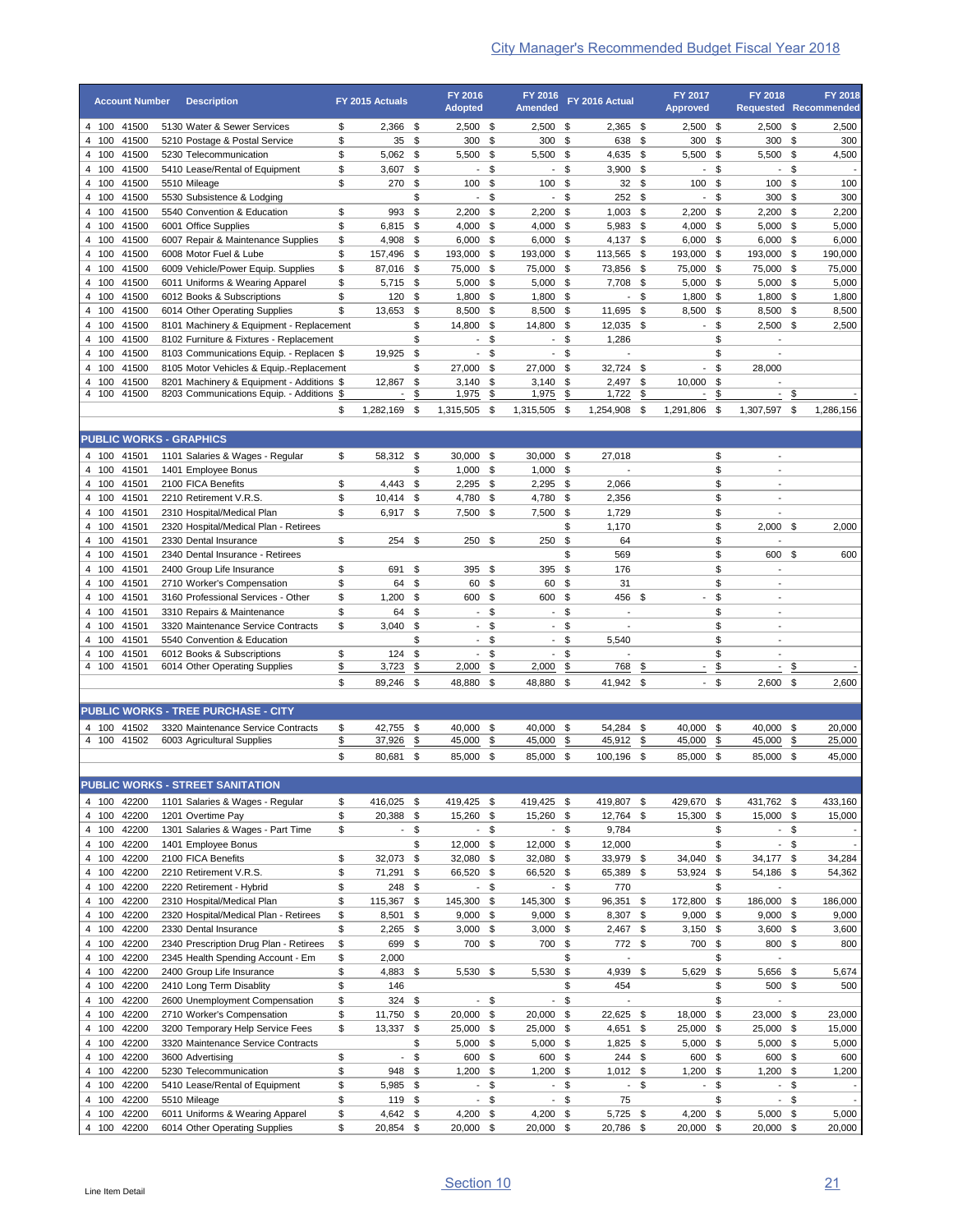|                   | <b>Account Number</b>      | <b>Description</b>                                                                   | FY 2015 Actuals                     |                                      | FY 2016                          |            | FY 2016                                      | FY 2016 Actual                       |               | FY 2017                         |               | <b>FY 2018</b>                         |          | FY 2018                         |
|-------------------|----------------------------|--------------------------------------------------------------------------------------|-------------------------------------|--------------------------------------|----------------------------------|------------|----------------------------------------------|--------------------------------------|---------------|---------------------------------|---------------|----------------------------------------|----------|---------------------------------|
|                   | 4 100 42200                | 8101 Machinery & Equipment - Replacen \$                                             |                                     | 800 \$                               | <b>Adopted</b><br>$\overline{a}$ | \$         | <b>Amended</b><br>\$<br>$\blacksquare$       | 5,750 \$                             |               | <b>Approved</b><br>43.200       | - \$          | Requested<br>131,000                   | \$       | Recommended<br>75,000           |
| 4 100             | 42200                      | 8105 Motor Vehicles & Equip.-Replacem \$                                             | 22,432                              | \$                                   | 18,500                           | \$         | 18,500<br>\$                                 | 219,309                              | \$            | 68,000                          | \$            | 225,000                                | \$       |                                 |
|                   |                            |                                                                                      | \$<br>755,077 \$                    |                                      | 803,315 \$                       |            | 803,315 \$                                   | 949,787 \$                           |               | 909,412 \$                      |               | 1,176,482 \$                           |          | 887,180                         |
|                   |                            | <b>PUBLIC WORKS - REFUSE COLLECTION</b>                                              |                                     |                                      |                                  |            |                                              |                                      |               |                                 |               |                                        |          |                                 |
|                   | 4 100 42300                | 1101 Salaries & Wages - Regular<br>1201 Overtime Pav                                 | \$<br>381,464                       | -\$                                  | 393,825                          | - \$       | 393,825 \$                                   | 396,505 \$                           |               | 397,175<br>15.300               | - \$          | 390,609                                | -\$      | 396,470                         |
| 4 100             | 4 100 42300<br>42300       | 1401 Employee Bonus                                                                  | \$<br>13,305                        | - \$<br>\$                           | 15,000 \$<br>11,000 \$           |            | 15,000 \$<br>11,000 \$                       | 12,250 \$<br>11,000                  |               |                                 | \$<br>\$      | 15,300 \$<br>$\overline{\phantom{a}}$  | \$       | 15,300                          |
| 4 100             | 42300                      | 2100 FICA Benefits                                                                   | \$<br>28,563                        | \$                                   | $30,130$ \$                      |            | $30,130$ \$                                  | 30,277 \$                            |               | 31,554                          | \$            | 31,052 \$                              |          | 31,500                          |
| 4 100             | 42300                      | 2210 Retirement V.R.S.                                                               | \$<br>68.408                        | - \$                                 | 62,770 \$                        |            | 62,770 \$                                    | 61,290 \$                            |               | 49,845                          | - \$          | 49,021                                 | -\$      | 49,757                          |
| 4 100             | 42300                      | 2310 Hospital/Medical Plan                                                           | \$<br>121,773                       | \$                                   | 132,775                          | - \$       | 132,775 \$                                   | 134,378                              | \$            | 158,400                         | -\$           | 170,500                                | \$       | 170,500                         |
| 4 100<br>4 100    | 42300<br>42300             | 2320 Hospital/Medical Plan - Retirees<br>2330 Dental Insurance                       | \$<br>11,561<br>\$<br>2,777         | \$<br>\$                             | 12,500<br>2,750 \$               | - \$       | 12,500 \$<br>2,750 \$                        | 13,379<br>2,756                      | \$<br>\$      | 12,500<br>2,888                 | \$<br>\$      | 14,000<br>3,300                        | \$<br>\$ | 14,000<br>3,300                 |
| 4 100             | 42300                      | 2340 Prescription Drug Plan - Retirees                                               | \$<br>242                           | \$                                   | $1,000$ \$                       |            | $1,000$ \$                                   | 690 \$                               |               | 700                             | \$            | 800                                    | \$       | 800                             |
| 4 100             | 42300                      | 2345 Health Spending Account - Em                                                    | \$<br>480                           |                                      |                                  |            | \$                                           |                                      |               |                                 | \$            | $\blacksquare$                         | \$       | $\overline{\phantom{a}}$        |
| 4 100             | 42300                      | 2400 Group Life Insurance                                                            | \$<br>4,571                         | \$                                   | 5,195 \$                         |            | 5,195 \$                                     | 4,576 \$                             |               | 5,203                           | \$            | 5,117                                  | -\$      | 5,194                           |
| 4 100             | 42300                      | 2710 Worker's Compensation                                                           | \$<br>22,409                        | \$                                   | 24,000 \$                        |            | 24,000<br>\$                                 | 20,673 \$                            |               | 24,000                          | \$            | 21,000                                 | \$       | 21,000                          |
| 4 100<br>4 100    | 42300<br>42300             | 3600 Advertising<br>5510 Mileage                                                     | \$<br>\$<br>31                      | \$<br>$\overline{\phantom{a}}$<br>\$ | 600<br>$\sim$                    | - \$<br>\$ | \$<br>600<br>\$<br>$\overline{\phantom{a}}$  | $\sim$<br>3                          | \$            | 600                             | \$<br>\$      | 600<br>$\overline{\phantom{a}}$        | \$<br>\$ | 600<br>$\overline{\phantom{a}}$ |
| 4 100             | 42300                      | 5865 Bank Service Fees                                                               | \$<br>2,142                         |                                      |                                  |            | \$                                           | 952                                  |               |                                 | \$            | $\overline{\phantom{a}}$               | \$       | $\overline{\phantom{a}}$        |
| 4 100             | 42300                      | 6001 Office Supplies                                                                 |                                     | \$                                   | $-$ \$                           |            | \$<br>$\overline{\phantom{a}}$               | 44                                   |               |                                 | \$            | $\overline{\phantom{a}}$               | \$       | $\overline{\phantom{a}}$        |
| 4 100             | 42300                      | 6009 Vehicle/Power Equip. Supplies                                                   | \$<br>12,695                        | \$                                   | 15,000                           | \$         | 15,000 \$                                    | 10,655 \$                            |               | 15,000                          | \$            | 15,000                                 | -\$      | 15,000                          |
| 4 100             | 42300                      | 6011 Uniforms & Wearing Apparel                                                      | \$<br>3,161                         | \$                                   | 4,000                            | \$         | \$<br>4,000                                  | 4,920                                | \$            | 4,000                           | \$            | 5,000                                  | \$       | 5,000                           |
| 100<br>4<br>4 100 | 42300<br>42300             | 6014 Other Operating Supplies<br>8105 Motor Vehicles & Equip.-Replacem               | \$<br>2,000<br>\$                   | \$<br>\$<br>$\blacksquare$           | 750<br>$\overline{\phantom{a}}$  | \$<br>\$   | \$<br>750<br>\$<br>$\overline{\phantom{a}}$  | 768<br>199,910                       | \$<br>\$      | 750<br>$\overline{\phantom{a}}$ | \$<br>\$      | 1,000<br>$\blacksquare$                | \$<br>\$ | 1,000                           |
|                   |                            |                                                                                      | \$<br>675,582                       | \$                                   | 711,295                          | \$         | 711,295<br>\$                                | 905,024 \$                           |               | 717,916                         | - \$          | 722,299                                | \$       | 729,421                         |
|                   |                            |                                                                                      |                                     |                                      |                                  |            |                                              |                                      |               |                                 |               |                                        |          |                                 |
|                   | 4 100 42400                | <b>PUBLIC WORKS - REFUSE DISPOSAL</b><br>3140 Professional Services - Engineering \$ | 86,205 \$                           |                                      | 80,000 \$                        |            | 80,000 \$                                    | 93,856 \$                            |               | 80,000 \$                       |               | 80,000 \$                              |          | 80,000                          |
| 4 100             | 42400                      | 3160 Professional Services - Other                                                   | \$<br>8,723                         | \$                                   | 650                              | \$         | \$<br>650                                    | 528                                  | \$            | 650                             | \$            | 650                                    | \$       | 650                             |
| 4 100             | 42400                      | 3170 Construction Contracts                                                          | \$<br>5,131                         | \$                                   | 25,000                           | \$         | 25,000 \$                                    | 27,658                               | \$            | 25,000                          | \$            | 25,000                                 | \$       | 25,000                          |
| 4 100             | 42400                      | 3310 Repairs & Maintenance                                                           | \$<br>1,088                         | \$                                   | 8,000                            | \$         | 8,000<br>\$                                  | $2,532$ \$                           |               | 8,000                           | \$            | 8,000                                  | \$       | 8,000                           |
| 4 100             | 42400                      | 3320 Maintenance Service Contracts                                                   |                                     |                                      |                                  |            |                                              |                                      |               |                                 | \$            | 20,000                                 | \$       | 20,000                          |
| 4 100<br>4 100    | 42400<br>42400             | 3840 Services from Other Governments<br>5110 Electrical Services                     | \$<br>1,067<br>\$<br>2,592          | \$<br>\$                             | $\sim$<br>2,000                  | \$<br>- \$ | \$<br>$\overline{\phantom{a}}$<br>$2,000$ \$ | 1,087<br>2,605                       | \$            | 2,000                           | \$<br>\$      | $\overline{\phantom{a}}$<br>2,600      | \$<br>\$ | 2,600                           |
| 4 100             | 42400                      | 5230 Telecommunication                                                               | \$<br>365                           |                                      |                                  |            | \$                                           | 480                                  |               |                                 | \$            | $\overline{\phantom{a}}$               | \$       |                                 |
| 4 100             | 42400                      | 6014 Other Operating Supplies                                                        | \$<br>170                           | \$                                   | $2,000$ \$                       |            | 2,000<br>\$                                  |                                      | - \$          | 2,000                           | \$            | 2,000                                  | -\$      | 2,000                           |
| 4 100             | 42400                      | 7013 Fred/Stafford Landfill                                                          | \$<br>122,910                       | \$                                   | 193,700                          | \$         | 193,700<br>\$                                | 176,957                              | \$            | 193,700                         | \$            | 180,000                                | \$       | 238,000                         |
|                   |                            |                                                                                      | \$<br>228,251                       | \$                                   | 311,350 \$                       |            | 311,350 \$                                   | 305,703 \$                           |               | 311,350                         | - \$          | 318,250                                | \$       | 376,250                         |
|                   |                            | PUBLIC WORKS - RECYCLING COLLECTION                                                  |                                     |                                      |                                  |            |                                              |                                      |               |                                 |               |                                        |          |                                 |
|                   | 4 100 42600                | 1101 Salaries & Wages - Regular                                                      | \$<br>68,949                        | -\$                                  | 70,060                           | - \$       | 70,060 \$                                    | 70,598 \$                            |               | 71,460                          | - \$          | 69,139 \$                              |          | 70,175                          |
| 4 100             | 42600                      | 1201 Overtime Pay                                                                    | \$<br>2,953                         | - \$                                 | 1,465 \$                         |            | 1,465 \$                                     | 2,797 \$                             |               | 1,500                           | $\mathsf{\$}$ | $4,000$ \$                             |          | 4,000                           |
| 4<br>100          | 42600<br>4 100 42600       | 1401 Employee Bonus<br>2100 FICA Benefits                                            |                                     | \$                                   | $2,000$ \$                       |            |                                              |                                      |               |                                 | \$            |                                        |          |                                 |
|                   |                            |                                                                                      |                                     |                                      |                                  |            | 2,000 \$                                     | 2,000                                |               |                                 |               | - \$                                   |          |                                 |
|                   | 4 100 42600                | 2210 Retirement V.R.S.                                                               | \$<br>5,044 \$<br>\$<br>$12,313$ \$ |                                      | 5,360 \$<br>11,165 \$            |            | 5,360 \$<br>11,165 \$                        | 5,305 \$<br>$11,161$ \$              |               | 5,581<br>8,968                  | \$<br>- \$    | 306 \$<br>8,677 \$                     |          | 5,674<br>8,807                  |
|                   | 4 100 42600                | 2310 Hospital/Medical Plan                                                           | \$<br>29,541                        | -\$                                  | 25,050 \$                        |            | 25,050 \$                                    | 30,722                               | \$            | 28,800 \$                       |               | 31,000 \$                              |          | 31,000                          |
|                   | 4 100 42600                | 2330 Dental Insurance                                                                | \$<br>509                           | \$                                   | 500 \$                           |            | 500 \$                                       | 509 \$                               |               | 525 \$                          |               | 600 \$                                 |          | 600                             |
|                   | 4 100 42600                | 2400 Group Life Insurance                                                            | \$                                  | 817 \$                               | 925 \$                           |            | $925$ \$                                     | 833 \$                               |               | 936                             | \$            | 906 \$                                 |          | 919                             |
|                   | 4 100 42600                | 2710 Worker's Compensation                                                           | \$<br>4,045 \$                      |                                      | 4,500 \$                         |            | 4,500 \$                                     | $3,645$ \$                           |               | 4,500 \$                        |               | 4,000 \$                               |          | 4,000                           |
|                   | 4 100 42600<br>4 100 42600 | 5230 Telecommunication<br>6009 Vehicle/Power Equip. Supplies                         | \$<br>365<br>\$<br>2,379            | -\$                                  | $2,300$ \$                       |            | \$<br>$2,300$ \$                             | 480<br>$4,264$ \$                    |               | $2,300$ \$                      | \$            | $3,000$ \$                             | - \$     | 3,000                           |
| 4 100             | 42600                      | 6011 Uniforms & Wearing Apparel                                                      | \$<br>971                           | \$                                   | 700 \$                           |            | 700 \$                                       | 1,488                                | \$            | 700                             | \$            | 700 \$                                 |          | 700                             |
| 4 100             | 42600                      | 6014 Other Operating Supplies                                                        | \$<br>4,585                         | \$                                   | 6,000                            | \$         | 6,000<br>\$                                  | 5,797                                | $\frac{1}{2}$ | 6,000                           | \$            | 6,000                                  | \$       | 6,000                           |
|                   |                            |                                                                                      | \$<br>132,471 \$                    |                                      | 130,025 \$                       |            | 130,025 \$                                   | 139,601 \$                           |               | 131,271 \$                      |               | 128,328 \$                             |          | 134,876                         |
|                   |                            | <b>PRPF- PUBLIC FACILITIES</b>                                                       |                                     |                                      |                                  |            |                                              |                                      |               |                                 |               |                                        |          |                                 |
|                   | 4 100 43200                | 1101 Salaries & Wages - Regular                                                      | \$<br>453,166 \$                    |                                      | 502,765 \$                       |            | 502,765 \$                                   | 491,385 \$                           |               | 500,890 \$                      |               | 525,009 \$                             |          | 532,890                         |
|                   | 4 100 43200                | 1201 Overtime Pay                                                                    | \$<br>35,272 \$                     |                                      | 26,400 \$                        |            | 26,400 \$                                    | 41,174 \$                            |               | 27,000 \$                       |               | 27,000 \$                              |          | 27,000                          |
|                   | 4 100 43200<br>4 100 43200 | 1301 Salaries & Wages - Part Time<br>1401 Employee Bonus                             | \$<br>107,661 \$                    | \$                                   | 102,000 \$                       |            | 102,000 \$                                   | 113,760 \$                           |               | 104,100 \$                      | \$            | 140,000 \$<br>$\overline{\phantom{a}}$ |          | 105,662                         |
|                   | 4 100 43200                | 2100 FICA Benefits                                                                   | \$<br>44,175 \$                     |                                      | 17,500 \$<br>46,270 \$           |            | 17,500 \$<br>46,270 \$                       | 17,500<br>49,947 \$                  |               | 48,347                          | \$            | 52,939 \$                              |          | 50,915                          |
|                   | 4 100 43200                | 2210 Retirement V.R.S.                                                               | \$<br>74,870 \$                     |                                      | 80,140 \$                        |            | 80,140 \$                                    | 74,515 \$                            |               | 62,862                          | - \$          | 65,889 \$                              |          | 66,878                          |
|                   | 4 100 43200                | 2220 Retirement - Hybrid                                                             | \$<br>$1,357$ \$                    |                                      | - \$                             |            | $-$ \$                                       | 2,950                                |               |                                 | \$            |                                        |          |                                 |
|                   | 4 100 43200                | 2310 Hospital/Medical Plan                                                           | \$<br>117,843 \$                    |                                      | 162,825 \$                       |            | 162,825 \$                                   | 107,288 \$                           |               | 187,200 \$                      |               | 217,000 \$                             |          | 217,000                         |
|                   | 4 100 43200<br>4 100 43200 | 2320 Hospital/Medical Plan - Retirees<br>2330 Dental Insurance                       | \$<br>14,279 \$<br>\$<br>$2,056$ \$ |                                      | $\sim$<br>$3,250$ \$             | \$         | \$<br>$\sim$<br>$3,250$ \$                   | 11,841 \$<br>$2,374$ \$              |               | 10,000 \$<br>$3,413$ \$         |               | 12,500 \$<br>$3,900$ \$                |          | 12,500<br>3,900                 |
|                   | 4 100 43200                | 2335 Dental Insurance - Retirees                                                     | \$<br>254                           |                                      |                                  |            | \$                                           | 297 \$                               |               | $263$ \$                        |               | 300 \$                                 |          | 300                             |
|                   | 4 100 43200                | 2340 Prescription Drug Plan - Retirees                                               | \$<br>2,795 \$                      |                                      | - \$                             |            | $\blacksquare$<br>\$                         | $3,063$ \$                           |               | $3,000$ \$                      |               | $3,300$ \$                             |          | 3,300                           |
|                   | 4 100 43200<br>4 100 43200 | 2345 Health Spending Account - Em<br>2400 Group Life Insurance                       | \$<br>3,000<br>\$<br>$5,252$ \$     |                                      | 6,635 \$                         |            | \$<br>6,635 \$                               | $\overline{\phantom{a}}$<br>5,783 \$ |               | $6,562$ \$                      | \$            | 6,878 \$                               |          | 6,981                           |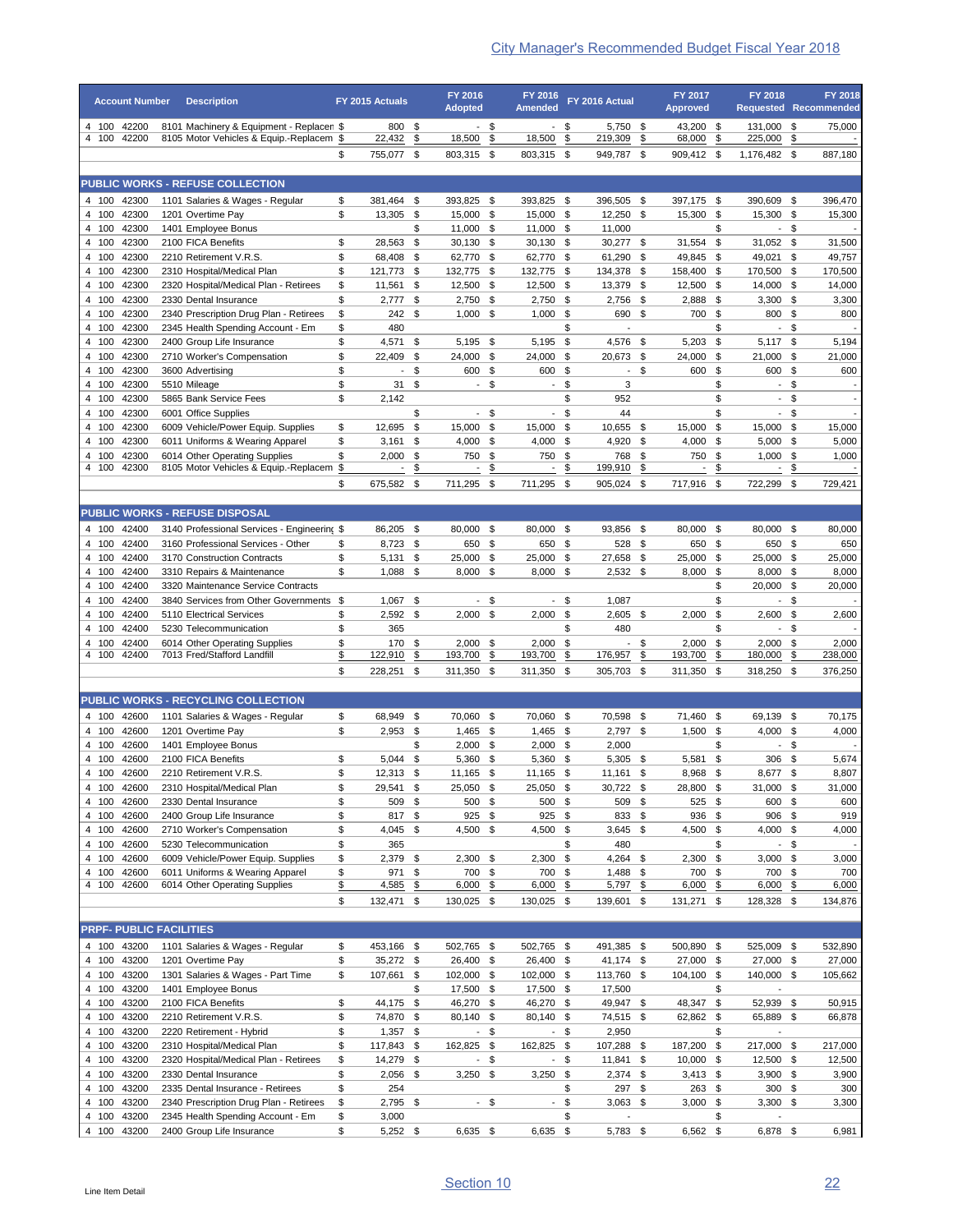| <b>Account Number</b>                      |                | <b>Description</b>                                                         |          | FY 2015 Actuals              |             | FY 2016<br><b>Adopted</b>   |             | FY 2016<br><b>Amended</b> |                | FY 2016 Actual           |               | FY 2017<br><b>Approved</b>             |          | <b>FY 2018</b><br><b>Requested Recommended</b> |          | <b>FY 2018</b>            |
|--------------------------------------------|----------------|----------------------------------------------------------------------------|----------|------------------------------|-------------|-----------------------------|-------------|---------------------------|----------------|--------------------------|---------------|----------------------------------------|----------|------------------------------------------------|----------|---------------------------|
| 4 100 43200                                |                | 2410 Long Term Disablity                                                   | \$       | 596                          |             |                             |             |                           | \$             | 1,295                    |               |                                        | \$       | $1,350$ \$                                     |          | 1,350                     |
| 4 100                                      | 43200          | 2600 Unemployment Compensation                                             | \$       | $2,323$ \$                   |             | $\blacksquare$              | -\$         | $\overline{\phantom{a}}$  | \$             |                          |               |                                        | \$       |                                                |          |                           |
| 4 100<br>4 100                             | 43200<br>43200 | 2710 Worker's Compensation<br>2810 Clothing Allowances                     | \$<br>\$ | 14,336 \$<br>$3,100$ \$      |             | 17,500 \$<br>$\blacksquare$ | -\$         | 17,500 \$<br>$\sim$       | \$             | 13,724 \$<br>3,800       |               | 17,500                                 | \$<br>\$ | 15,000<br>3,800                                | \$<br>\$ | 15,000<br>3,800           |
| 4 100                                      | 43200          | 3160 Professional Services - Other                                         | \$       | 34,608 \$                    |             | 39,000 \$                   |             | 39,000 \$                 |                | 52,033 \$                |               | 39,000                                 | \$       | 39,000 \$                                      |          | 39,000                    |
| 4<br>100                                   | 43200          | 3200 Temporary Help Service Fees                                           | \$       | 28,892 \$                    |             | 50,000 \$                   |             | 50,000 \$                 |                | 42,220 \$                |               | 10,000                                 | \$       | 40,000                                         | \$       | 10,000                    |
| 100<br>4                                   | 43200          | 3310 Repairs & Maintenance                                                 | \$       | 10,252                       | - \$        | 31,000 \$                   |             | 31,000 \$                 |                | 29,250 \$                |               | 38,500                                 | \$       | 35,500                                         | \$       | 35,500                    |
| 100<br>4                                   | 43200          | 3320 Maintenance Service Contracts                                         | \$       | 286,184 \$                   |             | 332,270 \$                  |             | 332,270 \$                |                | 372,545 \$               |               | 280,300                                | \$       | 309,400                                        | \$       | 304,850                   |
| 4 100<br>100<br>4                          | 43200<br>43200 | 3321 Maintenance Service Contracts - Custodial<br>5110 Electrical Services | \$       | 351,237 \$                   |             | 415,000                     | \$          | 415,000                   | \$<br>\$       | 375,217 \$               | - \$          | 52,000<br>380,500                      | \$<br>\$ | 52,000<br>380,000                              | \$<br>\$ | 52,000<br>340,000         |
| 100<br>4                                   | 43200          | 5120 Heating Services                                                      | \$       | 57,703 \$                    |             | 75,000                      | -\$         | 75,000 \$                 |                | 56,192 \$                |               | 57,000                                 | \$       | 57,000                                         | \$       | 57,000                    |
| 100<br>4                                   | 43200          | 5130 Water & Sewer Services                                                | \$       | 32,360                       | \$          | 36,700                      | - \$        | 36,700 \$                 |                | 38,676 \$                |               | 32,700                                 | \$       | 39,000                                         | \$       | 30,000                    |
| 4 100                                      | 43200          | 5230 Telecommunication                                                     | \$       | 62                           | -\$         |                             | - \$        | - \$                      |                | $1,076$ \$               |               | 1,500                                  | \$       | $\blacksquare$                                 | \$       | 3,000                     |
| 100                                        | 43200          | 5410 Lease/Rental of Equipment                                             | \$       | $\sim$                       | \$          | 1,500                       | \$          | 1,500                     | \$             | 154 \$                   |               | 1,500                                  | \$       | 1,500                                          | \$       | 1,500                     |
| 4 100                                      | 43200          | 5430 Lease/Rental of Buildings                                             |          |                              | \$          |                             | - \$        |                           | - \$           | 22,217 \$                |               | 82,143                                 | -\$      | 82,143 \$                                      |          | 84,607                    |
| 4 100<br>4 100                             | 43200<br>43200 | 5540 Convention & Education<br>5810 Dues & Association Memberships         | \$<br>\$ | $(454)$ \$<br>$\blacksquare$ | \$          | 4,500<br>1,800              | -\$<br>- \$ | 4,500 \$<br>$1,800$ \$    |                | 5,599<br>99              | -\$<br>- \$   | 4,500<br>1,800                         | \$<br>\$ | $6,000$ \$<br>1,800                            | \$       | 6,000<br>500              |
| 100<br>4                                   | 43200          | 5842 Real Estate Taxes                                                     | \$       | 9,072                        | \$          | $\overline{\phantom{a}}$    | \$          | $\blacksquare$            | \$             | $9,417$ \$               |               | 9,100                                  | -\$      | $9,500$ \$                                     |          | 9,500                     |
| 4 100                                      | 43200          | 5848 Condo Fees                                                            | \$       | $11,727$ \$                  |             | 11,000 \$                   |             | 11,000 \$                 |                | 12,420 \$                |               | 11,800                                 | -\$      | 12,400 \$                                      |          | 12,420                    |
| 100<br>4                                   | 43200          | 6001 Office Supplies                                                       |          |                              | \$          | $\overline{\phantom{a}}$    | \$          | $\blacksquare$            | \$             |                          |               |                                        | \$       | $\overline{\phantom{a}}$                       | \$       | 200                       |
| 4 100                                      | 43200          | 6005 Janitorial Supplies                                                   | \$       | 48,041                       | \$          | 50,000 \$                   |             | 50,000 \$                 |                | 50,291 \$                |               | 45,000                                 | \$       | 45,000 \$                                      |          | 45,000                    |
| 4 100                                      | 43200          | 6007 Repair & Maintenance Supplies                                         | \$       | 43,278 \$                    |             | 42,500 \$                   |             | 42,500 \$                 |                | 48,667 \$                |               | 50,000                                 | -\$      | 50,000 \$                                      |          | 45,000                    |
| 4 100                                      | 43200          | 6009 Vehicle/Power Equip. Supplies                                         | \$       | $1,078$ \$                   |             | $6,000$ \$                  |             | $6,000$ \$                |                | $5,125$ \$               |               | $5,000$ \$                             |          | $5,500$ \$                                     |          | 5,000                     |
| 4 100                                      | 43200          | 6011 Uniforms & Wearing Apparel                                            | \$       | 2,827 \$                     |             | $3,000$ \$                  |             | $3,000$ \$                |                | $1,748$ \$               |               | $5,125$ \$                             |          | $7,000$ \$                                     |          | 5,000                     |
| 4 100<br>4 100                             | 43200<br>43200 | 6014 Other Operating Supplies<br>6015 Merchandise for Resale               | \$       | $17,114$ \$                  |             | 15,000 \$                   |             | 15,000 \$                 | \$             | 36,034 \$<br>25          |               | 15,000                                 | \$<br>\$ | 20,000 \$                                      |          | 20,000                    |
| 4 100                                      | 43200          | 6016 Environmental Management                                              | \$       | 2,431                        | \$          | 8,000 \$                    |             | 8,000                     | \$             | $2,664$ \$               |               | 8,000                                  | \$       | 8,000                                          | \$       | 3,000                     |
| 4 100                                      | 43200          | 8101 Machinery & Equipment - Replacement                                   |          |                              | \$          | $\overline{\phantom{a}}$    | \$          | $\overline{\phantom{a}}$  | \$             |                          | - \$          | 2,500                                  | \$       | $\overline{\phantom{a}}$                       |          |                           |
| 100<br>4                                   | 43200          | 8105 Motor Vehicles & Equip.-Replacem \$                                   |          | 29,437                       | \$          | 35,000                      | \$          | 35,000                    | \$             | 38,198 \$                |               | 30,000                                 | \$       | $\overline{\phantom{a}}$                       |          |                           |
| 100<br>4                                   | 43200          | 8113 Improv. & Betterments - Replacement                                   |          |                              |             |                             |             |                           | \$             | $\blacksquare$           | \$            | 27,500                                 | \$       | 49,000 \$                                      |          | 15,750                    |
| 4<br>100                                   | 43200          | 8201 Machinery & Equipment - Additions \$                                  |          | 3,987                        | \$          | $\overline{\phantom{a}}$    | \$          | $\overline{\phantom{a}}$  | \$             | $\overline{\phantom{a}}$ |               |                                        | \$       |                                                |          |                           |
| 4 100                                      | 43200          | 8213 Improv. & Betterments - Additions                                     | \$       |                              | \$          | $\overline{\phantom{a}}$    | \$          | $\overline{\phantom{a}}$  | \$             |                          | \$            |                                        | \$       | 364,690                                        | \$       | 99,090                    |
|                                            |                |                                                                            | \$       | 1,852,171                    | \$          | 2,122,555                   | \$          | 2,122,555                 | \$             | 2,140,562                | - \$          | 2,161,605                              | \$       | 2,689,297                                      | \$       | 2,271,392                 |
|                                            |                | <b>PRPF- PUBLIC FACILITIES -Courthouse</b>                                 |          |                              |             |                             |             |                           |                |                          |               |                                        |          |                                                |          |                           |
| 4 100 43201                                |                | 1201 Overtime Pay                                                          |          |                              |             |                             |             |                           | \$             | $\overline{\phantom{a}}$ |               |                                        | \$       | 500                                            | \$       |                           |
| 4 100 43201                                |                | 1301 Salaries & Wages - Part Time                                          |          |                              |             |                             |             |                           | \$             |                          | - \$          | 18,000                                 | \$       | 18,000 \$                                      |          | 18,000                    |
| 4 100<br>4 100                             | 43201<br>43201 | 2100 FICA Benefits<br>3310 Repairs & Maintenance                           |          |                              |             |                             |             |                           | \$             |                          | $-$ \$<br>\$  | $1,377$ \$<br>$\overline{\phantom{a}}$ | \$       | 1,377<br>3,000                                 | \$<br>\$ | 1,377<br>2,000            |
| 4 100                                      | 43201          | 3320 Maintenance Service Contracts                                         |          |                              |             |                             |             |                           | \$             |                          | $-$ \$        | 64,428                                 | \$       | 163,270                                        | \$       | 160,760                   |
| 4 100                                      | 43201          | 5110 Electrical Services                                                   |          |                              |             |                             |             |                           | \$             |                          | - \$          | 34,500 \$                              |          | 88,461                                         | \$       | 70,000                    |
|                                            |                |                                                                            |          |                              |             |                             |             |                           |                |                          |               |                                        |          |                                                |          |                           |
| 4 100 43201                                |                | 5120 Heating Services                                                      |          |                              |             |                             |             |                           | \$             |                          | $-$ \$        | 18,000 \$                              |          | 18,000 \$                                      |          | 18,000                    |
| $\overline{4}$<br>100                      | 43201          | 5130 Water & Sewer Services                                                |          |                              |             |                             |             |                           | \$             |                          | - \$          | $4.000$ \$                             |          | 10,310 \$                                      |          | 10,000                    |
| 4 100 43201                                |                | 6005 Janitorial Supplies                                                   |          |                              |             |                             |             |                           | \$             |                          | $-$ \$        | $5,000$ \$                             |          | $5,000$ \$                                     |          | 5,000                     |
| 4 100                                      | 43201          | 6007 Repair & Maintenance Supplies                                         |          |                              |             |                             |             |                           | \$             |                          | $-$ \$        | 2,500                                  | \$       | $2,500$ \$                                     |          | 2,000                     |
| 4 100 43201                                |                | 6011 Uniforms & Wearing Apparel                                            | \$       |                              | \$          |                             | \$          |                           | \$             |                          | $\frac{1}{2}$ | 550                                    | \$       | 600                                            | \$       | 550                       |
|                                            |                |                                                                            | \$       | $\mathbb{Z}^{\mathbb{Z}}$    | $\mathbb S$ | $\blacksquare$              | \$          | $\blacksquare$            | $$\mathbb{S}$$ |                          | $-$ \$        | 148,355 \$                             |          | 311,018 \$                                     |          | 287,687                   |
| <b>PRPF - TRAIN STATION</b>                |                |                                                                            |          |                              |             |                             |             |                           |                |                          |               |                                        |          |                                                |          |                           |
| 4 100 43202                                |                | 3200 Temporary Help Service Fees                                           |          |                              |             |                             |             |                           | \$             | 9,200                    |               |                                        | \$       | $-$ \$                                         |          | 10,000                    |
| 100 43202                                  |                | 3320 Maintenance Service Contracts                                         |          |                              |             |                             |             |                           |                |                          |               |                                        |          |                                                | \$       | 2,280                     |
| 4 100 43202                                |                | 3310 Repairs & Maintenance                                                 |          |                              |             |                             |             |                           | \$             | ÷,                       |               |                                        | \$       | 47,000 \$                                      |          | 50,000                    |
| 4 100                                      | 43202          | 5110 Electrical Services                                                   |          |                              |             |                             |             |                           | \$             | 10,302                   |               |                                        | \$       | $\blacksquare$                                 | \$       | 10,500                    |
| 100<br>4<br>100<br>4                       | 43202<br>43202 | 5230 Telecommunication<br>6007 Repair & Maintenance Supplies               |          |                              |             |                             |             |                           | \$<br>\$       | 1,908<br>4,571           |               |                                        | \$<br>\$ | $\overline{\phantom{a}}$                       | \$<br>\$ | 2,000<br>5,000            |
|                                            |                |                                                                            | \$       |                              | $-$ \$      |                             | $-$ \$      | $\blacksquare$            | \$             | 25,981 \$                |               |                                        | $-$ \$   | 47,000 \$                                      |          | 79,780                    |
|                                            |                |                                                                            |          |                              |             |                             |             |                           |                |                          |               |                                        |          |                                                |          |                           |
|                                            |                | <b>LOCAL HEALTH DEPARTMENT</b>                                             |          |                              |             |                             |             |                           |                |                          |               |                                        |          |                                                |          |                           |
| 4 100 51100                                |                | 5610 Local Health Department                                               | \$       | 414,280                      | \$          | 414,280                     | \$          | 414,280                   | \$             | 414,280                  | \$            | 414,280                                | \$       | 414,280                                        | \$       | 414,280                   |
|                                            |                |                                                                            | \$       | 414,280 \$                   |             | 414,280 \$                  |             | 414,280 \$                |                | 414,280 \$               |               | 414,280 \$                             |          | 414,280 \$                                     |          | 414,280                   |
|                                            |                |                                                                            |          |                              |             |                             |             |                           |                |                          |               |                                        |          |                                                |          |                           |
|                                            |                | 5620 RACSB (Chapter X Board)                                               | \$       | 201,005 \$                   |             | 215,005 \$                  |             | 215,005                   | \$             | 215,005 \$               |               | 246,876                                | \$       | 261,895                                        | \$       | 261,895                   |
|                                            |                |                                                                            |          |                              |             | 215,005 \$                  |             | 215,005 \$                |                | 215,005 \$               |               | 246,876 \$                             |          | 261,895 \$                                     |          | 261,895                   |
|                                            |                |                                                                            | \$       | 201,005 \$                   |             |                             |             |                           |                |                          |               |                                        |          |                                                |          |                           |
|                                            |                |                                                                            |          |                              |             |                             |             |                           |                |                          |               |                                        |          |                                                |          |                           |
|                                            |                | <b>CONTRIBUTIONS - OTHER AGENCIES</b>                                      |          |                              |             |                             |             |                           |                |                          |               |                                        |          |                                                |          |                           |
| <b>RACSB</b><br>4 100 52500<br>4 100 53521 |                | 5643 Other Payments to Civic Org.                                          | \$       | 20,000 \$                    |             | 20,000 \$                   |             | 20,000 \$                 |                | 20,000 \$                |               | 20,000 \$                              |          | 83,650 \$                                      |          |                           |
| 4 100 53521<br>4 100 53521                 |                | 5650 Rapp. Area Agency On Aging<br>5651 Empowerhouse                       | \$<br>\$ | 7,880 \$<br>14,350 \$        |             | 7,880 \$<br>14,350 \$       |             | 7,880 \$<br>14,350 \$     |                | 7,880 \$<br>14,350 \$    |               | 7,880 \$<br>14,350 \$                  |          | 7,880 \$<br>44,351 \$                          |          | 20,000<br>7,880<br>14,350 |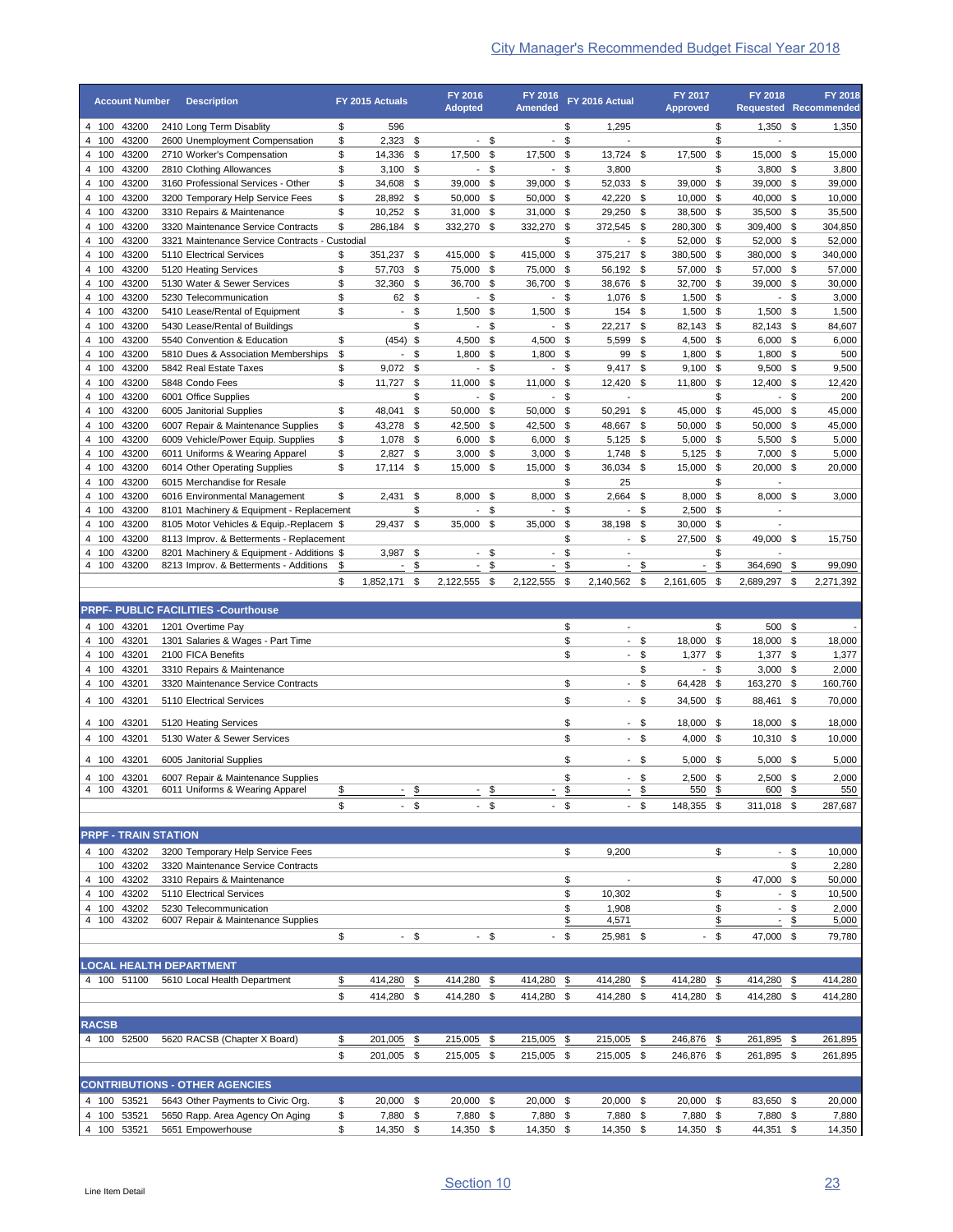|                 | <b>Account Number</b>      | <b>Description</b>                                                                   | FY 2015 Actuals                      |               | FY 2016<br><b>Adopted</b>      | FY 2016<br>Amended       |               | FY 2016 Actual                                       | FY 2017<br><b>Approved</b> |             | FY 2018<br><b>Requested Recommended</b>              |               | FY 2018                  |
|-----------------|----------------------------|--------------------------------------------------------------------------------------|--------------------------------------|---------------|--------------------------------|--------------------------|---------------|------------------------------------------------------|----------------------------|-------------|------------------------------------------------------|---------------|--------------------------|
|                 | 4 100 53521                | 5652 Hope House                                                                      | 18,660 \$<br>\$                      |               | 18,660 \$                      | 18,660 \$                |               | 18,660 \$                                            | 18,660 \$                  |             | 25,000 \$                                            |               | 18,660                   |
| 4 100           | 53521                      | 5653 Rappahannock Legal Services                                                     | \$<br>29,380 \$                      |               | 29,380 \$                      | 29,380                   | \$            | 29,380 \$                                            | 29,380                     | \$          | 29,380 \$                                            |               | 28,000                   |
|                 | 4 100 53521                | 5657 Rappahannock Big Brothers Big Sit \$                                            | 10,000 \$                            |               | 10,000 \$                      | 10,000 \$                |               | 10,000 \$                                            | $10,000$ \$                |             | 10,500 \$                                            |               | 10,000                   |
| 4 100           | 4 100 53521<br>53521       | 5659 Thurman Brisben Homeless Shelte \$<br>5660 Rapp. Council Against Sexual Assa \$ | 75,210 \$<br>$4,140$ \$              |               | 72,710 \$<br>$4,140$ \$        | 72,710 \$<br>4,140 \$    |               | 72,710 \$<br>4,140<br>\$                             | 72,710 \$<br>4,140 \$      |             | 87,252 \$<br>$5,100$ \$                              |               | 80,000<br>4,140          |
| 4 100           | 53521                      | 5662 Rpp. Area Office on Youth                                                       | 23,755 \$<br>\$                      |               | \$<br>$\blacksquare$           |                          | - \$          | - \$                                                 | ÷,                         |             |                                                      | \$            | $\overline{\phantom{a}}$ |
| 4 100           | 53521                      | 5671 CASA                                                                            | $8,000$ \$<br>\$                     |               | $8,000$ \$                     | 8,000                    | -\$           | 8,000 \$                                             | 8,000                      | -\$         | 8,000 \$                                             |               | 8,000                    |
| 4 100           | 53521                      | 5672 Chaplin Group Home Commission \$                                                | 13,805 \$                            |               | 41,215 \$                      | 41,215 \$                |               | 41,215 \$                                            | 55,672                     | -\$         | 69,783 \$                                            |               | 69,783                   |
| 4 100           | 53521                      | 5677 Volunteer Info. Ser. (United Way)                                               | 3,000<br>\$                          | - \$          | $3,000$ \$                     | 3,000                    | \$            | \$<br>3,000                                          | 3,000                      | \$          | $3,000$ \$                                           |               | 3,000                    |
| 4 100<br>4 100  | 53521                      | 5678 Fredericksburg Area Food Bank                                                   | $5,000$ \$<br>\$                     |               | $5,000$ \$                     | 5,000                    | \$            | \$<br>5,000                                          | 5,000                      | \$          | 19,973 \$                                            |               | 5,000                    |
| 4 100           | 53521<br>53521             | 5682 Master Gardener Association<br>5685 Moss Free Clinic                            | \$<br>$5,000$ \$<br>\$<br>$9,095$ \$ |               | $5,000$ \$<br>12,000 \$        | $5,000$ \$<br>12,000     | \$            | 5,000<br>\$<br>12,000<br>\$                          | 5,000<br>12,000            | \$<br>\$    | $5,000$ \$<br>16,702 \$                              |               | 5,000<br>12,000          |
| 4 100           | 53521                      | 5686 Sister City Association                                                         |                                      | \$            | \$<br>$\overline{\phantom{a}}$ | $\blacksquare$           | - \$          | \$<br>237                                            | 3,000                      | \$          | $3,000$ \$                                           |               | 3,000                    |
| 4 100           | 53521                      | 5688 SPCA                                                                            | 15,000<br>\$                         | \$            | 15,000<br>\$                   | 15,000                   | \$            | \$<br>15,000                                         | 15,000                     | \$          | 40,000 \$                                            |               | 10,000                   |
| 4 100           | 53521                      | 5689 Healthy Families                                                                | \$<br>9,000                          | - \$          | $9,000$ \$                     | 9,000                    | -\$           | 9,000<br>\$                                          | 9,000                      | \$          | $9,000$ \$                                           |               | 9,000                    |
| 4 100           | 53521                      | 5690 Boys & Girls Club                                                               | \$<br>24,230                         | \$            | 24,230 \$                      | 24,230                   | \$            | 24,230<br>\$                                         | 24,230                     | \$          | 33,000 \$                                            |               | 24,230                   |
| 4 100<br>4 100  | 53521<br>53521             | 5701 Senior Visitor's Program<br>5703 DisAbility Resource Center                     | 12,215 \$<br>\$<br>21,025<br>\$      | - \$          | 12,215 \$<br>21,025 \$         | 12,215 \$<br>21,025      | \$            | 12,215 \$<br>21,025<br>\$                            | 12,215<br>21,025           | - \$<br>-\$ | 22,173 \$<br>22,075 \$                               |               | 12,215<br>21,025         |
| 4 100           | 53521                      | 5723 Safe Harbor Child Advocacy Cente \$                                             | 5,000                                | \$            | 5,000<br>\$                    | 5,000                    | \$            | 5,000<br>\$                                          | 5,000                      | \$          | 5,000                                                | \$            | 5,000                    |
|                 |                            |                                                                                      | \$<br>333,745 \$                     |               | 337,805 \$                     | 337,805                  | \$            | 338,042 \$                                           | 355,262 \$                 |             | 549,819                                              | \$            | 370,283                  |
|                 |                            |                                                                                      |                                      |               |                                |                          |               |                                                      |                            |             |                                                      |               |                          |
| <b>COLLEGES</b> | 4 100 68100                | 5654 Germanna Community College                                                      | \$<br>43,325                         | \$            | 43,325<br>\$                   | 43,325                   | \$            | 43,325<br>\$                                         | 68,719                     | \$          | 68,359                                               | \$            | 68,359                   |
|                 |                            |                                                                                      | \$<br>43,325 \$                      |               | 43,325 \$                      | 43,325 \$                |               | 43,325 \$                                            | 68,719                     | - \$        | 68,359 \$                                            |               | 68,359                   |
|                 |                            |                                                                                      |                                      |               |                                |                          |               |                                                      |                            |             |                                                      |               |                          |
|                 |                            | <b>PARKS AND REC - ADMIN</b>                                                         |                                      |               |                                |                          |               |                                                      |                            |             |                                                      |               |                          |
|                 | 4 100 71100                | 1101 Salaries & Wages - Regular                                                      | \$<br>328,777 \$                     |               | 333,380 \$                     | 333,380 \$               |               | 314,926 \$                                           | 326,595                    | -\$         | 292,401 \$                                           |               | 296,790                  |
|                 | 4 100 71100                | 1201 Overtime Pay                                                                    | \$<br>296                            | - \$          | 100 \$                         | 100 \$                   |               | $2,143$ \$                                           | 100                        | \$          | 100 \$                                               |               | 100                      |
| 4 100<br>4 100  | 71100<br>71100             | 1301 Salaries & Wages - Part Time<br>1401 Employee Bonus                             | \$<br>61,139                         | -\$<br>\$     | 56,520 \$<br>$6,250$ \$        | 56,520<br>6,250          | - \$<br>\$    | 63,737 \$<br>13,500                                  | 57,700                     | \$<br>\$    | 62,000 \$<br>$\overline{\phantom{a}}$                |               | 85,200                   |
| 4 100           | 71100                      | 2100 FICA Benefits                                                                   | \$<br>28,840                         | \$            | 29,830 \$                      | 29,830                   | \$            | 28,859<br>\$                                         | 29,406                     | \$          | 27,119 \$                                            |               | 29,230                   |
| 4 100           | 71100                      | 2210 Retirement V.R.S.                                                               | \$<br>58,029                         | - \$          | 53,140 \$                      | 53,140                   | \$            | 45,953<br>\$                                         | 40,988                     | \$          | 36,696 \$                                            |               | 37,247                   |
| 4 100           | 71100                      | 2310 Hospital/Medical Plan                                                           | \$<br>64,352                         | - \$          | 62,625 \$                      | 62,625 \$                |               | 60,461<br>\$                                         | 72,000                     | \$          | 62,000 \$                                            |               | 62,000                   |
| 4 100           | 71100                      | 2330 Dental Insurance                                                                | \$<br>1,039                          | -\$           | 1,250<br>\$                    | 1,250                    | \$            | 1,187<br>\$                                          | 1,313                      | - \$        | 1,500 \$                                             |               | 1,500                    |
| 4 100           | 71100                      | 2400 Group Life Insurance                                                            | \$<br>3,895                          | - \$          | 4,400 \$                       | 4,400                    | - \$          | \$<br>3,431                                          | 4,278                      | -\$         | $3,830$ \$                                           |               | 3,888                    |
| 4 100<br>4 100  | 71100<br>71100             | 2710 Worker's Compensation<br>3160 Professional Services - Other                     | \$<br>490<br>\$<br>6,351             | \$<br>\$      | 600<br>\$<br>$3,500$ \$        | 600<br>3,500             | \$<br>\$      | 420<br>\$<br>6,847 \$                                | 600<br>3,500               | \$<br>\$    | 600<br>6,500                                         | \$<br>-\$     | 600<br>6,500             |
| 4 100           | 71100                      | 3310 Repairs & Maintenance                                                           | \$<br>116                            | - \$          | \$<br>$\blacksquare$           | $\overline{\phantom{a}}$ | \$            | $\overline{a}$                                       |                            | \$          |                                                      |               |                          |
|                 | 4 100 71100                | 3320 Maintenance Service Contracts                                                   | \$<br>2,851                          | \$            | 12,000 \$                      | 12,000 \$                |               | - \$                                                 | 12,000                     | - \$        | 12,000 \$                                            |               | 9,000                    |
| 4 100           | 71100                      | 3500 Printing & Binding                                                              | 700<br>\$                            | \$            | 950 \$                         | 950                      | \$            | $1,180$ \$                                           | 950                        | -\$         | $1,200$ \$                                           |               | 1,200                    |
|                 | 4 100 71100                | 3600 Advertising                                                                     | 356<br>\$                            | - \$          | $2,500$ \$                     | 2,500                    | \$            | 1,299<br>\$                                          | 2,500                      | - \$        | $2,000$ \$                                           |               | 2,000                    |
| 4 100           | 71100                      | 5210 Postage & Postal Service                                                        | \$<br>2,832                          | \$            | $4,000$ \$                     | 4,000                    | -\$           | 2,392<br>\$                                          | 4,000                      | -\$         | 4,000 \$                                             |               | 3,000                    |
|                 | 4 100 71100<br>4 100 71100 | 5230 Telecommunication<br>5410 Lease/Rental of Equipment                             | \$<br>33,758 \$<br>\$<br>11,253      | \$            | 40,000 \$<br>$6,000$ \$        | 40,000 \$<br>$6,000$ \$  |               | 36,268 \$<br>17,275 \$                               | 40.000 \$<br>$6,000$ \$    |             | 40.000 \$<br>$6,000$ \$                              |               | 37,000<br>6,000          |
|                 | 4 100 71100                | 5510 Mileage                                                                         |                                      |               |                                |                          | \$            | 550                                                  |                            | \$          | $\overline{\phantom{a}}$                             |               |                          |
|                 | 4 100 71100                | 5540 Convention & Education                                                          | \$<br>8,678 \$                       |               | $6,000$ \$                     | $6,000$ \$               |               | 5,759 \$                                             | $6,000$ \$                 |             | $6,000$ \$                                           |               | 6,000                    |
|                 | 4 100 71100                | 5810 Dues & Association Memberships                                                  | \$<br>$2,534$ \$                     |               | $5,000$ \$                     | $5,000$ \$               |               | $912$ \$                                             | $5,000$ \$                 |             | $5,000$ \$                                           |               | 3,000                    |
|                 | 4 100 71100                | 5855 Credit Card Fees                                                                | 16,550 \$<br>\$                      |               | 14,000 \$                      | 14,000 \$                |               | 12,588 \$                                            | 14,000 \$                  |             | 14,000 \$                                            |               | 14,000                   |
|                 | 4 100 71100                | 6001 Office Supplies                                                                 | 10,861 \$<br>\$                      |               | 15,000 \$                      | 15,000 \$                |               | $9,774$ \$                                           | 15,000 \$                  |             | 15,000 \$                                            |               | 12,500                   |
|                 | 4 100 71100                | 6002 Food & Food Service Supplies                                                    | $223$ \$<br>\$                       |               | - \$                           |                          | $-$ \$        | $\overline{\phantom{a}}$                             |                            | \$          | $\overline{\phantom{a}}$                             |               |                          |
|                 | 4 100 71100<br>4 100 71100 | 6007 Repair & Maintenance Supplies<br>6011 Uniforms & Wearing Apparel                | \$<br>42 \$<br>\$<br>306 \$          |               | $-$ \$<br>- \$                 | $\overline{\phantom{a}}$ | - \$<br>\$    | $\overline{\phantom{a}}$<br>$\overline{\phantom{a}}$ |                            | \$<br>\$    | $\overline{\phantom{a}}$<br>$\overline{\phantom{a}}$ |               |                          |
|                 | 4 100 71100                | 6013 Educational & Recreational Supplie \$                                           | 637 \$                               |               | \$<br>$\sim$                   | $\blacksquare$           | \$            | 60                                                   |                            | \$          | $\overline{\phantom{a}}$                             |               |                          |
|                 | 4 100 71100                | 8112 ADP Software - Replacement                                                      |                                      | \$            | \$<br>$\blacksquare$           | $\overline{\phantom{a}}$ | -\$           | 584                                                  |                            | \$          | $\overline{\phantom{a}}$                             |               |                          |
|                 | 4 100 71100                | 8207 ADP Equipment - Additions                                                       | \$<br>348                            | $\frac{1}{2}$ | $\overline{\phantom{a}}$<br>\$ | $\overline{\phantom{a}}$ | $\frac{3}{2}$ | 4,531<br>\$                                          |                            | \$          | $\overline{\phantom{a}}$                             | $\frac{1}{2}$ |                          |
|                 |                            |                                                                                      | \$<br>645,253 \$                     |               | 657,045 \$                     | 657,045 \$               |               | 634,636 \$                                           | 641,930                    | \$          | 597,947 \$                                           |               | 616,755                  |
|                 |                            | <b>PARKS AND REC - SUPERVISION</b>                                                   |                                      |               |                                |                          |               |                                                      |                            |             |                                                      |               |                          |
|                 | 4 100 71110                | 1101 Salaries & Wages - Regular                                                      | 251,463 \$<br>\$                     |               | 251,750 \$                     | 251,750 \$               |               | 253,690 \$                                           | 256,790 \$                 |             | 257,229 \$                                           |               | 261,085                  |
|                 | 4 100 71110                | 1201 Overtime Pay                                                                    | \$<br>480 \$                         |               | - \$                           |                          | $-$ \$        | 3,011                                                |                            | \$          | 6,000                                                |               |                          |
|                 | 4 100 71110                | 1301 Salaries & Wages - Part Time                                                    | \$<br>82,102 \$                      |               | 107,000 \$                     | 107,000 \$               |               | 105,267 \$                                           | 107,000 \$                 |             | 137,000 \$                                           |               | 108,070                  |
|                 | 4 100 71110                | 1401 Employee Bonus                                                                  |                                      | \$            | 6,500 \$                       | $6,500$ \$               |               |                                                      |                            | \$          |                                                      |               |                          |
|                 | 4 100 71110                | 2100 FICA Benefits                                                                   | \$<br>25,346 \$                      |               | 27,450 \$                      | 27,450 \$                |               | 27,718 \$                                            | 27,830 \$                  |             | 28,127 \$                                            |               | 28,240                   |
|                 | 4 100 71110                | 2210 Retirement V.R.S.<br>2310 Hospital/Medical Plan                                 | \$<br>41,161 \$<br>\$<br>35,318 \$   |               | 40,125 \$<br>62,625 \$         | 40,125 \$<br>62,625 \$   |               | 40,124 \$<br>36,321 \$                               | 32,227 \$<br>72,000 \$     |             | 32,282 \$<br>77,500 \$                               |               | 32,766<br>77,500         |
|                 |                            | 2330 Dental Insurance                                                                | \$<br>763 \$                         |               | $1,250$ \$                     | $1,250$ \$               |               | 763 \$                                               | $1,313$ \$                 |             | $1,500$ \$                                           |               | 1,500                    |
| 4 100 71110     |                            |                                                                                      |                                      |               | $3,325$ \$                     | $3,325$ \$               |               | $2,995$ \$                                           | $3,364$ \$                 |             | $3,370$ \$                                           |               | 3,420                    |
|                 | 4 100 71110<br>4 100 71110 | 2400 Group Life Insurance                                                            | \$<br>2,979 \$                       |               |                                |                          |               |                                                      |                            |             |                                                      |               |                          |
|                 | 4 100 71110                | 2600 Unemployment Compensation                                                       | \$<br>26 \$                          |               | $-$ \$                         |                          | $-$ \$        | 67                                                   |                            | \$          | $\overline{\phantom{a}}$                             |               |                          |
|                 | 4 100 71110                | 2710 Worker's Compensation                                                           | \$<br>8,120 \$                       |               | 7,045 \$                       | 7,045 \$                 |               | 8,997 \$                                             | 8,500 \$                   |             | $9,000$ \$                                           |               | 9,000                    |
|                 | 4 100 71110<br>4 100 71110 | 3160 Professional Services - Other<br>3500 Printing & Binding                        | \$<br>142,961 \$<br>\$<br>14,196 \$  |               | 130,000 \$<br>$9,000$ \$       | 130,000 \$<br>$9,000$ \$ |               | 111,015 \$<br>16,258 \$                              | 130,000 \$<br>$9,000$ \$   |             | 142,000 \$<br>15,000 \$                              |               | 132,000<br>12,000        |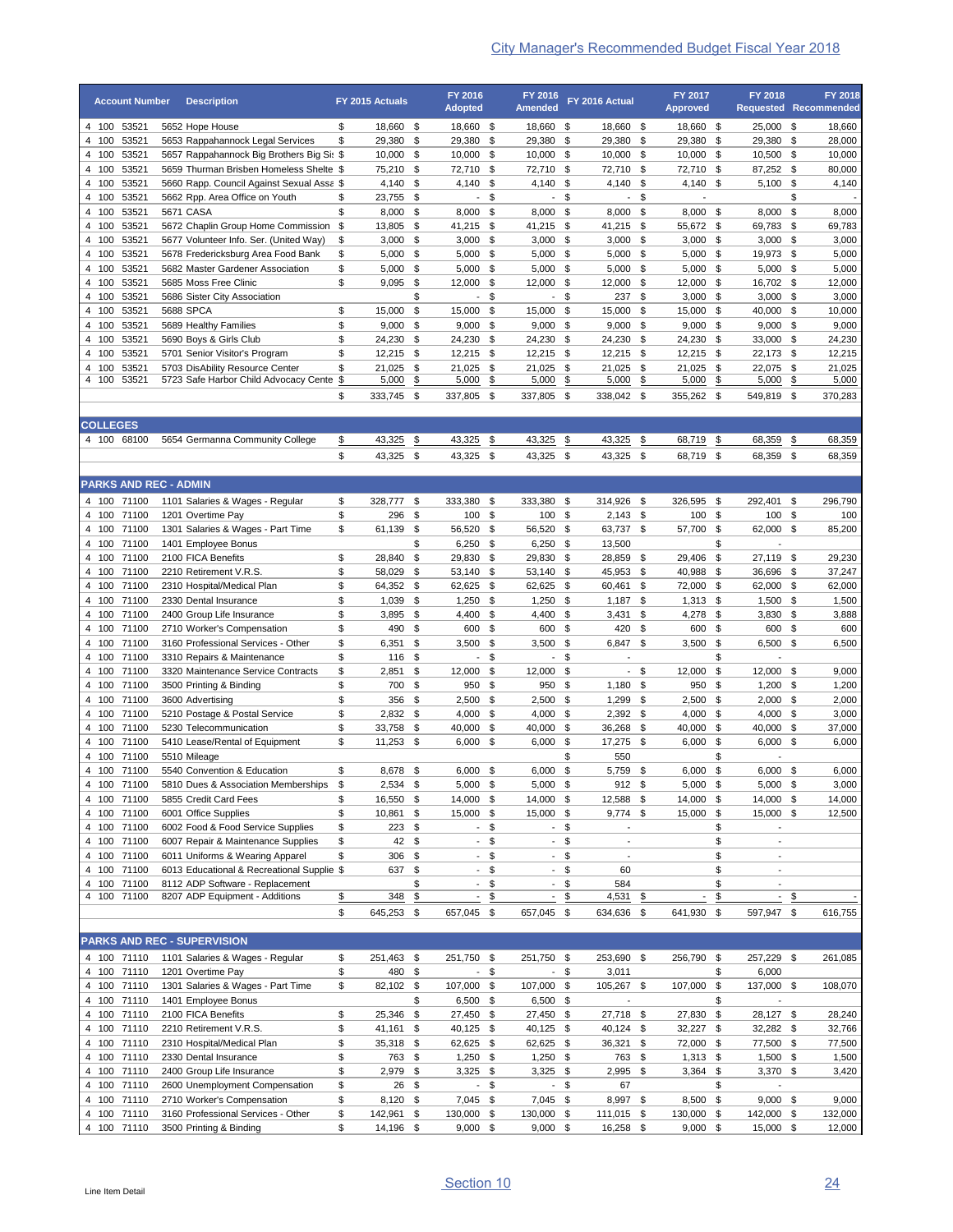|                | <b>Account Number</b>      | <b>Description</b>                                                                    | FY 2015 Actuals                    |            | FY 2016                            |               | FY 2016                  |                | FY 2016 Actual                   |           | FY 2017                 |          | FY 2018                            |               | <b>FY 2018</b>   |
|----------------|----------------------------|---------------------------------------------------------------------------------------|------------------------------------|------------|------------------------------------|---------------|--------------------------|----------------|----------------------------------|-----------|-------------------------|----------|------------------------------------|---------------|------------------|
|                |                            |                                                                                       |                                    |            | <b>Adopted</b>                     |               | <b>Amended</b>           |                |                                  |           | <b>Approved</b>         |          | <b>Requested Recommended</b>       |               |                  |
| 4 100          | 4 100 71110<br>71110       | 3600 Advertising<br>5410 Lease/Rental of Equipment                                    | \$<br>6,888 \$<br>$1,934$ \$<br>\$ |            | 8,500 \$<br>$2,250$ \$             |               | 8,500 \$<br>2,250        | \$             | 8,836 \$<br>100 \$               |           | 8,500 \$<br>2,250       | \$       | 10,500 \$<br>$3,250$ \$            |               | 8,500<br>2,250   |
|                | 4 100 71110                | 5540 Convention & Education                                                           | 4,488 \$<br>\$                     |            | 5,500 \$                           |               | $5,500$ \$               |                | $6,118$ \$                       |           | 5,500 \$                |          | $6,000$ \$                         |               | 5,500            |
|                | 4 100 71110                | 5810 Dues & Association Memberships                                                   | $2,088$ \$<br>\$                   |            | $2,400$ \$                         |               | 2,400                    | \$             | $1,525$ \$                       |           | $2,400$ \$              |          | $2,700$ \$                         |               | 2,400            |
|                | 4 100 71110                | 6001 Office Supplies                                                                  |                                    | \$         | $\overline{\phantom{a}}$           | \$            | $\sim$                   | \$             | 9 <sup>5</sup>                   |           | $\sim$                  | \$       | $\sim$                             | \$            |                  |
| 4 100<br>4 100 | 71110<br>71110             | 6002 Food & Food Service Supplies<br>6013 Educational & Recreational Supplie \$       | 173<br>\$<br>58,076                | \$<br>- \$ | 400<br>60,000                      | \$<br>-\$     | 400<br>60,000 \$         | \$             | 965 \$<br>70,256 \$              |           | 400<br>60,000           | \$<br>\$ | 1,000<br>71,000 \$                 | \$            | 400<br>60,000    |
| 4 100          | 71110                      | 6014 Other Operating Supplies                                                         | 8,544 \$<br>\$                     |            | 6,800                              | \$            | 6,800                    | \$             | 4,050                            | - \$      | 6,800                   | \$       | $8,000$ \$                         |               | 6,800            |
| 4 100          | 71110                      | 8105 Motor Vehicles & Equip.-Replacem \$                                              | $\overline{\phantom{a}}$           | \$         | $\overline{\phantom{a}}$           | $\frac{1}{2}$ | $\overline{\phantom{a}}$ | \$             | $\overline{\phantom{a}}$         | \$        |                         | \$       | 35,000                             | $\frac{3}{2}$ | 30,000           |
|                |                            |                                                                                       | \$<br>687,106 \$                   |            | 731,920                            | \$            | 731,920                  | \$             | 698,088                          | \$        | 733,874                 | \$       | 846,458                            | \$            | 781,432          |
|                |                            | <b>PARKS AND REC - GENERAL MAINT</b>                                                  |                                    |            |                                    |               |                          |                |                                  |           |                         |          |                                    |               |                  |
|                | 4 100 71200                | 1101 Salaries & Wages - Regular                                                       | \$<br>312,785 \$                   |            | 331,510 \$                         |               | 331,510 \$               |                | 336,593 \$                       |           | 337,440 \$              |          | 406,613 \$                         |               | 349,780          |
|                | 4 100 71200                | 1201 Overtime Pay                                                                     | 22,461<br>\$                       | \$         | 11,445 \$                          |               | 11,445 \$                |                | 28,450 \$                        |           | 11,674 \$               |          | 15,000                             |               |                  |
|                | 4 100 71200                | 1301 Salaries & Wages - Part Time                                                     | 189,159 \$<br>\$                   |            | 224,400 \$                         |               | 224,400 \$               |                | 208,530 \$                       |           | 224,400 \$              |          | 177,400 \$                         |               | 177,100          |
|                | 4 100 71200                | 1401 Employee Bonus                                                                   |                                    | \$         | 11,750 \$                          |               | 11,750 \$                |                | 12,500                           |           |                         | \$       | $\overline{\phantom{a}}$           |               |                  |
| 4 100          | 71200                      | 2100 FICA Benefits                                                                    | 39,255<br>\$                       | - \$       | 42,530 \$                          |               | 42,530                   | \$             | 43,926 \$                        |           | 43,874                  | \$       | 45,824 \$                          |               | 40,306           |
| 4 100<br>4 100 | 71200<br>71200             | 2210 Retirement V.R.S.<br>2220 Retirement - Hybrid                                    | 54,196<br>\$<br>\$<br>343 \$       | -\$        | 52,835<br>$\overline{\phantom{a}}$ | - \$<br>\$    | 52,835<br>$\blacksquare$ | \$<br>\$       | 52,834 \$<br>343                 |           | 42,349                  | \$<br>\$ | 51,030 \$<br>$\overline{a}$        |               | 43,897           |
| 4 100          | 71200                      | 2310 Hospital/Medical Plan                                                            | \$<br>93,716                       | - \$       | 107,725                            | \$            | 107,725                  | - \$           | 100,069 \$                       |           | 129,600                 | \$       | 171,900 \$                         |               | 139,500          |
| 4 100          | 71200                      | 2320 Hospital/Medical Plan - Retirees                                                 | \$<br>1,788                        | - \$       | 6,500                              | \$            | 6,500                    | \$             | 1,908                            | \$        | 3,000                   | \$       | $2,000$ \$                         |               | 2,000            |
| 4 100          | 71200                      | 2330 Dental Insurance                                                                 | \$<br>$2,194$ \$                   |            | $2,250$ \$                         |               | $2,250$ \$               |                | $2,290$ \$                       |           | 2,363                   | \$       | $3,300$ \$                         |               | 2,700            |
| 4 100          | 71200                      | 2340 Prescription Drug Plan - Retirees                                                | \$<br>699                          | \$         | $\blacksquare$                     | \$            | $\blacksquare$           | \$             | 751                              | \$        | 700                     | \$       | 800<br>÷,                          | \$            | 800              |
| 4 100<br>4 100 | 71200<br>71200             | 2345 Health Spending Account - Em<br>2400 Group Life Insurance                        | \$<br>1,000<br>\$<br>3,688         | - \$       | 4,375 \$                           |               | 4,375                    | \$<br>\$       | 1,000<br>3,970                   | \$        | 4,420                   | \$<br>\$ | 5,327                              | \$            | 4,582            |
| 4 100          | 71200                      | 2410 Long Term Disablity                                                              | \$<br>202                          |            |                                    |               |                          | \$             | 203                              |           |                         | \$       | 250                                | \$            | 250              |
| 4 100          | 71200                      | 2600 Unemployment Compensation                                                        | \$<br>10,560                       | \$         |                                    | - \$          | $\sim$                   | \$             | 6,721                            |           |                         | \$       |                                    |               |                  |
| 4 100          | 71200                      | 2710 Worker's Compensation                                                            | 12,660<br>\$                       | -\$        | 13,200 \$                          |               | 13,200                   | - \$           | 13,639                           | \$        | 13,200                  | \$       | 14,000                             | \$            | 14,000           |
| 4 100          | 71200                      | 2810 Clothing Allowances                                                              | \$<br>3,775                        | - \$       |                                    | $-$ \$        | $\blacksquare$           | -\$            | 4,400                            |           |                         | \$       | $\overline{\phantom{a}}$           |               |                  |
| 4 100<br>4 100 | 71200<br>71200             | 3160 Professional Services - Other<br>3200 Temporary Help Service Fees                | \$<br>900<br>\$<br>27,217 \$       | - \$       | 30,000 \$                          | - \$          | $30,000$ \$              | - \$           | 95<br>30,475 \$                  |           | 30,000 \$               | \$       | $\overline{\phantom{a}}$<br>30,000 | \$            | 30,000           |
|                | 4 100 71200                | 3310 Repairs & Maintenance                                                            | \$<br>13,870 \$                    |            | 21,500 \$                          |               | 21,500 \$                |                | 22,551                           | \$        | 21,500                  | - \$     | 17,900 \$                          |               | 17,900           |
| 4 100          | 71200                      | 3320 Maintenance Service Contracts                                                    | \$<br>15,305                       | - \$       | 15,000 \$                          |               | 15,000 \$                |                | 14,673 \$                        |           | 15,000 \$               |          | 15,000 \$                          |               | 15,000           |
| 4 100          | 71200                      | 5110 Electrical Services                                                              | \$<br>19,555                       | - \$       | 20,000 \$                          |               | 20,000 \$                |                | 16,891                           | -\$       | 20,000 \$               |          | 18,000 \$                          |               | 15,500           |
| 4 100          | 71200                      | 5130 Water & Sewer Services                                                           | \$<br>28,421 \$                    |            | 25,000 \$                          |               | 25,000 \$                |                | 31,736 \$                        |           | 25,000 \$               |          | 32,000 \$                          |               | 32,000           |
| 4 100<br>4 100 | 71200<br>71200             | 5410 Lease/Rental of Equipment<br>5540 Convention & Education                         | 28,386 \$<br>\$<br>1,891<br>\$     | \$         | 15,000 \$<br>$2,000$ \$            |               | 15,000 \$<br>$2,000$ \$  |                | 31,616 \$<br>$2,048$ \$          |           | 25,000 \$<br>$2,000$ \$ |          | 32,000 \$<br>$6,000$ \$            |               | 25,000<br>1,500  |
|                | 4 100 71200                | 5810 Dues & Association Memberships                                                   | $1,137$ \$<br>\$                   |            | $1,250$ \$                         |               | $1,250$ \$               |                | $1,020$ \$                       |           | $1,250$ \$              |          | $1,250$ \$                         |               | 1,250            |
|                | 4 100 71200                | 6003 Agricultural Supplies                                                            | 37,105 \$<br>\$                    |            | 42,000 \$                          |               | 42,000 \$                |                | 29,861 \$                        |           | 42,000 \$               |          | 44,000 \$                          |               | 42,000           |
|                | 4 100 71200                | 6007 Repair & Maintenance Supplies                                                    | 42,439 \$<br>\$                    |            | 36,500 \$                          |               | 36,500 \$                |                | 36,259 \$                        |           | 36,500 \$               |          | 34,500 \$                          |               | 34,500           |
| 4 100          | 4 100 71200<br>71200       | 6008 Motor Fuel & Lube<br>6009 Vehicle/Power Equip. Supplies                          | 35,332 \$<br>\$<br>20,963 \$<br>\$ |            | 45,000 \$<br>19,000 \$             |               | 45,000 \$<br>19,000 \$   |                | 25,336 \$<br>18,364 \$           |           | 35,000<br>19,000        | \$<br>\$ | 35,000 \$<br>19,000 \$             |               | 35,000<br>19,000 |
|                | 4 100 71200                | 6011 Uniforms & Wearing Apparel                                                       | \$<br>$2,418$ \$                   |            | 7,750 \$                           |               | 7,750 \$                 |                | 810 \$                           |           | 10,225 \$               |          | 8,100 \$                           |               | 7,000            |
|                | 4 100 71200                | 6013 Educational & Recreational Supplie \$                                            | 4,974                              | \$         | 5,000 \$                           |               | 5,000 \$                 |                | 4,985 \$                         |           | 5,000 \$                |          |                                    |               |                  |
|                | 4 100 71200                | 6014 Other Operating Supplies                                                         | \$<br>1,648 \$                     |            | $2,000$ \$                         |               | $2,000$ \$               |                | 3,683 \$                         |           | $2,000$ \$              |          | $2,000$ \$                         |               | 2,000            |
|                | 4 100 71200                | 8101 Machinery & Equipment - Replacement                                              |                                    | \$         | $\sim$                             | \$            |                          | - \$           | 1,940                            |           |                         | \$       | 11,500 \$                          |               | 11,500           |
|                | 4 100 71200                | 8102 Furniture & Fixtures - Replacement                                               |                                    | \$         | $\blacksquare$                     | \$            | $\blacksquare$           | \$             | $\overline{a}$                   |           |                         | \$       | 24,000 \$                          |               | 8,000            |
|                | 4 100 71200                | 8105 Motor Vehicles & Equip.-Replacem \$                                              | 29,318 \$                          |            | 45,000 \$                          |               | 45,000 \$                |                | 39,635 \$                        |           | $\sim$                  | \$       | 70,000                             |               |                  |
|                | 4 100 71200<br>4 100 71200 | 8113 Improv. & Betterments - Replacement<br>8201 Machinery & Equipment - Additions \$ |                                    | \$         |                                    | - \$<br>- \$  |                          | $-$ \$<br>- \$ | - \$<br>$\overline{\phantom{a}}$ |           |                         | - \$     | 4,000 \$<br>12,000 \$              |               | 4,000            |
|                | 4 100 71200                | 8205 Motor Vehicles & Equip. - Additions                                              | 40,780 \$                          | \$         |                                    | - \$          | $\blacksquare$           | \$             | 3,399                            |           |                         | \$<br>\$ | $\overline{\phantom{a}}$           |               |                  |
|                | 4 100 71200                | 8213 Improv. & Betterments - Additions                                                | \$                                 | \$         |                                    | \$            |                          | \$             | $\overline{\phantom{a}}$         | <b>\$</b> | 10,000                  | \$       | <u>45,000 \$</u>                   |               |                  |
|                |                            |                                                                                       | \$<br>1,100,140 \$                 |            | 1,140,520 \$                       |               | 1,140,520 \$             |                | 1,133,504 \$                     |           | 1,112,495 \$            |          | 1,354,694 \$                       |               | 1,076,066        |
|                |                            |                                                                                       |                                    |            |                                    |               |                          |                |                                  |           |                         |          |                                    |               |                  |
|                |                            | PARKS AND REC - MOTTS RUN GENERAL MAINTENANCE                                         |                                    |            |                                    |               |                          |                |                                  |           |                         |          |                                    |               |                  |
|                | 4 100 71210                | 1301 Salaries & Wages - Part Time                                                     |                                    |            |                                    |               |                          |                |                                  |           |                         | \$       | 52,000 \$                          |               | 50,000           |
|                | 4 100 71210<br>4 100 71210 | 2100 FICA Benefits<br>3310 Repairs & Maintenance                                      |                                    |            |                                    |               |                          |                |                                  |           |                         | \$<br>\$ | $3,978$ \$<br>$3,600$ \$           |               | 3,825<br>3,600   |
|                | 4 100 71210                | 5110 Electrical Services                                                              |                                    |            |                                    |               |                          |                |                                  |           |                         | \$       | 6,600 \$                           |               | 4,500            |
|                | 4 100 71210                | 5540 Convention & Education                                                           |                                    |            |                                    |               |                          |                |                                  |           |                         | \$       | $1,000$ \$                         |               | 500              |
|                | 4 100 71210                | 6007 Repair & Maintenance Supplies                                                    |                                    |            |                                    |               |                          | \$             | $\overline{\phantom{a}}$         |           |                         | \$       | $2,000$ \$                         |               | 2,000            |
|                | 4 100 71210                | 6011 Uniforms & Wearing Apparel                                                       |                                    |            |                                    |               |                          | \$             | $\overline{a}$                   |           |                         | \$       | 2,700 \$                           |               | 1,000            |
|                | 4 100 71210                | 6013 Educational & Recreational Supplies                                              |                                    |            |                                    |               |                          | \$             | $\overline{\phantom{a}}$         |           |                         | \$       | $5,000$ \$                         |               | 1,000            |
|                | 4 100 71210                | 8101 Machinery & Equipment - Replacement                                              |                                    |            |                                    |               |                          |                |                                  |           |                         | \$       | $3,500$ \$                         |               | 3,500            |
|                | 4 100 71210                | 8113 Improv. & Betterments - Replacement                                              |                                    |            |                                    |               |                          |                |                                  |           |                         | \$       | $5,000$ \$                         |               | 5,000            |
|                |                            |                                                                                       | \$                                 | - \$       |                                    | - \$          |                          | - \$           |                                  | $-$ \$    |                         | - \$     | 85,378 \$                          |               | 74,925           |
|                |                            | <b>PARKS AND REC - AQUATICS</b>                                                       |                                    |            |                                    |               |                          |                |                                  |           |                         |          |                                    |               |                  |
|                | 4 100 71310                | 1301 Salaries & Wages - Part Time                                                     | \$<br>72,917 \$                    |            | 90,000 \$                          |               | 90,000 \$                |                | 76,744 \$                        |           | 90,000 \$               |          | 90,000 \$                          |               | 80,000           |
|                | 4 100 71310                | 1201 Overtime Pay                                                                     |                                    |            |                                    |               |                          | \$             | 1,322                            |           |                         | \$       | 500                                |               |                  |
|                |                            |                                                                                       |                                    |            |                                    |               |                          |                |                                  |           |                         |          |                                    |               |                  |
|                |                            |                                                                                       |                                    |            |                                    |               |                          |                |                                  |           |                         |          |                                    |               |                  |
|                |                            |                                                                                       |                                    |            | Section 10                         |               |                          |                |                                  |           |                         |          |                                    |               | 25               |

|       |             | <b>PARKS AND REC - MOTTS RUN GENERAL MAINTENANCE</b> |           |      |           |      |             |      |                          |      |           |      |            |      |        |
|-------|-------------|------------------------------------------------------|-----------|------|-----------|------|-------------|------|--------------------------|------|-----------|------|------------|------|--------|
|       | 4 100 71210 | 1301 Salaries & Wages - Part Time                    |           |      |           |      |             |      |                          |      |           | \$   | 52,000 \$  |      | 50,000 |
|       | 4 100 71210 | 2100 FICA Benefits                                   |           |      |           |      |             |      |                          |      |           |      | $3.978$ \$ |      | 3,825  |
|       | 4 100 71210 | 3310 Repairs & Maintenance                           |           |      |           |      |             |      |                          |      |           |      | $3,600$ \$ |      | 3,600  |
| 4 100 | 71210       | 5110 Electrical Services                             |           |      |           |      |             |      |                          |      |           | \$   | 6.600 \$   |      | 4.500  |
| 4 100 | 71210       | 5540 Convention & Education                          |           |      |           |      |             |      |                          |      |           | S    | $1,000$ \$ |      | 500    |
|       | 4 100 71210 | 6007 Repair & Maintenance Supplies                   |           |      |           |      |             | \$   | $\overline{\phantom{a}}$ |      |           | \$   | 2,000      | \$   | 2,000  |
|       | 4 100 71210 | 6011 Uniforms & Wearing Apparel                      |           |      |           |      |             | \$   | $\overline{\phantom{a}}$ |      |           | \$   | $2,700$ \$ |      | 1,000  |
|       | 4 100 71210 | 6013 Educational & Recreational Supplies             |           |      |           |      |             | \$   | $\overline{\phantom{a}}$ |      |           | \$   | $5,000$ \$ |      | 1,000  |
| 4 100 | 71210       | 8101 Machinery & Equipment - Replacement             |           |      |           |      |             |      |                          |      |           | \$.  | $3.500$ \$ |      | 3,500  |
| 4 100 | 71210       | 8113 Improv. & Betterments - Replacement             |           |      |           |      |             |      |                          |      |           |      | 5,000      | \$   | 5,000  |
|       |             | \$                                                   |           | - \$ |           | - \$ |             | - \$ |                          | - \$ |           | - \$ | 85.378 \$  |      | 74,925 |
|       |             |                                                      |           |      |           |      |             |      |                          |      |           |      |            |      |        |
|       |             | <b>PARKS AND REC - AQUATICS</b>                      |           |      |           |      |             |      |                          |      |           |      |            |      |        |
| 4 100 | 71310       | 1301 Salaries & Wages - Part Time<br>\$              | 72.917 \$ |      | 90,000 \$ |      | $90.000$ \$ |      | 76.744 \$                |      | 90.000 \$ |      | 90.000     | - \$ | 80,000 |
|       | 4 100 71310 | 1201 Overtime Pav                                    |           |      |           |      |             | \$.  | 1.322                    |      |           |      | 500        |      |        |

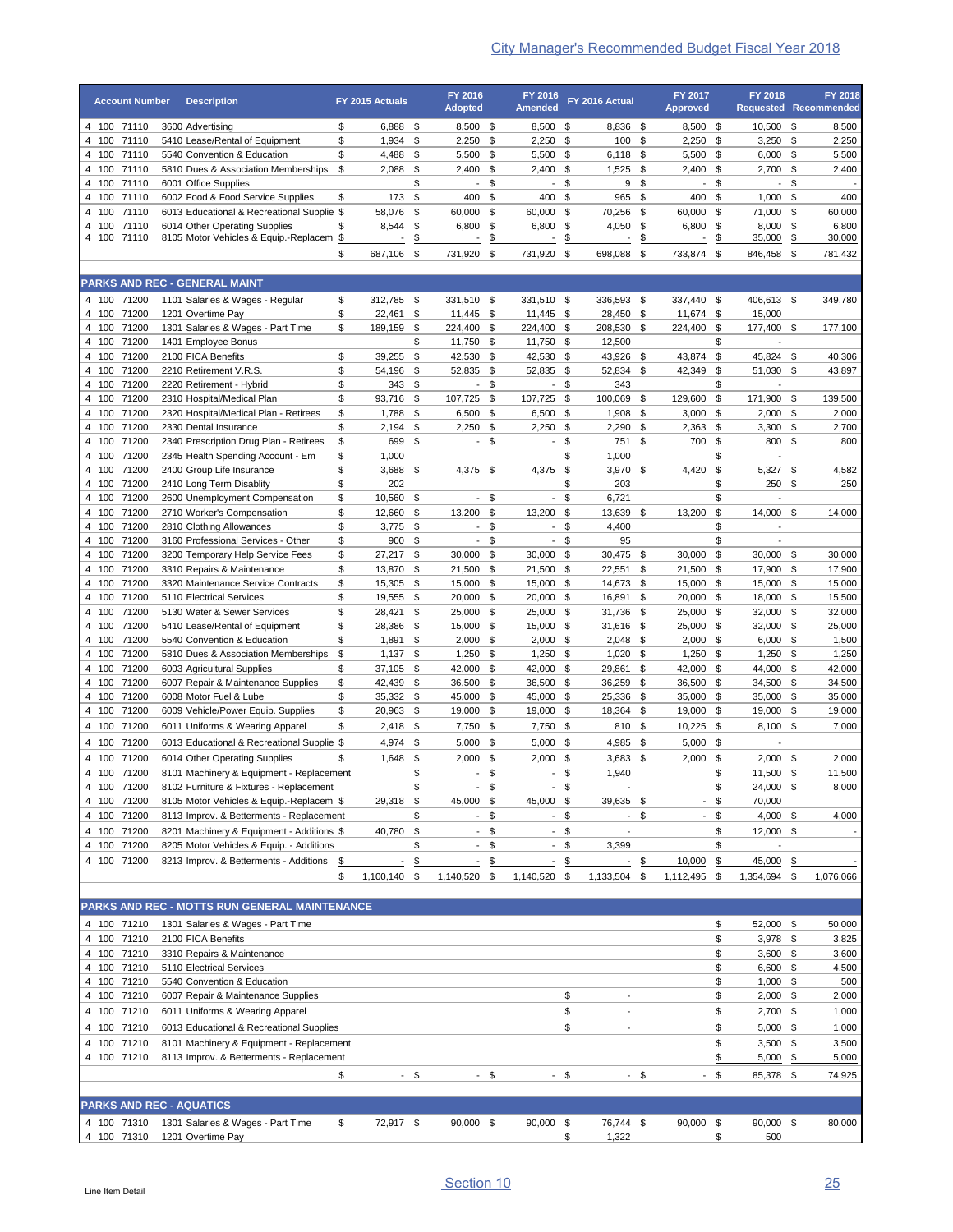| <b>Account Number</b><br>4 100 71310<br>71310<br>71310<br>71310<br>71310<br>71310<br>71310<br>71310<br>71310<br>71310<br>71310<br>71310<br>71310<br>71310<br>71310<br>71310<br><b>MUSEUMS</b><br>4 100 72200<br><b>REGIONAL LIBRARY</b> | <b>Description</b><br>2100 FICA Benefits<br>2710 Worker's Compensation<br>3160 Professional Services - Other<br>5110 Electrical Services<br>5120 Heating Services<br>5130 Water & Sewer Services<br>5540 Convention & Education<br>6002 Food & Food Service Supplies<br>6005 Janitorial Supplies<br>6007 Repair & Maintenance Supplies<br>6011 Uniforms & Wearing Apparel<br>6013 Educational & Recreational Supplie \$<br>6023 Chemicals<br>8101 Machinery & Equipment - Replacen \$<br>8102 Furniture & Fixtures - Replacement \$<br>8201 Machinery & Equipment - Additions \$<br>5649 Fredericksburg Area Museum | \$<br>\$<br>\$<br>\$<br>\$<br>\$<br>\$<br>\$<br>\$<br>\$<br>\$<br>\$                                                                                                                                                                                                                                                                                                                                                                                                                                                                                                                                                                                                                                  | FY 2015 Actuals<br>5,578 \$<br>1,779<br>3,100<br>13,097<br>901<br>2,536<br>389<br>143<br>1,582<br>2,231<br>10,878<br>22,245<br>9,750<br>2,037<br>149,163 \$                                                                                | \$<br>\$<br>\$<br>\$<br>\$<br>\$<br>\$<br>\$<br>\$<br>\$<br>\$<br>\$<br>-\$<br>\$<br>\$ | <b>Adopted</b><br>6,885 \$<br>1,800<br>$3,500$ \$<br>14,000<br>1,000<br>2,500<br>500<br>250<br>$\sim$<br>$\sim$<br>$1,500$ \$<br>$2,000$ \$<br>11,000<br>$\overline{\phantom{a}}$<br>7,485                                                                  | \$<br>\$<br>\$<br>$\sqrt[6]{2}$<br>\$<br>\$<br>\$<br>\$<br>-\$ | <b>Amended</b><br>6,885 \$<br>1,800<br>$3,500$ \$<br>14,000<br>1,000<br>2,500<br>500 \$<br>250<br>$\sim$<br>$\overline{\phantom{a}}$<br>$1,500$ \$<br>2,000                                                                                                                                                                                                                                    | \$<br>\$<br>\$<br>\$<br>\$<br>\$<br>\$                                 | FY 2016 Actual<br>5,972 \$<br>1,855<br>3,261<br>13,281<br>828 \$<br>4,385<br>$300*$<br>367<br>$\overline{a}$<br>152<br>$1,074$ \$                                                                                                                                                                                                                                                     | \$<br>\$<br>\$<br>\$<br>\$                                | <b>Approved</b><br>6,885 \$<br>1,800<br>3,500<br>14,000<br>1,000<br>2,500<br>500<br>250<br>1,500                                                                                                                                                                                                                                                                       | \$<br>\$<br>\$<br>\$<br>\$<br>\$<br>\$<br>\$<br>\$<br>\$ | <b>Requested Recommended</b><br>6,885 \$<br>2,000<br>7,000<br>14,000<br>1,000<br>4,500<br>500<br>300<br>$\sim$<br>$\sim$                                                                                                                                                                                                | $\sqrt[6]{\frac{1}{2}}$<br>\$<br>$\sqrt[6]{2}$<br>\$<br>\$<br>\$<br>\$<br>\$<br>\$ | 6,120<br>2,000<br>7,000<br>14,000<br>1,000<br>4,500<br>500<br>300<br>$\overline{\phantom{a}}$<br>1,500                                                                                                                                                                                                                                                                                                                 |
|-----------------------------------------------------------------------------------------------------------------------------------------------------------------------------------------------------------------------------------------|---------------------------------------------------------------------------------------------------------------------------------------------------------------------------------------------------------------------------------------------------------------------------------------------------------------------------------------------------------------------------------------------------------------------------------------------------------------------------------------------------------------------------------------------------------------------------------------------------------------------|-------------------------------------------------------------------------------------------------------------------------------------------------------------------------------------------------------------------------------------------------------------------------------------------------------------------------------------------------------------------------------------------------------------------------------------------------------------------------------------------------------------------------------------------------------------------------------------------------------------------------------------------------------------------------------------------------------|--------------------------------------------------------------------------------------------------------------------------------------------------------------------------------------------------------------------------------------------|-----------------------------------------------------------------------------------------|-------------------------------------------------------------------------------------------------------------------------------------------------------------------------------------------------------------------------------------------------------------|----------------------------------------------------------------|------------------------------------------------------------------------------------------------------------------------------------------------------------------------------------------------------------------------------------------------------------------------------------------------------------------------------------------------------------------------------------------------|------------------------------------------------------------------------|---------------------------------------------------------------------------------------------------------------------------------------------------------------------------------------------------------------------------------------------------------------------------------------------------------------------------------------------------------------------------------------|-----------------------------------------------------------|------------------------------------------------------------------------------------------------------------------------------------------------------------------------------------------------------------------------------------------------------------------------------------------------------------------------------------------------------------------------|----------------------------------------------------------|-------------------------------------------------------------------------------------------------------------------------------------------------------------------------------------------------------------------------------------------------------------------------------------------------------------------------|------------------------------------------------------------------------------------|------------------------------------------------------------------------------------------------------------------------------------------------------------------------------------------------------------------------------------------------------------------------------------------------------------------------------------------------------------------------------------------------------------------------|
|                                                                                                                                                                                                                                         |                                                                                                                                                                                                                                                                                                                                                                                                                                                                                                                                                                                                                     |                                                                                                                                                                                                                                                                                                                                                                                                                                                                                                                                                                                                                                                                                                       |                                                                                                                                                                                                                                            |                                                                                         |                                                                                                                                                                                                                                                             |                                                                |                                                                                                                                                                                                                                                                                                                                                                                                |                                                                        |                                                                                                                                                                                                                                                                                                                                                                                       |                                                           |                                                                                                                                                                                                                                                                                                                                                                        |                                                          |                                                                                                                                                                                                                                                                                                                         |                                                                                    |                                                                                                                                                                                                                                                                                                                                                                                                                        |
|                                                                                                                                                                                                                                         |                                                                                                                                                                                                                                                                                                                                                                                                                                                                                                                                                                                                                     |                                                                                                                                                                                                                                                                                                                                                                                                                                                                                                                                                                                                                                                                                                       |                                                                                                                                                                                                                                            |                                                                                         |                                                                                                                                                                                                                                                             |                                                                |                                                                                                                                                                                                                                                                                                                                                                                                |                                                                        |                                                                                                                                                                                                                                                                                                                                                                                       |                                                           |                                                                                                                                                                                                                                                                                                                                                                        |                                                          |                                                                                                                                                                                                                                                                                                                         |                                                                                    |                                                                                                                                                                                                                                                                                                                                                                                                                        |
|                                                                                                                                                                                                                                         |                                                                                                                                                                                                                                                                                                                                                                                                                                                                                                                                                                                                                     |                                                                                                                                                                                                                                                                                                                                                                                                                                                                                                                                                                                                                                                                                                       |                                                                                                                                                                                                                                            |                                                                                         |                                                                                                                                                                                                                                                             |                                                                |                                                                                                                                                                                                                                                                                                                                                                                                |                                                                        |                                                                                                                                                                                                                                                                                                                                                                                       |                                                           |                                                                                                                                                                                                                                                                                                                                                                        |                                                          |                                                                                                                                                                                                                                                                                                                         |                                                                                    |                                                                                                                                                                                                                                                                                                                                                                                                                        |
|                                                                                                                                                                                                                                         |                                                                                                                                                                                                                                                                                                                                                                                                                                                                                                                                                                                                                     |                                                                                                                                                                                                                                                                                                                                                                                                                                                                                                                                                                                                                                                                                                       |                                                                                                                                                                                                                                            |                                                                                         |                                                                                                                                                                                                                                                             |                                                                |                                                                                                                                                                                                                                                                                                                                                                                                |                                                                        |                                                                                                                                                                                                                                                                                                                                                                                       |                                                           |                                                                                                                                                                                                                                                                                                                                                                        |                                                          |                                                                                                                                                                                                                                                                                                                         |                                                                                    |                                                                                                                                                                                                                                                                                                                                                                                                                        |
|                                                                                                                                                                                                                                         |                                                                                                                                                                                                                                                                                                                                                                                                                                                                                                                                                                                                                     |                                                                                                                                                                                                                                                                                                                                                                                                                                                                                                                                                                                                                                                                                                       |                                                                                                                                                                                                                                            |                                                                                         |                                                                                                                                                                                                                                                             |                                                                |                                                                                                                                                                                                                                                                                                                                                                                                |                                                                        |                                                                                                                                                                                                                                                                                                                                                                                       |                                                           |                                                                                                                                                                                                                                                                                                                                                                        |                                                          |                                                                                                                                                                                                                                                                                                                         |                                                                                    |                                                                                                                                                                                                                                                                                                                                                                                                                        |
|                                                                                                                                                                                                                                         |                                                                                                                                                                                                                                                                                                                                                                                                                                                                                                                                                                                                                     |                                                                                                                                                                                                                                                                                                                                                                                                                                                                                                                                                                                                                                                                                                       |                                                                                                                                                                                                                                            |                                                                                         |                                                                                                                                                                                                                                                             |                                                                |                                                                                                                                                                                                                                                                                                                                                                                                |                                                                        |                                                                                                                                                                                                                                                                                                                                                                                       |                                                           |                                                                                                                                                                                                                                                                                                                                                                        |                                                          |                                                                                                                                                                                                                                                                                                                         |                                                                                    |                                                                                                                                                                                                                                                                                                                                                                                                                        |
|                                                                                                                                                                                                                                         |                                                                                                                                                                                                                                                                                                                                                                                                                                                                                                                                                                                                                     |                                                                                                                                                                                                                                                                                                                                                                                                                                                                                                                                                                                                                                                                                                       |                                                                                                                                                                                                                                            |                                                                                         |                                                                                                                                                                                                                                                             |                                                                |                                                                                                                                                                                                                                                                                                                                                                                                |                                                                        |                                                                                                                                                                                                                                                                                                                                                                                       |                                                           |                                                                                                                                                                                                                                                                                                                                                                        |                                                          |                                                                                                                                                                                                                                                                                                                         |                                                                                    |                                                                                                                                                                                                                                                                                                                                                                                                                        |
|                                                                                                                                                                                                                                         |                                                                                                                                                                                                                                                                                                                                                                                                                                                                                                                                                                                                                     |                                                                                                                                                                                                                                                                                                                                                                                                                                                                                                                                                                                                                                                                                                       |                                                                                                                                                                                                                                            |                                                                                         |                                                                                                                                                                                                                                                             |                                                                |                                                                                                                                                                                                                                                                                                                                                                                                |                                                                        |                                                                                                                                                                                                                                                                                                                                                                                       |                                                           |                                                                                                                                                                                                                                                                                                                                                                        |                                                          |                                                                                                                                                                                                                                                                                                                         |                                                                                    |                                                                                                                                                                                                                                                                                                                                                                                                                        |
|                                                                                                                                                                                                                                         |                                                                                                                                                                                                                                                                                                                                                                                                                                                                                                                                                                                                                     |                                                                                                                                                                                                                                                                                                                                                                                                                                                                                                                                                                                                                                                                                                       |                                                                                                                                                                                                                                            |                                                                                         |                                                                                                                                                                                                                                                             |                                                                |                                                                                                                                                                                                                                                                                                                                                                                                |                                                                        |                                                                                                                                                                                                                                                                                                                                                                                       |                                                           |                                                                                                                                                                                                                                                                                                                                                                        |                                                          |                                                                                                                                                                                                                                                                                                                         |                                                                                    |                                                                                                                                                                                                                                                                                                                                                                                                                        |
|                                                                                                                                                                                                                                         |                                                                                                                                                                                                                                                                                                                                                                                                                                                                                                                                                                                                                     |                                                                                                                                                                                                                                                                                                                                                                                                                                                                                                                                                                                                                                                                                                       |                                                                                                                                                                                                                                            |                                                                                         |                                                                                                                                                                                                                                                             |                                                                |                                                                                                                                                                                                                                                                                                                                                                                                |                                                                        |                                                                                                                                                                                                                                                                                                                                                                                       |                                                           |                                                                                                                                                                                                                                                                                                                                                                        |                                                          | $1,500$ \$                                                                                                                                                                                                                                                                                                              |                                                                                    |                                                                                                                                                                                                                                                                                                                                                                                                                        |
|                                                                                                                                                                                                                                         |                                                                                                                                                                                                                                                                                                                                                                                                                                                                                                                                                                                                                     |                                                                                                                                                                                                                                                                                                                                                                                                                                                                                                                                                                                                                                                                                                       |                                                                                                                                                                                                                                            |                                                                                         |                                                                                                                                                                                                                                                             |                                                                |                                                                                                                                                                                                                                                                                                                                                                                                | \$                                                                     | 2,602                                                                                                                                                                                                                                                                                                                                                                                 | \$                                                        | 2,000                                                                                                                                                                                                                                                                                                                                                                  | \$                                                       | $3,000$ \$                                                                                                                                                                                                                                                                                                              |                                                                                    | 2,500                                                                                                                                                                                                                                                                                                                                                                                                                  |
|                                                                                                                                                                                                                                         |                                                                                                                                                                                                                                                                                                                                                                                                                                                                                                                                                                                                                     |                                                                                                                                                                                                                                                                                                                                                                                                                                                                                                                                                                                                                                                                                                       |                                                                                                                                                                                                                                            |                                                                                         |                                                                                                                                                                                                                                                             | \$                                                             | 11,000                                                                                                                                                                                                                                                                                                                                                                                         | - \$<br>\$                                                             | 11,520                                                                                                                                                                                                                                                                                                                                                                                | \$                                                        | 11,000                                                                                                                                                                                                                                                                                                                                                                 | \$<br>\$                                                 | 12,000 \$                                                                                                                                                                                                                                                                                                               |                                                                                    | 12,000                                                                                                                                                                                                                                                                                                                                                                                                                 |
|                                                                                                                                                                                                                                         |                                                                                                                                                                                                                                                                                                                                                                                                                                                                                                                                                                                                                     |                                                                                                                                                                                                                                                                                                                                                                                                                                                                                                                                                                                                                                                                                                       |                                                                                                                                                                                                                                            |                                                                                         |                                                                                                                                                                                                                                                             | \$                                                             | $\blacksquare$<br>7,485                                                                                                                                                                                                                                                                                                                                                                        | - \$                                                                   | 534<br>$3,024$ \$                                                                                                                                                                                                                                                                                                                                                                     |                                                           | 8,000                                                                                                                                                                                                                                                                                                                                                                  | \$                                                       | 10,000 \$                                                                                                                                                                                                                                                                                                               |                                                                                    | 10,000                                                                                                                                                                                                                                                                                                                                                                                                                 |
|                                                                                                                                                                                                                                         |                                                                                                                                                                                                                                                                                                                                                                                                                                                                                                                                                                                                                     |                                                                                                                                                                                                                                                                                                                                                                                                                                                                                                                                                                                                                                                                                                       |                                                                                                                                                                                                                                            |                                                                                         | $\blacksquare$                                                                                                                                                                                                                                              | \$                                                             | $\overline{\phantom{a}}$                                                                                                                                                                                                                                                                                                                                                                       | \$                                                                     | $\blacksquare$                                                                                                                                                                                                                                                                                                                                                                        | \$                                                        | $\overline{a}$                                                                                                                                                                                                                                                                                                                                                         | \$                                                       |                                                                                                                                                                                                                                                                                                                         | \$                                                                                 |                                                                                                                                                                                                                                                                                                                                                                                                                        |
|                                                                                                                                                                                                                                         |                                                                                                                                                                                                                                                                                                                                                                                                                                                                                                                                                                                                                     |                                                                                                                                                                                                                                                                                                                                                                                                                                                                                                                                                                                                                                                                                                       |                                                                                                                                                                                                                                            |                                                                                         | 142,420 \$                                                                                                                                                                                                                                                  |                                                                | 142,420 \$                                                                                                                                                                                                                                                                                                                                                                                     |                                                                        | 127,220 \$                                                                                                                                                                                                                                                                                                                                                                            |                                                           | 142,935 \$                                                                                                                                                                                                                                                                                                                                                             |                                                          | 153,185 \$                                                                                                                                                                                                                                                                                                              |                                                                                    | 141,420                                                                                                                                                                                                                                                                                                                                                                                                                |
|                                                                                                                                                                                                                                         |                                                                                                                                                                                                                                                                                                                                                                                                                                                                                                                                                                                                                     |                                                                                                                                                                                                                                                                                                                                                                                                                                                                                                                                                                                                                                                                                                       |                                                                                                                                                                                                                                            |                                                                                         |                                                                                                                                                                                                                                                             |                                                                |                                                                                                                                                                                                                                                                                                                                                                                                |                                                                        |                                                                                                                                                                                                                                                                                                                                                                                       |                                                           |                                                                                                                                                                                                                                                                                                                                                                        |                                                          |                                                                                                                                                                                                                                                                                                                         |                                                                                    |                                                                                                                                                                                                                                                                                                                                                                                                                        |
|                                                                                                                                                                                                                                         |                                                                                                                                                                                                                                                                                                                                                                                                                                                                                                                                                                                                                     |                                                                                                                                                                                                                                                                                                                                                                                                                                                                                                                                                                                                                                                                                                       |                                                                                                                                                                                                                                            |                                                                                         |                                                                                                                                                                                                                                                             |                                                                |                                                                                                                                                                                                                                                                                                                                                                                                |                                                                        |                                                                                                                                                                                                                                                                                                                                                                                       |                                                           |                                                                                                                                                                                                                                                                                                                                                                        |                                                          |                                                                                                                                                                                                                                                                                                                         |                                                                                    |                                                                                                                                                                                                                                                                                                                                                                                                                        |
|                                                                                                                                                                                                                                         |                                                                                                                                                                                                                                                                                                                                                                                                                                                                                                                                                                                                                     |                                                                                                                                                                                                                                                                                                                                                                                                                                                                                                                                                                                                                                                                                                       | 95,975                                                                                                                                                                                                                                     | \$                                                                                      | 95,975                                                                                                                                                                                                                                                      | \$                                                             | 95,975                                                                                                                                                                                                                                                                                                                                                                                         | \$                                                                     | 117,172 \$                                                                                                                                                                                                                                                                                                                                                                            |                                                           | 95,975                                                                                                                                                                                                                                                                                                                                                                 | \$                                                       | 95,975                                                                                                                                                                                                                                                                                                                  | \$                                                                                 | 95,975                                                                                                                                                                                                                                                                                                                                                                                                                 |
|                                                                                                                                                                                                                                         |                                                                                                                                                                                                                                                                                                                                                                                                                                                                                                                                                                                                                     | \$                                                                                                                                                                                                                                                                                                                                                                                                                                                                                                                                                                                                                                                                                                    | 95,975 \$                                                                                                                                                                                                                                  |                                                                                         | 95,975 \$                                                                                                                                                                                                                                                   |                                                                | 95,975 \$                                                                                                                                                                                                                                                                                                                                                                                      |                                                                        | 117,172 \$                                                                                                                                                                                                                                                                                                                                                                            |                                                           | 95,975 \$                                                                                                                                                                                                                                                                                                                                                              |                                                          | 95,975 \$                                                                                                                                                                                                                                                                                                               |                                                                                    | 95,975                                                                                                                                                                                                                                                                                                                                                                                                                 |
|                                                                                                                                                                                                                                         |                                                                                                                                                                                                                                                                                                                                                                                                                                                                                                                                                                                                                     |                                                                                                                                                                                                                                                                                                                                                                                                                                                                                                                                                                                                                                                                                                       |                                                                                                                                                                                                                                            |                                                                                         |                                                                                                                                                                                                                                                             |                                                                |                                                                                                                                                                                                                                                                                                                                                                                                |                                                                        |                                                                                                                                                                                                                                                                                                                                                                                       |                                                           |                                                                                                                                                                                                                                                                                                                                                                        |                                                          |                                                                                                                                                                                                                                                                                                                         |                                                                                    |                                                                                                                                                                                                                                                                                                                                                                                                                        |
| 73200                                                                                                                                                                                                                                   | 3160 Professional Services - Other                                                                                                                                                                                                                                                                                                                                                                                                                                                                                                                                                                                  |                                                                                                                                                                                                                                                                                                                                                                                                                                                                                                                                                                                                                                                                                                       |                                                                                                                                                                                                                                            | \$                                                                                      | $\sim$                                                                                                                                                                                                                                                      | \$                                                             | $-$ \$                                                                                                                                                                                                                                                                                                                                                                                         |                                                                        | $\overline{a}$                                                                                                                                                                                                                                                                                                                                                                        |                                                           |                                                                                                                                                                                                                                                                                                                                                                        |                                                          |                                                                                                                                                                                                                                                                                                                         | \$                                                                                 | 185,000                                                                                                                                                                                                                                                                                                                                                                                                                |
|                                                                                                                                                                                                                                         |                                                                                                                                                                                                                                                                                                                                                                                                                                                                                                                                                                                                                     |                                                                                                                                                                                                                                                                                                                                                                                                                                                                                                                                                                                                                                                                                                       | 1,282,875                                                                                                                                                                                                                                  | \$                                                                                      | 1,285,000                                                                                                                                                                                                                                                   | \$                                                             | 1,285,000                                                                                                                                                                                                                                                                                                                                                                                      | \$                                                                     | 1,285,000                                                                                                                                                                                                                                                                                                                                                                             | \$                                                        | 1,336,914                                                                                                                                                                                                                                                                                                                                                              | \$                                                       | 1,435,471                                                                                                                                                                                                                                                                                                               | \$                                                                                 | 1,250,471                                                                                                                                                                                                                                                                                                                                                                                                              |
|                                                                                                                                                                                                                                         |                                                                                                                                                                                                                                                                                                                                                                                                                                                                                                                                                                                                                     | \$                                                                                                                                                                                                                                                                                                                                                                                                                                                                                                                                                                                                                                                                                                    | 1,282,875                                                                                                                                                                                                                                  | -\$                                                                                     | 1,285,000                                                                                                                                                                                                                                                   | \$                                                             | 1,285,000                                                                                                                                                                                                                                                                                                                                                                                      |                                                                        |                                                                                                                                                                                                                                                                                                                                                                                       |                                                           | 1,336,914                                                                                                                                                                                                                                                                                                                                                              |                                                          | 1,435,471                                                                                                                                                                                                                                                                                                               | \$                                                                                 | 1,435,471                                                                                                                                                                                                                                                                                                                                                                                                              |
|                                                                                                                                                                                                                                         |                                                                                                                                                                                                                                                                                                                                                                                                                                                                                                                                                                                                                     |                                                                                                                                                                                                                                                                                                                                                                                                                                                                                                                                                                                                                                                                                                       |                                                                                                                                                                                                                                            |                                                                                         |                                                                                                                                                                                                                                                             |                                                                |                                                                                                                                                                                                                                                                                                                                                                                                |                                                                        |                                                                                                                                                                                                                                                                                                                                                                                       |                                                           |                                                                                                                                                                                                                                                                                                                                                                        |                                                          |                                                                                                                                                                                                                                                                                                                         |                                                                                    |                                                                                                                                                                                                                                                                                                                                                                                                                        |
|                                                                                                                                                                                                                                         |                                                                                                                                                                                                                                                                                                                                                                                                                                                                                                                                                                                                                     |                                                                                                                                                                                                                                                                                                                                                                                                                                                                                                                                                                                                                                                                                                       |                                                                                                                                                                                                                                            |                                                                                         |                                                                                                                                                                                                                                                             |                                                                |                                                                                                                                                                                                                                                                                                                                                                                                |                                                                        |                                                                                                                                                                                                                                                                                                                                                                                       |                                                           |                                                                                                                                                                                                                                                                                                                                                                        |                                                          |                                                                                                                                                                                                                                                                                                                         |                                                                                    |                                                                                                                                                                                                                                                                                                                                                                                                                        |
|                                                                                                                                                                                                                                         |                                                                                                                                                                                                                                                                                                                                                                                                                                                                                                                                                                                                                     | \$                                                                                                                                                                                                                                                                                                                                                                                                                                                                                                                                                                                                                                                                                                    | 482,960                                                                                                                                                                                                                                    | \$                                                                                      |                                                                                                                                                                                                                                                             |                                                                |                                                                                                                                                                                                                                                                                                                                                                                                |                                                                        |                                                                                                                                                                                                                                                                                                                                                                                       |                                                           |                                                                                                                                                                                                                                                                                                                                                                        |                                                          |                                                                                                                                                                                                                                                                                                                         |                                                                                    | 444,740                                                                                                                                                                                                                                                                                                                                                                                                                |
|                                                                                                                                                                                                                                         |                                                                                                                                                                                                                                                                                                                                                                                                                                                                                                                                                                                                                     |                                                                                                                                                                                                                                                                                                                                                                                                                                                                                                                                                                                                                                                                                                       |                                                                                                                                                                                                                                            |                                                                                         |                                                                                                                                                                                                                                                             |                                                                |                                                                                                                                                                                                                                                                                                                                                                                                |                                                                        | $\overline{\phantom{a}}$                                                                                                                                                                                                                                                                                                                                                              |                                                           |                                                                                                                                                                                                                                                                                                                                                                        |                                                          |                                                                                                                                                                                                                                                                                                                         |                                                                                    |                                                                                                                                                                                                                                                                                                                                                                                                                        |
|                                                                                                                                                                                                                                         |                                                                                                                                                                                                                                                                                                                                                                                                                                                                                                                                                                                                                     |                                                                                                                                                                                                                                                                                                                                                                                                                                                                                                                                                                                                                                                                                                       |                                                                                                                                                                                                                                            |                                                                                         |                                                                                                                                                                                                                                                             |                                                                |                                                                                                                                                                                                                                                                                                                                                                                                |                                                                        |                                                                                                                                                                                                                                                                                                                                                                                       |                                                           |                                                                                                                                                                                                                                                                                                                                                                        |                                                          |                                                                                                                                                                                                                                                                                                                         |                                                                                    | 34,023                                                                                                                                                                                                                                                                                                                                                                                                                 |
|                                                                                                                                                                                                                                         |                                                                                                                                                                                                                                                                                                                                                                                                                                                                                                                                                                                                                     |                                                                                                                                                                                                                                                                                                                                                                                                                                                                                                                                                                                                                                                                                                       |                                                                                                                                                                                                                                            |                                                                                         |                                                                                                                                                                                                                                                             |                                                                |                                                                                                                                                                                                                                                                                                                                                                                                |                                                                        |                                                                                                                                                                                                                                                                                                                                                                                       |                                                           |                                                                                                                                                                                                                                                                                                                                                                        |                                                          |                                                                                                                                                                                                                                                                                                                         |                                                                                    | 55,815                                                                                                                                                                                                                                                                                                                                                                                                                 |
|                                                                                                                                                                                                                                         | 2220 Retirement - Hybrid                                                                                                                                                                                                                                                                                                                                                                                                                                                                                                                                                                                            | \$                                                                                                                                                                                                                                                                                                                                                                                                                                                                                                                                                                                                                                                                                                    | 632                                                                                                                                                                                                                                        | \$                                                                                      | $\sim$                                                                                                                                                                                                                                                      | \$                                                             | $\overline{\phantom{a}}$                                                                                                                                                                                                                                                                                                                                                                       | \$                                                                     | 832                                                                                                                                                                                                                                                                                                                                                                                   |                                                           |                                                                                                                                                                                                                                                                                                                                                                        | \$                                                       | $\overline{a}$                                                                                                                                                                                                                                                                                                          |                                                                                    |                                                                                                                                                                                                                                                                                                                                                                                                                        |
|                                                                                                                                                                                                                                         | 2310 Hospital/Medical Plan                                                                                                                                                                                                                                                                                                                                                                                                                                                                                                                                                                                          | \$                                                                                                                                                                                                                                                                                                                                                                                                                                                                                                                                                                                                                                                                                                    | 65,873                                                                                                                                                                                                                                     | \$                                                                                      | 87,675                                                                                                                                                                                                                                                      | \$                                                             |                                                                                                                                                                                                                                                                                                                                                                                                |                                                                        |                                                                                                                                                                                                                                                                                                                                                                                       |                                                           | 100,800                                                                                                                                                                                                                                                                                                                                                                | \$                                                       |                                                                                                                                                                                                                                                                                                                         | \$                                                                                 | 100,750                                                                                                                                                                                                                                                                                                                                                                                                                |
|                                                                                                                                                                                                                                         | 2320 Hospital/Medical Plan - Retirees                                                                                                                                                                                                                                                                                                                                                                                                                                                                                                                                                                               | \$                                                                                                                                                                                                                                                                                                                                                                                                                                                                                                                                                                                                                                                                                                    | 3,216                                                                                                                                                                                                                                      | \$                                                                                      | $\overline{\phantom{a}}$                                                                                                                                                                                                                                    | \$                                                             | $\blacksquare$                                                                                                                                                                                                                                                                                                                                                                                 | \$                                                                     |                                                                                                                                                                                                                                                                                                                                                                                       |                                                           | 3,300                                                                                                                                                                                                                                                                                                                                                                  | \$                                                       |                                                                                                                                                                                                                                                                                                                         |                                                                                    | 3,300                                                                                                                                                                                                                                                                                                                                                                                                                  |
|                                                                                                                                                                                                                                         |                                                                                                                                                                                                                                                                                                                                                                                                                                                                                                                                                                                                                     |                                                                                                                                                                                                                                                                                                                                                                                                                                                                                                                                                                                                                                                                                                       |                                                                                                                                                                                                                                            |                                                                                         |                                                                                                                                                                                                                                                             |                                                                |                                                                                                                                                                                                                                                                                                                                                                                                |                                                                        |                                                                                                                                                                                                                                                                                                                                                                                       |                                                           |                                                                                                                                                                                                                                                                                                                                                                        |                                                          |                                                                                                                                                                                                                                                                                                                         |                                                                                    | 2,100                                                                                                                                                                                                                                                                                                                                                                                                                  |
|                                                                                                                                                                                                                                         |                                                                                                                                                                                                                                                                                                                                                                                                                                                                                                                                                                                                                     |                                                                                                                                                                                                                                                                                                                                                                                                                                                                                                                                                                                                                                                                                                       |                                                                                                                                                                                                                                            |                                                                                         |                                                                                                                                                                                                                                                             |                                                                |                                                                                                                                                                                                                                                                                                                                                                                                |                                                                        |                                                                                                                                                                                                                                                                                                                                                                                       |                                                           |                                                                                                                                                                                                                                                                                                                                                                        |                                                          |                                                                                                                                                                                                                                                                                                                         |                                                                                    | 800                                                                                                                                                                                                                                                                                                                                                                                                                    |
|                                                                                                                                                                                                                                         |                                                                                                                                                                                                                                                                                                                                                                                                                                                                                                                                                                                                                     |                                                                                                                                                                                                                                                                                                                                                                                                                                                                                                                                                                                                                                                                                                       |                                                                                                                                                                                                                                            |                                                                                         |                                                                                                                                                                                                                                                             |                                                                |                                                                                                                                                                                                                                                                                                                                                                                                |                                                                        |                                                                                                                                                                                                                                                                                                                                                                                       |                                                           |                                                                                                                                                                                                                                                                                                                                                                        |                                                          |                                                                                                                                                                                                                                                                                                                         |                                                                                    | 5,826                                                                                                                                                                                                                                                                                                                                                                                                                  |
|                                                                                                                                                                                                                                         | 2410 Long Term Disablity                                                                                                                                                                                                                                                                                                                                                                                                                                                                                                                                                                                            | \$                                                                                                                                                                                                                                                                                                                                                                                                                                                                                                                                                                                                                                                                                                    | 373                                                                                                                                                                                                                                        |                                                                                         |                                                                                                                                                                                                                                                             |                                                                |                                                                                                                                                                                                                                                                                                                                                                                                | \$                                                                     | 491                                                                                                                                                                                                                                                                                                                                                                                   |                                                           |                                                                                                                                                                                                                                                                                                                                                                        | \$                                                       |                                                                                                                                                                                                                                                                                                                         |                                                                                    | 500                                                                                                                                                                                                                                                                                                                                                                                                                    |
|                                                                                                                                                                                                                                         | 2710 Worker's Compensation                                                                                                                                                                                                                                                                                                                                                                                                                                                                                                                                                                                          | \$                                                                                                                                                                                                                                                                                                                                                                                                                                                                                                                                                                                                                                                                                                    | 2,786                                                                                                                                                                                                                                      | \$                                                                                      |                                                                                                                                                                                                                                                             | \$                                                             | 2,500                                                                                                                                                                                                                                                                                                                                                                                          | \$                                                                     |                                                                                                                                                                                                                                                                                                                                                                                       |                                                           | 3,000                                                                                                                                                                                                                                                                                                                                                                  | \$                                                       | 2,500                                                                                                                                                                                                                                                                                                                   | \$                                                                                 | 2,125                                                                                                                                                                                                                                                                                                                                                                                                                  |
|                                                                                                                                                                                                                                         | 3160 Professional Services - Other                                                                                                                                                                                                                                                                                                                                                                                                                                                                                                                                                                                  | \$                                                                                                                                                                                                                                                                                                                                                                                                                                                                                                                                                                                                                                                                                                    | 2,197                                                                                                                                                                                                                                      | \$                                                                                      |                                                                                                                                                                                                                                                             |                                                                | 5,000                                                                                                                                                                                                                                                                                                                                                                                          | \$                                                                     | 32,285                                                                                                                                                                                                                                                                                                                                                                                |                                                           | 5,000                                                                                                                                                                                                                                                                                                                                                                  | \$                                                       | 5,000                                                                                                                                                                                                                                                                                                                   | \$                                                                                 | 5,000                                                                                                                                                                                                                                                                                                                                                                                                                  |
|                                                                                                                                                                                                                                         | 3310 Repairs & Maintenance                                                                                                                                                                                                                                                                                                                                                                                                                                                                                                                                                                                          | \$                                                                                                                                                                                                                                                                                                                                                                                                                                                                                                                                                                                                                                                                                                    |                                                                                                                                                                                                                                            |                                                                                         |                                                                                                                                                                                                                                                             |                                                                |                                                                                                                                                                                                                                                                                                                                                                                                |                                                                        |                                                                                                                                                                                                                                                                                                                                                                                       |                                                           |                                                                                                                                                                                                                                                                                                                                                                        |                                                          |                                                                                                                                                                                                                                                                                                                         |                                                                                    | $\overline{\phantom{a}}$                                                                                                                                                                                                                                                                                                                                                                                               |
|                                                                                                                                                                                                                                         |                                                                                                                                                                                                                                                                                                                                                                                                                                                                                                                                                                                                                     |                                                                                                                                                                                                                                                                                                                                                                                                                                                                                                                                                                                                                                                                                                       |                                                                                                                                                                                                                                            |                                                                                         |                                                                                                                                                                                                                                                             |                                                                |                                                                                                                                                                                                                                                                                                                                                                                                |                                                                        |                                                                                                                                                                                                                                                                                                                                                                                       |                                                           |                                                                                                                                                                                                                                                                                                                                                                        |                                                          |                                                                                                                                                                                                                                                                                                                         |                                                                                    | 2,350                                                                                                                                                                                                                                                                                                                                                                                                                  |
|                                                                                                                                                                                                                                         |                                                                                                                                                                                                                                                                                                                                                                                                                                                                                                                                                                                                                     |                                                                                                                                                                                                                                                                                                                                                                                                                                                                                                                                                                                                                                                                                                       |                                                                                                                                                                                                                                            |                                                                                         |                                                                                                                                                                                                                                                             |                                                                |                                                                                                                                                                                                                                                                                                                                                                                                |                                                                        |                                                                                                                                                                                                                                                                                                                                                                                       |                                                           |                                                                                                                                                                                                                                                                                                                                                                        |                                                          |                                                                                                                                                                                                                                                                                                                         |                                                                                    | 5,000<br>14,000                                                                                                                                                                                                                                                                                                                                                                                                        |
|                                                                                                                                                                                                                                         |                                                                                                                                                                                                                                                                                                                                                                                                                                                                                                                                                                                                                     |                                                                                                                                                                                                                                                                                                                                                                                                                                                                                                                                                                                                                                                                                                       |                                                                                                                                                                                                                                            |                                                                                         |                                                                                                                                                                                                                                                             |                                                                |                                                                                                                                                                                                                                                                                                                                                                                                |                                                                        |                                                                                                                                                                                                                                                                                                                                                                                       |                                                           |                                                                                                                                                                                                                                                                                                                                                                        |                                                          | $\blacksquare$                                                                                                                                                                                                                                                                                                          |                                                                                    |                                                                                                                                                                                                                                                                                                                                                                                                                        |
|                                                                                                                                                                                                                                         | 5210 Postage & Postal Service                                                                                                                                                                                                                                                                                                                                                                                                                                                                                                                                                                                       | \$                                                                                                                                                                                                                                                                                                                                                                                                                                                                                                                                                                                                                                                                                                    |                                                                                                                                                                                                                                            |                                                                                         |                                                                                                                                                                                                                                                             |                                                                |                                                                                                                                                                                                                                                                                                                                                                                                |                                                                        |                                                                                                                                                                                                                                                                                                                                                                                       |                                                           |                                                                                                                                                                                                                                                                                                                                                                        |                                                          |                                                                                                                                                                                                                                                                                                                         |                                                                                    | 3,500                                                                                                                                                                                                                                                                                                                                                                                                                  |
|                                                                                                                                                                                                                                         | 5230 Telecommunication                                                                                                                                                                                                                                                                                                                                                                                                                                                                                                                                                                                              | \$                                                                                                                                                                                                                                                                                                                                                                                                                                                                                                                                                                                                                                                                                                    |                                                                                                                                                                                                                                            |                                                                                         |                                                                                                                                                                                                                                                             |                                                                |                                                                                                                                                                                                                                                                                                                                                                                                |                                                                        |                                                                                                                                                                                                                                                                                                                                                                                       |                                                           | 1,800                                                                                                                                                                                                                                                                                                                                                                  | \$                                                       |                                                                                                                                                                                                                                                                                                                         |                                                                                    | 700                                                                                                                                                                                                                                                                                                                                                                                                                    |
|                                                                                                                                                                                                                                         | 5510 Mileage                                                                                                                                                                                                                                                                                                                                                                                                                                                                                                                                                                                                        | \$                                                                                                                                                                                                                                                                                                                                                                                                                                                                                                                                                                                                                                                                                                    |                                                                                                                                                                                                                                            |                                                                                         |                                                                                                                                                                                                                                                             |                                                                |                                                                                                                                                                                                                                                                                                                                                                                                |                                                                        |                                                                                                                                                                                                                                                                                                                                                                                       |                                                           |                                                                                                                                                                                                                                                                                                                                                                        |                                                          |                                                                                                                                                                                                                                                                                                                         |                                                                                    | 1,300                                                                                                                                                                                                                                                                                                                                                                                                                  |
|                                                                                                                                                                                                                                         |                                                                                                                                                                                                                                                                                                                                                                                                                                                                                                                                                                                                                     |                                                                                                                                                                                                                                                                                                                                                                                                                                                                                                                                                                                                                                                                                                       |                                                                                                                                                                                                                                            |                                                                                         |                                                                                                                                                                                                                                                             |                                                                |                                                                                                                                                                                                                                                                                                                                                                                                | \$                                                                     |                                                                                                                                                                                                                                                                                                                                                                                       |                                                           |                                                                                                                                                                                                                                                                                                                                                                        |                                                          |                                                                                                                                                                                                                                                                                                                         |                                                                                    |                                                                                                                                                                                                                                                                                                                                                                                                                        |
|                                                                                                                                                                                                                                         |                                                                                                                                                                                                                                                                                                                                                                                                                                                                                                                                                                                                                     |                                                                                                                                                                                                                                                                                                                                                                                                                                                                                                                                                                                                                                                                                                       |                                                                                                                                                                                                                                            |                                                                                         |                                                                                                                                                                                                                                                             |                                                                |                                                                                                                                                                                                                                                                                                                                                                                                |                                                                        |                                                                                                                                                                                                                                                                                                                                                                                       |                                                           |                                                                                                                                                                                                                                                                                                                                                                        |                                                          |                                                                                                                                                                                                                                                                                                                         |                                                                                    | 3,000<br>3,000                                                                                                                                                                                                                                                                                                                                                                                                         |
|                                                                                                                                                                                                                                         |                                                                                                                                                                                                                                                                                                                                                                                                                                                                                                                                                                                                                     |                                                                                                                                                                                                                                                                                                                                                                                                                                                                                                                                                                                                                                                                                                       |                                                                                                                                                                                                                                            |                                                                                         |                                                                                                                                                                                                                                                             |                                                                |                                                                                                                                                                                                                                                                                                                                                                                                |                                                                        |                                                                                                                                                                                                                                                                                                                                                                                       |                                                           |                                                                                                                                                                                                                                                                                                                                                                        |                                                          |                                                                                                                                                                                                                                                                                                                         |                                                                                    |                                                                                                                                                                                                                                                                                                                                                                                                                        |
|                                                                                                                                                                                                                                         | 5810 Dues & Association Memberships                                                                                                                                                                                                                                                                                                                                                                                                                                                                                                                                                                                 | \$                                                                                                                                                                                                                                                                                                                                                                                                                                                                                                                                                                                                                                                                                                    |                                                                                                                                                                                                                                            |                                                                                         |                                                                                                                                                                                                                                                             |                                                                |                                                                                                                                                                                                                                                                                                                                                                                                |                                                                        |                                                                                                                                                                                                                                                                                                                                                                                       |                                                           | 2,000                                                                                                                                                                                                                                                                                                                                                                  |                                                          |                                                                                                                                                                                                                                                                                                                         |                                                                                    | 2,000                                                                                                                                                                                                                                                                                                                                                                                                                  |
|                                                                                                                                                                                                                                         | 6001 Office Supplies                                                                                                                                                                                                                                                                                                                                                                                                                                                                                                                                                                                                | \$                                                                                                                                                                                                                                                                                                                                                                                                                                                                                                                                                                                                                                                                                                    |                                                                                                                                                                                                                                            |                                                                                         |                                                                                                                                                                                                                                                             |                                                                |                                                                                                                                                                                                                                                                                                                                                                                                |                                                                        |                                                                                                                                                                                                                                                                                                                                                                                       |                                                           |                                                                                                                                                                                                                                                                                                                                                                        |                                                          |                                                                                                                                                                                                                                                                                                                         |                                                                                    | 3,900                                                                                                                                                                                                                                                                                                                                                                                                                  |
|                                                                                                                                                                                                                                         | 6008 Motor Fuel & Lube                                                                                                                                                                                                                                                                                                                                                                                                                                                                                                                                                                                              | \$                                                                                                                                                                                                                                                                                                                                                                                                                                                                                                                                                                                                                                                                                                    | 264                                                                                                                                                                                                                                        |                                                                                         |                                                                                                                                                                                                                                                             |                                                                |                                                                                                                                                                                                                                                                                                                                                                                                |                                                                        |                                                                                                                                                                                                                                                                                                                                                                                       |                                                           |                                                                                                                                                                                                                                                                                                                                                                        |                                                          |                                                                                                                                                                                                                                                                                                                         |                                                                                    | 200                                                                                                                                                                                                                                                                                                                                                                                                                    |
|                                                                                                                                                                                                                                         | 6009 Vehicle/Power Equip. Supplies                                                                                                                                                                                                                                                                                                                                                                                                                                                                                                                                                                                  | \$                                                                                                                                                                                                                                                                                                                                                                                                                                                                                                                                                                                                                                                                                                    | 520                                                                                                                                                                                                                                        | -\$                                                                                     |                                                                                                                                                                                                                                                             |                                                                |                                                                                                                                                                                                                                                                                                                                                                                                |                                                                        |                                                                                                                                                                                                                                                                                                                                                                                       |                                                           |                                                                                                                                                                                                                                                                                                                                                                        |                                                          |                                                                                                                                                                                                                                                                                                                         |                                                                                    | 200                                                                                                                                                                                                                                                                                                                                                                                                                    |
|                                                                                                                                                                                                                                         |                                                                                                                                                                                                                                                                                                                                                                                                                                                                                                                                                                                                                     |                                                                                                                                                                                                                                                                                                                                                                                                                                                                                                                                                                                                                                                                                                       |                                                                                                                                                                                                                                            |                                                                                         |                                                                                                                                                                                                                                                             |                                                                |                                                                                                                                                                                                                                                                                                                                                                                                |                                                                        |                                                                                                                                                                                                                                                                                                                                                                                       |                                                           |                                                                                                                                                                                                                                                                                                                                                                        |                                                          |                                                                                                                                                                                                                                                                                                                         |                                                                                    | 500                                                                                                                                                                                                                                                                                                                                                                                                                    |
|                                                                                                                                                                                                                                         |                                                                                                                                                                                                                                                                                                                                                                                                                                                                                                                                                                                                                     |                                                                                                                                                                                                                                                                                                                                                                                                                                                                                                                                                                                                                                                                                                       |                                                                                                                                                                                                                                            |                                                                                         |                                                                                                                                                                                                                                                             |                                                                |                                                                                                                                                                                                                                                                                                                                                                                                |                                                                        |                                                                                                                                                                                                                                                                                                                                                                                       |                                                           |                                                                                                                                                                                                                                                                                                                                                                        |                                                          |                                                                                                                                                                                                                                                                                                                         |                                                                                    | 4,500                                                                                                                                                                                                                                                                                                                                                                                                                  |
|                                                                                                                                                                                                                                         |                                                                                                                                                                                                                                                                                                                                                                                                                                                                                                                                                                                                                     |                                                                                                                                                                                                                                                                                                                                                                                                                                                                                                                                                                                                                                                                                                       |                                                                                                                                                                                                                                            |                                                                                         |                                                                                                                                                                                                                                                             |                                                                |                                                                                                                                                                                                                                                                                                                                                                                                | \$                                                                     |                                                                                                                                                                                                                                                                                                                                                                                       |                                                           |                                                                                                                                                                                                                                                                                                                                                                        |                                                          |                                                                                                                                                                                                                                                                                                                         |                                                                                    | 22,000                                                                                                                                                                                                                                                                                                                                                                                                                 |
|                                                                                                                                                                                                                                         | 8112 ADP Software - Replacement                                                                                                                                                                                                                                                                                                                                                                                                                                                                                                                                                                                     |                                                                                                                                                                                                                                                                                                                                                                                                                                                                                                                                                                                                                                                                                                       |                                                                                                                                                                                                                                            | \$                                                                                      |                                                                                                                                                                                                                                                             |                                                                |                                                                                                                                                                                                                                                                                                                                                                                                | \$                                                                     | 239                                                                                                                                                                                                                                                                                                                                                                                   |                                                           |                                                                                                                                                                                                                                                                                                                                                                        | \$                                                       |                                                                                                                                                                                                                                                                                                                         | \$                                                                                 |                                                                                                                                                                                                                                                                                                                                                                                                                        |
|                                                                                                                                                                                                                                         | 8202 Furniture & Fixtures - Additions                                                                                                                                                                                                                                                                                                                                                                                                                                                                                                                                                                               |                                                                                                                                                                                                                                                                                                                                                                                                                                                                                                                                                                                                                                                                                                       |                                                                                                                                                                                                                                            | \$                                                                                      |                                                                                                                                                                                                                                                             | \$                                                             |                                                                                                                                                                                                                                                                                                                                                                                                | \$                                                                     | 1,844                                                                                                                                                                                                                                                                                                                                                                                 |                                                           |                                                                                                                                                                                                                                                                                                                                                                        | \$                                                       |                                                                                                                                                                                                                                                                                                                         |                                                                                    | $\overline{\phantom{a}}$                                                                                                                                                                                                                                                                                                                                                                                               |
|                                                                                                                                                                                                                                         | 8207 ADP Equipment - Additions                                                                                                                                                                                                                                                                                                                                                                                                                                                                                                                                                                                      |                                                                                                                                                                                                                                                                                                                                                                                                                                                                                                                                                                                                                                                                                                       |                                                                                                                                                                                                                                            | \$                                                                                      |                                                                                                                                                                                                                                                             | \$                                                             | $\blacksquare$                                                                                                                                                                                                                                                                                                                                                                                 | \$                                                                     | 839                                                                                                                                                                                                                                                                                                                                                                                   |                                                           |                                                                                                                                                                                                                                                                                                                                                                        | \$                                                       | $\overline{\phantom{a}}$                                                                                                                                                                                                                                                                                                | \$                                                                                 | $\overline{\phantom{a}}$                                                                                                                                                                                                                                                                                                                                                                                               |
|                                                                                                                                                                                                                                         |                                                                                                                                                                                                                                                                                                                                                                                                                                                                                                                                                                                                                     |                                                                                                                                                                                                                                                                                                                                                                                                                                                                                                                                                                                                                                                                                                       |                                                                                                                                                                                                                                            |                                                                                         |                                                                                                                                                                                                                                                             |                                                                |                                                                                                                                                                                                                                                                                                                                                                                                |                                                                        |                                                                                                                                                                                                                                                                                                                                                                                       |                                                           | $\overline{\phantom{a}}$                                                                                                                                                                                                                                                                                                                                               |                                                          |                                                                                                                                                                                                                                                                                                                         |                                                                                    | ÷,                                                                                                                                                                                                                                                                                                                                                                                                                     |
|                                                                                                                                                                                                                                         |                                                                                                                                                                                                                                                                                                                                                                                                                                                                                                                                                                                                                     |                                                                                                                                                                                                                                                                                                                                                                                                                                                                                                                                                                                                                                                                                                       |                                                                                                                                                                                                                                            |                                                                                         |                                                                                                                                                                                                                                                             |                                                                |                                                                                                                                                                                                                                                                                                                                                                                                |                                                                        |                                                                                                                                                                                                                                                                                                                                                                                       |                                                           |                                                                                                                                                                                                                                                                                                                                                                        |                                                          |                                                                                                                                                                                                                                                                                                                         |                                                                                    | 721,129                                                                                                                                                                                                                                                                                                                                                                                                                |
|                                                                                                                                                                                                                                         |                                                                                                                                                                                                                                                                                                                                                                                                                                                                                                                                                                                                                     |                                                                                                                                                                                                                                                                                                                                                                                                                                                                                                                                                                                                                                                                                                       |                                                                                                                                                                                                                                            |                                                                                         |                                                                                                                                                                                                                                                             |                                                                |                                                                                                                                                                                                                                                                                                                                                                                                |                                                                        |                                                                                                                                                                                                                                                                                                                                                                                       |                                                           |                                                                                                                                                                                                                                                                                                                                                                        |                                                          |                                                                                                                                                                                                                                                                                                                         |                                                                                    |                                                                                                                                                                                                                                                                                                                                                                                                                        |
|                                                                                                                                                                                                                                         |                                                                                                                                                                                                                                                                                                                                                                                                                                                                                                                                                                                                                     |                                                                                                                                                                                                                                                                                                                                                                                                                                                                                                                                                                                                                                                                                                       |                                                                                                                                                                                                                                            |                                                                                         |                                                                                                                                                                                                                                                             |                                                                |                                                                                                                                                                                                                                                                                                                                                                                                |                                                                        |                                                                                                                                                                                                                                                                                                                                                                                       |                                                           |                                                                                                                                                                                                                                                                                                                                                                        |                                                          |                                                                                                                                                                                                                                                                                                                         |                                                                                    | 98,460                                                                                                                                                                                                                                                                                                                                                                                                                 |
|                                                                                                                                                                                                                                         |                                                                                                                                                                                                                                                                                                                                                                                                                                                                                                                                                                                                                     |                                                                                                                                                                                                                                                                                                                                                                                                                                                                                                                                                                                                                                                                                                       |                                                                                                                                                                                                                                            |                                                                                         |                                                                                                                                                                                                                                                             |                                                                |                                                                                                                                                                                                                                                                                                                                                                                                |                                                                        |                                                                                                                                                                                                                                                                                                                                                                                       |                                                           |                                                                                                                                                                                                                                                                                                                                                                        |                                                          |                                                                                                                                                                                                                                                                                                                         |                                                                                    |                                                                                                                                                                                                                                                                                                                                                                                                                        |
|                                                                                                                                                                                                                                         | 73200<br><b>PLANNING</b><br>4 100 81100<br>81100<br>81100<br>81100<br>81100<br>81100<br>81100<br>4 100 81100<br>81100<br>4 100 81100<br>4 100 81100<br>4 100 81100<br>4 100 81100<br>4 100 81100<br>4 100 81100<br>4 100 81100<br>4 100 81100<br>4 100 81100<br>4 100 81100<br>81100<br>4 100 81100<br>81100<br>4 100 81100<br>4 100 81100<br>4 100 81100<br>4 100 81100<br>4 100 81100<br>4 100 81100<br>4 100 81100<br>4 100 81100<br>4 100 81100<br>4 100 81100<br>4 100 81100<br>4 100 81100<br>4 100 81100<br>4 100 81100<br>4 100 81100<br>4 100 81100<br>4 100 81100<br>4 100 81150                          | 1101 Salaries & Wages - Regular<br>1301 Salaries & Wages - Part Time<br>1401 Employee Bonus<br>2100 FICA Benefits<br>2210 Retirement V.R.S.<br>2330 Dental Insurance<br>2340 Prescription Drug Plan - Retirees<br>2345 Health Spending Account - Em<br>2400 Group Life Insurance<br>3320 Maintenance Service Contracts<br>3500 Printing & Binding<br>3600 Advertising<br>3840 Services from Other Governments<br>5520 Fares<br>5530 Subsistence & Lodging<br>5540 Convention & Education<br>5733 VSPM Permit Fee - State Portion<br>6012 Books & Subscriptions<br>6014 Other Operating Supplies<br>8212 ADP Software - Additions<br><b>TRANSPORTATION DIVISION</b><br>1101 Salaries & Wages - Regular | 7009 Central Rapp Regional Library Boar \$<br>\$<br>\$<br>\$<br>\$<br>\$<br>\$<br>\$<br>\$<br>\$<br>\$<br>\$<br>\$<br>\$<br>\$<br>\$<br>8102 Furniture & Fixtures - Replacement \$<br>8105 Motor Vehicles & Equip.-Replacement<br>\$<br>\$ | 2,505<br>36,508<br>81,243<br>1,738<br>699<br>5,000<br>18,844                            | -\$<br>\$<br>\$<br>\$<br>\$<br>\$<br>5,706<br>\$<br>20,172 \$<br>\$<br>- \$<br>14,673 \$<br>$2,209$ \$<br>1,936 \$<br>2,438 \$<br>99 \$<br>2,717 \$<br>$2,628$ \$<br>1,478 \$<br>5,307 \$<br>- \$<br>$1,107$ \$<br>$1,124$ \$<br>796 \$<br>\$<br>767,748 \$ | 78,700<br>1,750<br>$\overline{\phantom{a}}$<br>Section 10      | 493,720 \$<br>\$<br>$\sim$<br>$7,000$ \$<br>37,770 \$<br>- \$<br>\$<br>\$<br>$\sim$<br>$6,515$ \$<br>2,500<br>$5,000$ \$<br>15,000 \$<br>- \$<br>5,500 \$<br>16,000 \$<br>4,500 \$<br>$2,500$ \$<br>$1,000$ \$<br>$-$ \$<br>$1,500$ \$<br>4,000 \$<br>$2,000$ \$<br>$3,900$ \$<br>500 \$<br>500 \$<br>$1,000$ \$<br>$3,000$ \$<br>\$<br>$\sim$<br>- \$<br>$\sim$<br>$\sim$<br>\$<br>781,530 \$ | 7,000<br>78,700<br>1,750<br>$\blacksquare$<br>$\overline{\phantom{a}}$ | \$<br>493,720 \$<br>$-$ \$<br>- \$<br>37,770 \$<br>\$<br>87,675 \$<br>- \$<br>\$<br>\$<br>$6,515$ \$<br>15,000 \$<br>- \$<br>5,500 \$<br>16,000 \$<br>\$<br>4,500 \$<br>$2,500$ \$<br>$1,000$ \$<br>$\sim$<br>$1,500$ \$<br>$4,000$ \$<br>\$<br>$2,000$ \$<br>$3,900$ \$<br>500 \$<br>500 \$<br>$1,000$ \$<br>$3,000$ \$<br>$-$ \$<br>$\sim$<br>$\sim$<br>$\frac{1}{2}$<br>781,530 \$ | 7,000<br>81,030<br>1,866<br>751<br>4,000<br>12,214<br>561 | 1,285,000 \$<br>516,882 \$<br>39,779 \$<br>- \$<br>77,188 \$<br>$3,213$ \$<br>\$<br>\$<br>$6,112$ \$<br>$2,230$ \$<br>- \$<br>14,530 \$<br>$-$ \$<br>$5,715$ \$<br>15,759 \$<br>$2,249$ \$<br>1,979 \$<br>2,678 \$<br>433 \$<br>4,179 \$<br>4,511 \$<br>$1,512$ \$<br>$3,436$ \$<br>$3,956$ \$<br>475 \$<br>370 \$<br>191 \$<br>766 \$<br>$-$ \$<br>150S<br>852,245 \$ | 38,653<br>63,725<br>1,838<br>700<br>6,620<br>5,500       | \$<br>505,270 \$<br>\$<br>\$<br>\$<br>\$<br>\$<br>\$<br>\$<br>\$<br>15,000 \$<br>$2,000$ \$<br>\$<br>16,000 \$<br>\$<br>4,500<br>\$<br>$1,000$ \$<br>- \$<br>$1,500$ \$<br>$3,000$ \$<br>- \$<br>-\$<br>$3,900$ \$<br>500 \$<br>500 \$<br>$1,000$ \$<br>$5,000$ \$<br>\$<br>$-$ \$<br>$\frac{1}{2}$<br>792,106 \$<br>\$ | 4,000<br>800<br>$\overline{\phantom{a}}$<br>$\overline{\phantom{a}}$               | 438,167 \$<br>33,826 \$<br>55,815 \$<br>100,750<br>$3,300$ \$<br>\$<br>2,100<br>\$<br>5,826<br>\$<br>500 \$<br>15,000 \$<br>2,349 \$<br>5,500 \$<br>16,000 \$<br>\$<br>$3,500$ \$<br>700 \$<br>2,700 \$<br>- \$<br>$3,000$ \$<br>$3,000$ \$<br>- \$<br>$2,000$ \$<br>$3,900$ \$<br>200 \$<br>200 \$<br>500 \$<br>$5,000$ \$<br>\$<br>$\sim$<br>35,000 \$<br>$\sim$<br>- \$<br>$\frac{1}{2}$<br>751,133 \$<br>97,004 \$ |

| <b>TRANSPORTATION DIVISION</b> |                                             |           |        |
|--------------------------------|---------------------------------------------|-----------|--------|
|                                | 4 100 81150 1101 Salaries & Wages - Regular | 97,004 \$ | 98,460 |

Line Item Detail

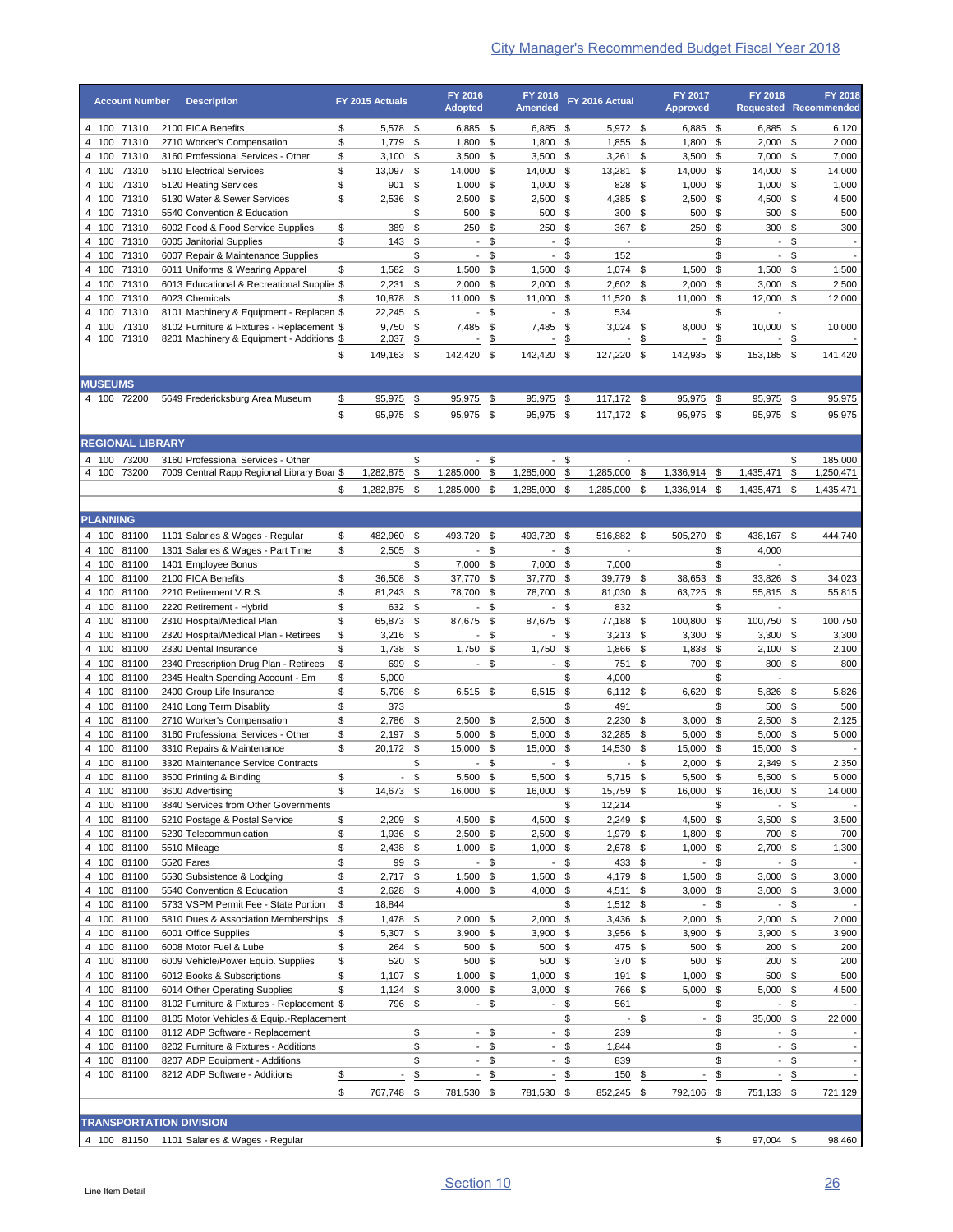| <b>Account Number</b>            | <b>Description</b>                                               |          | FY 2015 Actuals      |          | FY 2016<br><b>Adopted</b> |      | FY 2016<br><b>Amended</b> |        | FY 2016 Actual                     | FY 2017<br><b>Approved</b>  |          | FY 2018<br><b>Requested Recommended</b> |            | <b>FY 2018</b>    |
|----------------------------------|------------------------------------------------------------------|----------|----------------------|----------|---------------------------|------|---------------------------|--------|------------------------------------|-----------------------------|----------|-----------------------------------------|------------|-------------------|
| 4 100 81150                      | 2100 FICA Benefits                                               |          |                      |          |                           |      |                           |        |                                    |                             | \$       | $7,421$ \$                              |            | 7,532             |
| 81150<br>4 100                   | 2210 Retirement V.R.S.                                           |          |                      |          |                           |      |                           |        |                                    |                             | \$       | 12,174                                  | \$         | 12,357            |
| 4 100 81150                      | 2310 Hospital/Medical Plan                                       |          |                      |          |                           |      |                           |        |                                    |                             | \$       | 15,500                                  | \$         | 15,500            |
| 4 100<br>81150                   | 2330 Dental Insurance                                            |          |                      |          |                           |      |                           |        |                                    |                             | \$       | 300                                     | - \$       | 300               |
| 4 100 81150                      | 2400 Group Life Insurance                                        |          |                      |          |                           |      |                           |        |                                    |                             | \$       | $1,271$ \$                              |            | 1,290             |
| 4 100 81150<br>81150<br>4 100    | 2710 Worker's Compensation<br>3320 Maintenance Service Contracts |          |                      |          |                           |      |                           |        |                                    |                             | \$<br>\$ | 375 \$<br>10,000                        | \$         | 375<br>10,000     |
| 4 100<br>81150                   | 3500 Printing & Binding                                          |          |                      |          |                           |      |                           |        |                                    |                             | \$       | 500                                     | \$         | 500               |
| 4 100<br>81150                   | 3600 Advertising                                                 |          |                      |          |                           |      |                           |        |                                    |                             | \$       | 1,000                                   | \$         | 1,000             |
| 4 100 81150                      | 5210 Postage & Postal Service                                    |          |                      |          |                           |      |                           |        |                                    |                             | \$       | 500                                     | \$         | 500               |
| 4 100 81150                      | 5230 Telecommunication                                           |          |                      |          |                           |      |                           |        |                                    |                             | \$       | 960                                     | \$         | 960               |
| 81150<br>4 100                   | 5510 Mileage                                                     |          |                      |          |                           |      |                           |        |                                    |                             | \$       | 1,000                                   | \$         | 1,000             |
| 4 100<br>81150                   | 5530 Subsistence & Lodging                                       |          |                      |          |                           |      |                           |        |                                    |                             | \$       | 500                                     | \$         |                   |
| 4 100<br>81150                   | 5540 Convention & Education                                      |          |                      |          |                           |      |                           |        |                                    |                             | \$       | 500                                     | \$         |                   |
| 4 100 81150<br>4 100 81150       | 5810 Dues & Association Memberships<br>6001 Office Supplies      |          |                      |          |                           |      |                           |        |                                    |                             | \$<br>\$ | 250<br>$250$ \$                         | \$         |                   |
| 81150<br>4 100                   | 6012 Books & Subscriptions                                       |          |                      |          |                           |      |                           |        |                                    |                             | \$       | 100                                     | \$         |                   |
| 4 100 81150                      | 6014 Other Operating Supplies                                    |          |                      |          |                           |      |                           |        |                                    |                             | \$       | 5,000                                   | \$         | 5,000             |
|                                  |                                                                  | \$       |                      | $-$ \$   | $\sim$                    | \$   |                           | - \$   | $-$ \$                             |                             | $-$ \$   | 154,605                                 | - \$       | 156,374           |
|                                  |                                                                  |          |                      |          |                           |      |                           |        |                                    |                             |          |                                         |            |                   |
| 4 100 81200                      | <b>COMMUNITY DEVELOPMENT</b><br>5681 Bluemont Concert Series     | \$       | 5,000                | \$       | $5,000$ \$                |      | 5,000                     | \$     | $5,000$ \$                         | $5,000$ \$                  |          | 10,000                                  | \$         | 5,000             |
| 4 100 81200                      | 5698 Rappahannock River Basin Commi \$                           |          | 1,000                | \$       | $1,000$ \$                |      | $1,000$ \$                |        | $1,000$ \$                         | $1,000$ \$                  |          | 1,000                                   | - \$       | 1,000             |
| 4 100 81200                      | 7006 Heritage Festival                                           | \$       | 12,500               | \$       | 12,500 \$                 |      | 12,500 \$                 |        | 12,500 \$                          | 15,500 \$                   |          | 15,500                                  | - \$       | 15,500            |
| 4 100 81200                      | 7011 George Washington Regional Com \$                           |          | 21,740               | -\$      | 22,980 \$                 |      | 22,980 \$                 |        | 21,740 \$                          | 23,149 \$                   |          | 22,394 \$                               |            | 22,394            |
| 4 100<br>81200                   | 7014 Stafford Regional Airport Comm.                             | \$       | 21,430               | \$       | 21,430 \$                 |      | 21,430 \$                 |        | 21,430 \$                          | 21,430                      | \$       | 21,430                                  | $\sqrt{5}$ | 21,430            |
| 4 100<br>81200<br>81200          | 7015 Regional Alliance                                           | \$       | 5,200                | \$       | $5,200$ \$                |      | $5,200$ \$                |        | $5,200$ \$                         | 17,763                      | \$       | 29,213                                  | - \$       | 17,763            |
| 4 100                            | 7019 Main Street Program                                         | \$<br>\$ | 70,000<br>136,870 \$ | \$       | 70,000<br>138,110 \$      | \$   | 70,000<br>138,110 \$      | \$     | 70,000<br>136,870 \$               | \$<br>70,000<br>153,842 \$  | \$       | 70,000<br>169,537 \$                    | \$         | 70,000<br>153,087 |
|                                  |                                                                  |          |                      |          |                           |      |                           |        |                                    |                             |          |                                         |            |                   |
|                                  | <b>BOARD OF ZONING APPEALS</b>                                   |          |                      |          |                           |      |                           |        |                                    |                             |          |                                         |            |                   |
| 4 100 81400                      | 3854 Board Member Compensation                                   | \$       | 120                  | -\$      | 600 \$                    |      | 600 \$                    |        | 300 \$                             | 600 \$                      |          | 600 \$                                  |            |                   |
| 4 100<br>81400                   | 5530 Subsistence & Lodging                                       | \$       | $\overline{a}$       | \$       | 300                       | \$   | 300                       | \$     | $\overline{\phantom{a}}$           | \$<br>300                   | \$       | 300                                     | \$         |                   |
| 4 100 81400                      | 5540 Convention & Education                                      | \$<br>\$ | 450<br>570 \$        | \$       | 500                       | \$   | 500                       | \$     | $\overline{\phantom{a}}$<br>300 \$ | \$<br>500                   | \$<br>\$ | 500<br>$1,400$ \$                       | \$         | 1,400             |
|                                  |                                                                  |          |                      |          | $1,400$ \$                |      | $1,400$ \$                |        |                                    | 1,400                       |          |                                         |            |                   |
|                                  | <b>ARCHITECTURAL REVIEW BOARD</b>                                |          |                      |          |                           |      |                           |        |                                    |                             |          |                                         |            |                   |
| 4 100 81600                      | 3150 Professional Services - Legal                               |          |                      |          |                           |      |                           | \$     | 99,842                             |                             | \$       | - \$                                    |            |                   |
| 4 100<br>81600                   | 5530 Subsistence & Lodging                                       | \$       | 2,052                | \$       | 1,000                     | \$   | 1,000                     | \$     | $\blacksquare$                     | \$<br>1,000                 | \$       | 1,000                                   | \$         | 1,000             |
| 4 100 81600                      | 5540 Convention & Education                                      | \$       | 290                  | \$       | 1,000                     | \$   | 1,000                     | \$     | $\overline{\phantom{a}}$           | \$<br>1,000                 | \$       | 1,000                                   | \$         | 1,000<br>2,000    |
|                                  |                                                                  | \$       | $2,342$ \$           |          | $2,000$ \$                |      | $2,000$ \$                |        | 99,842 \$                          | $2,000$ \$                  |          | 2,000                                   | \$         |                   |
|                                  | <b>CLEAN &amp; GREEN COMM</b>                                    |          |                      |          |                           |      |                           |        |                                    |                             |          |                                         |            |                   |
| 4 100 81602                      | 3500 Printing & Binding                                          | \$       |                      | $-$ \$   | $1,000$ \$                |      | $1,000$ \$                |        | $-$ \$                             | $1,000$ \$                  |          | $1,000$ \$                              |            | 1,000             |
| 4 100 81602                      | 6001 Office Supplies                                             | \$       | ÷.                   | \$       | 100                       | \$   | $100 - $$                 |        | 75 \$                              | 100                         | \$       | 100                                     | \$         |                   |
| 4 100 81602                      | 6014 Other Operating Supplies                                    | \$       | 2,452                | \$       | 1,900                     | \$   | $1,900$ \$                |        | 3,857                              | \$<br>1,900                 | \$       | 1,900                                   | \$         | 1,900             |
|                                  |                                                                  | \$       | $2,452$ \$           |          | $3,000$ \$                |      | $3,000$ \$                |        | $3,932$ \$                         | 3,000                       | \$       | $3,000$ \$                              |            | 3,000             |
|                                  | <b>ECONOMIC DEVELOPMENT &amp; TOURISM</b>                        |          |                      |          |                           |      |                           |        |                                    |                             |          |                                         |            |                   |
| 4 100 81603                      | 1101 Salaries & Wages - Regular                                  | \$       | 382,430 \$           |          | 386,650 \$                |      | 386,650 \$                |        | 389,630 \$                         | 394,385 \$                  |          | 365,828 \$                              |            | 371,310           |
| 4 100 81603                      | 1301 Salaries & Wages - Part Time                                | \$       | 166,815 \$           |          | 171,000 \$                |      | 171,000 \$                |        | 166,972 \$                         | 174,420 \$                  |          | 164,420 \$                              |            | 138,300           |
| 4 100 81603<br>4 100 81603       | 1401 Employee Bonus<br>2100 FICA Benefits                        | \$       | 40,553               | \$<br>\$ | 12,000 \$<br>42,660 \$    |      | 12,000 \$<br>42,660 \$    |        | 14,250<br>41,660 \$                | 43,514 \$                   | \$       | - \$<br>40,564 \$                       |            | 38,985            |
| 4 100<br>81603                   | 2210 Retirement V.R.S.                                           | \$       | 63,952 \$            |          | 61,635 \$                 |      | 61,635 \$                 |        | 60,873 \$                          | 49,495 \$                   |          | 45,911                                  | \$         | 46,599            |
| 4 100<br>81603                   | 2220 Retirement - Hybrid                                         | \$       | $2,187$ \$           |          |                           | - \$ |                           | $-$ \$ | 734                                |                             | \$       | $\sim$                                  | \$         |                   |
| 81603<br>4 100                   | 2310 Hospital/Medical Plan                                       | \$       | 70,871               | \$       | 75,150 \$                 |      | 75,150 \$                 |        | 73,175 \$                          | 86,400 \$                   |          | 93,000 \$                               |            | 93,000            |
| 81603<br>4 100                   | 2320 Hospital/Medical Plan - Retirees                            | \$       | 7,199 \$             |          | $7,000$ \$                |      | $7,000$ \$                |        | $2,751$ \$                         | 16,000 \$                   |          | 12,000 \$                               |            | 12,000            |
| 81603<br>4 100                   | 2330 Dental Insurance                                            | \$       | 1,526 \$             |          | $1,500$ \$                |      | $1,500$ \$                |        | $1,526$ \$                         | 1,575 \$                    |          | $1,800$ \$                              |            | 1,800             |
| 81603<br>4 100<br>4 100 81603    | 2340 Prescription Drug Plan - Retirees                           | \$<br>\$ | 2,480                | - \$     | $1,500$ \$                |      | $1,500$ \$                | \$     | 362<br>2,480                       |                             | \$<br>\$ | 800 \$<br>$-$ \$                        |            |                   |
| 81603<br>4 100                   | 2345 Health Spending Account - Em<br>2400 Group Life Insurance   | \$       | 4,530 \$             |          | $5,100$ \$                |      | $5,100$ \$                |        | 4,599 \$                           | 5,166 \$                    |          | 4,792 \$                                |            | 4,864             |
| 81603<br>4 100                   | 2410 Long Term Disablity                                         | \$       | 433                  |          |                           |      |                           | \$     | 433 \$                             | $\mathcal{L}_{\mathcal{A}}$ | \$       | 500                                     | \$         |                   |
| 4 100 81603                      | 2600 Unemployment Compensation                                   | \$       | 511 \$               |          |                           | - \$ | $\blacksquare$            | \$     | (101)                              |                             | \$       | - \$                                    |            |                   |
| 4 100 81603                      | 2710 Worker's Compensation                                       | \$       | $1,210$ \$           |          | $1,500$ \$                |      | $1,500$ \$                |        | 959 \$                             | $1,500$ \$                  |          | $1,000$ \$                              |            | 1,000             |
| 4 100<br>81603                   | 2810 Clothing Allowances                                         | \$       | 1,440                |          |                           |      |                           | \$     | $-$ \$                             | $1,440$ \$                  |          | - \$                                    |            |                   |
| 4 100 81603                      | 2840 Cell Phone Allowance                                        |          |                      |          |                           |      |                           | \$     | $1,440$ \$                         |                             | $-$ \$   | $1,440$ \$                              |            | 1,440             |
| 4 100 81603                      | 3160 Professional Services - Other                               | \$       | 47,377 \$            |          | 152,000 \$                |      | 152,000 \$                |        | 177,273 \$                         | 75,000 \$                   |          | 75,000 \$                               |            | 65,000            |
| 4 100<br>81603<br>4 100<br>81603 | 3310 Repairs & Maintenance<br>3320 Maintenance Service Contracts | \$<br>\$ | 38 \$<br>116 \$      |          | $1,000$ \$<br>$1,000$ \$  |      | $1,000$ \$<br>$1,000$ \$  |        | $-$ \$<br>$-$ \$                   | $1,000$ \$<br>$1,000$ \$    |          | $1,000$ \$<br>$1,000$ \$                |            | 1,000<br>1,000    |
|                                  |                                                                  |          |                      |          |                           |      |                           |        |                                    |                             |          |                                         |            |                   |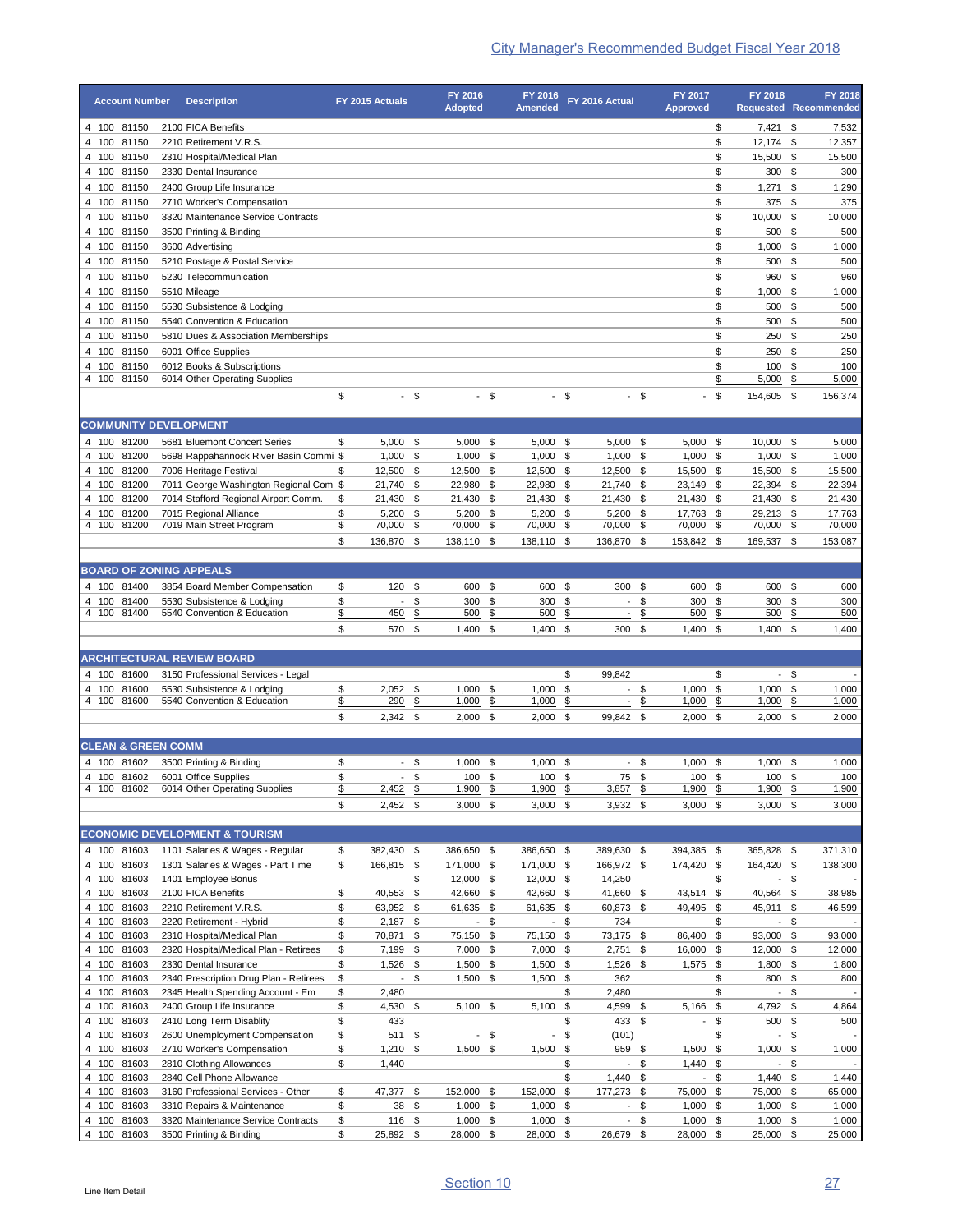|                   | <b>Account Number</b>      | <b>Description</b>                                        | FY 2015 Actuals                      |          | FY 2016<br><b>Adopted</b> |          | FY 2016<br><b>Amended</b> |           | FY 2016 Actual           |          | FY 2017<br><b>Approved</b> |          | FY 2018                  |               | <b>FY 2018</b><br><b>Requested Recommended</b> |
|-------------------|----------------------------|-----------------------------------------------------------|--------------------------------------|----------|---------------------------|----------|---------------------------|-----------|--------------------------|----------|----------------------------|----------|--------------------------|---------------|------------------------------------------------|
|                   | 4 100 81603                | 3600 Advertising                                          | \$<br>30,647 \$                      |          | 55,000 \$                 |          | 55,000 \$                 |           | 55,734 \$                |          | 55,000 \$                  |          | 55,000 \$                |               | 55,000                                         |
| 4 100             | 81603                      | 5210 Postage & Postal Service                             | \$<br>649                            | \$       | $6,000$ \$                |          | 6,000                     | \$        | 1,399                    | \$       | 4,000                      | \$       | 4,000                    | \$            | 4,000                                          |
| 4 100             | 81603                      | 5220 Messenger Services                                   | \$<br>538                            | \$       | 750 \$                    |          | 750                       | \$        | 272 \$                   |          | 750 \$                     |          | 750 \$                   |               | 750                                            |
|                   | 4 100 81603                | 5230 Telecommunication                                    | \$<br>4,059                          | \$       | 10,000 \$                 |          | 10,000                    | -\$       | 1,850                    | \$       | 6,000                      | \$       | $6,000$ \$               |               | 4,500                                          |
| 4 100<br>4 100    | 81603<br>81603             | 5410 Lease/Rental of Equipment<br>5510 Mileage            | \$<br>5,660<br>\$<br>$1,393$ \$      | \$       | 5,800 \$<br>$2,500$ \$    |          | 5,800<br>$2,500$ \$       | \$        | 4,903<br>945 \$          | \$       | 5,800<br>2,500             | \$<br>\$ | $5,800$ \$<br>$2,500$ \$ |               | 5,800<br>2,500                                 |
| 4 100             | 81603                      | 5530 Subsistence & Lodging                                | \$<br>6,445                          | \$       | $6,000$ \$                |          | $6,000$ \$                |           | 3,738 \$                 |          | 6,000                      | \$       | $6,000$ \$               |               | 6,000                                          |
| 4 100             | 81603                      | 5540 Convention & Education                               | \$<br>9,656                          | \$       | 11,000 \$                 |          | 11,000                    | \$        | 8,631                    | \$       | 11,000                     | \$       | 11,000 \$                |               | 11,000                                         |
| 4 100             | 81603                      | 5560 Visitor Accommodations                               | \$<br>13,039                         | \$       | 13,000 \$                 |          | 13,000                    | \$        | 12,563                   | \$       | 13,000                     | \$       | 13,000                   | \$            | 13,000                                         |
| 4 100             | 81603                      | 5810 Dues & Association Memberships                       | \$<br>4,941                          | \$       | 6,000                     | \$       | 6,000                     | \$        | 2,992                    | \$       | 6,000                      | \$       | 5,000                    | - \$          | 5,000                                          |
| 4 100             | 81603                      | 5855 Credit Card Fees                                     | \$<br>9,569                          | \$       | 8,500 \$                  |          | 8,500                     | \$        | $9,424$ \$               |          | 8,500                      | \$       | 10,000                   | \$            | 10,000                                         |
| 4 100             | 81603                      | 6001 Office Supplies                                      | \$<br>4,629                          | \$       | 6,000                     | \$       | 6,000                     | \$        | 3,818                    | \$       | 6,000                      | \$       | 6,000                    | \$            | 6,000                                          |
| 4 100             | 81603                      | 6011 Uniforms & Wearing Apparel                           | \$<br>1,574                          | \$       | 2,000                     | \$       | 2,000                     | \$        | 1,671                    | \$       | 2,000                      | \$       | 2,000                    | - \$          | 2,000                                          |
| 4 100             | 81603                      | 6012 Books & Subscriptions                                | \$<br>410                            | \$       | 600                       | \$       | 600                       | \$        | 471                      | \$       | 600                        | \$       | 600                      | \$            | 600                                            |
| 4 100<br>4<br>100 | 81603<br>81603             | 6015 Merchandise for Resale<br>6021 Promotional Materials | \$<br>14,078<br>\$<br>25,528         | \$<br>\$ | 18,500<br>22,500          | \$<br>\$ | 18,500<br>22,500          | \$<br>\$  | 22,322<br>26,000         | \$<br>\$ | 18,500<br>22,500           | \$<br>\$ | 20,000<br>22,500         | \$<br>\$      | 20,000<br>22,500                               |
| 4 100             | 81603                      | 8103 Communications Equip. - Replacen \$                  | 7,909                                | \$       | $\overline{\phantom{a}}$  | \$       |                           | \$        | $\overline{\phantom{a}}$ | \$       |                            | \$       |                          | \$            |                                                |
|                   |                            |                                                           | \$<br>960,284                        | \$       | 1,121,845                 | \$       | 1,121,845                 | \$        | 1,122,426                | \$       | 1.047.045                  | \$       | 1,004,206                | \$            | 971,249                                        |
|                   |                            | <b>TRI-COUNTY CITY S&amp;W DISTRICT</b>                   |                                      |          |                           |          |                           |           |                          |          |                            |          |                          |               |                                                |
|                   | 4 100 82400                | 5640 Tri-County/City Cons. District                       | \$<br>2,000                          | \$       | 2,000                     | \$       | 2,000                     | \$        | 2,000                    | \$       | 2,000                      | \$       | 5,000                    | \$            | 2,000                                          |
|                   |                            |                                                           | \$<br>2,000                          | \$       | $2,000$ \$                |          | $2,000$ \$                |           | $2,000$ \$               |          | 2,000                      | \$       | $5,000$ \$               |               | 2,000                                          |
|                   |                            | <b>TRANSFERS - GENERAL FUND</b>                           |                                      |          |                           |          |                           |           |                          |          |                            |          |                          |               |                                                |
|                   | 4 100 93100                | 9898 Attrition Savings                                    | \$                                   | - \$     | $(242, 650)$ \$           |          | $(242, 650)$ \$           |           | $-$ \$                   |          | $(200,000)$ \$             |          | $(100,000)$ \$           |               | (250,000)                                      |
| 4 100             | 93100                      | 1101 Reserved for Pay Plan                                |                                      | \$       | $\overline{\phantom{a}}$  | \$       | $\overline{\phantom{a}}$  | \$        |                          |          |                            |          |                          | \$            | 369,777                                        |
| 4 100             | 93100                      | 9201 Transfer to School Fund                              | 26,355,000<br>\$                     | \$       | 27,394,710                | \$       | 27,394,710                | \$        | 27,394,710 \$            |          | 27,544,710                 | \$       | 28,983,871               | \$            | 28,344,710                                     |
| 4 100             | 93100                      | 9202 Transfer to Parking Fund                             |                                      | \$       | $\overline{\phantom{a}}$  | \$       | $\blacksquare$            | \$        | ÷,                       |          |                            | \$       | $\overline{\phantom{a}}$ | \$            | 50,000                                         |
| 4 100             | 93100                      | 9204 Transfer to Capital Fund                             | \$<br>1,968,195                      | \$       | 2,000,000                 | \$       | 2,000,000                 | -\$       | 3,007,000                | -\$      | 2,506,400                  | \$       | 2,500,000                | -\$           | 2,000,000                                      |
| 4 100             | 93100                      | 9205 Transfer to Debt Service Fund                        | \$<br>7,693,819                      | \$       | 7,303,040                 | \$       | 7,303,040                 | \$        | 7,108,076                | \$       | 7,352,306                  | \$       | 8,149,008                | - \$          | 8,149,008                                      |
| 4 100             | 93100                      | 9207 Transfer to Public Assistance                        | \$<br>1,039,810                      | - \$     | 1,157,365 \$              |          | 1,157,365 \$              |           | 1,157,365 \$             |          | 1,067,431                  | \$       | 1,256,480                | -\$           | 1,040,000                                      |
| 4 100             | 93100                      | 9208 Transfer to Victim-Witness                           | \$<br>58,000                         | \$       | 58,000 \$                 |          | 58,000                    | \$        | 58,000                   | \$       | 70,460                     | \$       | 76,000                   | \$            | 40,000                                         |
| 4 100<br>4 100    | 93100<br>93100             | 9212 Transfer to Grants - Arts                            | \$<br>30,000<br>\$                   | \$<br>\$ | 30,000 \$<br>156,500      | - \$     | 30,000                    | -\$<br>\$ | 30,000 \$<br>156,500     | \$       | 35,000 \$<br>155,350       | \$       | 45,650<br>161,533        | \$<br>\$      | 35,000<br>150,500                              |
| 4 100             | 93100                      | 9213 Transfer to Grants Fund<br>9215 Transfer to CSA Fund | 168,810<br>\$<br>675,275 \$          |          | 675,275 \$                |          | 156,500<br>675,275 \$     |           | 675,275 \$               |          | 675,275                    | -\$      | 780,000                  | - \$          | 675,275                                        |
| 4 100             | 93100                      | 9225 Transfer to Storm Water                              |                                      |          |                           |          |                           | \$        | 77,300                   | \$       | 125,500                    | \$       | 125,500                  | \$            | 100,000                                        |
| 4 100             | 93100                      | 9217 Transfer to EDA Fund                                 | \$<br>65,362                         | \$       | $30,000$ \$               |          | 30,000                    | \$        | 84,304                   | \$       | 30,000                     | \$       | 95,000                   | -\$           | 95,000                                         |
| 4 100             | 93100                      | 9218 Transfer to School Grants - Head S \$                | 215,500                              | \$       | 215,500                   | - \$     | 215,500                   | \$        | 215,500                  | \$       | 215,500                    | \$       | 215,500                  | \$            | 215,500                                        |
| 4 100             | 93100                      | 9219 Transfer to City Grants - Regional 1 \$              | 121,000                              | \$       | 121,000                   | \$       | 121,000                   | -\$       | 121,000                  | \$       | 121,000                    | \$       | 121,000                  | \$            | 121,000                                        |
| 4 100             | 93100                      | 9226 Transfer to Riparian Lands Stewardship Fund          |                                      | \$       |                           | \$       |                           | \$        | 35,000                   | \$       |                            | \$       | 7,000                    | \$            | 7,000                                          |
|                   |                            |                                                           | \$<br>38,390,771                     | \$       | 38,898,740 \$             |          | 38,898,740                | \$        | 40,120,030               | \$       | 39,698,932                 | \$       | 42,416,542               | \$            | 41,142,770                                     |
|                   | <b>OPEB BENEFIT TRUST</b>  |                                                           |                                      |          |                           |          |                           |           |                          |          |                            |          |                          |               |                                                |
|                   | 4 100 93199                | 2899 Other Post employment Benefits                       |                                      |          |                           |          |                           | \$        | 968,579                  |          |                            | \$       |                          | $\frac{2}{2}$ |                                                |
|                   |                            |                                                           | \$                                   | $-$ \$   | - \$                      |          |                           | $-$ \$    | 968,579 \$               |          | $-$ \$                     |          |                          | $-$ \$        |                                                |
|                   |                            |                                                           |                                      |          |                           |          |                           |           |                          |          |                            |          |                          |               |                                                |
|                   |                            | <b>TRANSFERS - GENERAL FUND</b>                           |                                      |          |                           |          |                           |           |                          |          |                            |          |                          |               | 500,000                                        |
|                   | 4 100 99100                | 9901 Contingency                                          | $\frac{1}{2}$<br>÷                   | \$       | 496,885 \$                |          | 496,885 \$                |           | $-$ \$                   |          | 500,000                    | \$       | 500,000 \$               |               |                                                |
|                   |                            |                                                           | \$<br>$\sim$                         | \$       | 496,885 \$                |          | 496,885 \$                |           | $-$ \$                   |          | 500,000 \$                 |          | 500,000 \$               |               | 500,000                                        |
|                   |                            |                                                           | \$<br>84,524,105 \$                  |          | 88,560,255 \$             |          | 88,560,255 \$             |           | 90,462,409 \$            |          | 90,401,800 \$              |          | 98,666,327 \$            |               | 93,515,000                                     |
|                   |                            |                                                           |                                      |          |                           |          |                           |           |                          |          |                            |          |                          |               |                                                |
|                   |                            | Social Services Fund                                      |                                      |          |                           |          |                           |           |                          |          |                            |          |                          |               |                                                |
|                   | 4 201 53110                | 1101 Salaries & Wages - Regular                           | \$<br>1,597,826 \$                   |          | 1,671,782                 |          |                           | \$        | 1,652,454 \$             |          | 1,706,716 \$               |          | 1,826,390 \$             |               | 1,826,390                                      |
|                   | 4 201 53110                | 1201 Overtime Pay                                         | \$<br>15,864                         |          |                           |          |                           | \$        | 2,698                    |          |                            | \$       | 10,000 \$                |               | 10,000                                         |
|                   | 4 201 53110                | 1301 Salaries & Wages - Part Time                         | \$<br>22,739 \$                      |          | 38,949                    |          |                           | \$        | 35,048 \$                |          | 43,070 \$                  |          | 67,242 \$                |               | 67,242                                         |
|                   | 4 201 53110                | 1401 Employee Bonus                                       |                                      | \$       | 38,046                    |          |                           | \$        | 34,578                   |          |                            | \$       |                          | $-$ \$        |                                                |
|                   | 4 201 53110<br>4 201 53110 | 2100 FICA Benefits<br>2210 Retirement V.R.S.              | 120,445 \$<br>\$<br>\$<br>273,504 \$ |          | 130,853<br>272,000        |          |                           | \$<br>\$  | 127,244 \$<br>252,492 \$ |          | 133,878 \$<br>210,273 \$   |          | 145,651 \$               |               | 145,628<br>220,476                             |
|                   | 4 201 53110                | 2220 Retirement - Other                                   |                                      |          |                           |          |                           | \$        | 1,255                    |          |                            | \$       | 220,476 \$<br>$3,100$ \$ |               | 3,100                                          |
|                   | 4 201 53110                | 2310 Hospital/Medical Plan                                | 312,096 \$<br>\$                     |          | 388,080                   |          |                           | \$        | 318,510 \$               |          | 390,000 \$                 |          | 451,000 \$               |               | 451,000                                        |
|                   | 4 201 53110                | 2320 Hospital/Medical Plan - Retirees                     | \$<br>53,276 \$                      |          | 70,000                    |          |                           | \$        | 52,603 \$                |          | 65,000 \$                  |          | 71,500 \$                |               | 71,500                                         |
|                   | 4 201 53110                | 2330 Dental Insurance                                     | \$<br>$5,851$ \$                     |          | 7,000                     |          |                           | \$        | 6,440 \$                 |          | $7,351$ \$                 |          | 7,877 \$                 |               | 7,877                                          |
|                   | 4 201 53110                | 2335 Dental Insurance - Retirees                          | \$<br>254 \$                         |          | 300                       |          |                           | \$        | 254 \$                   |          | 300 \$                     |          | $300*$                   |               | 300                                            |
|                   | 4 201 53110                | 2340 Prescription Drug Plan - Retirees                    | \$<br>$4,192$ \$                     |          | 4,000                     |          |                           | \$        | 4,504 \$                 |          | $5,000$ \$                 |          | $5,000$ \$               |               | 5,000                                          |
|                   | 4 201 53110                | 2345 Health Spending Account - Em                         | \$<br>2,400                          |          |                           |          |                           | \$        |                          |          |                            | \$       |                          | - \$          |                                                |
|                   | 4 201 53110                | 2400 Group Life Insurance                                 | \$<br>18,604 \$                      |          | 22,000                    |          |                           | \$        | 18,943 \$                |          | 21,947                     | \$       | 23,825 \$                |               | 23,825                                         |
|                   | 4 201 53110<br>4 201 53110 | 2410 Long Term Disability<br>2710 Worker's Compensation   | \$<br>5,490 \$                       |          | 6,600                     |          |                           | \$<br>\$  | 741<br>$-$ \$            |          | 6,600 \$                   | \$       | $1,700$ \$<br>$5,000$ \$ |               | 1,700<br>5,000                                 |
|                   | 4 201 53110                | 3150 Professional Services - Legal                        | \$<br>111,584 \$                     |          | 105,000                   |          |                           | \$        | 133,389 \$               |          | 115,000 \$                 |          | 115,000 \$               |               | 115,000                                        |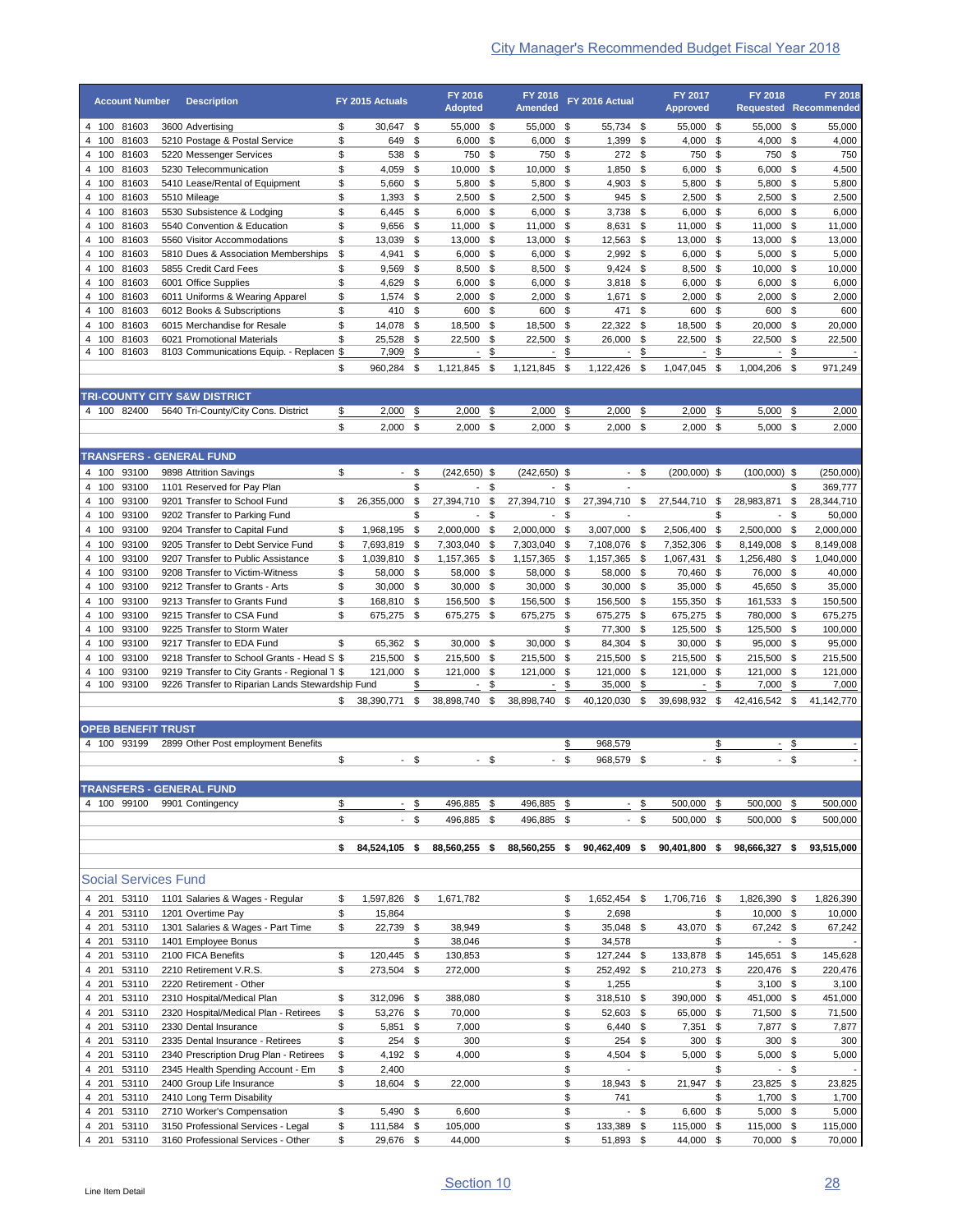|                | <b>Account Number</b>   | <b>Description</b>                                                                     |          | FY 2015 Actuals         |          | FY 2016<br><b>Adopted</b> | FY 2016<br><b>Amended</b> |                                           | FY 2016 Actual           |              | FY 2017<br><b>Approved</b>      |              | <b>FY 2018</b>                  | <b>FY 2018</b><br><b>Requested Recommended</b> |
|----------------|-------------------------|----------------------------------------------------------------------------------------|----------|-------------------------|----------|---------------------------|---------------------------|-------------------------------------------|--------------------------|--------------|---------------------------------|--------------|---------------------------------|------------------------------------------------|
|                | 4 201 53110             | 3170 Construction Contracts                                                            | \$       | 459 \$                  |          | 15,000                    |                           | \$                                        | 372 \$                   |              |                                 | $-$ \$       | - \$                            |                                                |
| 4 201          | 53110                   | 3310 Repairs & Maintenance                                                             |          |                         |          |                           |                           | \$                                        |                          |              |                                 | \$           | 60,100 \$                       | 60,100                                         |
| 4 201          | 53110                   | 3320 Maintenance Service Contracts                                                     | \$       | $4,256$ \$              |          | 4,250                     |                           | \$                                        | 4,913 \$                 |              | 5,000                           | \$           | 5,500 \$                        | 5,500                                          |
| 4 201          | 53110                   | 5110 Electrical Services                                                               | \$       | 8,884 \$                |          | 18,000                    |                           | \$                                        | 20,718 \$                |              | 18,000                          | \$           | 25,000 \$                       | 22,500                                         |
| 4 201<br>4 201 | 53110<br>53110          | 5120 Heating Services<br>5130 Water & Sewer Services                                   | \$<br>\$ | 4,936 \$<br>931         | \$       | 10,000<br>1,800           |                           | \$<br>\$                                  | 7,477 \$<br>$2,102$ \$   |              | 10,000<br>1,800                 | - \$<br>\$   | 10,000 \$<br>$2,500$ \$         | 10,000<br>2,500                                |
| 4 201          | 53110                   | 5210 Postage & Postal Service                                                          | \$       | 20,568                  | -\$      | 14,000                    |                           | \$                                        | 12,596 \$                |              | 14,000                          | \$           | 14,000 \$                       | 14,000                                         |
| 4 201          | 53110                   | 5230 Telecommunication                                                                 | \$       | 21,987                  | \$       | 20,400                    |                           | \$                                        | 17,877 \$                |              | 20,400                          | \$           | 20,400 \$                       | 20,400                                         |
| 4 201          | 53110                   | 5305 Motor Vehicle Insurance                                                           | \$       | 3,397                   | \$       | 4,700                     |                           | \$                                        | $3,180$ \$               |              | 4,000                           | \$           | 4,500                           | 4,500<br>- \$                                  |
| 4 201          | 53110                   | 5308 General Liability                                                                 | \$       | 2,734                   | - \$     | 1,400                     |                           | \$                                        |                          | $-$ \$       | 1,400                           | \$           | $1,400$ \$                      | 1,400                                          |
| 4 201          | 53110                   | 5410 Lease/Rental of Equipment                                                         | \$       | 3,536                   | - \$     | 4,000                     |                           | \$                                        | 6,266 \$                 |              | 6,000                           | \$           | $6,000$ \$                      | 6,000                                          |
| 4 201          | 53110                   | 5430 Lease/Rental of Buildings                                                         | \$       | 90,173                  | - \$     | 145,000                   |                           | \$                                        | 44,800                   | \$           | 54,000                          | \$           | 54,000                          | - \$<br>54,000                                 |
| 4 201<br>4 201 | 53110<br>53110          | 5510 Mileage<br>5520 Fares                                                             | \$<br>\$ | 19<br>369               | \$<br>\$ | 500                       |                           | \$<br>\$                                  | 100 \$<br>107            | \$           | 500<br>$\overline{\phantom{a}}$ | - \$<br>\$   | 500<br>$\overline{\phantom{a}}$ | 500<br>-\$<br>\$                               |
| 4 201          | 53110                   | 5530 Subsistence & Lodging                                                             | \$       | 3,619                   | -\$      | 3,000                     |                           | \$                                        | $5,108$ \$               |              | $5,000$ \$                      |              | 7,000                           | -\$<br>6,500                                   |
| 4 201          | 53110                   | 5540 Convention & Education                                                            | \$       | 4,321                   | \$       | 3,000                     |                           | \$                                        | 4,416 \$                 |              | 5,000                           | \$           | 7,000                           | - \$<br>6,500                                  |
| 4 201          | 53110                   | 5810 Dues & Association Memberships                                                    | \$       | 1,405                   | - \$     | 1,200                     |                           | \$                                        | 1,660 \$                 |              | 1,500                           | - \$         | 1,700 \$                        | 1,700                                          |
| 4 201          | 53110                   | 6001 Office Supplies                                                                   | \$       | 17,990                  | - \$     | 22,000                    |                           | \$                                        | 18,476 \$                |              | 22,000                          | - \$         | 22,000 \$                       | 22,000                                         |
| 4 201          | 53110                   | 6002 Food & Food Services and Supplie: \$                                              |          | 2,767 \$                |          | 2,000                     |                           | \$                                        | 2,774 \$                 |              | $3,000$ \$                      |              | $3,000$ \$                      | 3,000                                          |
| 4 201          | 53110                   | 6005 Janitorial Supplies                                                               | \$       | 538                     | - \$     | 2,300                     |                           | \$                                        | 2,096                    | \$           | 2,300                           | - \$         | 2,300                           | 2,300<br>- \$                                  |
| 4 201          | 53110                   | 6008 Motor Fuel & Lube                                                                 | \$       | 3,939                   | \$       | 6,500                     |                           | \$                                        | $2,745$ \$               |              | 6,500                           | - \$         | $6,500$ \$                      | 6,500                                          |
| 4 201<br>4 201 | 53110<br>53110          | 6009 Vehicle/Power Equip. Supplies                                                     | \$       | $3,283$ \$              |          | 3,500                     |                           | \$                                        | 897                      | \$<br>$-$ \$ | 3,500                           | - \$         | $3,500$ \$<br>$5,000$ \$        | 3,500                                          |
| 4 201          | 53110                   | 6013 Educational & Recreational Supplies<br>8102 Furniture & Fixtures - Replacement \$ |          | 18 \$                   |          | 1,500                     |                           | \$<br>\$                                  | 132 \$                   |              | 5,000<br>4,000                  | - \$<br>- \$ | $2,000$ \$                      | 5,000<br>2,000                                 |
| 4 201          | 53110                   | 8105 Motor Vehicle/Equipment Replacen \$                                               |          | 24,307                  |          |                           |                           | \$                                        |                          |              |                                 | \$           | 50,000 \$                       | 25,000                                         |
| 4 201          | 53110                   | 8107 ADP Equipment - Replacement                                                       | \$       | $1,844$ \$              |          | 2,500                     |                           | \$                                        | 1,531                    | \$           | 5,000                           | \$           | $3,750$ \$                      | 3,750                                          |
| 4 201          | 53110                   | 8202 Furniture & Fixtures - Additions                                                  | \$       | $3,295$ \$              |          | 8,000                     |                           | \$                                        | 25,471                   |              |                                 | \$           | $\overline{\phantom{a}}$        | \$<br>$\overline{\phantom{a}}$                 |
| 4 201          | 53110                   | 8207 ADP Equipment - Additions                                                         | \$       | 5,056 \$                |          | 6,600                     |                           | \$                                        | 2,970                    |              |                                 | \$           | $\overline{\phantom{a}}$        | \$<br>$\overline{\phantom{a}}$                 |
| 4 201          | 53210                   | 5702 Auxiliary Grants Aged                                                             | \$       | 52,367 \$               |          | 55,000                    |                           | \$                                        | 48,019 \$                |              | 55,000                          | \$           | 55,000 \$                       | 55,000                                         |
| 4 201          | 53210                   | 5704 Auxiliary Grants Disabled                                                         | \$       | 50,202 \$               |          | 55,000                    |                           | \$                                        | 46,787 \$                |              | 55,000                          | \$           | 55,000 \$                       | 55,000                                         |
| 4 201          | 53210                   | 5705 Aid to Dependent Children                                                         |          |                         |          |                           |                           | \$                                        | 458                      |              |                                 | \$           | - \$                            |                                                |
| 4 201<br>4 201 | 53210<br>53210          | 5706 Aid to Dependent Children - FC<br>5709 Refugee Assistance                         | \$<br>\$ | 544,872 \$<br>14,766 \$ |          | 540,000<br>20,000         |                           | \$<br>\$                                  | 307,167 \$<br>10,572 \$  |              | 540,000<br>20,000               | \$<br>\$     | 400,000 \$<br>20,000 \$         | 400,000<br>20,000                              |
| 4 201          | 53210                   | 5718 Special Needs Adoption                                                            | \$       | 410,025 \$              |          | 450,000                   |                           | \$                                        | 332,036 \$               |              | 450,000                         | \$           | 400,000 \$                      | 400,000                                        |
| 4 201          | 53210                   | 5728 Subsidized Adoption                                                               | \$       | 780,187 \$              |          | 850,000                   |                           | \$                                        | 957,015 \$               |              | 950,000                         | \$           | 1,200,000 \$                    | 1,200,000                                      |
| 4 201          | 53502                   | 5716 SSI - Aged                                                                        |          |                         | \$       | 3,000                     |                           | \$                                        |                          | $-$ \$       | 3,000                           | \$           | $3,000$ \$                      | 3,000                                          |
| 4 201          | 53502                   | 5717 SSI - Disabled                                                                    | \$       | 10,613 \$               |          | 17,000                    |                           | \$                                        | 11,082 \$                |              | 12,000                          | \$           | 12,000 \$                       | 12,000                                         |
| 4 201          | 53503                   | 5719 In Home                                                                           |          |                         |          |                           |                           | \$                                        | 8,615                    |              |                                 | \$           | 11,000                          | - \$<br>11,000                                 |
| 4 201          | 53504                   | 5724 Foster Care - Medical                                                             |          |                         |          |                           |                           | \$                                        | 210                      |              |                                 | \$           | $\overline{\phantom{a}}$        | \$                                             |
| 4 201          | 53504                   | 5799 Purchase Service Payment                                                          | \$       | 21,720 \$               |          | 22,000                    |                           | \$                                        | 21,139 \$                |              | 22,000                          | \$           | 22,000 \$                       | 22,000                                         |
| 4 201          | 53507                   | 5752 ESP Alloc. Purchased Ser. ADC                                                     | \$       | 38,843 \$               |          | 80,000                    |                           | \$                                        | 34,158                   | \$           | 80,000                          | \$           | 80,000 \$                       | 80,000                                         |
| 4 201<br>4 201 | 53511<br>53513          | 5757 Adult Protective Service<br>5706 Aid to Dependent Children - FC                   | \$<br>\$ | 5,790 \$<br>$5,031$ \$  |          | 7,300<br>7,000            |                           | \$<br>\$                                  | 6,677 \$<br>3,682 \$     |              | 7,300<br>7,000                  | -\$<br>- \$  | 7,300 \$<br>$5,000$ \$          | 7,300<br>5,000                                 |
| 4 201          | 53513                   | 5727 Eligible w/o Regard to Income                                                     | \$       | 24,718 \$               |          | 22,000                    |                           | \$                                        | 24,257 \$                |              | 22,000                          | - \$         | 34,000 \$                       | 34,000                                         |
| 4 201          | 53535                   | 3160 MWH Foundation: Professional Svcs Other                                           |          |                         | \$       | 58,000                    |                           | \$                                        | $\overline{\phantom{a}}$ |              |                                 | \$           | - \$                            | $\overline{\phantom{a}}$                       |
| 4 201          | 53537                   | 3160 MWH Foundation: Professional Svr \$                                               |          | 55,300                  |          |                           |                           | \$                                        | $\overline{a}$           |              |                                 | \$           | - \$                            | $\overline{\phantom{a}}$                       |
| 4 201          | 53538                   | 1101 MWH Foundation: Salaries & Wages                                                  |          |                         |          |                           |                           | \$                                        | 46,558 \$                |              | 45,900                          | \$           | 47,277 \$                       | 47,277                                         |
|                | 4 201 53538             | 1201 MWH Foundation: Employee Bonus                                                    |          |                         |          |                           |                           | \$                                        | 7,500 \$                 |              | 17,209                          | - \$         | - \$                            |                                                |
| 4 201          | 53538                   | 1401 MWH Foundation: Overtime Pay                                                      |          |                         |          |                           |                           | \$                                        | 1,000                    |              |                                 | \$           | 17,725 \$                       | 17,725                                         |
| 4 201          | 53538                   | 2100 MWH Foundation: FICA                                                              |          |                         |          |                           |                           | \$                                        | 4,189 \$                 |              | 4,829                           | - \$         | 4,973 \$                        | 4,973                                          |
| 4 201          | 53538                   | 2210 MWH Foundation: Retirement<br>2310 MWH Foundation: Health Insurance               |          |                         |          |                           |                           | \$                                        | 7,173 \$                 |              | 5,760 \$                        |              | $5,933$ \$                      | 5,933                                          |
| 4 201<br>4 201 | 53538<br>53538          | 2330 MWH Foundation: Dental Insurance                                                  |          |                         |          |                           |                           | \$<br>\$                                  | 7,487 \$<br>254 \$       |              | 12,936 \$<br>$263$ \$           |              | 12,936 \$<br>263 \$             | 12,936<br>263                                  |
| 4 201          | 53538                   | 2400 MWH Foundation: Group Life Insurance                                              |          |                         |          |                           |                           | \$                                        | 535 \$                   |              | 601                             | \$           | 624 \$                          | 624                                            |
| 4 201          | 53538                   | 5510 MWH Foundation: Mileage                                                           | \$       |                         | \$       |                           | \$                        | \$<br>$\overline{\phantom{a}}$            | 2,400                    | \$           | 2,400                           | \$           | 2,400                           | 2,400<br>-\$                                   |
|                |                         |                                                                                        | \$       | 4,822,866 \$            |          | 5,286,060 \$              |                           | - \$                                      | 4,770,803 \$             |              | 5,260,233 \$                    |              | 5,738,142 \$                    | 5,709,619                                      |
|                |                         |                                                                                        |          |                         |          |                           |                           |                                           |                          |              |                                 |              |                                 |                                                |
|                |                         | Courthouse Maintenance Fund                                                            |          |                         |          |                           |                           |                                           |                          |              |                                 |              |                                 |                                                |
|                | 4 208 93100             | 9206 Transfer to General Fund                                                          | \$       | 50,000                  | \$       | 50,000                    | \$                        | $\frac{1}{2}$<br>$\overline{\phantom{a}}$ |                          | $-$ \$       | $-$ \$                          |              | $\equiv$                        | \$                                             |
|                |                         |                                                                                        |          |                         |          |                           |                           |                                           |                          |              |                                 |              |                                 |                                                |
|                |                         |                                                                                        | \$       | $50,000$ \$             |          | 50,000 \$                 |                           | - \$                                      |                          | - \$         | - \$                            |              | $-$ \$                          |                                                |
|                | <b>City Grants Fund</b> |                                                                                        |          |                         |          |                           |                           |                                           |                          |              |                                 |              |                                 |                                                |
|                | 4 210 21900             | 1101 Salaries & Wages - Regular                                                        | \$       | 67,558 \$               |          | 68,645                    |                           | \$                                        | 69,173 \$                |              | 121,245 \$                      |              | 121,245 \$                      | 101,500                                        |
|                | 4 210 21900             | 1301 Salaries & Wages - Part Time                                                      | \$       | 29,909 \$               |          | 28,560                    |                           | \$                                        | 30,014 \$                |              | $\overline{\phantom{a}}$        |              |                                 |                                                |
|                | 4 210 21900             | 1401 Employee Bonus                                                                    |          |                         | \$       | 1,750                     |                           | \$                                        | $1,750$ \$               |              | $\overline{\phantom{a}}$        |              |                                 |                                                |
|                | 4 210 21900             | 2100 FICA Benefits                                                                     | \$       | 7,080 \$                |          | 7,335                     |                           | \$                                        | 7,462 \$                 |              | $9,275$ \$                      |              | $9,275$ \$                      | 7,765                                          |
|                | 4 210 21900             | 2210 Retirement V.R.S.                                                                 | \$       | 12,065 \$               |          | 10,940                    |                           | \$                                        | 10,936 \$                |              | 15,216 \$                       |              | 15,216 \$                       | 12,738                                         |
|                | 4 210 21900             | 2310 Hospital/Medical Plan                                                             | \$       | 13,648 \$               |          | 12,525                    |                           | \$                                        | 14,194 \$                |              | 28,400 \$                       |              | 31,000 \$                       | 31,000                                         |
|                | 4 210 21900             | 2330 Dental Insurance                                                                  | \$       | 254 \$                  |          | 250                       |                           | \$                                        | 254 \$                   |              | 526 \$                          |              | 600 \$                          | 600                                            |
|                |                         |                                                                                        |          |                         |          | Section 10                |                           |                                           |                          |              |                                 |              |                                 | 29                                             |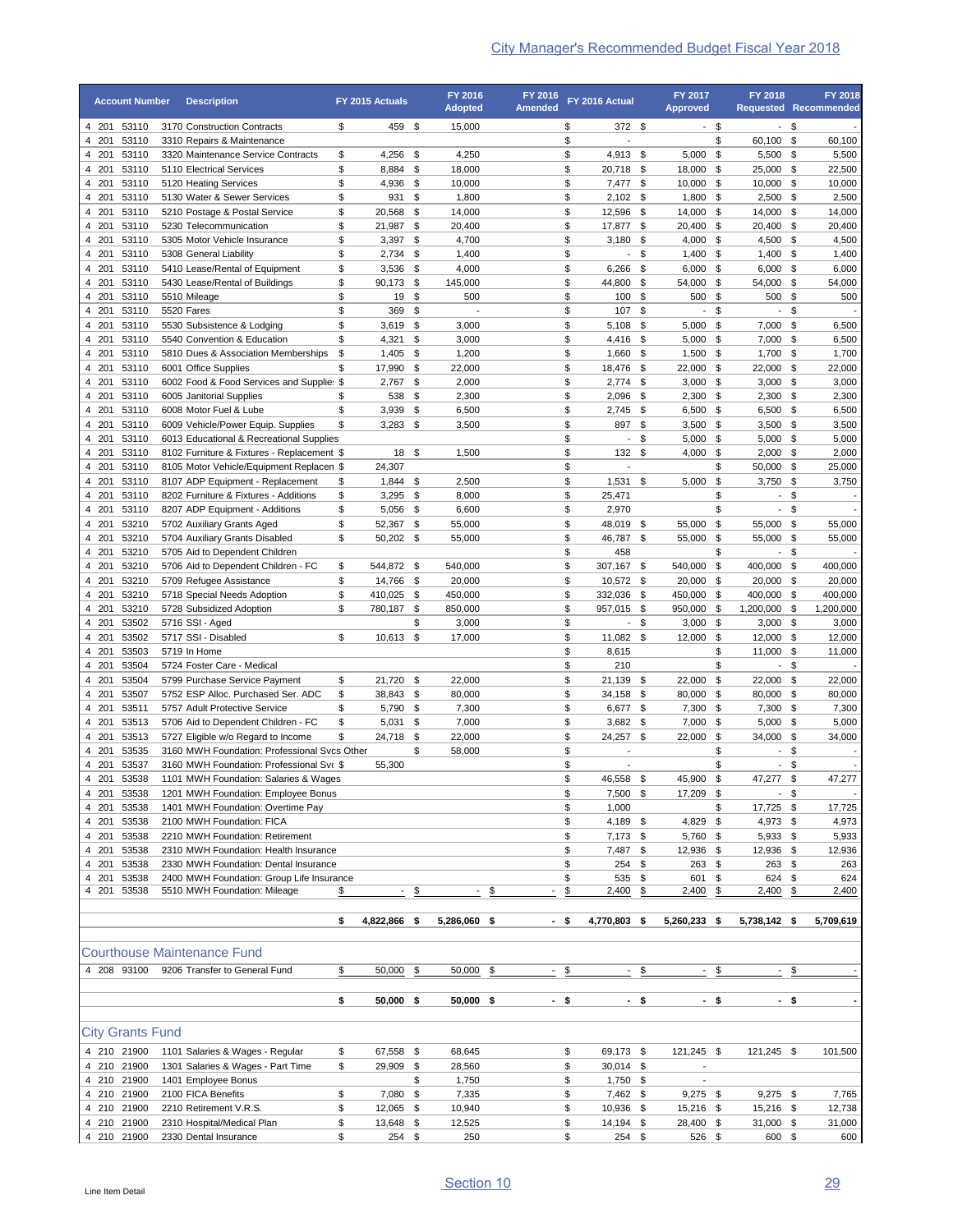| <b>Account Number</b>            | <b>Description</b>                                                          | FY 2015 Actuals |              |          | FY 2016<br><b>Adopted</b> | FY 2016<br><b>Amended</b>  | FY 2016 Actual                                       |        | FY 2017<br><b>Approved</b> |          | <b>FY 2018</b><br><b>Requested Recommended</b> |              | <b>FY 2018</b> |
|----------------------------------|-----------------------------------------------------------------------------|-----------------|--------------|----------|---------------------------|----------------------------|------------------------------------------------------|--------|----------------------------|----------|------------------------------------------------|--------------|----------------|
| 4 210 21900                      | 2345 Health Spending Account - Em                                           | \$              | 240          |          |                           | \$                         |                                                      |        |                            |          |                                                |              |                |
| 4 210 21900                      | 2400 Group Life Insurance                                                   | \$              | 800 \$       |          | 905                       | \$                         | 816 \$                                               |        | 1,588                      | - \$     | 1,588 \$                                       |              | 1,330          |
| 4 210 21900<br>4 210 21900       | 2710 Worker's Compensation<br>3110 Professional Health Services             | \$              | $104$ \$     |          | 150                       | \$<br>\$                   | 89 \$<br>$\sim$                                      | \$     | 150 \$<br>7,300            | \$       | 150 \$<br>7,300 \$                             |              | 150<br>7,300   |
| 4 210 21900                      | 3500 Printing & Binding                                                     | \$              | 503          | \$       | 600                       | \$                         | 908 \$                                               |        | 2,400                      | - \$     | $2,400$ \$                                     |              | 2,400          |
| 4 210 21900                      | 5210 Postage & Postal Service                                               | \$              | 490          | -\$      | 700                       | \$                         | 694                                                  | \$     | 900                        | \$       | 900 \$                                         |              | 900            |
| 4 210<br>21900                   | 5230 Telecommunication                                                      | \$              | $1,115$ \$   |          | 1,200                     | \$                         | $1,455$ \$                                           |        | 3,180                      | \$       | $3,180$ \$                                     |              | 3,180          |
| 4 210<br>21900                   | 5510 Mileage                                                                | \$              | 711          | \$       | 580                       | \$                         | 342 \$                                               |        | 4,296                      | \$       | 4,296 \$                                       |              | 4,296          |
| 4 210<br>21900<br>4 210<br>21900 | 5530 Subsistence & Lodging<br>5540 Convention & Education                   | \$<br>\$        | 416<br>210   | \$<br>\$ | 720<br>500                | \$<br>\$                   | $1,006$ \$<br>710                                    | \$     | 3,600<br>1,935             | \$<br>\$ | 3,600<br>1,935                                 | - \$<br>- \$ | 3,600<br>1,935 |
| 4 210<br>21900                   | 5561 Witness Expenses                                                       |                 |              |          |                           | \$                         | $25 \quad$                                           |        | 900                        | \$       | 900                                            | \$           | 900            |
| 4 210<br>21900                   | 5810 Dues & Association Memberships                                         | \$              | 195          | - \$     | 150                       | \$                         | 295                                                  | \$     | 300                        | \$       | 300                                            | \$           | 300            |
| 4 210<br>21900                   | 5846 Special Welfare Expense                                                |                 |              |          |                           | \$                         |                                                      | $-$ \$ | 600                        | \$       | 600                                            | \$           | 600            |
| 4 210<br>21900<br>4 210<br>21900 | 6001 Office Supplies<br>6012 Books & Subscriptions                          | \$              | $1,235$ \$   |          | 600                       | \$<br>\$                   | 886 \$                                               | $-$ \$ | 900<br>250                 | \$<br>\$ | 900<br>250                                     | \$<br>\$     | 900<br>250     |
| 4 210<br>21900                   | 6021 Promotional Materials                                                  |                 |              |          |                           | \$                         |                                                      | $-$ \$ | 525                        | -\$      | 525                                            | - \$         | 525            |
| 4 210 21900                      | 8107 ADP Equipment - Replacement                                            |                 |              |          |                           | \$                         | 497                                                  |        |                            |          |                                                |              |                |
| 4 210<br>21900                   | 8202 Furniture & Fixtures - Additions                                       |                 |              |          |                           | \$                         |                                                      | - \$   | 700                        | \$       | 700                                            | \$           | 700            |
| 4 210 21900                      | 8207 ADP Equipment - Additions                                              |                 |              |          |                           | \$                         | 1,284                                                |        |                            |          |                                                |              |                |
| 4 210<br>21902                   | 1101 Salaries & Wages - Regular                                             | \$              | 43,408 \$    |          | 43,240                    | \$                         | 41,223 \$                                            |        | 44,990                     | \$       | 44,990                                         | -\$          | 45,894         |
| 4 210<br>21902<br>4 210<br>21902 | 2100 FICA Benefits<br>1401 Employee Bonus                                   | \$              | $3,329$ \$   |          | 3,310                     | \$<br>\$                   | 3,238<br>1,000                                       | \$     | 3,442                      | - \$     | $3,442$ \$                                     |              | 3,511          |
| 4 210<br>21902                   | 2210 Retirement V.R.S.                                                      | \$              | 7,752 \$     |          | 7,755                     | \$                         | 6,734 \$                                             |        | 5,646                      | \$       | 5,646 \$                                       |              | 5,760          |
| 4 210<br>21902                   | 2310 Hospital/Medical Plan                                                  |                 |              | \$       | 10,890                    | \$                         | $\blacksquare$                                       | \$     | 14,400                     | \$       | 16,200                                         | \$           | 15,500         |
| 4 210 21902                      | 2330 Dental Insurance                                                       |                 |              | \$       | 250                       | \$                         | $\sim$                                               | \$     | 263                        | \$       | 300                                            | - \$         | 300            |
| 21902<br>4 210                   | 2400 Group Life Insurance                                                   | \$              | 514          | \$       | 560                       | \$                         | 503 \$                                               |        | 589                        | - \$     | 589                                            | - \$         | 601            |
| 4 210 21902<br>4 210<br>21902    | 2710 Worker's Compensation<br>5540 Convention & Education                   | \$<br>\$        | 43<br>641    | \$<br>\$ | 100<br>2,290              | \$<br>\$                   | 37<br>513 \$                                         | \$     | 100<br>2,290               | \$<br>\$ | 100 \$<br>$5,713$ \$                           |              | 100<br>5,713   |
| 4 210 21914                      | 3160 Professional Services - Other                                          | \$              | 32,346       |          |                           | \$                         | 71,712                                               |        |                            | \$       | 25,000 \$                                      |              | 25,000         |
| 4 210 31314                      | 3849 Informant Payments                                                     |                 |              |          |                           | \$                         | 1,049                                                |        |                            |          |                                                |              |                |
| 4 210 31320                      | 5540 Convention & Education                                                 | \$              | 1,261        |          |                           | \$                         | $\overline{\phantom{a}}$                             |        |                            |          |                                                |              |                |
| 4 210<br>31320                   | 5670 Other Youth Programs                                                   | \$              | 204          |          |                           | \$                         | $\overline{\phantom{a}}$                             |        |                            |          |                                                |              |                |
| 4 210<br>31320                   | 6010 Police Supplies                                                        | \$              | 3,258        |          |                           | \$                         | $\overline{\phantom{a}}$                             |        |                            |          |                                                |              |                |
| 4 210<br>31326<br>4 210<br>31327 | 6014 Other Operating Supplies<br>6010 Police Supplies                       | \$<br>\$        | 281<br>125   |          |                           | \$<br>\$                   | $\overline{\phantom{a}}$<br>$\overline{\phantom{a}}$ |        |                            |          |                                                |              |                |
| 4 210<br>31328                   | 1201 Overtime Pay                                                           | \$              | 3,942        |          |                           | \$                         | $\overline{\phantom{a}}$                             |        |                            |          |                                                |              |                |
| 31328<br>4 210                   | 6014 Machinery & Equipment - Additions                                      |                 |              | \$       | 14,500                    | \$                         |                                                      | $-$ \$ | $\overline{\phantom{a}}$   |          |                                                |              |                |
| 4 210<br>31330                   | 1201 Overtime Pay                                                           |                 |              |          |                           | \$                         | 2,616                                                |        |                            |          |                                                |              |                |
| 31331<br>4 210                   | 1201 Overtime Pay                                                           |                 |              |          |                           | \$                         | 7,752                                                |        |                            |          |                                                |              |                |
| 4 210 31331<br>4 210<br>31332    | 6010 Police Supplies<br>6014 Other Operating Supplies                       |                 |              |          |                           | \$<br>\$                   | 5,772<br>182                                         |        |                            |          |                                                |              |                |
| 4 210 31333                      | 6010 Police Supplies                                                        |                 |              |          |                           | \$                         |                                                      | - \$   | 13,825 \$                  |          | 19,000 \$                                      |              | 16,345         |
| 4 210 31334                      | 6010 Police Supplies                                                        |                 |              |          |                           | \$                         |                                                      | $-$ \$ | 10,200                     | -\$      | 12,000 \$                                      |              |                |
| 4 210 31335                      | 6010 Police Supplies                                                        |                 |              |          |                           | \$                         |                                                      | $-$ \$ | $6,000$ \$                 |          | $6,000$ \$                                     |              | 6,000          |
| 4 210 31336                      | 6010 Police Supplies                                                        |                 |              |          |                           | \$                         |                                                      | $-$ \$ | $2,000$ \$                 |          | $2,000$ \$                                     |              | 2,000          |
| 4 210 31410<br>4 210 31850       | 8103 Communications Equip. - Replacen \$<br>1101 Salaries & Wages - Regular | \$              | 37,299       | - \$     | - \$                      | \$<br>$\overline{a}$<br>\$ | 526                                                  | $-$ \$ |                            |          |                                                | \$           | 35,000         |
| 4 210 31850                      | 1901 Holiday Pay                                                            | \$              | 159          |          |                           | \$                         | $\overline{\phantom{a}}$                             |        |                            |          |                                                |              |                |
| 4 210 31850                      | 2100 FICA Benefits                                                          | \$              | 2,557        |          |                           | \$                         | $\overline{\phantom{a}}$                             |        |                            |          |                                                |              |                |
| 4 210 31850                      | 2210 Retirement - V.R.S.                                                    | \$              | 6,055        |          |                           | \$                         | $\overline{\phantom{a}}$                             |        |                            |          |                                                |              |                |
| 4 210 31850                      | 2310 Hospital/Medical Plan                                                  | \$              | 12,177       |          |                           | \$                         | $\overline{\phantom{a}}$                             |        |                            |          |                                                |              |                |
| 4 210 31850<br>4 210 31850       | 2330 Dental Insurance<br>2345 Health Spending Account - Em                  | \$<br>\$        | 233<br>2,000 |          |                           | \$<br>\$                   | $\overline{\phantom{a}}$<br>$\overline{\phantom{a}}$ |        |                            |          |                                                |              |                |
| 4 210 31850                      | 2400 Group Life Insurance                                                   | \$              | 452          |          |                           | \$                         | $\overline{\phantom{a}}$                             |        |                            |          |                                                |              |                |
| 4 210 31850                      | 2710 Worker's Compensation                                                  | \$              | 1,112        |          |                           | \$                         | $\overline{\phantom{a}}$                             |        |                            |          |                                                |              |                |
| 4 210 31870                      | 3160 Professional Services - Other                                          | \$              | 2,640        |          |                           | \$                         | 1,620                                                |        |                            |          |                                                |              |                |
| 4 210 31870                      | 8112 ADP Software - Replacement                                             |                 |              | \$       | 21,875                    | \$                         | $\overline{\phantom{a}}$                             |        |                            |          |                                                |              |                |
| 4 210 31872<br>4 210 31872       | 5540 Convention & Education<br>6010 Police Supplies                         |                 |              |          |                           | \$<br>\$                   | 2,405<br>850                                         |        |                            |          |                                                |              |                |
| 4 210 31873                      | 6014 Other Operating Supplies                                               |                 |              |          |                           | \$                         | 13,609                                               |        |                            |          |                                                |              |                |
| 4 210 31874                      | 6010 Communications Equip. - Additions                                      |                 |              | \$       | $\overline{a}$            | \$                         |                                                      | $-$ \$ | 14,500 \$                  |          | 18,500 \$                                      |              | 18,500         |
| 4 210 32401                      | 5430 Lease/Rental of Buldings                                               |                 |              |          |                           | \$                         | 5,000                                                |        |                            | \$       | $\overline{\phantom{a}}$                       |              |                |
| 4 210 32401                      | 6011 Uniforms & Wearing Apparel                                             |                 |              | \$       | 10,000                    | \$                         | 1,850 \$                                             |        | $10,000$ \$                |          | $10,000$ \$                                    |              | 10,000         |
| 4 210 32401                      | 8101 Machinery & Equipment - Replacen \$                                    |                 | 96,487 \$    |          | 20,000                    | \$                         | 15,254 \$                                            |        | 20,000                     | - \$     | 20,000 \$                                      |              | 20,000         |
| 4 210 32401<br>4 210 32403       | 8212 ADP Software - Additions<br>5540 Convention & Education                | \$              | 46,336 \$    |          | 34,717                    | \$<br>\$                   | 3,844<br>52,115 \$                                   |        | 38,449                     | \$<br>\$ | 54,000 \$                                      |              | 54,000         |
| 4 210 32403                      | 6021 Promotional Materials                                                  | \$              | $1,271$ \$   |          | 5,000                     | \$                         | 740 \$                                               |        | $5,000$ \$                 |          | $5,000$ \$                                     |              | 5,000          |
| 4 210 32403                      | 8101 Machinery & Equipment - Replacen \$                                    |                 | $3,048$ \$   |          | 6,620                     | \$                         | 1,946 \$                                             |        | 6,620 \$                   |          |                                                | $-$ \$       |                |
| 4 210 32403                      | 8102 Furniture & Fixtures - Replacement                                     |                 |              |          |                           | \$                         | 25,338                                               |        |                            | \$       |                                                | $-$ \$       |                |
| 4 210 32403                      | 8201 Machinery & Equipment - Additions \$                                   |                 | 24,062 \$    |          | 26,903                    | \$                         | $2,485$ \$                                           |        | 26,903 \$                  |          | 19,811 \$                                      |              | 19,811         |
| 4 210 xxxxx                      | 6014 Other Operating Supplies                                               |                 |              |          |                           |                            | 0<br>$\overline{a}$                                  |        |                            |          |                                                | \$           | 26,000         |
| 4 210 xxxxx                      | 6014 Other Operating Supplies                                               |                 |              |          |                           | \$                         |                                                      |        |                            | \$       | $\sim$                                         | \$           | 35,000         |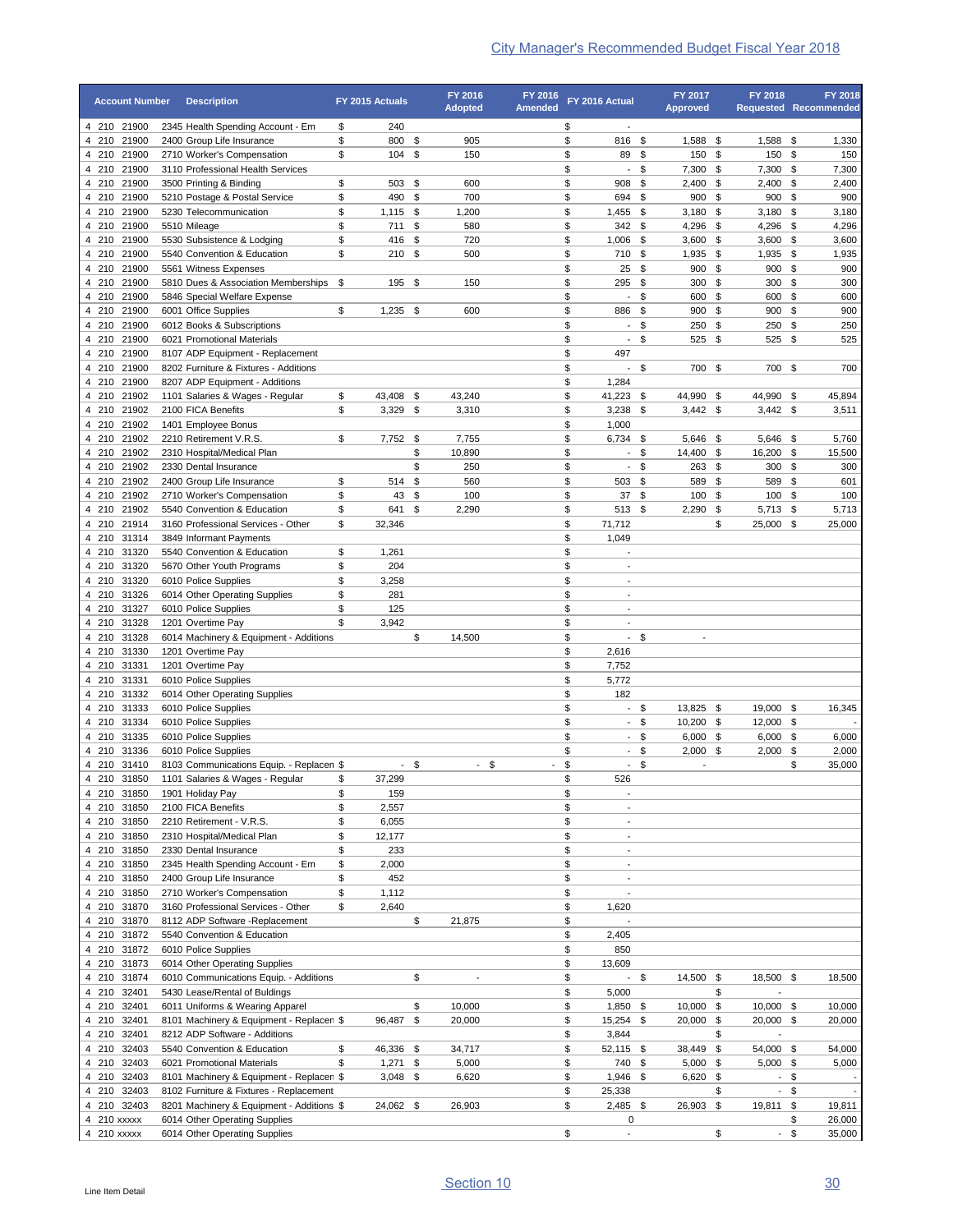|                | <b>Account Number</b>      | <b>Description</b>                                                             |          | FY 2015 Actuals     |          | FY 2016<br><b>Adopted</b> | FY 2016<br><b>Amended</b> | FY 2016 Actual           |              | FY 2017<br><b>Approved</b> | <b>FY 2018</b><br><b>Requested Recommended</b> |               | <b>FY 2018</b> |
|----------------|----------------------------|--------------------------------------------------------------------------------|----------|---------------------|----------|---------------------------|---------------------------|--------------------------|--------------|----------------------------|------------------------------------------------|---------------|----------------|
|                | 4 210 32404                | 8201 Machinery & Equipment - Addition \$                                       |          | 26,276 \$           |          | 35,000                    | \$                        |                          |              |                            |                                                |               |                |
| 4 210          | 32435                      | 5649 Fredericksburg Rescue OEMS Fou \$                                         |          | 28,591 \$           |          | 25,000                    | \$                        | 32,668 \$                |              | 25,000 \$                  | 25,000 \$                                      |               | 25,000         |
| 4 210<br>4 210 | 32436<br>43230             | 8103 Communications Equipment-Repl \$<br>3160 Profesional Services - Other     | \$       | 10,698 \$<br>40,899 |          | 10,680                    | \$<br>\$                  | 7,858 \$                 |              | 10,680 \$                  | 10,680 \$                                      |               | 10,680         |
|                | 4 210 53521                | 5694 United Way Special Events                                                 | \$       | 19,717              |          |                           | \$                        | 24,974                   |              |                            | \$<br>20,000 \$                                |               | 20,000         |
|                | 4 210 71503                | 3160 Professional Services - Other                                             | \$       | 8,938 \$            |          | 4,600                     | \$                        | 6,197 \$                 |              | 9,600                      | \$<br>$5,200$ \$                               |               | 5,200          |
| 4 210          | 71503                      | 3500 Printing & Binding                                                        |          |                     | \$       | 800                       | \$                        |                          | $-$ \$       | 500                        | \$<br>$\sim$                                   | \$            |                |
| 4 210          | 71503                      | 3600 Advertising                                                               | \$       | 16                  | \$       | 100                       | \$                        |                          | - \$         | 100                        | \$<br>$\overline{\phantom{a}}$                 | \$            |                |
| 4 210<br>4 210 | 71503<br>71503             | 5210 Postage & Postal Service<br>5410 Lease/Rental of Equipment                |          |                     | \$<br>\$ | 500<br>1,000              | \$<br>\$                  | $\blacksquare$           | $-$ \$       | 500                        | \$<br>$\sim$<br>\$<br>500                      | \$<br>\$      | 500            |
| 4 210          | 71503                      | 5430 Lease/Rental of Buildings                                                 |          |                     | \$       | 200                       | \$                        | $\overline{\phantom{a}}$ |              |                            | \$<br>$\overline{\phantom{a}}$                 | \$            |                |
| 4 210          | 71503                      | 5530 Subsistence & Lodging                                                     |          |                     | \$       | 1,000                     | \$                        | $\blacksquare$           |              |                            | \$<br>$\overline{\phantom{a}}$                 | $\sqrt[6]{2}$ |                |
|                | 4 210 71503                | 5810 Dues & Association Memberships                                            |          |                     | \$       | 1,800                     | \$                        |                          | - \$         | 1,800                      | \$<br>$1,900$ \$                               |               | 1,800          |
| 4 210          | 71503                      | 6002 Food & Food Service Supplies                                              | \$       | (39)                |          |                           | \$                        | $\blacksquare$           |              |                            | \$<br>$\blacksquare$                           | \$            |                |
|                | 4 210 71503                | 6007 Repair & Maintenance Supplies                                             | \$       | 223                 |          |                           | \$                        | $\overline{\phantom{a}}$ |              |                            | \$<br>$\overline{\phantom{a}}$                 | \$            |                |
| 4 210          | 71503<br>4 210 71503       | 6013 Educational & Recreational Supplie \$<br>6014 Other Operating Supplies    | \$       | 11,483<br>733       | \$       | 18,000                    | \$<br>\$                  | 14,133 \$                | $-$ \$       | 8,500<br>500               | \$<br>14,500<br>\$                             | \$<br>$-$ \$  | 12,000<br>500  |
| 4 210          | 71507                      | 3160 Professional Services - Other                                             |          |                     | \$       | 8,000                     | \$                        | $\overline{\phantom{a}}$ |              |                            | \$                                             | - \$          |                |
|                | 4 210 71507                | 6013 Educational & Recreational Supplies                                       |          |                     | \$       | 9,000                     | \$                        | $\overline{\phantom{a}}$ |              |                            | \$                                             | - \$          |                |
| 4 210          | 71509                      | 1301 Salaries & Wages - Part Time                                              |          |                     | \$       | 7,000                     | \$                        | 2,305                    |              |                            |                                                | \$            | 2,500          |
| 4 210          | 71509                      | 2100 FICA Benefits                                                             |          |                     | \$       | 600                       | \$                        | 176                      |              |                            | \$<br>$\sim$                                   | \$            |                |
| 4 210          | 71509                      | 2710 Worker's Compensation                                                     |          |                     |          |                           | \$                        | 68                       |              |                            | \$<br>$\overline{\phantom{0}}$                 | \$            |                |
| 4 210          | 71509                      | 3160 Professional Services - Other                                             | \$       | 6,468               | -\$      | 6,300                     | \$                        | $2,851$ \$               |              | 6,500                      | \$<br>$6,500$ \$                               |               |                |
| 4 210          | 71509                      | 3600 Advertising                                                               |          |                     | \$       | 2,000                     | \$                        | $\overline{\phantom{a}}$ | - \$         | 500                        | \$<br>500 \$                                   |               | 500            |
| 4 210<br>4 210 | 71509<br>71509             | 5410 Lease / Rental of Equipment<br>6013 Educational & Recreational Supplie \$ |          | 479                 | \$<br>\$ | 100<br>9,000              | \$<br>\$                  | $\blacksquare$           | \$           | 3,000                      | \$<br>$\blacksquare$<br>\$<br>$3,000$ \$       | \$            | 3,000          |
| 4 210          | 71511                      | 6003 Agricultural Supplies                                                     | \$       | 502                 |          |                           | \$                        | 208                      |              |                            | \$<br>$1,000$ \$                               |               | 1,000          |
| 4 210          | 71513                      | 3140 Professional Services - Engineering                                       |          |                     |          |                           | \$                        | 2,600                    |              |                            |                                                |               |                |
|                | 4 210 71513                | 3160 Professional Services - Other                                             | \$       | 1,500               |          |                           | \$                        | 45                       |              |                            |                                                |               |                |
|                | 4 210 71515                | 3160 Professional Services - Other                                             | \$       | $1,613$ \$          |          | 4,000                     | \$                        | $325$ \$                 |              | 4,000 \$                   | $4,000$ \$                                     |               | 4,000          |
|                | 4 210 71515                | 6014 Other Operating Supplies                                                  | \$       | 410 \$              |          | 4,000                     | \$                        | 378 \$                   |              | 4,000                      | \$<br>$4,000$ \$                               |               | 4,000          |
| 4 210          | 71520                      | 1301 Salaries & Wages - Part Time                                              | \$       | 12,873 \$           |          | 22,750                    | \$                        | 12,391 \$                |              | 18,000                     | \$<br>18,000 \$                                |               | 18,000         |
| 4 210          | 71520<br>4 210 71520       | 1401 Employee Bonus<br>2100 FICA Benefits                                      |          | 985                 |          | 1,750                     | \$<br>\$                  | 1,000<br>$1,024$ \$      |              | 1,400                      | \$<br>$\overline{\phantom{a}}$<br>\$           | \$            |                |
| 4 210          | 71520                      | 2710 Worker's Compensation                                                     | \$<br>\$ | $314$ \$            | - \$     | 500                       | \$                        | 300 \$                   |              | 500                        | $1,400$ \$<br>\$<br>500                        | \$            | 1,400<br>500   |
| 4 210          | 71520                      | 3160 Professional Services - Other                                             |          |                     |          |                           | \$                        | $2,690$ \$               |              | 200                        | \$<br>2,500                                    | \$            | 2,500          |
| 4 210          | 71520                      | 3600 Advertising                                                               | \$       | $1,652$ \$          |          | 1,500                     | \$                        | $1,413$ \$               |              | 1,000                      | \$<br>1,000                                    | \$            | 1,000          |
|                | 4 210 71520                | 6014 Other Operating Supplies                                                  | \$       | 3,685               |          |                           | \$                        | 5,497 \$                 |              | 1,500                      | \$<br>1,500                                    | \$            | 1,500          |
| 4 210          | 71521                      | 1301 Salaries & Wages - Part Time                                              |          |                     |          |                           | \$                        | 567                      |              |                            | \$<br>12,000                                   | \$            | 12,000         |
|                | 4 210 71521                | 3600 Advertising                                                               |          |                     |          |                           | \$                        | 1,139                    |              |                            | \$<br>1,000                                    | - \$          | 1,000          |
|                | 4 210 71521                | 5540 Convention & Education                                                    | \$       | 189                 |          |                           | \$                        | 665                      |              |                            | \$<br>500 \$                                   |               | 500            |
|                | 4 210 71521                | 6013 Educational & Recreational Supplies                                       |          |                     |          |                           | \$                        | 2,761                    |              |                            | \$<br>$6,500$ \$                               |               | 6,500          |
|                | 4 210 71525<br>4 210 71525 | 1221 Special Overtime<br>6014 Other Operating Supplies                         |          |                     | \$       |                           | \$<br>\$                  | 3,624                    |              |                            | \$<br>\$<br>$9,000$ \$                         | $-$ \$        | 15,000         |
|                | 4 210 72605                | 3160 Professional Services - Other                                             | \$       | 1,407               |          | 9,000                     | \$                        | 612 \$<br>(800)          |              | 15,000                     |                                                |               |                |
|                | 4 210 72605                | 3600 Advertising                                                               | \$       | 596                 |          |                           | \$                        | $\overline{\phantom{a}}$ |              |                            |                                                |               |                |
|                | 4 210 72605                | 5130 Water Services                                                            | \$       | 270                 |          |                           | \$                        | 226                      |              |                            |                                                |               |                |
|                | 4 210 72605                | 6003 Agricultural Supplies                                                     |          |                     |          | 0 4210726056003           | \$                        | 269                      |              |                            |                                                |               |                |
|                | 4 210 72605                | 8201 Machinery & Equipment                                                     | \$       | 379                 |          |                           | \$                        | 8,995                    |              |                            |                                                |               |                |
|                | 4 210 72609                | 3160 Professional Services - Other                                             | \$       | 26,529 \$           |          | 35,000                    | \$                        | 32,087 \$                |              | 40,000 \$                  | 45,650 \$                                      |               | 40,000         |
|                | 4 210 81201                | 3310 Repairs & Maintenance                                                     |          |                     |          |                           | \$                        | 4,454                    |              |                            | \$<br>$\overline{\phantom{a}}$                 |               |                |
|                | 4 210 81201<br>4 210 81201 | 5230 Telecommunication<br>6014 Other Operating Supplies                        | \$       | 129                 |          |                           | \$<br>\$                  | $\overline{\phantom{a}}$ |              |                            | \$<br>\$<br>500 \$                             |               | 200            |
|                | 4 210 81201                | 8101 Machinery & Equipment - Replacen \$                                       |          | 89,100 \$           |          | 40,000                    | \$                        | $\overline{\phantom{a}}$ |              |                            | \$<br>40,000 \$                                |               | 40,000         |
|                | 4 210 81201                | 8203 Communications Equip. - Additions                                         |          |                     |          |                           | \$                        | 885                      |              |                            | \$<br>$\overline{\phantom{a}}$                 |               |                |
|                | 4 210 81203                | 1101 Salaries & Wages - Regular                                                | \$       | 53,979 \$           |          | 53,570                    | \$                        | 37,995 \$                |              | 47,757                     | \$<br>47,757 \$                                |               | 49,440         |
|                | 4 210 81203                | 2100 FICA Benefits                                                             | \$       | 4,090 $$$           |          | 4,100                     | \$                        | $2,883$ \$               |              | $3,655$ \$                 | $3,655$ \$                                     |               | 3,782          |
|                | 4 210 81203                | 1401 Employee Bonus                                                            |          |                     |          |                           | \$                        | 1,000                    |              |                            |                                                |               |                |
|                | 4 210 81203                | 2210 Retirement V.R.S.                                                         | \$       | 8,535 \$            |          | 8,325                     | \$                        | 5,829 \$                 |              | 5,995 \$                   | 5,995 \$                                       |               | 6,205          |
|                | 4 210 81203                | 2220 Retirement - Other                                                        |          |                     |          |                           | \$                        | 390                      |              |                            | \$<br>$\overline{\phantom{a}}$                 |               |                |
|                | 4 210 81203<br>4 210 81203 | 2310 Hospital/Medical Plan<br>2330 Dental Insurance                            | \$<br>\$ | 7,199 \$<br>254 \$  |          | 12,200<br>250             | \$<br>\$                  | $6,239$ \$<br>$212$ \$   |              | 14,400 \$<br>263 \$        | 16,200 \$<br>300 \$                            |               | 15,500<br>300  |
|                | 4 210 81203                | 2400 Group Life Insurance                                                      | \$       | 637 \$              |          | 705                       | \$                        | 464 \$                   |              | 625 \$                     | 625 \$                                         |               | 648            |
|                | 4 210 81203                | 2410 Long Term Disability                                                      |          |                     |          |                           | \$                        | 230                      |              |                            |                                                |               |                |
|                | 4 210 81203                | 2710 Worker's Compensation                                                     | \$       | 59 \$               |          | 75                        | \$                        |                          | $34 \quad $$ | 75 \$                      | 75 \$                                          |               | 75             |
|                | 4 210 81203                | 3150 Professional Services - Legal                                             | \$       | $6,814$ \$          |          | 5,700                     | \$                        | 5,673 \$                 |              | 7,420 \$                   | $6,200$ \$                                     |               | 6,200          |
|                | 4 210 81203                | 3160 Professional Services - Other                                             | \$       | 10,423 \$           |          | 9,600                     | \$                        | 7,918 \$                 |              | 11,100 \$                  | 8,300 \$                                       |               | 8,300          |
|                | 4 210 81203                | 3170 Construction Contracts                                                    | \$       | 92,855 \$           |          | 42,500                    | \$                        | 70,675 \$                |              | 63,500 \$                  | 67,000 \$                                      |               | 67,000         |
|                | 4 210 81203                | 3500 Printing & Binding                                                        |          |                     | \$       | 225                       | \$                        |                          | $-$ \$       | $225$ \$                   | $225$ \$                                       |               | 225            |
|                | 4 210 81203<br>4 210 81203 | 3600 Advertising<br>5210 Postage & Postal Service                              | \$       | 404 \$              | \$       | 680<br>170                | \$<br>\$                  | $1,137$ \$               | $-$ \$       | 800 \$<br>170 \$           | 800 \$<br>170 \$                               |               | 800<br>170     |
|                | 4 210 81203                | 5510 Mileage                                                                   |          |                     | \$       | 100                       | \$                        |                          | $-$ \$       | 100 \$                     | 100 \$                                         |               | 100            |
|                |                            |                                                                                |          |                     |          |                           |                           |                          |              |                            |                                                |               |                |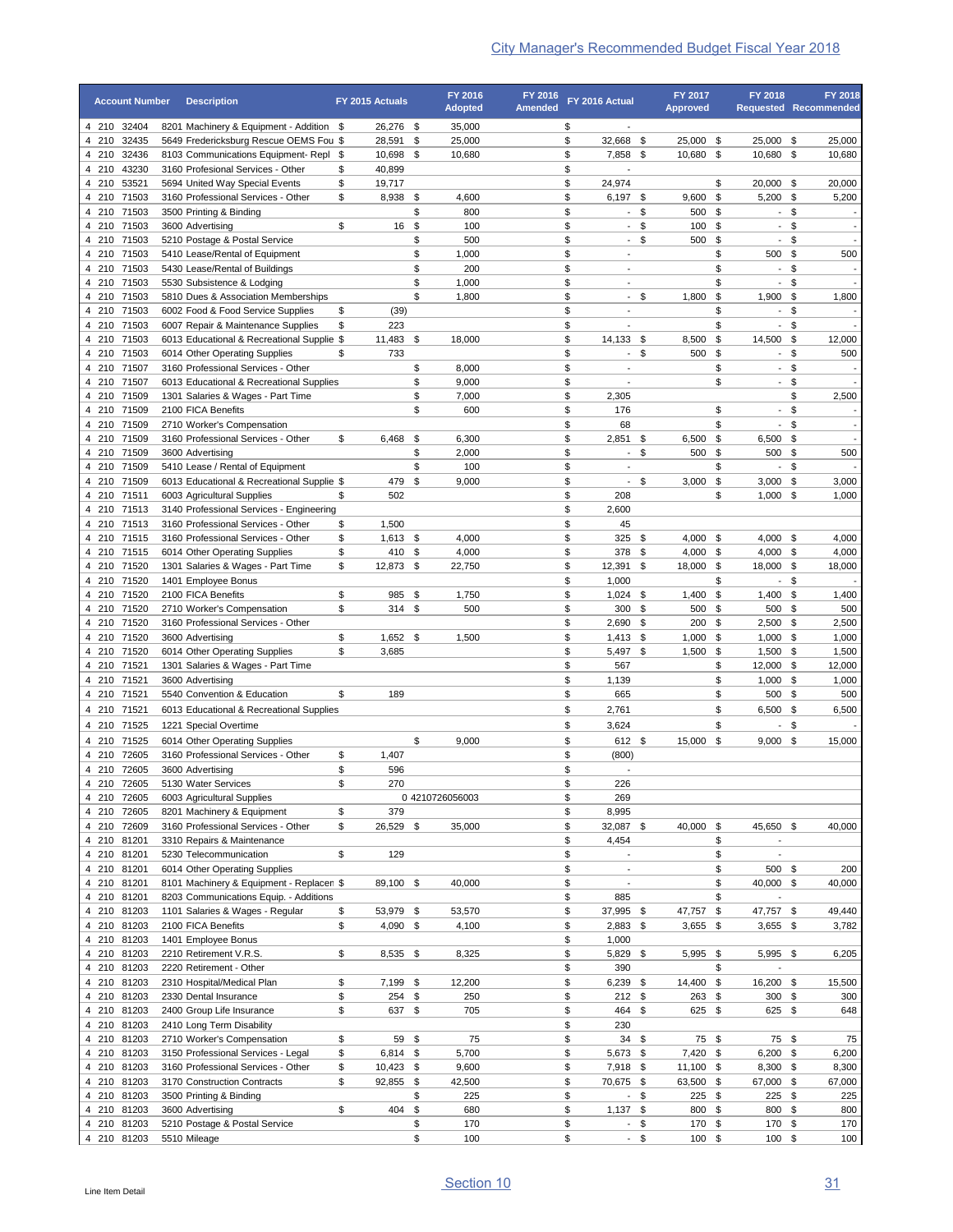|                            | <b>Account Number</b> | <b>Description</b>                                                | FY 2015 Actuals              |          | <b>FY 2016</b><br><b>Adopted</b> | FY 2016<br><b>Amended</b> |          | FY 2016 Actual                                       |          | FY 2017<br><b>Approved</b> |          | <b>FY 2018</b><br><b>Requested Recommended</b>       |                          | <b>FY 2018</b>   |
|----------------------------|-----------------------|-------------------------------------------------------------------|------------------------------|----------|----------------------------------|---------------------------|----------|------------------------------------------------------|----------|----------------------------|----------|------------------------------------------------------|--------------------------|------------------|
| 4 210 81203                |                       | 5520 Fares                                                        |                              | \$       | 110                              |                           | \$       |                                                      | - \$     | 110 \$                     |          | 110 \$                                               |                          | 110              |
| 4 210                      | 81203                 | 5530 Subsistence & Lodging                                        |                              | \$       | 170                              |                           | \$       | 297 \$                                               |          | 170                        | \$       | 170                                                  | - \$                     | 170              |
| 4 210 81203                |                       | 5540 Convention & Education                                       | \$<br>203                    | \$       | 255                              |                           | \$       | $\overline{\phantom{a}}$                             | \$       | 255 \$                     |          | $\overline{\phantom{a}}$                             | \$                       |                  |
| 4 210 81203                |                       | 5653 Rappahannock Legal Services                                  | \$<br>11,200                 | \$       | 8,900                            |                           | \$       | 11,200 \$                                            |          | 9,200                      | \$       | 8,400                                                | \$                       | 8,400            |
| 4 210 81203<br>4 210 81203 |                       | 5675 Virginia Housing Coalition                                   | \$<br>3,861<br>\$            | \$       | 3,100                            |                           | \$<br>\$ | 5,725 \$                                             |          | 7,500<br>1,800             | \$<br>\$ | $7,500$ \$                                           | \$                       | 7,500            |
| 4 210                      | 81203                 | 5678 Food Relief Clearinghouse<br>5679 FAHASS                     | 1,700<br>\$<br>4,249         | \$<br>\$ | 1,300<br>4,000                   |                           | \$       | $1,800$ \$<br>4,069 \$                               |          | 5,500 \$                   |          | 1,800<br>5,500                                       | \$                       | 1,800<br>5,500   |
| 4 210                      | 81203                 | 5685 Removal of Architectural Barriers                            |                              | \$       | 7,600                            |                           | \$       | 8,752 \$                                             |          | 8,000                      | \$       | 9,000                                                | \$                       | 9,000            |
| 4 210                      | 81203                 | 6001 Office Supplies                                              |                              | \$       | 250                              |                           | \$       | $\blacksquare$                                       | \$       | 250                        | \$       | 250                                                  | \$                       | 250              |
| 4 210                      | 81203                 | 8214 Purchase of Land                                             |                              | \$       | 13,330                           |                           | \$       | 15,000                                               | \$       | 12,000                     | \$       | 12,000                                               | \$                       | 12,000           |
| 4 210                      | 81230                 | 3160 Professional Services - Other                                | \$<br>20,650                 |          |                                  |                           | \$       | 4,350                                                |          |                            | \$       | $\overline{\phantom{a}}$                             |                          |                  |
| 4 210                      | 81607                 | 5643 Other Payments to Civic Org.                                 | \$<br>5,000                  | \$       | 5,000                            |                           | \$       | $6,000$ \$                                           |          | 6,000                      | \$       | $6,000$ \$                                           |                          | 5,000            |
| 4 210                      | 81608<br>81608        | 1301 Salaries & Wages - Part Time                                 |                              | \$<br>\$ | 1,100                            |                           | \$<br>\$ | $\overline{a}$                                       |          |                            | \$<br>\$ | $\overline{\phantom{0}}$<br>$\overline{\phantom{a}}$ | \$<br>$\mathfrak s$      |                  |
| 4 210<br>4 210             | 81608                 | 2100 FICA Benefits<br>3160 Professional Services - Other          | \$<br>31,803                 | \$       | 350<br>40,000                    |                           | \$       | $\blacksquare$                                       | \$       | 38,000                     | \$       | $5,000$ \$                                           |                          | 5,000            |
| 4 210                      | 81608                 | 3500 Printing & Binding                                           | \$<br>500                    | \$       | 3,000                            |                           | \$       |                                                      | $-$ \$   | 500                        | \$       |                                                      | $-$ \$                   |                  |
| 4 210                      | 81608                 | 5210 Postage & Postal Service                                     |                              | \$       | 500                              |                           | \$       | $\overline{a}$                                       |          |                            | \$       | $\overline{\phantom{0}}$                             | \$                       |                  |
| 4 210                      | 81608                 | 5410 Lease/Rental of Equipment                                    |                              | \$       | 15,000                           |                           | \$       | $\sim$                                               | \$       | 10,000                     | \$       | $-$ \$                                               |                          |                  |
| 4 210                      | 81608                 | 5430 Lease/Rental of Buildings                                    |                              | \$       | 200                              |                           | \$       | $\overline{\phantom{a}}$                             |          |                            | \$       | $-$ \$                                               |                          |                  |
| 4 210                      | 81608                 | 5530 Subsistence & Lodging                                        |                              | \$       | 500                              |                           | \$       | $\overline{\phantom{a}}$                             |          |                            | \$       | $-$ \$                                               |                          |                  |
| 4 210                      | 81608                 | 5540 Convention & Education                                       |                              | \$       | 650                              |                           | \$       | $\overline{\phantom{a}}$                             |          |                            | \$       | $-$ \$                                               |                          |                  |
| 4 210                      | 81608                 | 5810 Dues & Association Memberships                               |                              | \$       | 250                              |                           | \$       | $\overline{a}$                                       |          |                            | \$       |                                                      | - \$                     |                  |
| 4 210                      | 81608                 | 6013 Educational & Recreational Supplie \$                        | 619                          | \$       |                                  |                           | \$       | $\overline{\phantom{a}}$                             |          |                            | \$       | $5,000$ \$                                           |                          | 5,000            |
| 4 210                      | 81608<br>81608        | 6014 Other Operating Supplies                                     |                              | \$       | 1,450                            |                           | \$<br>\$ | $\overline{\phantom{a}}$<br>$\overline{\phantom{a}}$ | \$<br>\$ | 1,000<br>500               | \$<br>\$ | $\overline{\phantom{0}}$<br>$-$ \$                   | \$                       |                  |
| 4 210<br>4 210             | 81610                 | 6021 Promotional Materials<br>1301 Salaries & Wages - Part Time   |                              |          |                                  |                           | \$       | 2,500                                                |          |                            | \$       | $\overline{\phantom{a}}$                             | \$                       |                  |
| 4 210                      | 81610                 | 6013 Educational & Recreational Supplies                          |                              |          |                                  |                           | \$       | 500                                                  |          |                            | \$       | $\sim$                                               | \$                       |                  |
| 4 210                      | 81617                 | 3160 Professional Services - Other                                | 8,300<br>\$                  | \$       | 18,000                           |                           | \$       | 29,547 \$                                            |          | 18,000                     | \$       | 18,000 \$                                            |                          | 18,000           |
| 4 210 81617                |                       | 3500 Printing & Binding                                           | \$<br>606                    | \$       | 23,000                           |                           | \$       | 527 \$                                               |          | 23,000                     | \$       | 23,000 \$                                            |                          | 23,000           |
| 4 210 81617                |                       | 3600 Advertising                                                  | \$<br>41,013                 | \$       | 55,533                           |                           | \$       | 66,158 \$                                            |          | 55,533 \$                  |          | 55,533 \$                                            |                          | 55,533           |
| 4 210 81617                |                       | 5210 Postage & Postal Service                                     | \$<br>705                    | -\$      | 5,000                            |                           | \$       | $(618)$ \$                                           |          | $5,000$ \$                 |          | 5,000                                                | \$                       | 5,000            |
| 4 210                      | 81617                 | 5540 Convention & Education                                       | \$<br>38,077                 | \$       | 33,914                           |                           | \$       | 41,671                                               | \$       | 33,914 \$                  |          | 33,914                                               | \$                       | 33,914           |
| 4 210                      | 81617                 | 5560 Visitor Accommodations                                       | \$<br>$3,178$ \$             |          | 4,000                            |                           | \$       | 2,831                                                | \$       | 4,000 \$                   |          | $4,000$ \$                                           |                          | 4,000            |
| 4 210<br>4 210             | 81617<br>81617        | 5810 Dues & Association Memberships<br>6021 Promotional Materials | \$<br>5,287<br>\$            | \$       | 7,153<br>3,400                   |                           | \$<br>\$ | 4,381<br>2,794                                       | \$       | $7,153$ \$<br>3,400        | \$       | $7,153$ \$                                           |                          | 7,153            |
| 4 210                      | 81622                 | 3160 Professional Services - Other                                | 9,818<br>\$<br>162,727       | \$<br>\$ | 150,000                          |                           | \$       | 207,706 \$                                           | \$       | 150,000 \$                 |          | 3,400<br>150,000                                     | \$<br>\$                 | 3,400<br>150,000 |
| 4 210                      | 81622                 | 3500 Printing & Binding                                           | \$<br>32,955                 | \$       | 38,000                           |                           | \$       | 21,486 \$                                            |          | 38,000                     | \$       | 38,000                                               | \$                       | 38,000           |
| 4 210 81622                |                       | 3600 Advertising                                                  | \$<br>194,428                | \$       | 160,000                          |                           | \$       | 162,215 \$                                           |          | 160,000                    | \$       | 160,000                                              | \$                       | 160,000          |
| 4 210 81622                |                       | 5210 Postage & Postal Service                                     | \$<br>10,000 \$              |          | 15,000                           |                           | \$       | $5.000$ \$                                           |          | 15,000                     | \$       | 15,000                                               | \$                       | 15,000           |
| 4 210 xxxxx                |                       | 3160 Professional Services - Other                                |                              |          |                                  |                           | \$       | ÷,                                                   |          |                            |          |                                                      | \$                       | 25,000           |
| 4 210 xxxxx                |                       | 3160 Professional Services - Other                                |                              |          |                                  |                           |          |                                                      |          |                            | \$       | 20,000                                               | $\overline{\mathcal{E}}$ | 20,000           |
|                            |                       |                                                                   | \$<br>1,538,268 \$           |          | 1,361,515 \$                     |                           | - \$     | 1.331.857 \$                                         |          | 1.352.053                  | \$       | 1.463.114 \$                                         |                          | 1,540,158        |
|                            |                       | <b>Regional Transportation Fund</b>                               |                              |          |                                  |                           |          |                                                      |          |                            |          |                                                      |                          |                  |
|                            |                       |                                                                   |                              |          |                                  |                           |          |                                                      |          |                            |          |                                                      |                          |                  |
| 4 222 81602                |                       | 1301 Salaries & Wages - Part Time<br>2100 FICA Benefits           | \$<br>5,340 \$               |          | 18,000                           |                           | \$       | $\overline{\phantom{a}}$<br>$\overline{\phantom{a}}$ |          |                            |          |                                                      |                          |                  |
| 4 222 81602<br>4 222 81602 |                       | 2710 Worker's Compensation                                        | \$<br>418 \$<br>\$<br>134 \$ |          | 1,375<br>500                     |                           | \$<br>\$ | ÷,                                                   |          |                            |          |                                                      |                          |                  |
| 4 222 81602                |                       | 2810 Clothing Allowance                                           | \$<br>$125$ \$               |          | 100                              |                           | \$       | $\overline{\phantom{a}}$                             |          |                            |          |                                                      |                          |                  |
| 4 222 81602                |                       | 3310 Repairs & Maintenance                                        | \$<br>6,143 \$               |          | 13,525                           |                           | \$       |                                                      |          |                            |          |                                                      |                          |                  |
| 4 222 81602                |                       | 5110 Electrical Services                                          | \$<br>$9,105$ \$             |          | 9,500                            |                           | \$       | $\overline{\phantom{a}}$                             |          |                            |          |                                                      |                          |                  |
| 4 222 81602                |                       | 5230 Telecommunication                                            | \$<br>$1,135$ \$             |          | 1,000                            |                           | \$       | $\overline{a}$                                       |          |                            |          |                                                      |                          |                  |
| 4 222 81602                |                       | 6007 Repair & Maintenance Supplies                                | \$<br>7,516                  | \$       | 6,000                            |                           | \$       | $\overline{\phantom{a}}$                             |          |                            |          |                                                      |                          |                  |
|                            |                       |                                                                   | \$<br>29,916 \$              |          | 50,000 \$                        |                           | $-$ \$   |                                                      | - \$     |                            | - \$     |                                                      | - \$                     |                  |
|                            |                       | <b>Forfetied Asset Program Sharing Fund</b>                       |                              |          |                                  |                           |          |                                                      |          |                            |          |                                                      |                          |                  |
|                            |                       |                                                                   |                              |          |                                  |                           |          |                                                      |          |                            |          |                                                      |                          |                  |
| 4 223 22300<br>4 223 22300 |                       | 5510 Mileage<br>5530 Subsistence & Lodging                        |                              |          |                                  |                           | \$<br>\$ | 864<br>2,190                                         |          |                            |          |                                                      |                          |                  |
| 4 223 22300                |                       | 5540 Convention & Education                                       |                              |          |                                  |                           | \$       | 900                                                  |          |                            |          |                                                      |                          |                  |
| 4 223 22300                |                       | 6014 Other Operating Supplies                                     |                              |          |                                  |                           | \$       | 2,372                                                |          |                            |          |                                                      |                          |                  |
| 4 223 31200                |                       | 5540 Convention & Education                                       |                              |          |                                  |                           | \$       | 9,010                                                |          |                            |          |                                                      |                          |                  |
| 4 223 31200                |                       | 6010 Police Supplies                                              |                              |          |                                  |                           | \$       | 10,044                                               |          |                            |          |                                                      |                          |                  |
| 4 223 31200                |                       | 8107 ADP Equipment - Replacement                                  |                              |          |                                  |                           | \$       | (3, 503)                                             |          |                            |          |                                                      |                          |                  |
| 4 223 31200                |                       | 8207 ADP Equipment - Addition                                     |                              |          |                                  |                           | \$       | 3,806                                                |          |                            |          |                                                      |                          |                  |
| 4 223 31200                |                       | 8212 ADP Software - Addition                                      |                              |          |                                  |                           | \$       | 150                                                  |          |                            |          |                                                      |                          |                  |
|                            |                       |                                                                   | \$                           | - \$     | - \$                             |                           | - \$     | 25,833 \$                                            |          |                            | - \$     | - \$                                                 |                          |                  |
|                            |                       |                                                                   |                              |          |                                  |                           |          |                                                      |          |                            |          |                                                      |                          |                  |
|                            |                       | <b>Blight Abatement Fund</b>                                      |                              |          |                                  |                           |          |                                                      |          |                            |          |                                                      |                          |                  |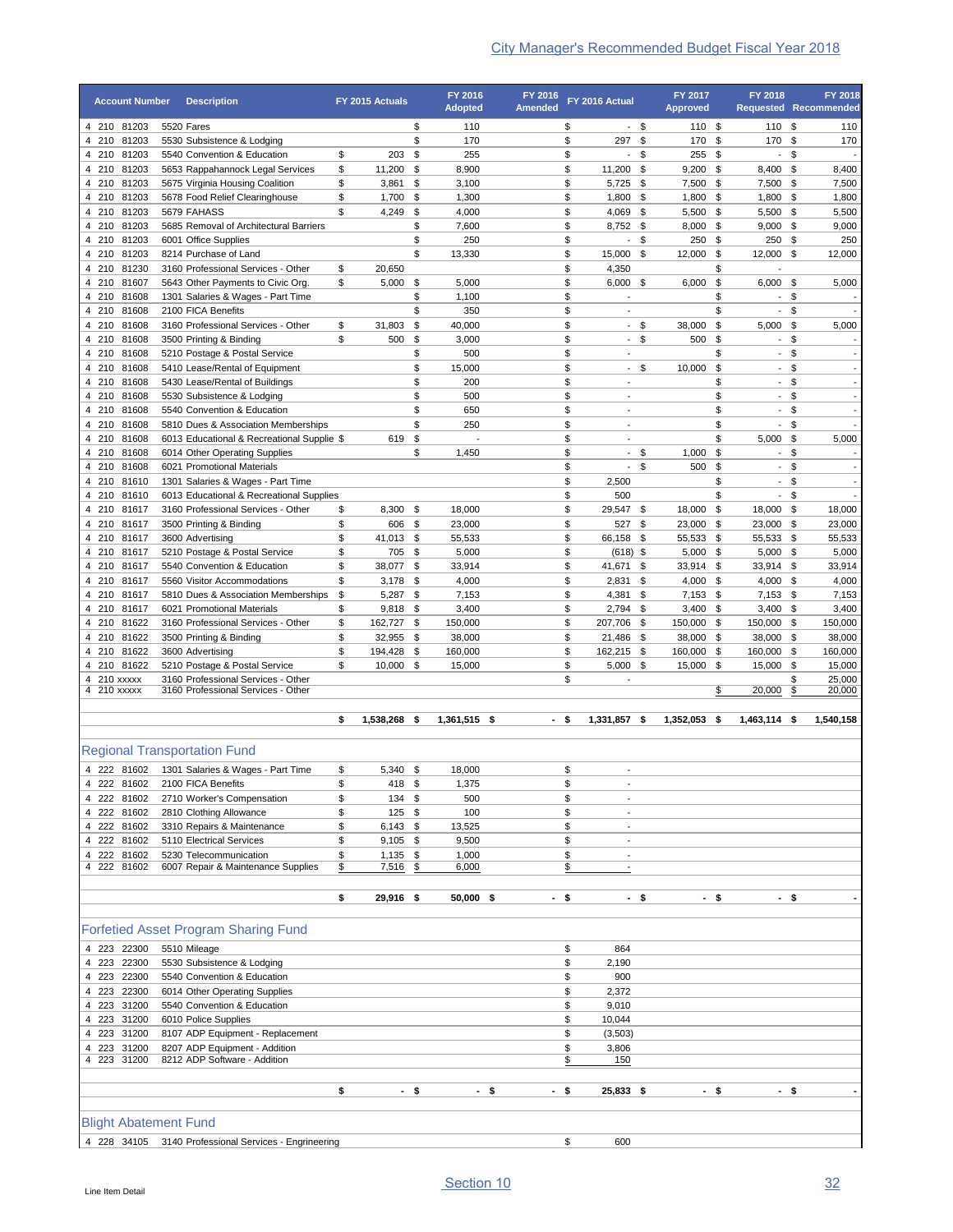|                    |                            |                                                                                    |          |                                   |      |                           |                |                             |            |                                             |              |                            |                | <b>City Manager's Recommended Budget Fiscal Year 2018</b> |                                                    |                    |
|--------------------|----------------------------|------------------------------------------------------------------------------------|----------|-----------------------------------|------|---------------------------|----------------|-----------------------------|------------|---------------------------------------------|--------------|----------------------------|----------------|-----------------------------------------------------------|----------------------------------------------------|--------------------|
|                    | <b>Account Number</b>      | <b>Description</b>                                                                 |          | FY 2015 Actuals                   |      | FY 2016<br><b>Adopted</b> |                | FY 2016<br><b>Amended</b>   |            | FY 2016 Actual                              |              | FY 2017<br><b>Approved</b> |                | FY 2018<br><b>Requested Recommended</b>                   |                                                    | <b>FY 2018</b>     |
| 4 2 2 8<br>4 228   | 34105<br>34105             | 3165 Contractual Services<br>3170 Construction Contracts                           | \$<br>\$ | 6,505<br>$\overline{\phantom{a}}$ | \$   | $\overline{\phantom{a}}$  | \$<br>\$       | 20,000 \$<br>75,000         | \$         | $3,625$ \$<br>4,850                         | \$           | 20,000 \$<br>75,000        | \$             | 20,000 \$<br>75,000                                       | \$                                                 | 20,000<br>75,000   |
|                    |                            |                                                                                    |          |                                   |      |                           |                |                             |            |                                             |              |                            |                |                                                           |                                                    |                    |
|                    |                            |                                                                                    | \$       | $6,505$ \$                        |      |                           | - \$           | 95,000 \$                   |            | $9,075$ \$                                  |              | 95,000 \$                  |                | 95,000 \$                                                 |                                                    | 95,000             |
|                    | <b>Stormwater Fund</b>     |                                                                                    |          |                                   |      |                           |                |                             |            |                                             |              |                            |                |                                                           |                                                    |                    |
|                    | 4 229 41310<br>4 229 41310 | 1101 Salaries & Wages - Regular<br>1201 Overtime Pay                               |          |                                   |      |                           |                |                             |            |                                             | \$<br>\$     |                            | - \$<br>- \$   | 130,098 \$<br>$1,200$ \$                                  |                                                    | 142,319<br>1,200   |
|                    | 4 229 41310                | 2100 FICA Benefits                                                                 |          |                                   |      |                           |                |                             |            |                                             | \$           | $\overline{\phantom{a}}$   | \$             | 10,044 \$                                                 |                                                    | 10,979             |
| 4 2 2 9            | 4 229 41310<br>41310       | 2210 Retirement V.R.S.<br>2310 Hospital/Medical Plan                               |          |                                   |      |                           |                |                             |            |                                             | \$<br>\$     | $\sim$                     | - \$<br>\$     | $\overline{\phantom{a}}$<br>62,000                        | \$<br>\$                                           | 17,861<br>62,000   |
| 4 2 2 9            | 41310                      | 2320 Hospital/Medical Plan - Retirees                                              |          |                                   |      |                           |                |                             |            |                                             | \$           | $-$ \$                     |                | 2,000                                                     | \$                                                 | 2,000              |
| 4 2 2 9<br>4 2 2 9 | 41310<br>41310             | 2330 Dental Insurance<br>2340 Prescription Drug Plan - Retirees                    |          |                                   |      |                           |                |                             |            |                                             | \$<br>\$     | $\blacksquare$<br>$-$ \$   | - \$           | $\overline{\phantom{a}}$<br>800                           | \$<br>\$                                           | 1,200<br>800       |
| 4 2 2 9            | 41310                      | 2400 Group Life Insurance                                                          |          |                                   |      |                           |                |                             |            |                                             | \$           |                            | $-$ \$         | 1,704 \$                                                  |                                                    | 1,864              |
| 4 2 2 9            | 41310                      | 2710 Worker's Compensation                                                         |          |                                   |      |                           |                |                             |            |                                             | \$           |                            | $-$ \$         | 2,500                                                     | \$                                                 | 2,500              |
| 4 2 2 9<br>4 2 2 9 | 41310<br>41310             | 3140 Professional Services - Engineering<br>3310 Repairs & Maintenance             |          |                                   |      |                           |                |                             |            |                                             | \$<br>\$     |                            | - \$<br>$-$ \$ | 10,000<br>8,000                                           | \$<br>\$                                           | 10,000<br>8,000    |
| 4 2 2 9            | 41310                      | 3320 Maintenance Service Contracts                                                 |          |                                   |      |                           |                |                             |            |                                             | \$           |                            | - \$           | 20,000                                                    | \$                                                 | 20,000             |
| 4 2 2 9<br>4 2 2 9 | 41310<br>41310             | 3840 Services from Other Governments<br>5110 Electrical Services                   |          |                                   |      |                           |                |                             |            |                                             | \$<br>\$     |                            | $-$ \$<br>- \$ | 3,000<br>2,000                                            | \$<br>- \$                                         | 3,000<br>2,000     |
| 4 2 2 9            | 41310                      | 5230 Telecommunication                                                             |          |                                   |      |                           |                |                             |            |                                             | \$           | - \$                       |                | 700                                                       | \$                                                 | 600                |
| 4 2 2 9<br>4 2 2 9 | 41310                      | 5810 Dues & Association Memberships                                                |          |                                   |      |                           |                |                             |            |                                             | \$           | - \$                       |                | $1,200$ \$                                                |                                                    | 1,200              |
| 4 2 2 9            | 41310<br>41310             | 6007 Repair & Maintenance Supplies<br>6011 Uniforms & Wearing Apparel              |          |                                   |      |                           |                |                             |            |                                             | \$<br>\$     | - \$                       | - \$           | 7,000 \$<br>$1,500$ \$                                    |                                                    | 7,000<br>1,500     |
| 4 2 2 9            | 41310                      | 6014 Other Operating Supplies                                                      |          |                                   |      |                           |                |                             |            |                                             | \$           |                            | - \$           | $4,000$ \$                                                |                                                    | 4,000              |
| 4 2 2 9<br>4 2 2 9 | 41310<br>41310             | 8101 Machinery & Equipment - Replacement<br>8201 Machinery & Equipment - Additions |          |                                   |      |                           |                |                             |            |                                             | \$<br>\$     | - \$<br>- \$               |                | $1,700$ \$<br>148,000 \$                                  |                                                    | 1,700              |
| 4 2 2 9            | 98301                      | 1101 Salaries & Wages - Regular                                                    |          |                                   |      |                           |                |                             | \$         | 14,135 \$                                   |              | 141,125 \$                 |                | 141,125 \$                                                |                                                    | 143,961            |
| 4 2 2 9            | 98301                      | 2100 FICA Benefits                                                                 |          |                                   |      |                           |                |                             | \$         | $1,075$ \$                                  |              | 10,800                     |                |                                                           | \$                                                 | 11,013             |
| 4 2 2 9<br>4 2 2 9 | 98301<br>98301             | 2210 Retirement V.R.S.<br>2310 Hospital/Medical Plan                               |          |                                   |      |                           |                |                             | \$<br>\$   | 1,993 \$<br>$1,248$ \$                      |              | 17,720<br>28,800           | -\$<br>\$      | $\overline{\phantom{a}}$<br>$\sim$                        | $\sqrt[6]{\frac{1}{2}}$<br>$\sqrt[6]{\frac{1}{2}}$ | 18,067<br>31,000   |
| 4 2 2 9            | 98301                      | 2330 Dental Insurance                                                              |          |                                   |      |                           |                |                             | \$         | 42 \$                                       |              | 526                        | \$             | $\sim$                                                    | \$                                                 | 600                |
| 4 2 2 9<br>4 2 2 9 | 98301<br>98301             | 2400 Group Life Insurance<br>2710 Workers comp                                     |          |                                   |      |                           |                |                             | \$<br>\$   | 149 \$<br>$\overline{\phantom{a}}$          |              | 1,849                      | \$<br>\$       | $\overline{\phantom{a}}$<br>1,400                         | \$<br>\$                                           | 1,886<br>1,400     |
| 4 2 2 9            | 98301                      | 3140 Professional Services - Engineering                                           |          |                                   |      |                           |                |                             |            |                                             |              |                            | \$             | 60,000                                                    | \$                                                 | 45,000             |
| 4 2 2 9            | 98301                      | 5210 Postage & Postal Service                                                      |          |                                   |      |                           |                |                             | \$         |                                             | $-$ \$       | 100                        | \$             | 100                                                       | \$                                                 | 100                |
| 4 2 2 9<br>4 2 2 9 | 98301<br>98301             | 5230 Telecommunication<br>5510 Mileage                                             |          |                                   |      |                           |                |                             | \$<br>\$   | 30 <sup>5</sup><br>$\overline{\phantom{a}}$ |              | 1,000                      | \$<br>\$       | 480<br>200                                                | \$<br>\$                                           | 480<br>200         |
| 4 2 2 9            | 98301                      | 5520 Fares                                                                         |          |                                   |      |                           |                |                             | \$         | $\overline{\phantom{a}}$                    |              |                            | \$             | 50                                                        | \$                                                 | 50                 |
| 4 2 2 9<br>4 2 2 9 | 98301<br>98301             | 5530 Subsistence & Lodging<br>5540 Convention & Education                          |          |                                   |      |                           |                |                             | \$<br>\$   |                                             | - \$<br>- \$ | 500<br>500                 | \$<br>\$       | 500<br>1,800                                              | \$<br>\$                                           | 500<br>1,800       |
| 4 2 2 9            | 98301                      | 5733 VSPM Permit Fee - State Portion                                               |          |                                   |      |                           |                |                             | \$         | $2,660$ \$                                  |              | 2,380                      | \$             | 10,000 \$                                                 |                                                    | 11,200             |
| 4<br>229           | 98301                      | 5810 Dues & Association Memberships                                                |          |                                   |      |                           |                |                             | \$         |                                             |              |                            | \$             | 2,000 \$                                                  |                                                    | 2,000              |
| 4 2 2 9<br>4 2 2 9 | 98301<br>98301             | 6001 Office Supplies<br>6008 Motor Fuel & Lube                                     |          |                                   |      |                           |                |                             | \$<br>\$   | $\overline{\phantom{a}}$                    | $-$ \$       | 200                        | \$<br>\$       | 200 \$<br>$1,500$ \$                                      |                                                    | 200<br>1,500       |
| 4 2 2 9            | 98301                      | 6009 Vehicle/Power Equip. Supplies                                                 |          |                                   |      |                           |                |                             | \$         | $\overline{\phantom{a}}$                    |              |                            | \$             | 150 \$                                                    |                                                    | 150                |
| 4 2 2 9            | 4 229 98301<br>98301       | 6012 Books & Subscriptions<br>6014 Other Operating Supplies                        |          |                                   |      |                           |                |                             | \$<br>\$   | $\blacksquare$<br>$365$ \$                  |              | 5,000                      | \$<br>\$       | 200 \$<br>$2,500$ \$                                      |                                                    | 200<br>2,500       |
| 4 2 2 9            | 98301                      | 8202 Furniture & Fixtures - Additions                                              |          |                                   |      |                           |                |                             | \$         | 2,337                                       |              |                            | \$             | ÷.                                                        | \$                                                 |                    |
| 4 2 2 9            | 98301                      | 8207 ADP Equipment - Additons                                                      |          |                                   |      |                           |                |                             | \$         | 1,371                                       |              |                            | \$             | $\overline{\phantom{a}}$                                  | \$                                                 |                    |
|                    |                            |                                                                                    | \$       |                                   | - \$ |                           | - \$           |                             | - \$       | 25,403 \$                                   |              | 210,500 \$                 |                | 639,652 \$                                                |                                                    | 575,530            |
|                    | <b>Water Utility Fund</b>  |                                                                                    |          |                                   |      |                           |                |                             |            |                                             |              |                            |                |                                                           |                                                    |                    |
|                    | 4 501 93100<br>4 501 93100 | 9204 Transfer to Capital Fund                                                      |          | 4,400 \$                          | \$   | $1,440$ \$                | - \$           | $1,440$ \$                  | - \$       | $\blacksquare$                              |              | $1,440$ \$                 | \$             | 1,254,500 \$<br>829,940 \$                                |                                                    | 650,000<br>829,940 |
|                    | 4 501 93100                | 9205 Transfer to Debt Service Fund<br>9206 Transfer to General Fund                | \$<br>\$ | 265,000 \$                        |      | 279,250 \$                |                | 279,250 \$                  |            | 1,439 \$<br>279,250 \$                      |              | 279,250 \$                 |                | 300,000 \$                                                |                                                    | 300,000            |
|                    | 4 501 95120                | 9110 Principal                                                                     | \$       | $\blacksquare$                    | \$   | $\overline{\phantom{a}}$  |                |                             | \$         |                                             | - \$         | 19,200 \$                  |                |                                                           |                                                    |                    |
|                    | 4 501 95120<br>4 501 95120 | 9120 Interest<br>9130 Fiscal Agent Fees                                            | \$<br>\$ | 6,433 \$<br>10S                   |      |                           | - \$<br>- \$   | $\overline{\phantom{a}}$    | - \$<br>\$ | 4,687 \$<br>$10 \quad$ \$                   |              | 1,968 \$<br>- \$           |                | $\overline{\phantom{a}}$<br>$\overline{\phantom{a}}$      |                                                    |                    |
|                    | 4 501 95120                | 9140 Issuance Costs                                                                | \$       |                                   | - \$ | 929,180 \$                |                | 929,180 \$                  |            | $\overline{\phantom{a}}$                    |              |                            | \$             | $\overline{\phantom{a}}$                                  |                                                    |                    |
|                    | 4 501 95121                | 9110 Principal                                                                     |          |                                   | \$   |                           | $-$ \$         | $\sim$                      | \$         |                                             | $-$ \$       | 169,955 \$                 |                | $\overline{\phantom{a}}$                                  |                                                    |                    |
| 4 501              | 4 501 95121<br>95125       | 9120 Interest<br>9110 Principal                                                    | \$<br>\$ | 20,062 \$                         | - \$ |                           | $-$ \$<br>- \$ | $\sim$<br>$\blacksquare$    | \$<br>\$   | 15,296 \$                                   | $-$ \$       | 10,391 \$<br>14,778 \$     |                | $\overline{\phantom{a}}$<br>$\overline{\phantom{a}}$      |                                                    |                    |
| 4 501              | 95125                      | 9120 Interest                                                                      | \$       | 4,396                             |      |                           | \$             | $\mathcal{L}_{\mathcal{A}}$ | \$         | $3,743$ \$                                  |              | 4,817 \$                   |                | $\overline{\phantom{a}}$                                  |                                                    |                    |
| 4 501<br>4 501     | 95131<br>95131             | 9110 Principal<br>9120 Interest                                                    | \$       | 6,113                             |      |                           |                |                             | \$<br>\$   | 6,960 \$                                    | $-$ \$       | 4,200 \$<br>6,898 \$       |                | $\overline{\phantom{a}}$<br>$\overline{\phantom{a}}$      |                                                    |                    |
| 4 501              | 95131                      | 9140 Issuance Costs                                                                | \$       | 708                               |      |                           |                |                             | \$         |                                             | $-$ \$       | - \$                       |                | $-$ \$                                                    |                                                    |                    |
| 4 501              | 95132                      | 9110 Principal                                                                     |          |                                   |      |                           |                |                             | \$<br>\$   |                                             | $-$ \$       | 422,669 \$                 |                | $\blacksquare$<br>$\overline{\phantom{a}}$                |                                                    |                    |
| 4 501              | 95132                      | 9120 Interest                                                                      | \$       | 36,088                            |      |                           |                |                             |            | 183,145 \$                                  |              | 175,285 \$                 |                |                                                           |                                                    |                    |
|                    |                            |                                                                                    |          |                                   |      | Section 10                |                |                             |            |                                             |              |                            |                |                                                           |                                                    | <u>33</u>          |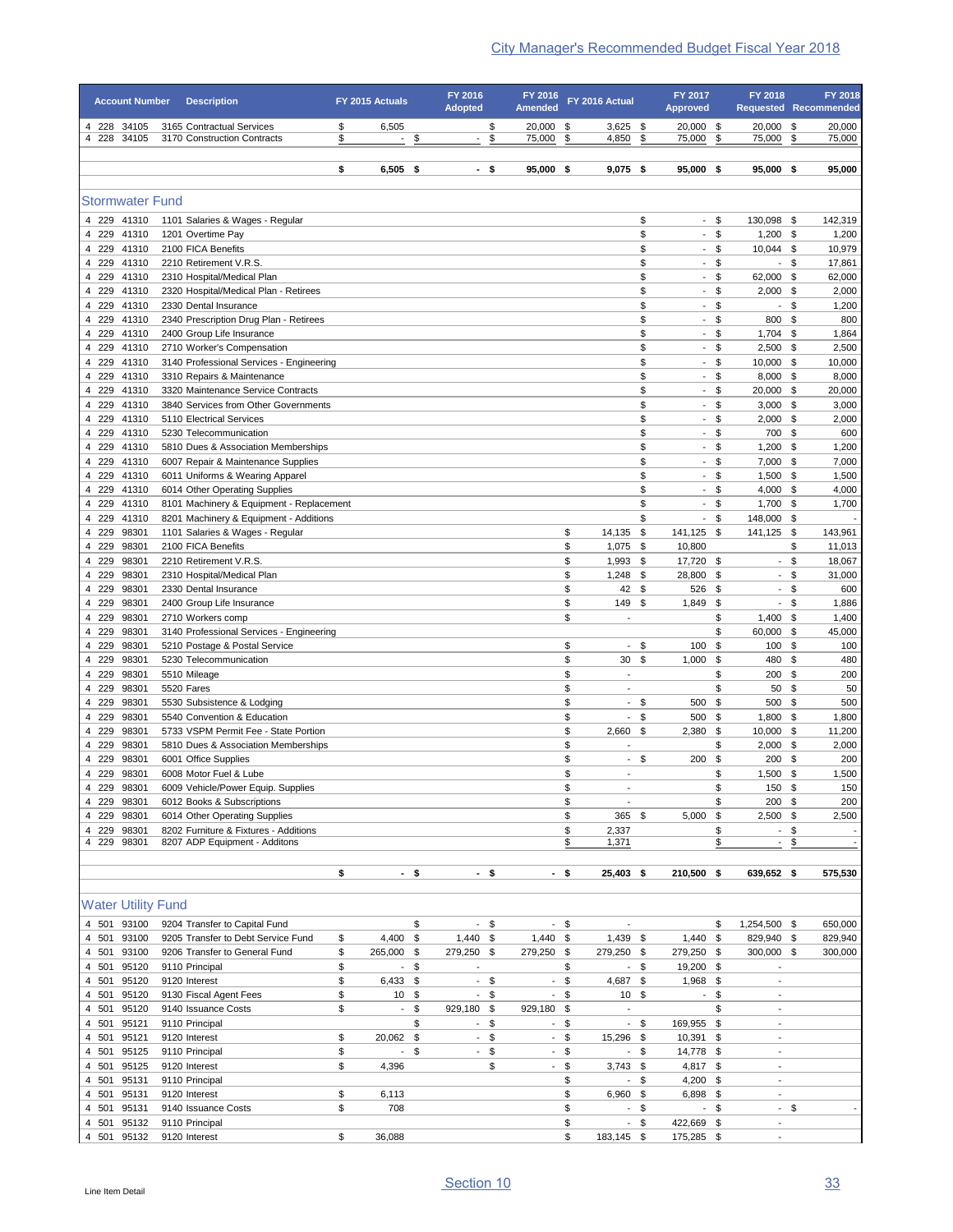|                | <b>Account Number</b> | <b>Description</b>                                                         |          | FY 2015 Actuals                 |            | FY 2016<br><b>Adopted</b>           |              | FY 2016<br><b>Amended</b>          |          | FY 2016 Actual                     |          | FY 2017<br><b>Approved</b>     | <b>FY 2018</b>                             | <b>FY 2018</b><br><b>Requested Recommended</b> |
|----------------|-----------------------|----------------------------------------------------------------------------|----------|---------------------------------|------------|-------------------------------------|--------------|------------------------------------|----------|------------------------------------|----------|--------------------------------|--------------------------------------------|------------------------------------------------|
| 4 501          | 95132                 | 9140 Issuance Costs                                                        | \$       | 24,216                          |            |                                     |              |                                    | \$       |                                    |          | \$                             | $\overline{\phantom{a}}$                   |                                                |
| 4 501          | 98101                 | 1101 Salaries & Wages - Regular                                            | \$       | 262,746 \$                      |            | 279,590 \$                          |              | 279,590 \$                         |          | 284,664 \$                         |          | 284,220<br>\$                  | 286,650 \$                                 | 310,233                                        |
| 4 501<br>4 501 | 98101<br>98101        | 1201 Overtime Pay<br>1401 Employee Bonus                                   | \$       | 5,418 \$                        | \$         | $6,000$ \$<br>$7,000$ \$            |              | $6,000$ \$<br>$7,000$ \$           |          | 6,750 \$<br>7,000                  |          | $6,120$ \$<br>\$               | 7,000<br>$\blacksquare$                    | \$<br>7,000<br>\$                              |
| 4 501          | 98101                 | 2100 FICA Benefits                                                         | \$       | 19,619                          | \$         | 21,385 \$                           |              | 21,385 \$                          |          | 21,700 \$                          |          | 22,211<br>\$                   | 22,464 \$                                  | 24,268                                         |
| 4 501          | 98101                 | 2210 Retirement V.R.S.                                                     | \$       | 45,232                          | -\$        | 44,570 \$                           |              | 44,570 \$                          |          | 43,633                             | \$       | 35,670<br>-\$                  | 36,853 \$                                  | 39,813                                         |
| 4 501<br>4 501 | 98101<br>98101        | 2220 Retirement - Other<br>2310 Hospital/Medical Plan                      | \$<br>\$ | 314S<br>70,631                  | \$         | 81,415 \$                           | - \$         | $-$ \$<br>81,415 \$                |          | 343<br>86,920 \$                   |          | \$<br>93,600<br>\$             | $-$ \$<br>100,750                          | 100,750<br>-\$                                 |
| 4 501          | 98101                 | 2320 Hospital/Medical Plan - Retirees                                      | \$       | 3,216                           | -\$        | 4,000 \$                            |              | 4,000 \$                           |          | $3,213$ \$                         |          | \$<br>4,000                    | 4,000                                      | 4,000<br>-\$                                   |
| 4 501          | 98101                 | 2330 Dental Insurance                                                      | \$       | 1,580                           | -\$        | $1,445$ \$                          |              | 1,445                              | \$       | 1,648                              | \$       | 1,710<br>- \$                  | 1,950 \$                                   | 1,950                                          |
| 4 501<br>4 501 | 98101<br>98101        | 2340 Prescription Drug Plan - Retirees<br>2345 Health Spending Account     | \$<br>\$ | 699<br>2,103                    | -\$        | 640                                 | - \$         | 640 \$                             | \$       | 751<br>1,000                       | \$       | 700<br>- \$<br>\$              | - \$<br>$\overline{\phantom{a}}$           | $\overline{\phantom{a}}$<br>\$                 |
| 4 501          | 98101                 | 2400 Group Life Insurance                                                  | \$       | $3,120$ \$                      |            | $3,460$ \$                          |              | 3,460                              | \$       | $3,283$ \$                         |          | \$<br>3,723                    | 3,847                                      | \$<br>4,156                                    |
| 4 501          | 98101                 | 2410 Long Term Disability                                                  | \$       | 185                             |            |                                     |              |                                    | \$       | 203                                |          | \$                             | 250                                        | - \$<br>250                                    |
| 4 501          | 98101                 | 2710 Worker's Compensation                                                 | \$       | 7,532                           | \$         | 12,500 \$                           |              | 12,500                             | \$       | 6,787                              | \$       | 7,700<br>\$                    | 7,700                                      | \$<br>7,700                                    |
| 4 501<br>4 501 | 98101<br>98101        | 2840 Cell Phone Allowance<br>3150 Professional Services - Legal            | \$<br>\$ | 40<br>1,909                     | -\$        |                                     | - \$         | $\sim$                             | \$<br>\$ | 480                                |          | \$<br>\$                       | 480<br>$\overline{\phantom{a}}$            | \$<br>480<br>\$                                |
| 4 501          | 98101                 | 3160 Professional Services - Other                                         | \$       | $6,000$ \$                      |            | 15,000 \$                           |              | 15,000 \$                          |          | 6,683 \$                           |          | 30,000<br>\$                   | 15,000                                     | \$<br>15,000                                   |
| 4 501          | 98101                 | 3310 Repairs & Maintenance                                                 | \$       | 2,129                           | -\$        | 20,000 \$                           |              | 20,000 \$                          |          | $3,414$ \$                         |          | \$<br>20,000                   | 20,000                                     | \$<br>20,000                                   |
| 4 501          | 98101                 | 3320 Maintenance Service Contracts                                         | \$       | 37,683                          | \$         | 68,000 \$                           |              | 68,000 \$                          |          | 47,984 \$                          |          | 68,000<br>\$                   | 68,000                                     | 55,000<br>\$                                   |
| 4 501<br>4 501 | 98101<br>98101        | 3500 Printing & Binding<br>3600 Advertising                                | \$<br>\$ | $\overline{\phantom{a}}$<br>125 | \$<br>\$   | 4,500 \$<br>400                     | -\$          | 4,500 \$<br>400 \$                 |          | 145 \$                             | $-$ \$   | \$<br>500<br>400<br>\$         | 3,500<br>400                               | \$<br>3,500<br>\$<br>400                       |
| 4 501          | 98101                 | 3840 Services from Other Governments \$                                    |          | 1,354,418                       | \$         | 1,350,000                           | \$           | 1,350,000                          | \$       | 1,318,695                          | \$       | \$<br>1,375,000                | 1,375,000                                  | 1,375,000<br>\$                                |
| 4 501          | 98101                 | 5110 Electrical Services                                                   | \$       | 9,825                           | \$         | 9,000                               | \$           | $9,000$ \$                         |          | 10,118 \$                          |          | \$<br>9,500                    | 9,500                                      | \$<br>9,500                                    |
| 4 501          | 98101<br>98101        | 5230 Telecommunication                                                     | \$       | 15,958                          | \$         | 8,600                               | \$           | 8,600 \$                           |          | 11,080 \$                          |          | \$<br>15,000                   | 17,000                                     | \$<br>15,390                                   |
| 4 501<br>4 501 | 98101                 | 5510 Mileage<br>5530 Subsistence & Lodging                                 | \$       | 168                             | \$<br>\$   | 100<br>$\overline{\phantom{a}}$     | \$<br>\$     | 100<br>$\overline{\phantom{a}}$    | \$<br>\$ | 336 \$                             |          | \$<br>100<br>\$                | 300<br>$\blacksquare$                      | \$<br>300<br>\$<br>500                         |
| 4 501          | 98101                 | 5540 Convention & Education                                                | \$       | 616                             | \$         | 2,200                               | \$           | 2,200                              | \$       | 436 \$                             |          | \$<br>2,200                    | 3,000                                      | \$<br>3,500                                    |
| 4 501          | 98101                 | 5810 Dues & Association Memberships                                        | \$       | 178                             | \$         | ÷.                                  | \$           | $\blacksquare$                     | \$       | 182                                | \$       | \$<br>200                      | 200                                        | \$<br>200                                      |
| 4 501<br>4 501 | 98101<br>98101        | 5850 Health Dept Assessment<br>5865 Bank Service Fees                      | \$<br>\$ | 25,848<br>6,790                 | \$         | 27,000 \$                           |              | 27,000 \$                          | \$       | 25,721 \$<br>3,402                 |          | 27,000 \$<br>\$                | 27,000<br>$-$ \$                           | \$<br>25,000                                   |
| 4 501          | 98101                 | 6001 Office Supplies                                                       |          |                                 | \$         | - \$                                |              | $\blacksquare$                     | \$       |                                    |          | \$                             | $\sim$                                     | \$<br>100                                      |
| 4 501          | 98101                 | 6007 Repair & Maintenance Supplies                                         | \$       | 737                             | -\$        | $4,000$ \$                          |              | $4,000$ \$                         |          | 885 \$                             |          | 4,000<br>\$                    | $4,000$ \$                                 | 4,000                                          |
| 4 501          | 98101                 | 6009 Vehicle/Power Equip. Supplies                                         | \$       | 1,217                           | - \$       | 4,000 \$                            |              | $4,000$ \$                         |          | 2,584                              | \$       | 4,000<br>-\$                   | 4,000                                      | 4,000<br>- \$                                  |
| 4 501<br>4 501 | 98101<br>98101        | 6011 Uniforms & Wearing Apparel<br>6014 Other Operating Supplies           | \$<br>\$ | 1,751<br>5,081                  | -\$<br>-\$ | $2,200$ \$<br>10,000 \$             |              | $2,200$ \$<br>10,000 \$            |          | 2,229<br>7,639                     | \$<br>\$ | 2,310 \$<br>10,000 \$          | 2,750<br>10,000                            | 2,750<br>- \$<br>10,000<br>- \$                |
| 4 501          | 98101                 | 6022 Meters & Meter Supplies                                               | \$       | 36,761                          | \$         | 35,000                              | - \$         | 35,000 \$                          |          | 15,984 \$                          |          | - \$<br>35,000                 | 40,000                                     | \$<br>40,000                                   |
| 4 501          | 98101                 | 8101 Machinery & Equipment - Replacen \$                                   |          | 8,385                           | - \$       | $\sim$                              | \$           | $\blacksquare$                     | \$       |                                    |          | \$                             | $\overline{\phantom{a}}$                   | \$                                             |
| 4 501          | 98101<br>98101        | 8105 Motor Vehicles & Equip.-Replacem \$                                   |          | $\overline{\phantom{0}}$        | \$         | 25,000                              | \$<br>\$     | 25,000 \$<br>$\blacksquare$        | \$       |                                    | - \$     | \$<br>$\overline{\phantom{a}}$ | $\blacksquare$<br>$\overline{\phantom{a}}$ | \$<br>\$                                       |
| 4 501<br>4 501 | 98101                 | 8107 ADP Equipment - Replacement<br>8111 Depreciation                      | \$<br>\$ | 3,186<br>515,377                | - \$<br>\$ | $\overline{\phantom{a}}$<br>510,000 | \$           | 510,000 \$                         |          | 381<br>514,912 \$                  |          | \$<br>510,000<br>\$            | 515,000 \$                                 | $\overline{\phantom{a}}$<br>510,000            |
| 4 501          | 98101                 | 8112 ADP Software - Replacement                                            |          |                                 | \$         | $\sim$                              | \$           | $\sim$                             | \$       | $\overline{\phantom{a}}$           |          | \$                             | $\sim$                                     | \$<br>2,084                                    |
| 4 501          | 98101                 | 8201 Machinery & Equipment - Additions \$                                  |          | $\blacksquare$                  | \$         | $\overline{\phantom{a}}$            | \$           | $\blacksquare$                     | \$       | $\overline{\phantom{a}}$           |          | \$                             | 12,500 \$                                  | 12,500                                         |
| 4 501<br>4 501 | 98101<br>98101        | 8205 Motor Vehicles & Equip. - Additions<br>8207 ADP Equipment - Additions |          |                                 | \$<br>\$   | ۰                                   | \$<br>$-$ \$ | $\overline{\phantom{a}}$<br>$-$ \$ | \$       | $\overline{\phantom{a}}$           |          | \$<br>\$                       | $\sim$<br>$-$ \$                           | \$<br>500<br>500                               |
| 4 501          | 98102                 | 1101 Salaries & Wages - Regular                                            | \$       | 99,542 \$                       |            | 97,845 \$                           |              | 97,845 \$                          |          | 89,811 \$                          |          | 103,540<br>\$                  | 98,980 \$                                  | 116,982                                        |
| 4 501          | 98102                 | 1201 Overtime Pay                                                          | \$       | 21,788 \$                       |            | 22,000 \$                           |              | 22,000 \$                          |          | 17,338 \$                          |          | 22,440 \$                      | 22,000 \$                                  | 22,000                                         |
| 4 501          | 98102                 | 1401 Employee Bonus                                                        |          |                                 | \$         | $2,500$ \$                          |              | $2,500$ \$                         |          | 2,500                              |          | \$                             | - \$                                       |                                                |
| 4 501<br>4 501 | 98102<br>98102        | 2100 FICA Benefits<br>2210 Retirement V.R.S.                               | \$<br>\$ | 8,720<br>22,994 \$              | \$         | 7,490 \$<br>15,600 \$               |              | 7,490 \$<br>15,600 \$              |          | 7,973 \$<br>16,703 \$              |          | 9,640<br>\$<br>\$<br>12,994    | $9,255$ \$<br>12,422 \$                    | 10,632<br>14,681                               |
| 4 501          | 98102                 | 2220 Retirement - Other                                                    | \$       | 3 <sup>5</sup>                  |            | - \$                                |              | $-$ \$                             |          | $\overline{\phantom{a}}$           |          | \$                             | $-$ \$                                     |                                                |
| 4 501          | 98102                 | 2310 Hospital/Medical Plan                                                 | \$       | 38,045 \$                       |            | 31,500 \$                           |              | 31,500 \$                          |          | 33,344 \$                          |          | \$<br>36,000                   | 38,750                                     | \$<br>46,500                                   |
| 4 501          | 98102                 | 2320 Hospital/Medical Plan - Retirees                                      | \$       | 2,196 \$                        |            | $3,500$ \$                          |              | $3,500$ \$                         |          | $2,104$ \$                         |          | \$<br>3,500                    | 3,500                                      | -\$<br>3,500                                   |
| 4 501<br>4 501 | 98102<br>98102        | 2330 Dental Insurance<br>2345 Health Spending Account                      | \$<br>\$ | 685 \$<br>2,474                 |            | 710 \$                              |              | 710 \$                             | \$       | 568 \$<br>$\overline{\phantom{a}}$ |          | 660<br>\$<br>\$                | 750 \$<br>- \$                             | 900                                            |
| 4 501          | 98102                 | 2400 Group Life Insurance                                                  | \$       | 1,609 \$                        |            | $1,300$ \$                          |              | $1,300$ \$                         |          | $1,247$ \$                         |          | 1,356<br>- \$                  | $1,297$ \$                                 | 1,532                                          |
| 4 501          | 98102                 | 2410 Long Term Disability                                                  | \$       | $\overline{c}$                  |            |                                     |              |                                    | \$       |                                    |          | \$                             | - \$                                       |                                                |
| 4 501<br>4 501 | 98102<br>98102        | 2710 Worker's Compensation<br>3140 Professional Services - Engineering \$  | \$       | $2,183$ \$                      | - \$       |                                     | - \$         | $\sim$<br>$1,500$ \$               | \$       | 2,790 \$                           | - \$     | $2,200$ \$                     | $2,200$ \$<br>- \$                         | 2,200                                          |
| 4 501          | 98102                 | 3310 Repairs & Maintenance                                                 | \$       |                                 | $-$ \$     | $1,500$ \$<br>10,000 \$             |              | 10,000 \$                          |          | 854 \$                             |          | $1,500$ \$<br>10,000 \$        | $10,000$ \$                                | $\overline{\phantom{a}}$<br>10,000             |
| 4 501          | 98102                 | 3320 Maintenance Service Contracts                                         | \$       |                                 | - \$       | 80,000 \$                           |              | 80,000 \$                          |          |                                    | $-$ \$   | 80,000 \$                      | 80,000 \$                                  | 60,000                                         |
| 4 501          | 98102                 | 5230 Telecommunication                                                     | \$       | 7,939 \$                        |            | 12,500 \$                           |              | 12,500 \$                          |          | 11,057 \$                          |          | 12,500 \$                      | 12,500 \$                                  | 12,500                                         |
| 4 501<br>4 501 | 98102<br>98102        | 5510 Mileage<br>5540 Convention & Education                                | \$<br>\$ | $1,113$ \$<br>394 \$            |            | 900 \$<br>$1,000$ \$                |              | 900 \$<br>$1,000$ \$               |          | 586 \$<br>499 \$                   |          | $900 \,$ \$<br>$1,000$ \$      | $900$ \$<br>$1,000$ \$                     | 900<br>1,000                                   |
| 4 501          | 98102                 | 6007 Repair & Maintenance Supplies                                         | \$       | 5,833 \$                        |            | - \$                                |              | $-$ \$                             |          | $(438)$ \$                         |          | $6,000$ \$                     | $8,000$ \$                                 | 8,000                                          |
| 4 501          | 98102                 | 6009 Vehicle/Power Equip. Supplies                                         | \$       | 4,528 \$                        |            | $6,000$ \$                          |              | $6,000$ \$                         |          | 7,960 \$                           |          | $5,000$ \$                     | $5,000$ \$                                 | 5,000                                          |
| 4 501          | 98102                 | 6011 Uniforms & Wearing Apparel                                            | \$       | $1,145$ \$                      |            | $5,000$ \$                          |              | $5,000$ \$                         |          | $3,620$ \$                         |          | 960 \$                         | $3,000$ \$                                 | 3,000                                          |
| 4 501<br>4 501 | 98102<br>98102        | 6014 Other Operating Supplies<br>8101 Machinery & Equipment - Replacen \$  | \$       | 49,836 \$<br>$3,035$ \$         |            | 50,000 \$<br>$4,455$ \$             |              | 50,000 \$<br>$4,455$ \$            |          | 46,724 \$<br>$3,172$ \$            |          | 50,000 \$<br>28,500<br>\$      | 55,000 \$<br>62,000 \$                     | 55,000<br>62,000                               |
| 4 501          | 98102                 | 8105 Motor Vehicles & Equip.-Replacem \$                                   |          |                                 | - \$       |                                     | - \$         | $-$ \$                             |          |                                    | $-$ \$   | 55,500<br>\$                   | - \$                                       | $\overline{\phantom{a}}$                       |
| 4 501          | 98102                 | 8107 ADP Equipment - Replacement                                           | \$       | 4,386 \$                        |            |                                     | $-$ \$       | $\omega_{\rm c}$                   | \$       | $\overline{\phantom{a}}$           |          | \$                             | - \$                                       | $\overline{\phantom{a}}$                       |
| 4 501          | 98102                 | 8201 Machinery & Equipment - Additions \$                                  |          |                                 | - \$       | 35,000 \$                           |              | 35,000 \$                          |          | $\blacksquare$                     |          | \$                             | $-$ \$                                     | $\overline{\phantom{a}}$                       |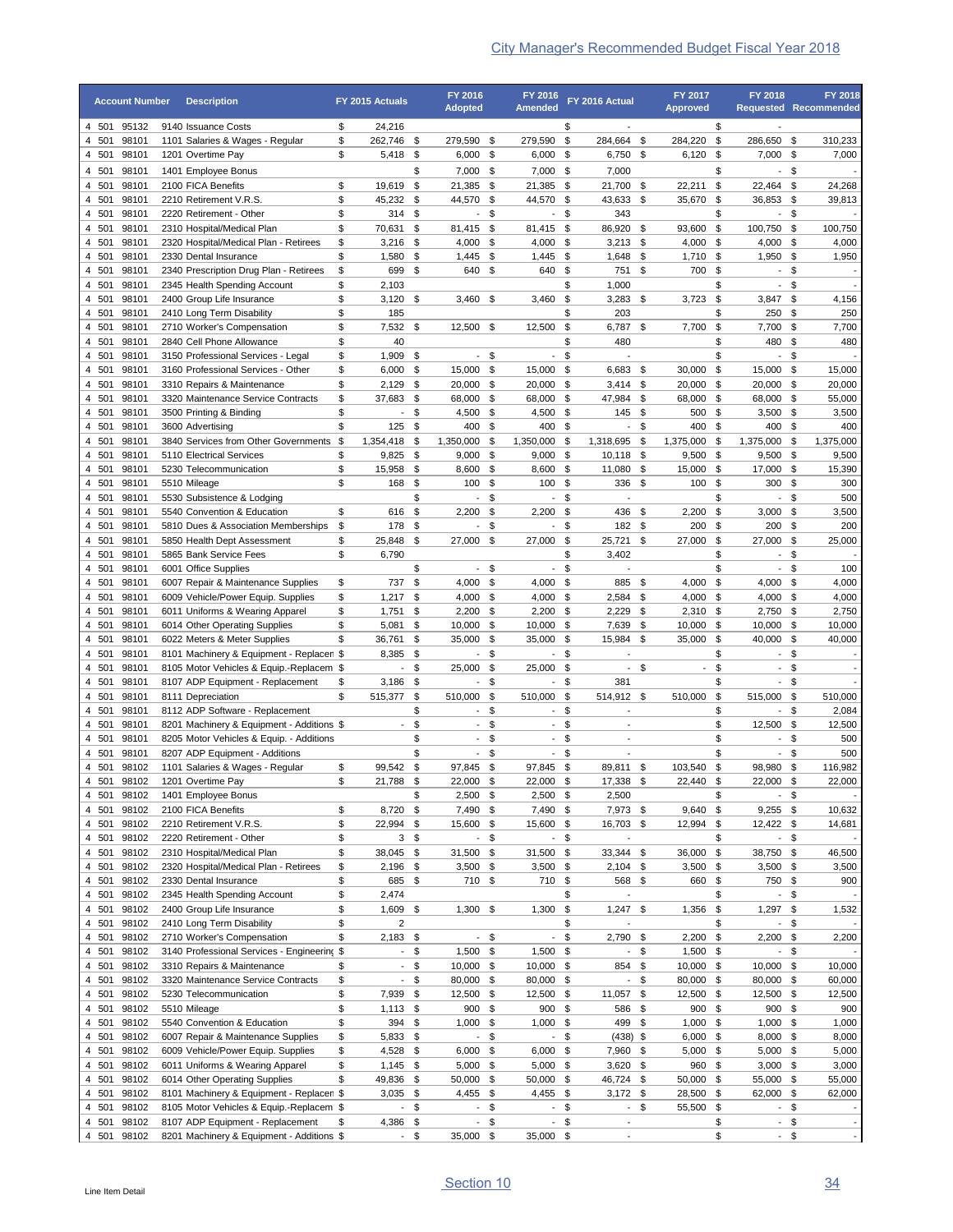|                | <b>Account Number</b>      | <b>Description</b>                                                  |          | FY 2015 Actuals          |          | FY 2016<br><b>Adopted</b>                  |          | FY 2016<br><b>Amended</b>        |          | FY 2016 Actual               |        | FY 2017<br><b>Approved</b> |          | FY 2018<br><b>Requested Recommended</b>    |          | FY 2018                                                                                                                                                                                                                                     |
|----------------|----------------------------|---------------------------------------------------------------------|----------|--------------------------|----------|--------------------------------------------|----------|----------------------------------|----------|------------------------------|--------|----------------------------|----------|--------------------------------------------|----------|---------------------------------------------------------------------------------------------------------------------------------------------------------------------------------------------------------------------------------------------|
| 4 501          | 98103                      | 1101 Salaries & Wages - Regular                                     | \$       | 47,915 \$                |          | 37,890 \$                                  |          | 37,890 \$                        |          | 39.064 \$                    |        | 41,335 \$                  |          | 35.900 \$                                  |          | 36,080                                                                                                                                                                                                                                      |
| 4 501          | 98103                      | 1401 Employee Bonus                                                 | \$       | $\overline{\phantom{a}}$ | \$       | $1,000$ \$                                 |          | $1,000$ \$                       |          | 1,000                        |        |                            |          |                                            |          |                                                                                                                                                                                                                                             |
| 4 501          | 98103                      | 2100 FICA Benefits                                                  | \$       | 3,622                    | \$       | $2,900$ \$                                 |          | $2,900$ \$                       |          | $3,028$ \$                   |        | 3,162                      |          |                                            |          |                                                                                                                                                                                                                                             |
| 4 501<br>4 501 | 98103<br>98103             | 2210 Retirement V.R.S.<br>2220 Retirement - Hybrid                  | \$<br>\$ | 7,582<br>72 \$           | \$       | 5,975 \$<br>$\sim$                         | \$       | 5,975 \$<br>$\sim$               | \$       | 6,072 \$<br>157              |        | 5,188 \$                   |          | 4,505 \$                                   |          | 4,528                                                                                                                                                                                                                                       |
| 4 501          | 98103                      | 2310 Hospital/Medical Plan                                          | \$       | 8,628                    | \$       | 12,525 \$                                  |          | 12,525 \$                        |          | 7,176                        | \$     | 14,400                     | \$       | 15,500                                     | \$       | 15,500                                                                                                                                                                                                                                      |
| 4 501          | 98103                      | 2320 Hospital/Medical Plan - Retirees                               | \$       | 882                      | \$       | $5,000$ \$                                 |          | $5,000$ \$                       |          | 930                          | \$     | $1,100$ \$                 |          | 1,100                                      | \$       | 1,100                                                                                                                                                                                                                                       |
| 4 501<br>4 501 | 98103<br>98103             | 2330 Dental Insurance<br>2340 Prescription Drug Plan - Retirees     | \$<br>\$ | 286<br>349               | \$       | 255 \$                                     |          | 255                              | \$<br>\$ | 244<br>375 \$                | \$     | 263<br>350                 | \$<br>\$ | 300<br>400                                 | \$<br>\$ | 300<br>400                                                                                                                                                                                                                                  |
| 4 501          | 98103                      | 2345 Health Spending Account - Em                                   | \$       | 394                      |          |                                            |          |                                  | \$       | $\overline{a}$               |        |                            |          |                                            |          |                                                                                                                                                                                                                                             |
| 4 501          | 98103                      | 2400 Group Life Insurance                                           | \$       | 537                      | - \$     | 500                                        | \$       | 500                              | - \$     | 465                          | - \$   | 541                        | \$       | 470 \$                                     |          | 473                                                                                                                                                                                                                                         |
| 4 501          | 98103                      | 2410 Long Term Disability                                           | \$       | 42                       |          |                                            |          |                                  | \$       | 93                           |        |                            |          |                                            |          |                                                                                                                                                                                                                                             |
| 4 501<br>4 501 | 98103<br>98103             | 2710 Worker's Compensation<br>3160 Professional Services - Other    | \$<br>\$ | 51<br>1,239              | \$<br>\$ | 75<br>2,000                                | \$<br>\$ | 75 \$<br>$2,000$ \$              |          | 38<br>1,652 \$               | - \$   | 100<br>2,000               | \$<br>\$ | 100                                        | - \$     | 100                                                                                                                                                                                                                                         |
| 4 501          | 98103                      | 3320 Maintenance Service Contracts                                  | \$       | 2,465                    | \$       | $5,000$ \$                                 |          | $5,000$ \$                       |          | 2,465                        | - \$   | 3,000                      | \$       | 3,000                                      | \$       | 3,000                                                                                                                                                                                                                                       |
| 4 501          | 98103                      | 3500 Printing & Binding                                             | \$       | 26 \$                    |          | 495 \$                                     |          | 495                              | - \$     | $\blacksquare$               | -\$    | 100                        | \$       | 100                                        | \$       | 100                                                                                                                                                                                                                                         |
| 4 501          | 98103                      | 3600 Advertising                                                    | \$       | 125                      |          |                                            |          |                                  | \$       | 156 \$                       |        | 150 \$                     |          | 150 \$                                     |          | 150                                                                                                                                                                                                                                         |
| 4 501          | 98103                      | 5210 Postage & Postal Service                                       | \$       | 9,061                    | \$       | 11,000                                     | \$       | 11,000                           | - \$     | 12,190                       | \$     | 11,000                     | \$       | 12,250                                     | - \$     | 12,250                                                                                                                                                                                                                                      |
| 4 501<br>4 501 | 98103<br>98103             | 5220 Messenger Services<br>5230 Telecommunication                   | \$<br>\$ | 48<br>282                | \$<br>\$ | $\overline{\phantom{a}}$<br>300            | \$<br>\$ | $\blacksquare$<br>$300*$         | \$       | 185                          | \$     | 300                        | \$       | 250                                        | \$       | 250                                                                                                                                                                                                                                         |
| 4 501          | 98103                      | 5410 Lease/Rental of Equipment                                      | \$       | $\blacksquare$           | \$       | 250 \$                                     |          | $250$ \$                         |          | $\qquad \qquad \blacksquare$ |        |                            |          |                                            |          |                                                                                                                                                                                                                                             |
| 4 501          | 98103                      | 5433 Lease/Rent of Space                                            | \$       | 420                      | \$       | 300                                        | \$       | 300 \$                           |          | 429                          | \$     | 420                        | \$       | 420                                        | \$       | 420                                                                                                                                                                                                                                         |
| 4 501          | 98103                      | 5510 Mileage                                                        | \$       | $\blacksquare$           | \$       | 250 \$                                     |          | $250$ \$                         |          | $\overline{\phantom{a}}$     | \$     | 250 \$                     |          | 250                                        | \$       | 250                                                                                                                                                                                                                                         |
| 4 501          | 98103                      | 5530 Subsistence & Lodging                                          | \$       | $\overline{\phantom{a}}$ | \$       | 450                                        | \$       | 450 \$                           |          | $\blacksquare$               | - \$   | 450                        | \$       | 450                                        | \$       | 450                                                                                                                                                                                                                                         |
| 4 501<br>4 501 | 98103<br>98103             | 6001 Office Supplies<br>6014 Other Operating Supplies               | \$<br>\$ | 1,060<br>4,730           | \$<br>\$ | 750<br>5,200                               | \$<br>\$ | 750 \$<br>$5,200$ \$             |          | 762 \$<br>5,386              | \$     | 750 \$<br>5,000            | \$       | 750<br>5,300                               | \$<br>\$ | 750<br>5,300                                                                                                                                                                                                                                |
| 4 501          | 98103                      | 8107 ADP Equipment - Replacement                                    |          |                          | \$       | $\overline{\phantom{a}}$                   | \$       | $\overline{\phantom{a}}$         | \$       | 152                          |        |                            | \$       |                                            |          |                                                                                                                                                                                                                                             |
| 4 501          | 98199                      | 2899 Other Post-Employment Benefits                                 | \$       | 10,644                   | \$       | 12,000                                     | \$       | 12,000 \$                        |          |                              | - \$   | 12,000                     | \$       | 12,000 \$                                  |          | 11,000                                                                                                                                                                                                                                      |
| 4 501          | 98198                      | 2210 Retirement V.R.S.                                              |          |                          |          |                                            |          |                                  | \$       | 8,899                        |        |                            | \$       |                                            |          |                                                                                                                                                                                                                                             |
| 4 501          | 99100                      | 9901 Contingency                                                    | \$       | $\blacksquare$           | \$       | 180,000                                    | \$       | 180,000                          | \$       | $\overline{\phantom{a}}$     | \$     | 180,000                    | \$       | 180,000                                    | \$       | 150,000                                                                                                                                                                                                                                     |
|                |                            |                                                                     | \$       | 3,202,913                | -\$      | 4,439,790                                  | \$       | 4,439,790                        | \$       | 3,275,041                    | \$     | 4,409,765                  | \$       | 5,683,283                                  | \$       | 5,068,992                                                                                                                                                                                                                                   |
|                |                            | <b>Wastewater Utility Fund</b>                                      |          |                          |          |                                            |          |                                  |          |                              |        |                            |          |                                            |          |                                                                                                                                                                                                                                             |
| 4 502          | 4 502 93100<br>93100       | 9204 Transfer to Capital Fund<br>9205 Transfer to Debt Service Fund | \$       | 14,079                   | \$<br>\$ | $\sim$<br>1,673,975                        | \$<br>\$ | - \$<br>1,673,975                | - \$     | $\overline{a}$<br>4,606      | \$     | 1,607,945                  | \$<br>\$ | 925,000 \$<br>1,609,652                    | \$       |                                                                                                                                                                                                                                             |
| 4 502          | 4 502 93100<br>95120       | 9206 Transfer to General Fund<br>9120 Interest                      | \$<br>\$ | 320,000<br>533,869       | \$<br>\$ | 334,250<br>$\sim$                          | \$<br>\$ | 334,250 \$<br>$\blacksquare$     | \$       | 334,250 \$<br>85,534         |        | 334,250 \$                 | \$       | 300,000 \$<br>$\overline{a}$               |          |                                                                                                                                                                                                                                             |
| 4 502          | 95120                      | 9130 Fiscal Agent Fees                                              |          |                          | \$       | $\sim$                                     | \$       | $\blacksquare$                   | \$       | 183                          |        |                            | \$       | $\overline{\phantom{a}}$                   |          |                                                                                                                                                                                                                                             |
| 4 502          | 95122                      | 9120 Interest                                                       |          |                          | \$       | $\sim$                                     | \$       | $\blacksquare$                   | \$       | 58,850                       |        |                            | \$       | $\overline{\phantom{a}}$                   |          |                                                                                                                                                                                                                                             |
| 4 502          | 95123                      | 9120 Interest                                                       |          |                          | \$       | $\sim$                                     | \$       | $\blacksquare$                   | \$       | 100,510                      |        |                            | \$       | $\overline{\phantom{a}}$<br>$\overline{a}$ |          |                                                                                                                                                                                                                                             |
| 4 502          | 95124<br>4 502 95124       | 9120 Interest<br>9130 Fiscal Agent Fees                             |          |                          | \$<br>\$ | $\overline{a}$<br>$\overline{\phantom{a}}$ | \$<br>\$ | $\blacksquare$<br>$\blacksquare$ | \$<br>\$ | 88,181<br>2,999              |        |                            | \$<br>\$ | $\overline{\phantom{a}}$                   |          |                                                                                                                                                                                                                                             |
|                | 4 502 95125                | 9120 Interest                                                       |          |                          | \$       |                                            | \$       |                                  | \$       | 2,323                        |        |                            | \$       |                                            |          |                                                                                                                                                                                                                                             |
|                | 4 502 95125                | 9130 Fiscal Agent Fees                                              |          |                          | \$       | $-$ \$                                     |          | - \$                             |          | 127,016                      |        |                            | \$       | $\overline{\phantom{a}}$                   |          |                                                                                                                                                                                                                                             |
|                | 4 502 95131                | 9120 Interest                                                       |          |                          |          |                                            |          |                                  | \$       | 91,199                       |        |                            | \$       |                                            |          |                                                                                                                                                                                                                                             |
|                | 4 502 98201                | 1101 Salaries & Wages - Regular                                     | \$       | 571,082 \$               |          | 637,870 \$                                 |          | 637,870 \$                       |          | 574,625 \$                   |        | 644,385                    | \$       | 645,608 \$                                 |          |                                                                                                                                                                                                                                             |
|                | 4 502 98201<br>4 502 98201 | 1201 Overtime Pay<br>1401 Employee Bonus                            | \$       | 34,322 \$                | \$       | 30,000 \$<br>14,000 \$                     |          | 30,000 \$<br>14,000 \$           |          | 21,405 \$<br>11,000          |        | 30,000 \$                  | \$       | $30,000$ \$<br>15,000 \$                   |          |                                                                                                                                                                                                                                             |
|                | 4 502 98201                | 2100 FICA Benefits                                                  | \$       | 43,894 \$                |          | 48,040 \$                                  |          | 48,040 \$                        |          | 44,059 \$                    |        | 51,590 \$                  |          | 52,832 \$                                  |          |                                                                                                                                                                                                                                             |
| 4 502          | 98201                      | 2210 Retirement V.R.S.                                              | \$       | 94,154 \$                |          | 99,550 \$                                  |          | 99,550 \$                        |          | 88,644 \$                    |        | 80,870 \$                  |          | 82,906 \$                                  |          |                                                                                                                                                                                                                                             |
| 4 502          | 98201<br>4 502 98201       | 2220 Retirement - Other<br>2310 Hospital/Medical Plan               | \$<br>\$ | 758 \$<br>141,344 \$     |          | - \$<br>169,090 \$                         |          | - \$<br>169,090 \$               |          | 1,210<br>137,229 \$          |        | 194,400 \$                 | \$       | $\overline{\phantom{a}}$<br>209,250 \$     |          |                                                                                                                                                                                                                                             |
| 4 502          | 98201                      | 2320 Hospital/Medical Plan - Retirees                               | \$       | 3,984 \$                 |          | 2,982 \$                                   |          | $2,982$ \$                       |          | 4,119 \$                     |        | 4,000 \$                   |          | 4,500                                      | \$       |                                                                                                                                                                                                                                             |
| 4 502          | 98201                      | 2330 Dental Insurance                                               | \$       | 2,762 \$                 |          | $3,375$ \$                                 |          | 3,375 \$                         |          | 2,798 \$                     |        | 3,555 \$                   |          | 4,050 $$$                                  |          |                                                                                                                                                                                                                                             |
|                | 4 502 98201                | 2340 Prescription Drug Plan - Retirees                              | \$       | $1,397$ \$               |          | 978 \$                                     |          | 978 \$                           |          | $1,501$ \$                   |        | $1,500$ \$                 |          | 1,750 \$                                   |          |                                                                                                                                                                                                                                             |
|                | 4 502 98201                | 2345 Health Spending Account - Em                                   | \$       | 7,000                    |          |                                            |          |                                  | \$       | 2,500                        |        |                            | \$       |                                            |          |                                                                                                                                                                                                                                             |
| 4 502<br>4 502 | 98201<br>98201             | 2400 Group Life Insurance<br>2410 Long Term Disability              | \$<br>\$ | 6,595 \$<br>447          |          | 8,285 \$                                   |          | 8,285 \$                         | \$       | 6,710 \$<br>714              |        | 8,441                      | \$<br>\$ | 8,457 \$<br>800 \$                         |          |                                                                                                                                                                                                                                             |
|                | 4 502 98201                | 2710 Worker's Compensation                                          | \$       | 11,905 \$                |          | 15,000 \$                                  |          | 15,000 \$                        |          | $9,185$ \$                   |        | 15,000 \$                  |          | 15,000 \$                                  |          |                                                                                                                                                                                                                                             |
|                | 4 502 98201                | 2840 Cell Phone Allowance                                           | \$       | 840                      |          |                                            |          |                                  | \$       | 1,280                        |        |                            | \$       | $1,280$ \$                                 |          |                                                                                                                                                                                                                                             |
|                | 4 502 98201                | 3140 Professional Services - Engineering \$                         |          | $1,422$ \$               |          | 15,500 \$                                  |          | 15,500 \$                        |          | 34,995 \$                    |        | 15,500 \$                  |          | 30,000 \$                                  |          |                                                                                                                                                                                                                                             |
|                | 4 502 98201                | 3150 Professional Services - Legal                                  | \$<br>\$ | 1,909 \$                 |          | 5,300 \$                                   |          | 5,300 \$                         |          |                              | $-$ \$ | 5,300 \$                   |          | 5,300 \$                                   |          |                                                                                                                                                                                                                                             |
| 4 502          | 4 502 98201<br>98201       | 3160 Professional Services - Other<br>3170 Constuction Contracts    |          | 121,845 \$               |          | 91,500 \$                                  |          | 91,500 \$                        | \$       | 86,135 \$<br>69              |        | 106,500 \$                 | \$       | 106,500 \$<br>- \$                         |          |                                                                                                                                                                                                                                             |
|                | 4 502 98201                | 3310 Repairs & Maintenance                                          | \$       | 15,790 \$                |          | 70,000 \$                                  |          | 70,000 \$                        |          | 63,577 \$                    |        | 30,000                     | \$       | 55,000 \$                                  |          |                                                                                                                                                                                                                                             |
|                | 4 502 98201                | 3320 Maintenance Service Contracts                                  | \$       | 11,745 \$                |          | 15,000 \$                                  |          | 15,000 \$                        |          | 7,146 \$                     |        | 15,000 \$                  |          | 15,000 \$                                  |          |                                                                                                                                                                                                                                             |
| 4 502          | 98201                      | 3600 Advertising                                                    | \$       | - \$                     |          | $3,600$ \$                                 |          | $3,600$ \$                       |          |                              | - \$   | 400 \$                     |          | 400 \$                                     |          |                                                                                                                                                                                                                                             |
|                | 4 502 98201<br>4 502 98201 | 3840 Services from Other Governments \$<br>3851 Sludge Removal      | \$       | 317,517 \$               |          | 415,000 \$                                 |          | 415,000 \$                       |          | 418,845 \$                   |        | 415,000 \$                 |          | 415,000 \$                                 |          |                                                                                                                                                                                                                                             |
|                | 4 502 98201                | 5110 Electrical Services                                            | \$       | 320,645 \$<br>277,315 \$ |          | 325,000 \$<br>240,402 \$                   |          | 325,000 \$<br>240,402 \$         |          | 355,667 \$<br>230,650 \$     |        | 325,000 \$<br>240,000 \$   |          | 330,000 \$<br>240,000 \$                   |          | 625,000<br>1,609,652<br>300,000<br>686,236<br>30,000<br>54,792<br>86,123<br>209,250<br>4,500<br>4,050<br>1,750<br>8,990<br>800<br>12,000<br>1,280<br>30,000<br>5,000<br>100,000<br>55,000<br>15,000<br>400<br>415,000<br>330,000<br>240,000 |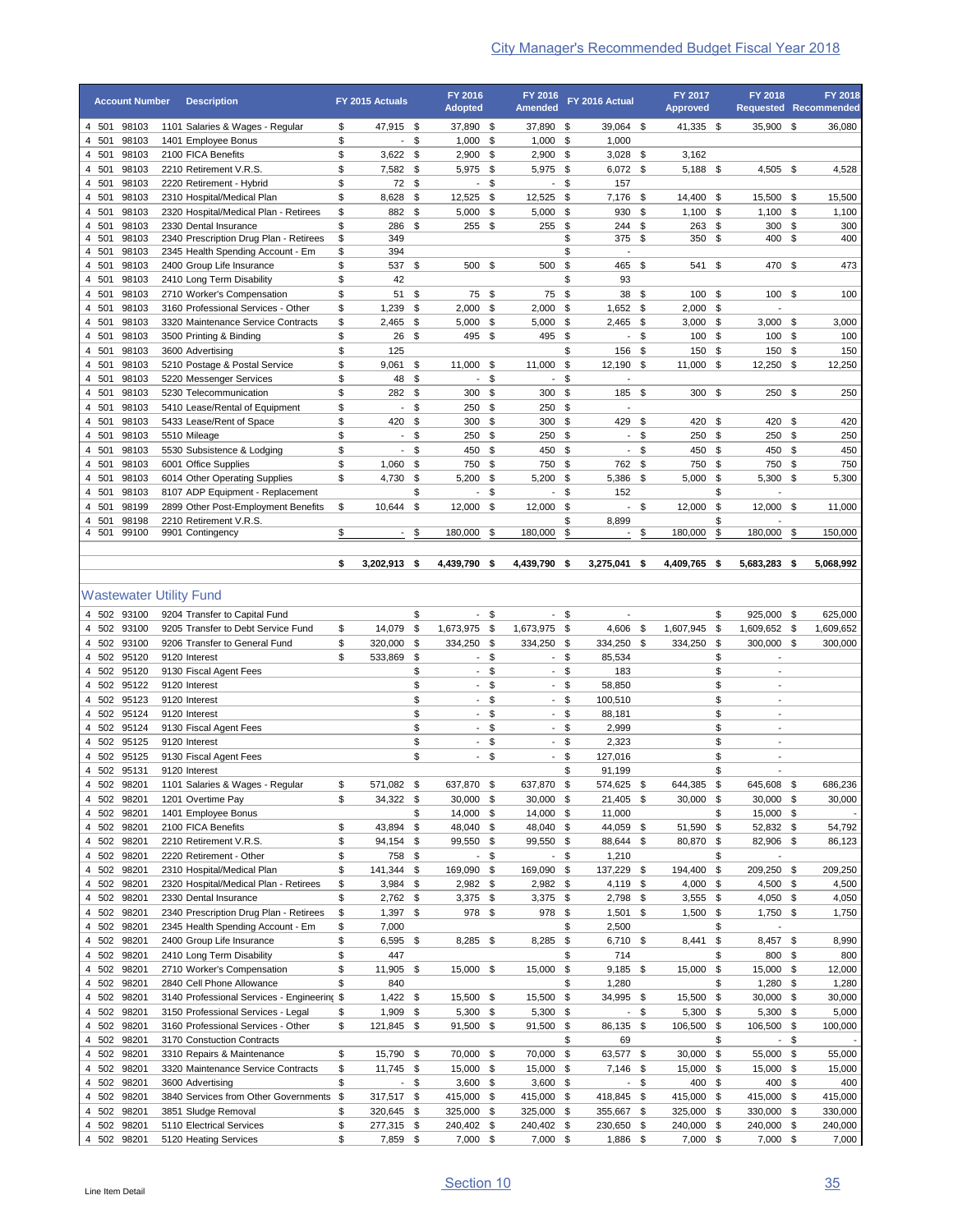|                | <b>Account Number</b>      | <b>Description</b>                                                               | FY 2015 Actuals                                  |             | FY 2016<br><b>Adopted</b>         |            | FY 2016<br><b>Amended</b>                |                               | FY 2016 Actual           |          | FY 2017<br><b>Approved</b> | <b>FY 2018</b><br><b>Requested Recommended</b>     |            | <b>FY 2018</b>           |
|----------------|----------------------------|----------------------------------------------------------------------------------|--------------------------------------------------|-------------|-----------------------------------|------------|------------------------------------------|-------------------------------|--------------------------|----------|----------------------------|----------------------------------------------------|------------|--------------------------|
| 4 502          | 98201                      | 5130 Water & Sewer Services                                                      | \$<br>8,099 \$                                   |             | $8,000$ \$                        |            | 8,000 \$                                 |                               | 7,585 \$                 |          | $8,000$ \$                 | $8,000$ \$                                         |            | 8,000                    |
| 4 502<br>4 502 | 98201<br>98201             | 5210 Postage & Postal Service<br>5230 Telecommunication                          | \$<br>77<br>\$<br>2,090                          | \$<br>\$    | 250<br>$1,800$ \$                 | \$         | 250<br>$1,800$ \$                        | \$                            | 60<br>1,036 \$           | \$       | 250<br>2,400               | \$<br>250<br>\$<br>$2,400$ \$                      | \$         | 250<br>2,790             |
| 4 502          | 98201                      | 5410 Lease/Rental of Equipment                                                   | \$<br>2,061                                      | \$          | $2,500$ \$                        |            | 2,500                                    | \$                            | 7,240                    | \$       | 2,500                      | \$<br>$3,500$ \$                                   |            | 3,500                    |
| 4 502          | 98201                      | 5510 Mileage                                                                     | \$<br>47                                         | \$          | $\overline{\phantom{a}}$          | \$         | $\overline{\phantom{a}}$                 | \$                            | 318                      |          |                            | \$<br>$\overline{\phantom{a}}$                     | \$         |                          |
| 4 502          | 98201                      | 5530 Subsistence & Lodging                                                       |                                                  | \$          | $\blacksquare$                    | \$         | $\blacksquare$                           | \$                            |                          |          |                            | \$<br>$\overline{\phantom{a}}$                     | \$         | 500                      |
| 4 502<br>4 502 | 98201<br>98201             | 5540 Convention & Education<br>5810 Dues & Association Memberships               | \$<br>1,131<br>\$<br>7,143                       | \$<br>\$    | 2,000<br>4,500                    | \$<br>\$   | 2,000<br>4,500                           | \$<br>\$                      | 1,347<br>5,083           | \$<br>\$ | 2,000<br>4,500             | \$<br>3,000<br>\$<br>4,500 \$                      | -\$        | 3,500<br>4,500           |
| 4 502          | 98201                      | 5814 VA Nutrient Exchange                                                        |                                                  |             |                                   |            |                                          | \$                            | 148,046                  |          |                            | \$<br>180,000                                      | \$         | 150,000                  |
| 4 502          | 98201                      | 5820 Claims & Bounties                                                           | \$<br>390                                        | \$          | $-$ \$                            |            | $\overline{\phantom{a}}$                 | \$                            | 235                      |          |                            | \$<br>$\overline{\phantom{a}}$                     | \$         | $\overline{\phantom{a}}$ |
| 4 502          | 98201                      | 5844 Loss from Asset Disposition                                                 | \$<br>9,076                                      |             |                                   |            |                                          | \$                            | $\overline{\phantom{a}}$ |          |                            | \$<br>$\overline{\phantom{a}}$                     | \$         | $\overline{\phantom{a}}$ |
| 4 502          | 98201                      | 5865 Bank Service Fees                                                           | \$<br>11,276                                     |             |                                   |            |                                          | \$                            | 5,832                    | \$       | 10,000                     | \$<br>10,000                                       | \$         | 10,000                   |
| 4 502<br>4 502 | 98201<br>98201             | 6001 Office Supplies<br>6004 Medical & Laboratory Supplies                       | \$<br>2,705 \$<br>\$<br>4,636                    | - \$        | 4,831<br>11,000                   | \$<br>\$   | 4,831<br>11,000                          | $\sqrt[6]{\frac{1}{2}}$<br>\$ | 1,439 \$<br>9,546 \$     |          | 1,500<br>6,000             | \$<br>1,500<br>\$<br>6,000                         | \$<br>- \$ | 1,600<br>6,000           |
| 4 502          | 98201                      | 6005 Janitorial Supplies                                                         | \$<br>$\overline{\phantom{a}}$                   | \$          | 2,500                             | \$         | $2,500$ \$                               |                               |                          | $-$ \$   | 2,500                      | 2,500<br>\$                                        | \$         | 2,500                    |
| 4 502          | 98201                      | 6007 Repair & Maintenance Supplies                                               | \$<br>52,388                                     | \$          | 80,000                            | \$         | 80,000                                   | \$                            | 63,193 \$                |          | 80,000                     | \$<br>80,000                                       | \$         | 80,000                   |
| 4 502          | 98201                      | 6008 Motor Fuel & Lube                                                           | \$<br>5,203                                      | -\$         | 5,000                             | - \$       | $5,000$ \$                               |                               | 4,709 \$                 |          | 500                        | 5,000<br>\$                                        | -\$        | 5,000                    |
| 4 502          | 98201                      | 6009 Vehicle/Power Equip. Supplies                                               | \$<br>842                                        | \$          | 2,300                             | - \$       | 2,300                                    | $\hat{\mathcal{F}}$           | 1,226                    | \$       | 2,300                      | \$<br>2,300                                        | - \$       | 2,300                    |
| 4 502<br>4 502 | 98201<br>98201             | 6011 Uniforms & Wearing Apparel<br>6012 Books & Subscriptions                    | \$<br>$6,325$ \$                                 | \$          | 6,600 \$<br>$\sim$                | \$         | 6,600 \$<br>$\blacksquare$               | \$                            | 5,901<br>331             | \$       | 6,600                      | - \$<br>6,600 \$<br>\$                             | - \$       | 6,600                    |
| 4 502          | 98201                      | 6014 Other Operating Supplies                                                    | 2,022<br>\$                                      | \$          | 1,500                             | -\$        | 1,500                                    | - \$                          | 1,480                    | \$       | 1,500                      | \$<br>1,800 \$                                     |            | 1,800                    |
| 4 502          | 98201                      | 6023 Chemicals                                                                   | \$<br>30,336                                     | \$          | 150,537                           | \$         | 150,537                                  | \$                            | 40,733                   | \$       | 120,000                    | \$<br>160,000 \$                                   |            | 150,000                  |
| 4 502          | 98201                      | 8101 Machinery & Equipment - Replacen \$                                         | 1,455                                            | \$          | $\blacksquare$                    | \$         | $\blacksquare$                           | \$                            |                          | - \$     | 80,000                     | \$<br>140,000 \$                                   |            | 140,000                  |
| 4 502          | 98201                      | 8105 Motor Vehicles & Equip.-Replacement                                         |                                                  | \$          | $\overline{\phantom{a}}$          | \$         | $\overline{\phantom{a}}$                 | \$                            |                          |          |                            | \$<br>38,000                                       | \$         | 25,000                   |
| 4 502<br>4 502 | 98201<br>98201             | 8107 ADP Equipment - Replacement<br>8111 Depreciation                            | 2,568<br>\$<br>\$<br>1,521,902                   | -\$<br>- \$ | $\blacksquare$<br>1,510,000       | \$<br>- \$ | $\overline{\phantom{a}}$<br>1,510,000 \$ | \$                            | 1,524<br>1,552,734       | \$       | 1,510,000                  | \$<br>$\overline{\phantom{a}}$<br>\$<br>1,560,000  | \$<br>-\$  | 1,510,000                |
| 4 502          | 98201                      | 8112 ADP Software - Replacement                                                  |                                                  |             |                                   |            |                                          | \$                            |                          |          |                            | \$<br>$\overline{\phantom{a}}$                     | \$         | 2,084                    |
| 4 502          | 98201                      | 8201 Machinery & Equipment - Additions \$                                        | 303                                              | - \$        | $\overline{\phantom{a}}$          | \$         | $\overline{\phantom{a}}$                 | \$                            |                          |          |                            | \$<br>$\overline{\phantom{a}}$                     | \$         |                          |
| 4 502          | 98201                      | 8207 ADP Equipment - Additions                                                   |                                                  | \$          | $\blacksquare$                    | \$         | $\overline{\phantom{a}}$                 | \$                            |                          |          |                            | \$<br>$\overline{\phantom{a}}$                     | \$         | 1,000                    |
| 4 502          | 98202                      | 1101 Salaries & Wages - Regular                                                  | 99,542<br>\$                                     | \$          | 97,845 \$                         |            | 97,845 \$                                |                               | 89,811 \$                |          | 103,540                    | \$<br>98,980 \$                                    |            | 116,982                  |
| 4 502<br>4 502 | 98202<br>98202             | 1201 Overtime Pay<br>1401 Employee Bonus                                         | \$<br>8,202 \$<br>\$<br>$\overline{\phantom{a}}$ | \$          | $5,000$ \$<br>$2,500$ \$          |            | $5,000$ \$<br>$2,500$ \$                 |                               | 7,430 \$<br>2,500        |          | 5,100                      | \$<br>$7,000$ \$<br>\$<br>$\overline{\phantom{a}}$ | -\$        | 22,000                   |
| 4 502          | 98202                      | 2100 FICA Benefits                                                               | \$<br>7,796                                      | \$          | 7,490                             | \$         | 7,490                                    | \$                            | 7,198 \$                 |          | 8,311                      | \$<br>8,107                                        | \$         | 10,632                   |
| 4 502          | 98202                      | 2210 Retirement V.R.S.                                                           | \$<br>10,769                                     | \$          | 15,600                            | \$         | 15,600                                   | \$                            | 13,979 \$                |          | 12,994                     | \$<br>12,422                                       | -\$        | 14,681                   |
| 4 502          | 98202                      | 2220 Retirement - Other                                                          | \$<br>$\mathbf{1}$                               | \$          | $\overline{\phantom{a}}$          | \$         | $\overline{\phantom{a}}$                 | \$                            | $\overline{\phantom{a}}$ |          |                            | \$<br>$\overline{\phantom{a}}$                     | \$         |                          |
| 4 502          | 98202                      | 2310 Hospital/Medical Plan                                                       | \$<br>22,582                                     | \$          | 31,315                            | \$         | 31,315 \$                                |                               | 27,420 \$                |          | 36,000                     | \$<br>38,750 \$                                    |            | 46,500                   |
| 4 502<br>4 502 | 98202<br>98202             | 2320 Hospital/Medical Plan - Retirees<br>2330 Dental Insurance                   | \$<br>2,196<br>\$<br>340                         | \$<br>\$    | 3,000<br>625                      | \$<br>-\$  | 3,000<br>625                             | $\sqrt[6]{2}$<br>\$           | 2,104<br>467 \$          | \$       | 3,000<br>660               | \$<br>3,500<br>\$<br>750                           | - \$<br>\$ | 3,500<br>900             |
| 4 502          | 98202                      | 2345 Health Spending Account - Em                                                | \$<br>401                                        |             |                                   |            |                                          | \$                            |                          |          |                            | \$<br>$\overline{\phantom{a}}$                     | \$         |                          |
| 4 502          | 98202                      | 2400 Group Life Insurance                                                        | \$<br>715                                        | - \$        | 1,295                             | \$         | 1,295                                    | $\sqrt[6]{2}$                 | $1,043$ \$               |          | 1,356                      | \$<br>1,297                                        | \$         | 1,532                    |
| 4 502          | 98202                      | 2410 Long Term Disability                                                        | \$<br>$\mathbf{1}$                               |             |                                   |            |                                          | \$                            |                          |          |                            | \$<br>$\overline{\phantom{a}}$                     | \$         |                          |
| 4 502<br>4 502 | 98202<br>98202             | 2710 Worker's Compensation                                                       | 1,835 \$<br>\$<br>\$<br>600                      | \$          | 3,000<br>$\overline{\phantom{a}}$ | -\$<br>\$  | 3,000<br>$\overline{\phantom{a}}$        | \$<br>\$                      | 2,278 \$<br>350          |          | 2,300                      | \$<br>$2,200$ \$<br>\$                             |            | 2,200                    |
| 4 502          | 98202                      | 3110 Professional Health Services<br>3140 Professional Services - Engineering \$ | $\overline{\phantom{0}}$                         | S           | 1,500                             | -\$        | $1,500$ \$                               |                               | - \$                     |          | 1,500                      | \$<br>$1,500$ \$                                   |            | 1,500                    |
| 4 502          | 98202                      | 3160 Professional Services - Other                                               | \$                                               | - \$        |                                   | - \$       |                                          | - \$                          | 69                       |          |                            | \$<br>$\overline{\phantom{a}}$                     |            |                          |
|                | 4 502 98202                | 3320 Maintenance Service Contracts                                               | \$                                               | - \$        | 40,000 \$                         |            | 40,000 \$                                |                               |                          | - \$     | 40,000                     | -\$<br>40,000 \$                                   |            | 40,000                   |
|                | 4 502 98202                | 5230 Telecommunication                                                           | \$<br>448 \$                                     |             | 4,500 \$                          |            | 4,500 \$                                 |                               | 365 \$                   |          | 4,500                      | \$<br>4,500 \$                                     |            | 4,500                    |
|                | 4 502 98202<br>4 502 98202 | 5510 Mileage<br>5530 Convention & Education                                      | \$<br>$121$ \$<br>\$<br>÷.                       | \$          | 150 \$<br>$1,500$ \$              |            | 150 \$                                   |                               | 245 \$                   | - \$     | 150 \$<br>$1,500$ \$       | $300*$<br>$1,500$ \$                               |            | 300<br>1,500             |
|                | 4 502 98202                | 5820 Claims & Bounties                                                           | \$                                               | - \$        | $2,000$ \$                        |            | $1,500$ \$<br>$2,000$ \$                 |                               | $6,131$ \$               |          | $2,000$ \$                 | $2,000$ \$                                         |            | 2,000                    |
|                | 4 502 98202                | 6007 Repair & Maintenance Supplies                                               | \$<br>4,729 \$                                   |             | $5,000$ \$                        |            | $5,000$ \$                               |                               | $1,812$ \$               |          | $5,000$ \$                 | $5,000$ \$                                         |            | 5,000                    |
|                | 4 502 98202                | 6009 Vehicle/Power Equip. Supplies                                               | \$<br>$10,138$ \$                                |             | $6,500$ \$                        |            | 6,500 \$                                 |                               | 6,527 \$                 |          | $6,500$ \$                 | $6,500$ \$                                         |            | 6,500                    |
|                | 4 502 98202                | 6011 Uniforms & Wearing Apparel                                                  | \$<br>974 \$                                     |             | 900 \$                            |            | 900 \$                                   |                               | 865 \$                   |          | 960 \$                     | 960 \$                                             |            | 960                      |
|                | 4 502 98202<br>4 502 98202 | 6014 Other Operating Supplies<br>8101 Machinery & Equipment - Replacen \$        | \$<br>11,571 \$                                  | - \$        | 15,000 \$<br>10,000 \$            |            | 15,000 \$<br>$10,000$ \$                 |                               | 13,287 \$                | $-$ \$   | 15,000 \$<br>28,500 \$     | 15,000 \$<br>60,000 \$                             |            | 15,000<br>60,000         |
|                | 4 502 98202                | 8105 Motor Vehicles & Equip.-Replacement                                         |                                                  | \$          | - \$                              |            |                                          | - \$                          |                          | $-$ \$   | 55,500 \$                  | $\overline{\phantom{a}}$                           |            |                          |
|                | 4 502 98202                | 8107 ADP Equipment - Replacement                                                 | 699<br>\$                                        | \$          | - \$                              |            |                                          | $-$ \$                        | $\overline{\phantom{a}}$ |          |                            | \$<br>$\overline{\phantom{a}}$                     |            |                          |
| 4 502          | 98202                      | 8201 Machinery & Equipment - Additions                                           |                                                  | \$          | 35,000 \$                         |            | 35,000 \$                                |                               | $\overline{\phantom{a}}$ |          |                            | \$<br>$\overline{\phantom{a}}$                     |            |                          |
| 4 502          | 98203                      | 1101 Salaries & Wages - Regular                                                  | 44,547<br>\$                                     | \$          | 37,890 \$                         |            | 37,890 \$                                |                               | 39,064 \$                |          | 41,335 \$                  | 35,900 \$                                          |            | 36,080                   |
| 4 502          | 98203                      | 1401 Employee Bonus                                                              |                                                  | \$          | $1,000$ \$                        |            | $1,000$ \$                               |                               | 1,000                    |          |                            |                                                    |            |                          |
| 4 502<br>4 502 | 98203<br>98203             | 2100 FICA Benefits<br>2210 Retirement V.R.S.                                     | \$<br>3,364<br>\$<br>7,581 \$                    | \$          | 2,900 \$<br>5,975 \$              |            | $2,900$ \$<br>5,975 \$                   |                               | $3,027$ \$<br>6,071      | \$       | $3,162$ \$<br>5,188 \$     | 2,746 \$<br>4,505 \$                               |            | 2,760<br>4,528           |
| 4 502          | 98203                      | 2220 Retirement - Hybrid                                                         | \$<br>72 \$                                      |             | $\blacksquare$                    | -\$        |                                          | - \$                          | 157                      |          |                            |                                                    |            |                          |
| 4 502          | 98203                      | 2310 Hospital/Medical Plan                                                       | \$<br>8,417 \$                                   |             | 12,525 \$                         |            | 12,525 \$                                |                               | 7,175 \$                 |          | 14,400 \$                  | 15,500 \$                                          |            | 15,500                   |
|                | 4 502 98203                | 2320 Hospital/Medical Plan - Retirees                                            | \$<br>882                                        | - \$        | $2,000$ \$                        |            | $2,000$ \$                               |                               | 930                      | \$       | $1,100$ \$                 | $1,100$ \$                                         |            | 1,100                    |
|                | 4 502 98203                | 2330 Dental Insurance                                                            | \$<br>286 \$                                     |             | 250 \$                            |            | 250 \$                                   |                               | 244 \$                   |          | 263                        | \$<br>$300*$                                       |            | 300                      |
|                | 4 502 98203<br>4 502 98203 | 2335 Dental Insurance - Retirees<br>2340 Prescription Drug Plan - Retirees       | \$<br>\$<br>349                                  | $-$ \$      | $90*$                             |            | 90 \$                                    | \$                            | 375 \$                   | - \$     | 90<br>350                  | \$<br>400 \$                                       |            | 400                      |
|                | 4 502 98203                | 2345 Health Spending Account - Em                                                | \$<br>606                                        |             |                                   |            |                                          | \$                            | $\overline{\phantom{a}}$ |          |                            | \$                                                 |            |                          |
| 4 502          | 98203                      | 2400 Group Life Insurance                                                        | \$<br>537 \$                                     |             | 500 \$                            |            | 500 \$                                   |                               | 465 \$                   |          | 541 \$                     | 470 \$                                             |            | 473                      |
| 4 502          | 98203                      | 2410 Long Term Disability                                                        | \$<br>42                                         |             |                                   |            |                                          | \$                            | 93                       |          |                            | \$<br>$\overline{\phantom{a}}$                     |            |                          |
|                | 4 502 98203                | 2710 Worker's Compensation                                                       | \$                                               | 51 \$       | 60 \$                             |            | 60 \$                                    |                               | 38 \$                    |          | 100                        | \$<br>100 \$                                       |            | 100                      |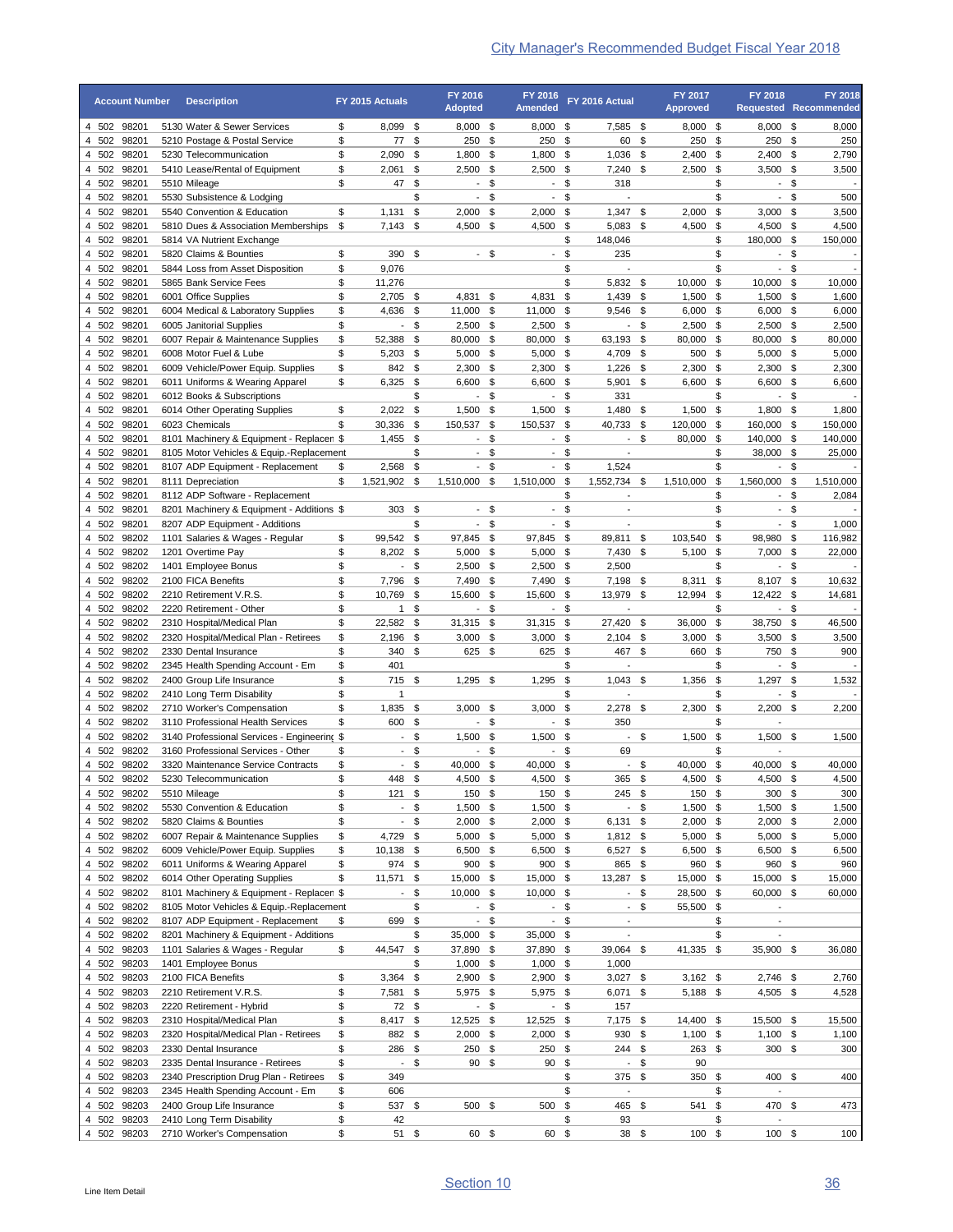|                | <b>Account Number</b>      | <b>Description</b>                                               | FY 2015 Actuals                               |                | FY 2016<br><b>Adopted</b> |           | FY 2016<br><b>Amended</b> |            | FY 2016 Actual           |          | FY 2017<br><b>Approved</b> |            | <b>FY 2018</b><br><b>Requested Recommended</b> |            | <b>FY 2018</b>                     |
|----------------|----------------------------|------------------------------------------------------------------|-----------------------------------------------|----------------|---------------------------|-----------|---------------------------|------------|--------------------------|----------|----------------------------|------------|------------------------------------------------|------------|------------------------------------|
| 4 502          | 98203                      | 3160 Professional Services - Other                               | \$<br>1,239                                   | -\$            | $1,600$ \$                |           | $1,600$ \$                |            | $1,652$ \$               |          | 1,600                      | - \$       | 1,500                                          | - \$       | 1,500                              |
| 4 502          | 98203                      | 3320 Maintenance Service Contracts                               | 2,465<br>\$                                   | \$             | $3,000$ \$                |           | 3,000                     | \$         | 2,465                    | \$       | 3,000                      | \$         | 3,000                                          | \$         | 3,000                              |
| 4 502<br>4 502 | 98203<br>98203             | 3500 Printing & Binding<br>3600 Advertising                      | \$<br>26<br>\$<br>125                         | - \$           | $\overline{\phantom{a}}$  | \$        | $\blacksquare$            | \$<br>\$   | $\sim$<br>156            | \$<br>\$ | 100<br>150                 | - \$<br>\$ | 100<br>150                                     | - \$<br>\$ | 100<br>150                         |
| 4 502          | 98203                      | 5210 Postage & Postal Service                                    | 9,061<br>\$                                   | \$             | 10,000                    | - \$      | 10,000                    | \$         | 12,190 \$                |          | 10,000                     | \$         | 12,250                                         | -\$        | 12,250                             |
| 4 502          | 98203                      | 5220 Messenger Services                                          | \$<br>48                                      | \$             | $\overline{\phantom{a}}$  | \$        | $\overline{\phantom{a}}$  | \$         | $\overline{\phantom{a}}$ |          |                            |            |                                                |            |                                    |
| 4 502<br>4 502 | 98203<br>98203             | 5230 Telecommunication<br>5410 Lease/Rental of Equipment         | \$<br>232<br>\$<br>$\overline{\phantom{a}}$   | \$<br>\$       | 400<br>600                | \$<br>\$  | 400<br>600                | \$<br>\$   | 43 \$<br>$\sim$          | \$       | 400                        | \$         | 250                                            | \$         | 250                                |
| 4 502          | 98203                      | 5433 Lease/Rent of Space                                         | \$<br>420                                     | \$             | 450                       | -\$       | 450                       | \$         | 429 \$                   |          | 420                        | \$         | 420                                            | \$         | 420                                |
| 4 502          | 98203                      | 5510 Mileage                                                     |                                               | \$             | $\overline{\phantom{a}}$  | \$        | $\sim$                    | \$         | $\overline{\phantom{a}}$ |          |                            | \$         | 250                                            | \$         | 250                                |
| 4 502          | 98203                      | 5530 Subsistence & Lodging                                       |                                               | \$             | $\overline{\phantom{a}}$  | \$        | $\overline{\phantom{a}}$  | \$         | $\overline{\phantom{a}}$ |          |                            | \$         | 450                                            | \$         | 450                                |
| 4 502<br>4 502 | 98203<br>98203             | 6001 Office Supplies<br>6014 Other Operating Supplies            | \$<br>1,060<br>\$<br>4,730                    | \$<br>\$       | 700<br>5,300              | \$<br>\$  | 700<br>5,300              | \$<br>- \$ | 763<br>5,386 \$          | \$       | 700<br>5,300               | \$<br>\$   | 750<br>5,300                                   | \$<br>-\$  | 750<br>5,300                       |
| 4 502          | 98203                      | 8107 ADP Equipment - Replacement                                 |                                               | \$             | $\overline{\phantom{a}}$  | \$        | $\overline{\phantom{a}}$  | \$         | 152                      |          |                            | \$         | L,                                             |            |                                    |
| 4 502          | 98204                      | 1101 Salaries & Wages - Regular                                  | \$<br>147,019                                 | \$             | 146,910                   | \$        | 146,910 \$                |            | 150,227                  | \$       | 149,845                    | \$         | 149,849                                        | -\$        | 152,861                            |
| 4 502<br>4 502 | 98204<br>98204             | 1201 Overtime Pay<br>1401 Employee Bonus                         | \$<br>14,844                                  | \$<br>\$       | 15,000<br>4,000           | \$<br>\$  | 15,000 \$<br>4,000 \$     |            | 15,932<br>4,000          | \$       | 15,000                     | \$<br>\$   | 15,000<br>$\overline{a}$                       | - \$       | 15,000                             |
| 4 502          | 98204                      | 2100 FICA Benefits                                               | 11,354<br>\$                                  | \$             | 11,240                    | - \$      | 11,240 \$                 |            | 11,923 \$                |          | 12,611                     | \$         | 12,611                                         | -\$        | 12,841                             |
| 4 502          | 98204                      | 2210 Retirement V.R.S.                                           | \$<br>25,792                                  | \$             | 23,260 \$                 |           | 23,260 \$                 |            | 23,828 \$                |          | 18,806                     | -\$        | 18,806                                         | - \$       | 19,184                             |
| 4 502          | 98204                      | 2310 Hospital/Medical Plan                                       | \$<br>57,292                                  | \$             | 50,100                    | - \$      | 50,100 \$                 |            | 61,728                   | \$       | 57,600                     | \$         | 62,000                                         | - \$       | 62,000                             |
| 4 502<br>4 502 | 98204<br>98204             | 2330 Dental Insurance<br>2345 Health Spending Account - Em       | \$<br>991<br>12<br>\$                         | \$             | $1,000$ \$                |           | 1,000                     | -\$<br>\$  | $1,032$ \$               |          | 1,052                      | \$<br>\$   | 1,200<br>$\overline{\phantom{a}}$              | -\$<br>\$  | 1,200                              |
| 4 502          | 98204                      | 2400 Group Life Insurance                                        | \$<br>$1,762$ \$                              |                | 1,940                     | -\$       | 1,940 \$                  |            | 1,779                    | \$       | 1,963                      | \$         | 1,963 \$                                       |            | 2,002                              |
| 4 502          | 98204                      | 2710 Worker's Compensation                                       | \$<br>3,310                                   | \$             | 5,000                     | - \$      | 5,000 \$                  |            | 2,686                    | \$       | 5,000                      | \$         | $3,500$ \$                                     |            | 3,500                              |
| 4 502          | 98204                      | 3160 Professional Services - Other                               | \$<br>69                                      | \$             | $\sim$                    | -\$       | $\overline{\phantom{a}}$  | \$         | 8,672                    |          | 20,000                     | \$         |                                                |            |                                    |
| 4 502<br>4 502 | 98204<br>98204             | 3310 Repairs & Maintenance<br>3320 Maintenance Service Contracts | \$<br>15,541<br>3,674<br>\$                   | \$<br>\$       | $10,000$ \$<br>$5,000$ \$ |           | 10,000 \$<br>$5,000$ \$   |            | 35,942 \$<br>4,431       | \$       | 5,000                      | \$<br>\$   | 30,000<br>$5,000$ \$                           | -\$        | 30,000<br>5,000                    |
| 4 502          | 98204                      | 5110 Electrical Services                                         | \$<br>20,782                                  | \$             | 30,000 \$                 |           | 30,000 \$                 |            | 23,555                   | \$       | 30,000                     | \$         | 30,000                                         | \$         | 25,000                             |
| 4 502          | 98204                      | 5230 Telecommunication                                           | \$<br>5,249                                   | \$             | $5,000$ \$                |           | $5,000$ \$                |            | 3,770 \$                 |          | 5,000                      | \$         | $5,000$ \$                                     |            | 5,000                              |
| 4 502<br>4 502 | 98204<br>98204             | 5510 Mileage<br>5540 Convention & Education                      | \$<br>878<br>\$<br>$\blacksquare$             | -\$<br>\$      | 500 \$<br>2,000           | \$        | 500 \$<br>2,000           | \$         | $1,332$ \$<br>996        | \$       | 500<br>200                 | \$<br>\$   | 800<br>1,000                                   | - \$<br>\$ | 800<br>1,000                       |
| 4 502          | 98204                      | 6001 Office Supplies                                             | \$<br>23                                      | \$             | $\overline{\phantom{a}}$  | \$        | $\overline{\phantom{a}}$  | \$         | $\overline{\phantom{a}}$ |          |                            | \$         | $\overline{\phantom{a}}$                       | \$         | $\overline{\phantom{a}}$           |
| 4 502          | 98204                      | 6007 Repair & Maintenance Supplies                               | \$<br>16,465                                  | \$             | 27,000                    | \$        | 27,000                    | \$         | 8,478 \$                 |          | 35,000                     | \$         | 35,000                                         | \$         | 35,000                             |
| 4 502          | 98204                      | 6009 Vehicle/Power Equip. Supplies                               | \$<br>7,609                                   | \$             | 9,500                     | -\$       | $9,500$ \$                |            | $3,712$ \$               |          | 9,500                      | \$         | 9,500                                          | \$         | 9,500                              |
| 4 502<br>4 502 | 98204<br>98204             | 6011 Uniforms & Wearing Apparel<br>6014 Other Operating Supplies | \$<br>1,626<br>\$<br>1,751                    | \$<br>\$       | 1,500<br>4,000            | \$<br>-\$ | 1,500<br>$4,000$ \$       | \$         | 2,054<br>8,826 \$        | \$       | 1,850<br>4,000             | \$<br>\$   | 2,000<br>4,000                                 | \$<br>\$   | 2,000<br>4,000                     |
| 4 502          | 98204                      | 8101 Machinery & Equipment - Replacen \$                         | $\overline{\phantom{a}}$                      | \$             | 20,000                    | \$        | 20,000                    | \$         | 14,048 \$                |          | $\overline{\phantom{a}}$   | \$         | $\overline{\phantom{a}}$                       | \$         | $\overline{\phantom{a}}$           |
| 4 502          | 98204                      | 8105 Motor Vehicles & Equip.-Replacement                         |                                               | \$             | $\blacksquare$            | \$        | $\blacksquare$            | \$         |                          |          |                            | \$         | 325,000                                        | \$         |                                    |
| 4 502<br>4 502 | 98204                      | 8201 Machinery & Equipment - Additions                           |                                               | \$             | $\overline{\phantom{a}}$  | \$        | $\overline{\phantom{a}}$  | \$         |                          | $-$ \$   | 76,000                     | \$         | $\overline{a}$                                 | \$         | $\overline{\phantom{a}}$           |
| 4 502          | 98205<br>98205             | 5110 Electrical Services<br>6014 Other Operating Supplies        | 1,179<br>\$<br>\$<br>$\overline{\phantom{a}}$ | \$<br>\$       | 700<br>200                | \$<br>\$  | 700 \$<br>200 \$          |            | $1,027$ \$               | $-$ \$   | 900<br>200                 | \$<br>\$   | 900<br>200                                     | \$<br>\$   | 1,200<br>200                       |
|                |                            | 2210 Retirement V.R.S.                                           |                                               |                |                           |           |                           |            |                          |          |                            |            |                                                |            |                                    |
| 4 502          | 98298                      |                                                                  |                                               |                |                           |           |                           | \$         | 4,406                    |          |                            |            |                                                |            |                                    |
| 4 502          | 98299                      | 2899 Other Post Employment Benefits                              | \$<br>$(13,631)$ \$                           |                | 25,000                    | \$        | 25,000 \$                 |            | $\sim$                   | \$       | 25,000                     | \$         | 25,000                                         | \$         | 15,000                             |
| 4 502          | 99100                      | 9901 Contingency                                                 | \$<br>$\overline{\phantom{a}}$                | \$             | 200,000                   | \$        | 200,000                   | \$         | $\overline{\phantom{a}}$ | \$       | 200,000                    | \$         | 200,000                                        | \$         | 100,000                            |
|                |                            |                                                                  | \$<br>5,129,945 \$                            |                | 6,992,825 \$              |           | 6,992,825 \$              |            | 5,521,334 \$             |          | 7,073,784 \$               |            | 8,659,673 \$                                   |            | 7,892,882                          |
|                |                            |                                                                  |                                               |                |                           |           |                           |            |                          |          |                            |            |                                                |            |                                    |
|                |                            | <b>Public Transportation Fund</b>                                |                                               |                |                           |           |                           |            |                          |          |                            |            |                                                |            |                                    |
|                | 4 503 81800<br>4 503 81800 | 1101 Salaries & Wages - Regular<br>1201 Overtime Pay             | \$<br>268,802 \$<br>\$                        | 2 <sup>5</sup> | 274,242 \$<br>930 \$      |           | 274,242 \$<br>930 \$      |            | 265,750 \$<br>2,868 \$   |          | 270,156 \$<br>930          | - \$       | 324,284 \$<br>930 \$                           |            | 324,284<br>930                     |
|                | 4 503 81800                | 1301 Salaries & Wages - Part Time                                | \$<br>486,190 \$                              |                | 570,374 \$                |           | 570,374 \$                |            | 485,724 \$               |          | 590,354 \$                 |            | 543,787 \$                                     |            | 543,787                            |
|                | 4 503 81800                | 1401 Employee Bonus                                              |                                               |                |                           |           |                           | \$         | 64,250                   |          |                            | \$         |                                                | - \$       |                                    |
|                | 4 503 81800                | 2100 FICA Benefits                                               | \$<br>56,727 \$                               |                | 64,342 \$                 |           | 64,342 \$                 |            | 61,569 \$                |          | 65,900 \$                  |            | 66,407 \$                                      |            | 66,407                             |
|                | 4 503 81800<br>4 503 81800 | 2210 Retirement V.R.S.<br>2220 Retirement - Other                | \$<br>44,456 \$<br>\$<br>281 \$               |                | 47,419 \$<br>- \$         |           | 47,419 \$<br>- \$         |            | 40,255 \$<br>537 \$      |          | 33,905 \$                  | $-$ \$     | 40,698 \$                                      | - \$       | 40,698                             |
|                | 4 503 81800                | 2310 Hospital/Medical Plan                                       | \$<br>53,950 \$                               |                | 66,056 \$                 |           | 66,056 \$                 |            | 59,351 \$                |          | 80,379 \$                  |            | 106,046 \$                                     |            | 106,046                            |
|                | 4 503 81800                | 2320 Hospital/Medical Plan - Retirees                            | \$                                            | - \$           | 5,579 \$                  |           | 5,579 \$                  |            |                          | $-$ \$   | $5,356$ \$                 |            | 5,579 \$                                       |            | 5,579                              |
|                | 4 503 81800                | 2330 Dental Insurance                                            | $1,232$ \$<br>\$                              |                | 1,488 \$                  |           | 1,488 \$                  |            | $1,270$ \$               |          | $1,467$ \$                 |            | $1,761$ \$                                     |            | 1,761                              |
|                | 4 503 81800<br>4 503 81800 | 2345 Health Spending Account - Em<br>2400 Group Life Insurance   | \$<br>$1,116$ \$<br>\$<br>$3,122$ \$          |                | - \$<br>$3,546$ \$        |           | - \$<br>$3,546$ \$        |            | 744 \$<br>$3,045$ \$     |          | $-$ \$<br>$3,539$ \$       |            | - \$<br>$4,248$ \$                             |            | 4,248                              |
|                | 4 503 81800                | 2410 Long Term Disability                                        | \$<br>166 \$                                  |                | - \$                      |           | - \$                      |            | 317S                     |          |                            | - \$       |                                                | - \$       |                                    |
|                | 4 503 81800                | 2600 Unemployment Compensation                                   | \$                                            | - \$           | $2,604$ \$                |           | $2,604$ \$                |            |                          | $-$ \$   | $2,938$ \$                 |            | 2,938 \$                                       |            | 2,938                              |
|                | 4 503 81800<br>4 503 81800 | 2710 Worker's Compensation<br>2840 Cell Phone Allowance          | \$<br>26,885 \$<br>\$<br>893 \$               |                | 39,054 \$<br>- \$         |           | 39,054 \$<br>- \$         |            | 22,205 \$<br>878 \$      |          | 37,194 \$<br>893 \$        |            | 43,404 \$                                      | - \$       | 43,404<br>$\overline{\phantom{a}}$ |
|                | 4 503 81800                | 3120 Professional Services - Accounting \$                       | 37,200 \$                                     |                | - \$                      |           | - \$                      |            | 40,734 \$                |          | $-$ \$                     |            |                                                | - \$       | $\overline{\phantom{a}}$           |
|                | 4 503 81800                | 3160 Professional Services - Other                               | \$<br>20,361 \$                               |                | 41,657 \$                 |           | 41,657 \$                 |            | 21,637 \$                |          | 37,194 \$                  |            | 26,036 \$                                      |            | 26,036                             |
|                | 4 503 81800                | 3180 Custodial Services                                          | \$<br>10,284 \$                               |                | 18,597 \$                 |           | 18,597 \$                 |            | 7,765 \$                 |          | 18,597 \$                  |            | $11,158$ \$                                    |            | 11,158                             |
|                | 4 503 81800                | 3310 Repairs & Maintenance                                       | \$<br>10,610 \$                               |                | 18,597 \$                 |           | 18,597 \$                 |            | 42,907 \$                |          | 18,597 \$                  |            | 29,755 \$                                      |            | 29,755                             |
|                | 4 503 81800                | 3320 Maintenance Service Contracts                               | \$<br>8,725 \$                                |                | 16,737 \$                 |           | 16,737 \$                 |            | 4,643 \$                 |          | 14,877 \$                  |            | 11,158 \$                                      |            | 11,158                             |
|                | 4 503 81800<br>4 503 81800 | 3500 Printing & Binding<br>3600 Advertising                      | \$<br>$3,397$ \$<br>\$<br>12,251 \$           |                | 14,877 \$<br>20,456 \$    |           | 14,877 \$<br>20,456 \$    |            | 4,107 \$<br>10,410 \$    |          | 14,877 \$<br>20,456 \$     |            | 7,439 \$<br>14,877 \$                          |            | 7,439<br>14,877                    |
|                |                            |                                                                  |                                               |                |                           |           |                           |            |                          |          |                            |            |                                                |            |                                    |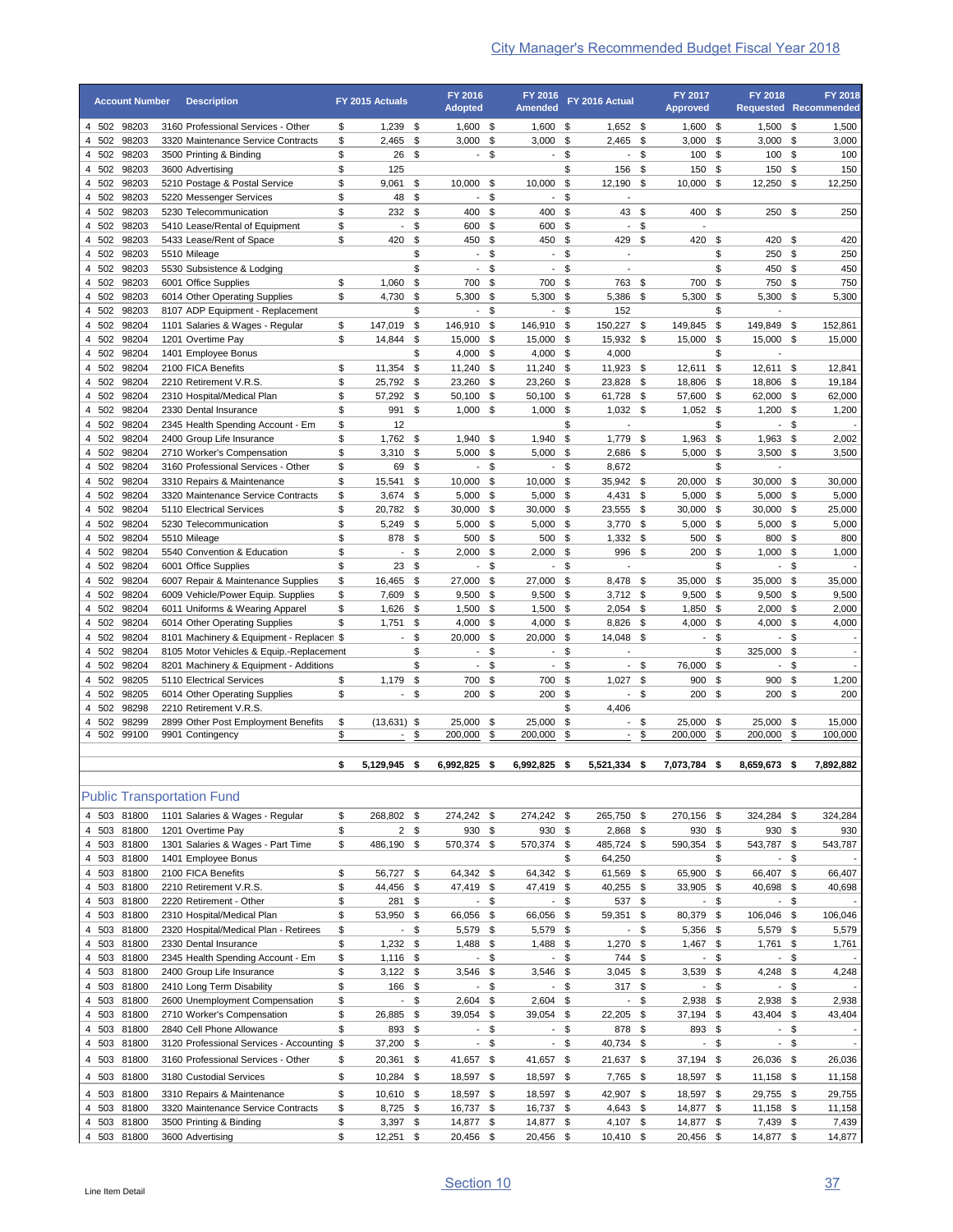|                | <b>Account Number</b>      | <b>Description</b>                                                                       | FY 2015 Actuals                               |               | FY 2016<br><b>Adopted</b>          |              | FY 2016<br><b>Amended</b>   |               | FY 2016 Actual         | FY 2017<br><b>Approved</b>                     |              | <b>FY 2018</b><br><b>Requested Recommended</b> |            | <b>FY 2018</b>                     |
|----------------|----------------------------|------------------------------------------------------------------------------------------|-----------------------------------------------|---------------|------------------------------------|--------------|-----------------------------|---------------|------------------------|------------------------------------------------|--------------|------------------------------------------------|------------|------------------------------------|
|                | 4 503 81800                | 5110 Electrical Services                                                                 | \$<br>13,683 \$                               |               | 13,278 \$                          |              | 13,278 \$                   |               | 13,690 \$              | 13,278 \$                                      |              | 15,063 \$                                      |            | 15,063                             |
| 4 503          | 81800                      | 5120 Heating Services                                                                    | \$<br>3,738                                   | \$            | 5,579                              | \$           | 5,579 \$                    |               | 2,599                  | \$<br>5,579                                    | -\$          | 3,161                                          | \$         | 3,161                              |
| 4 503<br>4 503 | 81800<br>81800             | 5130 Water & Sewer Services<br>5210 Postage & Postal Service                             | \$<br>1,492<br>$210$ \$<br>\$                 | - \$          | $2,232$ \$<br>1,079 \$             |              | $2,232$ \$<br>1,079 \$      |               | $1,610$ \$<br>173 \$   | 2,232<br>1,079                                 | -\$<br>- \$  | 2,232<br>744                                   | -\$<br>-\$ | 2,232<br>744                       |
| 4 503          | 81800                      | 5230 Telecommunication                                                                   | 17,870<br>\$                                  | - \$          | 19,341                             | -\$          | 19,341 \$                   |               | 22,675 \$              | 19,341                                         | \$           | 24,176 \$                                      |            | 24,176                             |
| 4 503          | 81800                      | 5305 Motor Vehicle Insurance                                                             | \$<br>17,517 \$                               |               | 23,432                             | \$           | 23,432 \$                   |               | 16,393 \$              | 23,432                                         | \$           | 20,456                                         | - \$       | 20,456                             |
| 4 503          | 81800                      | 5308 General Liability                                                                   | \$<br>$\blacksquare$                          | \$            | $2,124$ \$                         |              | $2,124$ \$                  |               | $-$ \$                 | 2,124                                          | \$           | 2,124                                          | \$         | 2,124                              |
| 4 503<br>4 503 | 81800<br>81800             | 5410 Lease/Rental of Equipment<br>5510 Mileage                                           | \$<br>610<br>\$<br>$(106)$ \$                 | \$            | 930<br>558                         | \$<br>-\$    | 930<br>558 \$               | \$            | 511<br>156 \$          | \$<br>930<br>558                               | \$<br>\$     | 930<br>558                                     | \$<br>\$   | 930<br>558                         |
| 4 503          | 81800                      | 5530 Subsistence & Lodging                                                               | \$<br>4,616                                   | - \$          | 1,116                              | \$           | $1,116$ \$                  |               | 9,832                  | \$<br>1,116                                    | \$           | 4,463                                          | \$         | 4,463                              |
| 4 503          | 81800                      | 5540 Convention & Education                                                              | \$<br>2,737                                   | \$            | 1,302                              | -\$          | $1,302$ \$                  |               | 2,990                  | \$<br>1,302                                    | \$           | 1,860                                          | \$         | 1,860                              |
| 4 503          | 81800                      | 5810 Dues & Association Memberships                                                      | \$<br>665                                     | \$            | 744                                | \$           | 744                         | $\sqrt[6]{2}$ | 670                    | \$<br>744                                      | \$           | 744                                            | \$         | 744                                |
| 4 503<br>4 503 | 81800<br>81800             | 6001 Office Supplies<br>6005 Janitorial Supplies                                         | \$<br>5,898<br>\$<br>768                      | \$<br>\$      | 7,439<br>1,674                     | \$<br>\$     | 7,439 \$<br>1,674           | \$            | $3,526$ \$<br>773      | 7,439<br>\$<br>1,674                           | -\$<br>\$    | 5,579<br>1,488                                 | -\$<br>\$  | 5,579<br>1,488                     |
| 4 503          | 81800                      | 6007 Repair & Maintenance Supplies                                                       | \$<br>51,315                                  | - \$          | 46,492 \$                          |              | 46,492 \$                   |               | 105,316 \$             | 46,492                                         | \$           | 102,282                                        | \$         | 102,282                            |
| 4 503          | 81800                      | 6008 Motor Fuel & Lube                                                                   | \$<br>130,217                                 | \$            | 167,371                            | \$           | 167,371                     | \$            | 81,875                 | \$<br>156,213                                  | \$           | 124,598                                        | \$         | 124,598                            |
| 4 503          | 81800                      | 6009 Vehicle/Power Equip. Supplies                                                       | \$<br>5,347                                   | \$            | 9,298                              | \$           | $9,298$ \$                  |               | 26,386 \$              | 9,298                                          | \$           | 20,456                                         | -\$        | 20,456                             |
| 4 503<br>4 503 | 81800<br>81800             | 6011 Uniforms & Wearing Apparel<br>6012 Books & Subscriptions                            | \$<br>5,504<br>\$<br>$\overline{\phantom{a}}$ | \$<br>\$      | 5,691<br>335                       | \$<br>- \$   | 5,691<br>335 \$             | \$            | 4,794 \$<br>$-$ \$     | 5,765<br>335                                   | - \$<br>- \$ | 5,579<br>186                                   | \$<br>- \$ | 5,579<br>186                       |
| 4 503          | 81800                      | 6013 Educational & Recreational Supplie \$                                               | 209                                           | \$            | 558                                | -\$          | 558 \$                      |               | 1,232                  | \$<br>558                                      | - \$         | 558                                            | \$         | 558                                |
| 4 503          | 81800                      | 6014 Other Operating Supplies                                                            | 47<br>\$                                      | -\$           | 18,597                             | -\$          | 18,597 \$                   |               | $\sim$                 | \$<br>8,183                                    | - \$         | $\overline{\phantom{a}}$                       | \$         |                                    |
| 4 503          | 81800                      | 8105 Motor Vehicles & Equip. - Replacer \$                                               | 1,120                                         | \$            | 133,897                            | -\$          | 133,897                     | \$            | 491                    | \$<br>111,581                                  | \$           | 156,213                                        | - \$       | 156,213                            |
| 4 503<br>4 503 | 81800<br>81800             | 8107 ADP Equipment - Replacement<br>8111 Depreciation                                    | \$<br>$9,186$ \$<br>\$<br>834,099             | \$            | 669<br>850,000                     | -\$<br>\$    | 669 \$<br>850,000 \$        |               | 12,950<br>756,324      | \$<br>1,674<br>\$<br>850,000                   | \$<br>\$     | 1,599<br>850,000                               | - \$<br>\$ | 1,599<br>850,000                   |
| 4 503          | 81800                      | 8112 ADP Software - Replacement                                                          | \$<br>$\blacksquare$                          | \$            | 521                                | -\$          | 521 \$                      |               | $\sim$                 | \$<br>521                                      | \$           | 521                                            | \$         | 521                                |
| 4 503          | 81800                      | 8113 Improv. & Betterments - Replaceme \$                                                | 252                                           | \$            | 1,860                              | -\$          | 1,860 \$                    |               | 910 \$                 | 1,860                                          | - \$         | 1,860                                          | -\$        | 1,860                              |
| 4 503          | 81800                      | 8201 Machinery & Equipment - Additions \$                                                | 1,361                                         | \$            | 749                                | -\$          | 749 \$                      |               | 2,753                  | \$<br>749                                      | \$           | 749                                            | \$         | 749                                |
| 4 503          | 81800                      | 8202 Furniture & Fixtures - Additions                                                    | 550<br>\$                                     | \$            | 3,719                              | - \$         | $3,719$ \$                  |               | 1,935                  | \$<br>2,975                                    | \$           | 2,975                                          | \$         | 2,975                              |
| 4 503<br>4 503 | 81800<br>81800             | 8203 Communications Equip. - Additions \$<br>8205 Motor Vehicles & Equip. - Additions \$ | $\overline{\phantom{a}}$                      | $-$ \$<br>\$  | 9,298<br>818                       | - \$<br>- \$ | $9,298$ \$<br>818 \$        |               | 130<br>$\sim$          | \$<br>7,439<br>\$<br>818                       | \$<br>- \$   | $3,719$ \$<br>818 \$                           |            | 3,719<br>818                       |
| 4 503          | 81800                      | 8207 ADP Equipment - Additions                                                           | 1,323<br>\$                                   | \$            | 3,719                              | \$           | $3,719$ \$                  |               | 59 \$                  | 2,790                                          | \$           | 2,790                                          | -\$        | 2,790                              |
| 4 503          | 81800                      | 8212 ADP Software - Additions                                                            | \$<br>$\blacksquare$                          | \$            | 930                                | \$           | 930 \$                      |               | $-$ \$                 | 930                                            | \$           | 930                                            | -\$        | 930                                |
| 4 503          | 81800                      | 8213 Improv. & Betterments - Additions                                                   | \$<br>1,338                                   | \$            | 1,860                              | \$           | 1,860                       | \$            | 792                    | \$<br>1,860                                    | \$           | 1,860                                          | \$         | 1,860                              |
| 4 503<br>4 503 | 81801<br>81801             | 1101 Salaries & Wages - Regular<br>1201 Overtime Pay                                     | \$<br>180,971<br>\$<br>2 <sup>5</sup>         | \$            | 188,200<br>638                     | \$<br>\$     | 188,200 \$<br>638 \$        |               | 178,016 \$<br>1,966    | 185,395<br>\$<br>638                           | \$<br>\$     | 222,541<br>638                                 | \$<br>\$   | 222,541<br>638                     |
| 4 503          | 81801                      | 1301 Salaries & Wages - Part Time                                                        | \$<br>333,275                                 | \$            | 391,421                            | \$           | 391,421                     | \$            | 333,299                | \$<br>405,133                                  | \$           | 373,176                                        | -\$        | 373,176                            |
| 4 503          | 81801                      | 2100 FICA Benefits                                                                       | \$<br>38,634                                  | \$            | 44,155 \$                          |              | 44,155 \$                   |               | 38,544                 | \$<br>45,224                                   | \$           | 45,572 \$                                      |            | 45,572                             |
| 4 503          | 81801                      | 2210 Retirement V.R.S.                                                                   | \$<br>30,409                                  | \$            | 32,541                             | \$           | 32,541                      | \$            | 27,594                 | \$<br>23,267                                   | -\$          | 27,929                                         | \$         | 27,929                             |
| 4 503<br>4 503 | 81801<br>81801             | 2220 Retirement - Other<br>2310 Hospital/Medical Plan                                    | \$<br>193<br>\$<br>36,982                     | \$<br>\$      | $\overline{\phantom{a}}$<br>45,331 | \$<br>\$     | $\blacksquare$<br>45,331 \$ | \$            | 368<br>40,684          | \$<br>$\overline{\phantom{a}}$<br>\$<br>55,160 | \$<br>- \$   | $\overline{\phantom{a}}$<br>72,775 \$          | \$         | 72,775                             |
| 4 503          | 81801                      | 2320 Hospital/Medical Plan - Retirees                                                    | \$<br>$\overline{\phantom{a}}$                | \$            | 3,829                              | \$           | 3,829 \$                    |               | $\sim$                 | \$<br>3,675                                    | \$           | 3,829                                          | \$         | 3,829                              |
| 4 503          | 81801                      | 2330 Dental Insurance                                                                    | \$<br>862                                     | \$            | 1,021                              | \$           | $1,021$ \$                  |               | 870 \$                 | 1,007                                          | - \$         | 1,208                                          | -\$        | 1,208                              |
| 4 503          | 81801                      | 2345 Health Spending Account - Em                                                        | \$<br>765                                     | -\$           | $\blacksquare$                     | \$           | $\overline{\phantom{a}}$    | \$            | 510                    |                                                | \$           | $\blacksquare$                                 | \$         |                                    |
| 4 503          | 81801<br>4 503 81801       | 2400 Group Life Insurance<br>2410 Long Term Disability                                   | \$<br>2,140<br>\$<br>114S                     | \$            | 2,434                              | \$<br>- \$   | $2,434$ \$                  | $-$ \$        | 2,088 \$<br>217        | 2,429                                          | \$<br>\$     | $2.915$ \$                                     | - \$       | 2,915<br>$\overline{\phantom{a}}$  |
|                | 4 503 81801                | 2600 Unemployment Compensation                                                           | \$                                            | - \$          | 1,787 \$                           |              | 1,787 \$                    |               | $-$ \$                 | 2,016                                          | - \$         | $2,016$ \$                                     |            | 2,016                              |
|                | 4 503 81801                | 2710 Worker's Compensation                                                               | \$<br>18,429 \$                               |               | 26,801 \$                          |              | 26,801 \$                   |               | 15,207 \$              | 25,524 \$                                      |              | 29,786 \$                                      |            | 29,786                             |
|                | 4 503 81801                | 2840 Cell Phone Allowance                                                                | \$<br>612 \$                                  |               | - \$                               |              |                             | - \$          | 602 \$                 | 613 \$                                         |              | - \$                                           |            |                                    |
|                | 4 503 81801<br>4 503 81801 | 3120 Professional Services - Accounting \$<br>3160 Professional Services - Other         | 25,500 \$<br>\$<br>13,957 \$                  |               | - \$<br>28,587 \$                  |              | $\sim$<br>28,587 \$         | \$            | 27,923 \$<br>14,832 \$ | 25,524 \$                                      | $-$ \$       | 17,867 \$                                      | - \$       | $\overline{\phantom{a}}$<br>17,867 |
| 4 503          | 81801                      | 3180 Custodial Services                                                                  | \$<br>7,049 \$                                |               | 12,762 \$                          |              | 12,762 \$                   |               | 5,323 \$               | 12,762 \$                                      |              | 7,657 \$                                       |            | 7,657                              |
|                | 4 503 81801                | 3310 Repairs & Maintenance                                                               | \$<br>7,396 \$                                |               | 12,762 \$                          |              | 12,762 \$                   |               | 29,412 \$              | 12,762 \$                                      |              | 20,419 \$                                      |            | 20,419                             |
|                | 4 503 81801                | 3320 Maintenance Service Contracts                                                       | \$<br>5,981 \$                                |               | 11,486 \$                          |              | 11,486 \$                   |               | $3,183$ \$             | $10,210$ \$                                    |              | 7,657 \$                                       |            | 7,657                              |
|                | 4 503 81801<br>4 503 81801 | 3500 Printing & Binding<br>3600 Advertising                                              | \$<br>2,329 \$<br>\$<br>8,398 \$              |               | 10,210 \$<br>14,038 \$             |              | $10,210$ \$                 |               | 2,815 \$<br>7,136 \$   | $10,210$ \$                                    |              | 5,105 \$<br>10,210 \$                          |            | 5,105<br>10,210                    |
|                | 4 503 81801                | 5110 Electrical Services                                                                 | \$<br>$9,380$ \$                              |               | $9,112$ \$                         |              | 14,038 \$<br>$9,112$ \$     |               | 9,384 \$               | 14,038 \$<br>$9,112$ \$                        |              | $10,337$ \$                                    |            | 10,337                             |
|                | 4 503 81801                | 5120 Heating Services                                                                    | \$<br>$2,562$ \$                              |               | 3,829 \$                           |              | 3,829 \$                    |               | 1,782 \$               | $3,829$ \$                                     |              | $2,170$ \$                                     |            | 2,170                              |
|                | 4 503 81801                | 5130 Water & Sewer Services                                                              | \$<br>$1,023$ \$                              |               | $1,531$ \$                         |              | $1,531$ \$                  |               | $1,104$ \$             | $1,531$ \$                                     |              | $1,531$ \$                                     |            | 1,531                              |
|                | 4 503 81801                | 5210 Postage & Postal Service                                                            | \$<br>144 \$                                  |               | 740 \$                             |              | 740 \$                      |               | 117S                   | 740 \$                                         |              | 510 \$                                         |            | 510                                |
|                | 4 503 81801<br>4 503 81801 | 5230 Telecommunication<br>5305 Motor Vehicle Insurance                                   | \$<br>11,740 \$<br>\$<br>12,040 \$            |               | 13,273 \$<br>16,080 \$             |              | 13,273 \$<br>16,080 \$      |               | 15,543 \$<br>11,267 \$ | 13,273 \$<br>16,080                            | \$           | 16,591 \$<br>14,038 \$                         |            | 16,591<br>14,038                   |
|                | 4 503 81801                | 5308 General Liability                                                                   | \$<br>$\blacksquare$                          | \$            | $1,458$ \$                         |              | 1,458 \$                    |               | - \$                   | $1,458$ \$                                     |              | 1,458 \$                                       |            | 1,458                              |
| 4 503          | 81801                      | 5410 Lease/Rental of Equipment                                                           | \$<br>418 \$                                  |               | 638 \$                             |              | 638 \$                      |               | 350 \$                 | 638                                            | \$           | 638 \$                                         |            | 638                                |
|                | 4 503 81801                | 5510 Mileage                                                                             | \$<br>31                                      | \$            | 383 \$                             |              | 383 \$                      |               | 107                    | \$<br>383                                      | \$           | 383 \$                                         |            | 383                                |
|                | 4 503 81801<br>4 503 81801 | 5530 Subsistence & Lodging<br>5540 Convention & Education                                | \$<br>688<br>\$<br>712 \$                     | $\frac{1}{2}$ | 766 \$<br>893 \$                   |              | 766 \$<br>893 \$            |               | 657 \$<br>$1,442$ \$   | 766<br>893 \$                                  | \$           | $3,063$ \$<br>1,276 \$                         |            | 3,063<br>1,276                     |
| 4 503          | 81801                      | 5810 Dues & Association Memberships                                                      | 456 \$<br>\$                                  |               | 510 \$                             |              | 510 \$                      |               | 460 \$                 | 510 \$                                         |              | 510 \$                                         |            | 510                                |
|                | 4 503 81801                | 6001 Office Supplies                                                                     | \$<br>$4,043$ \$                              |               | 5,105 \$                           |              | 5,105 \$                    |               | $2,417$ \$             | 5,105 \$                                       |              | $3,829$ \$                                     |            | 3,829                              |
|                | 4 503 81801                | 6005 Janitorial Supplies                                                                 | \$<br>526 \$                                  |               | $1,149$ \$                         |              | $1,149$ \$                  |               | 530 \$                 | 1,149 \$                                       |              | $1,021$ \$                                     |            | 1,021                              |
|                | 4 503 81801<br>4 503 81801 | 6007 Repair & Maintenance Supplies<br>6008 Motor Fuel & Lube                             | \$<br>35,175 \$<br>\$<br>67,401 \$            |               | 31,905 \$<br>114,859 \$            |              | 31,905 \$<br>114,859 \$     |               | 72,192 \$<br>48,685 \$ | 31,905 \$<br>107,202 \$                        |              | 70,192 \$<br>85,506 \$                         |            | 70,192<br>85,506                   |
|                |                            | 6009 Vehicle/Power Equip. Supplies                                                       | \$<br>$3,666$ \$                              |               | 6,381 \$                           |              | 6,381 \$                    |               | 18,087 \$              | 6,381 \$                                       |              | 14,038 \$                                      |            | 14,038                             |
| 4 503 81801    |                            |                                                                                          |                                               |               |                                    |              |                             |               |                        |                                                |              |                                                |            |                                    |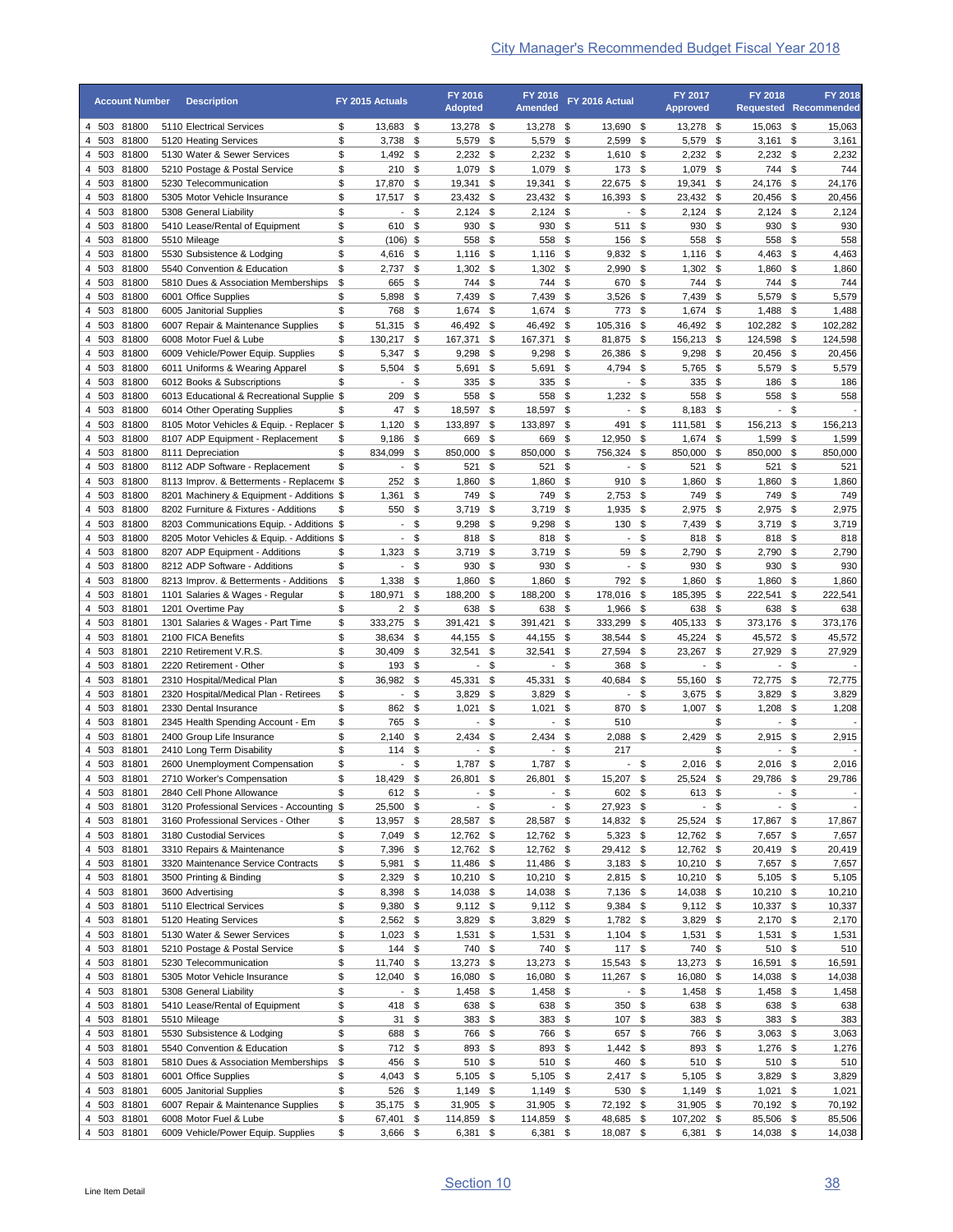|                | <b>Account Number</b>      | <b>Description</b>                                                                 | FY 2015 Actuals                                |           | FY 2016<br><b>Adopted</b>       |           | FY 2016<br><b>Amended</b> |            | FY 2016 Actual                 |              | FY 2017<br><b>Approved</b> |          | <b>FY 2018</b>                  | <b>FY 2018</b><br><b>Requested Recommended</b> |
|----------------|----------------------------|------------------------------------------------------------------------------------|------------------------------------------------|-----------|---------------------------------|-----------|---------------------------|------------|--------------------------------|--------------|----------------------------|----------|---------------------------------|------------------------------------------------|
|                | 4 503 81801                | 6011 Uniforms & Wearing Apparel                                                    | \$<br>$3,773$ \$                               |           | $3,905$ \$                      |           | 3,905                     | - \$       | $3,286$ \$                     |              | $3,956$ \$                 |          | 3,829                           | \$<br>3,829                                    |
| 4 503          | 81801<br>4 503 81801       | 6012 Books & Subscriptions<br>6013 Educational & Recreational Supplie \$           | \$<br>$\overline{\phantom{a}}$<br>144          | \$<br>\$  | 230<br>383                      | \$<br>-\$ | 230<br>383 \$             | \$         | 845 \$                         | - \$         | 230<br>383                 | \$<br>\$ | 128<br>383                      | \$<br>128<br>\$<br>383                         |
|                | 4 503 81801                | 6014 Other Operating Supplies                                                      | \$<br>32                                       | \$        | 12,762 \$                       |           | 12,762 \$                 |            |                                | - \$         | 5,615                      | - \$     | $\overline{\phantom{a}}$        | \$                                             |
|                | 4 503 81801                | 8105 Motor Vehicles & Equipment - Repl \$                                          | 768                                            | \$        | 91,887                          | \$        | 91,887                    | \$         | 336 \$                         |              | 76,573                     | -\$      | 107,202                         | \$<br>107,202                                  |
| 4 503          | 81801                      | 8107 ADP Equipment - Replacement                                                   | 199<br>\$                                      | \$        | 459                             | \$        | 459                       | \$         | 177S                           |              | 1,149                      | \$       | 1,098                           | \$<br>1,098                                    |
| 4 503<br>4 503 | 81801<br>81801             | 8112 ADP Software - Replacement<br>8113 Improv. & Betterments - Replaceme \$       | \$<br>$\blacksquare$<br>173                    | \$<br>\$  | 357<br>1,276 \$                 | \$        | 357<br>1,276              | \$<br>\$   | 624 \$                         | - \$         | 357<br>1,276               | \$<br>\$ | 357<br>1,276                    | 357<br>\$<br>1,276<br>\$                       |
| 4 503          | 81801                      | 8201 Machinery & Equipment - Additions \$                                          | 933                                            | \$        | 514                             | - \$      | 514 \$                    |            | 1,887                          | - \$         | 514                        | \$       | 514                             | \$<br>514                                      |
| 4 503          | 81801                      | 8202 Furniture & Fixtures - Additions                                              | \$<br>377                                      | \$        | 2,552                           | \$        | 2,552                     | \$         | 1,326                          | \$           | 2,042                      | \$       | 2,042                           | \$<br>2,042                                    |
| 4 503          | 81801                      | 8203 Communications Equip. - Additions \$                                          | $\overline{\phantom{a}}$                       | \$        | 6,381                           | \$        | 6,381                     | \$         | 89                             | - \$         | 5,105                      | \$       | 2,552                           | \$<br>2,552                                    |
| 4 503<br>4 503 | 81801<br>81801             | 8205 Motor Vehicles & Equip. - Additions \$<br>8207 ADP Equipment - Additions      | $\overline{\phantom{a}}$<br>907<br>\$          | \$<br>\$  | 562<br>2,552                    | \$<br>\$  | 562<br>$2,552$ \$         | \$         | 41 \$                          | $-$ \$       | 562<br>1,914               | \$<br>\$ | 562<br>1,914                    | \$<br>562<br>\$<br>1,914                       |
| 4 503          | 81801                      | 8212 ADP Software - Additions                                                      | \$<br>$\overline{\phantom{a}}$                 | \$        | 638                             | \$        | 638                       | \$         | $\blacksquare$                 | \$           | 638                        | \$       | 638                             | \$<br>638                                      |
| 4 503          | 81801                      | 8213 Improv. & Betterments - Additions                                             | 917<br>\$                                      | \$        | 1,276 \$                        |           | $1,276$ \$                |            | 543 \$                         |              | 1,276                      | \$       | 1,276                           | 1,276<br>-\$                                   |
| 4 503<br>4 503 | 81808<br>81808             | 1101 Salaries & Wages - Regular<br>1201 Overtime Pay                               | \$<br>22,694<br>\$<br>$\overline{\phantom{a}}$ | \$<br>\$  | 23,245<br>79 \$                 | \$        | 23,245<br>79              | \$         | 22,339<br>247 \$               | \$           | 22,898<br>79               | \$<br>\$ | 27,486<br>79                    | \$<br>27,486<br>79<br>\$                       |
| 4 503          | 81808                      | 1301 Salaries & Wages - Part Time                                                  | \$<br>41,823                                   | \$        | 48,344                          | \$        | 48,344                    | - \$<br>\$ | 41,826                         | \$           | 50,038                     | \$       | 46,091                          | \$<br>46,091                                   |
| 4 503          | 81808                      | 2100 FICA Benefits                                                                 | \$<br>4,847 \$                                 |           | 5,454                           | \$        | 5,454 \$                  |            | 4,837 \$                       |              | 5,586                      | -\$      | 5,629                           | 5,629<br>-\$                                   |
| 4 503          | 81808                      | 2210 Retirement V.R.S.                                                             | \$<br>3,816                                    | -\$       | 4,019                           | \$        | 4,019                     | \$         | 3,463                          | - \$         | 2,874                      | -\$      | 3,449                           | 3,449<br>\$                                    |
| 4 503          | 81808                      | 2220 Retirement - Other                                                            | \$<br>24                                       | \$        | $\sim$                          | \$        | $\blacksquare$            | \$         | 46                             | - \$         | $\overline{\phantom{a}}$   | \$       | $\overline{\phantom{a}}$        | \$                                             |
| 4 503<br>4 503 | 81808<br>81808             | 2310 Hospital/Medical Plan<br>2320 Hospital/Medical Plan - Retirees                | \$<br>4,641<br>\$<br>$\overline{\phantom{a}}$  | \$<br>\$  | 5,599<br>473                    | \$<br>\$  | 5,599<br>473 \$           | \$         | 5,105<br>$\blacksquare$        | - \$<br>- \$ | 6,813<br>454               | \$<br>\$ | 8,988<br>473                    | 8,988<br>\$<br>473<br>\$                       |
| 4 503          | 81808                      | 2330 Dental Insurance                                                              | \$<br>108                                      | \$        | 126                             | \$        | 126                       | \$         | 109                            | \$           | 124                        | \$       | 149                             | \$<br>149                                      |
| 4 503          | 81808                      | 2345 Health Spending Account - Em                                                  | \$<br>96                                       | \$        | $\overline{\phantom{a}}$        | \$        | $\blacksquare$            | \$         | 64                             |              |                            | \$       | $\overline{\phantom{a}}$        | \$                                             |
| 4 503          | 81808                      | 2400 Group Life Insurance                                                          | \$<br>269                                      | \$        | 301                             | \$        | 301                       | \$         | 262S                           |              | 300                        | \$       | 360                             | \$<br>360                                      |
| 4 503          | 81808<br>4 503 81808       | 2410 Long Term Disability<br>2600 Unemployment Compensation                        | \$<br>14<br>\$<br>$\overline{\phantom{a}}$     | \$<br>\$  | $\overline{\phantom{a}}$<br>221 | \$<br>\$  | $\blacksquare$<br>221     | \$<br>\$   | 27<br>$\overline{\phantom{a}}$ | \$           | 249                        | \$<br>\$ | $\overline{\phantom{a}}$<br>249 | \$<br>$\overline{\phantom{a}}$<br>\$<br>249    |
|                | 4 503 81808                | 2710 Worker's Compensation                                                         | \$<br>2,313                                    | \$        | 3,310                           | \$        | $3,310$ \$                |            | $1,908$ \$                     |              | 3,152                      | \$       | 3,679                           | 3,679<br>\$                                    |
|                | 4 503 81808                | 2840 Cell Phone Allowance                                                          | \$<br>77                                       | \$        | $\overline{\phantom{a}}$        | \$        | $\overline{\phantom{a}}$  | \$         | 76 \$                          |              | 76                         | -\$      | $\overline{\phantom{a}}$        | \$                                             |
| 4 503          | 81808                      | 3120 Professional Services - Accounting \$                                         | 3,200                                          | \$        | $\overline{\phantom{a}}$        | \$        | $\overline{\phantom{a}}$  | \$         | 3,504                          | \$           | $\overline{\phantom{a}}$   | \$       | $\overline{\phantom{0}}$        | \$<br>$\overline{\phantom{a}}$                 |
| 4 503          | 81808                      | 3160 Professional Services - Other                                                 | 1,752<br>\$<br>\$                              | \$        | 3,531                           | \$        | 3,531                     | -\$        | 1,861                          | - \$         | 3,152                      | \$       | 2,207                           | 2,207<br>\$                                    |
| 4 503<br>4 503 | 81808<br>81808             | 3180 Custodial Services<br>3310 Repairs & Maintenance                              | 885<br>\$<br>928                               | \$<br>\$  | 1,576 \$<br>1,576 \$            |           | 1,576 \$<br>1,576 \$      |            | 668<br>3,691                   | \$<br>\$     | 1,576<br>1,576             | \$<br>\$ | 946<br>2,522                    | \$<br>946<br>\$<br>2,522                       |
| 4 503          | 81808                      | 3320 Maintenance Service Contracts                                                 | \$<br>751                                      | \$        | 1,419                           | - \$      | 1,419                     | \$         | 399                            | \$           | 1,261                      | \$       | 946                             | \$<br>946                                      |
| 4 503          | 81808                      | 3500 Printing & Binding                                                            | \$<br>1,167                                    | \$        | 1,261                           | \$        | 1,261                     | \$         | 1,328                          | \$           | 1,261                      | \$       | 630                             | \$<br>630                                      |
| 4 503<br>4 503 | 81808<br>81808             | 3600 Advertising<br>5110 Electrical Services                                       | \$<br>3,002<br>\$                              | \$<br>\$  | 1,734<br>$1,125$ \$             | \$        | 1,734<br>$1,125$ \$       | \$         | 3,883<br>$1,178$ \$            | \$           | 1,734<br>1,125             | \$<br>\$ | 1,261                           | \$<br>1,261<br>\$<br>1,277                     |
| 4 503          | 81808                      | 5120 Heating Services                                                              | 1,177<br>\$<br>322                             | \$        | 473                             | \$        | 473                       | \$         | 224                            | \$           | 473                        | \$       | 1,277<br>268                    | \$<br>268                                      |
| 4 503          | 81808                      | 5130 Water & Sewer Services                                                        | \$<br>128                                      | \$        | 189                             | \$        | 189                       | \$         | 138 \$                         |              | 189                        | \$       | 189                             | \$<br>189                                      |
| 4 503          | 81808                      | 5210 Postage & Postal Service                                                      | \$<br>18                                       | \$        | 91                              | \$        | 91                        | \$         | $15 \quad$                     |              | 91                         | \$       | 63                              | \$<br>63                                       |
| 4 503          | 81808<br>4 503 81808       | 5230 Telecommunication                                                             | \$<br>1,467<br>\$<br>1,558                     | \$<br>\$  | 1,639<br>1,986                  | \$<br>\$  | $1,639$ \$<br>1,986       | \$         | 1,950<br>1,458                 | - \$<br>- \$ | 1,639<br>1,986             | \$<br>\$ | 2,049<br>1,734                  | 2,049<br>\$<br>\$<br>1,734                     |
| 4 503          | 81808                      | 5305 Motor Vehicle Insurance<br>5308 General Liability                             | \$<br>$\overline{\phantom{a}}$                 | \$        | 180                             | \$        | 180                       | \$         |                                | - \$         | 180                        | - \$     | 180                             | \$<br>180                                      |
|                | 4 503 81808                | 5410 Lease/Rental of Equipment                                                     | \$<br>53                                       | - \$      | 79                              | \$        | 79 \$                     |            | 44 \$                          |              | 79                         | - \$     | 79                              | \$<br>79                                       |
|                | 4 503 81808                | 5510 Mileage                                                                       | \$<br>$\overline{4}$                           | \$        | 47 \$                           |           | 47 \$                     |            | $13 \quad $$                   |              | 47 \$                      |          | 47 \$                           | 47                                             |
|                | 4 503 81808                | 5530 Subsistence & Lodging                                                         | \$<br>86                                       | - \$      | 95 \$                           |           | 95 \$                     |            | 82 \$                          |              | 95                         | - \$     | 378 \$                          | 378                                            |
|                | 4 503 81808<br>4 503 81808 | 5540 Convention & Education<br>5810 Dues & Association Memberships                 | \$<br>89<br>\$<br>57 \$                        | - \$      | 110 \$<br>63 \$                 |           | 110 \$<br>63 \$           |            | 181 \$<br>58 \$                |              | 110 \$<br>63 \$            |          | 158 \$<br>63 \$                 | 158<br>63                                      |
|                | 4 503 81808                | 6001 Office Supplies                                                               | \$<br>507 \$                                   |           | 630 \$                          |           | 630 \$                    |            | 303 <sup>5</sup>               |              | 630 \$                     |          | 473 \$                          | 473                                            |
|                | 4 503 81808                | 6005 Janitorial Supplies                                                           | \$<br>66                                       | - \$      | 142 \$                          |           | $142$ \$                  |            | 67 \$                          |              | $142 \text{ } $$           |          | 126 \$                          | 126                                            |
|                | 4 503 81808                | 6007 Repair & Maintenance Supplies                                                 | \$<br>$4,414$ \$                               |           | $3,941$ \$                      |           | $3,941$ \$                |            | $9,059$ \$                     |              | $3,941$ \$                 |          | 8,669 \$                        | 8,669                                          |
|                | 4 503 81808<br>4 503 81808 | 6008 Motor Fuel & Lube<br>6009 Vehicle/Power Equip. Supplies                       | \$<br>7,898 \$<br>\$<br>460                    | \$        | 14,186 \$<br>788 \$             |           | 14,186 \$<br>788 \$       |            | 4,503 \$<br>$2,270$ \$         |              | 13,240 \$<br>788 \$        |          | 10,561 \$<br>1,734 \$           | 10,561<br>1,734                                |
|                | 4 503 81808                | 6011 Uniforms & Wearing Apparel                                                    | \$<br>473                                      | \$        | 482 \$                          |           | 482 \$                    |            | 412 \$                         |              | 489 \$                     |          | 473 \$                          | 473                                            |
|                | 4 503 81808                | 6012 Books & Subscriptions                                                         | \$<br>$\sim$                                   | \$        | 28 \$                           |           | 28 \$                     |            |                                | - \$         | 28 \$                      |          | 16 \$                           | 16                                             |
|                | 4 503 81808                | 6013 Educational & Recreational Supplie \$                                         | 18                                             | -\$       | 47 \$                           |           | 47 \$                     |            | 106 \$                         |              | 47 \$                      |          | 47 \$                           | 47                                             |
|                | 4 503 81808<br>4 503 81808 | 6014 Other Operating Supplies<br>8105 Motor Vehicles & Equipment - Repl \$         | $4 \quad$<br>\$<br>96                          | - \$      | 1,576 \$<br>11,349 \$           |           | 1,576 \$<br>11,349 \$     |            | 42 \$                          | $-$ \$       | 694<br>9,457 \$            | \$       | 13,240 \$                       | - \$<br>$\overline{\phantom{a}}$<br>13,240     |
| 4 503          | 81808                      | 8107 ADP Equipment - Replacement                                                   | \$<br>25\$                                     |           | 57 \$                           |           | 57 \$                     |            | $22^{\circ}$                   |              | 142                        | \$       | 136                             | \$<br>136                                      |
| 4 503          | 81808                      | 8112 ADP Software - Replacement                                                    | \$<br>$\blacksquare$                           | -\$       | 44 \$                           |           | 44 \$                     |            |                                | $-$ \$       | 44                         | \$       | 44                              | \$<br>44                                       |
|                | 4 503 81808                | 8113 Improv. & Betterments - Replaceme \$                                          | 22S                                            |           | 158 \$                          |           | 158 \$                    |            | 78 \$                          |              | 158                        | \$       | 158                             | \$<br>158                                      |
|                | 4 503 81808<br>4 503 81808 | 8201 Machinery & Equipment - Additions \$<br>8202 Furniture & Fixtures - Additions | 117 \$<br>47 \$<br>\$                          |           | 64 \$<br>315 \$                 |           | 64 \$<br>315 \$           |            | 237 \$<br>166 \$               |              | 64<br>252 \$               | \$       | 64<br>252                       | \$<br>64<br>\$<br>252                          |
|                | 4 503 81808                | 8203 Communications Equip. - Additions \$                                          | $-$ \$                                         |           | 788 \$                          |           | 788 \$                    |            | $11 \tIm$                      |              | 630 \$                     |          | 315 \$                          | 315                                            |
|                | 4 503 81808                | 8205 Motor Vehicles & Equip. - Additions \$                                        | $\blacksquare$                                 | \$        | 69 \$                           |           | 69 \$                     |            |                                | $-$ \$       | 69 \$                      |          | 69                              | \$<br>69                                       |
|                | 4 503 81808                | 8207 ADP Equipment - Additions                                                     | $114 - $$<br>\$                                |           | 315 \$                          |           | $315$ \$                  |            |                                | $5\degree$   | 236 \$                     |          | 236                             | 236<br>- \$                                    |
|                | 4 503 81808                | 8212 ADP Software - Additions                                                      | \$<br>- \$                                     |           | 79 \$                           |           | 79 \$                     |            |                                | $-$ \$       | 79                         | - \$     | 79 \$                           | 79                                             |
|                | 4 503 81808<br>4 503 81810 | 8213 Improv. & Betterments - Additions<br>1101 Salaries & Wages - Regular          | \$<br>115 \$<br>\$<br>51,807 \$                |           | 158 \$<br>53,871 \$             |           | 158 \$<br>53,871 \$       |            | 68 \$<br>50,961 \$             |              | 158 \$<br>53,069 \$        |          | 158 \$<br>63,701 \$             | 158<br>63,701                                  |
|                | 4 503 81810                | 1201 Overtime Pay                                                                  | \$<br>- \$                                     |           | 183 \$                          |           | 183 \$                    |            | 563 \$                         |              | 183 \$                     |          | 183 \$                          | 183                                            |
|                |                            |                                                                                    | \$                                             | 95,408 \$ | 112,042 \$                      |           | 112,042 \$                |            | 95,415 \$                      |              | 115,967 \$                 |          |                                 | 106,820 \$<br>106,820                          |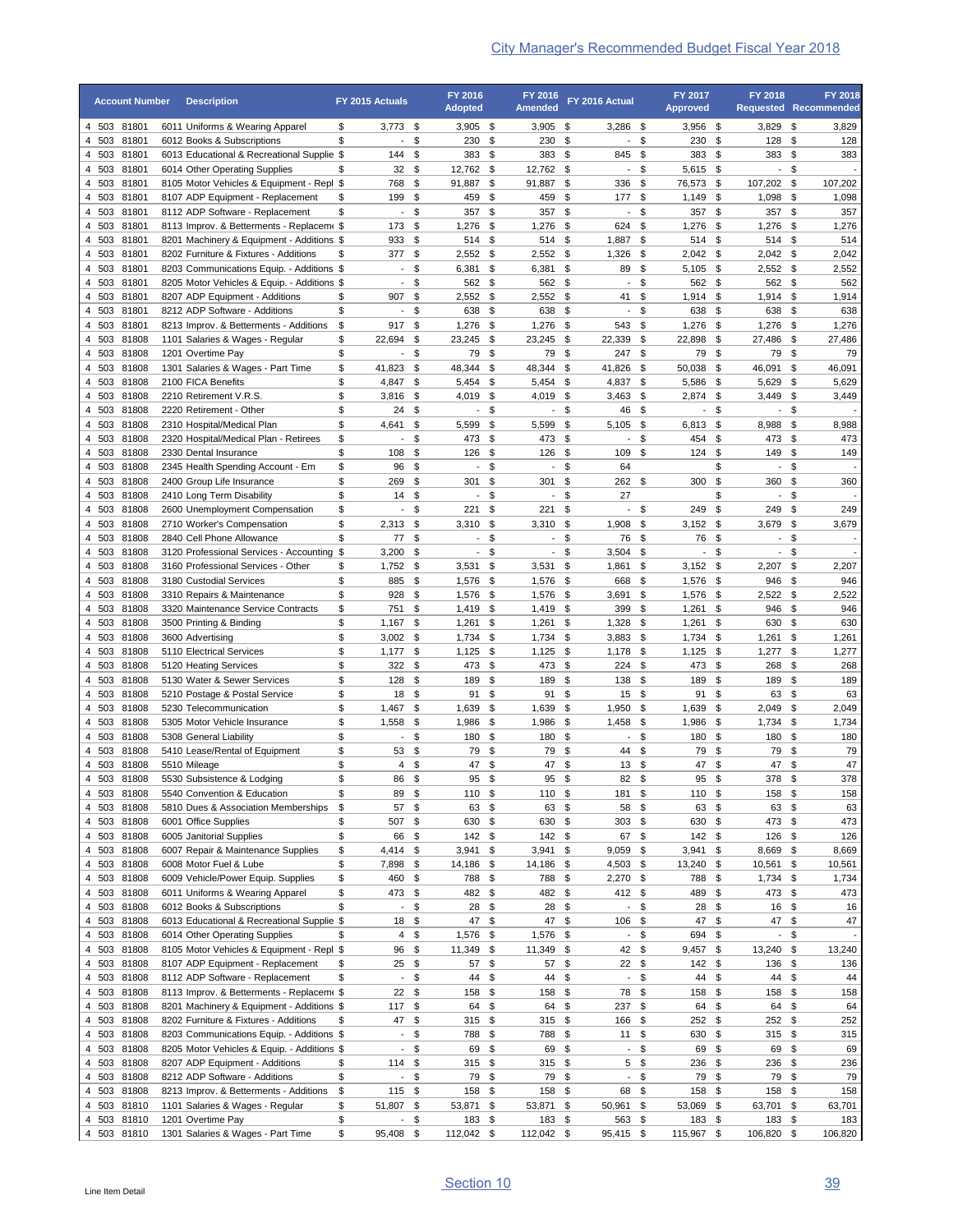|                | <b>Account Number</b>      | <b>Description</b>                                                                 | FY 2015 Actuals |                                 |            | FY 2016<br><b>Adopted</b>         |            | FY 2016<br><b>Amended</b>            |                     | FY 2016 Actual           | <b>Approved</b> | FY 2017                           |            | <b>FY 2018</b>                       | FY 2018<br><b>Requested Recommended</b>   |
|----------------|----------------------------|------------------------------------------------------------------------------------|-----------------|---------------------------------|------------|-----------------------------------|------------|--------------------------------------|---------------------|--------------------------|-----------------|-----------------------------------|------------|--------------------------------------|-------------------------------------------|
|                | 4 503 81810                | 2100 FICA Benefits                                                                 | \$              | 11,060 \$                       |            | 12,639 \$                         |            | 12,639 \$                            |                     | 11,034 \$                |                 | $12,945$ \$                       |            | 13,045 \$                            | 13,045                                    |
| 4 503<br>4 503 | 81810<br>81810             | 2210 Retirement V.R.S.<br>2220 Retirement - Other                                  | \$<br>\$        | 8,705<br>55                     | - \$       | 9,315<br>$\sim$                   | - \$<br>\$ | $9,315$ \$<br>$\blacksquare$         | \$                  | 7,900<br>105 \$          | \$              | 6,660<br>$\overline{\phantom{a}}$ | - \$<br>\$ | 7,995 \$<br>$\overline{\phantom{a}}$ | 7,995<br>\$                               |
|                | 4 503 81810                | 2310 Hospital/Medical Plan                                                         | \$              | 10,587                          | - \$<br>\$ | 12,976                            | -\$        | 12,976 \$                            |                     | 11,647                   | \$              | 15,789                            | \$         | 20,831                               | \$<br>20,831                              |
| 4 503          | 81810                      | 2320 Hospital/Medical Plan - Retirees                                              | \$              | $\overline{\phantom{a}}$        | \$         | 1,096                             | - \$       | $1,096$ \$                           |                     | $\overline{\phantom{a}}$ | \$              | 1,052                             | \$         | 1,096                                | \$<br>1,096                               |
| 4 503          | 81810                      | 2345 Health Spending Account - Em                                                  | \$              | 219                             | \$         | $\overline{\phantom{a}}$          | \$         | $\overline{\phantom{a}}$             | \$                  | 146                      |                 |                                   | \$         | $\overline{\phantom{a}}$             | \$<br>$\overline{\phantom{a}}$            |
| 4 503<br>4 503 | 81810<br>81810             | 2330 Dental Insurance<br>2400 Group Life Insurance                                 | \$<br>\$        | 247<br>613                      | \$<br>\$   | 292<br>697                        | \$<br>\$   | 292<br>697                           | \$<br>\$            | 249<br>598               | \$<br>\$        | 288<br>695                        | \$<br>\$   | 346<br>834                           | -\$<br>346<br>\$<br>834                   |
| 4 503          | 81810                      | 2410 Long Term Disability                                                          | \$              | 33                              | \$         | $\overline{\phantom{a}}$          | \$         | $\blacksquare$                       | \$                  | 62                       |                 |                                   | \$         | $\overline{\phantom{a}}$             | \$<br>$\overline{\phantom{a}}$            |
| 4 503          | 81810                      | 2600 Unemployment Compensation                                                     | \$              | $\overline{\phantom{a}}$        | \$         | 511                               | \$         | 511                                  | \$                  | $-$ \$                   |                 | 577                               | \$         | 577                                  | \$<br>577                                 |
| 4 503          | 81810                      | 2710 Worker's Compensation                                                         | \$<br>\$        | 5,276                           | - \$       | 7,672<br>$\overline{\phantom{a}}$ | \$<br>\$   | 7,672 \$<br>$\overline{\phantom{a}}$ |                     | 4,353 \$<br>172 \$       |                 | 7,306                             | \$         | 8,526<br>$\blacksquare$              | - \$<br>8,526<br>$\overline{\phantom{a}}$ |
| 4 503<br>4 503 | 81810<br>81810             | 2840 Cell Phone Allowance<br>3120 Professional Services - Accounting \$            |                 | 175<br>7,300                    | \$<br>\$   | $\overline{\phantom{a}}$          | \$         | $\overline{\phantom{a}}$             | \$<br>$\sqrt[6]{2}$ | 7,994 \$                 |                 | 175<br>$\blacksquare$             | \$<br>\$   | $\overline{\phantom{a}}$             | \$<br>\$<br>$\overline{\phantom{a}}$      |
| 4 503          | 81810                      | 3160 Professional Services - Other                                                 | \$              | 3,996                           | \$         | 8,183                             | \$         | 8,183                                | \$                  | 4,246                    | \$              | 7,306                             | \$         | 5,114                                | \$<br>5,114                               |
| 4 503          | 81810                      | 3180 Custodial Services                                                            | \$              | $2,018$ \$                      |            | 3,653                             | - \$       | $3,653$ \$                           |                     | 1,524                    | \$              | 3,653                             | -\$        | 2,192                                | 2,192<br>- \$                             |
| 4 503<br>4 503 | 81810<br>81810             | 3310 Repairs & Maintenance<br>3320 Maintenance Service Contracts                   | \$<br>\$        | 2,117<br>$1,712$ \$             | -\$        | 3,653<br>3,288                    | \$<br>- \$ | $3,653$ \$<br>3,288 \$               |                     | 8,420<br>911             | \$<br>\$        | 3,653<br>2,922                    | \$<br>- \$ | 5,845<br>2,192                       | \$<br>5,845<br>2,192<br>-\$               |
| 4 503          | 81810                      | 3500 Printing & Binding                                                            | \$              | 667                             | \$         | 2,922 \$                          |            | 2,922 \$                             |                     | 806                      | \$              | 2,922                             | - \$       | 1,461                                | \$<br>1,461                               |
| 4 503          | 81810                      | 3600 Advertising                                                                   | \$              | 2,404                           | -\$        | 4,018 \$                          |            | 4,018 \$                             |                     | 2,043                    | \$              | 4,018 \$                          |            | 2,922                                | 2,922<br>- \$                             |
| 4 503          | 81810                      | 5110 Electrical Services                                                           | \$              | 2,685                           | \$         | 2,608                             | -\$        | $2,608$ \$                           |                     | 2,686                    | \$              | 2,608                             | - \$       | 2,959                                | 2,959<br>\$                               |
| 4 503<br>4 503 | 81810<br>81810             | 5120 Heating Services<br>5130 Water & Sewer Services                               | \$<br>\$        | 734<br>293                      | \$<br>\$   | 1,096<br>438                      | -\$<br>-\$ | $1,096$ \$<br>438 \$                 |                     | 510<br>316               | \$<br>\$        | 1,096<br>438                      | -\$<br>\$  | 621<br>438                           | 621<br>\$<br>\$<br>438                    |
| 4 503          | 81810                      | 5210 Postage & Postal Service                                                      | \$              | 41                              | \$         | 212                               | -\$        | 212S                                 |                     | 34                       | \$              | 212                               | -\$        | 146                                  | 146<br>-\$                                |
| 4 503          | 81810                      | 5230 Telecommunication                                                             | \$              | 3,295                           | \$         | 3,799                             | -\$        | 3,799 \$                             |                     | 4,450                    | \$              | 3,799                             | \$         | 4,749                                | \$<br>4,749                               |
| 4 503          | 81810                      | 5305 Motor Vehicle Insurance                                                       | \$              | 3,447                           | -\$        | 4,603                             | - \$       | 4,603 \$                             |                     | 3,226                    | \$              | 4,603                             | - \$       | $4,018$ \$                           | 4,018                                     |
| 4 503<br>4 503 | 81810<br>81810             | 5308 General Liability<br>5410 Lease/Rental of Equipment                           | \$<br>\$        | $\overline{\phantom{a}}$<br>120 | \$<br>\$   | 417<br>183                        | \$<br>\$   | 417 \$<br>183                        | \$                  | $\sim$<br>100            | \$<br>\$        | 417<br>183                        | \$<br>\$   | 417<br>183                           | 417<br>-\$<br>\$<br>183                   |
| 4 503          | 81810                      | 5510 Mileage                                                                       | \$              | 9                               | \$         | 110                               | - \$       | 110 \$                               |                     | 31                       | \$              | 110                               | \$         | 110                                  | - \$<br>110                               |
| 4 503          | 81810                      | 5530 Subsistence & Lodging                                                         | \$              | 197                             | \$         | 219                               | -\$        | 219 \$                               |                     | 188                      | \$              | 219                               | \$         | 877                                  | \$<br>877                                 |
| 4 503<br>4 503 | 81810<br>81810             | 5540 Convention & Education                                                        | \$              | 204                             | \$         | 256<br>146                        | -\$<br>\$  | 256 \$                               |                     | 413 \$<br>132            | \$              | 256<br>146                        | \$<br>\$   | 365                                  | \$<br>365<br>\$<br>146                    |
| 4 503          | 81810                      | 5810 Dues & Association Memberships<br>6001 Office Supplies                        | \$<br>\$        | 131<br>1,157                    | \$<br>\$   | 1,461                             | \$         | 146 \$<br>1,461                      | \$                  | 692 \$                   |                 | 1,461                             | \$         | 146<br>1,096                         | 1,096<br>-\$                              |
| 4 503          | 81810                      | 6005 Janitorial Supplies                                                           | \$              | 151                             | \$         | 329                               | \$         | 329                                  | \$                  | 152 \$                   |                 | 329                               | \$         | 292                                  | \$<br>292                                 |
| 4 503          | 81810                      | 6007 Repair & Maintenance Supplies                                                 | \$              | 10,070                          | -\$        | 9,133                             | - \$       | $9,133$ \$                           |                     | 20,667                   | \$              | 9,133                             | \$         | 20,092                               | 20,092<br>- \$                            |
| 4 503<br>4 503 | 81810<br>81810             | 6008 Motor Fuel & Lube<br>6009 Vehicle & Power Equipment Supplie \$                | \$              | 39,617<br>1,049                 | \$<br>\$   | 32,878<br>1,827                   | \$<br>\$   | 32,878<br>$1,827$ \$                 | \$                  | 24,752<br>5,178          | \$<br>\$        | 30,686<br>1,827                   | \$<br>\$   | 24,476 \$<br>$4,018$ \$              | 24,476<br>4,018                           |
| 4 503          | 81810                      | 6011 Uniforms & Wearing Apparel                                                    | \$              | 1,080                           | \$         | 1,118                             | \$         | 1,118                                | \$                  | 941                      | \$              | 1,132                             | \$         | 1,096                                | -\$<br>1,096                              |
| 4 503          | 81810                      | 6012 Books & Subscriptions                                                         | \$              | $\blacksquare$                  | \$         | 66                                | \$         | 66 \$                                |                     | - \$                     |                 | 66                                | \$         | 37                                   | \$<br>37                                  |
| 4 503          | 81810                      | 6013 Educational & Recreational Supplie \$                                         |                 | 41                              | \$         | 110                               | \$         | 110                                  | \$                  | 242 \$                   |                 | 110                               | \$         | 110                                  | \$<br>110                                 |
| 4 503<br>4 503 | 81810<br>81810             | 6014 Other Operating Supplies<br>8105 Motor Vehicles & Equipment - Repl \$         | \$              | 9<br>220                        | \$<br>\$   | 3,653<br>26,302                   | \$<br>-\$  | $3,653$ \$<br>26,302                 | \$                  | $\sim$<br>96             | \$<br>\$        | 1,607<br>21,919                   | \$<br>\$   | $\overline{\phantom{a}}$<br>30,686   | \$<br>\$<br>30,686                        |
| 4 503          | 81810                      | 8107 ADP Equipment - Replacement                                                   | \$              | 57                              | \$         | $132$ \$                          |            | 132 \$                               |                     | 51                       | \$              | 329                               | \$         | 314                                  | -\$<br>314                                |
| 4 503          | 81810                      | 8112 ADP Software - Replacement                                                    | \$              | $\blacksquare$                  | \$         | 102                               | - \$       | 102                                  | \$                  | $-$ \$                   |                 | 102                               | \$         | 102                                  | \$<br>102                                 |
| 4 503          | 81810                      | 8113 Improv. & Betterments - Replaceme \$                                          |                 | 50                              | \$         | 365                               | \$         | 365 \$                               |                     | 179 \$                   |                 | 365                               | - \$       | 365                                  | - \$<br>365                               |
|                | 4 503 81810<br>4 503 81810 | 8201 Machinery & Equipment - Additions \$<br>8202 Furniture & Fixtures - Additions | \$              | 267<br>108 \$                   | - \$       | $147$ \$<br>731 \$                |            | 147 \$<br>731 \$                     |                     | 540<br>380 \$            | \$              | 147 \$<br>584 \$                  |            | 147<br>584                           | 147<br>-\$<br>584<br>-\$                  |
|                | 4 503 81810                | 8203 Communications Equip. - Additions \$                                          |                 | - \$                            |            | 1,827 \$                          |            | $1,827$ \$                           |                     | $25$ \$                  |                 | $1,461$ \$                        |            | 731 \$                               | 731                                       |
|                | 4 503 81810                | 8205 Motor Vehicles & Equip. - Additions \$                                        |                 | - \$                            |            | 161 \$                            |            | 161 \$                               |                     | $-$ \$                   |                 | 161 \$                            |            | 161                                  | - \$<br>161                               |
|                | 4 503 81810<br>4 503 81810 | 8207 ADP Equipment - Additions<br>8212 ADP Software - Additions                    | \$<br>\$        | 260 \$                          |            | 731 \$                            |            | 731 \$                               |                     | $12 \quad$ \$            |                 | 548                               | - \$       | 548 \$                               | 548                                       |
|                | 4 503 81810                | 8213 Improv. & Betterments - Additions                                             | \$              | - \$<br>262 \$                  |            | 183 \$<br>365 \$                  |            | 183 \$<br>365 \$                     |                     | - \$<br>155 \$           |                 | 183 \$<br>365 \$                  |            | 183 \$<br>365 \$                     | 183<br>365                                |
|                | 4 503 81818                | 1101 Salaries & Wages - Regular                                                    | \$              | 190,197 \$                      |            | 197,780 \$                        |            | 197,780 \$                           |                     | 187,091 \$               |                 | 194,833 \$                        |            | 233,869 \$                           | 233,869                                   |
|                | 4 503 81818                | 1201 Overtime Pay                                                                  | \$              | 2 <sup>5</sup>                  |            | 671 \$                            |            | 671 \$                               |                     | 2,066 \$                 |                 | 671 \$                            |            | 671 \$                               | 671                                       |
|                | 4 503 81818<br>4 503 81818 | 1301 Salaries & Wages - Part Time<br>2100 FICA Benefits                            | \$<br>\$        | 350,266 \$<br>40,604 \$         |            | 411,346 \$<br>46,403 \$           |            | 411,346 \$<br>46,403 \$              |                     | 350,290 \$<br>40,509 \$  |                 | 425,755 \$<br>47,526 \$           |            | 392,172 \$<br>47,892 \$              | 392,172<br>47,892                         |
|                | 4 503 81818                | 2210 Retirement V.R.S.                                                             | \$              | 31,959 \$                       |            | 34,198 \$                         |            | 34,198 \$                            |                     | 29,001 \$                |                 | 24,451 \$                         |            | 29,351 \$                            | 29,351                                    |
|                | 4 503 81818                | 2220 Retirement - Other                                                            | \$              | 203 \$                          |            | - \$                              |            |                                      | - \$                | 387 \$                   |                 | $\overline{\phantom{a}}$          | \$         | - \$                                 |                                           |
|                | 4 503 81818                | 2310 Hospital/Medical Plan                                                         | \$              | 38,867 \$                       |            | 47,639 \$                         |            | 47,639 \$                            |                     | 42,758 \$                |                 | 57,968 \$                         |            | 76,479 \$                            | 76,479                                    |
| 4 503          | 4 503 81818<br>81818       | 2320 Hospital/Medical Plan - Retirees<br>2330 Dental Insurance                     | \$<br>\$        | - \$<br>906                     | - \$       | $4,024$ \$<br>$1,073$ \$          |            | 4,024 \$<br>1,073 \$                 |                     | $-$ \$<br>915 \$         |                 | $3,863$ \$<br>1,058               | \$         | 4,024 \$<br>$1,270$ \$               | 4,024<br>1,270                            |
|                | 4 503 81818                | 2345 Health Spending Account - Em                                                  | \$              | 804 \$                          |            | - \$                              |            |                                      | - \$                | 536                      |                 |                                   | \$         | - \$                                 |                                           |
|                | 4 503 81818                | 2400 Group Life Insurance                                                          | \$              | $2,249$ \$                      |            | 2,558 \$                          |            | 2,558 \$                             |                     | $2,194$ \$               |                 | $2,552$ \$                        |            | $3,064$ \$                           | 3,064                                     |
|                | 4 503 81818                | 2410 Long Term Disability                                                          | \$              | 119                             | - \$       | - \$                              |            |                                      | - \$                | 228                      |                 |                                   | \$         | - \$                                 |                                           |
|                | 4 503 81818<br>4 503 81818 | 2600 Unemployment Compensation<br>2710 Worker's Compensation                       | \$<br>\$        | - \$<br>19,369 \$               |            | 1,878 \$<br>28,165 \$             |            | 1,878 \$<br>28,165 \$                |                     | $-$ \$<br>15,982 \$      |                 | $2,119$ \$<br>26,824 \$           |            | $2,119$ \$<br>31,302 \$              | 2,119<br>31,302                           |
|                | 4 503 81818                | 2840 Cell Phone Allowance                                                          | \$              | 643 \$                          |            | $-$ \$                            |            |                                      | - \$                | 632 \$                   |                 | 643 \$                            |            | - \$                                 | $\overline{\phantom{a}}$                  |
|                | 4 503 81818                | 3120 Professional Services - Accounting \$                                         |                 | 26,800 \$                       |            | $-$ \$                            |            |                                      | - \$                | 29,346 \$                |                 |                                   | - \$       | - \$                                 | $\overline{\phantom{a}}$                  |
|                | 4 503 81818                | 3160 Professional Services - Other                                                 | \$              | 14,669 \$                       |            | 30,042 \$                         |            | 30,042 \$                            |                     | 15,588 \$                |                 | 26,824 \$                         |            | 18,776 \$<br>8,047 \$                | 18,776                                    |
|                | 4 503 81818<br>4 503 81818 | 3180 Custodial Services<br>3310 Repairs & Maintenance                              | \$<br>\$        | 7,409 \$<br>7,951 \$            |            | 13,412 \$<br>13,412 \$            |            | 13,412 \$<br>13,412 \$               |                     | 5,594 \$<br>30,912 \$    |                 | 13,412 \$<br>13,412 \$            |            | 21,459 \$                            | 8,047<br>21,459                           |
|                | 4 503 81818                | 3320 Maintenance Service Contracts                                                 | \$              | 6,286 \$                        |            | 12,071 \$                         |            | 12,071 \$                            |                     | $3,345$ \$               |                 | 10,729 \$                         |            | $8,047$ \$                           | 8,047                                     |
|                |                            |                                                                                    | \$              | $2,448$ \$                      |            | 10,729 \$                         |            | 10,729 \$                            |                     | 2,958 \$                 |                 | 10,729 \$                         |            | 5,365 \$                             | 5,365                                     |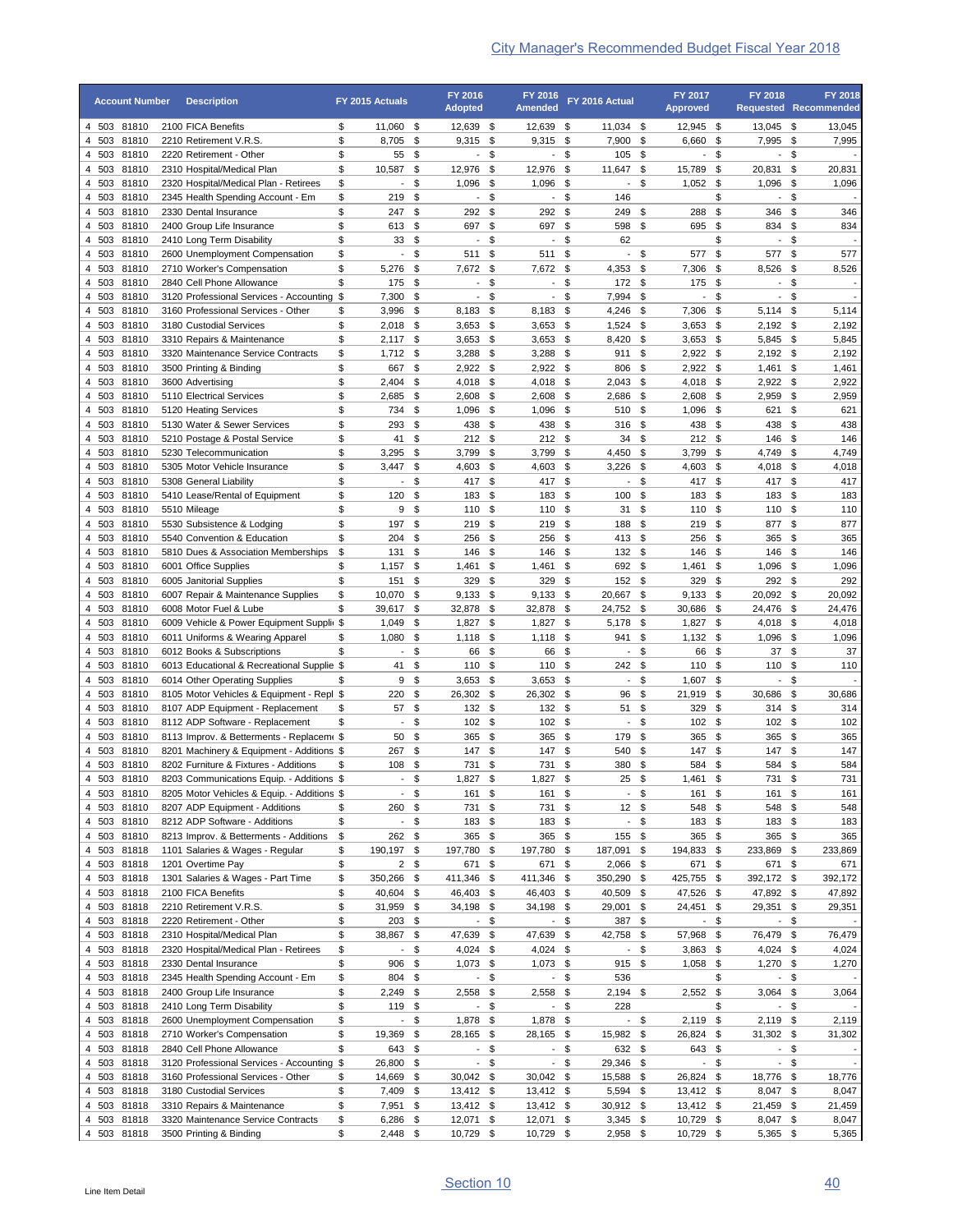|                | <b>Account Number</b>      | <b>Description</b>                                                                 |          | FY 2015 Actuals                 |          | FY 2016<br><b>Adopted</b> |          | FY 2016<br><b>Amended</b> |           | FY 2016 Actual           |              | FY 2017<br><b>Approved</b> |           | FY 2018                           |          | <b>FY 2018</b><br>Requested Recommended |
|----------------|----------------------------|------------------------------------------------------------------------------------|----------|---------------------------------|----------|---------------------------|----------|---------------------------|-----------|--------------------------|--------------|----------------------------|-----------|-----------------------------------|----------|-----------------------------------------|
|                | 4 503 81818                | 3600 Advertising                                                                   | \$       | 8,826 \$                        |          | 14,753 \$                 |          | 14,753 \$                 |           | 7,500 \$                 |              | 14,753 \$                  |           | 10,729                            | \$       | 10,729                                  |
|                | 4 503 81818<br>4 503 81818 | 5110 Electrical Services                                                           | \$<br>\$ | 9,858<br>2,693                  | \$       | 9,576 \$<br>$4,024$ \$    |          | 9,576<br>4,024 \$         | \$        | $9,863$ \$<br>1,873 \$   |              | 9,576                      | -\$<br>\$ | 10,864<br>2,280                   | \$       | 10,864<br>2,280                         |
|                | 4 503 81818                | 5120 Heating Services<br>5130 Water & Sewer Services                               | \$       | 1,075                           | \$<br>\$ | 1,609 \$                  |          | 1,609                     | \$        | $1,160$ \$               |              | 4,024<br>1,609             | - \$      | 1,609                             | \$<br>\$ | 1,609                                   |
|                | 4 503 81818                | 5210 Postage & Postal Service                                                      | \$       | 151                             | \$       | 778 \$                    |          | 778 \$                    |           | $123$ \$                 |              | 778 \$                     |           | 536                               | -\$      | 536                                     |
|                | 4 503 81818                | 5230 Telecommunication                                                             | \$       | 12,285                          | \$       | 13,948                    | \$       | 13,948                    | \$        | 16,335 \$                |              | 13,948                     | \$        | 17,435                            | -\$      | 17,435                                  |
|                | 4 503 81818                | 5305 Motor Vehicle Insurance                                                       | \$       | 12,654                          | \$       | 16,899                    | \$       | 16,899                    | \$        | 11,842 \$                |              | 16,899                     | \$        | 14,753                            | \$       | 14,753                                  |
| 4 503<br>4 503 | 81818<br>81818             | 5308 General Liability<br>5410 Lease/Rental of Equipment                           | \$<br>\$ | $\overline{\phantom{a}}$<br>440 | \$<br>\$ | 1,532<br>671              | \$<br>\$ | 1,532<br>671              | \$<br>\$  | 368 \$                   | $-$ \$       | 1,532<br>671               | \$<br>\$  | 1,532<br>671                      | \$<br>\$ | 1,532<br>671                            |
| 4 503          | 81818                      | 5510 Mileage                                                                       | \$       | 32                              | \$       | 402                       | \$       | 402                       | \$        | 113                      | \$           | 402                        | \$        | 402                               | \$       | 402                                     |
| 4 503          | 81818                      | 5530 Subsistence & Lodging                                                         | \$       | 723                             | \$       | 805                       | \$       | 805                       | \$        | 691                      | \$           | 805                        | \$        | 3,219                             | \$       | 3,219                                   |
| 4 503          | 81818                      | 5540 Convention & Education                                                        | \$       | 748                             | \$       | 939                       | \$       | 939                       | \$        | $1,515$ \$               |              | 939                        | \$        | 1,341                             | \$       | 1,341                                   |
|                | 4 503 81818                | 5810 Dues & Association Memberships                                                | \$       | 479                             | \$       | 536                       | \$       | 536                       | \$        | 483 \$                   |              | 536                        | \$        | 536                               | \$       | 536                                     |
| 4 503          | 81818<br>4 503 81818       | 6001 Office Supplies<br>6005 Janitorial Supplies                                   | \$<br>\$ | 4,249<br>553                    | \$<br>\$ | 5,365<br>1,207            | \$<br>\$ | 5,365<br>$1,207$ \$       | \$        | 2,540<br>557 \$          | \$           | 5,365<br>1,207             | \$<br>\$  | 4,024<br>1,073                    | \$<br>\$ | 4,024<br>1,073                          |
| 4 503          | 81818                      | 6007 Repair & Maintenance Supplies                                                 | \$       | 36,969                          | \$       | 33,529                    | \$       | 33,529                    | \$        | 75,872                   | - \$         | 33,529                     | \$        | 73,765                            | \$       | 73,765                                  |
|                | 4 503 81818                | 6008 Motor Fuel & Lube                                                             | \$       | 69,444                          | \$       | 120,706 \$                |          | 120,706                   | - \$      | 44,134 \$                |              | 112,659                    | \$        | 89,859                            | \$       | 89,859                                  |
|                | 4 503 81818                | 6009 Vehicle & Power Equipment Supplie \$                                          |          | 3,852                           | \$       | 6,706 \$                  |          | 6,706                     | - \$      | 19,009                   | - \$         | 6,706                      | \$        | 14,753                            | \$       | 14,753                                  |
|                | 4 503 81818                | 6011 Uniforms & Wearing Apparel                                                    | \$       | 3,965                           | - \$     | 4,104 \$                  |          | $4,104$ \$                |           | $3,454$ \$               |              | 4,158                      | -\$       | 4,024                             | -\$      | 4,024                                   |
| 4 503<br>4 503 | 81818<br>81818             | 6012 Books & Subscriptions<br>6013 Educational & Recreational Supplie \$           | \$       | $\overline{\phantom{a}}$<br>151 | \$<br>\$ | 241<br>402                | \$<br>\$ | 241<br>402                | \$<br>-\$ | 888                      | - \$<br>- \$ | 241<br>402                 | \$<br>\$  | 134<br>402                        | \$<br>\$ | 134<br>402                              |
| 4 503          | 81818                      | 6014 Other Operating Supplies                                                      | S        | 34                              | \$       | 13,412                    | \$       | 13,412                    | - \$      |                          | \$           | 5,901                      | \$        | $\overline{\phantom{0}}$          | \$       |                                         |
| 4 503          | 81818                      | 8105 Motor Vehicles & Equipment - Repl \$                                          |          | 807                             | \$       | 96,565                    | \$       | 96,565 \$                 |           | 354                      | \$           | 80,471                     | \$        | 112,659                           | -\$      | 112,659                                 |
|                | 4 503 81818                | 8107 ADP Equipment - Replacement                                                   | \$       | 210                             | \$       | 483                       | \$       | 483                       | \$        | 186                      | \$           | 1,207                      | \$        | 1,153                             | -\$      | 1,153                                   |
|                | 4 503 81818                | 8112 ADP Software - Replacement                                                    | \$       | $\blacksquare$                  | \$       | 376                       | \$       | 376                       | - \$      |                          | - \$         | 376                        | -\$       | 376                               | -\$      | 376                                     |
|                | 4 503 81818                | 8113 Improv. & Betterments - Replaceme \$                                          |          | 182                             | \$       | 1,341                     | \$       | $1,341$ \$                |           | 655 \$                   |              | 1,341                      | \$        | 1,341                             | \$       | 1,341                                   |
|                | 4 503 81818<br>4 503 81818 | 8201 Machinery & Equipment - Additions \$<br>8202 Furniture & Fixtures - Additions | \$       | 981<br>397                      | \$<br>\$ | 540<br>2,682 \$           | \$       | 540 \$<br>2,682 \$        |           | 1,983<br>1,394           | \$<br>\$     | 540<br>2,146               | \$<br>\$  | 540<br>2,146                      | \$<br>\$ | 540<br>2,146                            |
|                | 4 503 81818                | 8203 Communications Equip. - Additions \$                                          |          | $\sim$                          | \$       | 6,706 \$                  |          | 6,706 \$                  |           | 94 \$                    |              | 5,365                      | -\$       | 2,682                             | \$       | 2,682                                   |
|                | 4 503 81818                | 8205 Motor Vehicles & Equipment-Additi(\$                                          |          | $\overline{\phantom{a}}$        | \$       | 590 \$                    |          | 590 \$                    |           |                          | $-$ \$       | 590                        | \$        | 590                               | \$       | 590                                     |
|                | 4 503 81818                | 8207 ADP Equipment - Additions                                                     | \$       | 953                             | \$       | 2,682                     | \$       | 2,682                     | \$        | 43 \$                    |              | 2,012                      | \$        | 2,012                             | \$       | 2,012                                   |
|                | 4 503 81818                | 8212 ADP Software - Additions                                                      | \$       | $\overline{\phantom{a}}$        | \$       | 671                       | \$       | 671                       | \$        |                          | $-$ \$       | 671                        | \$        | 671                               | \$       | 671                                     |
| 4 503<br>4 503 | 81818<br>81898             | 8213 Improv. & Betterments - Additions<br>2210 Retiement V.R.S.                    | \$<br>\$ | 964<br>(119, 344)               | \$       | 1,341                     | \$<br>\$ | 1,341<br>$\blacksquare$   | \$<br>\$  | 570<br>9,689             | \$           | 1,341                      | \$<br>\$  | 1,341<br>$\overline{\phantom{a}}$ | \$<br>\$ | 1,341<br>$\overline{\phantom{a}}$       |
| 4 503          | 81898                      | 2898                                                                               | \$       | 57,127                          |          |                           | \$       | $\blacksquare$            | \$        | $\overline{\phantom{a}}$ |              |                            | \$        | $\overline{\phantom{a}}$          | \$       | $\overline{\phantom{a}}$                |
| 4 503          | 81899                      | 2899 Other Post-Employment Benefits                                                | \$       | 10,029                          | \$       | 15,000                    | \$       | 15,000 \$                 |           |                          | - \$         | 15,000                     | \$        | $\overline{\phantom{a}}$          | \$       | $\overline{\phantom{a}}$                |
|                |                            |                                                                                    |          |                                 |          |                           |          |                           |           |                          |              |                            |           |                                   |          |                                         |
| 4 503          | 93100                      | 9215 Transfer to General Fund - Overher \$                                         |          | $\overline{\phantom{a}}$        | \$       | 109,500                   | \$       | 109,500                   | \$        |                          | $-$ \$       | 100,000                    | \$        | 120,000                           | \$       | 120,000                                 |
|                | 4 503 99100                | 9901 Contingency                                                                   | \$       | $\overline{\phantom{a}}$        | \$       | 182,328                   | \$       | 182,328                   | \$        | $\overline{\phantom{a}}$ | \$           | 200,000                    | \$        | 200,000                           | \$       | 200,000                                 |
|                |                            |                                                                                    | \$       | 4,275,375 \$                    |          | 5,710,744 \$              |          | 5,710,744                 | -\$       | 4,503,625 \$             |              | 5,624,033 \$               |           | 5,879,889                         | -\$      | 5,879,889                               |
|                | <b>Parking Fund</b>        |                                                                                    |          |                                 |          |                           |          |                           |           |                          |              |                            |           |                                   |          |                                         |
|                | 4 504 95129                | 9110 Principal                                                                     | \$       | 35,457                          |          |                           |          |                           | \$        |                          |              |                            |           |                                   |          |                                         |
| 4 504          | 95129                      | 9120 Interest                                                                      |          |                                 |          |                           |          |                           | \$        | 63,551                   |              |                            |           |                                   |          |                                         |
|                | 4 504 98401                | 1101 Salaries & Wages - Regular                                                    | \$       | 28,153 \$                       |          | 39,355 \$                 |          | 39,355 \$                 |           | 34,239 \$                |              | 38,675 \$                  |           | 38,676 \$                         |          | 39,451                                  |
|                | 4 504 98401                | 1201 Overtime Pay                                                                  | \$       | 2,989                           | \$       | $3,000$ \$                |          | $3,000$ \$                |           | 1,937 \$                 |              | $3,500$ \$                 |           | $3,500$ \$                        |          | 3,500                                   |
|                | 4 504 98401<br>4 504 98401 | 1301 Salaries & Wages - Part Time<br>1401 Employee Bonus                           | \$       | 63,995 \$                       |          | 63,000 \$                 |          | 63,000 \$                 | \$        | 63,648 \$<br>2,500       |              | 65,000 \$                  |           | 65,000 \$                         |          | 65,650                                  |
| 4 504          | 98401                      | 2100 FICA Benefits                                                                 | \$       | 6,931                           | \$       | 7,530 \$                  |          | 7,530 \$                  |           | 7,781 \$                 |              | 8,199                      | - \$      | 8,199 \$                          |          | 8,308                                   |
| 4 504          | 98401                      | 2210 Retirement - VRS                                                              | \$       | 5,427 \$                        |          | 5,500 \$                  |          | 5,500 \$                  |           | $4,721$ \$               |              | 4,852 \$                   |           | 4,854 \$                          |          | 4,951                                   |
|                | 4 504 98401                | 2220 Retirement - Other                                                            |          |                                 | \$       |                           | - \$     |                           | $-$ \$    | 316                      |              |                            |           |                                   |          |                                         |
| 4 504          | 98401                      | 2310 Hospital/Medical Plan                                                         | \$       | 7,199                           | \$       | 12,000 \$                 |          | 12,000 \$                 |           | $6,239$ \$               |              | 14,400 \$                  |           | 15,500 \$                         |          | 15,500                                  |
|                | 4 504 98401<br>4 504 98401 | 2330 Dental Insurance<br>2400 Group Life Insurance                                 | \$<br>\$ | 254 \$<br>376 \$                |          | 250 \$                    |          | $250$ \$<br>465 \$        |           | 212S<br>376 \$           |              | $263$ \$<br>507 \$         |           | $300*$<br>507 \$                  |          | 300                                     |
| 4 504          | 98401                      | 2410 Long Term Disability                                                          |          |                                 |          | 465 \$                    |          |                           | \$        | 186                      |              |                            | \$        | $200 \text{ }$ \$                 |          | 517<br>200                              |
|                | 4 504 98401                | 2600 Unemployment Compensation                                                     |          |                                 | \$       |                           | - \$     |                           | $-$ \$    | 3,780                    |              |                            | \$        | $\blacksquare$                    |          |                                         |
|                | 4 504 98401                | 2710 Worker's Compensation                                                         | \$       | $1,654$ \$                      |          | $2,300$ \$                |          | $2,300$ \$                |           | $1,438$ \$               |              | $2,300$ \$                 |           | $2,000$ \$                        |          | 1,727                                   |
|                | 4 504 98401                | 3170 Construction Contracts                                                        |          |                                 | \$       |                           | - \$     |                           | - \$      |                          | $-$ \$       | 90,000 \$                  |           |                                   |          |                                         |
|                | 4 504 98401                | 3310 Repairs and Maintenance                                                       | \$       | 12,990                          | \$       | 20,000 \$                 |          | 20,000 \$                 |           | $4,604$ \$               |              | 20,000 \$                  |           | 20,000 \$                         |          | 20,000                                  |
| 4 504<br>4 504 | 98401<br>98401             | 3320 Maintenance Service Contracts<br>5110 Electrical Services                     | \$<br>\$ | $9,500$ \$<br>12,242 \$         |          | 19,500 \$<br>20,000 \$    |          | 19,500 \$<br>20,000 \$    |           | 46,279 \$<br>11,849 \$   |              | 19,500 \$<br>18,000 \$     |           | 19,500 \$<br>15,000 \$            |          | 19,500<br>15,000                        |
| 4 504          | 98401                      | 5130 Water & Sewer Services                                                        | \$       | 203 \$                          |          | 400 \$                    |          | 400 \$                    |           | 205 \$                   |              | 400                        | \$        | 300 \$                            |          | 300                                     |
| 4 504          | 98401                      | 5230 Telecommunication                                                             | \$       | 5,648 \$                        |          | 6,000 \$                  |          | $6,000$ \$                |           | $2,967$ \$               |              | $6,000$ \$                 |           | $5,000$ \$                        |          | 5,000                                   |
| 4 504          | 98401                      | 5433 Lease/Rent of Space                                                           | \$       | $\overline{\phantom{a}}$        | \$       | 15,000 \$                 |          | 15,000 \$                 |           | $\overline{\phantom{a}}$ |              |                            |           |                                   |          |                                         |
| 4 504          | 98401                      | 5855 Credit Card Fees                                                              | \$       | 5,216 \$                        |          | $9,000$ \$                |          | $9,000$ \$                |           | 4,076 \$                 |              | 7,000 \$                   |           | $5,000$ \$                        |          | 5,000                                   |
| 4 504          | 98401                      | 6001 Office Supplies                                                               | \$       | 193                             | \$       | 500 \$                    |          | 500 \$                    |           |                          | $-$ \$       | 500                        | \$        | 500 \$                            |          | 500                                     |
| 4 504<br>4 504 | 98401<br>98401             | 6005 Janitorial Supplies<br>6007 Repair & Maintenance Supplies                     | \$<br>\$ | 1,497 \$<br>838                 | \$       | 1,800 \$<br>4,500 \$      |          | $1,800$ \$<br>4,500 \$    |           | $133$ \$<br>$2,046$ \$   |              | $1,500$ \$<br>$4,000$ \$   |           | $1,500$ \$<br>$3,500$ \$          |          | 1,500<br>3,500                          |
| 4 504          | 98401                      | 6011 Uniforms & Wearing Apparel                                                    | \$       | $1,613$ \$                      |          | 500 \$                    |          | 500 \$                    |           | 788 \$                   |              | 1,700 \$                   |           | 1,700 \$                          |          | 1,700                                   |
|                | 4 504 98401                | 6012 Books & Subscriptions                                                         | \$       | $\blacksquare$                  | \$       | 100 \$                    |          | 100 \$                    |           |                          | $-$ \$       | 100 \$                     |           | $100 - $$                         |          | 100                                     |
|                | 4 504 98401                | 6014 Other Operating Supplies                                                      | \$       | 1,846 \$                        |          |                           | - \$     |                           | $-$ \$    | $\overline{\phantom{a}}$ |              |                            |           |                                   |          |                                         |